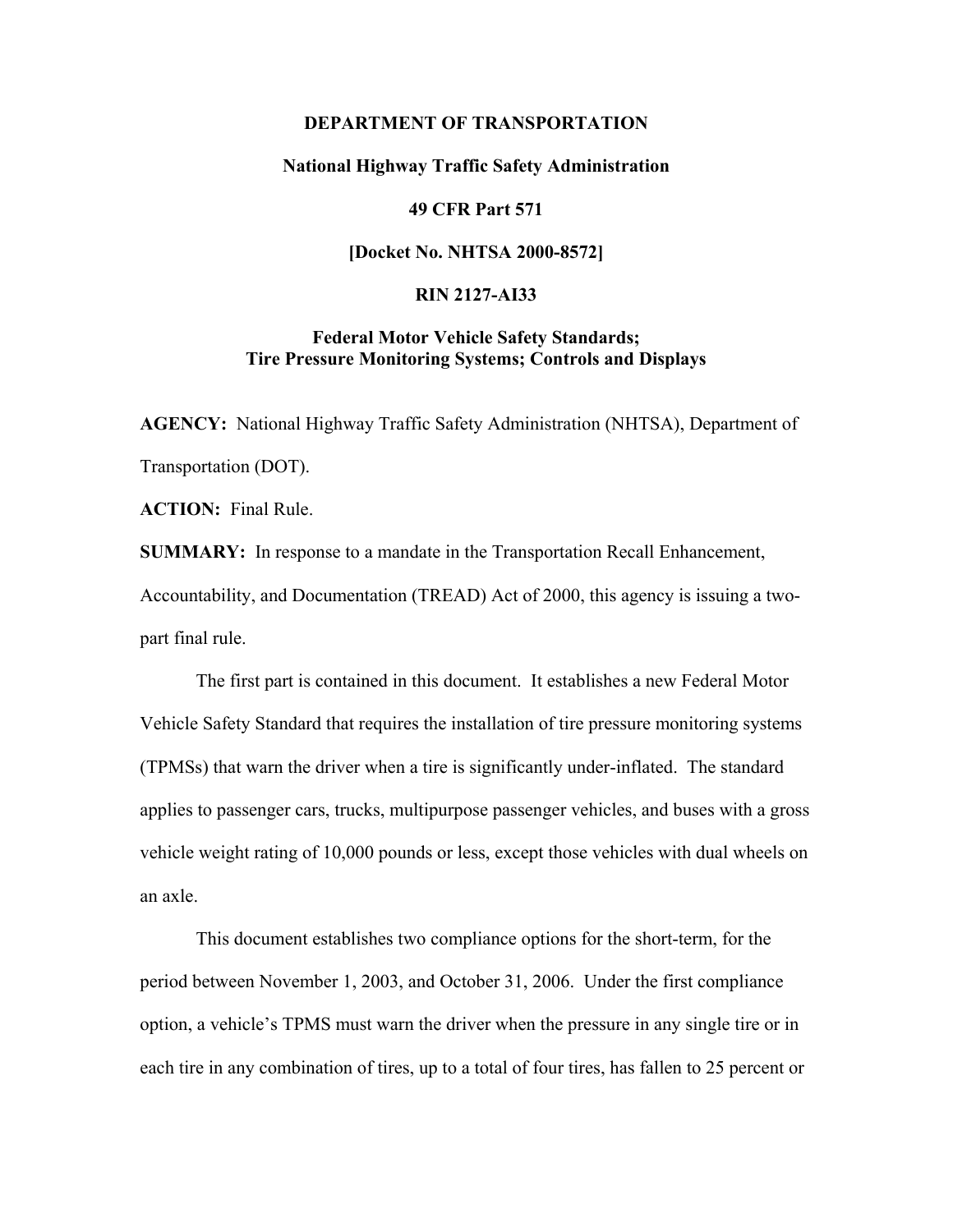more below the vehicle manufacturer's recommended cold inflation pressure for the tires, or a minimum level of pressure specified in the standard, whichever pressure is higher. Under the second compliance option, a vehicle's TPMS must warn the driver when the pressure in any single tire has fallen to 30 percent or more below the vehicle manufacturer's recommended cold inflation pressure for the tires, or a minimum level of pressure specified in the standard, whichever pressure is higher. Compliance with the options would be phased in during that period by increasing percentages of production.

The second part of this final rule will be issued by March 1, 2005, and will establish performance requirements for the long-term, i.e., for the period beginning on November 1, 2006. In the meantime, the agency will leave the rulemaking docket open for the submission of new data and analyses concerning the performance of TPMSs. The agency also will conduct a study comparing the tire pressures of vehicles without any TPMS to the pressures of vehicles with TPMSs, especially TPMSs that do not comply with the four-tire, 25 percent compliance option.

Based on the record now before the agency, NHTSA tentatively believes that the four-tire, 25 percent option would best meet the mandate in the TREAD Act. However, it is possible that the agency may obtain or receive new information that is sufficient to justify a continuation of the options established by this first part of this rule, or the adoption of some other alternative.

**DATES:** This final rule is effective **[insert date that is 30 days after publication in the Federal Register]**. Under the rule, vehicles will be required to comply with the requirements of the standard according to a phase-in beginning on November 1, 2003. If you wish to submit a petition for reconsideration of this rule, your petition must be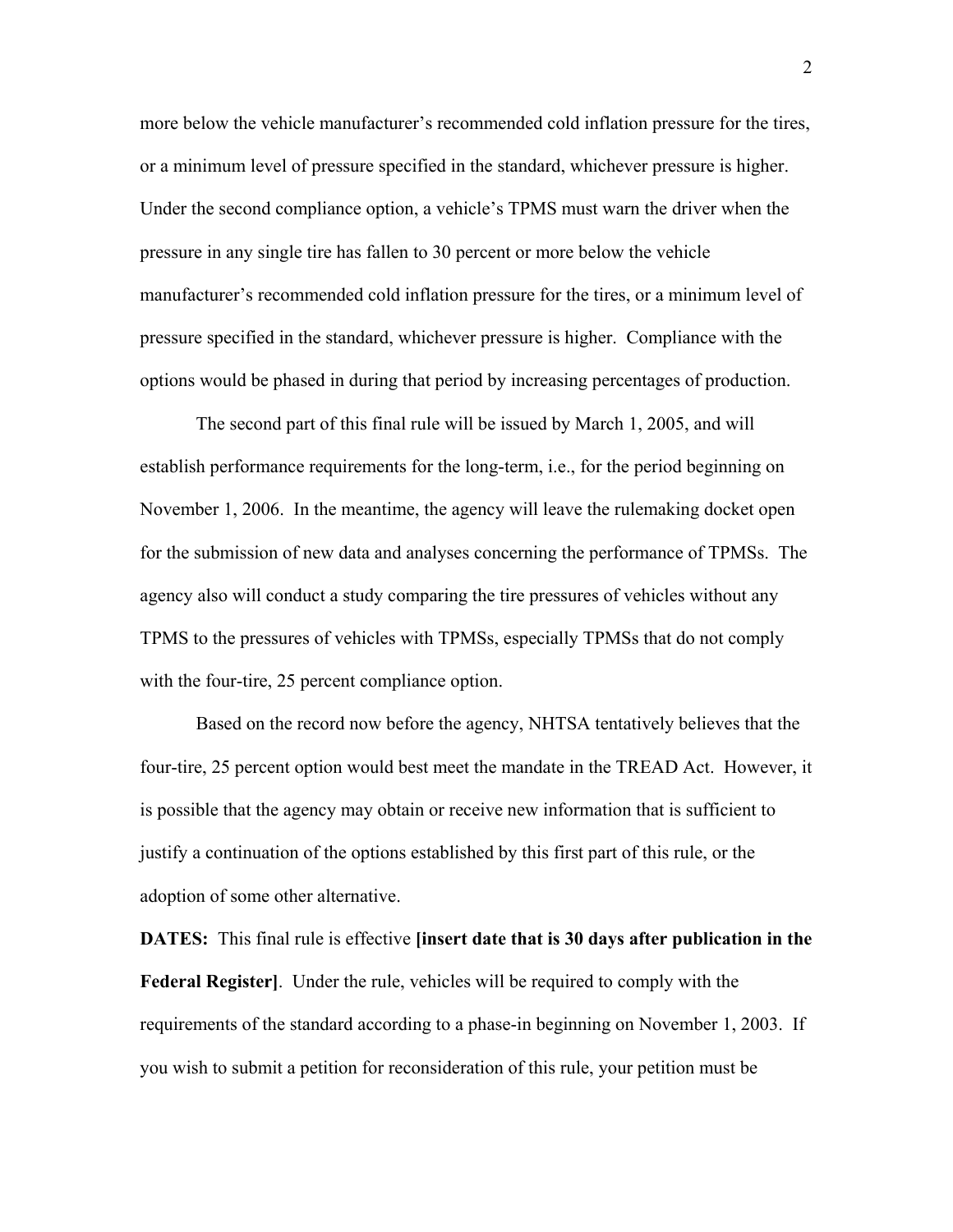received by **[insert date that is 45 days after the date of publication in the Federal Register]**.

**ADDRESSES:** Petitions for reconsideration should refer to the docket number and be submitted to: Administrator, Room 5220, National Highway Traffic Safety Administration, 400 Seventh Street, SW, Washington, D.C. 20590.

**FOR FURTHER INFORMATION CONTACT:** For technical and other non-legal

issues, you may call Mr. George Soodoo or Mr. Joseph Scott, Office of Crash Avoidance

Standards (Telephone: 202-366-2720) (Fax: 202-366-4329).

For legal issues, you may call Mr. Dion Casey, Office of Chief Counsel

(Telephone: 202-366-2992) (Fax: 202-366-3820).

You may send mail to these officials at National Highway Traffic Safety

Administration, 400 Seventh Street, SW, Washington, D.C. 20590.

You may call Docket Management at 202-366-9324. You may visit the Docket

on the plaza level at 400 Seventh Street, SW, Washington, D.C., from 10:00 a.m. to 5:00

p.m., Monday through Friday.

### **SUPPLEMENTARY INFORMATION:**

### **Table of Contents**

### **I. Executive Summary**

- **A. Highlights of the Notice of Proposed Rulemaking**
- **B. Highlights of the Preliminary Determination About the Final Rule**
- **C. OMB Return Letter**
- **D. Highlights of the Final Rule** 
	- **1.** Part One Phase-in (November 2003 through October 2006)
	- 2. **Part Two November 2006 and Thereafter**
- **E. Summary Comparison of Preliminary Determination and the Final Rule**

### **II. Background**

**A. The Transportation Recall Enhancement, Accountability, and Documentation Act**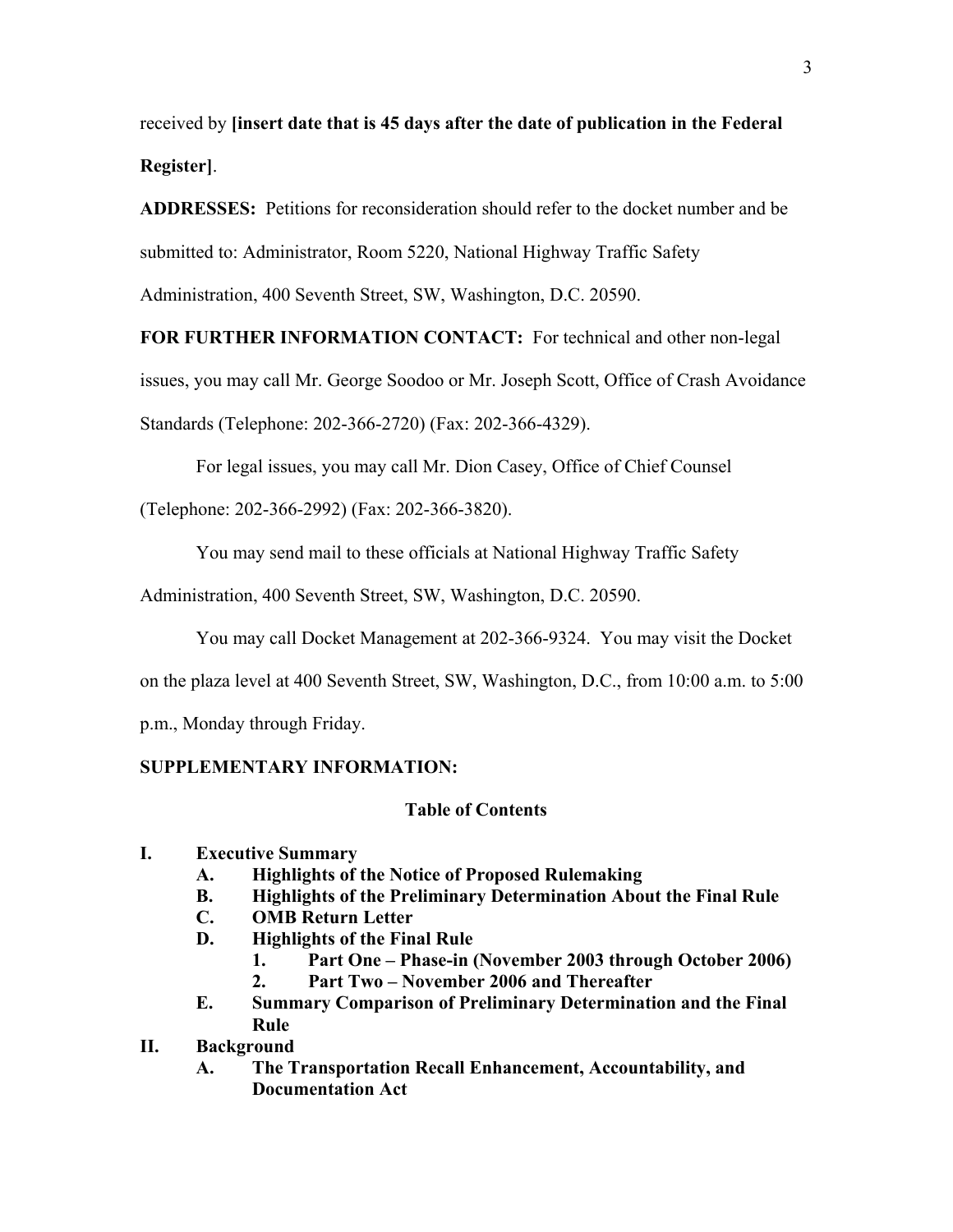- **B. Previous Rulemaking on Tire Pressure Monitoring Systems**
- **C. Summary of the Notice of Proposed Rulemaking**
- **D. Summary of Public Comments on Notice** 
	- **1. Vehicles Covered**
	- **2. Phase-in Options and Long-Term Requirements** 
		- a. Definition of "Significantly Under-Inflated"
		- **b. Number of Tires Monitored**
	- **3. Lead Time**
	- **4. Reliability**
	- **5. Costs and Benefits Estimates**
- **E. Submission of Draft Final Rule to OMB**
- **F. OMB Return Letter**
- **G. Public Comments on OMBís Return Letter**
- **H. Congressional Hearing**
- **III. Safety Problem** 
	- **A. Infrequent Driver Monitoring of Tire Pressure**
	- **B. Loss of Tire Pressure Due to Natural and Other Causes**
	- **C. Percentage of Motor Vehicles with Under-Inflated Tires**
	- **D. Consequences of Under-Inflation of Tires** 
		- 1. Reduced Vehicle Safety Tire Failures and Increases in **Stopping Distance**
		- **2. Reduced Tread Life**
		- **3. Reduced Fuel Economy**
- **IV. Tire Pressure Monitoring Systems** 
	- **A. Indirect TPMSs**
	- **B. Direct TPMSs**
	- **C. Hybrid TPMSs**
- **V. Summary of Preliminary Determination About the Final Rule** 
	- **A. Alternative Long-Term Requirements Analyzed in Making Preliminary Determination**
	- **B. Phase-In and Long-Term Requirements**
- **VI. Response to Issues Raised in OMB Return Letter About Preliminary Determination** 
	- **A. Criteria for Selecting the Long-Term Requirement** 
		- **1. Tire Safety and Overall Vehicle Safety**
		- **2. Statutory Mandate**
	- **B. Relative Ability of Direct and Current Indirect TPMSs to Detect Under-Inflation**
	- **C. Analysis of a Fourth Alternative Long-Term Requirement: One-Tire, 30 Percent Under-Inflation Detection**
	- **D. Impact of One-Tire, 30 Percent Alternative on Installation Rate of ABS**
	- **E. Overall Safety Effects of ABS**
	- **F. Technical Foundation for NHTSAís Safety Benefit Analyses**
- **VII. The Final Rule** 
	- **A. Decision to Issue Two-Part Final Rule**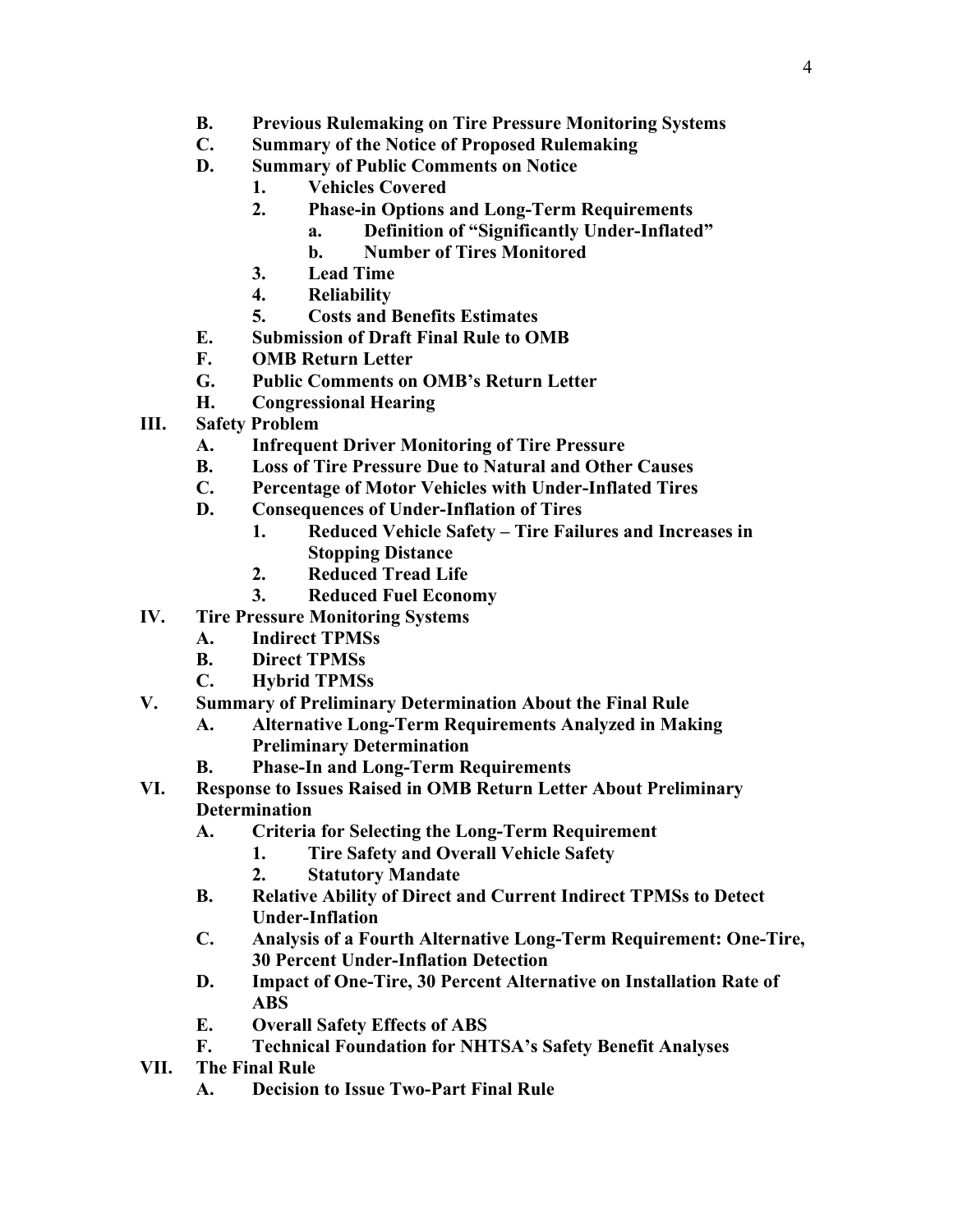- **B.** Part One of the Final Rule November 2003 through October 2006
	- **1. Summary**
	- **2. Congressional Intent**
	- **3. Vehicles Covered**
	- **4. Phase-In Options and Requirements** 
		- **a. Alternatives Considered** 
			- **i. Threshold Level of Under-Inflation**
			- **ii. Number of Tires Monitored**
			- **b. Option One: Four Tires, 25 Percent Under-Inflation**
			- **c. Option Two: One Tire, 30 Percent Under-Inflation**
			- **d. Special Written Instructions for Option Two TPMSs**
	- **5. Other Requirements** 
		- **a. Time Frame for Telltale Illumination**
		- **b. Duration of Warning**
		- **c. Temporary Disablement**
		- **d. System Calibration**
		- **e. Replacement Tires**
		- **f. Monitoring of Spare Tire**
		- **g. Temperature Compensation**
		- **h. Low Tire Pressure Warning Telltale** 
			- **i. Color**
			- **ii. Symbol**
			- **iii. Self-Check**
		- **i. General Written Instructions for All TPMSs**
		- **j. Test Conditions**
		- **k. Test Procedures**
	- **6. Lead Time**
- **C. Study of Effects of TPMSs That Do Not Meet a Four-Tire, 25 Percent Under-Inflation Requirement** 
	- **1. Effect on Tire Pressure**
	- **2. Effect on Number of Significantly Under-Inflated Tires**
- **D.** Part Two of the Final Rule November 2006 and Thereafter
- **VIII. Benefits** 
	- **A. Tire Safety Benefits** 
		- **1. Skidding/Loss of Control**
		- **2. Stopping Distance**
		- **3. Flat Tires and Blowouts**
		- **4. Unquantified Benefits**
	- **B. Non-Tire Safety Benefits**
	- **C. Total Quantified Safety Benefits**
	- **D. Economic Benefits** 
		- **1. Fuel Economy**
		- **2. Tread Life**
- **IX. Costs** 
	- **A. Indirect TPMSs**
	- **B. Direct TPMSs**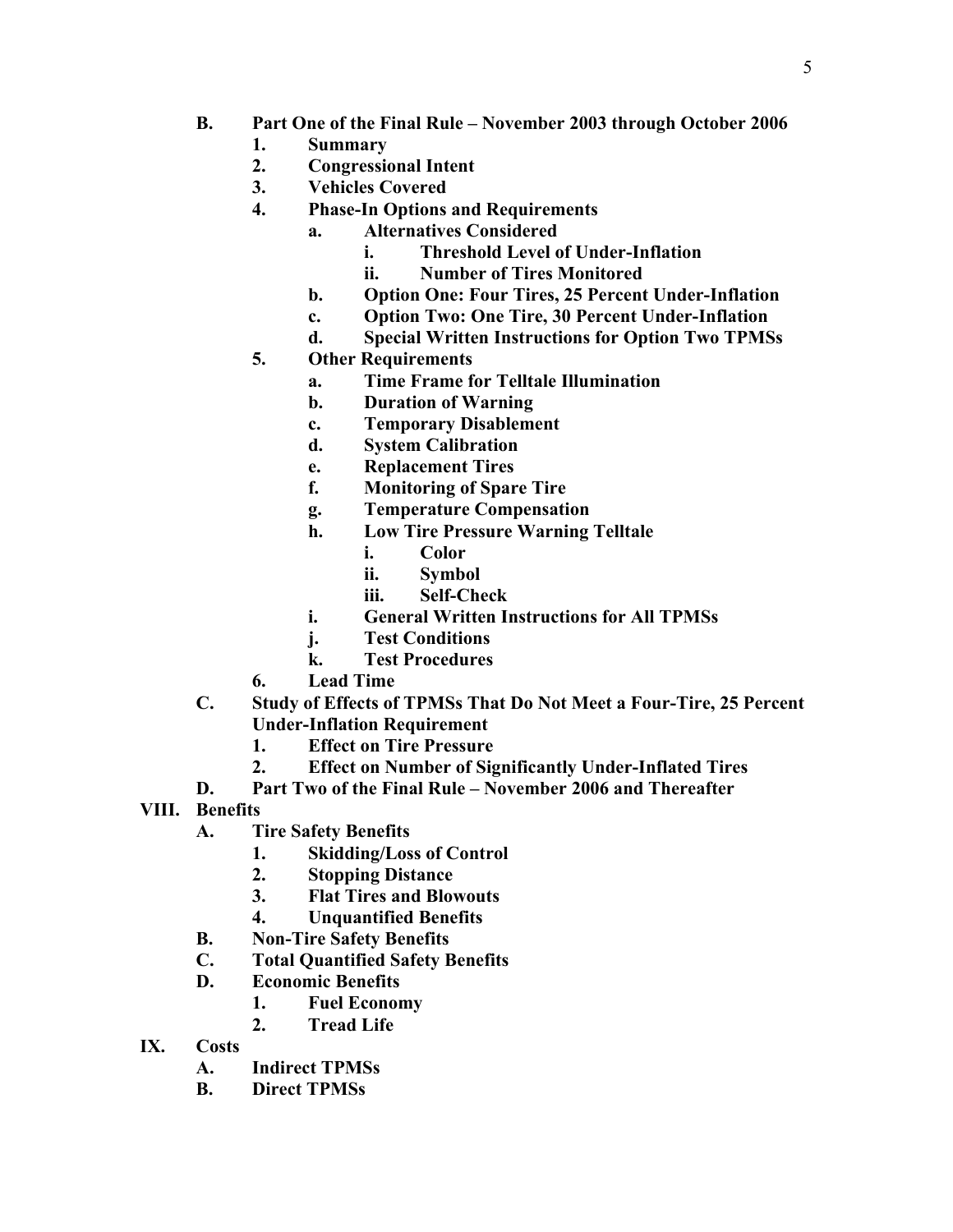- **C. Hybrid TPMSs**
- **D. Vehicle Cost**
- **E. Maintenance Costs**
- **F. Testing Costs**
- **G. Unquantified Costs**
- **H. ABS Costs**
- **I. Net Costs and Costs Per Equivalent Life Saved**
- **X. Rulemaking Analyses and Notices**

### **I. Executive Summary**

### **A. Highlights of the Notice of Proposed Rulemaking**

 NHTSA initiated this rulemaking with the publication of a Notice of Proposed Rulemaking (NPRM)(66 FR 38982, Docket No. NHTSA-2000-8572) on July 26, 2001. The NPRM proposed to require passenger cars, light trucks, multipurpose passenger vehicles, and buses with a gross vehicle weight rating of 10,000 pounds or less, except those vehicles with dual wheels on an axle, to be equipped with a tire pressure monitoring system (TPMS).

The agency sought comment on two alternative sets of performance requirements for TPMSs and proposed adopting one of them in the final rule. The first alternative would have required that the driver be warned when the pressure in any single tire or in each tire in any combination of tires, up to a total of four tires, had fallen to 20 percent or more below the vehicle manufacturer's recommended cold inflation pressure for the vehicle's tires (the placard pressure), or a minimum level of pressure specified in the standard, whichever was higher. (This alternative is referred to below as the four-tire, 20 percent alternative.) The second alternative would have required that the driver be warned when the pressure in any single tire or in each tire in any combination of tires, up to a total of three tires, had fallen to 25 percent or more below the placard pressure, or a minimum level of pressure specified in the standard, whichever was higher. (This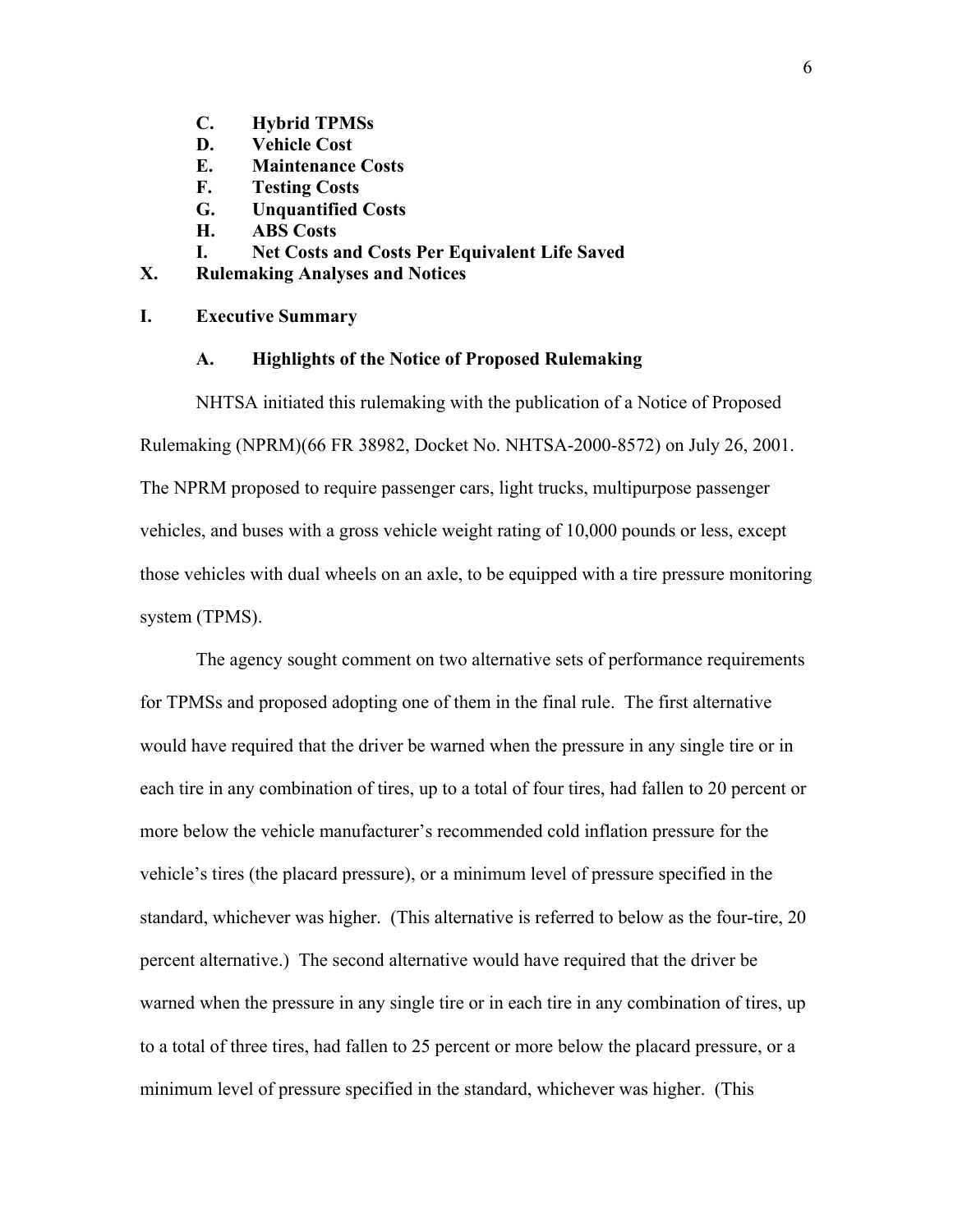alternative is referred to below as the three-tire, 25 percent alternative.) The minimum levels of pressure were the same in both proposed alternatives. The adoption of four-tire, 20 percent alternative would have required that drivers be warned of under-inflation sooner and in a greater array of circumstances. It would also have narrowed the range of technologies that manufacturers could use to comply with the new standard.

There are two types of TPMSs currently available, direct TPMSs and indirect TPMSs. Direct TPMSs have a tire pressure sensor in each tire. The sensors transmit pressure information to a receiver. Indirect TPMSs do not have tire pressure sensors. Current indirect TPMSs rely on the wheel speed sensors in an anti-lock braking system (ABS) to detect and compare differences in the rotational speed of a vehicle's wheels. Those differences correlate to differences in tire pressure because decreases in tire pressure cause decreases in tire diameter that, in turn, cause increases in wheel speed.

To meet the four-tire, 20 percent alternative, vehicle manufacturers likely would have had to use direct TPMSs because even improved indirect systems would not likely be able to detect loss of pressure until pressure has fallen 25 percent and could not detect all combinations of significantly under-inflated tires. To meet the three-tire, 25 percent alternative, vehicle manufacturers would have been able to install either direct TPMSs or improved indirect TPMSs, but not current indirect TPMSs.

### **B. Highlights of the Preliminary Determination About the Final Rule**

NHTSA preliminarily determined to issue a final rule that would have specified a four-year phase-in schedule<sup>1</sup> and allowed compliance with either of two options during

<span id="page-6-0"></span><sup>&</sup>lt;sup>1</sup> The phase-in schedule was as follows: 10 percent of a manufacturer's affected vehicles would have had to comply with either compliance option in the first year; 35 percent in the second year; and 65 percent in the third year. In the fourth year, 100 percent of a manufacturer's affected vehicles would have had to comply with the long-term requirements, i.e., the four-tire, 25 percent compliance option.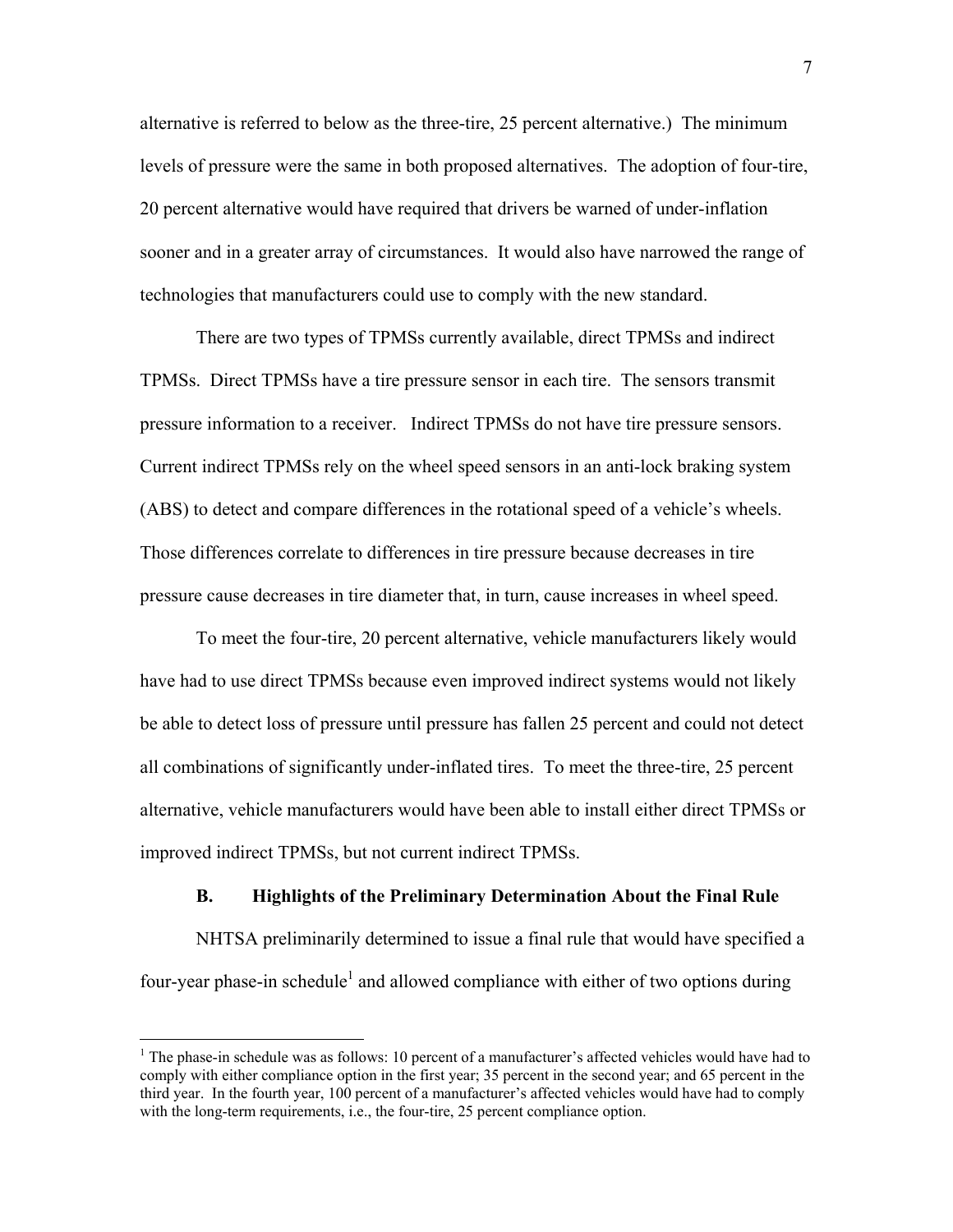the phase-in, i.e., between November 1, 2003 and October 31, 2006. Under the first option, a vehicle's TPMS would have had to warn the driver when the pressure in one or more of the vehicle's tires, up to a total of four tires, was 25 percent or more below the placard pressure, or a minimum level of pressure specified in the standard, whichever pressure was higher. (This option is referred to below as the four-tire, 25 percent option.) Under the second option, a vehicle's TPMS would have had to warn the driver when the pressure in any one of the vehicle's tires was 30 percent or more below the placard pressure, or a minimum level of pressure specified in the standard, whichever pressure was higher. (This option is referred to below as the one-tire, 30 percent option.) The minimum levels of pressure specified in the standard were the same for both compliance options.

After the phase-in, i.e., after October 31, 2006, the second option would have been terminated, and the provisions of the first option would have become mandatory for all new vehicles. Thus, all vehicles would have been required to meet a four-tire, 25 percent requirement.

### **C. OMB Return Letter**

After reviewing the draft final rule, OMB returned it to NHTSA for reconsideration, with a letter explaining its reasons for doing so, on February 12, 2002. In the letter, OMB stated its belief that the draft final rule and accompanying regulatory impact analysis did not adequately demonstrate that the agency had selected the best available method of improving overall vehicle safety.

### **D. Highlights of the Final Rule**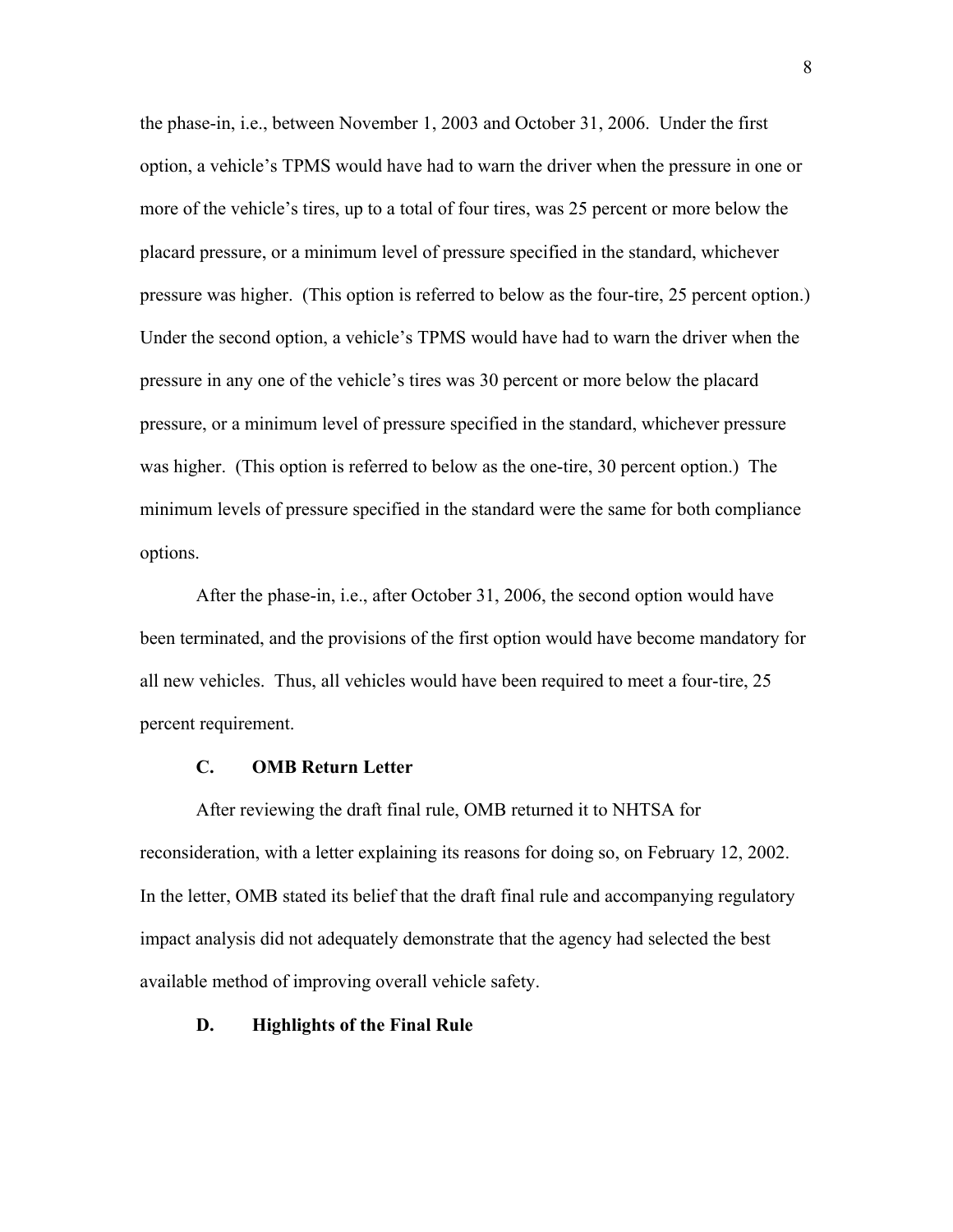In response to the OMB return letter, the agency has decided to divide the final rule into two parts. The first part is contained in this document, which establishes requirements for vehicles manufactured during the first three years, i.e., between November 1, 2003, and October 31, 2006, and phases them in by increasing percentages of production. The second part will establish requirements for vehicles manufactured on or after November 1, 2006.

The agency has divided the final rule into two parts because it has decided to defer its decision as to which long-term performance requirements for TPMS would best satisfy the mandate of the TREAD Act. This deferral will allow the agency's consideration of additional data on the effect and performance of TPMSs. From the beginning, the agency has sought to comply with the mandate and safety goals of the TREAD Act in a way that encourages innovation and allows a range of technologies to the extent consistent with providing drivers with sufficient warning of low tire pressure under a broad variety of the reasonably foreseeable circumstances in which tires become under-inflated.

### 1. Part One – Phase-in (November 2003 through October 2006)

NHTSA has decided to require vehicle manufacturers to equip their light vehicles (i.e., those with a gross vehicle weight rating (GVWR) of 10,000 lbs. or less) with TPMSs and to give them the option for complying with either of two sets of performance requirements during the period covered by the first part of the final rule, i.e., from November 1, 2003 to October 31, 2006. The options are the same as those in the preliminary determination about the final rule.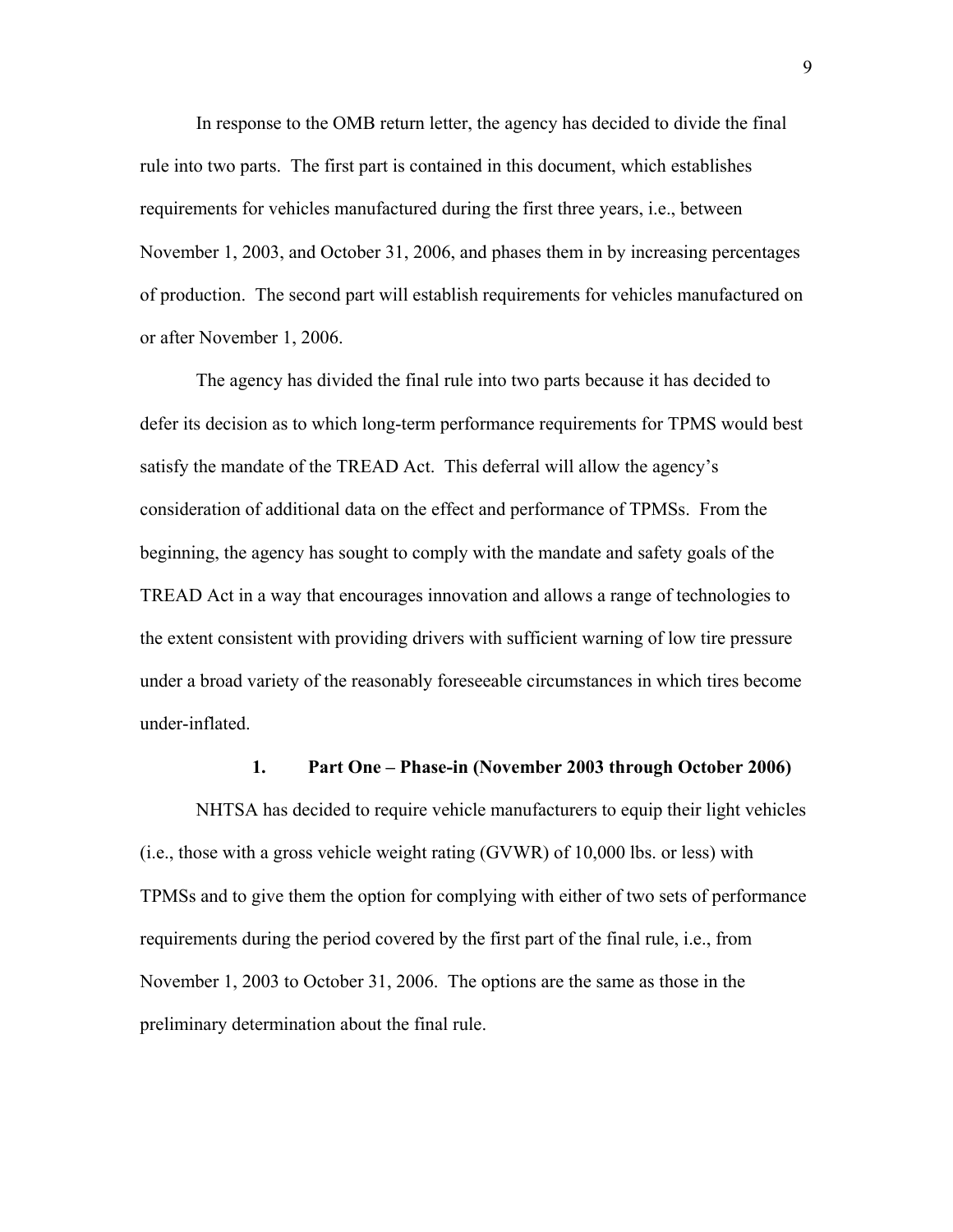Under the first set or compliance option, the vehicle's TPMS will be required to warn the driver when the pressure in any single tire or in each tire in any combination of tires, up to a total of four tires, is 25 percent or more below the vehicle manufacturer's recommended cold inflation pressure for the tires, or a minimum level of pressure specified in the standard, whichever pressure is higher. Under the second compliance option, the vehicle's TPMS will be required to warn the driver when the pressure in any single tire is 30 percent or more below the vehicle manufacturer's recommended cold inflation pressure for the tires, or a minimum level of pressure specified in the standard, whichever pressure is higher. $<sup>2</sup>$  $<sup>2</sup>$  $<sup>2</sup>$ </sup>

The two compliance options are outgrowths of the alternative sets of requirements proposed in the NPRM. In response to comments confirming that current indirect TPMSs cannot meet the proposed three-tire, 25 percent under-inflation requirements, and in order to allow those systems to be used during the phase-in, the agency is adopting requirements for detection of one-tire, 30 percent under-inflation as the first option. For the second option, the agency is adopting requirements for detection of 4-tire, 25 percent under-inflation. Adopting those requirements, instead of the proposed requirements for four-tire, 20 percent under-inflation, will permit manufacturers to use either direct TPMSs or hybrid TPMSs, i.e., TPMSs that combine direct and indirect TPMS technologies. One TPMS supplier indicated the potential for developing and producing hybrid systems, although it also indicated that it did not currently have plans for doing so. The agency believes that the difference in benefits between TPMSs meeting four-tire, 20 percent requirements and TPMSs meeting four-tire, 25 percent requirements should not be substantial.

<u>.</u>

<span id="page-9-0"></span> $2^2$  The minimum levels of pressure are the same for both compliance options.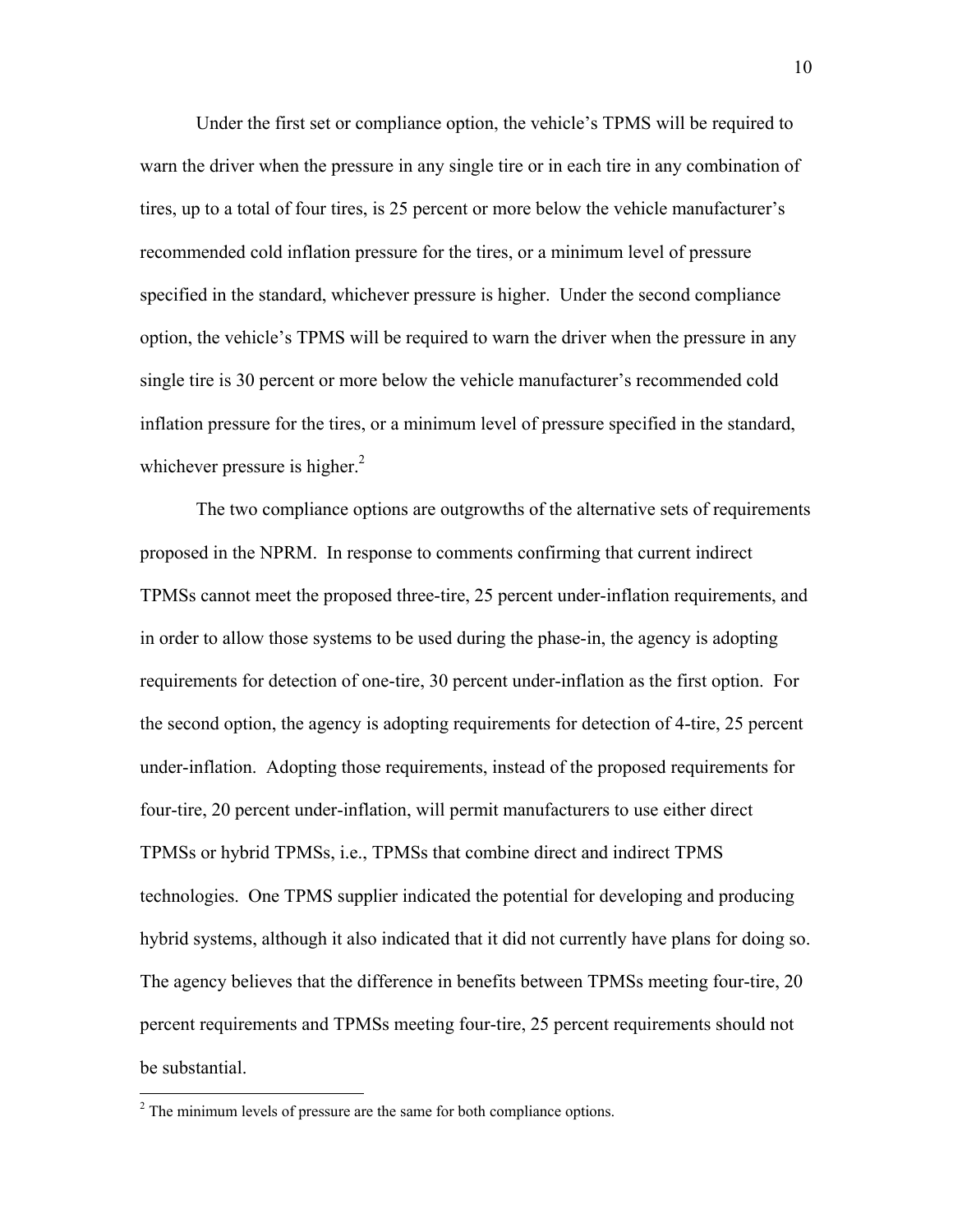To facilitate compliance with the options, the rule phases them in by increasing percentages of production. Ten percent of a vehicle manufacturer's light vehicles will be required to comply with either compliance option during the first year (November 1, 2003 to October 31, 2004), 35 percent during the second year (November 1, 2004 to October 31, 2005), and 65 percent during the third year (November 1, 2005 to October 31, 2006). These percentages are the same as those in the preliminary determination about the final rule. The agency is allowing carry-forward credits for vehicles that are manufactured during the phase-in and are equipped with TPMSs that comply with the four-tire, 25 percent option. It is not allowing credits for TPMSs complying with the other option for the same reason that the agency is requiring manufacturers to provide consumers with information about the performance limitations of those systems.

The combination of the two compliance options and the phase-in will allow manufacturers to continue to use current indirect TPMSs during that period and ease the implementation of the TPMS standard. The agency notes that, for vehicles already equipped with ABS, the installation of a current indirect TPMS is the least expensive way of complying with a TPMS standard. The compliance options and phase-in will also give manufacturers the flexibility needed to innovate and improve the performance of their TPMSs. This flexibility will improve the chances that ways can be found to improve the detection of under-inflation as well as reduce the costs of doing so.

The owner's manual for vehicles certified to either compliance option will be required to include written information explaining the purpose of the low tire pressure warning telltale, the potential consequences of driving on significantly under-inflated tires, the meaning of the telltale when it is illuminated, and the actions that drivers should take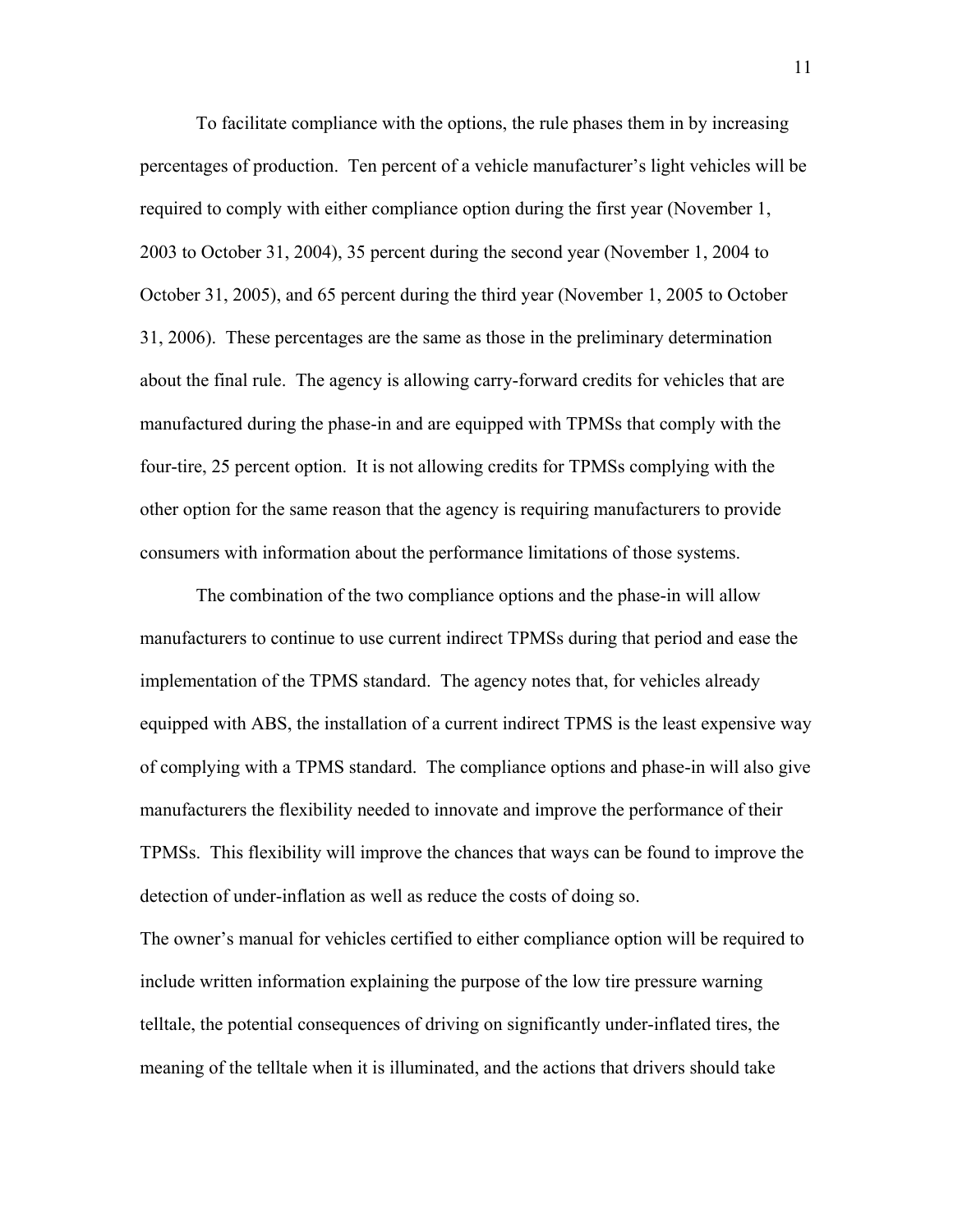when the telltale is illuminated. In addition, the owner's manual in vehicles certified to the one-tire, 30 percent option will be required to include information on the inherent performance limitations of current indirect TPMSs because the agency anticipates that most indirect TPMSs installed to comply with that option will exhibit those limitations and because a vehicle owner survey indicates that a significant majority of drivers would be less concerned, to either a great extent or a very great extent, with routinely maintaining the pressure of their tires if their vehicle were equipped with a TPMS. Under both compliance options, the TPMS will be required to have a low tire pressure-warning telltale (yellow).

### **2.** Part Two – November 2006 and Thereafter

Beginning November 1, 2006, all passenger cars and light trucks, multipurpose passenger vehicles, and buses under 10,000 pounds GVWR will be required to comply with the requirements in the second part of this final rule. The agency will publish the second part of this final rule by March 1, 2005, in order to give manufacturers sufficient lead time before vehicles must meet the requirements.

In anticipation of making the decision in part two of this final rule about the longterm requirements, the agency will leave the rulemaking docket open for the submission of new data and analyses. The agency also will conduct a study comparing the tire pressures of vehicles without any TPMS to the pressures of vehicles with TPMSs that do not comply with the four-tire, 25 percent compliance option. When completed, it will be placed in the docket for public examination. After consideration of the record compiled to this date, as supplemented by the results of the tire pressure study and any other new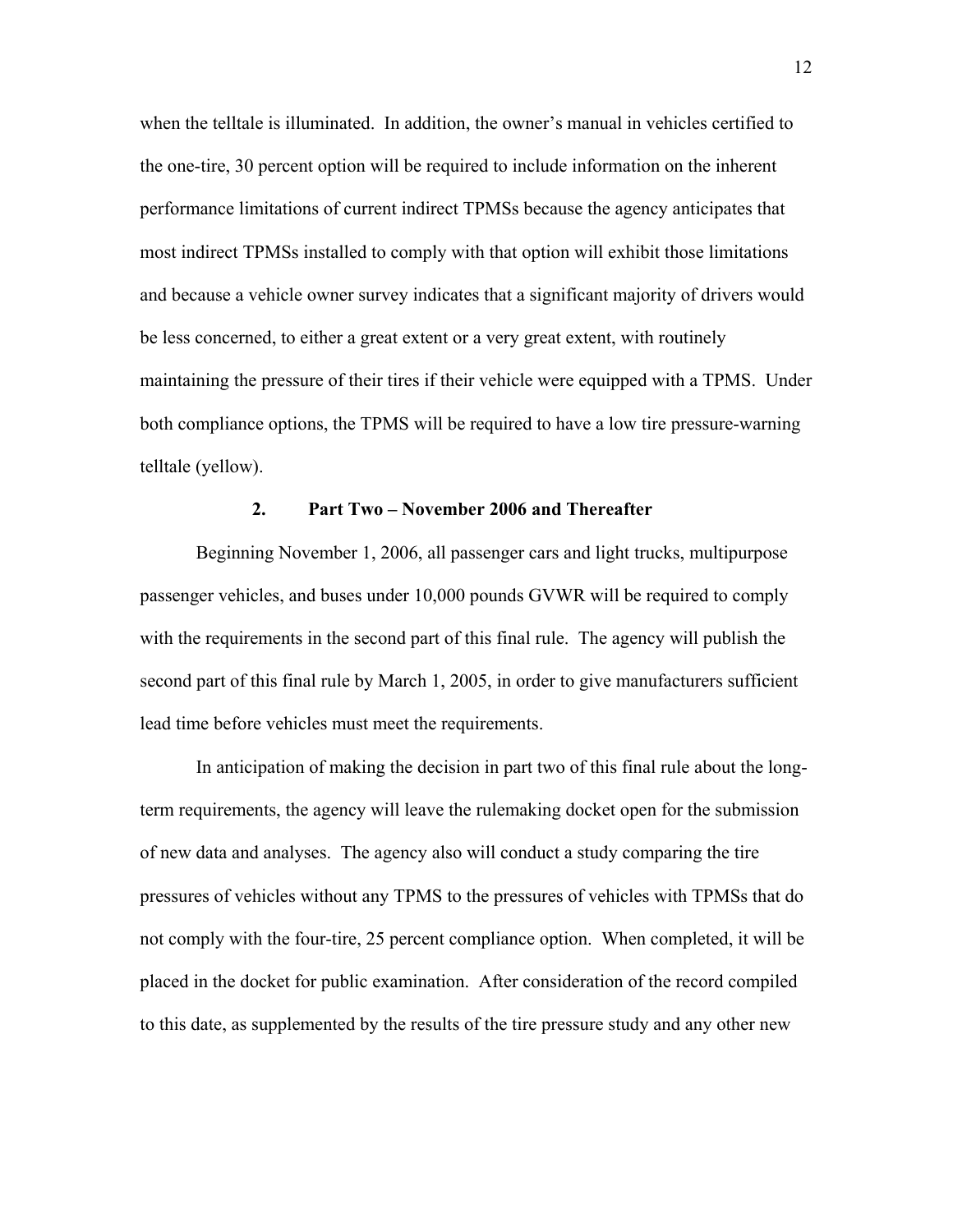information submitted to the agency, NHTSA will issue the second part of this rule by March 1, 2005.

Based on the record now before the agency, NHTSA tentatively believes that the four-tire, 25 percent option would best meet the mandate in the TREAD Act. However, it is possible that the agency may obtain or receive new information that is sufficient to justify a continuation of the compliance options established by the first part of this final rule, or the adoption of some other alternative.

# **E. Summary Comparison of the Preliminary Determination and the Final Rule**

The primary difference between the preliminary determination and the final rule is one of timing, instead of substance. The options and percentages of production for the phase-in years are unchanged.<sup>[3](#page-12-0)</sup> The final rule does differ from the preliminary determination in the timing of the agency's decision about the performance requirements for the years following the phase-in period.

<span id="page-12-0"></span><sup>&</sup>lt;sup>3</sup> The final rule does require that additional information be placed in the vehicle's owner manual.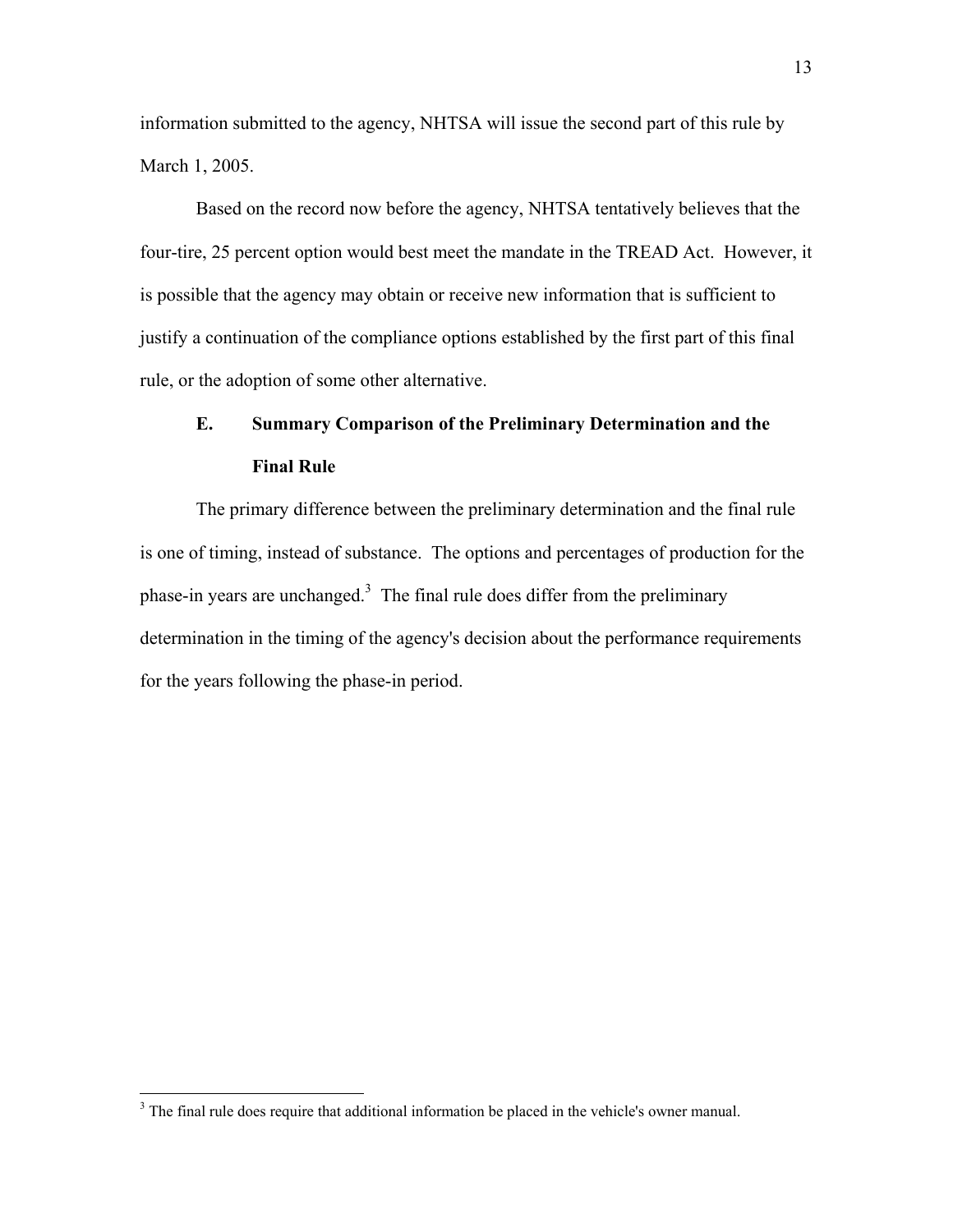|                                             | <b>Preliminary Determination</b>                                                                                                                                                                                                                                                                                                                                                     | <b>Final Rule</b>                             |
|---------------------------------------------|--------------------------------------------------------------------------------------------------------------------------------------------------------------------------------------------------------------------------------------------------------------------------------------------------------------------------------------------------------------------------------------|-----------------------------------------------|
| <b>Application</b>                          | Passenger cars, trucks, multipurpose passenger<br>vehicles, and buses with a GVWR of 10,000<br>pounds or less, except those vehicles with dual<br>wheels on an axle                                                                                                                                                                                                                  | Same                                          |
| <b>Short-term</b><br>$(11/1/03 - 10/31/06)$ |                                                                                                                                                                                                                                                                                                                                                                                      |                                               |
| Compliance<br><b>Options</b>                | Option 1: TPMS must warn the driver when the<br>pressure in any single tire or in each tire in any<br>combination of tires, up to a total of four tires,<br>has fallen to 25 percent or more below the vehicle<br>manufacturer's recommended cold inflation<br>pressure for the tires, or a minimum level of<br>pressure specified in the standard, whichever<br>pressure is higher. | Same                                          |
|                                             | Option 2: TPMS must warn the driver when the<br>pressure in any single tire has fallen to 30 percent<br>or more below the vehicle manufacturer's<br>recommended cold inflation pressure for the tires,<br>or a minimum level of pressure specified in the<br>standard, whichever pressure is higher.                                                                                 | Same                                          |
| <b>Phase-in</b><br><b>Schedule</b>          | 10% of a vehicle manufacturer's light vehicles<br>will be required to comply with either compliance<br>option during the first year (November 1, 2003 to<br>October 31, 2004), 35 percent during the second<br>year (November 1, 2004 to October 31, 2005),<br>and 65 percent during the third year (November<br>1, 2005 to October 31, 2006).                                       | Same                                          |
| Long-term<br>$(11/1/06 \&$<br>thereafter)   |                                                                                                                                                                                                                                                                                                                                                                                      |                                               |
| Performance<br><b>Requirements</b>          | TPMS must warn the driver when the pressure in<br>any single tire or in each tire in any combination<br>of tires, up to a total of four tires, has fallen to 25<br>percent or more below the vehicle manufacturer's<br>recommended cold inflation pressure for the tires,<br>or a minimum level of pressure specified in the<br>standard, whichever pressure is higher.              | Decision to<br>be made by<br>March 1,<br>2005 |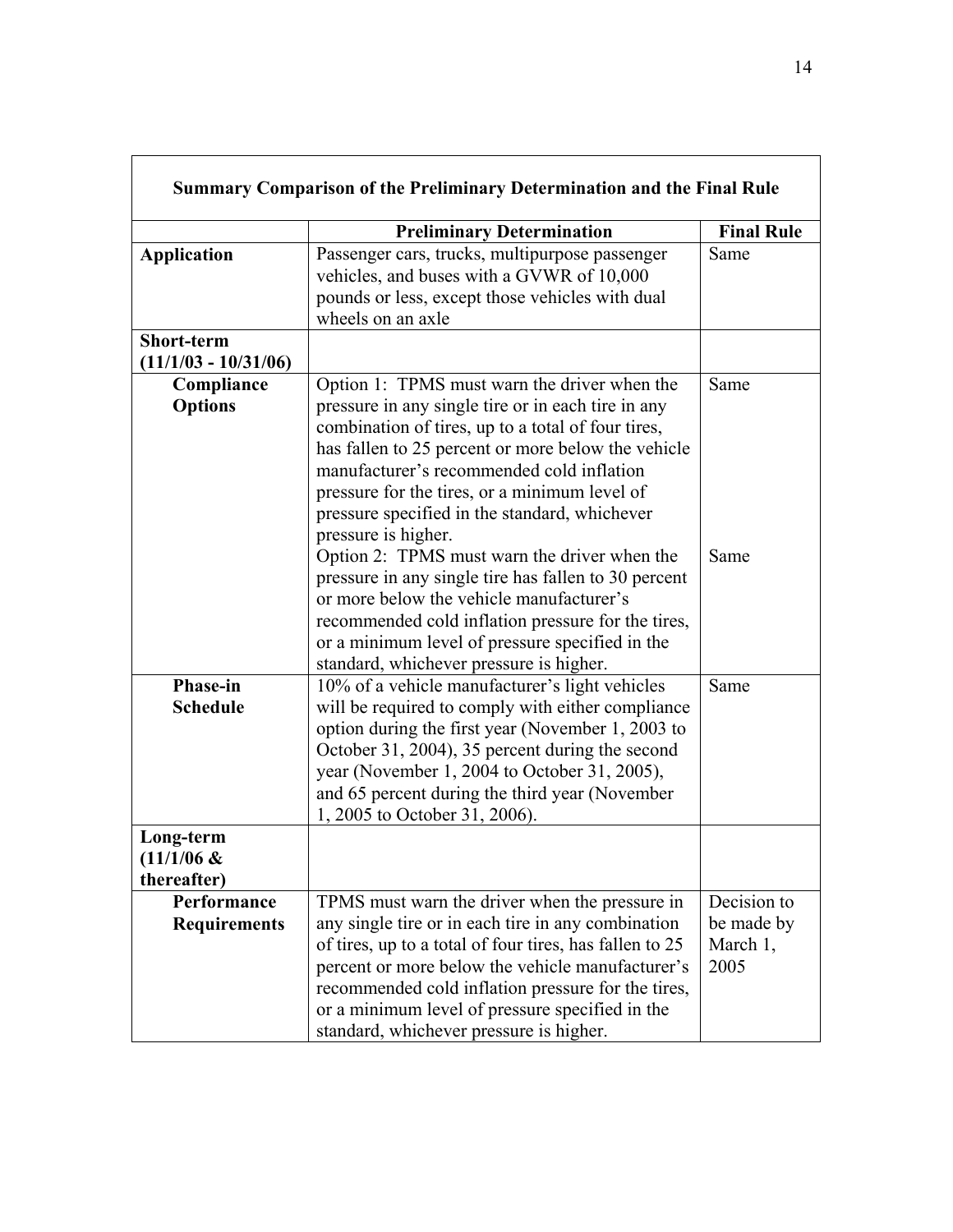### **II. Background**

## **A. The Transportation Recall Enhancement, Accountability, and Documentation Act**

Congress enacted the TREAD Act on November 1, 2000.<sup>[4](#page-14-0)</sup> Section 13 of the TREAD Act mandated the completion of "a rulemaking for a regulation to require a warning system in new motor vehicles to indicate to the operator when a tire is significantly under inflated" within one year of the TREAD Act's enactment. Section 13 also requires the regulation to take effect within two years of the completion of the rulemaking.

## **B. Previous Rulemaking on Tire Pressure Monitoring Systems**

NHTSA first considered requiring a "low tire pressure warning" device in 1970. However, the agency determined that the only warning device available at that time was an in-vehicle indicator whose cost was too high.

During the 1970s, several manufacturers developed inexpensive, on-tire warning devices. In addition, the price of in-vehicle warning devices dropped significantly.

As a result, on January 26, 1981, NHTSA published an Advanced Notice of Proposed Rulemaking (ANPRM) soliciting public comment on whether the agency should propose a new Federal motor vehicle safety standard requiring each new motor vehicle to have a low tire pressure warning device which would "warn the driver when the tire pressure in any of the vehicle's tires was significantly below the recommended operating levels.î (46 FR 8062.)

NHTSA noted in the ANPRM that under-inflation increases the rolling resistance of tires and, correspondingly, decreases the fuel economy of vehicles. Research data at

<span id="page-14-0"></span> 4 Public Law 106-414.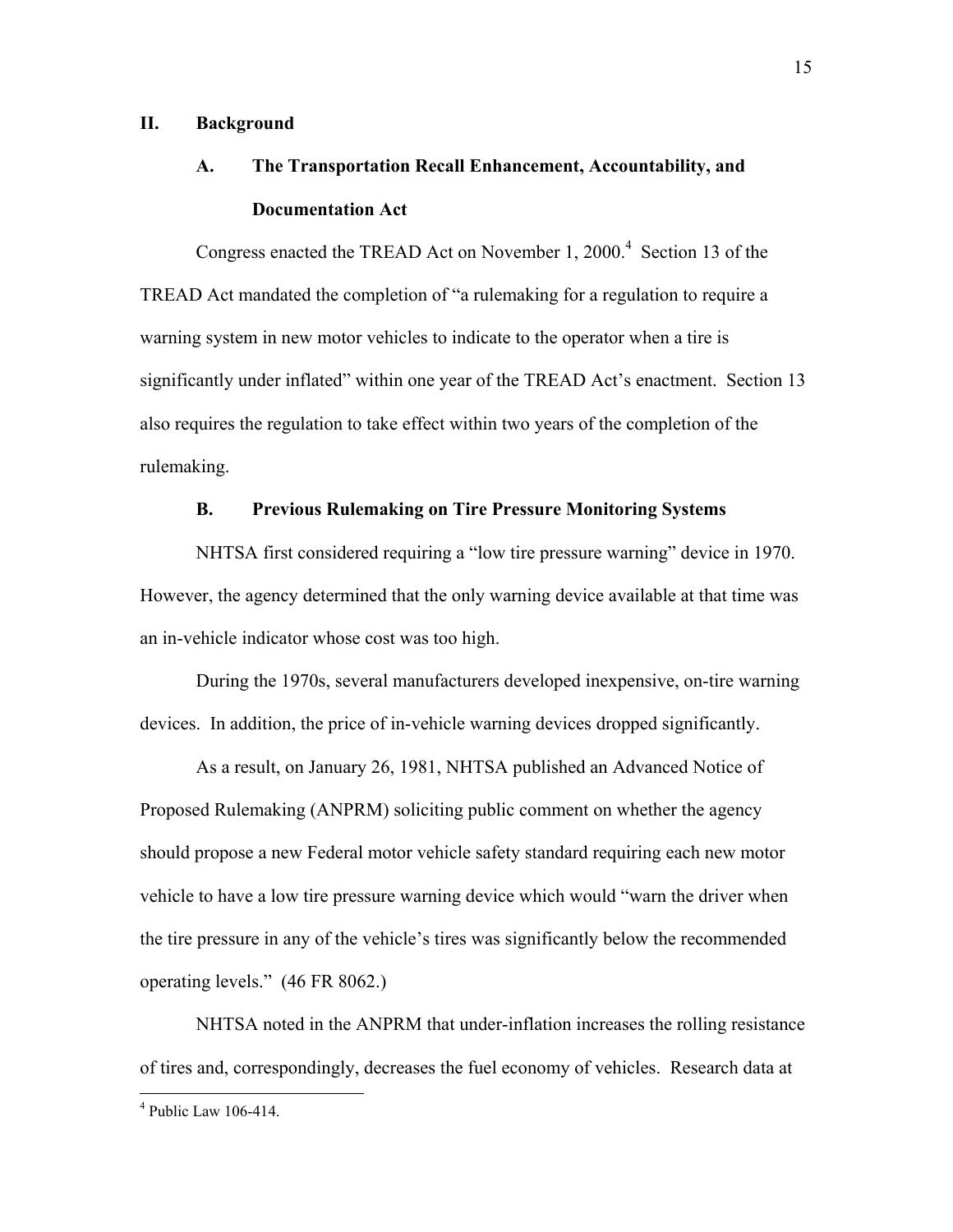the time indicated that the under-inflation of a vehicle's radial tires by 10 pounds per square inch (psi) reduced the fuel economy of the vehicle by 3 percent. Because of the worldwide oil shortages in the late 1970s and early 1980s, NHTSA was interested in finding ways to increase the fuel economy of passenger vehicles (i.e., passenger cars and multipurpose passenger vehicles). Since surveys by the agency showed that about 50 percent of passenger car tires and 13 percent of truck tires were operated at pressures below the vehicle manufacturer's recommended (placard) pressure, the agency believed that low tire pressure warning devices would encourage drivers to maintain their tires at the proper inflation level, thus maximizing their vehicles' fuel economy.

Moreover, a 1977 study by Indiana University concluded that under-inflated tires were a probable cause of 1.4 percent of all motor vehicle crashes.<sup>5</sup> Based on that figure, and the approximately 18.3 million motor vehicle crashes then occurring annually in the United States, the agency suggested that under-inflated tires were probably responsible for 260,000 crashes each year (1.4 percent x 18.3 million crashes).

In the ANPRM, NHTSA sought answers from the public to several questions, including:

- (1) What tire pressure level should trigger the warning device?
- (2) Should the agency specify the type of warning device (i.e., on-tire or invehicle) to be used?
- (3) What would it cost to produce and install an on-tire or in-vehicle warning device?
- (4) What is the fuel saving potential of low tire pressure warning devices?

 $\overline{a}$ 

<span id="page-15-0"></span><sup>&</sup>lt;sup>5</sup> Tri-Level Study of the Causes of Traffic Accidents, Treat, J.R., et al. (1979) (Contract No. DOT HS 034-3-535), DOT HS 805 099, Washington, DC: U.S. Department of Transportation, National Highway Traffic Safety Administration.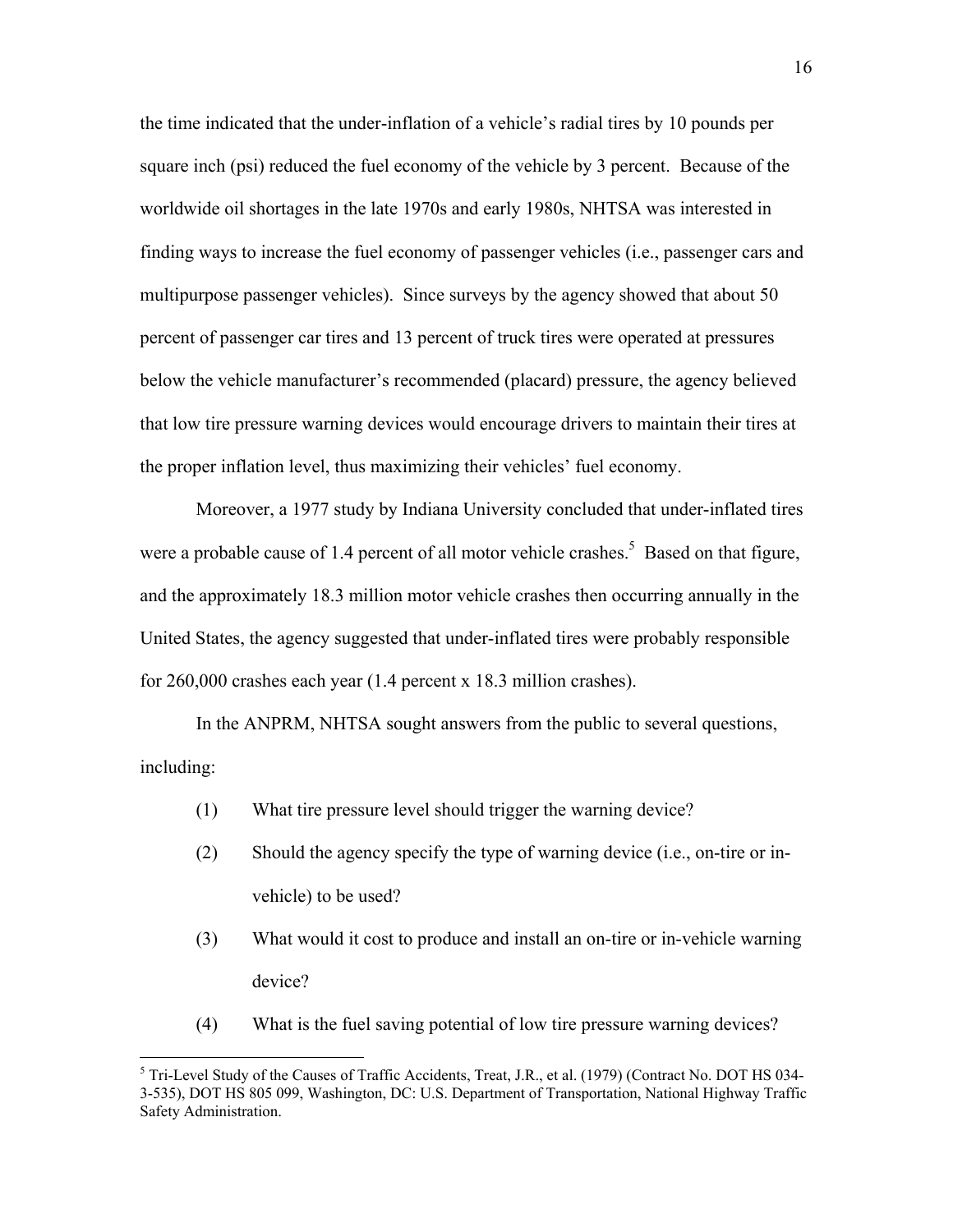- (5) What studies have been performed which would show cause and effect relationships between low tire pressure and auto crashes?
- (6) What would be the costs and benefits of a program to educate the public on the benefits of maintaining proper tire pressure?

NHTSA terminated the rulemaking on August 31, 1981, because public comments indicated that the low tire pressure warning devices available at the time either had not been proven to be accurate and reliable (on-tire devices) or were too expensive (in-vehicle devices). (46 FR 43721.) The comments indicated that in-vehicle warning devices had been proven to be accurate and reliable, but would have had a retail cost of \$200 (in 1981 dollars) per vehicle. NHTSA stated, "Such a cost increase cannot be justified by the potential benefits, although those benefits might be significant." (46 FR 43721.) The comments also indicated that on-tire warning devices cost only about \$5 (in 1981 dollars), but they had not been developed to the point where they were accurate and reliable enough to be required. The comments also suggested that on-tire warning devices were subject to damage by road hazards, such as ice and mud, as well as scuffing at curbs. Despite terminating the rulemaking, the agency stated that it still believed that ì[m]aintaining proper tire inflation pressure results in direct savings to drivers in terms of better gas mileage and longer tire life, as well as offering increased safety." (46 FR 43721.)

### **C. Summary of the Notice of Proposed Rulemaking**

On July 26, 2001, the agency published the NPRM proposing to establish a standard for TPMSs pursuant to section 13 of the TREAD Act. (66 FR 38982.) The agency proposed two alternative versions of the standard.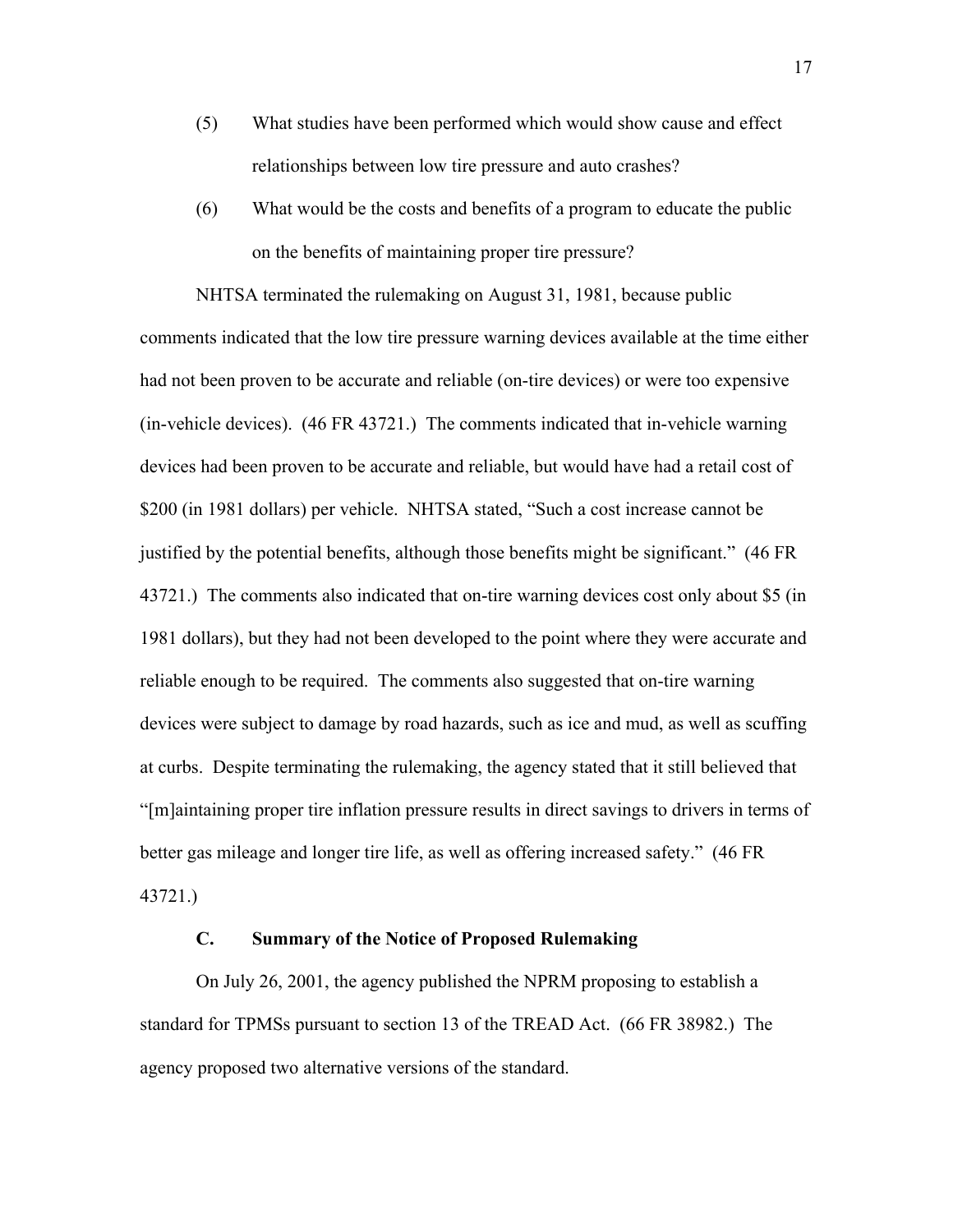The two alternatives differed in two important respects: in how they defined "significantly under-inflated," and in the number of significantly under-inflated tires that they would be required to be able to detect at any one time. The first alternative (four tires, 20 percent) would have defined "significantly under-inflated" as the tire pressure 20 percent or more below the placard pressure, or a minimum level of pressure specified in the standard, whichever was higher. It would have required the low tire pressure warning telltale to illuminate when any tire, or when each tire in any combination of tires, on the vehicle became significantly under-inflated.

The second alternative (three tires, 25 percent) would have defined "significantly under-inflated" as the tire pressure 25 percent or more below the placard pressure, or a minimum level of pressure specified in the standard, whichever was higher. The minimum levels of pressure were the same in both proposed alternatives. The alternative would have required the low tire pressure warning telltale to illuminate when any tire, or when each tire in any combination of tires, up to a total of three tires, became significantly under-inflated.

In most other respects, the two alternatives were identical. Both would have required passenger cars, multipurpose passenger vehicles, trucks, and buses with a GVWR of 4,536 kilograms (10,000 pounds) or less, manufactured on or after November 1, 2003, to be equipped with a TPMS and a low tire pressure warning telltale (yellow) to alert the driver. They would have required the telltale to illuminate within 10 minutes of driving after any tire on the vehicle became significantly under-inflated. They would have required the telltale to remain illuminated as long as any of the vehicle's tires remained significantly under-inflated, and the key locking system was in the "On"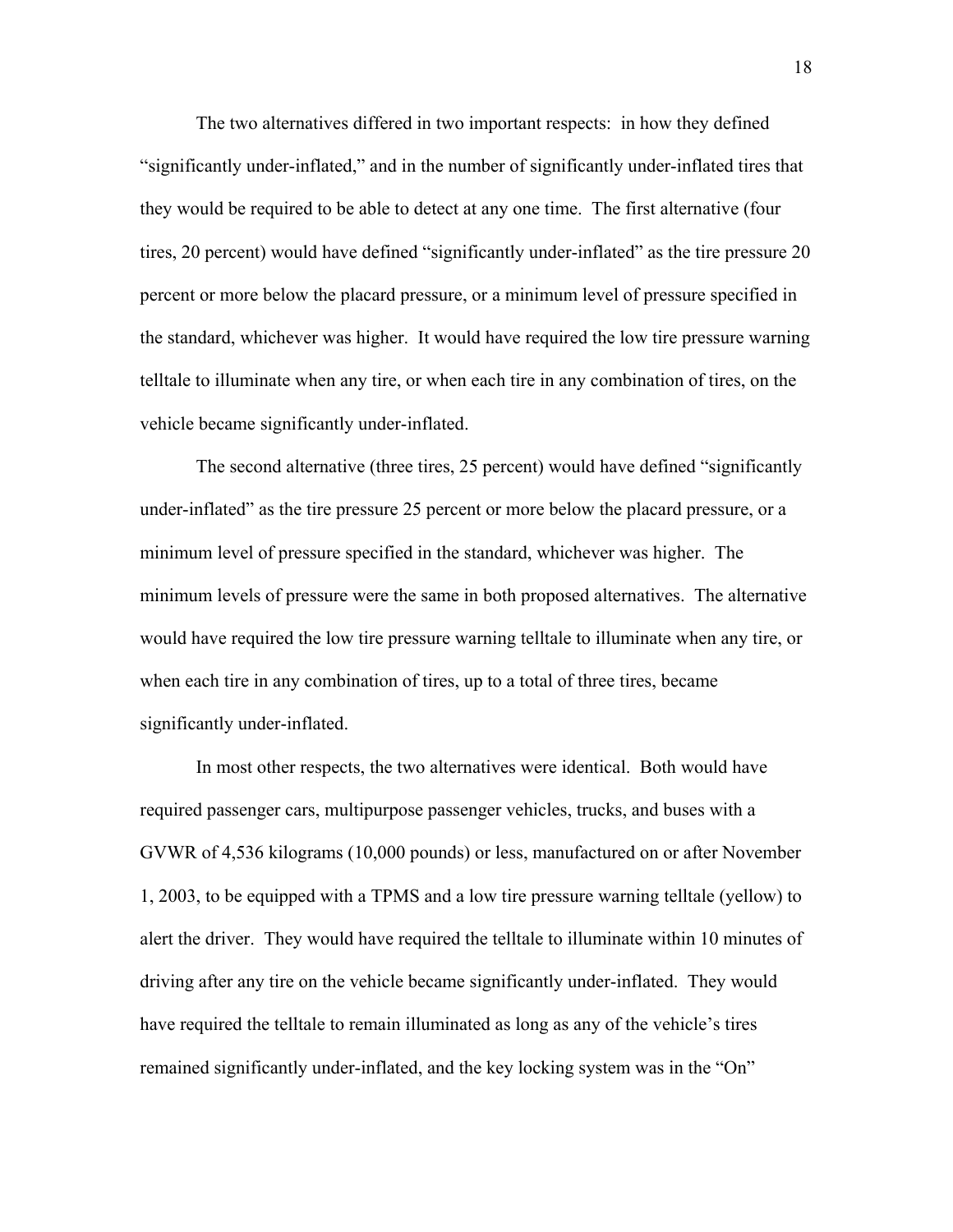("Run") position. They would have required that the telltale be deactivatable, manually or automatically, only when the vehicle no longer had a tire that was significantly underinflated. They would have required the TPMS in each vehicle to be compatible with all replacement or optional tires/rims of the size recommended for that vehicle by the vehicle manufacturer, i.e., each TPMS would have been required to continue to meet the requirements of the standard when the vehicle's original tires were replaced with tires of any optional or replacement size(s) recommended for the vehicle by the vehicle manufacturer. Finally, they would have required vehicle manufacturers to provide written instructions, in the owner's manual if one is provided, explaining the purpose of the low tire pressure warning telltale, the potential consequences of significantly underinflated tires, and what actions drivers should take when the low tire pressure warning telltale is illuminated.

NHTSA believed that the only currently available TPMSs that would have been able to meet the requirements of the four-tire, 20 percent alternative were direct TPMSs. There were two reasons for this belief. First, currently available indirect TPMSs typically cannot detect significant under-inflation until the pressure in one of the vehicle's tires is about 30 percent below the pressure in at least some of the other tires. Second, they cannot detect when all four tires lose inflation pressure equally.

 The agency believed that both currently available direct TPMSs and improved indirect TPMSs, but not current indirect TPMSs, would have been able to meet the requirements of the three-tire, 25 percent alternative.

 In the NPRM, NHTSA anticipated that vehicle manufacturers would minimize their costs of complying with the three-tire, 25 percent alternative by installing improved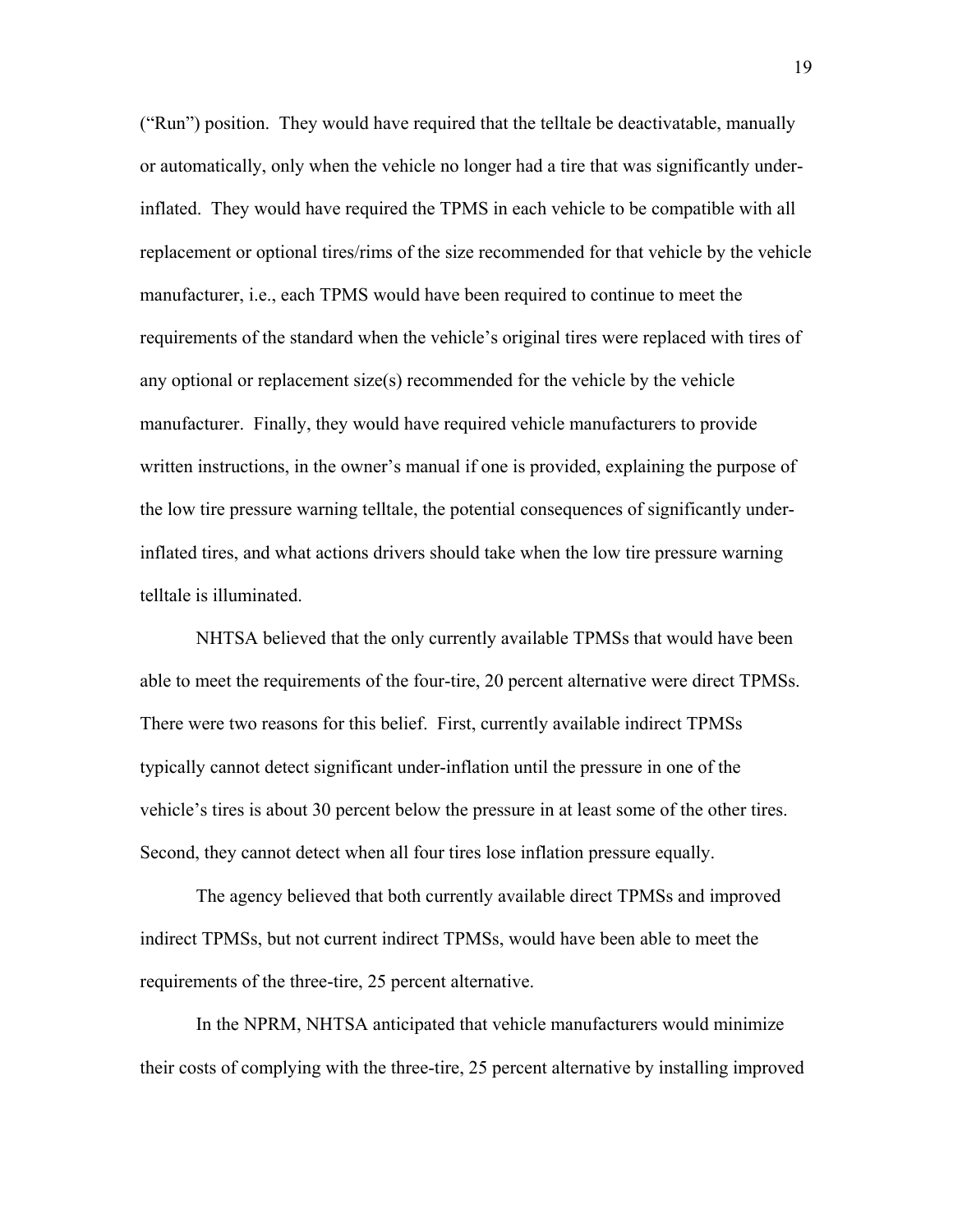<span id="page-19-1"></span>indirect TPMSs in vehicles already equipped with ABSs and direct TPMSs in vehicles without ABSs. For vehicles already equipped with an ABS, the cost of modifying that system to serve the additional purpose of indirectly monitoring tire pressure would be significantly less than the cost of adding a direct TPMS. For vehicles not so equipped, adding a direct TPMS would be significantly less expensive than adding ABS to monitor tire pressure.

 For the NPRM, NHTSA had two sets of data, one from Goodyear and another from NHTSA's Vehicle Research and Test Center (VRTC), on the effect of underinflated tires on a vehicle's stopping distance. The Goodyear data indicated that a vehicle's stopping distance on wet surfaces is significantly reduced when its tires are properly inflated, as compared to when its tires are significantly under-inflated. The VRTC data indicated little or no effect on a vehicle's stopping distance. For purposes of the NPRM, NHTSA used the Goodyear data to establish an upper bound of benefits and the VRTC data to establish a lower bound. The benefit estimates below are the midpoints between those upper and lower bounds.

 NHTSA estimated that the four-tire, 20 percent alternative would have prevented 10,635 injuries and 79 deaths at an average net cost of \$23.08 per vehicle.<sup>6</sup> NHTSA estimated that the three-tire, 25 percent alternative would have prevented 6,585 injuries and 49 deaths at an average net cost of \$8.63 per vehicle.<sup>7</sup> NHTSA estimated that the net

 $\overline{a}$ 

<span id="page-19-0"></span> $6$  The range of injuries prevented was 0 to 21,270, and the range of deaths prevented was 0 to 158. These benefit estimates did not include deaths and injuries prevented due to reductions in crashes caused by blowouts and skidding/loss of control because the agency was unable to quantify those benefits at the time the NPRM was published. For this final rule, the agency was able to quantify those benefits. They are discussed in the Benefits section below. Net costs included \$66.33 in vehicle costs minus \$32.22 in fuel savings and \$11.03 in tread wear savings. These cost estimates did not include maintenance costs. For this final rule, the agency has estimated maintenance costs. They are discussed in the Costs section below. 7  $\frac{7}{1}$  The range of injuries prevented was 0 to 13,170, and the range of deaths prevented was 0 to 97. Net costs included \$30.54 in vehicle costs minus \$16.40 in fuel savings and \$5.51 in tread wear savings. These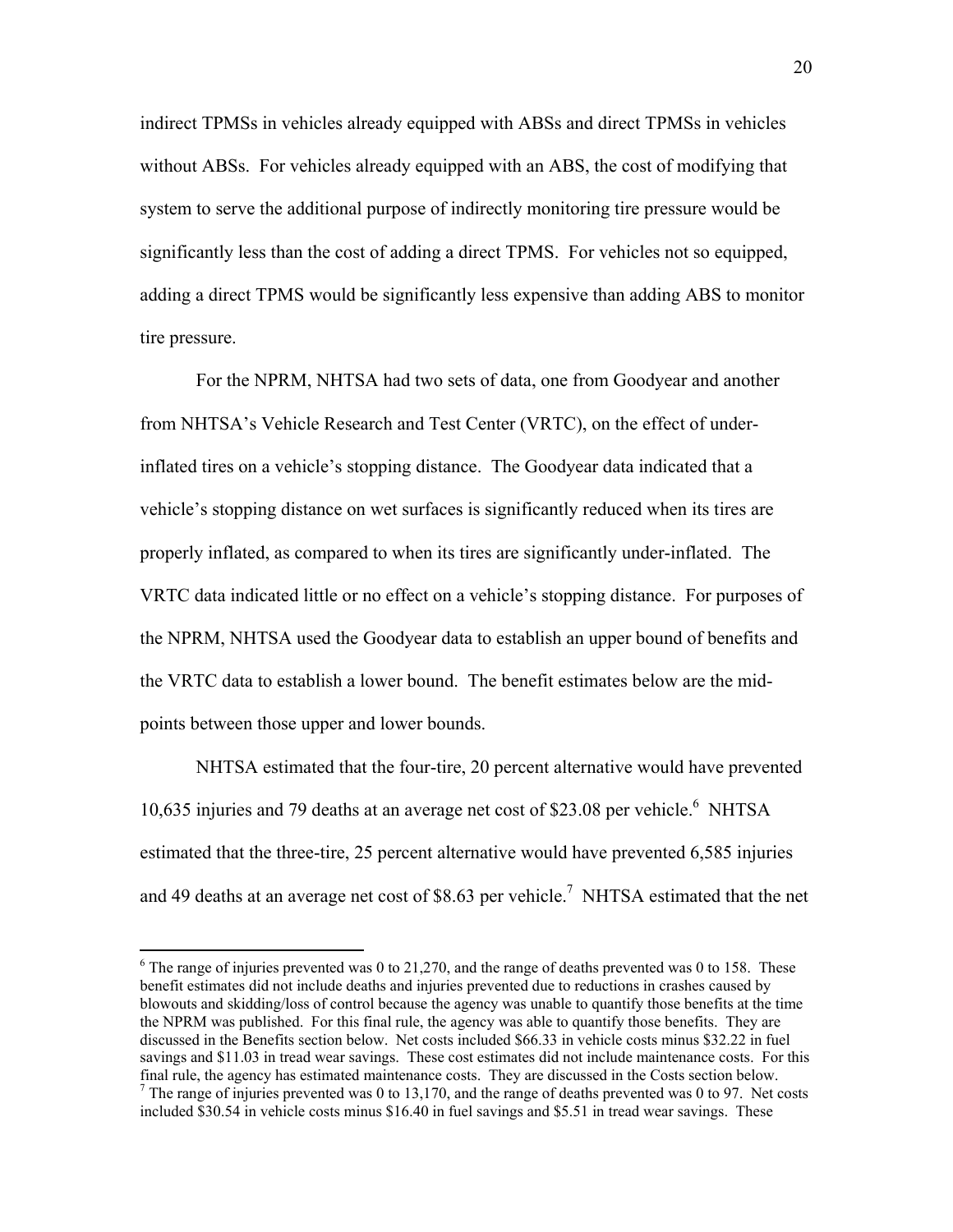cost per equivalent life saved would have been \$1.9 million for the four-tire, 20 percent alternative and \$1.1 million for the three-tire, 25 percent alternative.

 Finally, the agency requested comments on whether a compliance phase-in with carry-forward credits would be appropriate. The agency suggested a phase-in period of 35 percent of production in the first year (2003), 65 percent in the second year, and 100 percent in the third year.

### **D. Summary of Public Comments on Notice**

 The agency received comments from tire, vehicle, and TPMS manufacturers, consumer advocacy groups, and the general public. In general, the tire manufacturers' comments, including the comments of the international tire industry associations European Tyre and Rim Technical Organisation (ETRTO), Japan Automobile Tyre Manufacturers Association (JATMA), and International Tire & Rubber Association (ITRA), echoed the comments of the Rubber Manufacturers Association (RMA). In general, the vehicle manufacturers' comments, including the comments of the Association of International Automobile Manufacturers (AIAM), were similar to the comments of the Alliance of Automobile Manufacturers (Alliance).

The tire manufacturers generally supported the four-tire, 20 percent alternative. The vehicle manufacturers generally supported requirements that would permit both direct and current indirect TPMSs to comply. TPMS manufacturers generally supported the alternative that would allow the type of system they manufacture. The consumer advocacy groups – Consumers Union and Advocates for Highway and Auto Safety (Advocates) supported by Public Citizen, Consumer Federation of America, and Trauma

estimates did not include maintenance costs. The agency has estimated maintenance costs for this final rule.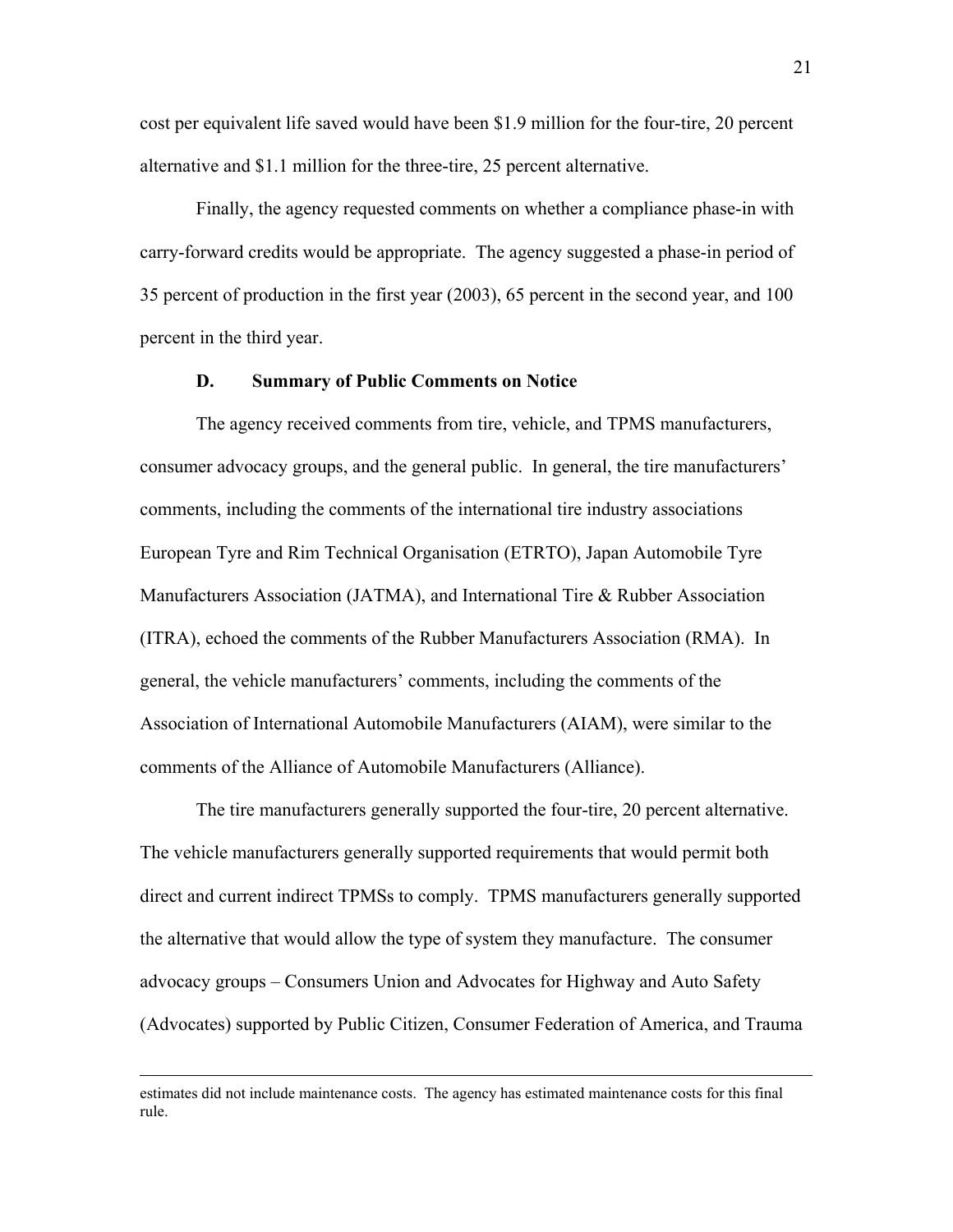Foundation  $-$  generally supported the four-tire, 20 percent alternative. The general public was about evenly divided between those who supported and those who opposed a Federal standard requiring TPMSs.

 The major issues discussed by the commenters are summarized below. The comments are addressed in the discussion of the final rule below

### **1. Vehicles Covered**

The agency proposed to require TPMSs on passenger cars, multipurpose passenger vehicles, trucks, and buses with a GVWR of 4,536 kilograms (10,000 pounds) or less. The agency did not propose to require TPMSs on motorcycles, trailers, or low speed vehicles, or on medium  $(10,001 - 26,000$  pounds GVWR) vehicles, or heavy (greater than 26,000 pounds GVWR) vehicles for reasons explained in the NPRM.

The Alliance recommended that the agency limit the applicability of the standard to these types of vehicles to those having a GVWR of 3,856 kilograms (8,500 pounds or less). The Alliance stated that the majority of vehicles above 8,500 pounds GVWR are used commercially. The Alliance argued that those vehicles are maintained on a regular basis and do not need a TPMS to assist in maintaining proper inflation pressure in the vehicles' tires.

The Alliance also recommended that the agency explicitly exclude incomplete vehicles, i.e., vehicles that are built in more than one stage, from the standard. Normally, the first-stage vehicle manufacturer is responsible for certifying that all vehicle systems that are not directly modified by subsequent-stage manufacturers meet all Federal motor vehicle safety standards. The Alliance stated that in the case of direct TPMSs, the firststage manufacturer will be unable to guarantee that, even if physically undisturbed, a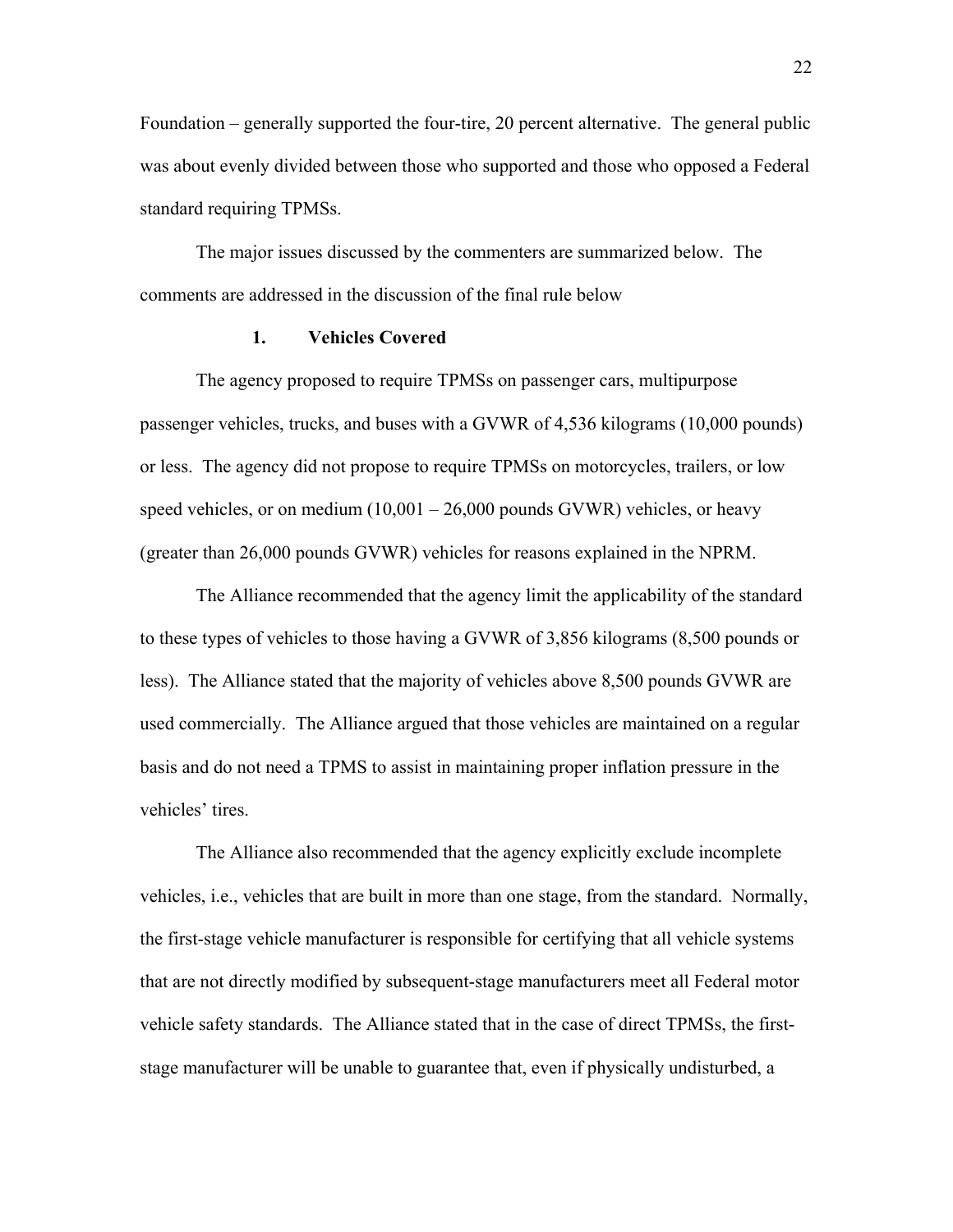non-defective TPMS will function as designed after vehicle modifications (such as adding metal hardware to the vehicle or lengthening its wheelbase) are made by subsequent-stage manufacturers.

Advocates recommended that the agency expand the application of the standard to include medium  $(10,001 - 26,000$  pounds GVWR) and heavy (over 26,000 pounds) trucks and buses. Advocates stated that tire under-inflation is a pervasive problem with these vehicles, especially given the high percentage of these vehicles that are equipped with re-treaded tires.

### **2. Phase-In Options and Long-Term Requirements**

### a. Definition of "Significantly Under-Inflated"

RMA recommended that the agency define "significantly under-inflated" as any inflation pressure that is less than the pressure required to carry the actual vehicle load on the tire per tire industry standards (or any pressure required to carry the maximum vehicle load on the tire if the actual load is unknown), or the minimum activation pressure specified in the standard, whichever is higher. RMA argued that some vehicles have a placard pressure that is barely adequate to carry the vehicle's maximum load. If the tire pressure falls 20 or 25 percent below the placard pressure, the tire pressure will be insufficient to carry the load. RMA stated that the definition of "significantly underinflated" should not be tied to placard pressure unless the standard includes a requirement for all vehicles to have a reserve in the placard pressure above a specified minimum (e.g., 20 or 25 percent).

RMA also recommended that the agency change the minimum activation pressures for P-metric standard load tires from 20 to 22 psi and for P-metric extra load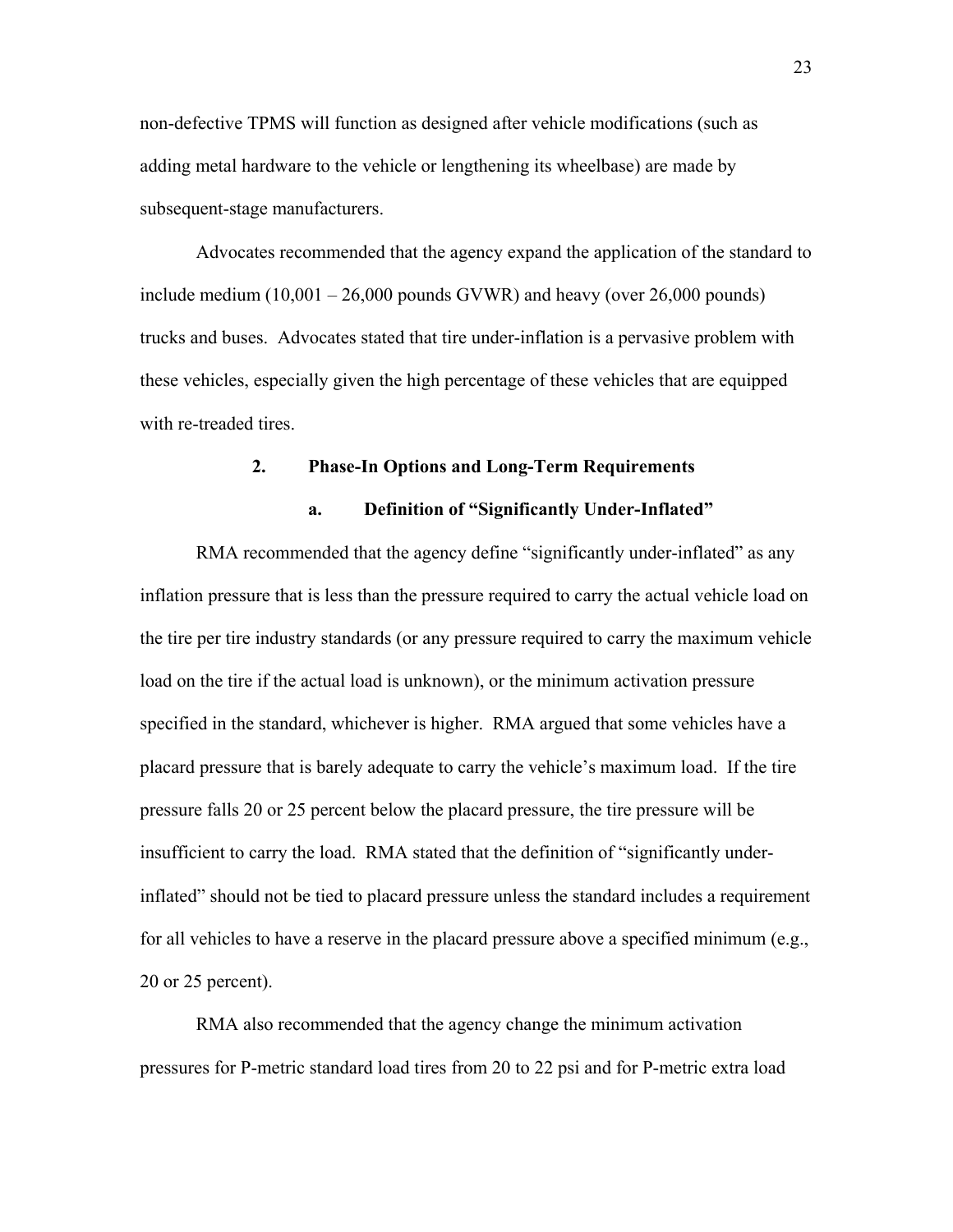tires from 23 to 22 psi. Finally, RMA recommended that the agency change the "Maximum Pressure" heading in Table 1 to "Maximum or Rated Pressure" because light truck tires are not subject to maximum permissible inflation pressure labeling requirements. RMA recommended that the agency change the rated pressure for Load Range E tires from 87 to 80 psi. Finally, RMA, supported by the Retread/Repair Industry Government Advisory Council ( $RIGAC$ ), $8$  recommended that the agency adopt, in this rulemaking proceeding, an amendment to upgrade Standard No. 109, "New Pneumatic Tires," by requiring that "a tire for a particular vehicle must have sufficient inflation and load reserve, such that an inflation pressure 20 or 25 percent less than the vehicle manufacturer's recommended inflation pressure is sufficient for the vehicle maximum load on the tire, as defined by FMVSS-110.<sup>7[9](#page-23-1)</sup>

The ITRA recommended that the agency consider only direct TPMSs. The ITRA stated that indirect TPMSs have too many limitations, including the inability to detect when all four of a vehicle's tires are significantly under-inflated. The ITRA claimed that, although direct TPMSs are more expensive than indirect TPMSs, their cost is minor when compared to their safety, handling, tread wear, and fuel economy benefits.

The Alliance recommended that the agency define "significantly under-inflated" as any inflation pressure 20 percent below a tire's load carrying limit, as determined by a tire industry standardizing body (such as the Tire and Rim Association) or the minimum activation pressure specified in the standard, whichever is higher. The Alliance agreed with the agency's minimum activation pressure of 20 psi for P-metric standard load tires. The Alliance cited data from tests performed by RMA indicating that the average tire was

 $\overline{a}$ 

<span id="page-23-0"></span><sup>&</sup>lt;sup>8</sup> RIGAC consists of representatives from the Tire Association of North America (TANA), Tread Rubber Manufacturers Group (TRMG), ITRA, and RMA.

<span id="page-23-1"></span><sup>&</sup>lt;sup>9</sup> Standard No. 110 specifies requirements for tire selection to prevent tire overloading.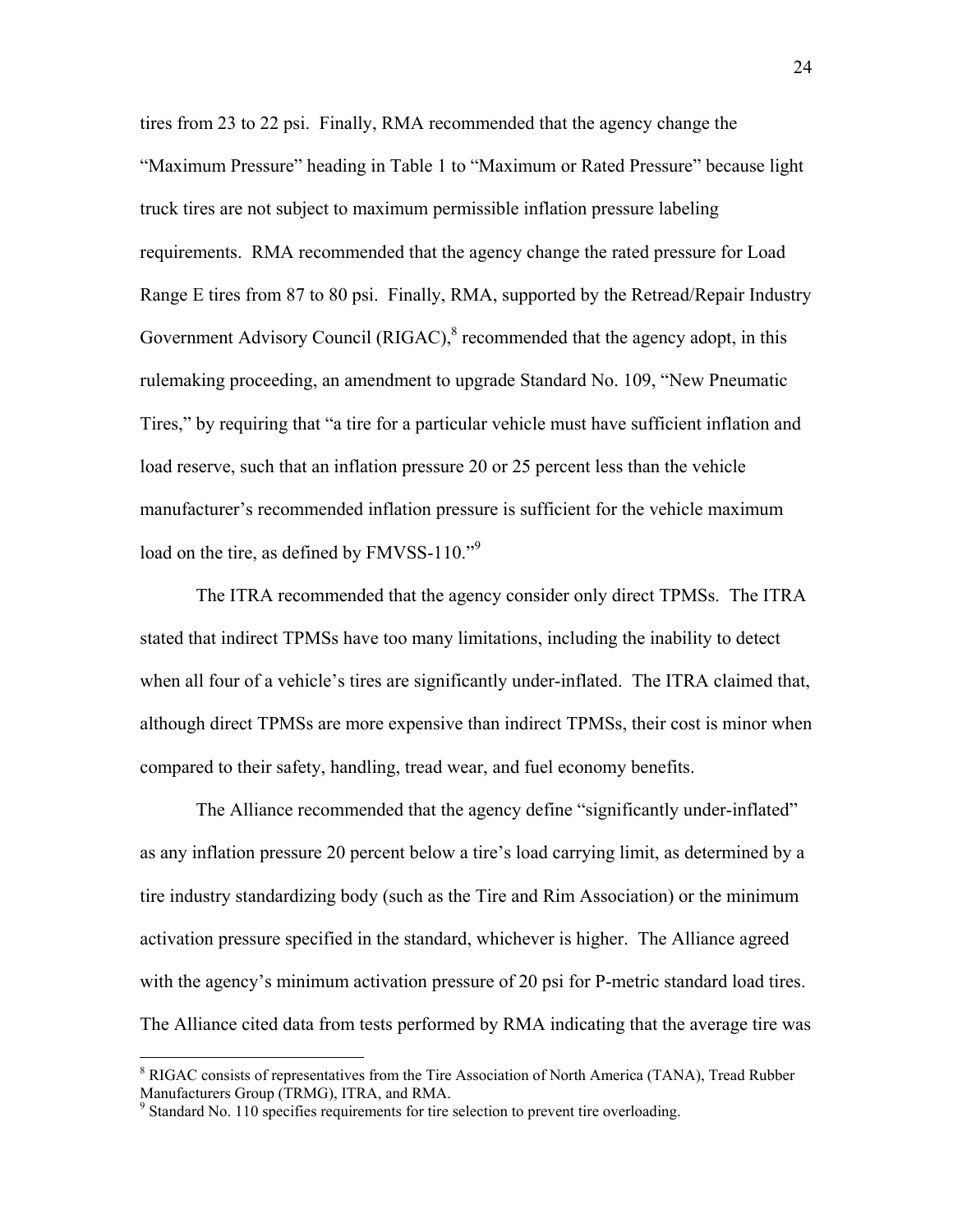able to operate at high speeds (120 and 140 km/h) at load-inflation conditions more extreme than the worst case that the Alliance proposal would allow.

The Alliance also stated that a 25 percent differential from placard pressure would be inadequate to allow the use of indirect TPMSs. The Alliance claimed that a minimum of 30 percent differential is necessary to ensure accuracy with an indirect TPMS and avoid excessive nuisance warnings.

The AIAM recommended that the agency define "significantly under-inflated" as any pressure more than 30 percent below the placard pressure. Alternatively, the AIAM suggested that the agency use the load-carrying limit of the tire as defined by a tire industry standardizing body as the baseline for determining the warning threshold.

Several manufacturers indicated that they are either developing or could develop indirect or hybrid TPMSs that perform better than current indirect TPMSs. In its comments on the NPRM, TRW Automotive Electronics (TRW), which manufactures both direct and indirect TPMSs, stated that it could, in concept, combine direct and indirect TPMS technologies to produce a hybrid TPMS that performs better than TRW's current indirect TPMS. TRW stated this could be accomplished by adding the equivalent of two direct pressure-monitoring sensors and a radio frequency receiver to an indirect TPMS. TRW suggested that this hybrid TPMS could comply detect 25 under-inflation for about 60 percent of the cost of a full direct TPMS. However, it did not indicate whether it had any plans to develop a hybrid system.

Sumitomo Rubber Industries, which manufactures indirect TPMSs, indicated that indirect TPMSs will be able to detect a 25 percent differential in inflation pressure.

25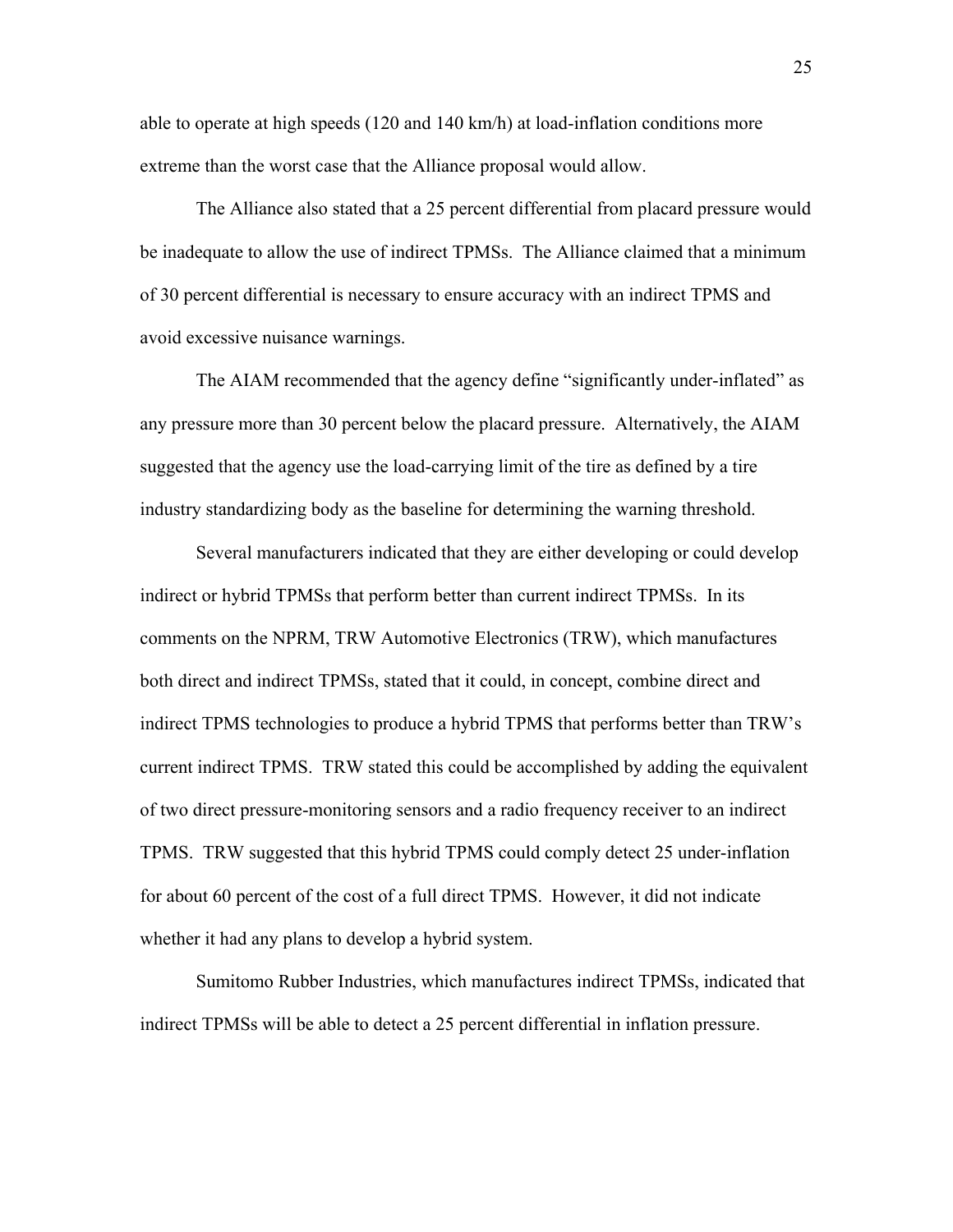Toyota, which uses an indirect TPMS on its Sienna van, stated that its next generation of indirect TPMSs (i.e., TPMSs not available for current production) would be able to detect a 20 percent differential in tire pressure by monitoring the resonance frequency as well as the dynamic radius changes of the tires. However, Toyota stated that this performance will be achieved only under ideal conditions, i.e., the vehicle is traveling in a relatively straight line at 30 to 60 km/h for at least 20 minutes. Thus, Toyota recommended that the agency adopt the Alliance proposal of 30 percent underinflation. Toyota also stated that its next generation of indirect TPMSs would be able to detect significant under-inflation in all four tires. Toyota was not certain when its next generation of indirect TPMSs will be ready for implementation.

Advocates supported the definition of "significantly under-inflated" contained in the four-tire, 20 percent alternative, i.e., any pressure 20 percent or more below the placard pressure, or the minimum activation pressure specified in the standard. Advocates also supported the agency's minimum activation pressures.

### **b. Number of Tires Monitored**

Advocates, the ITRA, and RMA recommended that the agency require TPMSs to be able to detect when all four of a vehicle's tires become significantly under-inflated. RMA argued that it is very likely that all four tires will lose air pressure at a similar rate and become significantly under-inflated within a six-month period.<sup>10</sup> RMA stated that drivers would rely heavily on TPMSs for tire pressure maintenance, which will make this scenario even more likely.

The Alliance and AIAM recommended that the agency require only that TPMSs be able to detect significant under-inflation in a single tire. The Alliance argued that

 $\overline{a}$ 

<span id="page-25-0"></span> $10$  RMA stated that normal air pressure loss is approximately 1 to 2 psi per month.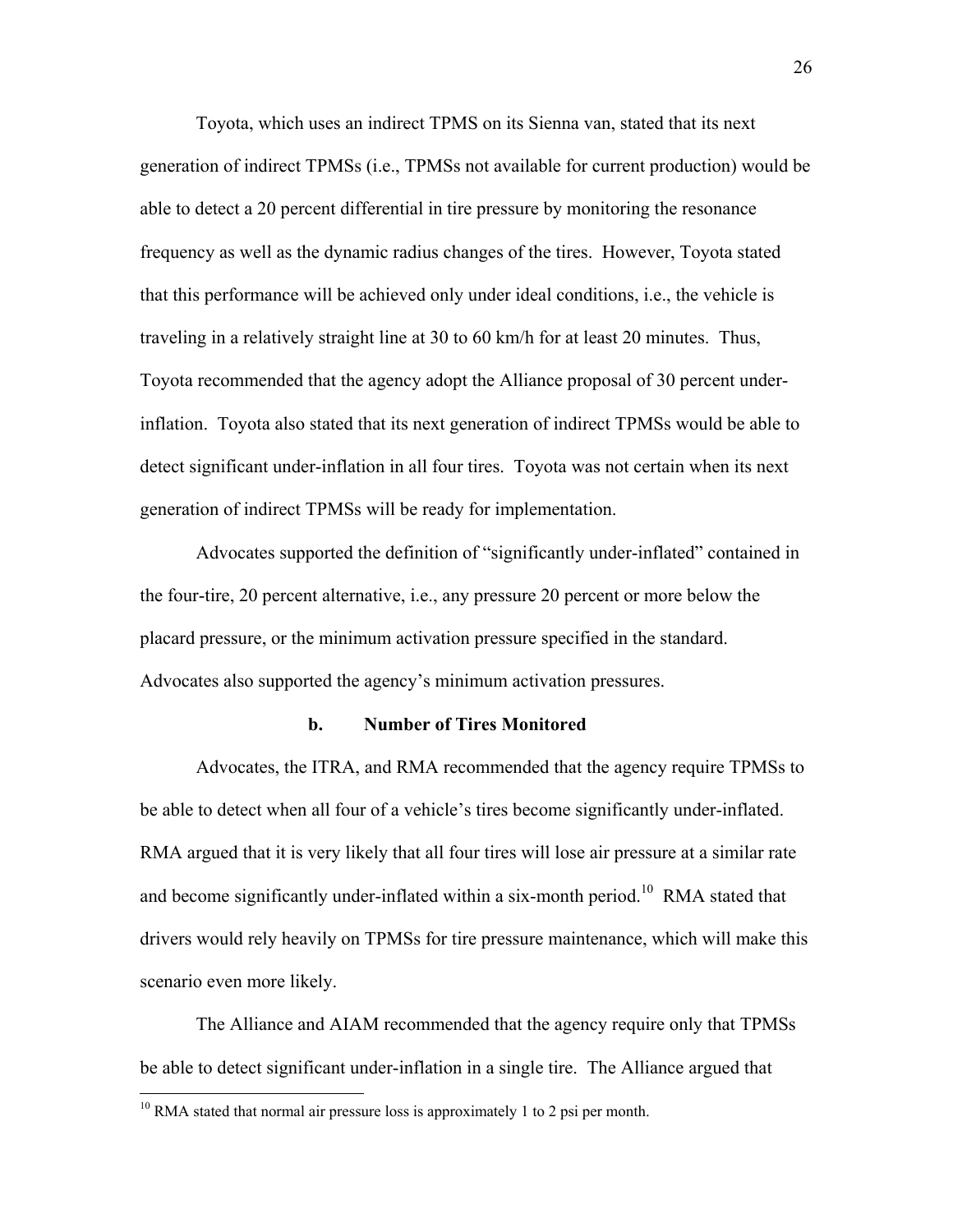TPMSs are not meant to replace the normal tire maintenance that would detect pressure losses due to natural leakage and permeation. Instead, TPMSs are intended to detect a relatively slow leak due to a serviceable condition, such as a nail through the tread or a leaky valve stem. Since such leaks rarely affect more than one tire simultaneously, the Alliance argued, it is sufficient to require only that TPMSs be able to detect a single significantly under-inflated tire. In further support of this position, the Alliance argued that tires do not lose pressure at the same rate.

As noted above, TRW commented that a hybrid TPMS could be developed that would be capable of monitoring all four of a vehicle's tires. According to TRW, a hybrid system would involve installing two direct pressure sensors, one in a front wheel and one in a back wheel located diagonally from each other (e.g., the front left and back right wheels), on a vehicle already equipped with an indirect TPMS. The pressure sensors would directly monitor the pressure in those two tires, while the indirect TPMS would use the wheel speed sensors to indirectly monitor the pressure in the other two tires. This would solve the problem indirect TPMSs have in detecting when two tires on the same axle or the same side of the vehicle become significantly under-inflated because a direct pressure sensor will be in a wheel on each axle and on each side of the vehicle. It would also solve the problem indirect TPMSs have in detecting when all four tires become significantly under-inflated.

Advocates and RMA also recommended that the agency require TPMSs to monitor a vehicle's spare tire. RMA argued that the spare tire should be monitored to ensure its functionality, if and when it is needed. Advocates stated, "Vehicle owners" chronically neglect to maintain minimal air pressure in spare tires."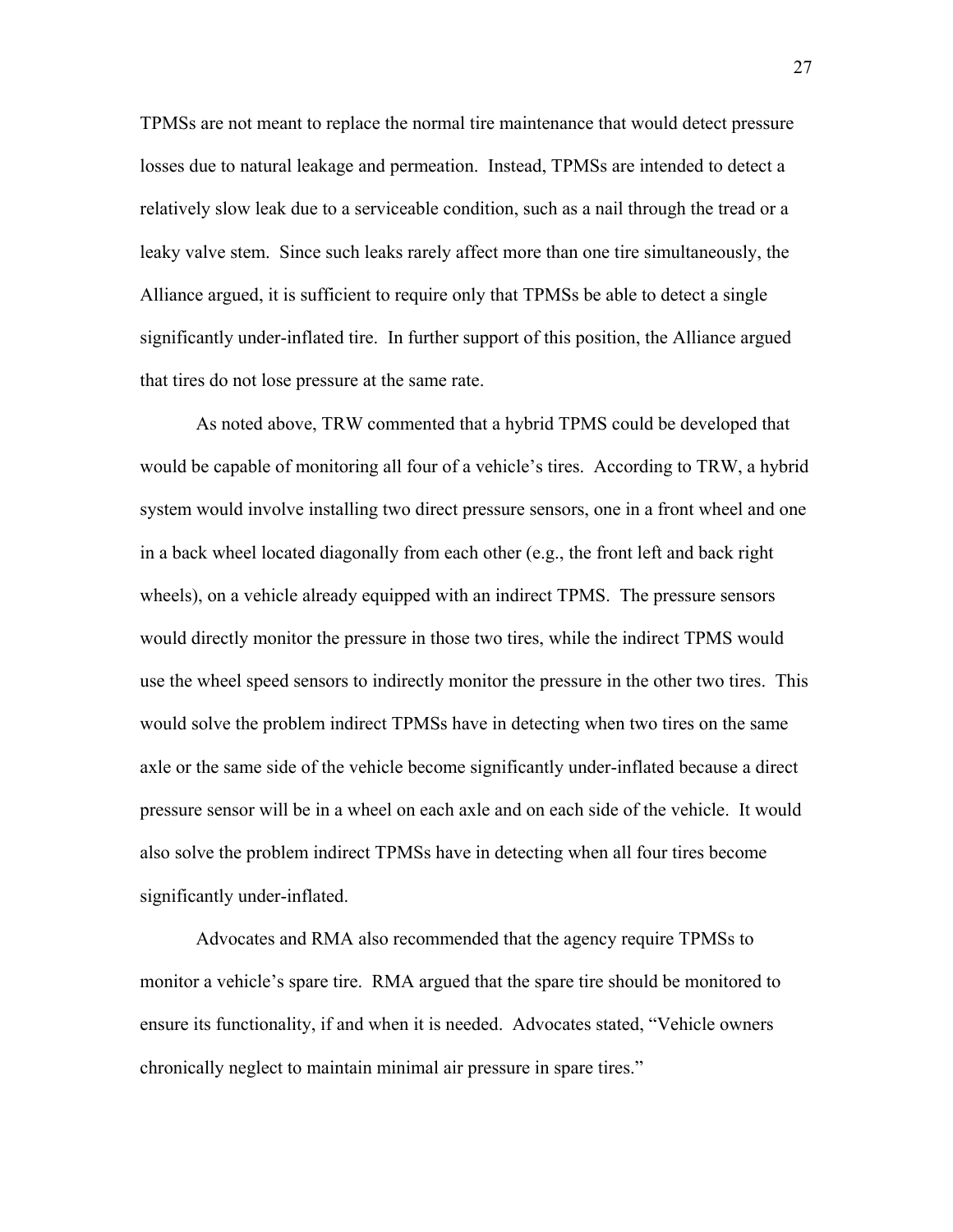The Alliance recommended that the agency require only that TPMSs monitor fullsize, matching spare tires, and only when they are installed on the vehicle (i.e., not when they are stowed). The Alliance stated that temporary-use spare tires, including full-size, non-matching and compact spare tires, are not intended to be part of the normal tire rotation cycle for the vehicle. Because these temporary-use spare tires degrade the aesthetic appearance of a vehicle or have speed and distance limitations, vehicle owners normally replace them quickly. Thus, the Alliance recommended that the agency not require TPMSs to monitor temporary-use tires, whether stowed or installed on the vehicle.

RMA supported the agency's proposed requirement that TPMSs function properly with all replacement tires and rims of the size(s) recommended by the vehicle manufacturer. Advocates recommended that the agency require TPMSs to function properly with all replacement tires and rims, regardless of size.

The Alliance recommended that the agency require only that TPMSs function properly with those tires and rims offered as original or optional equipment by the vehicle manufacturer. The Alliance stated that there are a large number of replacement brands and types of tires and rims with different dynamic rolling radii, size variations, load variations, and temperature characteristics. The Alliance argued that since vehicle manufacturers do not control tire compliance for aftermarket tires and rims, they could not guarantee that the TPMS will work, or will work with the same level of precision, in all cases.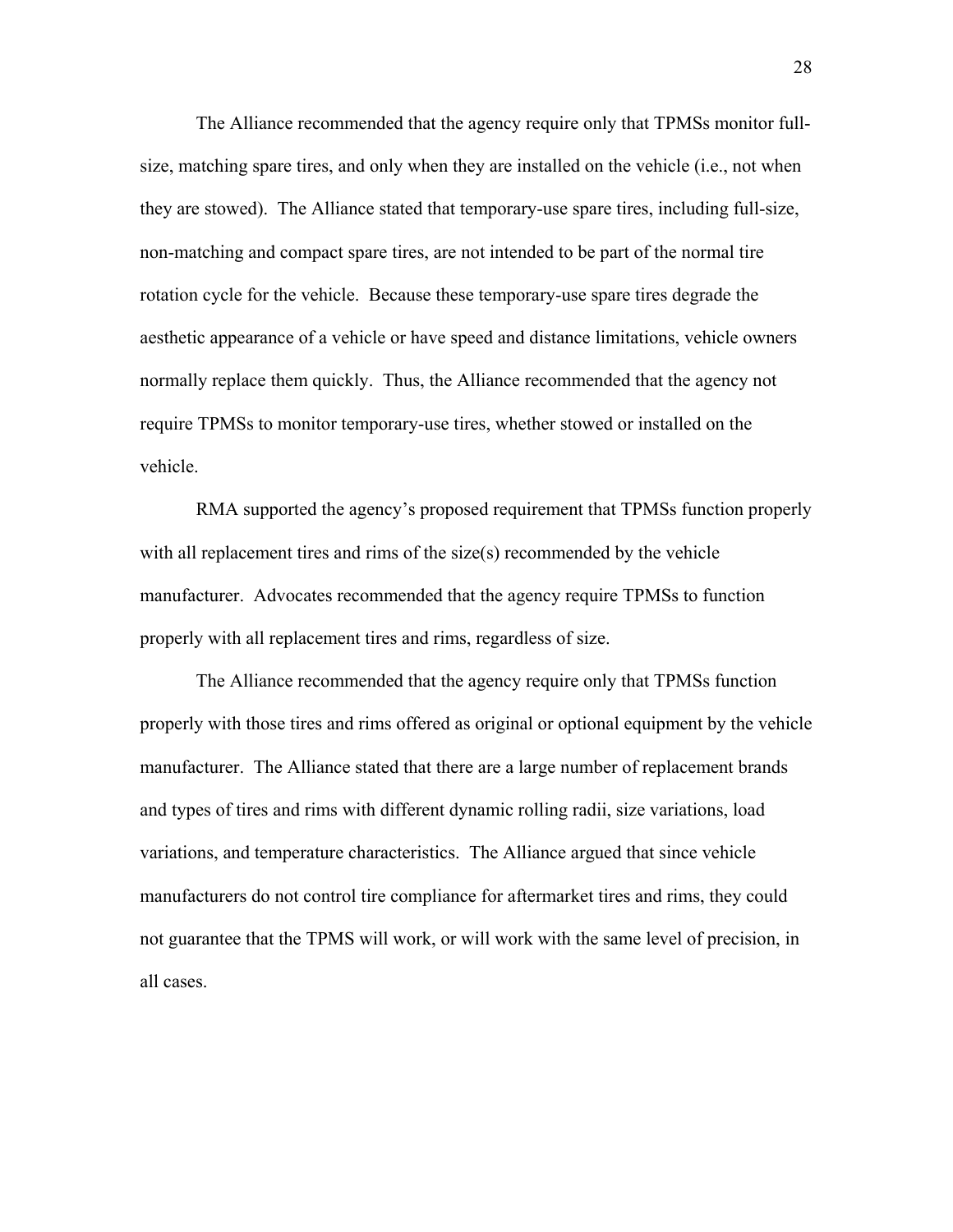### **3. Lead Time**

The Alliance and most vehicle manufacturers recommended the following fouryear phase-in schedule: 15 percent of a manufacturer's affected products equipped with a semi- or fully-compliant TPMS in the first year; 35 percent in the second year; 70 percent in the third year; and 100 percent of a manufacturer's affected products equipped with a fully compliant TPMS in the final year. According to the Alliance, a semi-compliant TPMS is one that meets all but specified interface requirements, i.e., those concerning the display of information about under-inflation, and would be allowed only during the phase-in period. The Alliance and AIAM also recommended that the agency provide credits for early introduction of TPMSs to encourage early implementation of the standard.

TRW supported the agency's four-year phase-in period. TRW stated that direct TPMSs are ready so that manufacturers could start production to meet such a phase-in. However, TRW stated that the improvements in indirect TPMSs that will be necessary to meet the requirements of this final rule would make it difficult to meet the compliance date of November 1, 2003.

Ford Motor Company (Ford) commented that its recent experience with direct TPMSs demonstrates that this technology still needs a thorough prove-out. Ford stated that when it tested 138 direct pressure sensors on 30 vehicles, nine sensors experienced a malfunction. This translates to a sensor failure rate of 6.5 percent. However, Ford stated that if the final rule required five sensors per vehicle (all four tires plus the spare tire), nearly 33 percent of vehicles could experience the failure of at least one sensor. Ford recommended that the agency adopt the phase-in schedule set forth by the Alliance.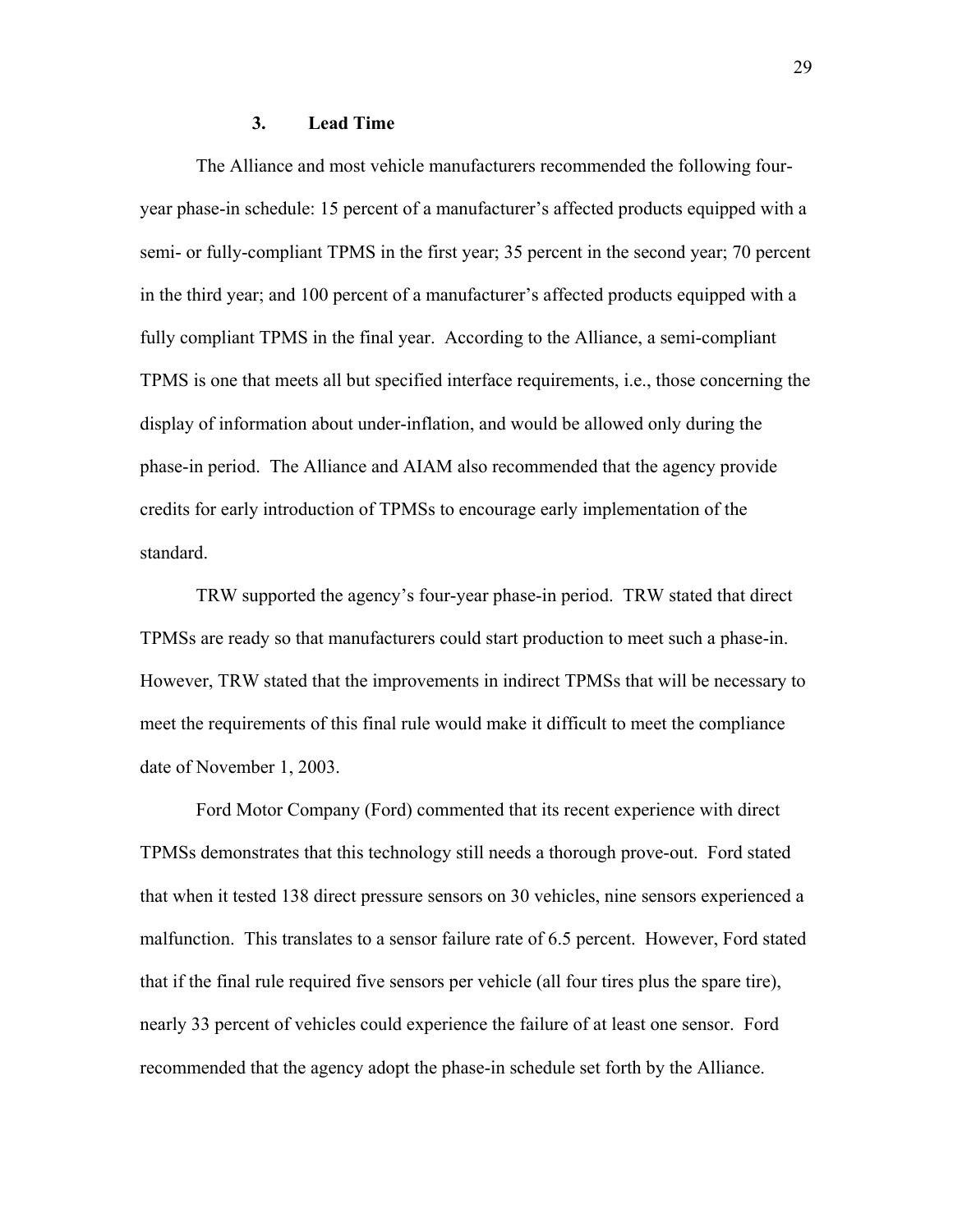Vehicle Services Consulting, Inc. (VSC), which submitted comments on behalf of small volume vehicle manufacturers (i.e., those manufacturers who produce fewer than 5,000 vehicles worldwide each year), recommended that the agency provide phase-in discretion so that small volume manufacturers have until the end of the phase-in period before having to comply with the TPMS requirements. VSC claimed that small volume manufacturers could not obtain the TPMS technology at the same time as large volume manufacturers.

## **4. Reliability**

In the NPRM, the agency noted that the components of direct TPMSs, especially when tires are taken off the rim, might be susceptible to damage. The agency requested comments on the likelihood of such damage. TRW stated:

Direct TPMSs are relatively new systems and, therefore, the likelihood of damage during driving or maintenance is unknown. However, direct TPMS sensors are designed to minimize the likelihood of damage during driving or maintenance operations. Most sensors are valve-mounted and rest in the drop center well of the rim, and are contoured to minimize the likelihood of damage during tire servicing. They can be packaged in a high impact plastic material, which can withstand high G forces and mechanical vibration/shock levels associated with the tire/wheel system. The likelihood of damage during operation is also minimized by the selected mounting location and the protection offered by the rim during flat conditions. These factors, combined with training for service center technicians, should reduce the overall likelihood of damage.

Beru Corporation, which manufacturers direct TPMSs, stated that it had sold over

800,000 direct TPMS wheel electronics and had received no reports of damage during

operation or failures due to mounting error.

The European Community (EC) supported a rulemaking requiring TPMSs. The

EC Stated, "The European Community is convinced (as is the NHTSA) of the

appropriateness of a regulation in this field, and of its justification for the safety of road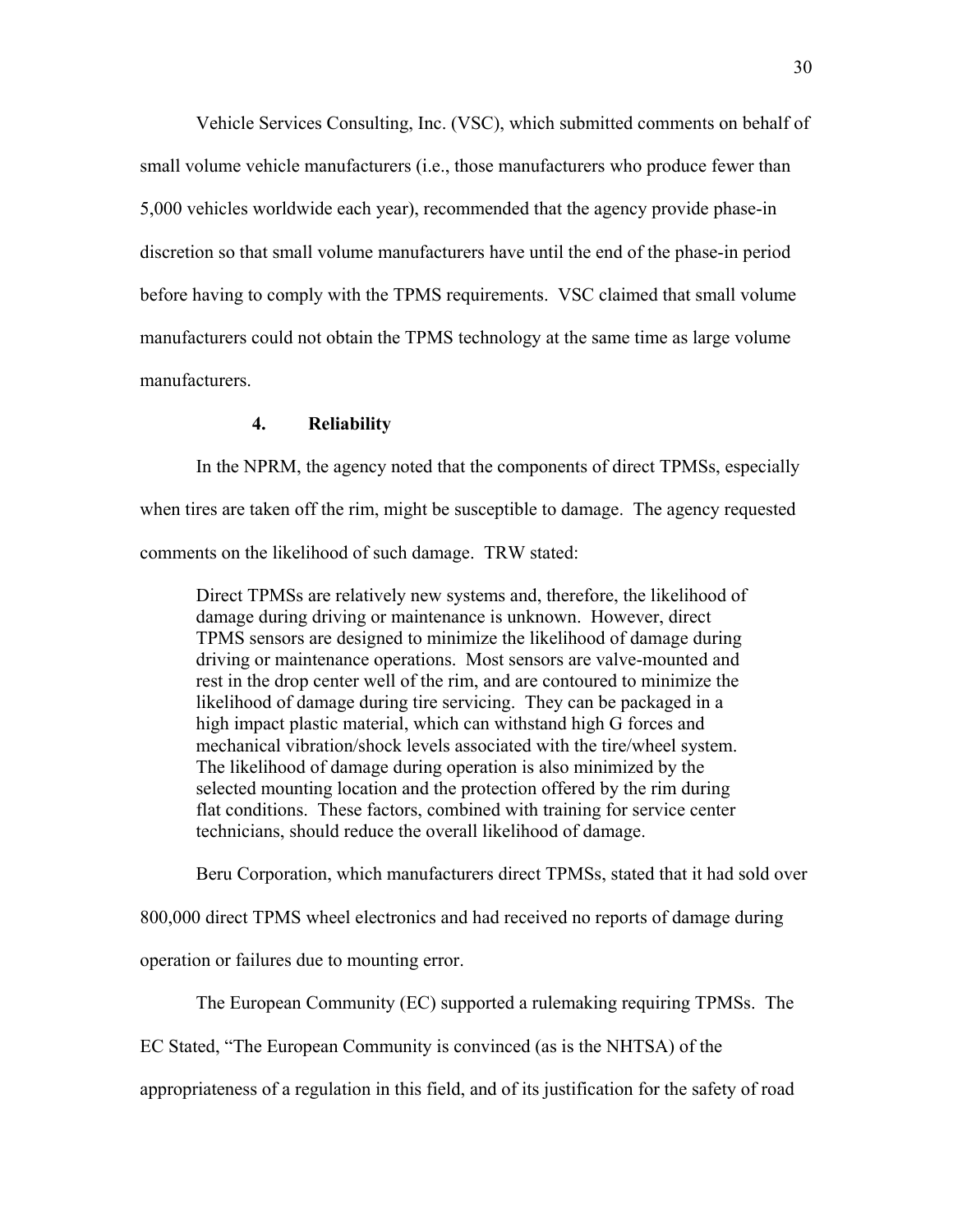users." The EC stressed "the paramount importance of reliability and accuracy of the technology." The EC stated that "a temperature correction device might be a necessary feature in order to guarantee the reliability and accuracy of the device."

### **5. Costs and Benefits Estimates**

The Alliance stated that the benefits NHTSA estimated resulting from a reduction in stopping distance were based on three principal conclusions: (1) properly inflated tires result in shorter stopping distances than under-inflated tires; (2) these shorter stopping distances have equal safety benefits in all types of crashes and under all environmental conditions; and (3) the benefits of shorter stopping distances associated with properlyinflated tires will be greater for direct TPMSs than for indirect TPMSs. The Alliance argued that each of these conclusions is highly questionable and not supported by the information in the rulemaking record.

The Alliance noted that in estimating the safety benefits resulting from stopping distance reductions, the agency relied on Goodyear data. The Alliance argued that these data "are neither conclusive with respect to the effect of under-inflation on stopping distance, nor reproducible according to the agency's own study demonstrating that there is no significant effect of tire under-inflation on stopping distance." The Alliance also argued that even if the Goodyear data were valid, NHTSA's benefits estimates must be adjusted to claim benefits only for vehicles experiencing the same conditions as those in the Goodyear tests, i.e., all four of the vehicle's tires are at 17 psi or below and on wet pavement.<sup>11</sup> The Alliance questioned NHTSA's assumption that 80 percent of drivers would respond appropriately to a direct TPMS, but that only 60 percent of drivers would

 $\overline{a}$ 

<span id="page-30-0"></span> $11$  Goodyear conducted its tests on pavement with  $0.05$  inch water on the surface and found significant effects on stopping distance only when the pressure in the vehicle's tires was lowered to 17 psi.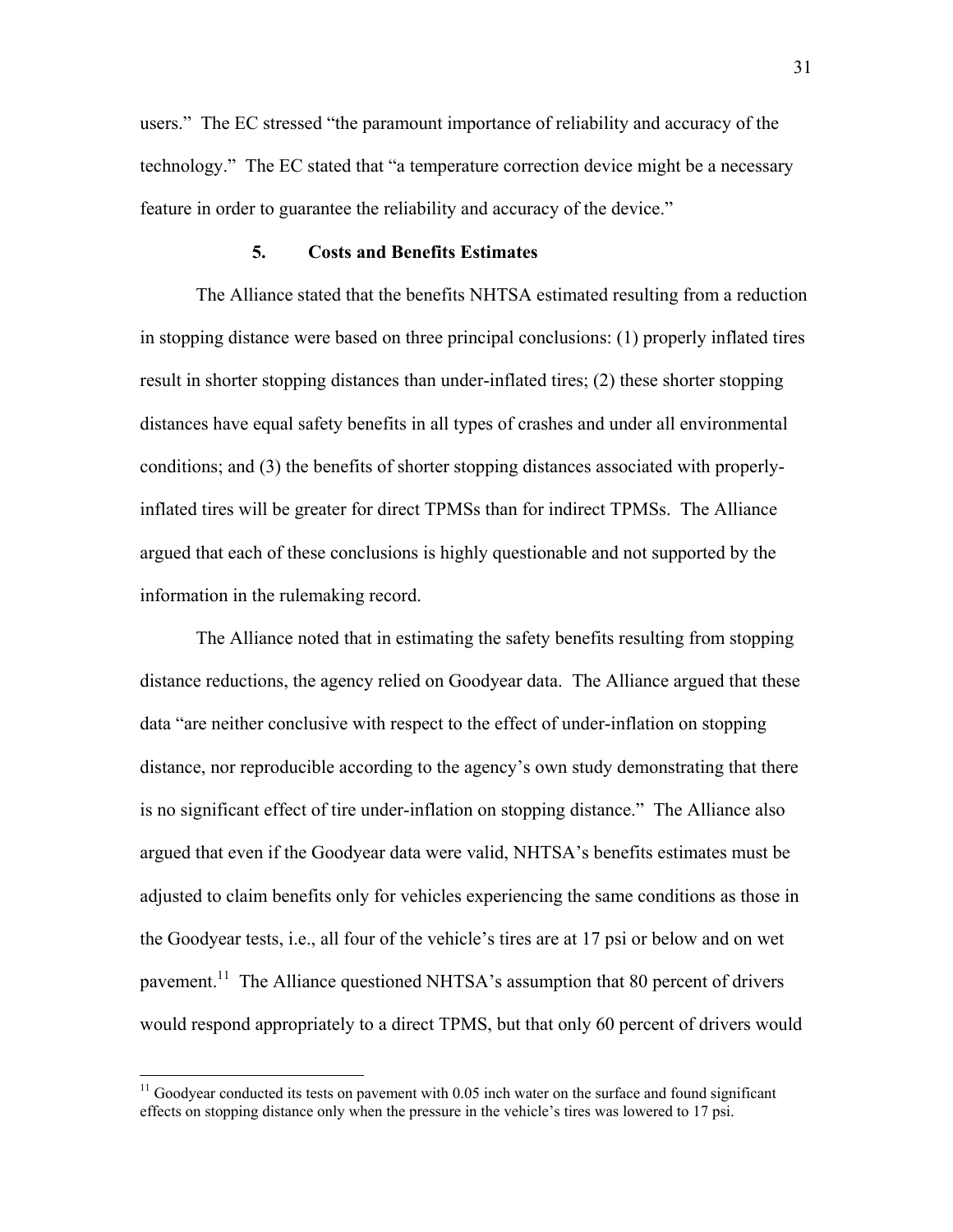respond appropriately to an indirect TPMS. The Alliance argued that there was no evidence in the record supporting this assumption.

Finally, the Alliance agreed that TPMSs should produce some of the unquantified benefits listed in the NPRM. However, the Alliance stated that there was no evidence that these benefits would be greater for direct TPMSs than for indirect TPMSs.

The ITRA stated that when developing training programs, it looks closely at tire performance and has the opportunity to analyze a significant number of tires that failed in service. They find that the single most common cause of tire failure is under-inflation. Thus, the ITRA claimed that the agency's benefits estimates may be under-stated.

TRW stated that current indirect TPMSs would have to be upgraded to meet the requirements of the three-tire, 25 percent alternative. TRW estimated that these upgrades would increase the cost of indirect TPMSs to 60 percent of the cost of a direct TPMS.<sup>[12](#page-31-0)</sup>

IQ-mobil Electronics, a TPMS manufacturer in Germany, commented that it has developed "a batteryless transponder chip" that "costs half as much as the battery transmitter it replaces," thus reducing "high replacement costs for the tire transmitter, and an annual environmental burden of millions of batteries."

### **E. Submission of Draft Final Rule to OMB**

Since this final rule is considered "significant" under Executive Order 12866, Regulatory Planning and Review, it was subject to review by the Office of Management and Budget (OMB) under that Order. The agency submitted a draft final rule to OMB on December 18, 2001.

<span id="page-31-1"></span>The draft final rule specified short and long-term performance requirements.<sup>13</sup> For the short term, it specified a phase-in of the TPMS requirements beginning

<u>.</u>

<span id="page-31-0"></span> $12$  This estimate would apply only to vehicles that were already equipped with ABS.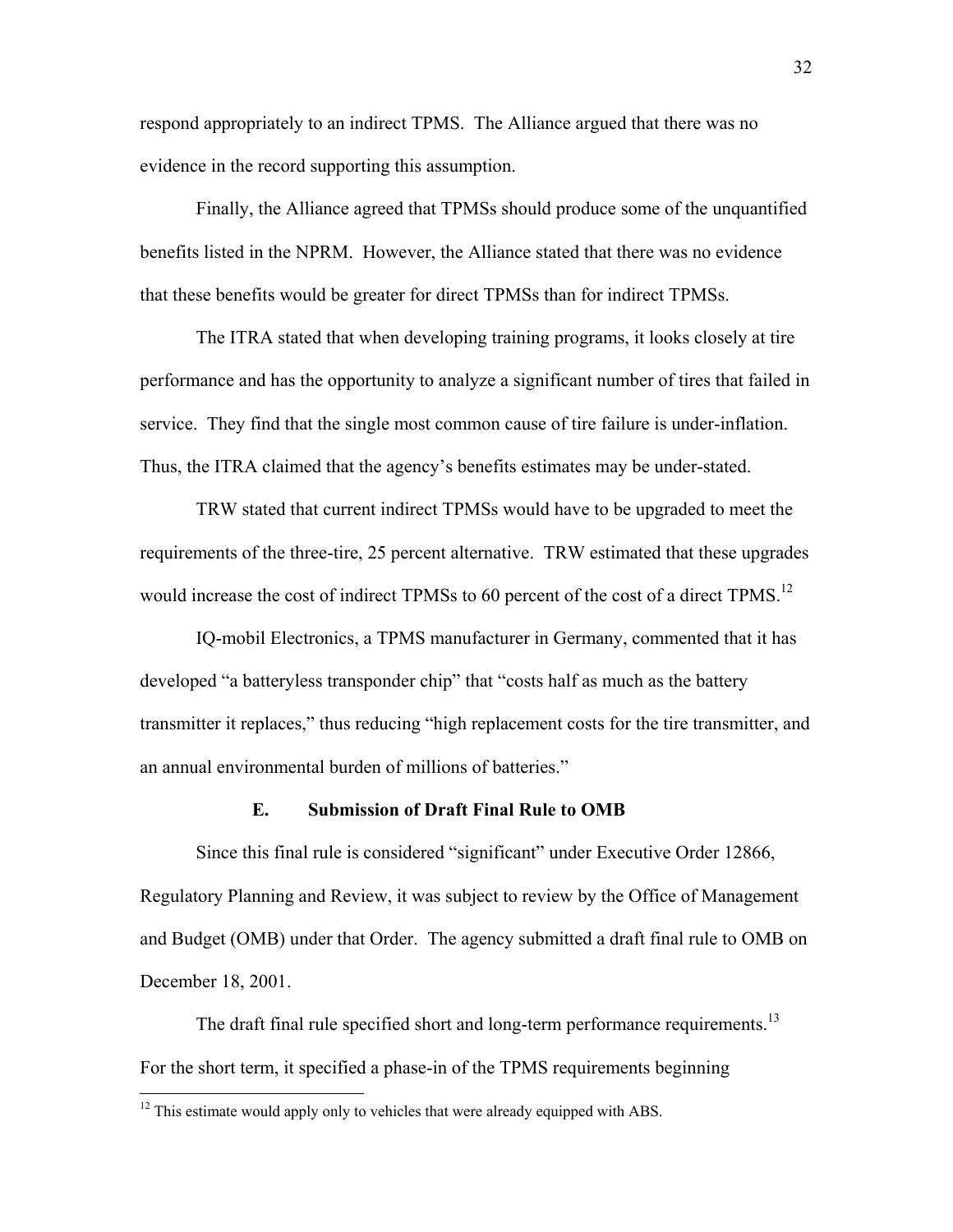November 1, 2003. During the phase-in, the draft final rule permitted vehicles to comply with either a four-tire, 25 percent option, which essentially would have required manufacturers to install direct TPMSs or improved indirect TPMSs, or a one-tire, 30 percent option, which would have permitted manufacturers to install either direct TPMSs or any type of indirect TPMSs, including current indirect TPMSs. For the long-term, the period beginning November 1, 2006, the requirements of the four-tire, 25 percent option would have become mandatory for all vehicles subject to the TPMS standard.

As explained further below in section V.A. "Alternative Long-Term" Requirements Analyzed in Making Preliminary Determination," NHTSA analyzed three alternatives for the long term requirement in developing the draft final rule: a four-tire, 20 percent alternative, a three-tire, 25 percent alternative, and a four-tire, 25 percent alternative.

### **F. OMB Return Letter**

After reviewing the draft final rule, OMB returned it to NHTSA for reconsideration, with a letter explaining its reasons for doing so, on February 12, 2002.<sup>14</sup>

In the letter, OMB stated its belief that the draft final rule and accompanying regulatory impact analysis did not adequately demonstrate that the agency had selected the best available method of improving overall vehicle safety. OMB said further that: NHTSA should base its decision about the final rule on overall vehicle safety, instead of just tire safety; while direct TPMSs can detect under-inflation under a greater variety of circumstances than indirect TPMSs, the indirect system captures a substantial portion of

 $13$  The rationales for the provisions of that draft final rule are discussed below in section VI.A., "Summary" of Preliminary Determination about the Final Rule.<sup>"</sup>

<span id="page-32-0"></span><sup>&</sup>lt;sup>14</sup> A copy of the return letter has been placed in the docket (Docket No. NHTSA-2000-8572-202). The letter also is available electronically at www.whitehouse.gov/omb/inforeg/dot revised tire rtnltr.pdf.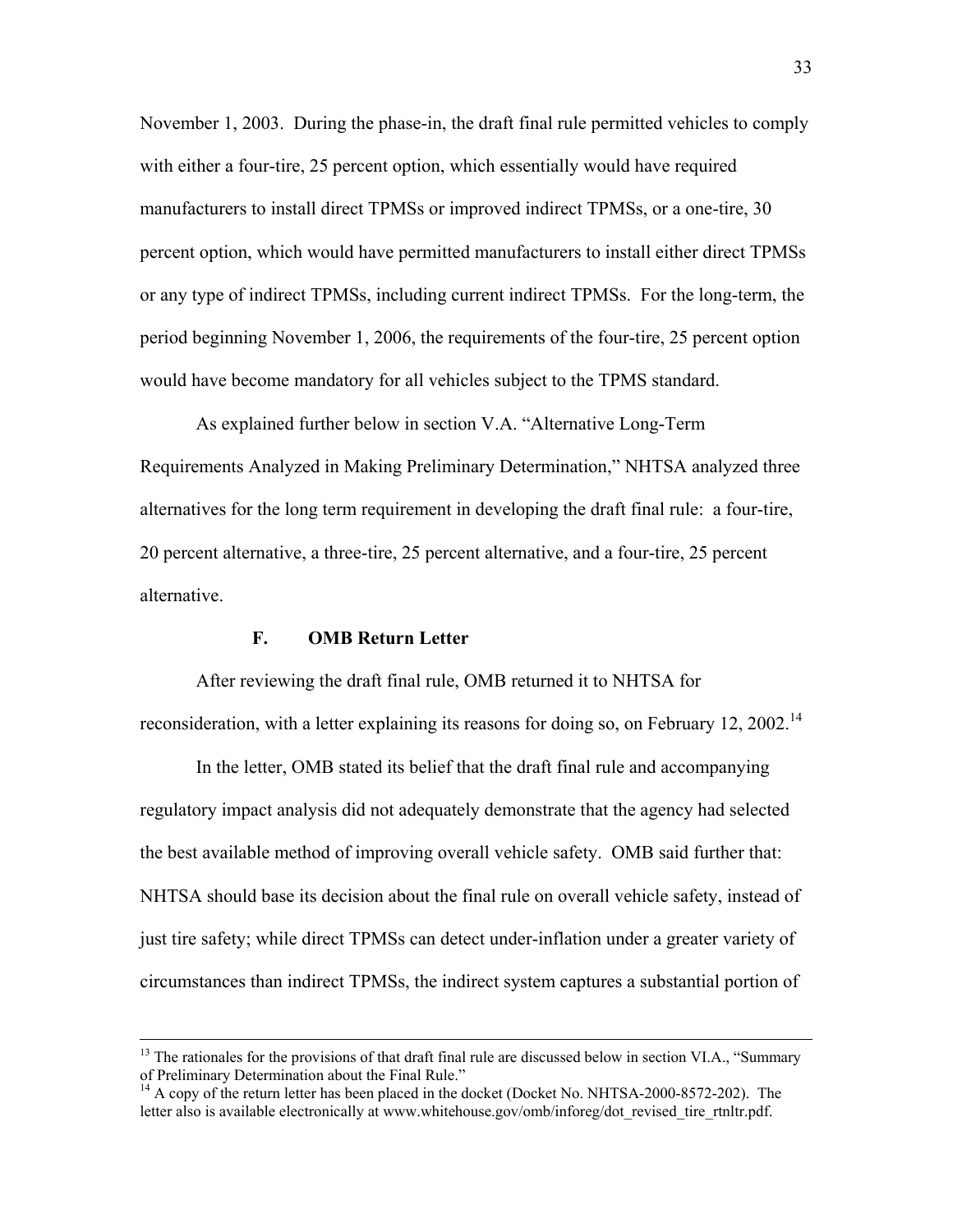the benefit provided by direct systems; NHTSA should consider a fourth alternative for the long-term requirement, a one-tire, 30 percent compliance option, indefinitely, since it would allow vehicle manufacturers to install current indirect TPMSs; NHTSA, in analyzing long-term alternatives, should consider both their impact on the availability of ABS as well as the potential safety benefits of ABS; and that NHTSA should provide a better explanation of the technical foundation for the agency's safety benefits estimates and subject those estimates to sensitivity analyses.

### **G. Public Comments on OMBís Return Letter**

 Consumers Union (CU) and Public Citizen (PC) submitted comments on the OMB return letter.<sup>15</sup>

CU stated that direct TPMSs offer significant safety advantages over indirect

TPMSs. CU recently performed tire air leakage testing and found that all four tires on a

vehicle will likely lose pressure at a similar rate.<sup>16</sup> CU said that direct TPMSs could

detect such pressure losses, while indirect TPMSs could not.

 $\overline{a}$ 

CU questioned OMB's returning the TPMS final rule and asking NHTSA to consider the potential benefits of ABS in making a final decision on TPMS requirements. CU stated:

We cannot understand the logic of delaying an important safety measure like direct tire pressure monitoring systems while NHTSA studies issues related to a less effective alternative because that alternative might encourage automakers to make ABS more widely available.

<span id="page-33-0"></span><sup>&</sup>lt;sup>15</sup> Both letters have been placed in the docket. The CU letter is Docket No. NHTSA-2000-8572-204, and the PC letter is Docket No. NHTSA-2000-8572-199.

<span id="page-33-1"></span><sup>&</sup>lt;sup>16</sup> CU tested three samples of 36 tire models over a six-month period. CU mounted the tires on new rims and inflated the tires to 30 psi. Then CU stored the tires indoors at room temperature for six months and checked their inflation pressure each month. After six months, the average pressure loss was about 4.4 psi. A copy of CU's test procedures and the test results has been placed in the docket. (Docket No. NHTSA-2000-8572-203.)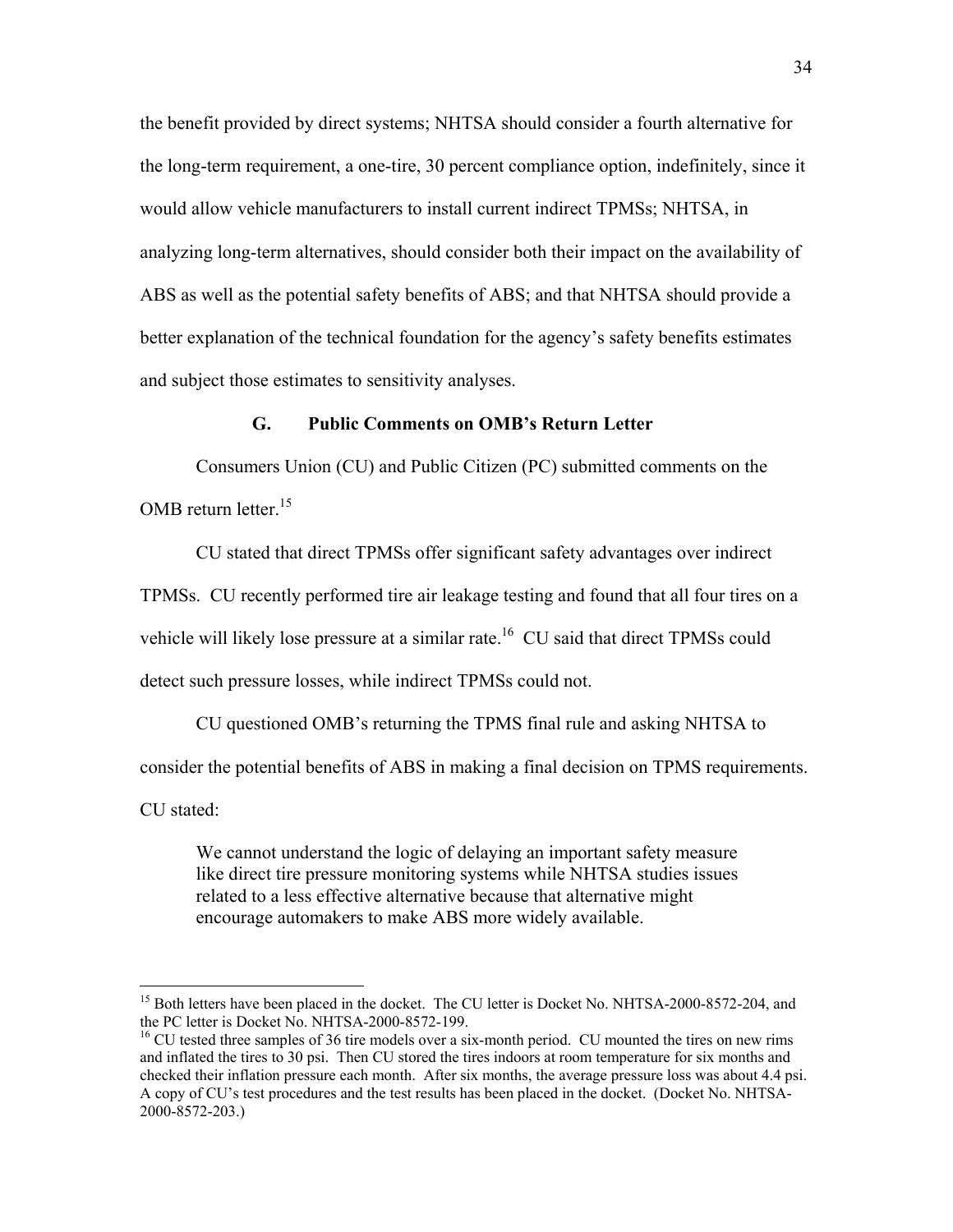Finally, CU stated that, while Congress mandated that NHTSA issue a regulation for TPMSs, Congress did not mandate that the agency issue a regulation requiring ABS to be installed in all vehicles.

 PC also supported the four-tire, 20 percent alternative. PC argued that indirect TPMSs have shortcomings, including:

- They can detect under-inflation only if one tire is more than 25 percent less inflated than the other tires.
- They cannot detect when all four tires are equally under-inflated, a likely scenario if the tires are purchased or checked at the same time.
- They also cannot detect when two tires on the same side of the vehicle or the same axle are under-inflated, but can detect when diagonal tires are underinflated.

PC also objected to OMB's returning the TPMS final rule and asking NHTSA to

consider the potential benefits of ABS in making a final decision on TPMS requirements.

PC questioned OMB's return letter, arguing that it employs

unproven assumptions about the cost and market effects of combining indirect systems with a requirement for anti-lock brakes (ABS) (a longcontroversial area outside the focus of the agency's current rulemaking mandate), which, in turn, has only statistically insignificant and highly disputed safety effects.

PC also questioned the potential benefits of ABS cited by OMB. In response to

OMBís reliance on a study by Charles Farmer, the PC asserted that Mr. Farmer

found that ABS *had no statistically significant effect on crash fatalities*. [Emphasis original.] Farmer was unable to determine whether ABS ultimately saved or cost lives across the vehicle fleet, making the "between 4 and 9 percent reduction" in crash fatalities [cited in the OMB letter] a statistical blip that may actually be zero percent.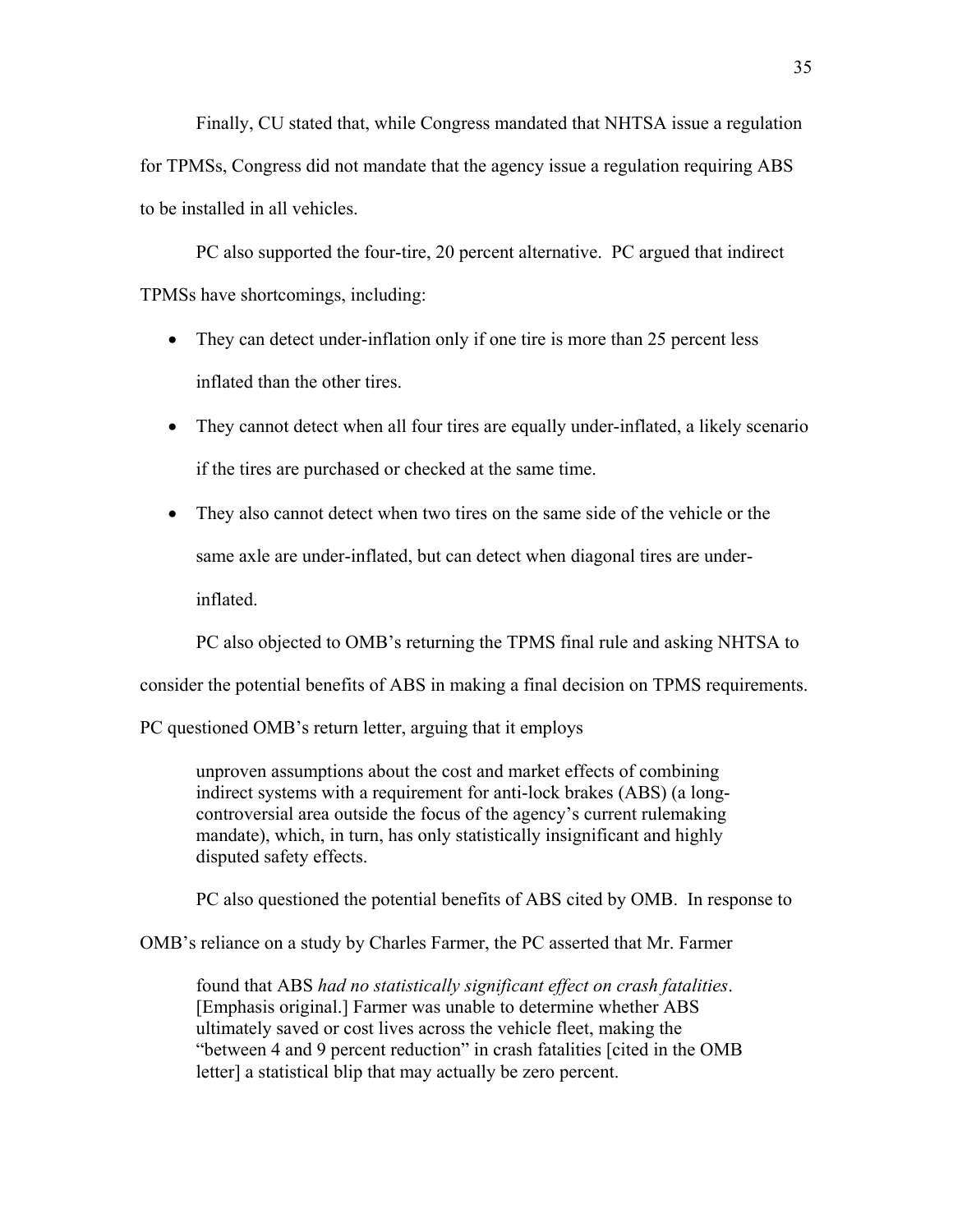## **H. Congressional Hearing**

On February 28, 2002, the House Committee on Energy and Commerce held an oversight hearing on the implementation of the TREAD Act. During the hearing, several Congressmen discussed their expectations for the TPMS rulemaking. Expressing concern about the cumulative damage done to a tire that is run while under-inflated, Congressman Tom Sawyer asked whether a warning threshold of 25 percent below placard pressure was low enough. Given the potential for catastrophic failure of tires run too long while under-inflated, the Congressman stated that it was important that the TPMS not encourage drivers to drive on under-inflated tires.

Congressman Markey, the sponsor of the amendment that added the TPMS mandate to the TREAD Act, indicated that the reliance of drivers on the TPMS warning light could lead to safety problems if the TPMS does not provide sufficient warnings. He acknowledged that, during the consideration of the TPMS amendment, he had mentioned a TPMS that was then in use (an ABS-based TPMS on the Toyota Sienna). He said that while any TPMS was acceptable during the initial implementation period for the TPMS requirements, the real intent of the amendment is to provide a warning in all instances.

#### **III. Safety Problem**

 Many vehicles have significantly under-inflated tires, primarily because drivers infrequently check their vehicles' tire pressure. Other contributing factors are the difficulty of visually detecting when a tire is significantly under-inflated and the loss of tire pressure due to natural leakage and seasonal climatic changes.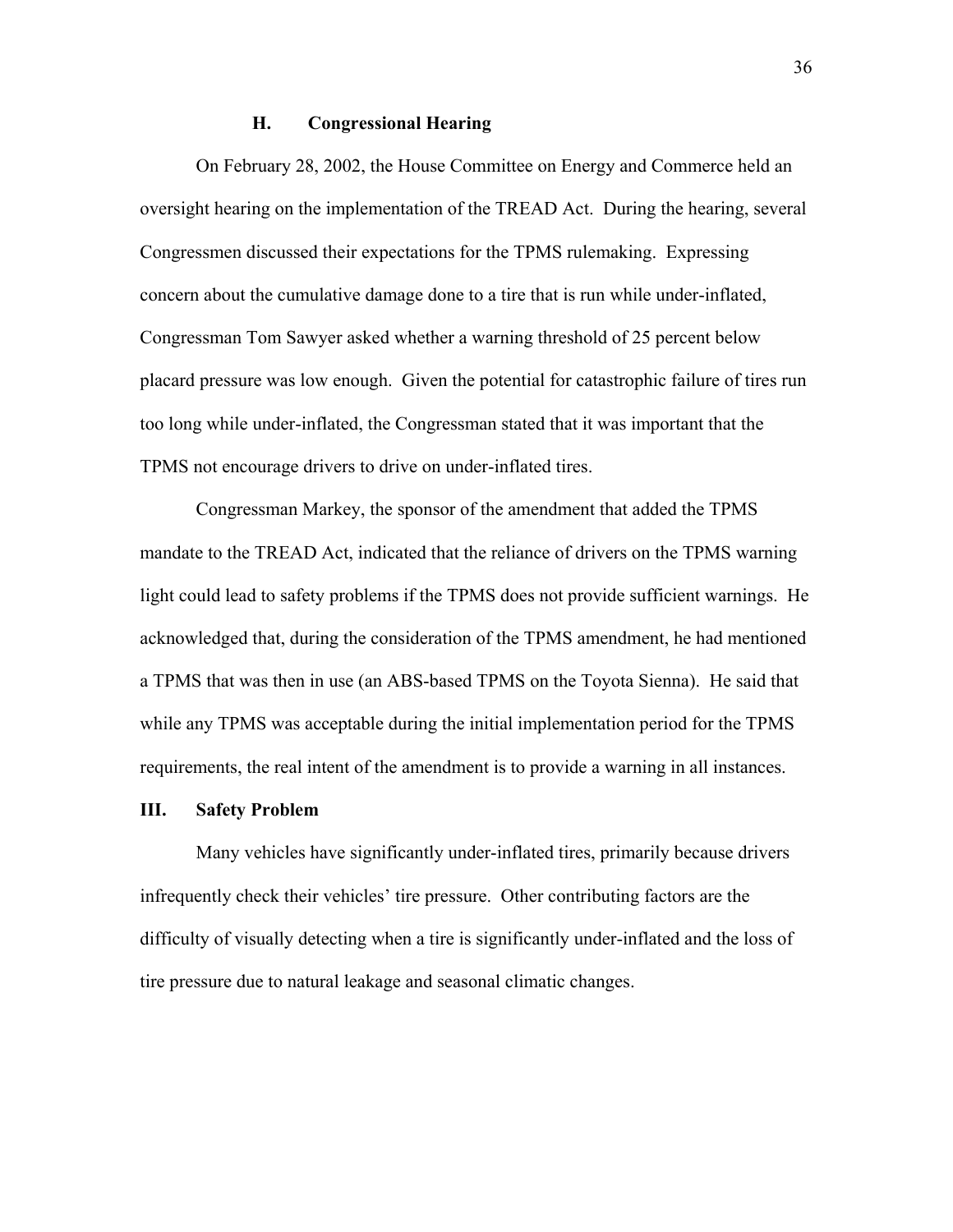#### **A. Infrequent Driver Monitoring of Tire Pressure**

 Surveys have shown that most drivers check the inflation pressure in their vehicles' tires infrequently. For example, in September 2000, the Bureau of Transportation Statistics (BTS) conducted an omnibus survey for NHTSA. One of the questions posed was: "How often do you, or the person who checks your tires, check the air pressure in your tires?" The answers indicated that 29 percent of the respondents stated that they check the air pressure in their tires monthly; another 29 percent stated that they check the air pressure only when one or more of their vehicle's tires appears underinflated; 19 percent stated that they only have the air pressure checked when the vehicle is serviced; 5 percent stated that they only check the air pressure before taking their vehicle on a long trip; and 17 percent stated that they check the air pressure on some other occasion. Thus, 71 percent of the respondents stated that they check the air pressure in the vehicles' tires less than once a month.<sup>17</sup>

In addition, NHTSA's National Center for Statistics and Analysis (NCSA) conducted a survey in February 2001. The survey was designed to assess the extent to which passenger vehicle drivers are aware of the recommended air pressure for their vehiclesí tires, if drivers monitor air pressure, and to what extent actual tire pressure differs from placard pressure.

 Data was collected through the infrastructure of the National Accident Sampling System - Crashworthiness Data System (NASS-CDS). The NASS-CDS consists of 24 Primary Sampling Units (PSUs) located across the country. Within each PSU, a random

1

<span id="page-36-0"></span><sup>&</sup>lt;sup>17</sup> The agency notes that it seems likely that the respondents in both of the surveys cited overstated the frequency with which they check tire pressure, particularly given the fact that these surveys were conducted during the height of publicity about tire failures on sport utility vehicles in the late 2000 and early 2001.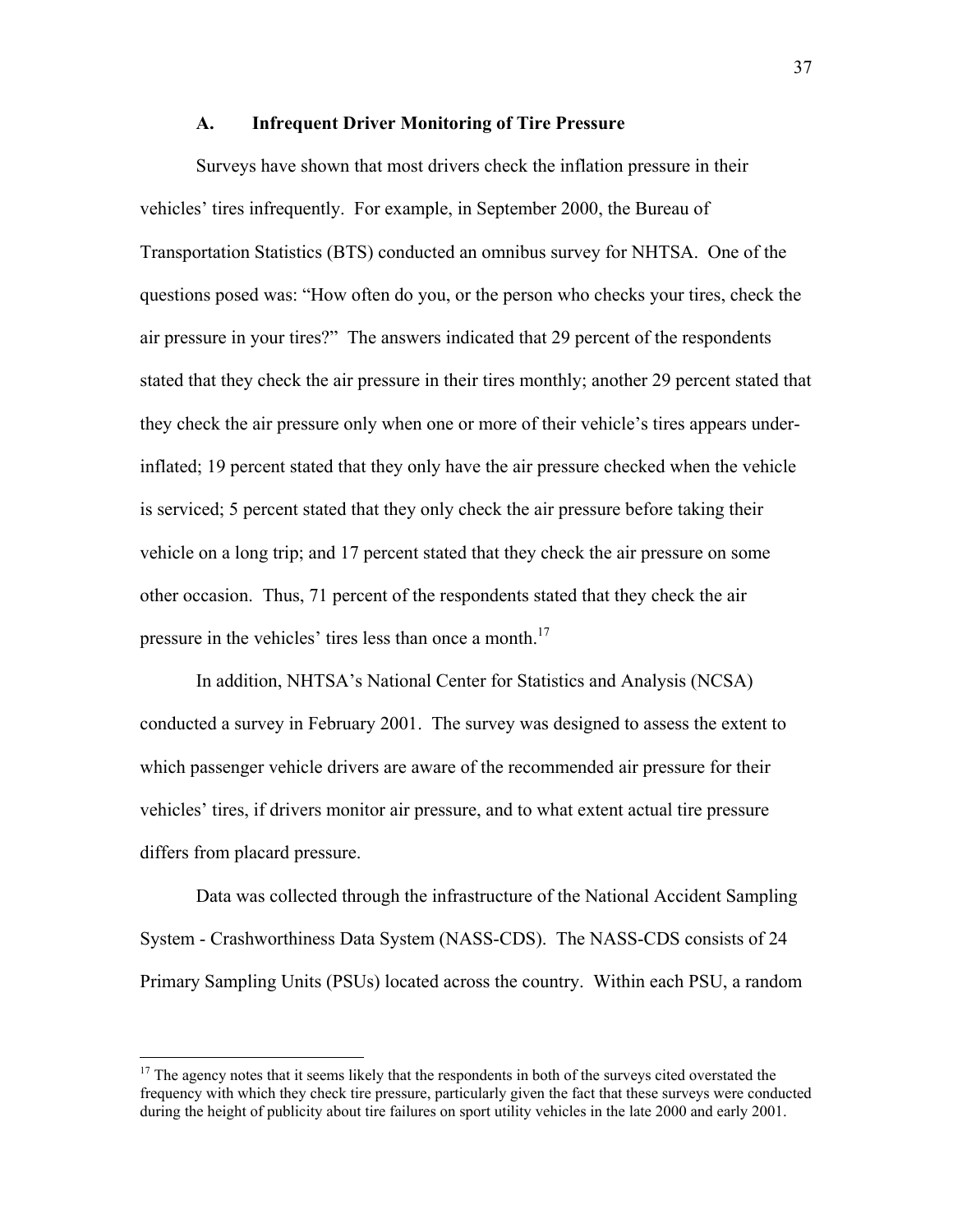selection of zip codes was obtained from a list of eligible zip codes. Within each zip code, a random selection of two gas stations was obtained.

A total of 11,530 vehicles were inspected at these gas stations. This total comprised 6,442 passenger cars, 1,874 sports utility vehicles (SUVs), 1,376 vans, and 1,838 pick-up trucks. For analytical purposes, the data were divided into three categories: (1) passenger cars; (2) pick-up trucks, SUVs, and vans with P-metric tires; and (3) pick-up trucks, SUVs, and vans with either light truck (LT) or flotation tires.

Drivers were asked how often they normally check their tires to determine if they are properly inflated. Their answers are in the following table:

| How often is tire  | Drivers of           | Drivers of pick-up trucks, SUVs, and |                       |
|--------------------|----------------------|--------------------------------------|-----------------------|
| pressure checked?  | passenger cars $(\%$ | vans $(\% )$                         |                       |
|                    |                      | P-metric tires                       | LT or flotation tires |
| Weekly             | 8.76                 | 8.69                                 | 8.16                  |
| Monthly            | 21.42                | 25.19                                | 39.88                 |
| When they seem low | 25.63                | 23.58                                | 15.59                 |
| When serviced      | 30.18                | 27.72                                | 25.54                 |
| For long trip      | 0.99                 | 2.39                                 | 2.17                  |
| Other              | 6.46                 | 8.27                                 | 6.97                  |
| Do not check       | 6.56                 | 4.16                                 | 1.69                  |

These data indicate that only about 30 percent of drivers of passenger cars, 34 percent of drivers of pick-up trucks, SUVs, and vans with P-metric tires, and 48 percent of drivers of pick-up trucks, SUVs, and vans with either LT or flotation tires claim that they check the air pressure in their vehicles' tires at least once a month.

#### **B. Loss of Tire Pressure Due to Natural and Other Causes**

According to data from the tire industry, 85 percent of all tire air pressure losses are the result of slow leaks that occur over a period of hours, days, or months. Only 15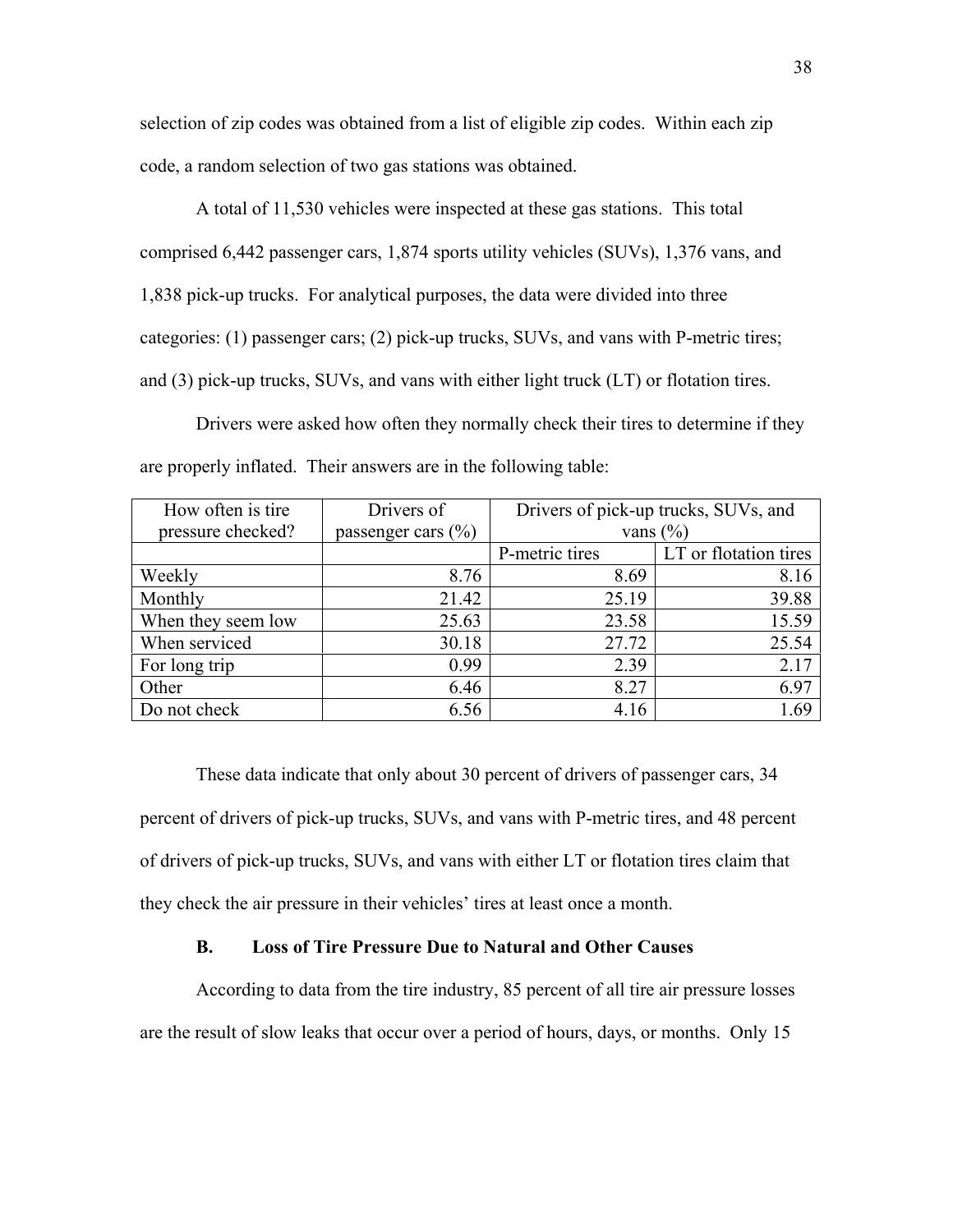percent are rapid air losses caused by contact with a road hazard, e.g., when a large nail that does not end up stuck in the tire punctures a tire.

Slow leaks may be caused by many factors. Tire manufacturers commented that tires typically lose air pressure through natural leakage and permeation at a rate of about 1 psi per month. Testing by CU supports those comments. In addition, tire manufacturers said that seasonal climatic changes result in air pressure losses on the order of 1 psi for every 10 degree F decrease in the ambient temperature. Slow leaks also may be caused by slight damage to a tire, such as a road hazard that punctures a small hole in the tire or a nail that sticks in the tire. NHTSA has no data indicating how often any of these causes results in a slow leak.

#### **C. Percentage of Motor Vehicles with Under-Inflated Tires**

During the February 2001 survey, NASS-CDS crash investigators measured tire pressure on each vehicle coming into the gas station and compared the measured pressures to the vehicle's placard pressure. They found that about 36 percent of passenger cars and about 40 percent of light trucks had at least one tire that was at least 20 percent below the placard pressure.<sup>18</sup> About 26 percent of passenger cars and 29 percent of light trucks had at least one tire that was at least 25 percent below the placard pressure. The agency notes those levels of under-inflation because they are the threshold levels for the low-tire pressure warning telltale illumination under the two alternatives the agency proposed in the NPRM for TPMSs. (66 FR 38982, July 26, 2001).

<span id="page-38-0"></span><sup>&</sup>lt;sup>18</sup> For purposes of this discussion, the agency classified pick-up trucks, SUVs, and vans with either Pmetric, LT, or flotation tires as light trucks.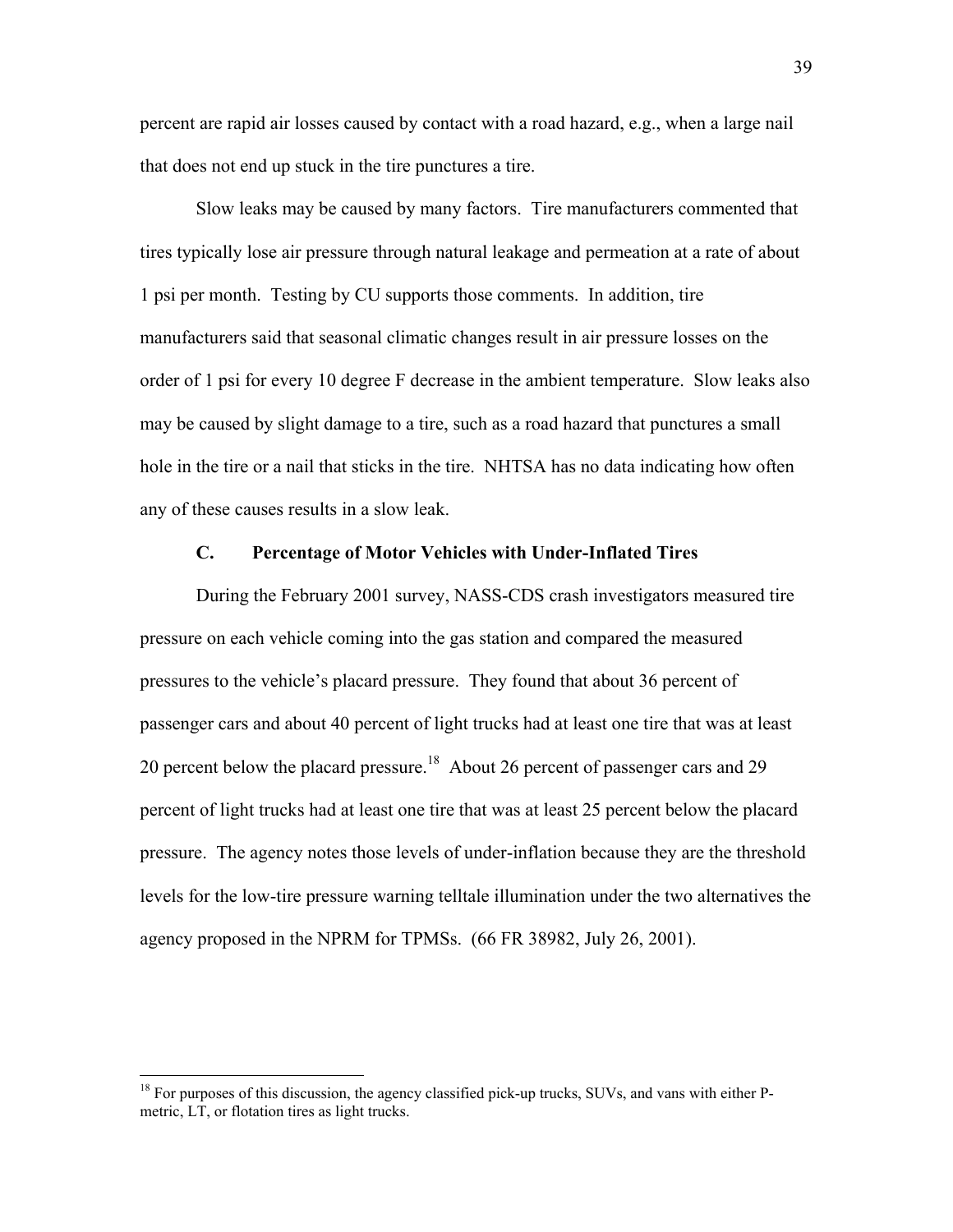#### **D. Consequences of Under-Inflation of Tires**

## **1.** Reduced Vehicle Safety – Tire Failures and Increases in **Stopping Distance**

When a tire is used while significantly under-inflated, its sidewalls flex more and the air temperature inside the tire increases, increasing stress and the risk of failure. In addition, a significantly under-inflated tire loses lateral traction, making handling more difficult. Under-inflation also plays a role in crashes due to flat tires and blowouts. Finally, significantly under-inflated tires can increase a vehicle's stopping distance.

NHTSA's current crash files do not contain any direct evidence that points to low tire pressure as the cause of any particular crash.<sup>19</sup> However, this lack of data does not imply that low tire pressure does not cause or contribute to any crashes. The agency believes that it simply reflects the fact that measurements of tire pressure are not among the vehicle information included in the crash reports received by the agency and placed in its crash data bases.[20](#page-39-1)

The only tire-related data element in the agency's crash databases is "flat tire or blowout." However, even in crashes for which a flat tire or blowout is reported, crash investigators cannot tell whether low tire pressure contributed to the tire failure.

 The agency examined its crash files to gather information on tire-related problems that resulted in crashes. The NASS-CDS has trained investigators who collect data on a sample of tow-away crashes around the United States. These data can be weighted to generate national estimates.

<span id="page-39-0"></span><sup>&</sup>lt;sup>19</sup> In response to the TREAD Act, NHTSA has added new tire related variables and attributes, including tire make, model, recommended tire pressure, actual tire pressure, and tread depth to its crash databases. These new variables will provide more specific tire data for vehicles involved in crashes.

<span id="page-39-1"></span><sup>&</sup>lt;sup>20</sup> These crash databases are the NASS-CDS and the Fatality Analysis Reporting System (FARS).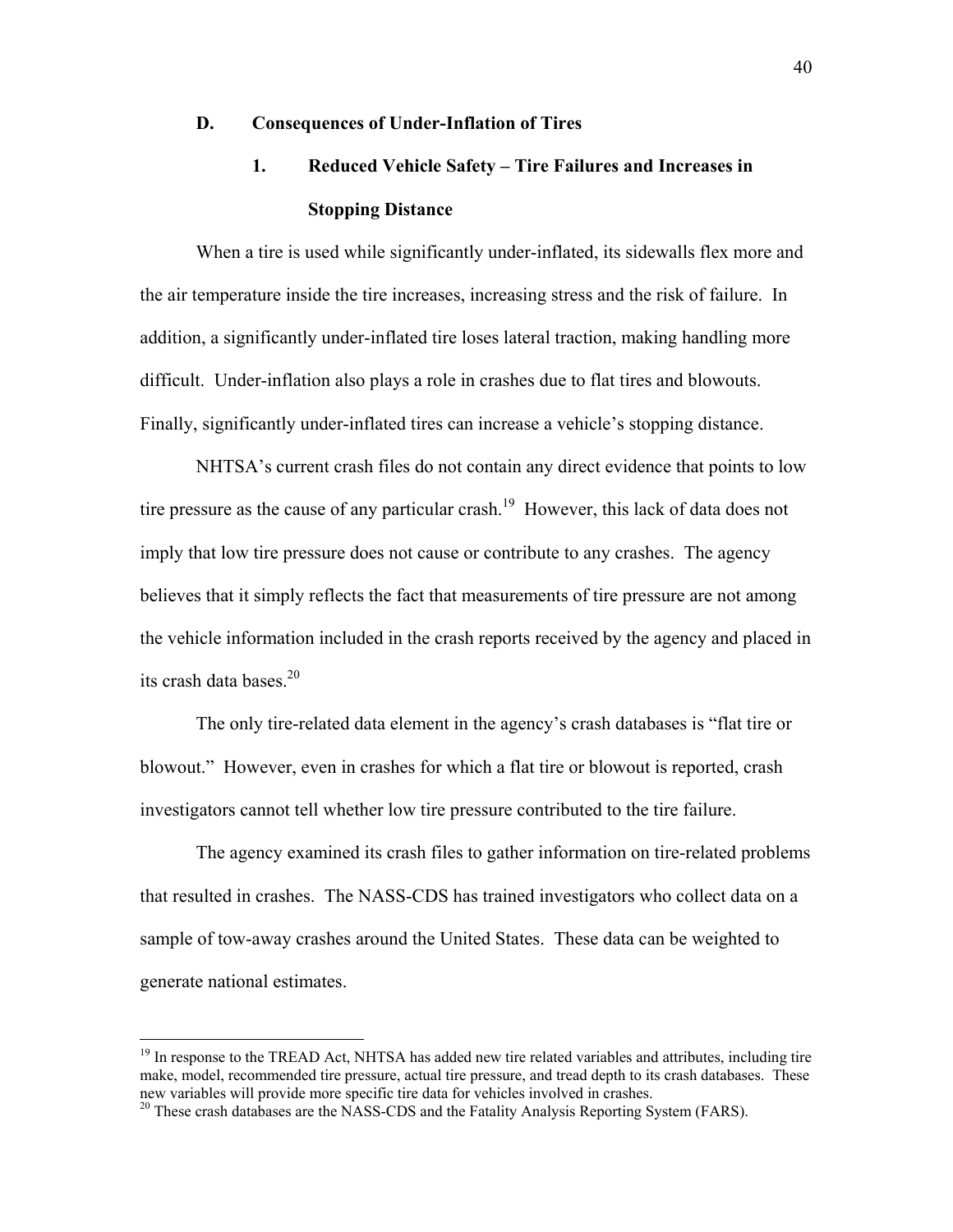The NASS-CDS General Vehicle Form contains a value indicating vehicle loss of control due to a blowout or flat tire. This value is used only when a vehicle's tire went flat, causing a loss of control of the vehicle and a crash. The value is not used for cases in which one or more of a vehicle's tires were under-inflated, preventing the vehicle from performing as well as it could have in an emergency situation.

 NHTSA examined NASS-CDS data for 1995 through 1998 and estimated that 23,464 tow-away crashes, or 0.5 percent of all crashes, are caused by blowouts or flat tires each year. The agency placed the tow-away crashes from the NASS-CDS files into two categories: passenger car crashes and light truck crashes. Passenger cars were involved in 10,170 of the tow-away crashes caused by blowouts or flat tires, and light trucks were involved in the other 13,294.

 NHTSA also examined data from the Fatality Analysis Reporting System (FARS) for evidence of tire problems in fatal crashes. In FARS, if tire problems are noted after the crash, the simple fact of their existence is all that is noted. No attempt is made to ascribe a role in the crash to those problems. Thus, the agency does not know whether the noted tire problem caused the crash, influenced the severity of the crash, or simply occurred during the crash. For example, a tire may have blown out and caused the crash, or it may have blown out during the crash when the vehicle struck some object, such as a curb.

 Thus, while an indication of a tire problem in the FARS file gives some clue as to the potential magnitude of tire problems in fatal crashes, the FARS data cannot give a precise measure of the causal role played by those problems. The very existence of tire problems is sometimes difficult to detect and code accurately. Further, coding practices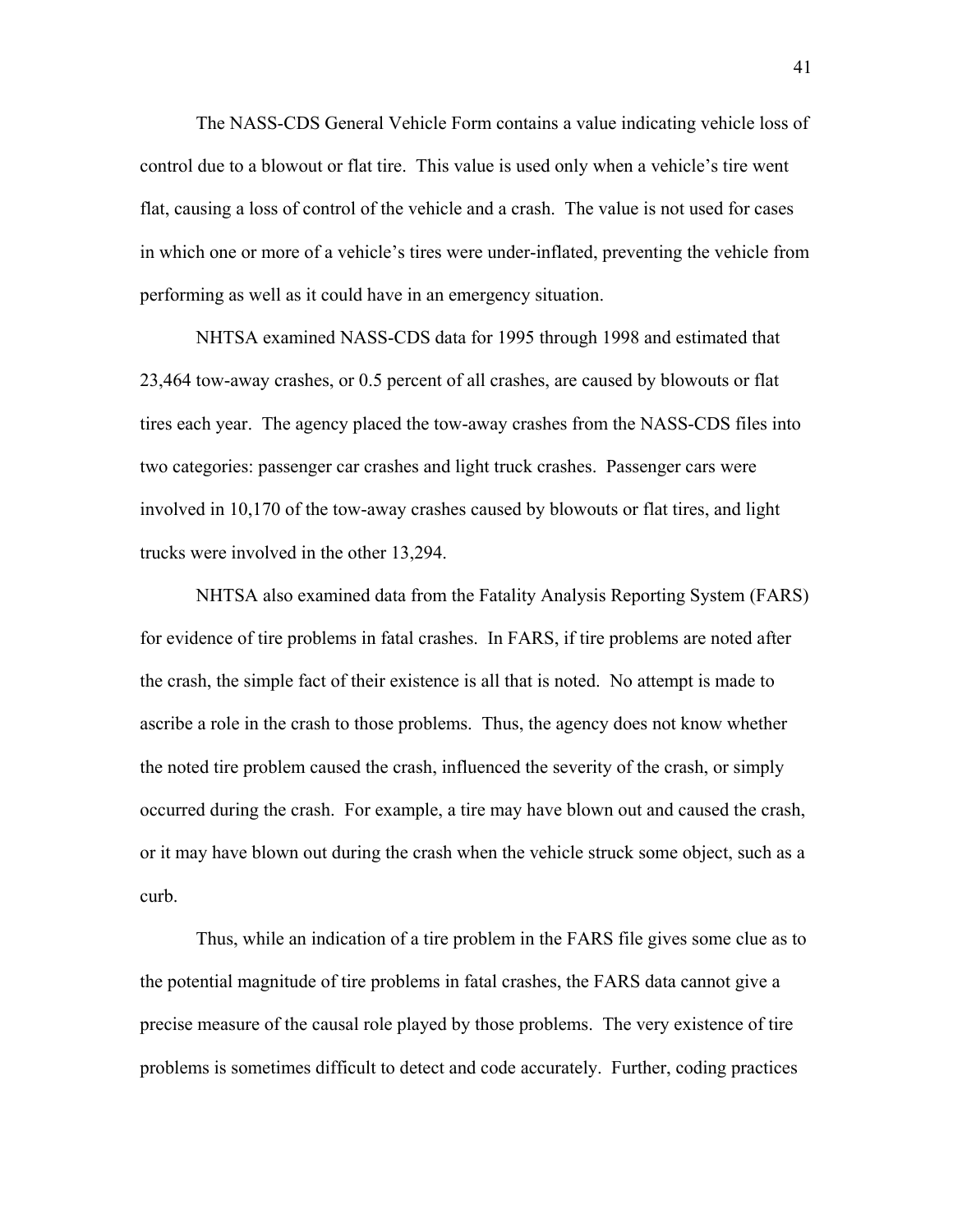vary from State to State. Nevertheless, the agency notes that, from 1995 to 1998, 1.1 percent of all light vehicles involved in fatal crashes were coded as having tire problems. Over 535 fatal crashes involved vehicles coded with tire problems.

 Under-inflated tires can contribute to types of crashes other than those resulting from blowouts or tire failure, including crashes which result from: skidding and/or a loss of control of the vehicle in a curve or in a lane change maneuver; an increase in a vehicle's stopping distance; or hydroplaning on a wet surface.

 The 1977 Indiana Tri-level study associated low tire pressure with loss of control on both wet and dry pavements. The study never defined low tire pressure as a "definite" (i.e., 95 percent certainty that the crash would not have occurred absent this condition) cause of any crash, but did identify it as a "probable" (80 percent certainty that the crash would not have occurred absent this condition) cause of the crash in 1.4 percent of the 420 in-depth crash investigations.

The study divided "probable" cause into two levels: a "causal" factor and a "severity-increasing" factor. A "causal" factor was defined as a factor whose absence would have prevented the accident from occurring. A "severity-increasing" factor was defined as a factor whose presence was not sufficient, by itself, to result in the occurrence of the accident, but which resulted in an increase in speed of the initial impact. The study determined that under-inflated tires were a causal factor in 1.2 percent of the probable cause cases and a severity-increasing factor in 0.2 percent of the probable cause cases.

 Note that more than one probable cause could be assigned to a crash. In fact, there were a total of 138.8 percent causes listed as probable causes (92.4 percent human factors, 33.8 percent environmental factors, and 12.6 percent vehicle factors). Thus, tire

42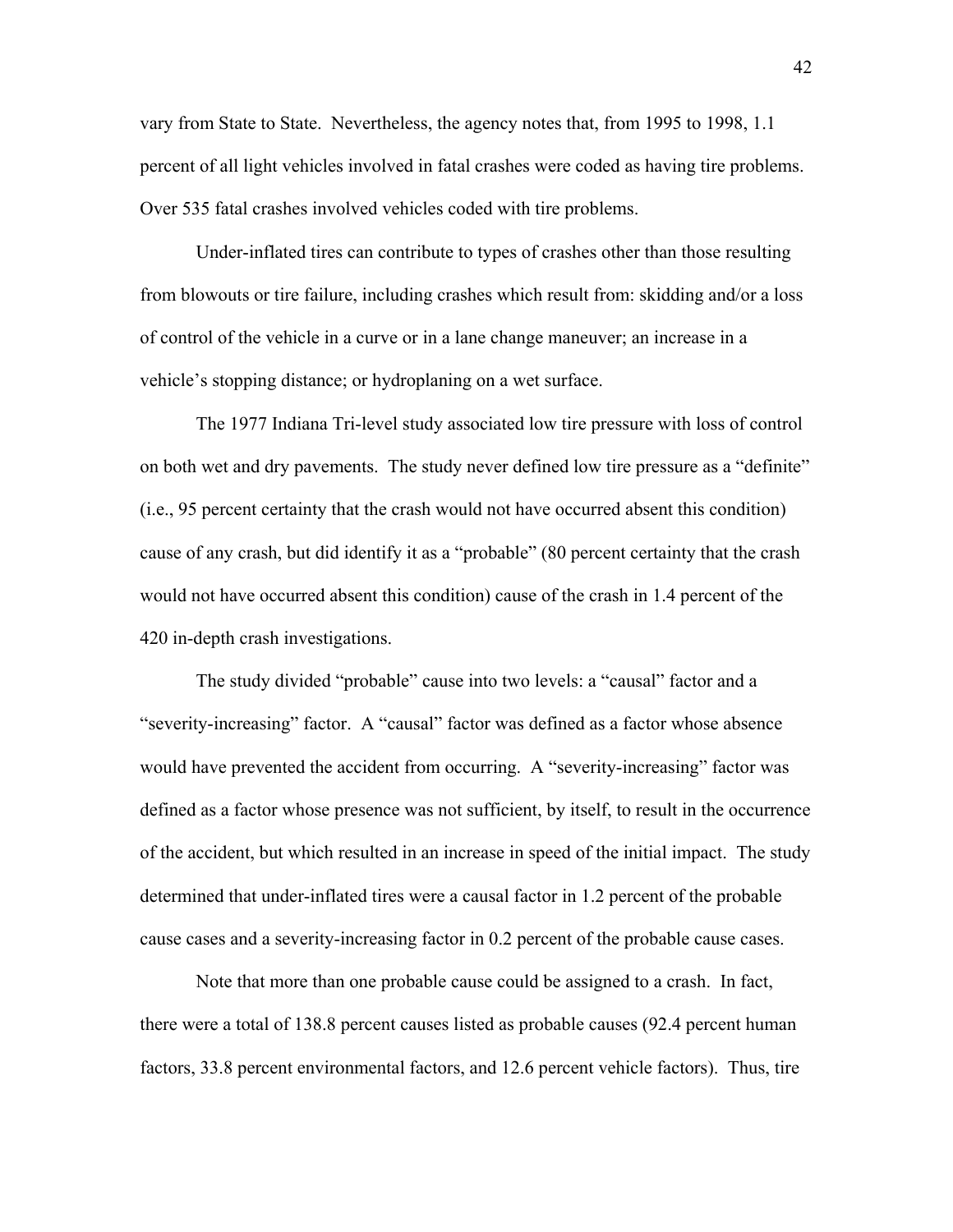under-inflation's part of the total is one percent  $(1.4/138.8)$ . The agency focused solely on the probable cause cases, which represent 0.86 percent of crashes (1.2/1.4 \* 1.0).

 Tires are designed to maximize their performance capabilities at a specific inflation pressure. When a tire is under-inflated, the shape of its footprint and the pressure it exerts on the road surface are both altered, especially on wet surfaces. An under-inflated tire has a larger footprint than a properly inflated tire. Although the larger footprint results in an increase in rolling resistance on dry road surfaces due to increased friction between the tire and the road surface, it also reduces the tire load per unit area. On dry road surfaces, the countervailing effects of a larger footprint and reduced load per unit of area nearly offset each other, with the result that the vehicle's stopping distance performance is only mildly affected by under-inflation.

On wet surfaces, however, under-inflation typically increases stopping distance for several reasons. First, as noted above, the larger tire footprint provides less tire load per area than a smaller footprint. Second, since the limits of adhesion are lower and achieved earlier on a wet surface than on a dry surface, a tire with a larger footprint, given the same load, is likely to slide earlier than the same tire with a smaller footprint because of the lower load per footprint area. The rolling resistance of an under-inflated tire on a wet surface is greater than the rolling resistance of the same tire properly-inflated on the same wet surface. This is because the slightly larger tire footprint on the under-inflated tire results in more rubber on the road and hence more friction to overcome. However, the rolling resistance of an under-inflated tire on a wet surface is less than the rolling resistance of the same under-inflated tire on a dry surface because of the reduced friction caused by the thin film of water between the tire and the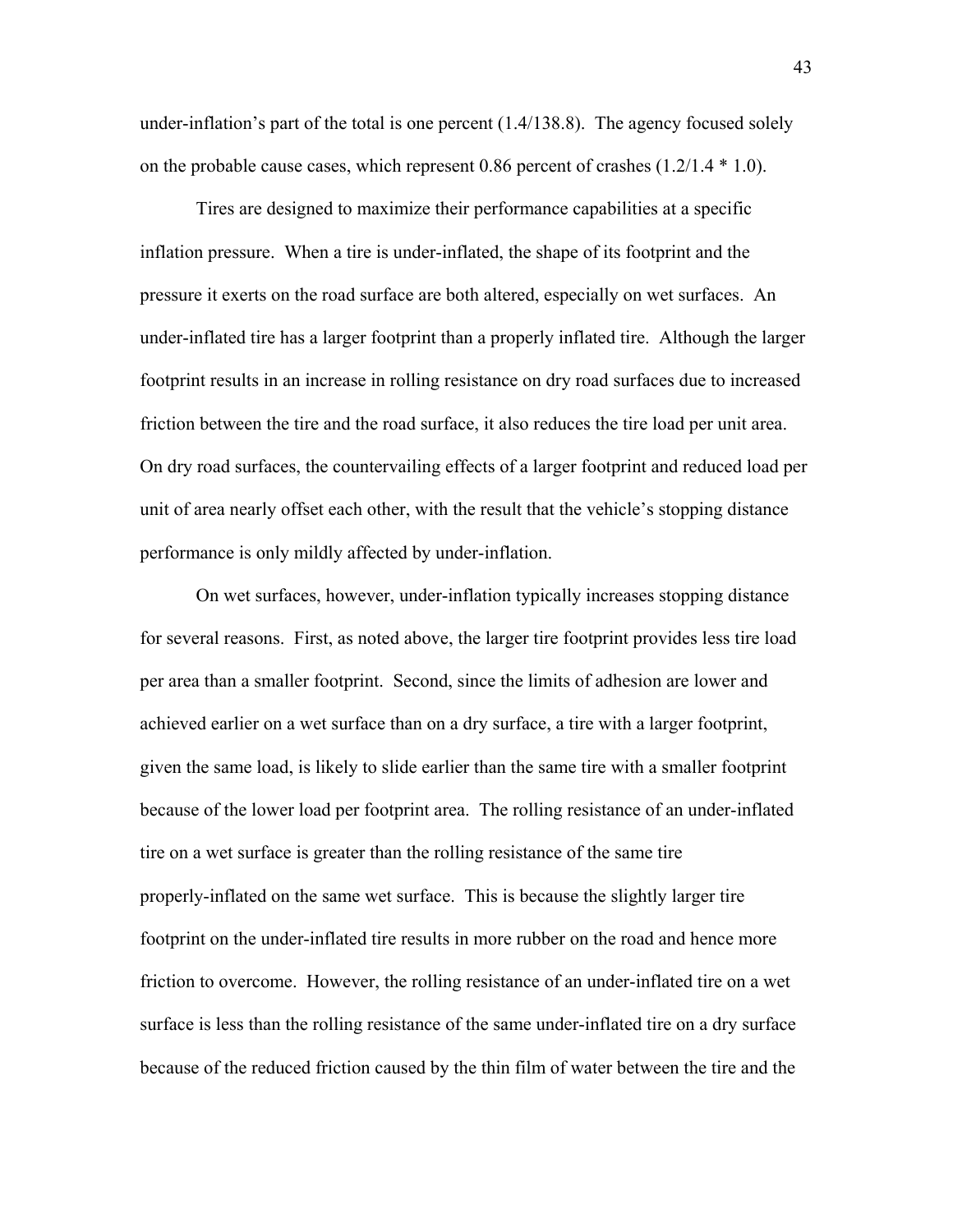road surface. The less tire load per area and lower limits of adhesion of an under-inflated tire on a wet surface are enough to overcome the increased friction caused by the larger footprint of the under-inflated tire. Hence, under-inflated tires cause longer stopping distance on wet surfaces than properly-inflated tires.

The agency has received data from Goodyear indicating that significantly underinflated tires increase a vehicle's stopping distance.<sup>21</sup> The effects of tire under-inflation on vehicle stopping distance are discussed in greater detail in the agencyís Final Economic Analysis (FEA).

As explained in the FEA, the agency did not use the VRTC data or the Goodyear data that the agency used to estimate benefits in the NPRM because of concerns with the way in which the both tests were performed.<sup>22</sup> The agency believes that the more recent Goodyear test methodology adequately addressed these concerns.<sup>[23](#page-43-2)</sup>

## **2. Reduced Tread Life**

 $\overline{a}$ 

Unpublished data submitted to the agency by Goodyear indicate that when a tire is under-inflated, more pressure is placed on the shoulders of the tire, causing the tread to

<span id="page-43-0"></span><sup>&</sup>lt;sup>21</sup> Goodyear submitted these data to the docket in a letter dated September 14, 2001. See Docket No. NHTSA-2000-8572-160. OMB criticized NHTSA's application of these data to certain vehicle types in estimating safety benefits for this rulemaking. The agency responds to that criticism below in section VI.F., "Technical Foundation for NHTSA's Safety Benefit Analyses." The Alliance also questioned NHTSA's use of the Goodyear data. The agency explains its use of the Goodyear data below in footnotes 22 and 23, and in the agency's Final Economic Analysis (FEA).

<span id="page-43-1"></span><sup>&</sup>lt;sup>22</sup> For example, the VRTC only tested new tires, not worn tires that are more typical of the tires on most vehicles. In addition, the NHTSA track surface is considered to be aggressive in that it allows for maximum friction with tire surfaces. It is more representative of a new road surface than the worn surfaces experienced by the vast majority of road traffic. The previous Goodyear tests on wet surfaces were conducted on surfaces with .05 inch of standing water. This is more than would typically be encountered under normal wet road driving conditions. The agency expressed concerns with the adequacy of both sets of test data in a memo to the docket. (Docket No. NHTSA-2000-8572-81.)

<span id="page-43-2"></span><sup>&</sup>lt;sup>23</sup> For example, in its more recent tests Goodyear tested tires with two tread depths: full tread, which is representative of new tires, and half tread, which is representative of worn tires. Goodyear also conducted wet surface tests on surfaces with .02 inch of standing water, which is more representative of typical wet road driving conditions.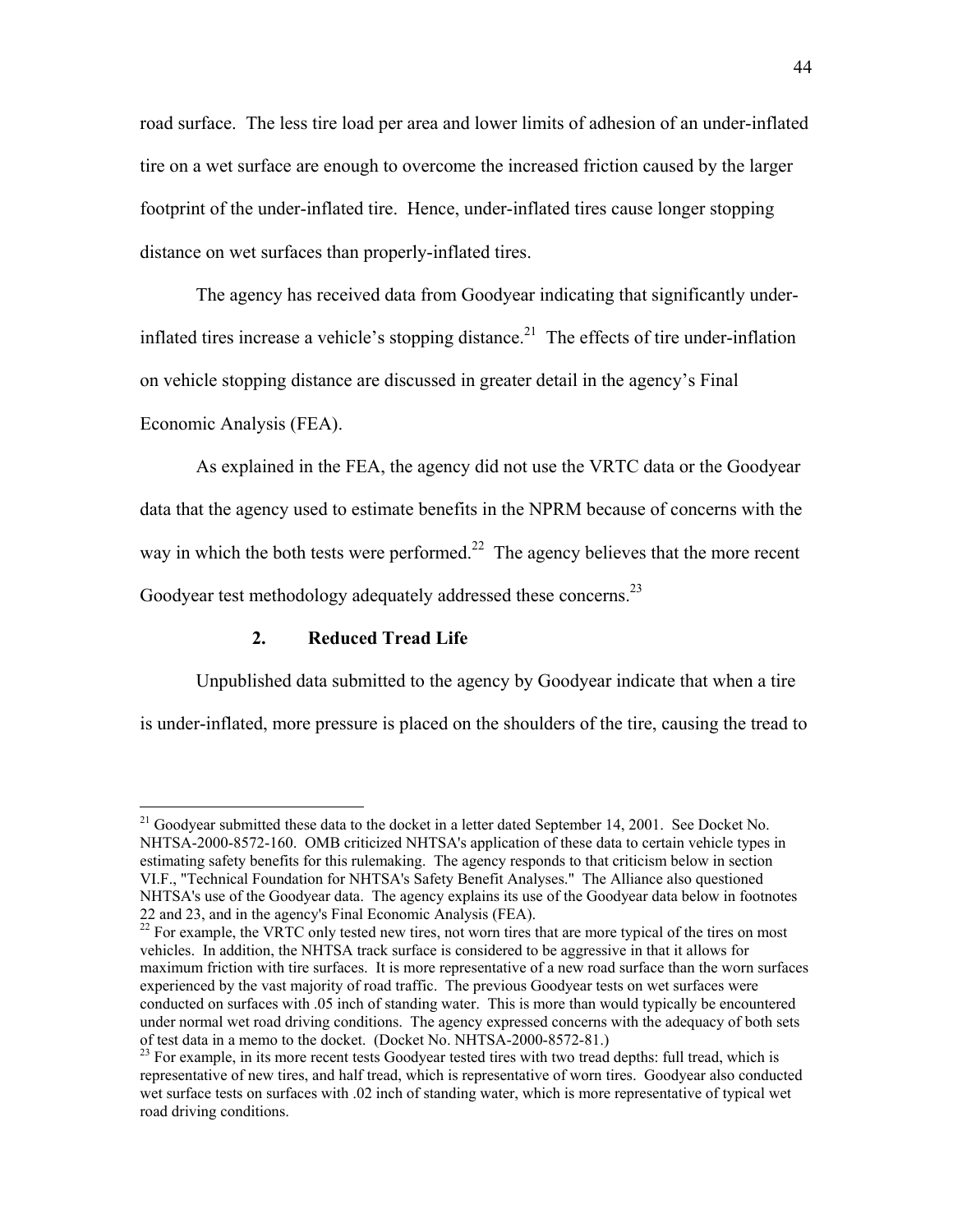wear incorrectly.<sup>24</sup> The Goodyear data also indicate that the tread on an under-inflated tire wears more rapidly than it would if the tire were inflated to the proper pressure.

The Goodyear data indicate that the average tread life of a tire is 45,000 miles, and the average cost of a tire is \$61 (in 2000 dollars). Goodyear also estimated that a tire's average tread life would drop to 68 percent of the expected tread life if tire pressure dropped from 35 psi to 17 psi and remained there. Goodyear assumed that this relationship was linear. Thus, for every 1-psi drop in tire pressure, tread life would decrease by 1.78 percent (32 percent / 18 psi). This loss of tread life would take place over the lifetime of the tire. Thus, according to Goodyear's data, if the tire remained under-inflated by 1 psi over its lifetime, its tread life would decrease by about 800 miles (1.78 percent of 45,000 miles).

 As noted above, data from the NCSA tire pressure survey indicate that 26 percent of passenger cars had at least one tire that was under-inflated by at least 25 percent. The average level of under-inflation of the four tires on passenger cars with at least one tire under-inflated by at least 25 percent was 6.8 psi. Thus, on average, these passenger cars could lose about 5,440 miles (6.8 psi under-inflation x 800 miles) of tread life due to under-inflation, if their tires were under-inflated to that extent throughout the life of the tires.

 Also as noted above, data from the NCSA tire pressure survey indicate that about 29 percent of light trucks had at least one tire that was under-inflated by at least 25 percent. The average level of under-inflation of the four tires on light trucks with at least one tire under-inflated by at least 25 percent was 8.7 psi. Thus, on average, these light trucks could lose about 6,960 miles (8.7 psi under-inflation x 800 miles) of tread life due

<span id="page-44-0"></span><sup>&</sup>lt;sup>24</sup> Docket No. NHTSA-2000-8572-26.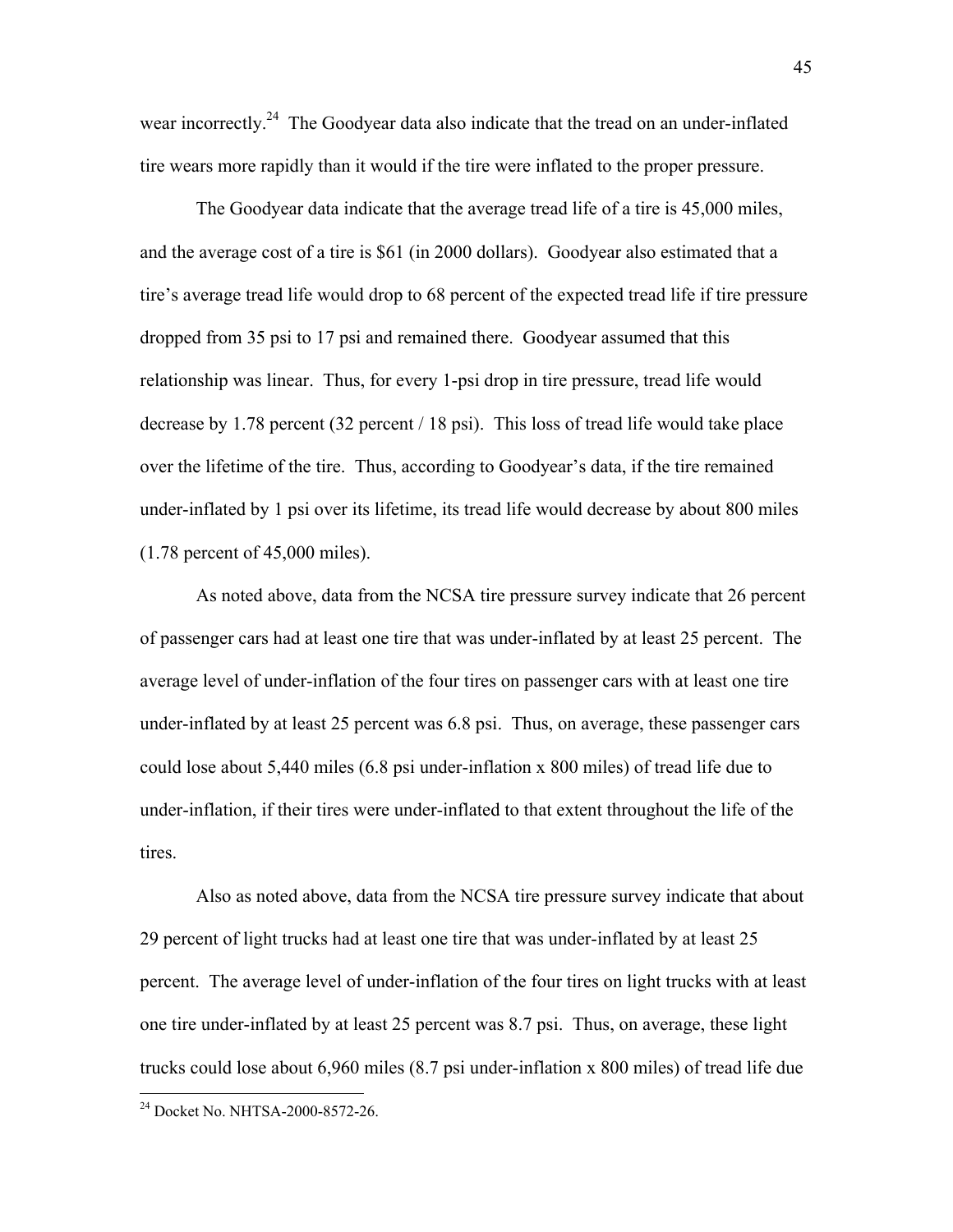to under-inflation, if their tires were under-inflated to that extent throughout the life of the tires.

### **3. Reduced Fuel Economy**

Under-inflation increases the rolling resistance of a vehicle's tires and, correspondingly, decreases the vehicle's fuel economy. According to a 1978 report, fuel efficiency is reduced by one percent for every 3.3 psi of under-inflation.<sup>25</sup> More recent data provided by Goodyear indicate that fuel efficiency is reduced by one percent for every 2.96 psi of under-inflation.<sup>[26](#page-45-1)</sup>

NHTSA notes that there is an apparent conflict between these data, which indicate that under-inflation increases rolling resistance and thus decreases fuel economy and the previously mentioned Goodyear data that indicates under-inflated tires increase a vehicle's stopping distance. While an under-inflated tire typically has a larger tread surface area (i.e., tire footprint) in contact with the road, which might be thought to improve its traction during braking, the larger tire footprint also reduces the tire load per unit area. The larger footprint does result in an increase in rolling resistance on dry road surfaces due to increased friction between the tire and the road surface. On dry road surfaces, though, the countervailing effects of a larger footprint and reduced load per unit of area nearly offset each other, with the result that the vehicle's stopping distance performance is only mildly affected by under-inflation on those surfaces. However, as explained above in section III.D.1., "Reduced Vehicle Safety – Tire Failures and Increases in Stopping Distance," on wet surfaces other attributes of under-inflation lead to increased stopping distances.

1

<span id="page-45-0"></span><sup>&</sup>lt;sup>25</sup> The Aerospace Corporation, Evaluation of Techniques for Reducing In-use Automotive Fuel Consumption, June 1978.

<span id="page-45-1"></span><sup>&</sup>lt;sup>26</sup> Docket No. NHTSA-2000-8572-26.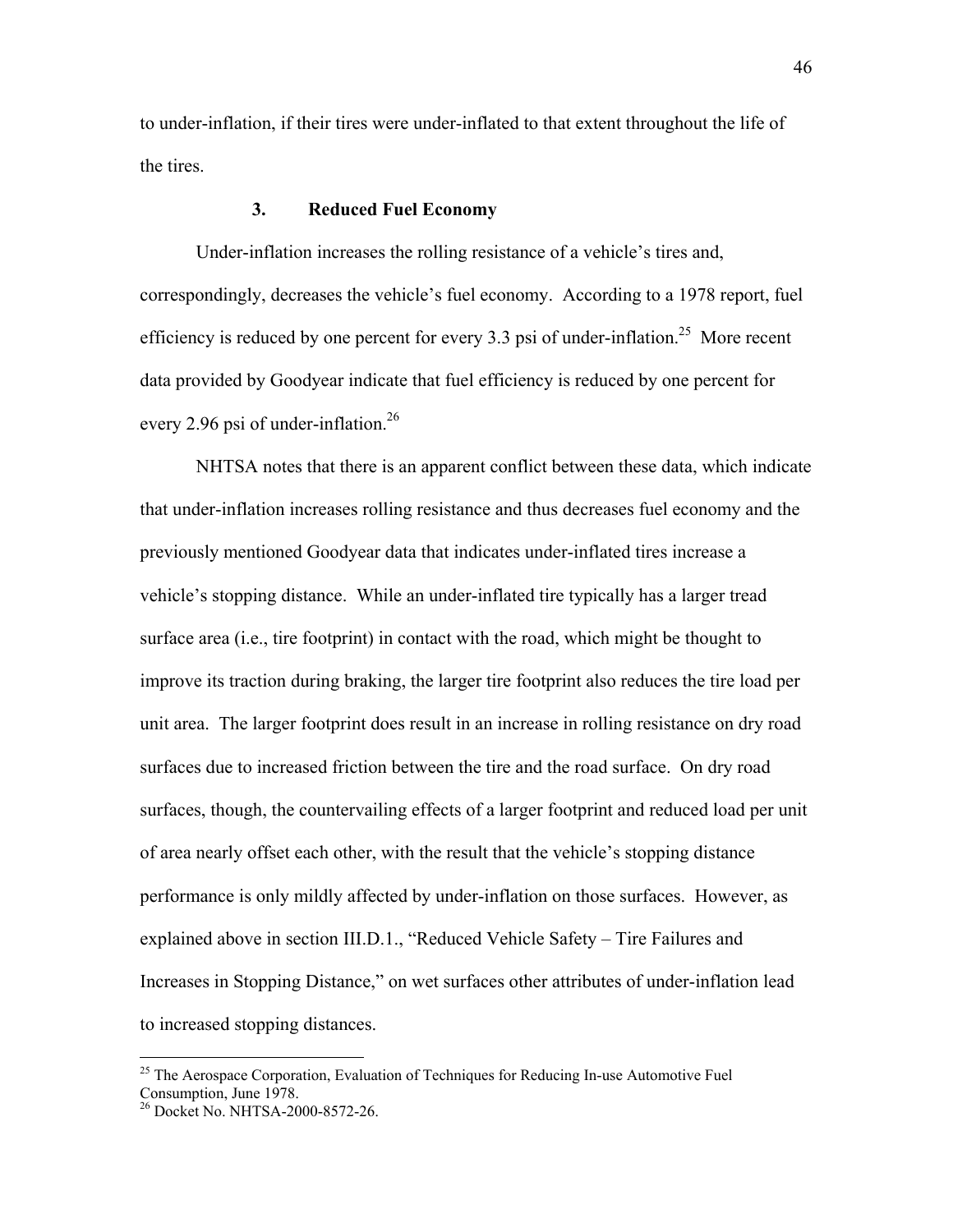## **IV. Tire Pressure Monitoring Systems**

There are currently two types of TPMSs: direct and indirect. Other types, including hybrid TPMSs that combine aspects of both direct and indirect systems, may be developed in the future. Direct TPMSs directly measure the pressure in a vehicle's tires, while indirect TPMSs estimate differences in pressure by comparing the rotational speed of the wheels. To varying degrees, both types can inform the driver when the pressure in one or more tires falls below a pre-determined level. Unless the TPMS is connected to an automatic inflation system, the driver must stop the vehicle and inflate the under-inflated tire(s), preferably to the pressure recommended by the vehicle manufacturer. Currently, TPMSs are available as original equipment on a few vehicle models. They are available also as after-market equipment, but few are sold. At this time, NHTSA does not have any information indicating that a hybrid TPMS is being planned for production. However, the agency received comments from TRW, a TPMS manufacturer, stating its belief that such a system could be produced.

The VRTC evaluated six direct and four indirect TPMSs that are currently available.<sup>27</sup> The VRTC found that the direct TPMSs were accurate to within an average of  $\pm$  1.0 psi.<sup>28</sup> This leads the agency to believe that those current TPMSs are more accurate than the systems that were available at the time of the agency's 1981 rulemaking on TPMSs.

<span id="page-46-0"></span> $^{27}$  An Evaluation of Existing Tire Pressure Monitoring Systems, May 2001. A copy of this report is available in the docket. (Docket No. NHTSA-2000-8572-29.)

<span id="page-46-1"></span> $28$  This is not to say that the systems were able to detect a 1.0 psi drop in pressure. The systems were accurate within  $\pm 1.0$  psi once tire pressure had fallen by a certain percentage.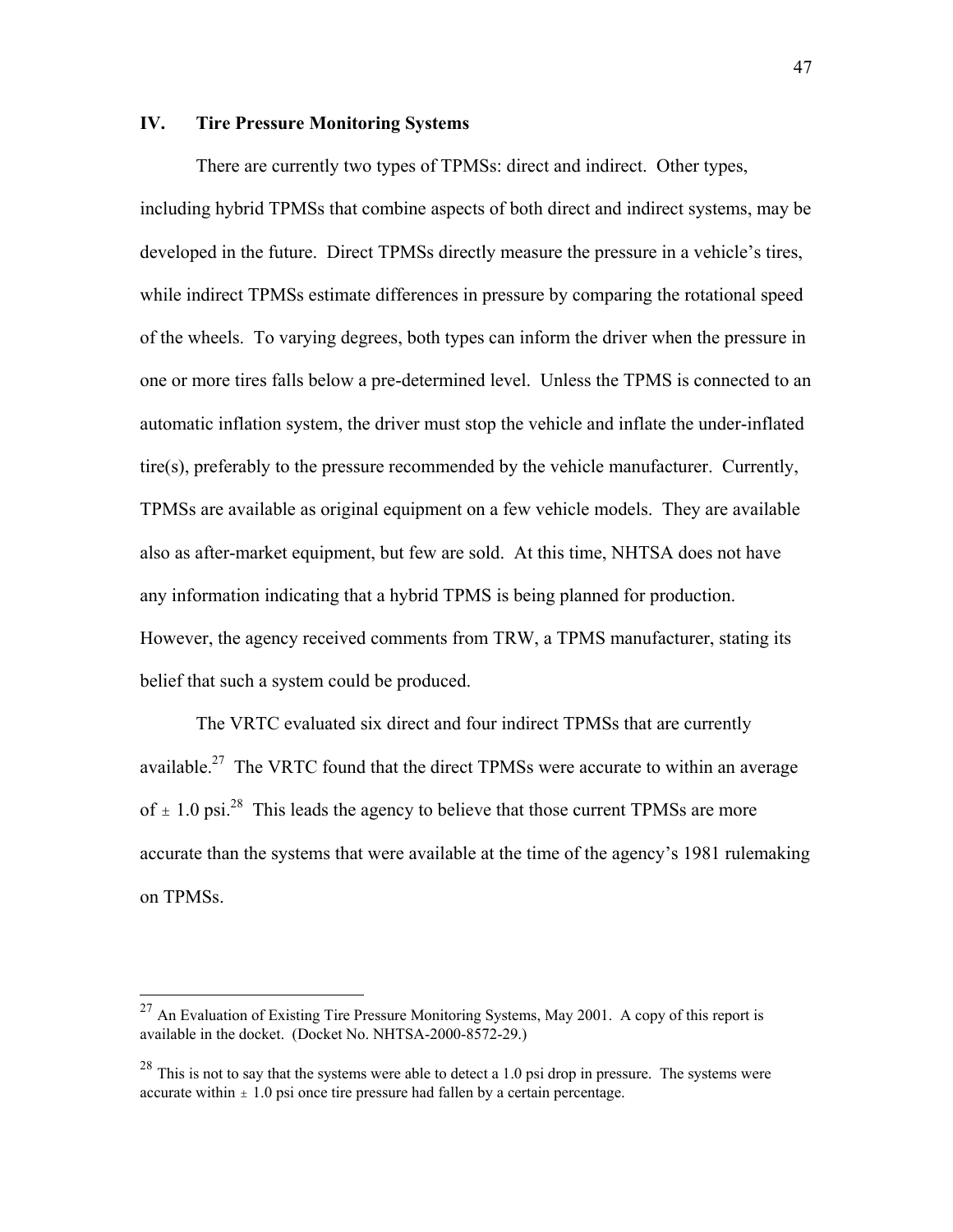Following is a description of the two currently available types of TPMSs and their capabilities.

## **A. Indirect TPMSs**

Current indirect TPMSs work with a vehicle's ABS. The ABS employs wheel speed sensors to measure the rotational speed of each of the four wheels. As a tire's pressure decreases, the rolling radius decreases, and the rotational speed of that wheel increases correspondingly. Most current indirect TPMSs compare the sums of the wheel speeds on each diagonal (i.e., the sum of the speeds of the right front and left rear wheels as compared to the sum of the speeds of the left front and right rear wheels). Dividing the difference of the sums by the average of the four wheels speeds allows the indirect TPMS to have a ratio that is independent of vehicle speed. This ratio is best expressed by the following equation:  $[(RF + LR) - (LF + RR)/Average Speed]$ . If this ratio deviates from a set tolerance, one or more tires must be over- or under-inflated. A telltale then indicates to the driver that a tire is under-inflated. However, the telltale cannot identify which tire is under-inflated. Current vehicles that have indirect TPMSs include the Toyota Sienna, Ford Windstar, and Oldsmobile Alero.

 Current indirect TPMSs must compare the average of the speeds of the diagonal wheels for several reasons. First, current indirect TPMSs cannot compare the speed of one wheel to the speeds of the other three wheels individually or to the average speed of the four wheels. During any degree of turning, the outside tires must rotate faster than the inside tires. Thus, all four wheel speeds deviate significantly when the vehicle is in a curve or turn. If a current indirect TPMS compared each individual wheel speed to the average of all four wheels speeds, the system would provide a false alarm each time the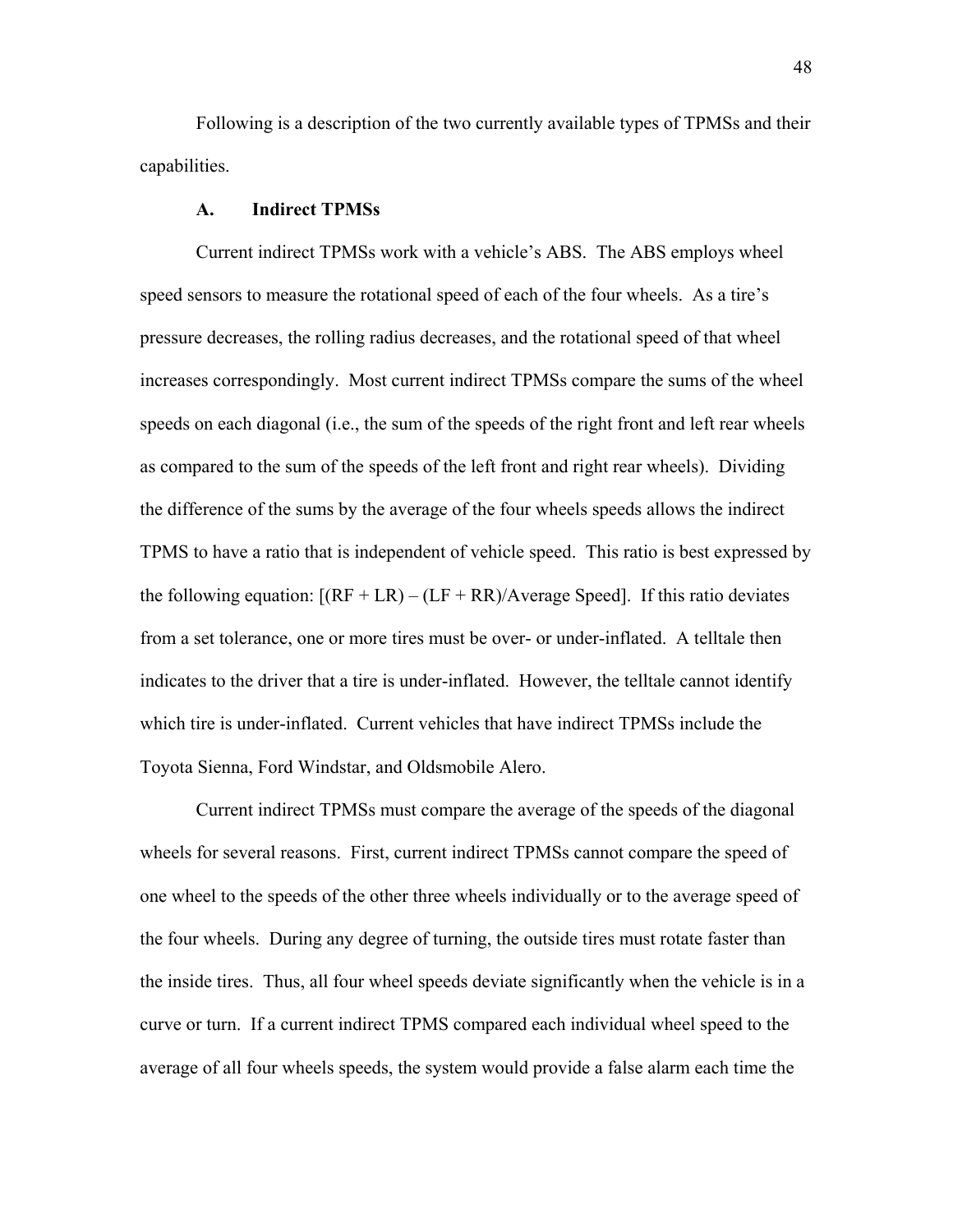vehicle rounded a curve or made a turn. The same would be true if the indirect TPMS compared each individual wheel speed to the speed of the other three wheels individually. Since the outside wheels would rotate much faster than the inside wheels in a curve or turn, each outside tire would appear to be under-inflated when compared to an inside tire.

 Current indirect TPMSs also cannot compare the speeds of the front wheels to the speeds of the rear wheels because in curves, the front and rear wheels (on both sides of the vehicle) rotate at different speeds. This is primarily due to the fact that the front axle is steerable and follows a different trajectory than the rear axle. As a result, current indirect TPMS must compare a tire from each side and a tire from the front and rear axles to factor out the speed difference caused by curves and turns. Thus, current indirect TPMSs must compare the average speed of the diagonal wheels.

 The VRTC tested four current ABS-based indirect TPMSs. None met all the requirements of either alternative proposed in the NPRM. All but one did not illuminate the low tire pressure warning telltale when the pressure in the vehicle's tires decreased to 20 or 25 percent below the placard pressure.<sup>29</sup> The VRTC determined that since reductions in tire diameter with reductions in pressure are very slight in the 15-40 psi range, most current indirect TPMSs require a 20 to 30 percent drop in pressure before they are able to detect under-inflation. The VRTC also concluded that those thresholds were highly dependent on tire and loading factors.

 The VRTC also found that none of the tested indirect TPMSs were able to detect significant under-inflation when all four of the vehicle's tires were equally under-inflated, or when two tires on the same axle or two tires on the same side of the vehicle were

<span id="page-48-0"></span> $29$  The Continental Teves indirect TPMS on the BMW M3 activated the warning telltale at pressures between 9 and 21 percent below the placard pressure.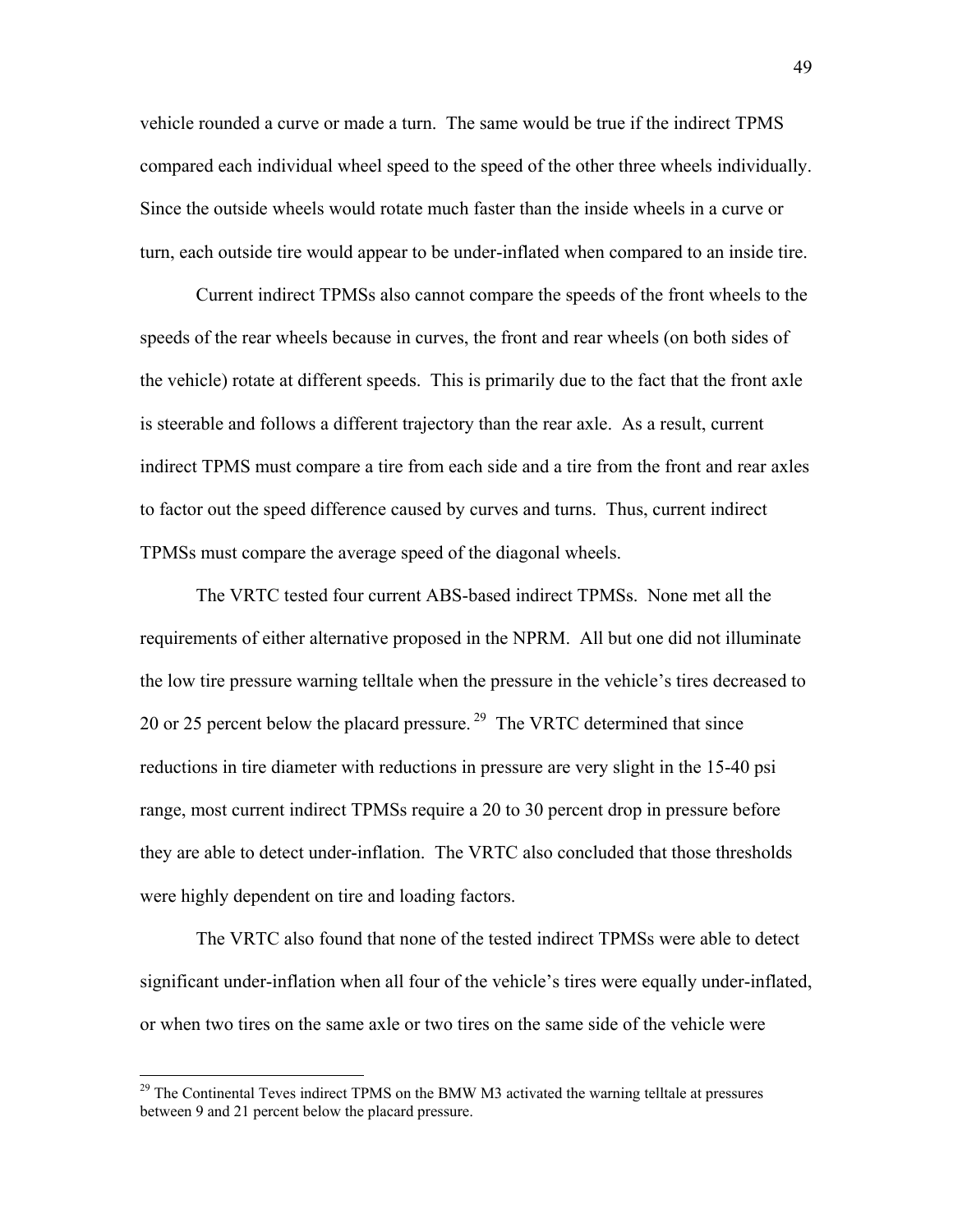equally under-inflated. However, the VRTC did find that indirect TPMSs could detect when two tires located diagonally from each other (e.g., the front left and back right tires) became significantly under-inflated.

#### **B. Direct TPMSs**

Direct TPMSs use pressure sensors, located in each wheel, to directly measure the pressure in each tire. These sensors broadcast pressure data via a wireless radio frequency transmitter to a central receiver. The data are then analyzed and the results sent to a display mounted inside the vehicle. The type of display varies from a simple telltale, which is how most vehicles are currently equipped, to a display showing the pressure in each tire, sometimes including the spare tire. Thus, direct TPMSs can be linked to a display that tells the driver which tire is under-inflated. An example of a vehicle equipped with a direct system is the Chevrolet Corvette.

Since direct TPMSs actually measure the pressure in each tire, they are able to detect when any tire or when each tire in any combination of tires is under-inflated, including when all four of the vehicle's tires are equally under-inflated. Direct TPMSs also can detect small pressure losses. Some systems can detect a drop in pressure as small as 1 psi.

### **C. Hybrid TPMSs**

 In their comments on the NPRM, TRW, a manufacturer of both direct and indirect TPMSs, stated that in order to meet the proposed requirements of the 3-tire, 25 percent alternative, current indirect TPMSs would need the equivalent of the addition of two tire pressure sensors and a radio frequency receiver. The tire pressure sensors would be installed on wheels located diagonally from each other.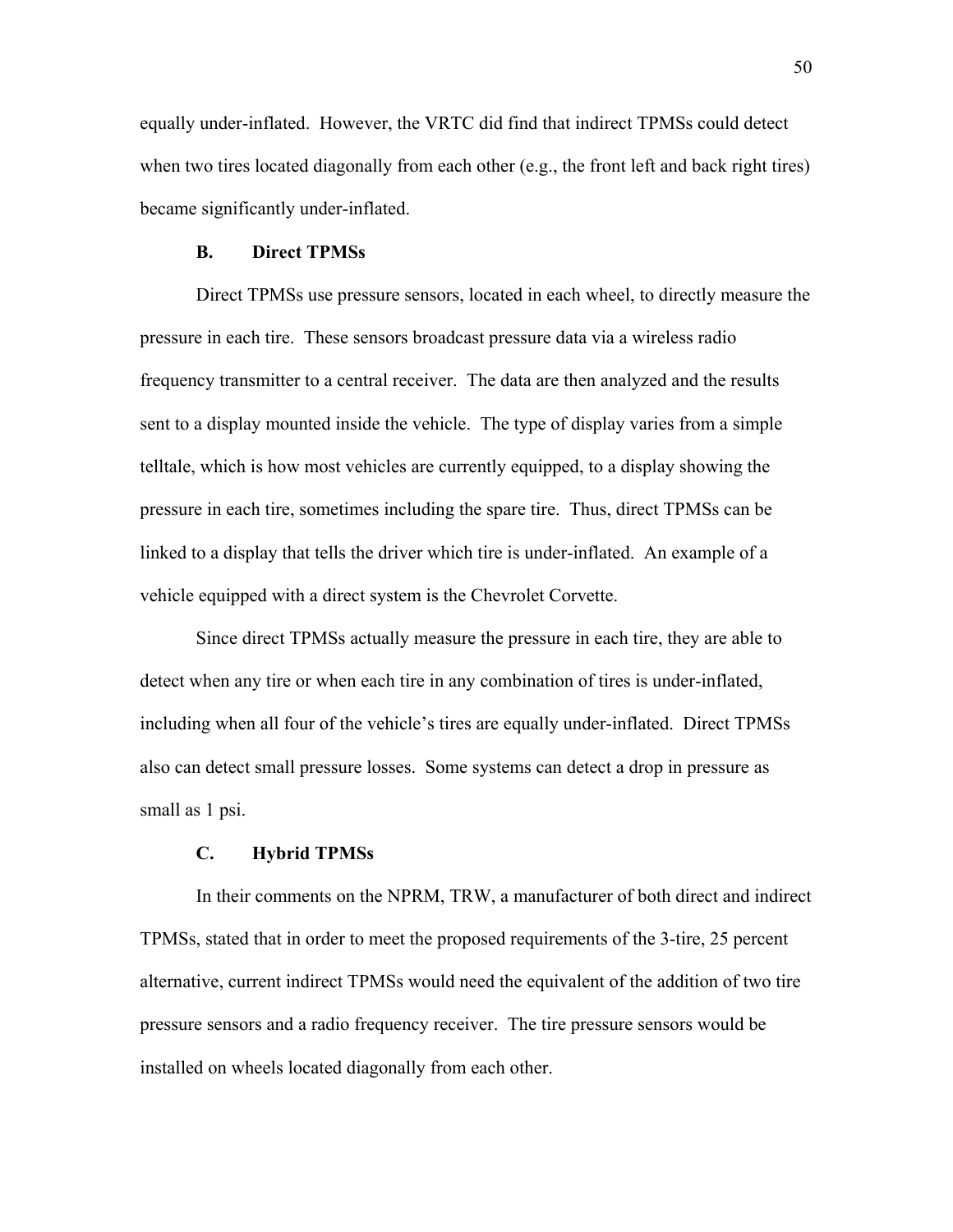For the following reasons, the agency believes that such a "hybrid" TPMS would be able to overcome the limitations of current indirect TPMSs, i.e., the inability to detect when all four tires, or two tires on the same axle or same side of the vehicle are underinflated. First, a hybrid TPMS would be able to detect when two tires on the same axle or the same side of the vehicle were under-inflated because one of those tires necessarily would contain a direct pressure sensor. Second, a hybrid TPMS would be able to detect when the two tires without a direct pressure sensor were under-inflated because they would be located diagonally from each other, and, as the VRTC found in its review of current TPMSs, current indirect TPMSs are able to detect when two tires located diagonally from each other are under-inflated. Third, a hybrid TPMS would be able to detect when three or four tires were under-inflated because one of those tires necessarily would contain a direct pressure sensor.

 However, since the agency does not have any information indicating that a hybrid TPMS is currently being planned for production, the agency does not know when such a system could be produced.

### **V. Summary of Preliminary Determination About the Final Rule**

In this section, NHTSA summarizes its preliminary determination about the final rule that was submitted to OMB in December 2001.

# **A. Alternative Long-Term Requirements Analyzed in Making Preliminary Determination**

For purposes of the preliminary determination, the agency analyzed three alternatives. The first alternative (four tires, 20 percent) would have required a vehicle's TPMS to warn the driver when the pressure in any single tire or in each tire in any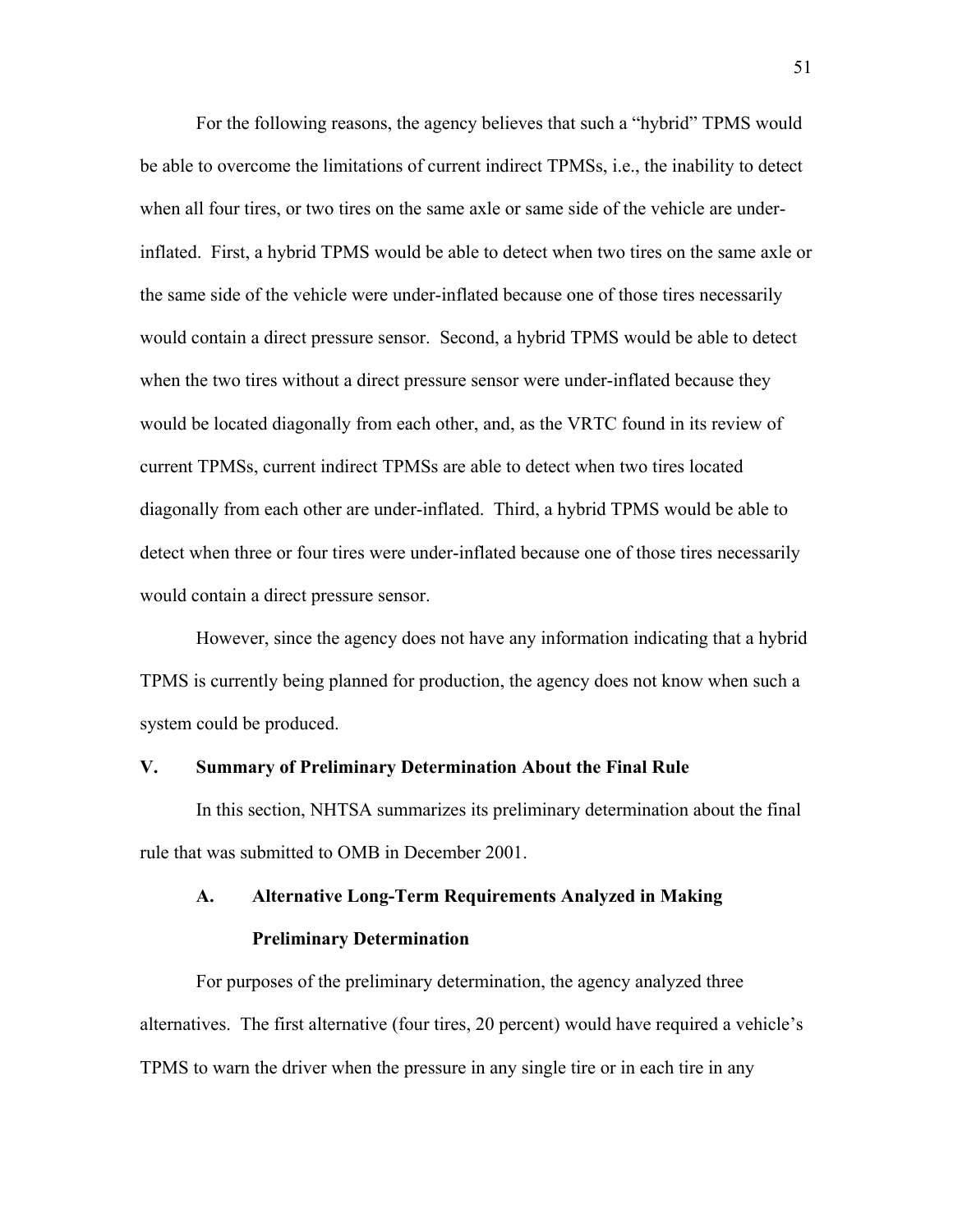combination of tires, up to a total of four tires, fell to 20 percent or more below the placard pressure, or a minimum level of pressure specified in the standard, whichever pressure was higher. The second alternative (three tires, 25 percent) would have required a vehicle's TPMS to warn the driver when the pressure in any single tire or in each tire in any combination of tires, up to a total of three tires, fell to 25 percent or more below the placard pressure, or a minimum level of pressure specified in the standard, whichever pressure was higher. The third alternative (four tires, 25 percent) combined aspects of the first two alternatives. It would have required a vehicle's TPMS to warn the driver when the pressure in any single tire or in each tire in any combination of tires, up to a total of four tires, fell to 25 percent or more below the placard pressure, or a minimum level of pressure specified in the standard, whichever pressure was higher. The minimum levels of pressure specified in the standard would have been the same for all three alternatives.

The agency estimated that the four-tire, 20 percent alternative would have prevented from 141 to 145 fatalities and prevented or reduced in severity from 10,271 to 10,611 injuries per year.<sup>30</sup> The agency estimated that the average net cost of this alternative would have been from \$76.77 to \$77.53 per vehicle.<sup>31</sup> Since approximately 16 million vehicles are produced for sale in the United States each year, the total annual

<span id="page-51-0"></span><sup>&</sup>lt;sup>30</sup> NHTSA assumed that drivers would respond differently to different information displays. To get the upper bound, the agency assumed that manufacturers that installed direct TPMSs would also install a display showing the pressure of each tire. Currently only direct TPMSs are capable of displaying individual tire pressure. The agency also assumed that 33 percent of drivers would respond to such a display by re-inflating their tires when they became under-inflated by 10 percent, and that the other 67 percent would respond by re-inflating their tires when they became under-inflated by 20 percent, i.e., when the warning telltale would have been activated. To get the lower bound, the agency assumed that manufacturers would install only a low tire pressure warning telltale, as would have been required. Thus, all drivers would not re-inflate their tires until they became under-inflated by 20 percent, and the warning telltale was activated.

<span id="page-51-1"></span> $31$  The net cost is the vehicle cost plus the maintenance cost minus the fuel and tread wear savings. The difference in costs is due to the cost of adding an individual tire pressure display. The agency assumed that manufacturers would install direct TPMSs on vehicles that are not equipped with ABS because the cost of adding a direct TPMS was significantly less than the cost of adding ABS and an indirect TPMS.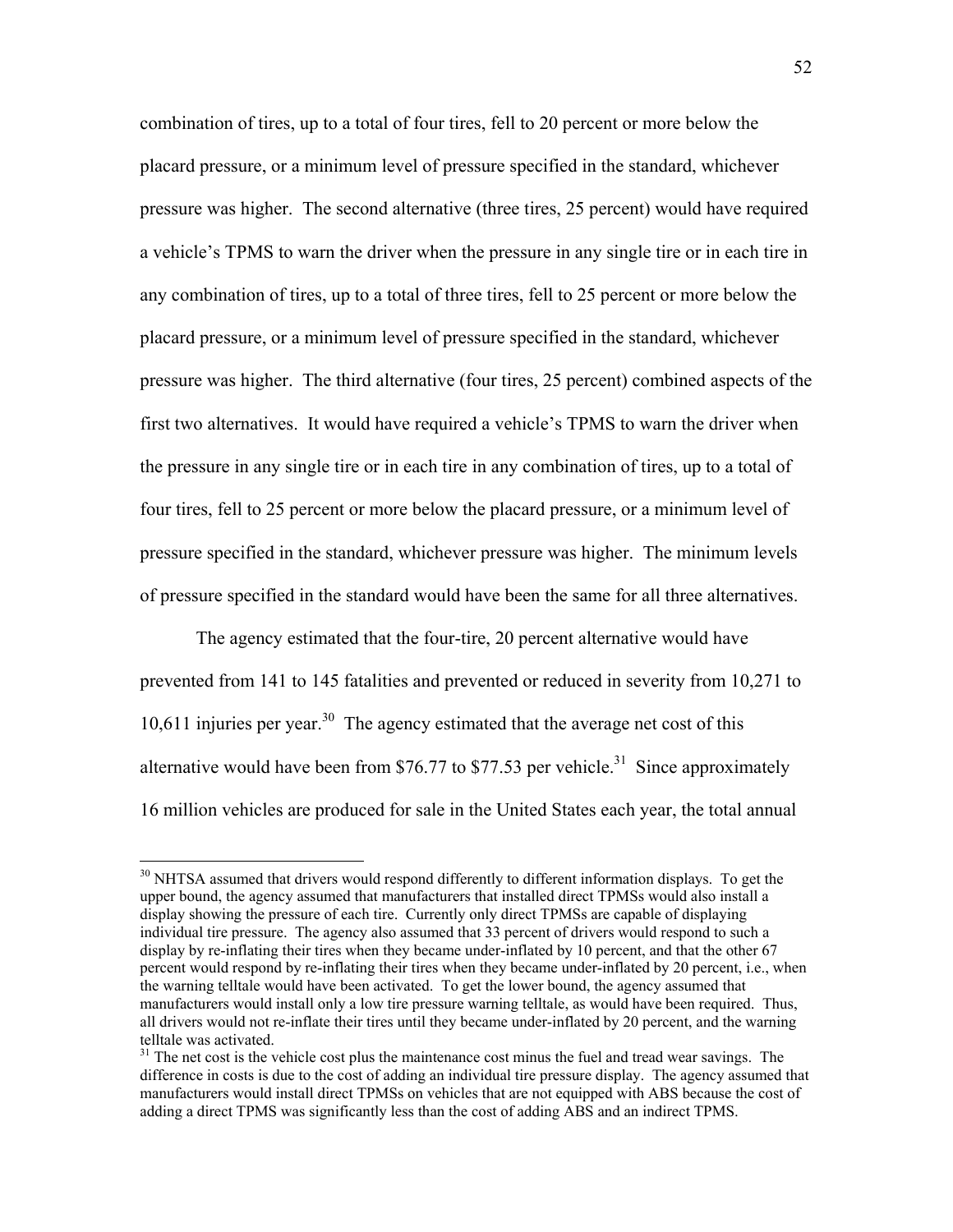net cost of this alternative would have been from \$1.228 billion to \$1.241 billion. The net cost per equivalent life saved would have been from \$5.1 million to \$5.3 million.

The agency estimated that the three-tire, 25 percent alternative would have prevented 110 fatalities and prevented or reduced in severity 7,526 injuries per year. The agency estimated that the average net cost would have been \$63.64 per vehicle, and the total annual net cost would have been \$1.018 billion. The net cost per equivalent life saved would have been \$5.8 million.

The agency estimated that the four-tire, 25 percent alternative would have prevented 124 fatalities and prevented or reduced in severity 8,722 injuries per year. The agency estimated that the average net cost would have been \$53.87 per vehicle, and the total annual net cost would have been \$862 million. The net cost per equivalent life saved would have been \$4.3 million.

The agency noted that the vehicle costs of these alternatives could be reduced in the future as manufacturers learned how to produce TPMSs more efficiently. Moreover, maintenance costs could be significantly reduced in the future if manufacturers could mass produce a direct TPMS that did not require the pressure sensors to be replaced when the batteries are depleted.<sup>[32](#page-52-0)</sup>

NHTSA considered these three alternatives because the agency believed that TPMSs that complied with these alternatives would warn drivers of significantly underinflated tires in a wide variety of reasonably foreseeable circumstances, including when more than one tire was significantly under-inflated. The agency also believed that improved indirect TPMSs could be developed to meet the requirements of the three-tire,

<span id="page-52-0"></span><sup>&</sup>lt;sup>32</sup> One TPMS manufacturer, IQ-mobil Electronics of Germany, indicated in its comments that it has developed a pressure sensor that does not require a battery.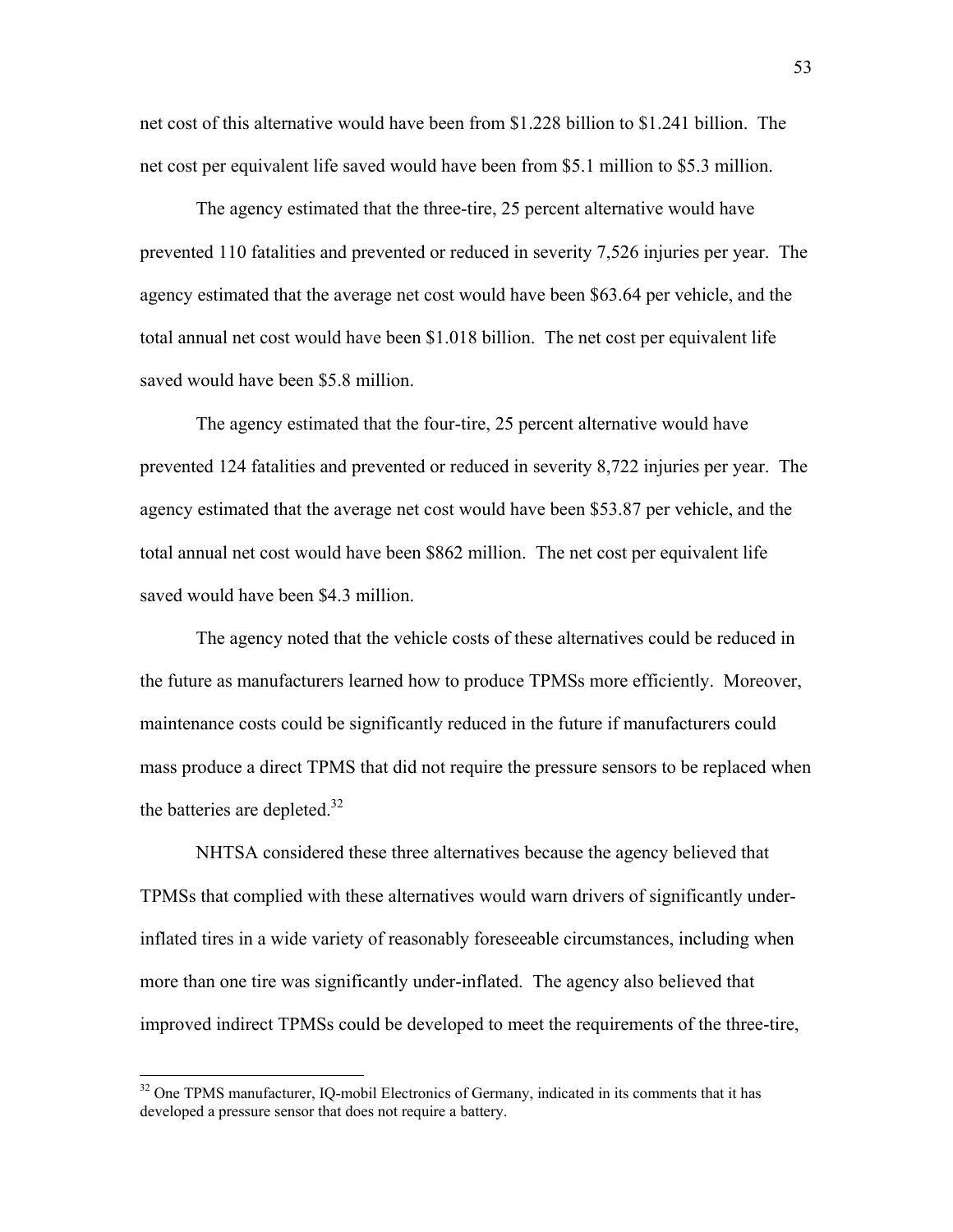25 percent alternative and hybrid TPMSs could be developed to meet the three-tire, 25 percent and four-tire, 25 percent alternatives. Thus, the agency believed that these alternatives would provide an effective warning while striking a reasonable balance between encouraging further improvements in TPMS technology and stringency of the performance requirements and striking a reasonable balance between safety benefits and costs.

## **B. Phase-In and Long-Term Requirements**

To facilitate compliance, the preliminary determination specified a four-year phase-in schedule,  $33$  During the phase-in, i.e., between November 1, 2003 and October 31, 2006, it would have allowed compliance with either of two options: a four-tire, 25 percent option or a one-tire, 30 percent option. Under the first option, a vehicle's TPMS would have had to warn the driver when the pressure in one or more of the vehicle's tires, up to a total of four tires, was 25 percent or more below the placard pressure, or a minimum level of pressure specified in the standard, whichever pressure was higher. Under the second option, a vehicle's TPMS would have had to warn the driver when the pressure in any one of the vehicle's tires was 30 percent or more below the placard pressure, or a minimum level of pressure specified in the standard, whichever pressure was higher. The minimum levels of pressure specified in the standard were the same for both compliance options.

Under both options, the preliminary determination would have required the low tire pressure warning telltale to remain illuminated as long as any one of the vehicle's

<span id="page-53-0"></span> $33$  The phase-in schedule was as follows: 10 percent of a manufacturer's affected vehicles would have had to comply with either compliance option in the first year; 35 percent in the second year; and 65 percent in the third year. In the fourth year, 100 percent of a manufacturer's affected vehicles would have had to comply with the long-term requirements, i.e., the four-tire, 25 percent compliance option.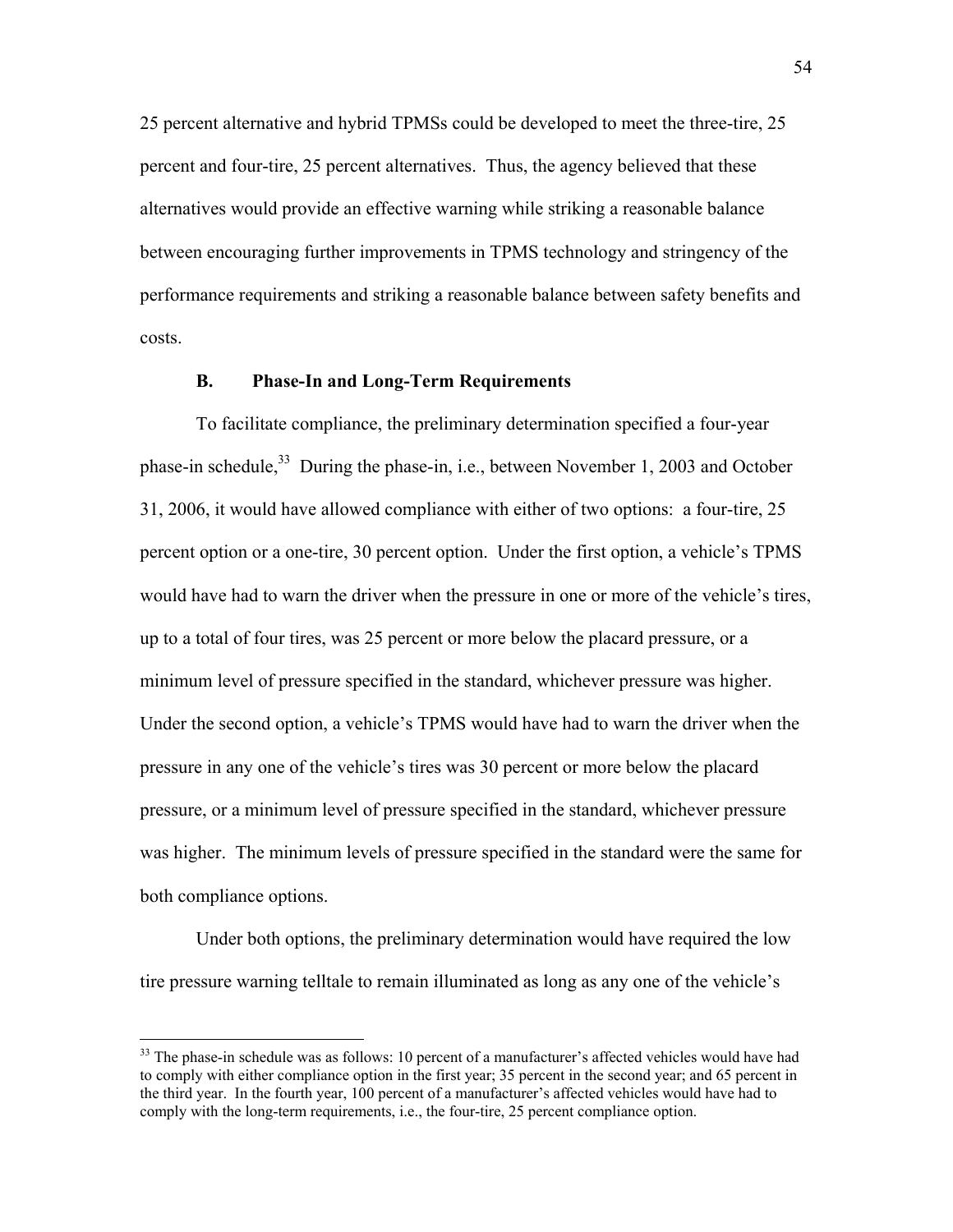tires remained significantly under-inflated, and the key locking system was in the "On" ("Run") position. The telltale could have been deactivated automatically only when all of the vehicle's tires ceased to be significantly under-inflated, or manually in accordance with the vehicle manufacturer's instructions.

The preliminary determination would have required each TPMS to be compatible with all replacement or optional tires (but not rims) of the size(s) recommended for use on the vehicle by the vehicle manufacturer. It would also have required that the telltale perform a bulb-check at vehicle start-up. It specified written instructions explaining the purpose of the low tire pressure warning telltale, the potential consequences of significantly under-inflated tires, the meaning of the telltale when it was illuminated, and what actions drivers should take when the telltale is illuminated, to be placed in the vehicle's owner's manual.

The preliminary determination would not have required TPMSs to monitor the spare tire, either when the tire was stowed or when it was installed on the vehicle. It also would not have required the TPMS to indicate a system malfunction.

The agency created the one-tire, 30 percent option so that vehicle manufacturers could continue to install current indirect TPMSs for several more years, thus providing additional time and flexibility for innovation and technological development. The agency created the other option by adjusting the definition of "significantly under-inflated" for the four-tire option to 25 percent (instead of 20 percent) so that improved indirect TPMSs and hybrid TPMSs could be used to comply with the TPMS standard. After the phase-in, i.e., after October 31, 2006, the second option would have been terminated, and the provisions of the first option would have become mandatory for all new vehicles.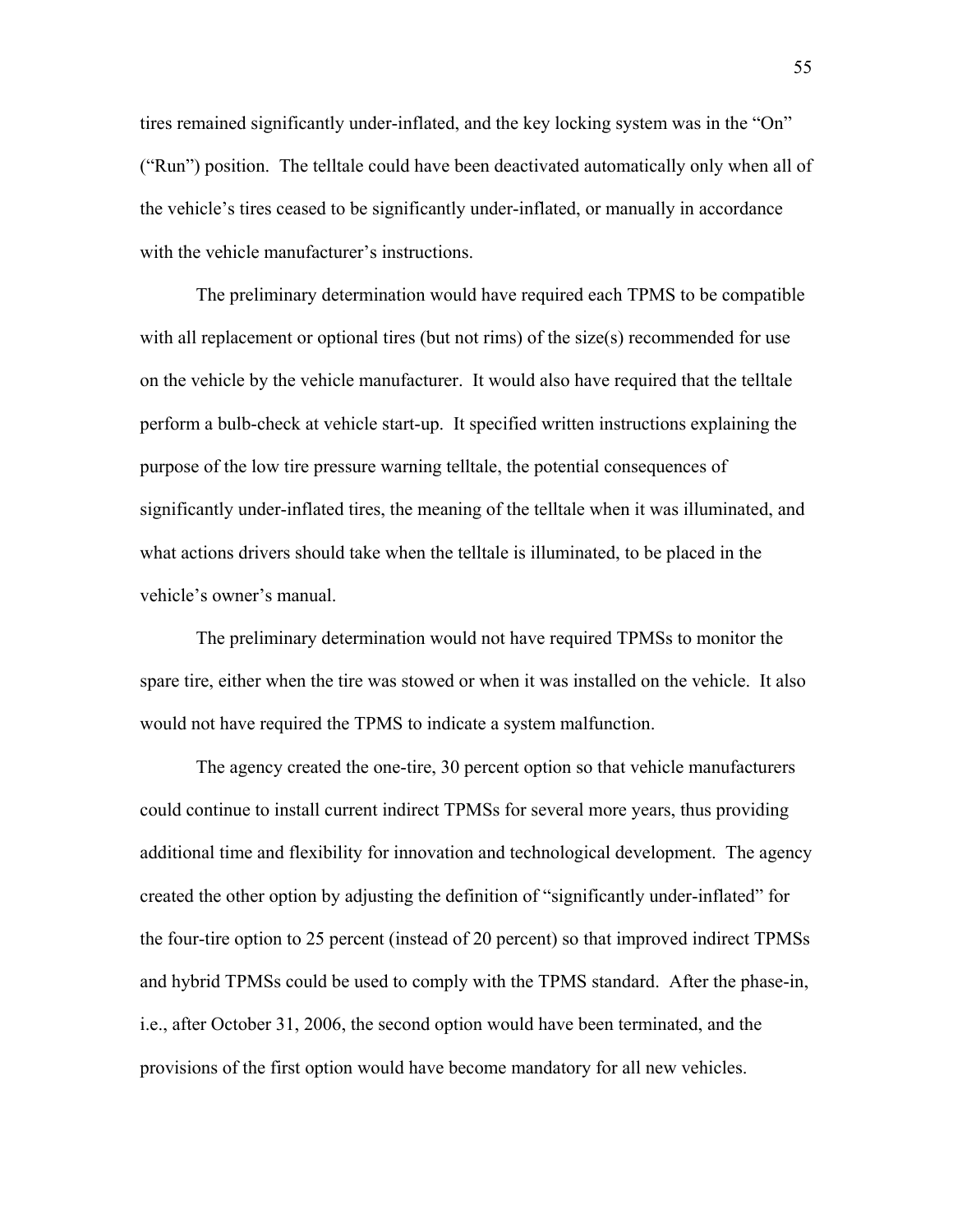The agency tentatively believed that a four-tire, 25 percent requirement was preferable for the long-term because it would require TPMSs that warn drivers about all combinations of significantly under-inflated tires and provide more timely and effective warnings. The agency tentatively believed that a one-tire, 30 percent requirement would allow TPMSs that do not warn about all combinations of significantly under-inflated tires and do not provide warnings until the extent of under-inflation reaches 30 percent below the placard pressure. Thus, it appeared that a four-tire, 25 percent requirement would better fulfill the purposes of the TPMS mandate in the TREAD Act, while encouraging further improvements in TPMS technology.

## **VI. Response to Issues Raised in OMB Return Letter About Preliminary Determination**

Pursuant to section  $6(a)(3)$  of E.O. 12866, NHTSA is required to provide a written response to the points made by OMB in its February 12 return letter. As noted above, OMB stated in its return letter that: NHTSA should base its decision about the final rule on overall safety, instead of tire safety; while direct TPMSs can detect under-inflation under a greater variety of circumstances than indirect TPMSs, the indirect system captures a substantial portion of the benefit provided by direct systems; NHTSA should consider a fourth alternative for the long-term requirement, a one-tire, 30 percent compliance option, indefinitely, since it would allow vehicle manufacturers to install current indirect TPMSs; NHTSA, in analyzing long-term alternatives, should consider both their impact on the availability of ABS as well as the potential safety benefits of ABS; and that NHTSA should provide a better explanation of the technical foundation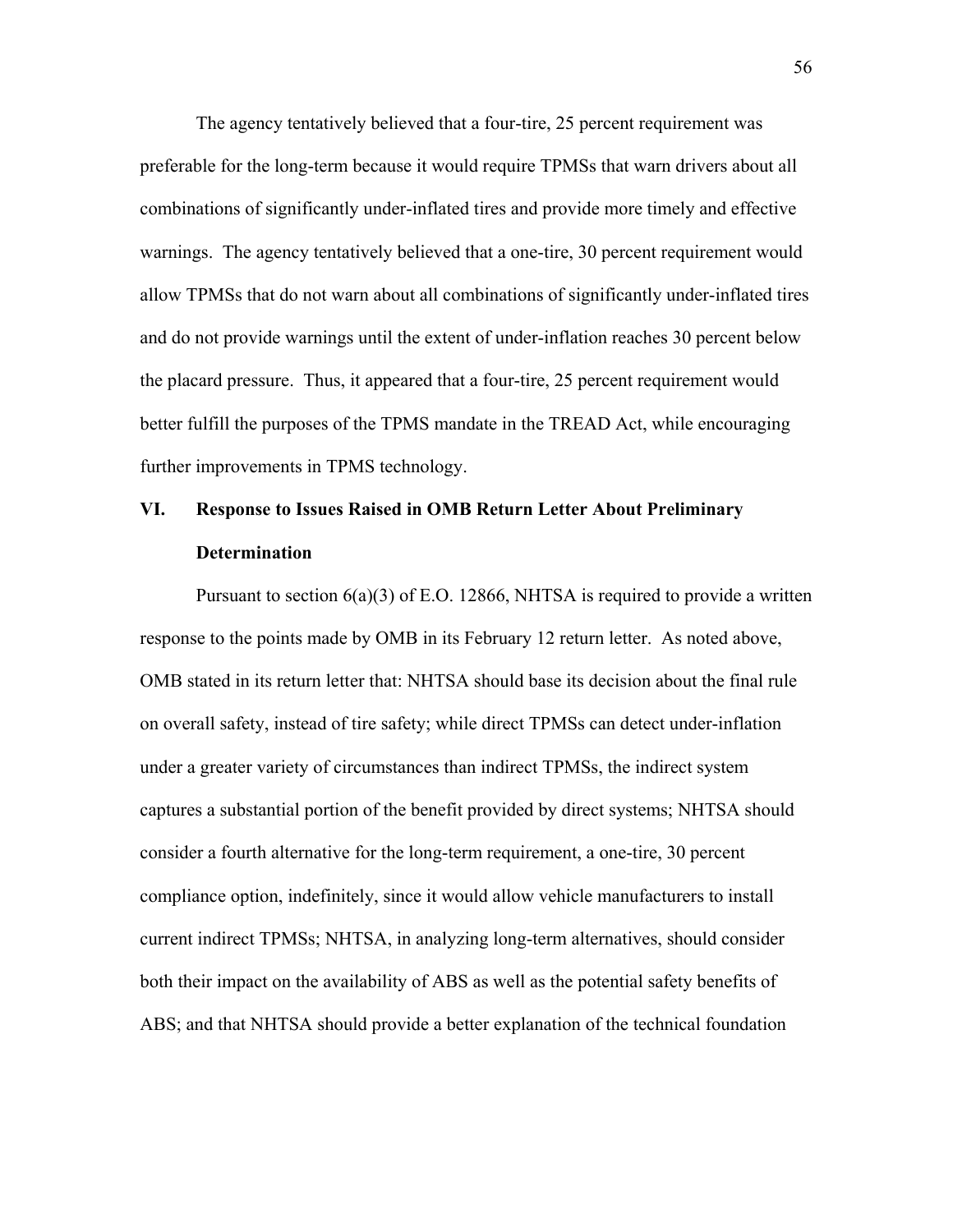for the agency's safety benefits estimates and subject those estimates to sensitivity analyses.

## **A. Criteria for Selecting the Long-Term Requirement**

## **1. Tire Safety and Overall Vehicle Safety**

OMB stated in its return letter that "a rule permitting indirect systems may

provide more overall safety than a rule that permits only direct or hybrid systems." OMB

said:

Although direct systems are capable of detecting low pressure under a greater variety of circumstances than indirect systems, the indirect system captures a substantial portion of the benefit provided by direct systems. Moreover, allowing indirect systems will reduce the incremental cost of equipping vehicles with anti-lock brakes, thereby accelerating the rate of adoption of ABS technology. . . . Both experimental evidence and recent real-world data have indicated a modest net safety benefit from anti-lock brakes.

While NHTSA's general obligation under the Vehicle Safety Act is to improve

overall vehicle safety, it is mindful that its specific, immediate obligation in this rulemaking is to comply with the mandate of section 13 of the TREAD Act. The agency is seeking to comply with the mandate and safety goals of the TREAD Act in a way that encourages innovation and allows a range of technologies to the extent consistent with providing drivers with sufficient warning of low tire pressure under a broad variety of the reasonably foreseeable circumstances in which tires become under-inflated.

## **2. Statutory Mandate**

Section 13 of the TREAD Act mandated the completion of "a rulemaking for a regulation to require a warning system in new motor vehicles to indicate to the operator when a tire is significantly under inflated" within one year of the TREAD Act's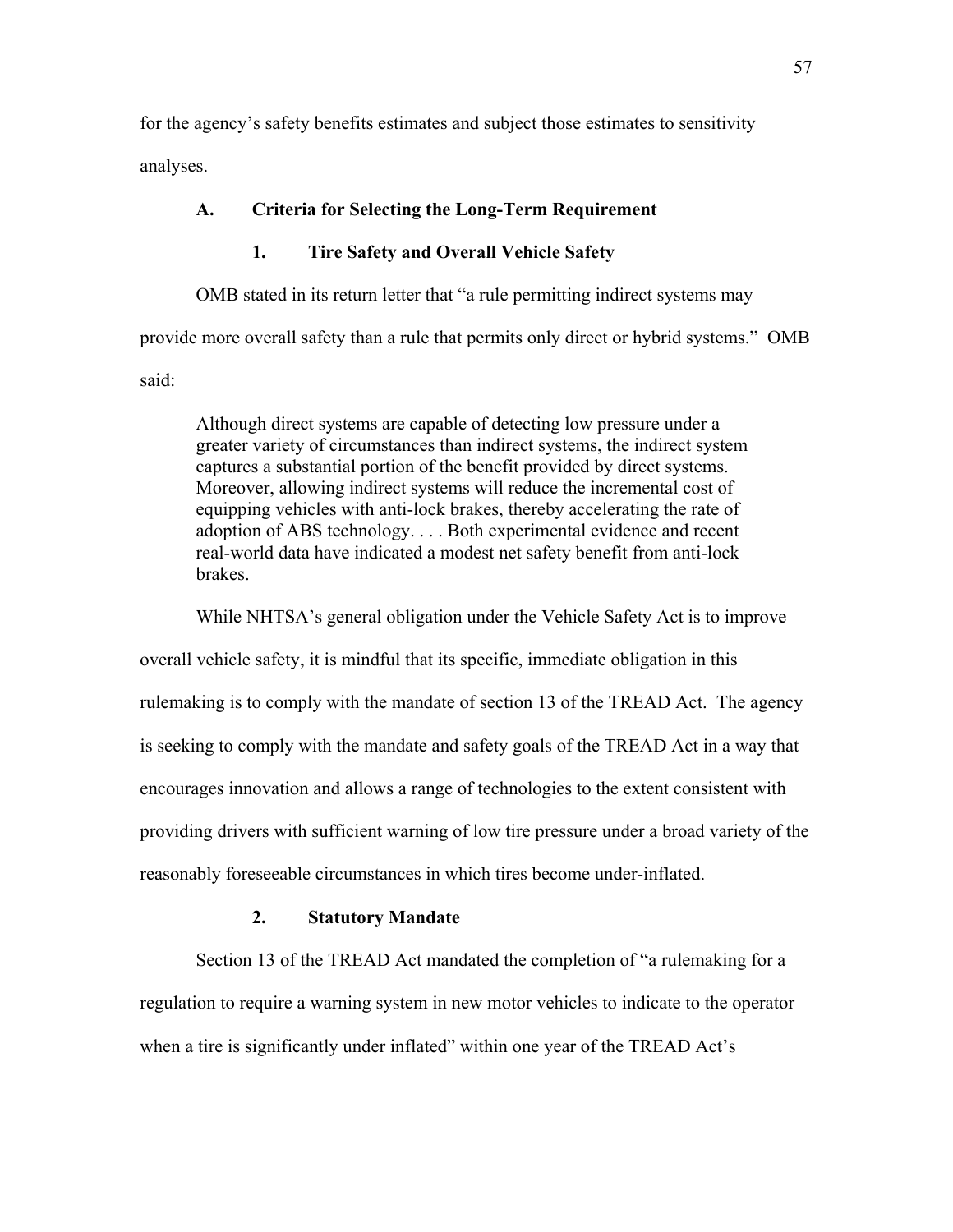enactment. As noted below, the agency tentatively believes, based on the current record, that a four-tire, 25 percent under-inflation requirement would best meet the mandate.

# **B. Relative Ability of Direct and Current Indirect TPMSs to Detect Under-Inflation**

 As noted above, current indirect TPMSs work, in part, by adding the speeds of diagonal sets of tires and subtracting the sum of one set from the sum of the other. As a result, if all four tires are significantly under-inflated, and the difference in the tire pressures is not 30 percent or greater, current indirect TPMSs will not provide a warning. Similarly, if two tires on the same axle or same side of the vehicle are significantly under-inflated, current indirect TPMSs will not provide a warning.

 These combinations of significantly under-inflated tires occur frequently enough that current indirect TPMSs would have provided a warning in only about 50 percent of the instances in which NHTSA found significant under-inflation in the February 2001 NCSA survey. Conversely, current direct TPMSs would have provided warnings in all those instances.

 The following figures indicate how often current direct and indirect TPMSs would provide warnings when a vehicle has at least one tire that is at least 30 percent below the placard pressure.

Of the 5,967 passenger cars in the February 2001 NCSA survey, 1,199 (20 percent) had at least one tire that was at least 30 percent below the placard pressure. Current direct TPMSs would have provided a warning in every case, while current indirect TPMSs would have provided a warning in only 653 cases (54 percent).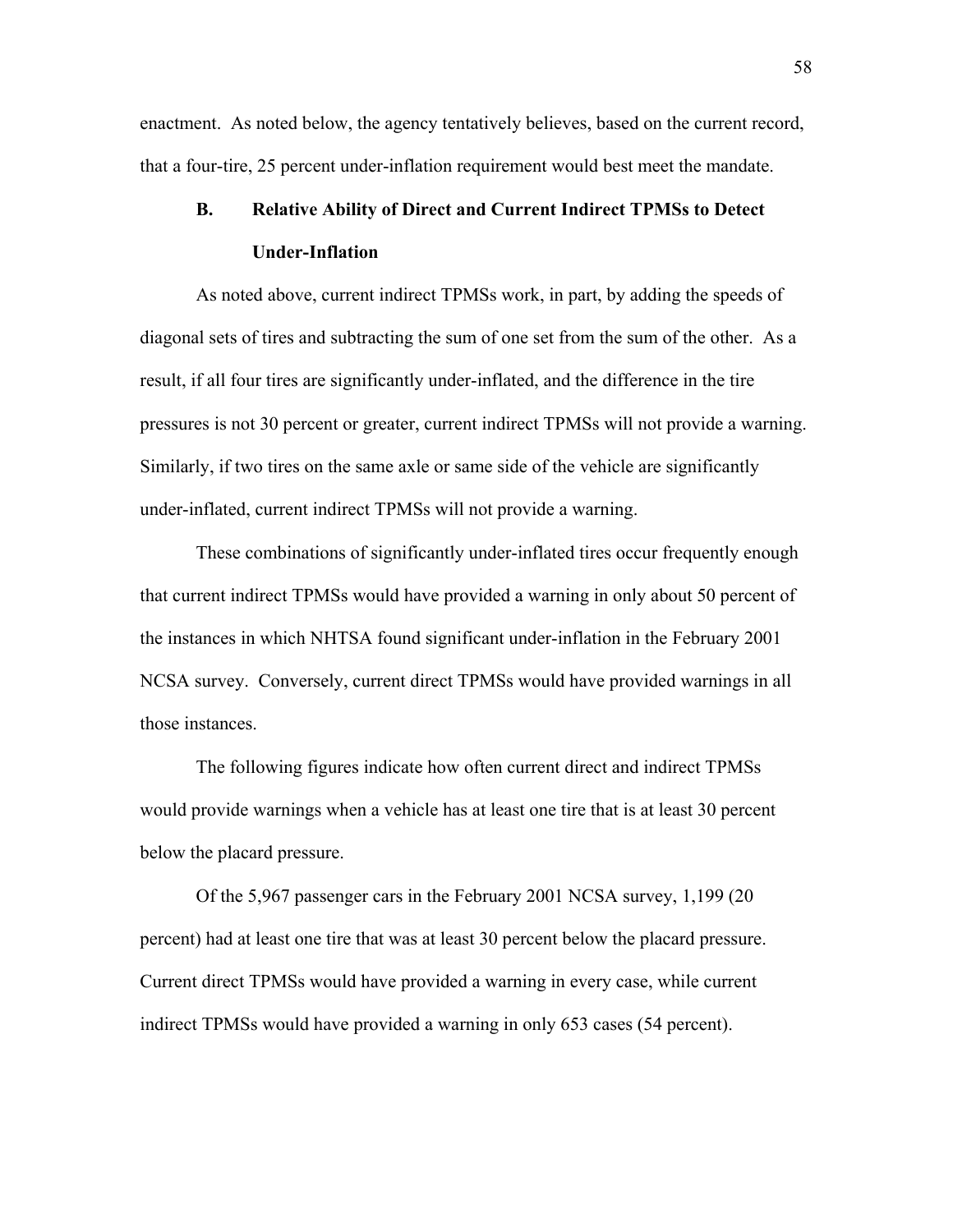<span id="page-58-0"></span>Of the 3,950 light trucks in the NCSA survey, 789 (20 percent) had at least one tire that was at least 30 percent below the placard pressure. Current direct TPMSs would have provided a warning in every case, while current indirect TPMSs would have provided a warning in only 359 cases (46 percent).

Thus, of the total 9,917 passenger cars and light trucks in the NCSA survey, 1,988 (20 percent) had at least one tire that was at least 30 percent below the placard pressure. Current direct TPMSs would have provided a warning in every case, while current indirect TPMSs would have provided a warning in only 1,012 cases (51 percent).

Current indirect TPMSs would have failed to provide a warning in the remainder of the cases for various reasons. Many of the vehicles had one tire that was 30 percent below the placard pressure, but not 30 percent below the pressure in the other tires. As noted above, current indirect TPMSs require at least a 30 percent differential in tire pressure before providing a warning. Other vehicles had more than one tire that was 30 percent below the placard pressure. As noted above, current indirect TPMSs cannot detect when all four of a vehicle's tires, or two tires on the same side of the vehicle or the same axle, are under-inflated.

 The absence of a warning in approximately 50 percent of the instances of significant under-inflation is a matter of concern given that many drivers will rely on a TPMS instead of regularly checking their tire pressure. Data from the July 2001 BTS omnibus survey indicate that 65 percent of people would be less concerned, to either a great extent or a very great extent, with routinely maintaining the pressure of their tires if their vehicle were equipped with a TPMS.<sup>[34](#page-58-0)</sup>

<sup>&</sup>lt;sup>34</sup> NHTSA notes that in its prepared statement submitted in connection with the February 28, 2002 hearing before the House Committee on Energy and Commerce on the TREAD Act, OMB stated: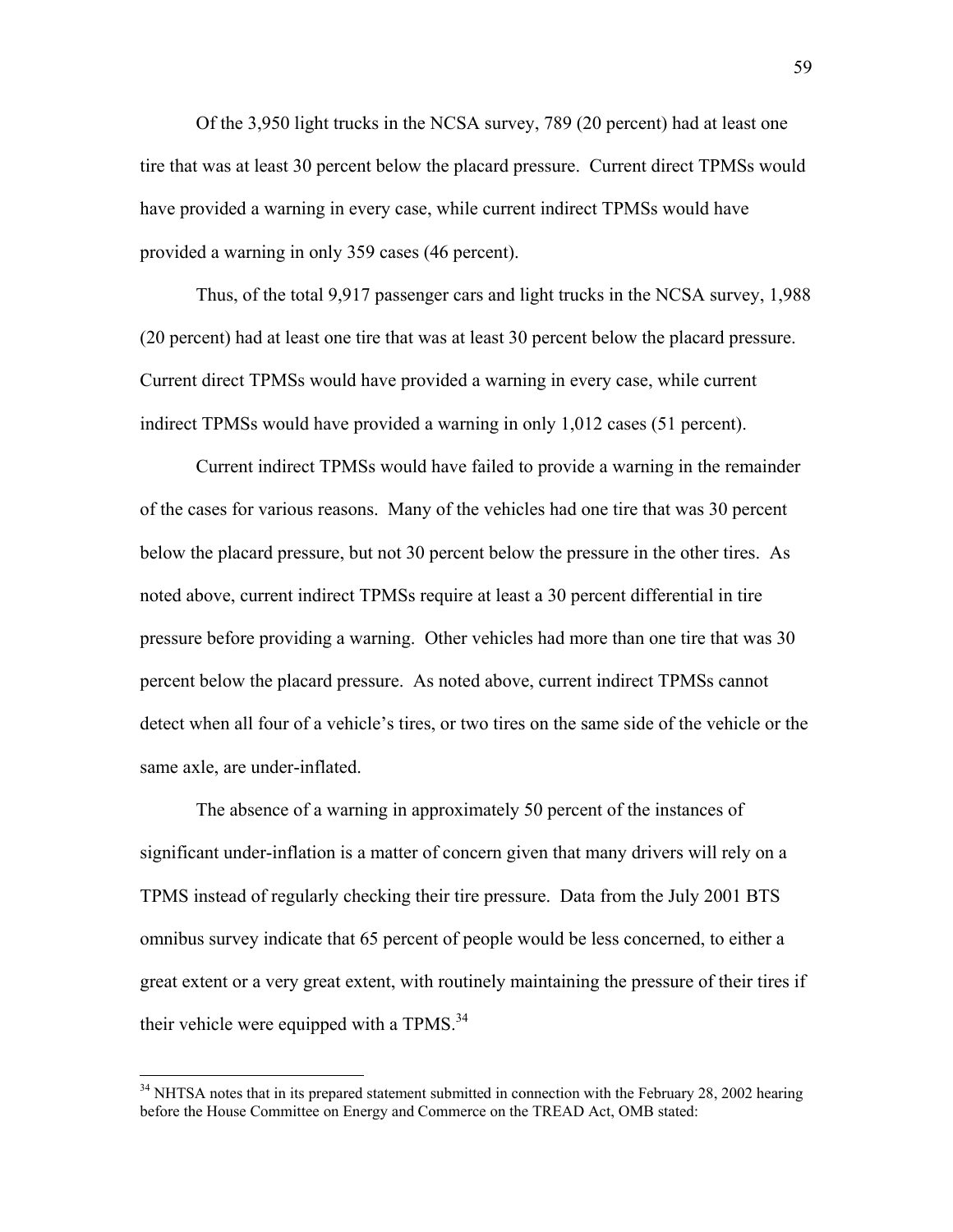# **C. Analysis of a Fourth Alternative Long-Term Requirement: One-Tire, 30 Percent Under-Inflation Detection**

As explained above in section V.A., "Alternative Long-Term Requirements" Analyzed in Making Preliminary Determination," NHTSA analyzed three alternatives: a four-tire, 20 percent alternative; a three-tire, 25 percent alternative and a four-tire, 25 percent alternative.

OMB recommended that the agency analyze a fourth alternative that would require a vehicle's TPMS to warn the driver when the pressure in any one of the vehicle's tires is 30 percent or more below the vehicle manufacturer's recommended cold inflation pressure for the tires, or a minimum level of pressure specified in the standard, whichever pressure is higher. (This alternative is referred to below as the "one-tire, 30 percent" alternative.") The agency's analysis of the benefits and costs of this alternative follows.

 The agency estimates that the one-tire, 30 percent alternative would prevent 79 fatalities and prevent or reduce in severity 5,176 injuries. The agency estimates that the average per vehicle cost of this alternative would be \$33.34. Since approximately 16 million light vehicles are produced for sale in the United States each year, the total annual cost of this alternative would be \$533 million. The agency estimates that the average per vehicle maintenance cost would be  $$13.50<sup>35</sup>$  and that the average per vehicle fuel and tread life savings over the lifetime of the vehicle would be \$2.06 and \$0.65, respectively.

The 1-tire standard will provide warnings when 1 tire is underinflated but will not necessarily detect situations when 2 or more tires are underinflated. A further weakness of the 1-tire standard is that consumers may misperceive that their tires are fine (since the warning light is off) when in fact all four of their tires are equally underinflated. The 4 tire standard overcomes these problems.<br><sup>35</sup> If the one-tire, 30 percent alternative were the only alternative available to vehicle manufacturers, the

<span id="page-59-0"></span>agency anticipates that the approximately 1/3 of vehicles not equipped with ABS would nevertheless comply by means of direct TPMSs. The approximately \$40.91 of maintenance costs for each of those vehicles, if averaged over the entire fleet, is approximately \$13.50.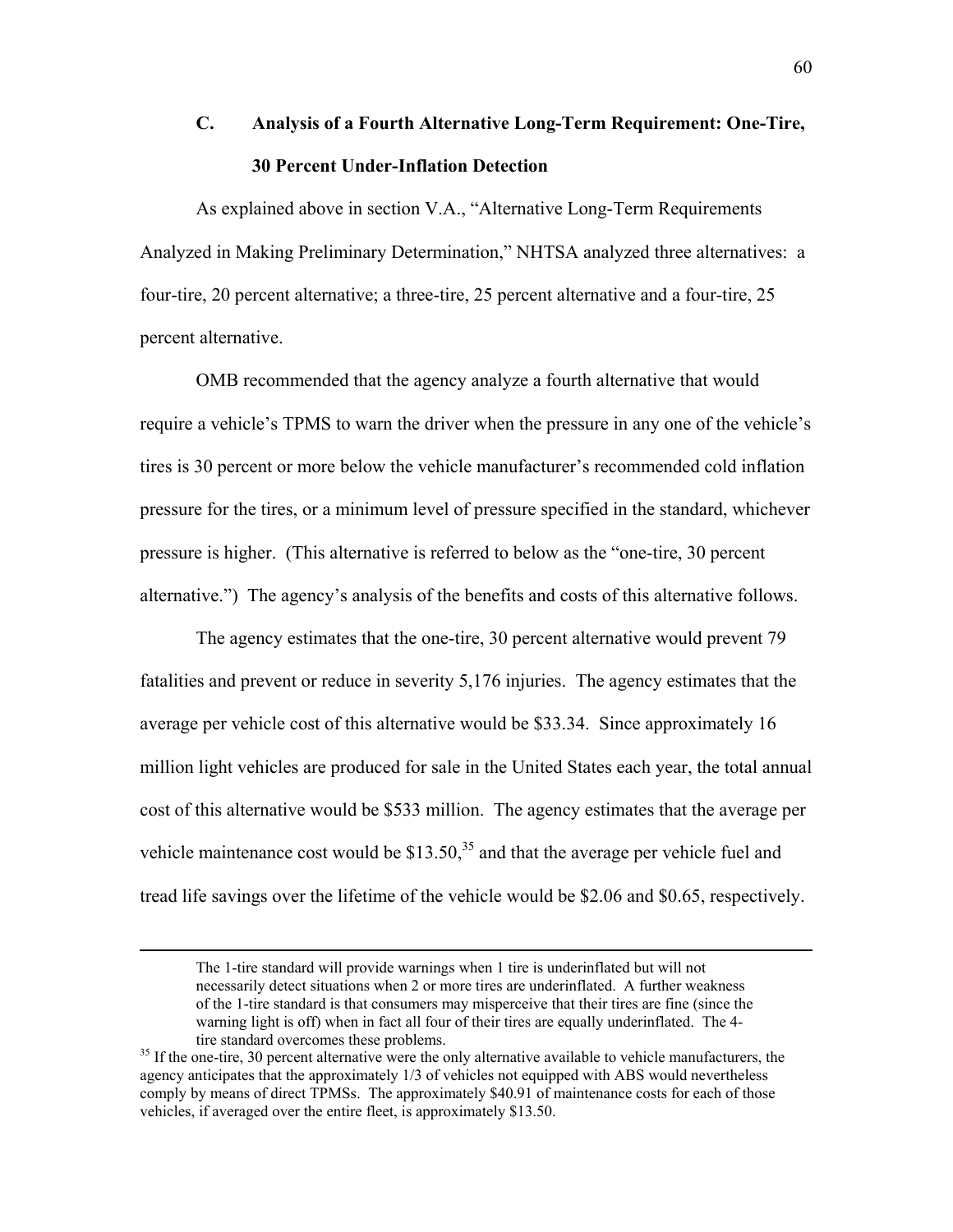Thus, the net per vehicle cost of this alternative would be \$44.13, and the total annual net cost would be \$706 million. The net cost per equivalent life saved would be \$5.8 million.

## **D. Impact of One-Tire, 30 Percent Alternative on Installation Rate of ABS**

 OMB said that NHTSA should analyze the impact of adopting its long-term regulatory alternatives as well as an additional long-term alternative, a one-tire, 30 percent alternative, on the installation rate of ABS. Since the additional alternative is the only one that would permit compliance by means of installing current indirect TPMSs, and since OMB's suggestion that a TPMS standard could induce increased installation of ABS is dependent upon the manufacturers' being able to install that type of TPMS, NHTSA's analysis focuses on that alternative.

 The agency believes there is no reliable basis for concluding that permitting current indirect TPMSs to comply would lead to a significant increase in installation of ABS in light vehicles for the following reasons.

 First, the final rule does not mandate the installation of ABS. Vehicle manufacturers always have the option of providing a measure that exceeds NHTSA's standards. However, nothing in the final rule requires manufacturers to install ABS.

 Second, the rulemaking record does not contain a reliable basis for concluding that manufacturers will voluntarily install ABS in significantly more light vehicles in response to being permitted to install current indirect TPMSs. When the Alliance addressed the issue of increased voluntary installation of ABS in its September 6, 2001 comments, it said only that a manufacturer "may well" opt to make ABS standard equipment on models for which optional ABS is currently available and is currently in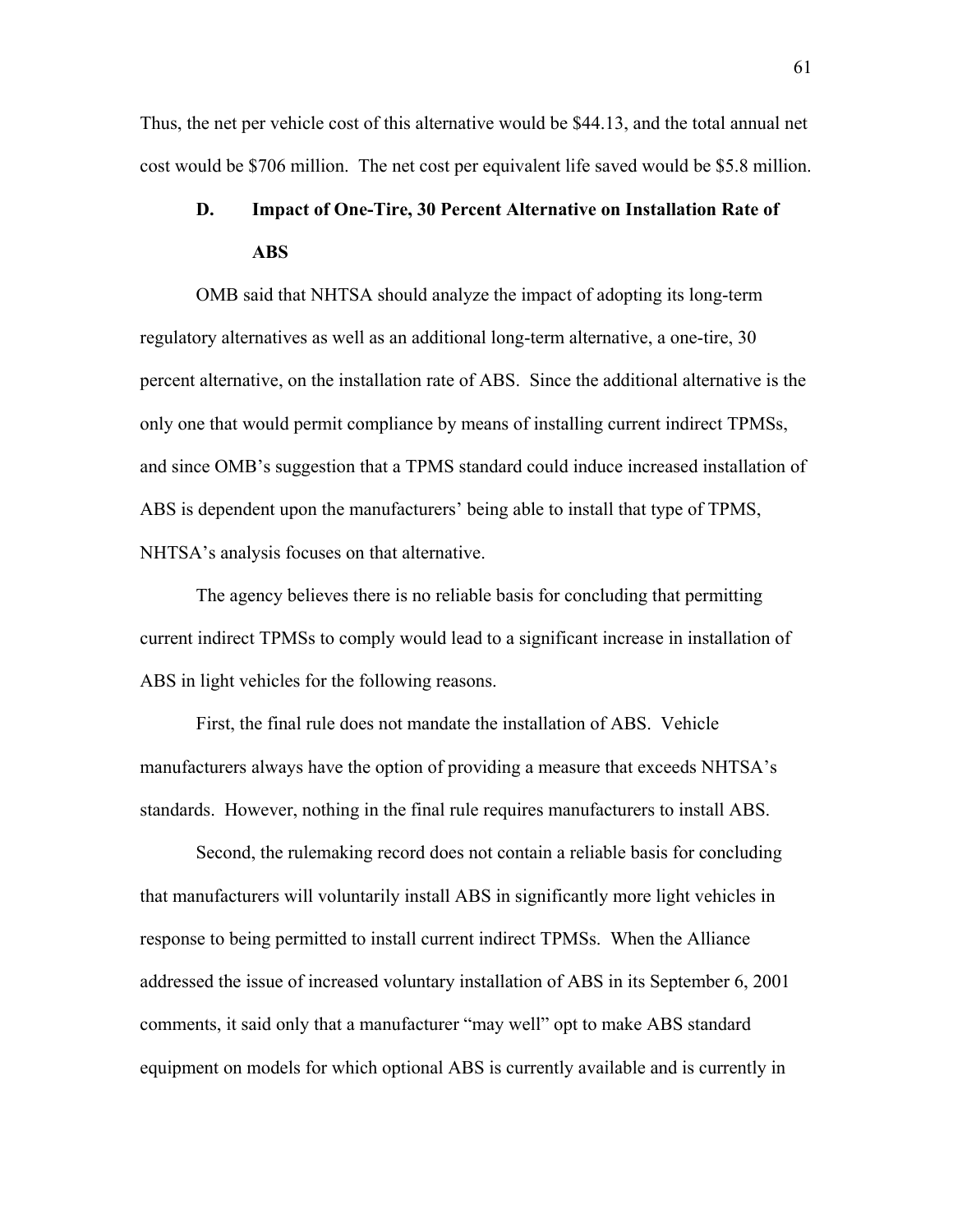high market demand. Further, only one manufacturer, Toyota, indicated that it might make ABS standard equipment on more vehicles if indirect TPMSs were allowed. Toyota provided this indication not in its written comments, but orally in a meeting with the agency. Nothing requires Toyota to make ABS standard equipment.

 Third, several manufacturers orally indicated that they would not install ABS on their light trucks even if indirect TPMSs were allowed. General Motors (GM) and Ford told NHTSA that they would install a direct TPMS on their trucks, rather than a fourchannel ABS and indirect TPMS, because ABS was significantly more expensive. Further, the agency notes that in April 2002, GM announced that it would cease offering ABS as standard equipment on a number of its less expensive models of cars to make those models more price competitive.

 Fourth, it is not economically reasonable for manufacturers to install ABS voluntarily on significantly more vehicles in response to being permitted to install current indirect TPMSs. In the absence of written comments from individual manufacturers indicating that they are very likely to increase voluntarily their installation of ABS if allowed to install current indirect TPMSs, NHTSA may not simply assume that manufacturers will elect to spend \$240 per vehicle to install ABS to save \$53, the difference between the cost of a direct TPMS (\$66) and an indirect TPMS (\$13). The market for ABS has been static for several years, with the installation rate at about 63 percent. Absent a market demand for more installations, a manufacturer would not gain a market advantage by increasing the percentage of its vehicles with ABS.

In NHTSA's Final Economic Assessment (FEA), the agency states that although a manufacturer may elect to increase the installation of ABS, it is solely a marketing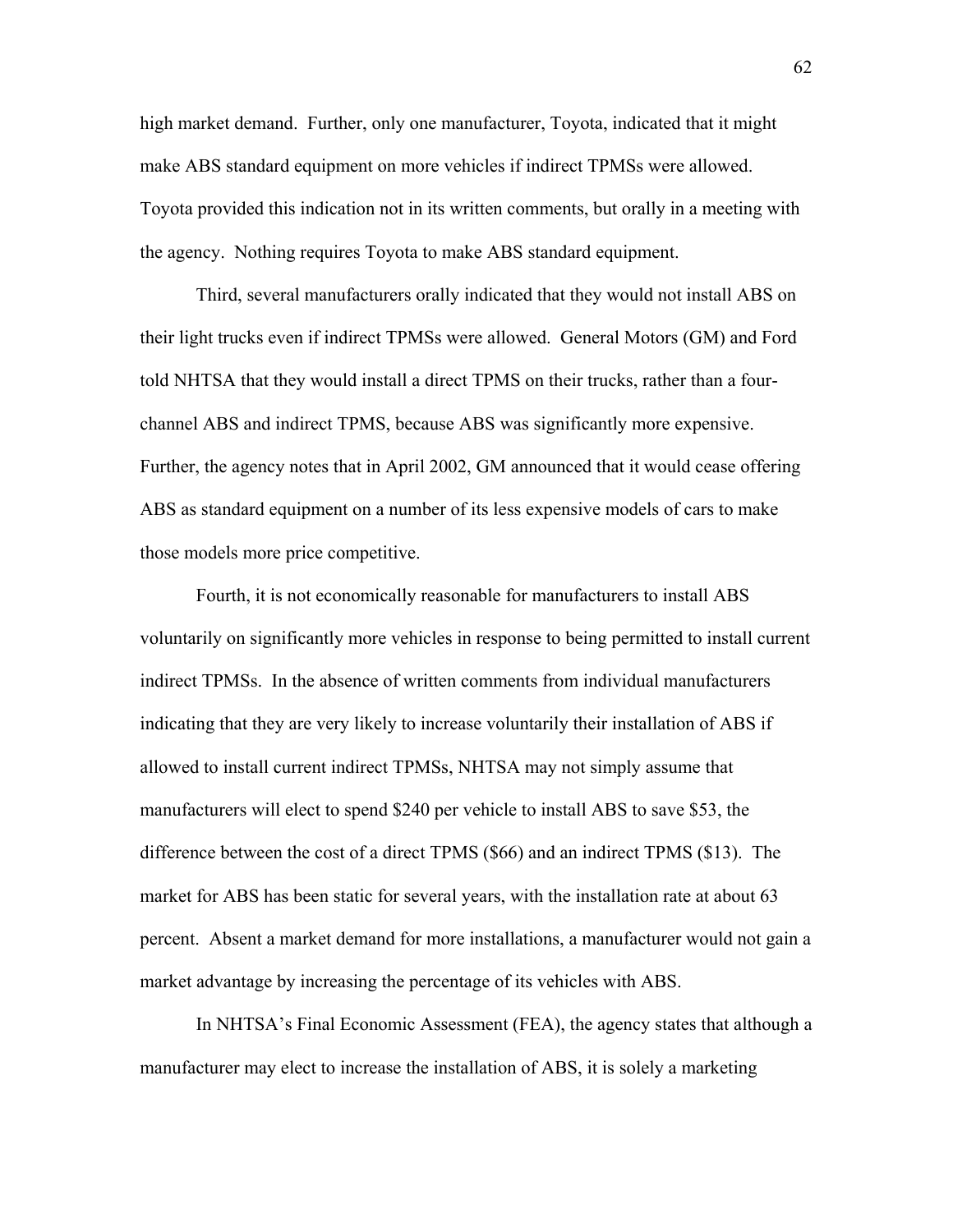decision.<sup>36</sup> The influence, if any, this rulemaking might have on their marketing decisions is purely speculative. There are many factors that influence a manufacturer's decision to install equipment. Cost impact is only one of them.

### **E. Overall Safety Effects of ABS**

 In addition to recommending that the agency assume that the adoption of the onetire, 30 percent compliance option would induce vehicle manufacturers to increase their installation of ABS, OMB also recommended that the agency take into account the potential safety benefits of ABS when estimating the benefits of that option. OMB suggested that ABS could reduce fatalities in light vehicles.

 NHTSA has analyzed ABS and has determined that there is currently no statistically reliable basis for concluding that ABS reduces fatalities in light vehicles for the following reasons.

 First, NHTSA has analyzed the impacts of ABS on light vehicle fatalities for the past decade, with mixed findings.<sup>37</sup> In general, test track results indicate that ABS is a very promising technology that enables drivers to keep vehicles under control under adverse road conditions. Under some pavement conditions, ABS allows the driver to stop a vehicle more rapidly while maintaining steering control, even during panic braking.

However, the agency's analysis of real world crash data shows that, on balance, ABS has not been proven, thus far, to be greatly beneficial in real world fatal crashes.

<span id="page-62-0"></span> $36$  A copy of the FEA has been placed in the docket.

<span id="page-62-1"></span><sup>&</sup>lt;sup>37</sup> See "Preliminary Evaluation of the Effectiveness of Antilock Brake Systems for Passenger Cars," NHTSA, December 1994, DOT HS 808 206. This study is available from the National Technical Information Service (NTIS) or NHTSA's Technical Reference Library.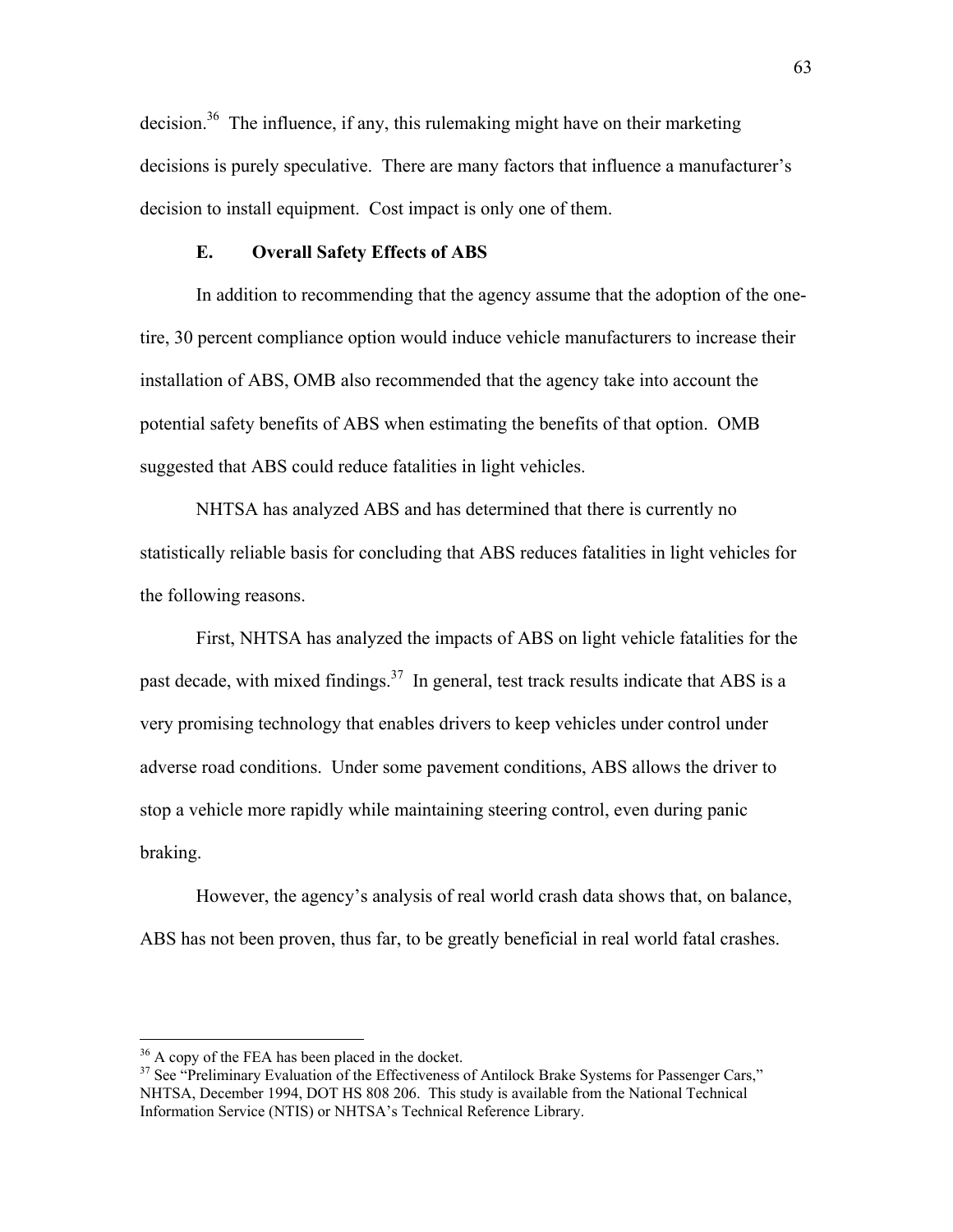NHTSA explored the desirability of requiring ABS on light vehicles in an ANPRM issued in 1994 (59 Fed. Reg. 281; January 4, 1994) in response to the National Highway Traffic Safety Administration Authorization Act of 1991. (Public Law 102- 240, December 18, 1991). The Act directed the agency to consider the need for any additional brake performance standards for passenger cars, including ABS standards. The ANPRM solicited comments about whether rulemaking was warranted to require that all light vehicles be equipped with ABS. It also posed a number of questions relative to the regulatory approaches that might be employed if requirements were imposed; the types of performance tests that might be used; varieties of ABSs that might be appropriate; and regulatory implementation strategies and schedules that might be employed if requirements were established.

 Two years later, the agency issued a notice announcing that it had decided to defer indefinitely a decision whether to require equipping light vehicles with ABS. (61 Fed. Reg. 36698; July 12, 1996) In that notice, the agency stated that it was currently "inappropriate" to mandate ABS for the following reasons:

(1) most studies that have analyzed the accident involvement experiences of ABS-equipped light vehicles have found mixed patterns, with a reduction in accidents in some crash modes but an increase in accidents in other crash modes, (2) even without a Federal requirement, a significant majority of light vehicles will be voluntarily equipped with ABS, (3) and requiring ABS on those light vehicles that will not be equipped with ABS would result in significant costs that, on balance, cannot be justified at this time.

In the 1996 notice, the agency lowered the prediction that it had made in its 1994 ANPRM that the rate of voluntary ABS installation in passenger cars would increase from 55 percent in 1994 to 85 percent in 1999. Given that there had been almost no increase in the rate between the 1994 model year and 1995 model year, the agency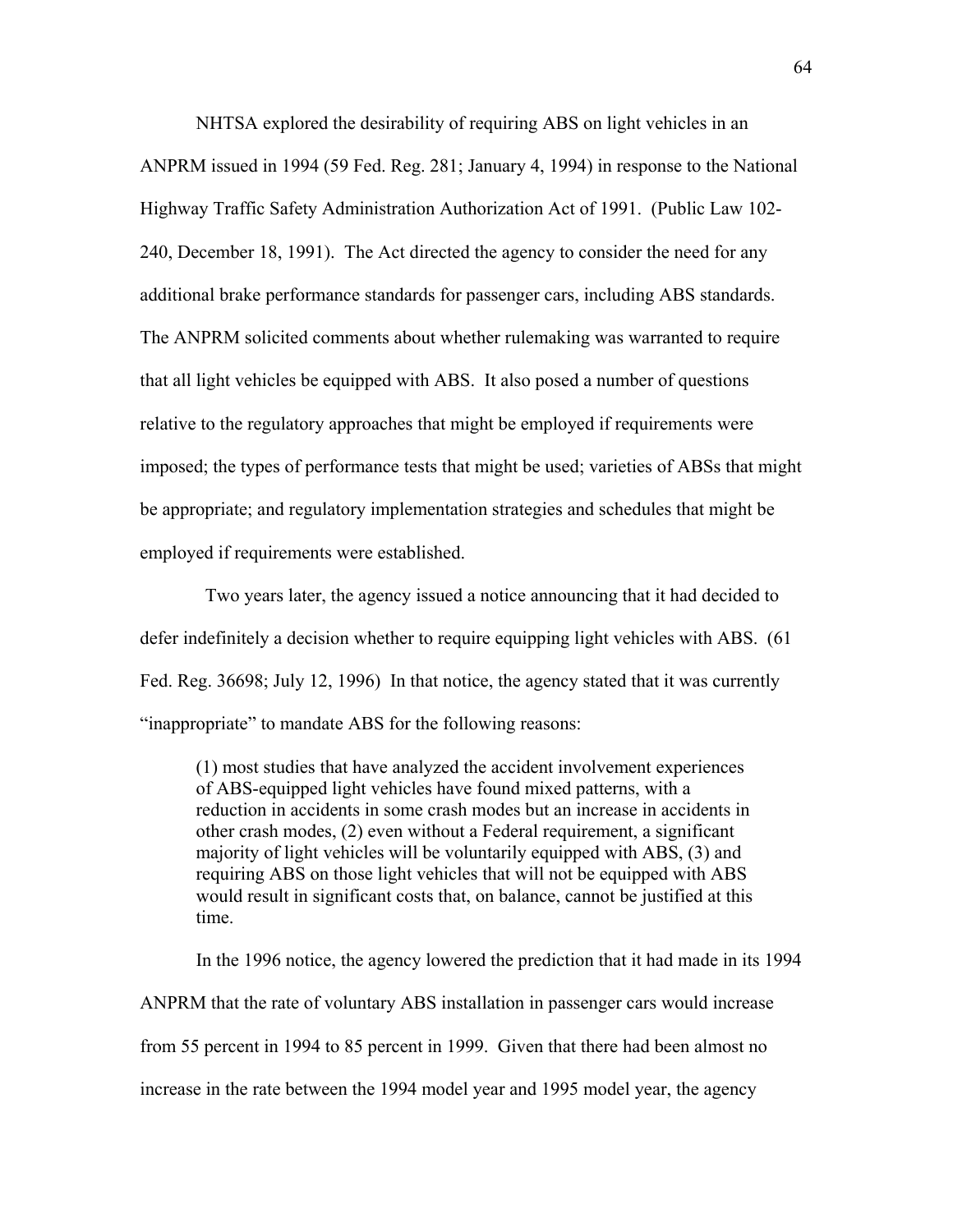suggested in the 1996 notice that the rate in 1999 could be as low as 70 percent. Even that reduced figure has been shown by subsequent events to be overly optimistic. In 2000, the rate had reached only 63 percent for passenger cars.

The agency noted in the 1996 notice that the costs of bringing the percentages up to 100 percent for both passenger cars and light trucks could be very high, over \$1.5 billion annually.

Since the 1996 notice, NHTSA has conducted additional studies. In one study, NHTSA measured the braking performance of a group of ABS-equipped production vehicles over a broad range of maneuvers on different road surfaces. Results of this study showed that for most maneuvers, ABS-assisted stops yielded shorter stopping distances in comparison to non-ABS vehicles.<sup>38</sup>

NHTSA has conducted several studies to examine possible reasons for the absence of overall safety benefits. One possible reason is that drivers are not adequately familiar or have inadequate or incorrect knowledge on the use of ABS. The agency has examined this possibility by conducting a national telephone survey to assess drivers' knowledge of ABS, its functionality and their expectations of its effects on vehicle performance. The results showed that, although most drivers had heard of ABS, many did not know what it did or how it affected vehicle performance.<sup>39</sup>

The agency also investigated whether the apparent increase in single vehicle crashes was due to driver "oversteering" in crash-imminent situations. The steering

1

<span id="page-64-0"></span><sup>&</sup>lt;sup>38</sup> "NHTSA Light Vehicle Antilock Brake System Research Program Task 4: A Test Track Study of Light Vehicle ABS Performance Over a Broad Range of Surfaces and Maneuvers," January 1999, DOT HS 808 875, available at [http://www-nrd.nhtsa.dot.gov/vrtc/ca/capubs/NHTSAabsT4FinalRpt.pdf.](http://www-nrd.nhtsa.dot.gov/vrtc/ca/capubs/NHTSAabsT4FinalRpt.pdf)<br><sup>39</sup> "NHTSA Light Vehicle Antilock Brake System Research Program Task 2: National Telephone Survey of

<span id="page-64-1"></span>Driver Experiences and Expectations Regarding Conventional Brakes versus ABS," November 2001, DOT HS 809 429, available at [http://www-nrd.nhtsa.dot.gov/vrtc/ca/capubs/abssurvey\\_rptfinal.pdf](http://www-nrd.nhtsa.dot.gov/vrtc/ca/capubs/abssurvey_rptfinal.pdf).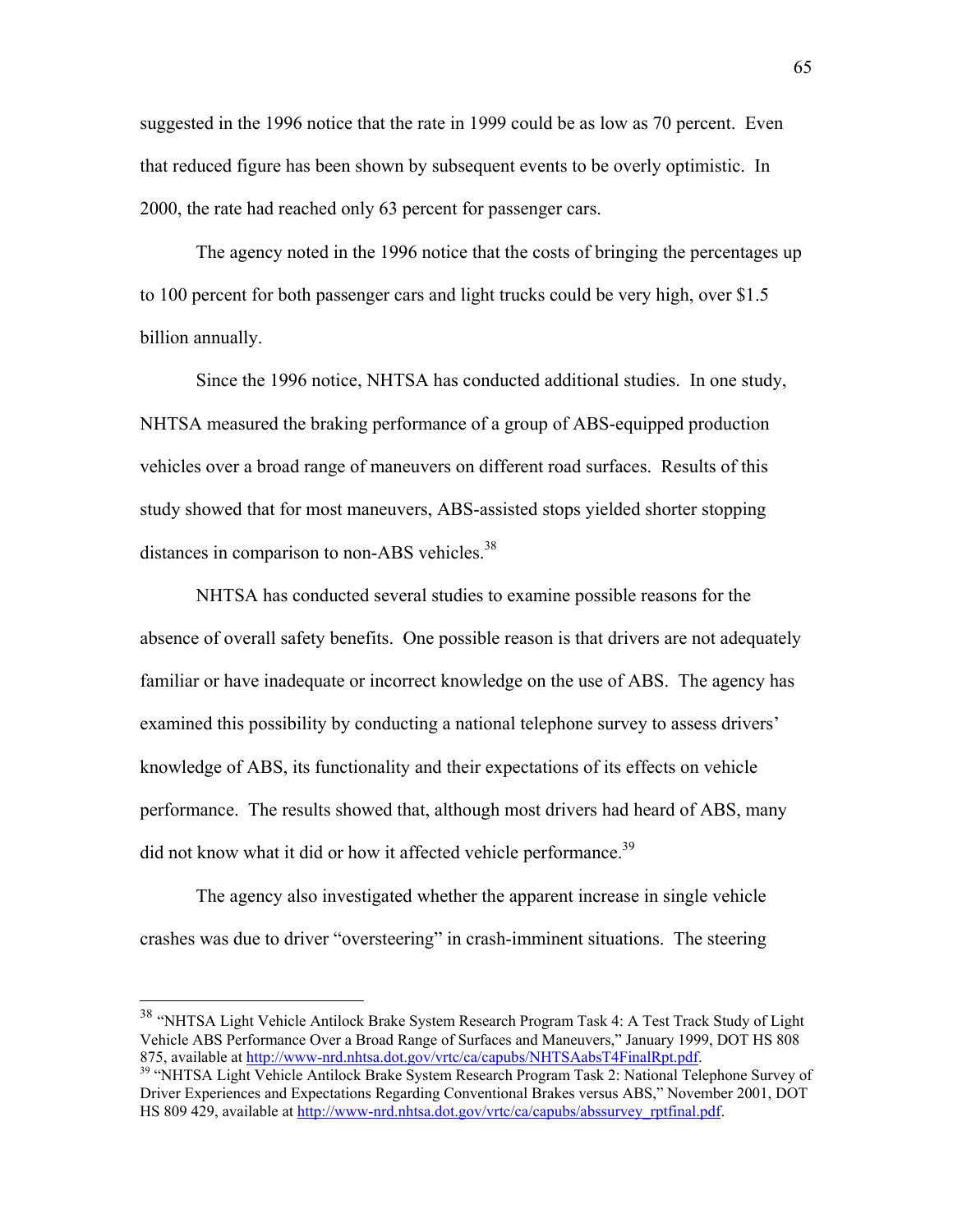capability could have contributed to vehicles going off of the roadway during crash avoidance maneuvers. However, this steering activity was not found to result in a significant number of road departure crashes in NHTSA's research.<sup>40</sup>

The agency also evaluated possible ABS-related behavioral adaptation of drivers through the collection of more detailed data about the driving behavior of subjects in a naturalistic research setting. This study did not indicate any statistically significant trend towards behavioral adaptation by drivers of ABS equipped vehicles in comparison to others $41$ 

It is clear from the above comprehensive agency research efforts during the past five years that the agency still cannot explain why ABS systems do not produce the benefits anticipated from test track performance. Similarly, research by others has not yet succeeded in providing an explanation. Efforts by NHTSA and others continue today to try to explain this phenomenon.

Second, OMB's apparent conclusion that increased installation of ABS in light vehicles could have a modest net safety benefit is based upon data that are not statistically significant. Those data are taken from a study by Charles M. Farmer for the Insurance Institute for Highway Safety  $(IIHS)$ .<sup>42</sup>

 In the April 15, 2000 edition of its Status Report, IIHS said the following about the study:

<span id="page-65-1"></span><span id="page-65-0"></span><sup>&</sup>lt;sup>40</sup> "Driver Crash Avoidance Behavior with ABS in an Intersection Incursion Scenario on Dry Versus Wet Pavement," (SAE Paper No. 1999-01-1288), available at  $\frac{http://www-nrd.nhtsa.dot.gov/vrtc/cal/vabs.htm}$ . <sup>41</sup> "NHTSA Light Vehicle Antilock Brake System Research Program Task 7.1: Examination of ABS-Related Driver Behavioral Adaptation – License Plate Study," November 2001, DOT HS 809 430, available at http://www-nrd.nhtsa.dot.gov/vrtc/ca/capubs/abs71.pdf.

<span id="page-65-2"></span><sup>&</sup>lt;sup>42</sup> "New Evidence Concerning Fatal Crashes by Passenger Vehicles Before and After Adding Antilock Braking System," Charles M. Farmer, Insurance Institute for Highway Safety, February 2000. A copy of this study has been placed in the docket. (Docket No. NHTSA-2000-8572-206).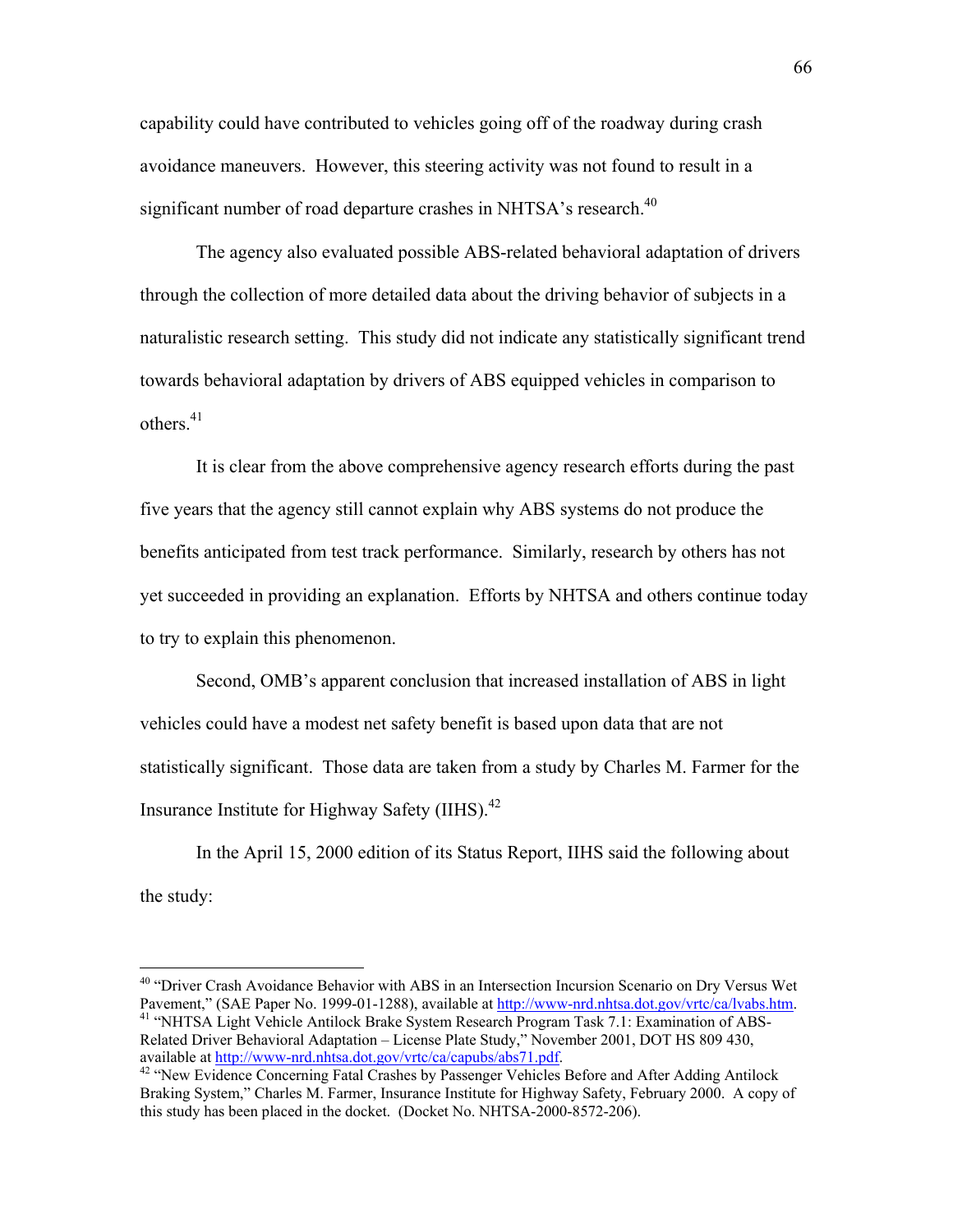New evidence suggests that cars with antilock braking systems no longer are disproportionately involved in certain types of fatal crashes. However, antilocks still aren't producing reductions in overall fatal crash risk...

 $\ldots$  As before, vehicles with antilock brakes were less likely than cars with standard brakes to be in crashes fatal to occupants of other vehicles. At the same time, the vehicles with antilocks no longer were found to be overinvolved in crashes fatal to their own occupants. Particularly important is the reduction in single-vehicle, run-off-the-road crashes.

|                           | <b>All Crashes</b>                                                 | <b>95 Percent Confidence</b><br><b>Bounds</b> |              |
|---------------------------|--------------------------------------------------------------------|-----------------------------------------------|--------------|
|                           | <b>Fatalities in ABS Cars</b><br><b>Fatalities in Non-ABS Cars</b> | Lower                                         | <b>Upper</b> |
| 1. GM cars in 1993-95     | 1.03                                                               | 0.94                                          | 1.12         |
| 2. GM cars in 1996-98     | 0.96                                                               | 0.87                                          | 1.05         |
| 3. GM cars in 1993-98     | 0.99                                                               | 0.93                                          | 1.05         |
| 4. Non-GM cars in 1986-95 | 1.16 (Significant)                                                 | 1.06                                          | 1.27         |
| 5. Non-GM cars in 1996-98 | 0.91                                                               | 0.77                                          | 1.06         |
| 6. Non-GM cars in 1986-98 | 1.09 (Significant)                                                 | 1.01                                          | 1.18         |

The data from the Farmer study are set forth in the table below:

 A ratio of 1.0 in the second column means that ABS did not have any effect on fatalities. A ratio above 1.0 indicates a higher risk of fatalities in ABS-equipped vehicles, while a ratio below 1.0 indicates a lower risk of fatalities in ABS equipped vehicles.

 In order for the ratio for any group of vehicles to be statistically significant, both the lower and upper confidence bounds for that group must be either below 1.0 or above 1.0. This is true for only two groups of vehicles in the table: those in row 4, non-GM cars in 1986-95, and those in row 6, non-GM cars in 1986-98. For both of these groups, fatalities increased in ABS-equipped vehicles. Thus, in no subset of vehicles in the Farmer study is there any statistically significant advantage for ABS-equipped vehicles in crash fatalities.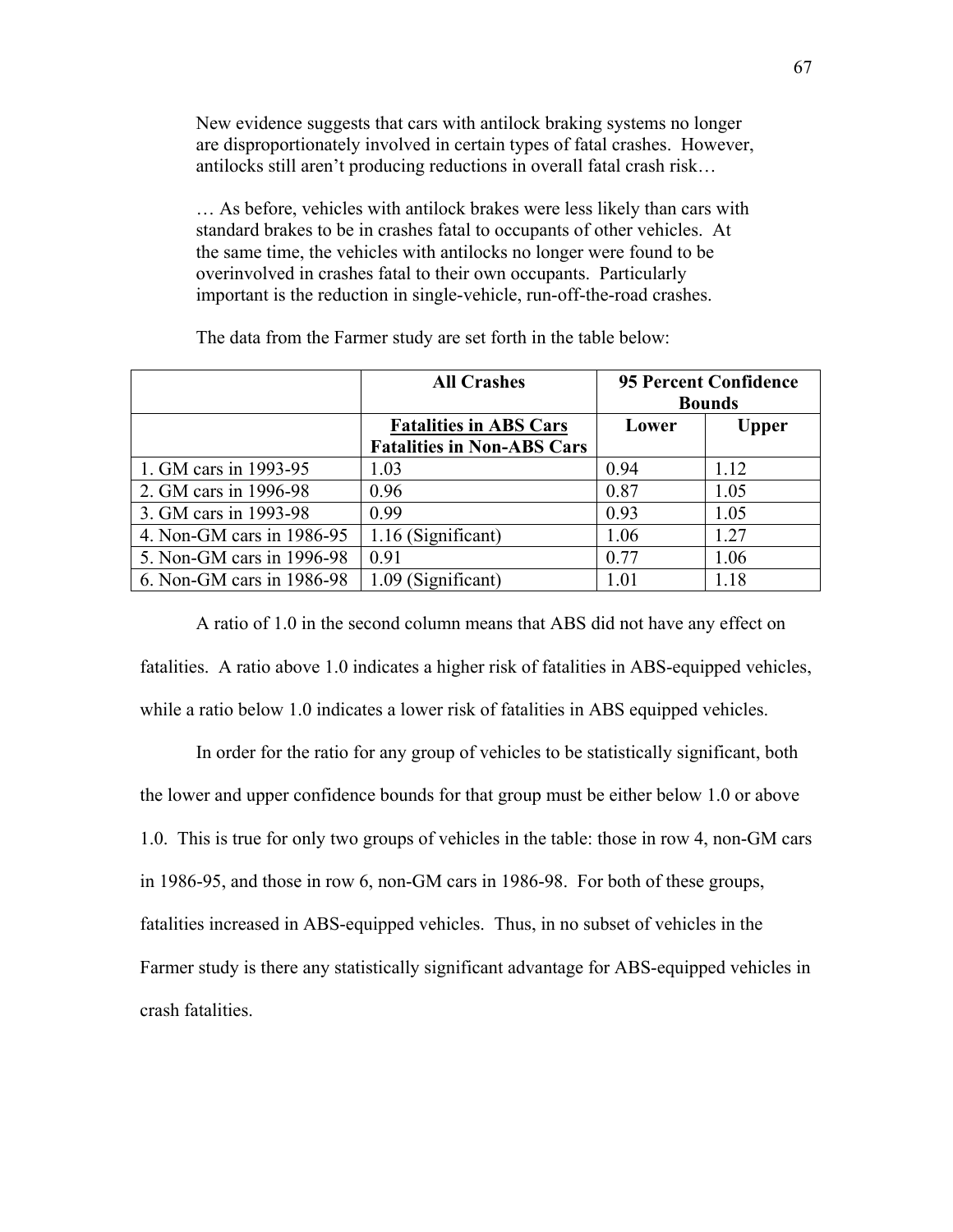OMB interpreted the study to indicate a 4-9 percent reduction in fatalities in ABSequipped vehicles.<sup>43</sup> However, NHTSA does not believe that these data are statistically significant because one confidence bound is below 1.0 and the other is above 1.0. Thus, these alleged benefits are more than 5 percent likely to be due purely to chance.<sup>44</sup>

Mr. Farmer, the study's author, has indicated to NHTSA that people might have learned how to better use ABS by calendar years 1996-98, so that they were no longer at as great a risk of run-off-the-road fatal crashes as in prior years.<sup>45</sup> Even so, Farmer never stated in his study that ABS reduced fatalities. Regarding the Non-GM cars in 1996-98, he stated, "When all fatal crash involvements were considered, disregarding in which vehicle the fatalities occurred, the risk ratio was slightly lower than, but not significantly different from,  $1.0$ ."

 Third, the most recent NHTSA study showed an improved picture regarding benefits and disbenefits compared to earlier studies, but still no overall benefits in fatal crashes.<sup>46</sup> The study examined ABS effects separately for passenger cars and light trucks for five types of crashes: frontal impacts, side impacts, rollover, run-off-the-road, and pedestrian.

 The study found that, when both non-fatal and fatal crashes were combined, there were reductions in crashes for vehicles equipped with ABS. ABS was found to result in

<span id="page-67-0"></span><sup>&</sup>lt;sup>43</sup> The 4 percent figure is based on data for GM cars in 1996-98, while the 9 percent figure is based on data for non-GM cars in 1996-98.

<span id="page-67-1"></span><sup>&</sup>lt;sup>44</sup> Most statisticians consider data that are more than 5 percent likely to be due purely to chance to be statistically insignificant.

<span id="page-67-2"></span> $^{45}$  Mr. Farmer indicated this in an ex parte conversation with Jim Simons of NHTSA on February 14, 2002. (Docket No. NHTSA-2000-8572-210.)

<span id="page-67-3"></span><sup>&</sup>lt;sup>46</sup> "Analysis of the Crash Experience of Vehicles Equipped with All Wheel Antilock Braking Systems (ABS) – A Second Update Including Vehicles with Optional ABS," NHTSA, DOT HS 809 144, September 2000. A copy of this study has been placed in the docket. (Docket No. NHTSA-2000-8572-205.) It is also available at http://www-nrd.nhtsa.dot.gov/vrtc/ca/capubs/lvabstask1\_crashdatareport.pdf.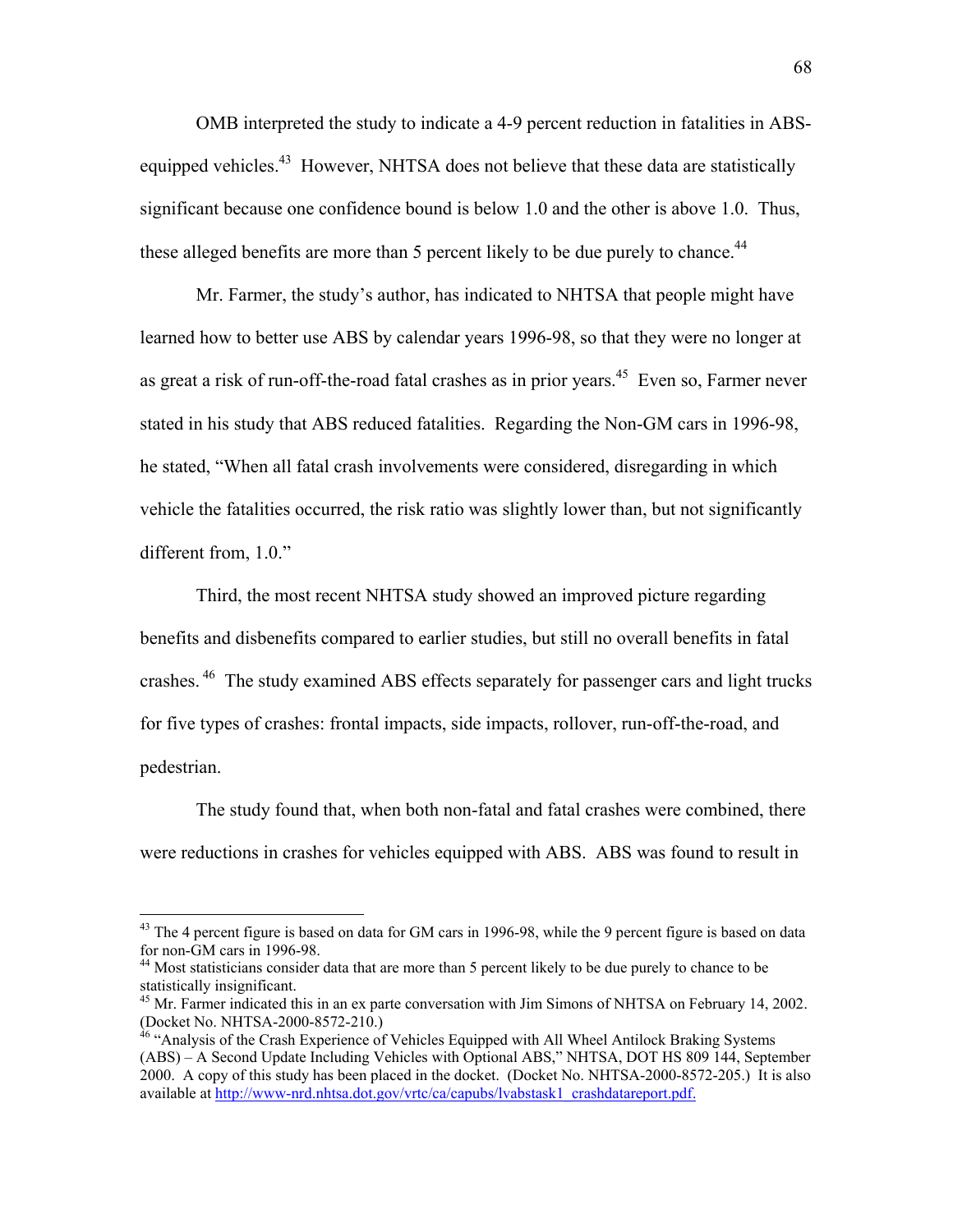statistically significant reductions in crashes for most types of crashes, except side impact crashes, especially those involving cars.

 However, when only fatal crashes were considered, there were not any statistically significant overall reductions of those crashes for ABS-equipped vehicles. In fact, the only statistically significant finding was that fatal light truck rollover crashes increased in vehicles with ABS as compared to vehicles without ABS. (That did represent an improvement over a 1998 study<sup>47</sup> that found statistically significant increases for several types of crashes.) No statistically significant effects, positive or negative, were found for any type of fatal passenger car crashes or for other types of fatal light truck crashes.

 It is unclear whether the evidence in recent studies represents a statistical aberration relative to earlier studies or whether it is indicative of a real and positive trend. NHTSA will continue to monitor the real world performance of ABS on light vehicles. As with all protective devices, NHTSA plans to update its estimates for ABS as more data become available. If NHTSA obtains data enabling it to show that ABS reduces net fatalities and is cost/beneficial in light vehicles, the agency will consider initiating a separate rulemaking to address the issue of whether to require their installation.

## **F. Technical Foundation for NHTSAís Safety Benefit Analyses**

 OMB recommended that NHTSA better explain the technical foundation for the agency's estimates of safety benefits and subject those estimates to sensitivity analyses.<sup>48</sup>

<span id="page-68-0"></span><sup>&</sup>lt;sup>47</sup> "An Analysis of the Crash Experience of Passenger Vehicles with Antilock Braking Systems-An Update," NHTSA, DOT HS 808 758, August 1998.

<span id="page-68-1"></span><sup>&</sup>lt;sup>48</sup> When performing a sensitivity analysis, the agency changes assumptions it has made and then calculates differences in its benefits estimates. For example, the agency assumed that 20 percent of blowouts are caused by low tire pressure. If the agency performed a sensitivity analysis, it could change that assumption to 10 percent or 30 percent and then calculate a potential range of benefits.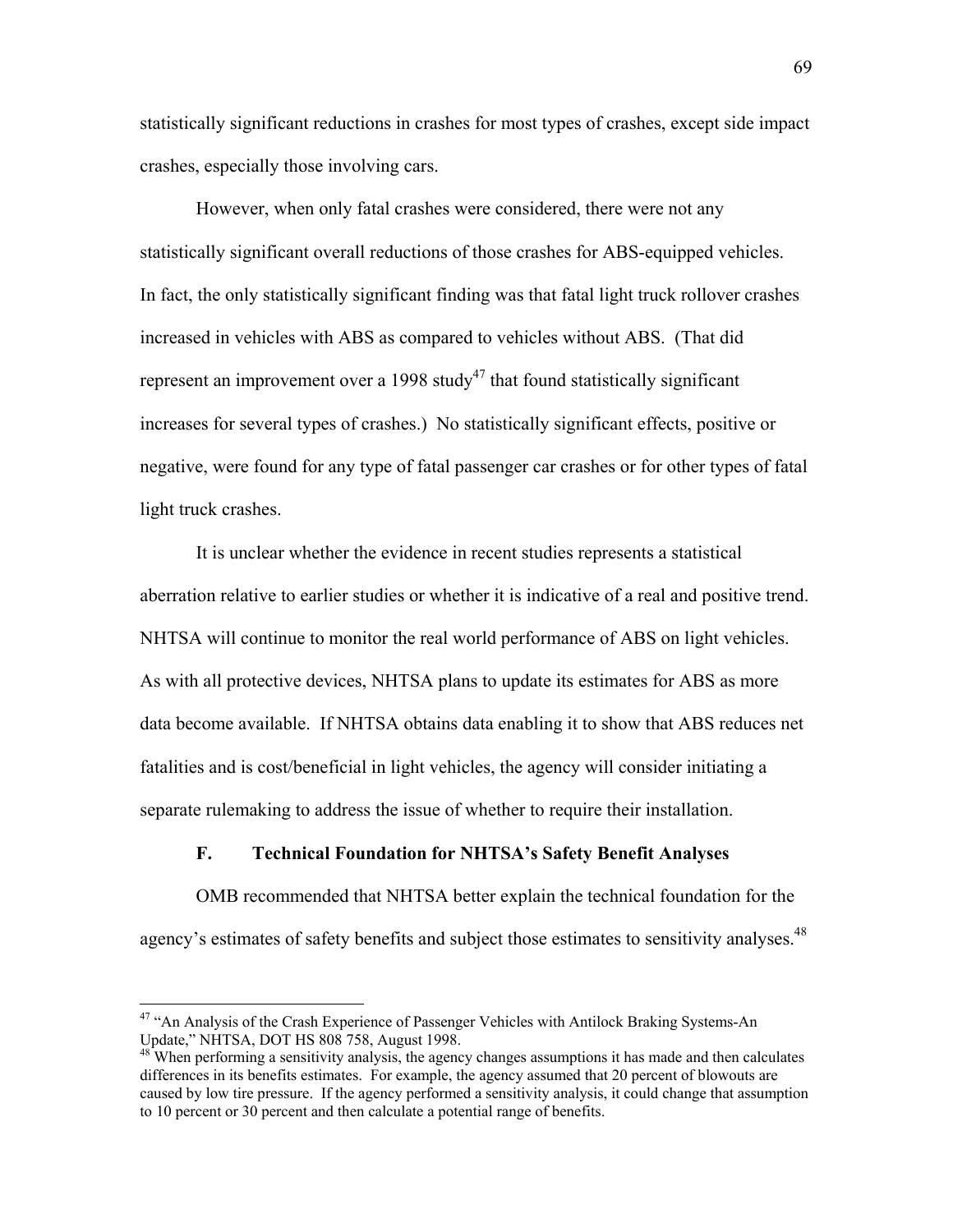Since conducting these desired sensitivity analyses is relevant primarily to making a decision about the TPMS requirements for the long-term, the agency believes that its decision to postpone the final decision on TPMS requirements to the second part of this final rule makes it unnecessary to conduct additional sensitivity analyses at this time.

 The agency will complete its new study of TPMS by March 1, 2004. In this study, NHTSA will examine whether the tire pressure of vehicles without any TPMS are substantially closer to the vehicle manufacturer's recommended pressure than the tire pressure of vehicles with TPMSs, especially TPMSs that do not comply with the fourtire, 25 percent compliance option. If necessary, the agency will perform sensitivity analyses on these data.

 OMB specifically questioned the estimates of safety benefits that NHTSA made based on reduced skidding and better control, since these estimates were based on the Indiana Tri-level study published in 1977. The agency does not have later data of this quality on the effects of under-inflation on crashes. The agency has started to collect tire pressure data as part of its NASS-CDS data collection. However, NASS-CDS is not a system designed to determine the cause of a crash. Thus, NHTSA does not anticipate receiving significant further data on this issue.<sup>49</sup> However, if this issue becomes a critical element for the decision for the second part of this final rule, the agency will perform sensitivity analyses on the data from the 1977 study.

OMB also noted NHTSA's use of Goodyear data, rather than VRTC data, on the effects of under-inflation on stopping distance. As explained in greater detail in the FEA, the agency did not use the VRTC data because of its concerns with the way in which the

<span id="page-69-0"></span><sup>&</sup>lt;sup>49</sup> Although these data probably will not indicate whether low tire pressure caused a crash, the agency is collecting these data to determine the extent of the correlation between tire pressure and skidding/loss of control crashes.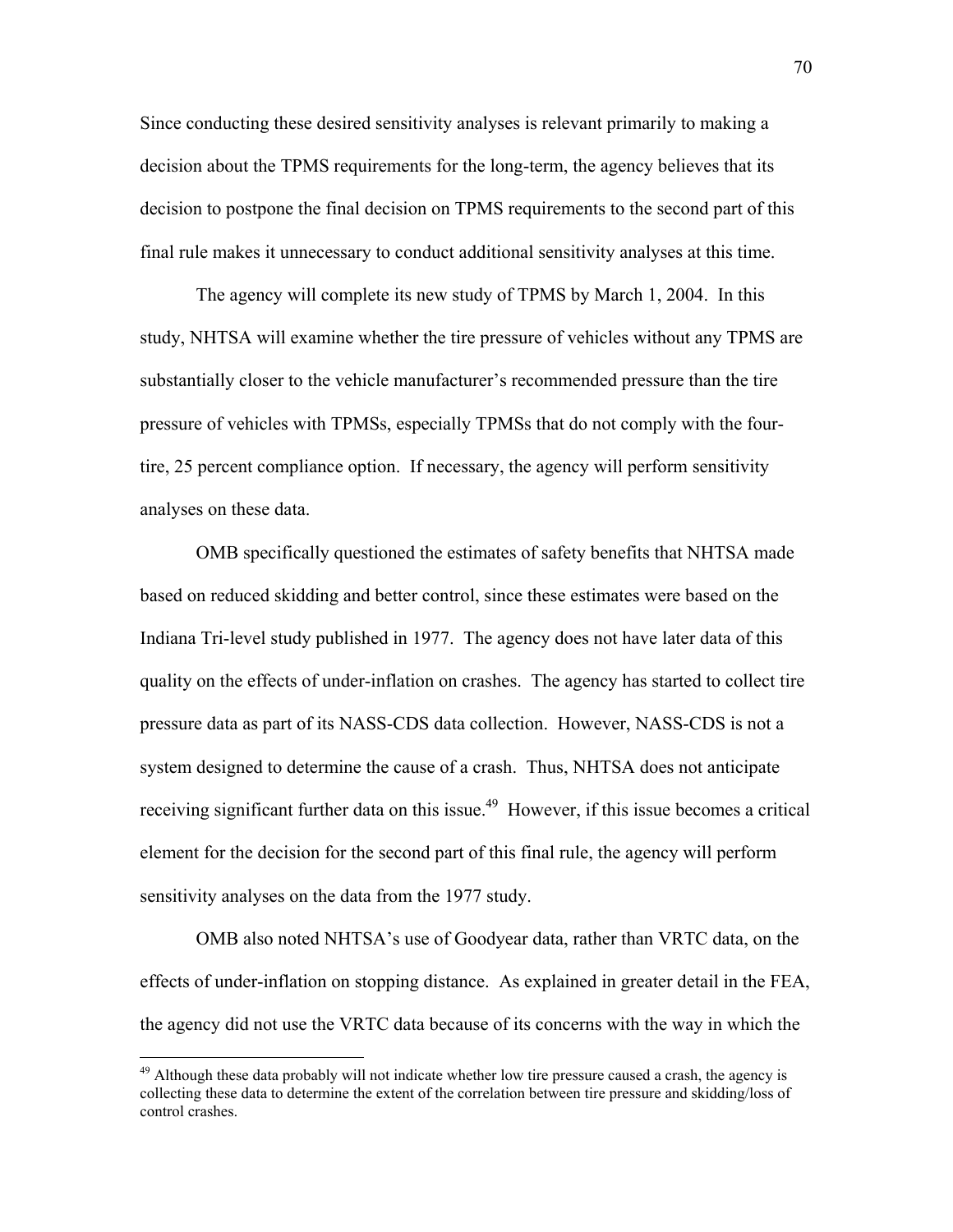tests were performed.<sup>50</sup> The agency believes that the Goodyear test methodology adequately addressed these concerns.<sup>[51](#page-70-1)</sup>

In addition, OMB questioned the agency's use of the Goodyear data from a minivan to represent passenger cars. The critical element that is being measured is the difference in the tire's response when under-inflated. It is true that the absolute stopping distance will vary by vehicle weight and other vehicle performance characteristics. However, these same characteristics will influence both the properly inflated and the under-inflated tests in a similar fashion. Therefore, while Goodyear's test sample was confined to only two vehicles (a Dodge Caravan and a Ford Ranger), the differences measured under various inflation levels should still be indicative of the effect that could be expected.

Finally, OMB questioned NHTSA's assumption that under-inflation is involved in 20 percent of blowouts that cause crashes. Puncture is the most common reason for a blowout. Many of these cases occur when one tire is punctured, loses air, and then fails after being driven for some time while under-inflated. In these cases, a TPMS meeting either compliance option would warn the driver of the under-inflated tire before the tire failed, possibly avoiding a crash caused by this tire failure.

<span id="page-70-0"></span> $50$  For example, the VRTC only tested new tires, not worn tires that are more typical of the tires on most vehicles. In addition, the NHTSA track surface is considered to be aggressive in that it allows for maximum friction with tire surfaces. It is more representative of a new road surface than the worn surfaces experienced by the vast majority of road traffic.

<span id="page-70-1"></span><sup>&</sup>lt;sup>51</sup> For example, Goodyear tested tires with two tread depths: full tread, which is representative of new tires, and half tread, which is representative of worn tires.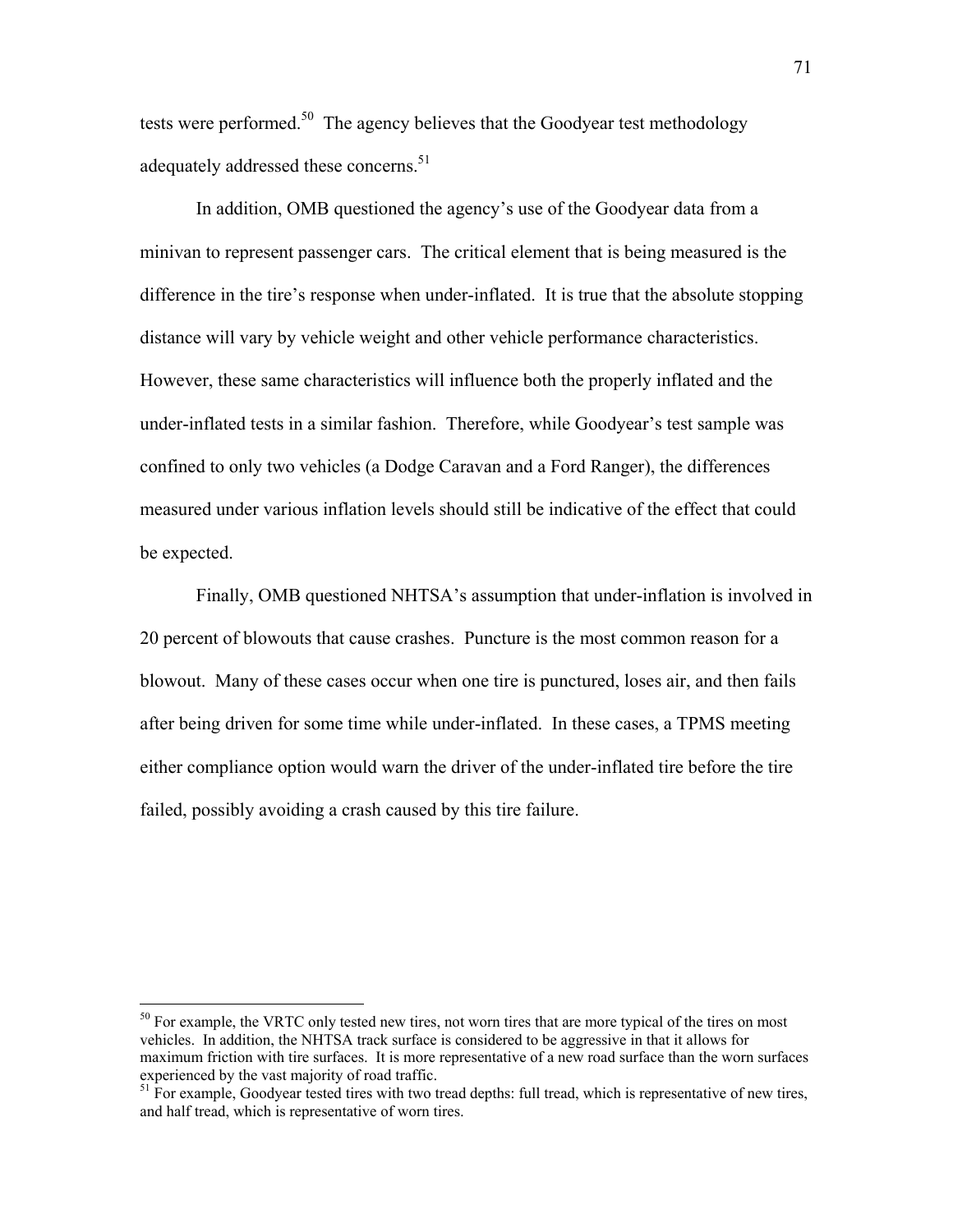#### **VII. The Final Rule**

### **A. Decision to Issue Two-Part Final Rule**

As noted above, NHTSA was required to submit a draft final rule to OMB for review. The agency submitted a draft final rule to OMB on December 18, 2001. During the review process, OMB raised questions about the available data and the conclusions the agency preliminarily drew from them. OMB also raised questions about the effect of the final rule on the installation of ABS and the possibility of obtaining braking safety benefits as well as tire safety benefits.

To allow for the consideration of additional data regarding the requirements for vehicles manufactured after October 31, 2006, the agency has decided to divide the final rule into two parts. In this first part, the agency is establishing the requirements for vehicles manufactured from November 1, 2003 to October 31, 2006.

The agency will leave the rulemaking docket open for the submission of new data and analyses. During this period, the agency requests that commenters address how the performance characteristics of particular types of TPMSs satisfy the statutory requirement that systems provide a warning "when a tire is significantly under-inflated."

 NHTSA is especially interested in data and information about TPMS, both the systems in the field as well as systems under development. Commenters are urged to provide substantiate their comments with data and information to the maximum extent possible. Unsubstantiated comments are less useful.

The agency also will conduct a study comparing the tire pressures of vehicles without any TPMS to the pressures of vehicles with TPMSs, especially TPMSs that do not comply with the four-tire, 25 percent compliance option. Based on the record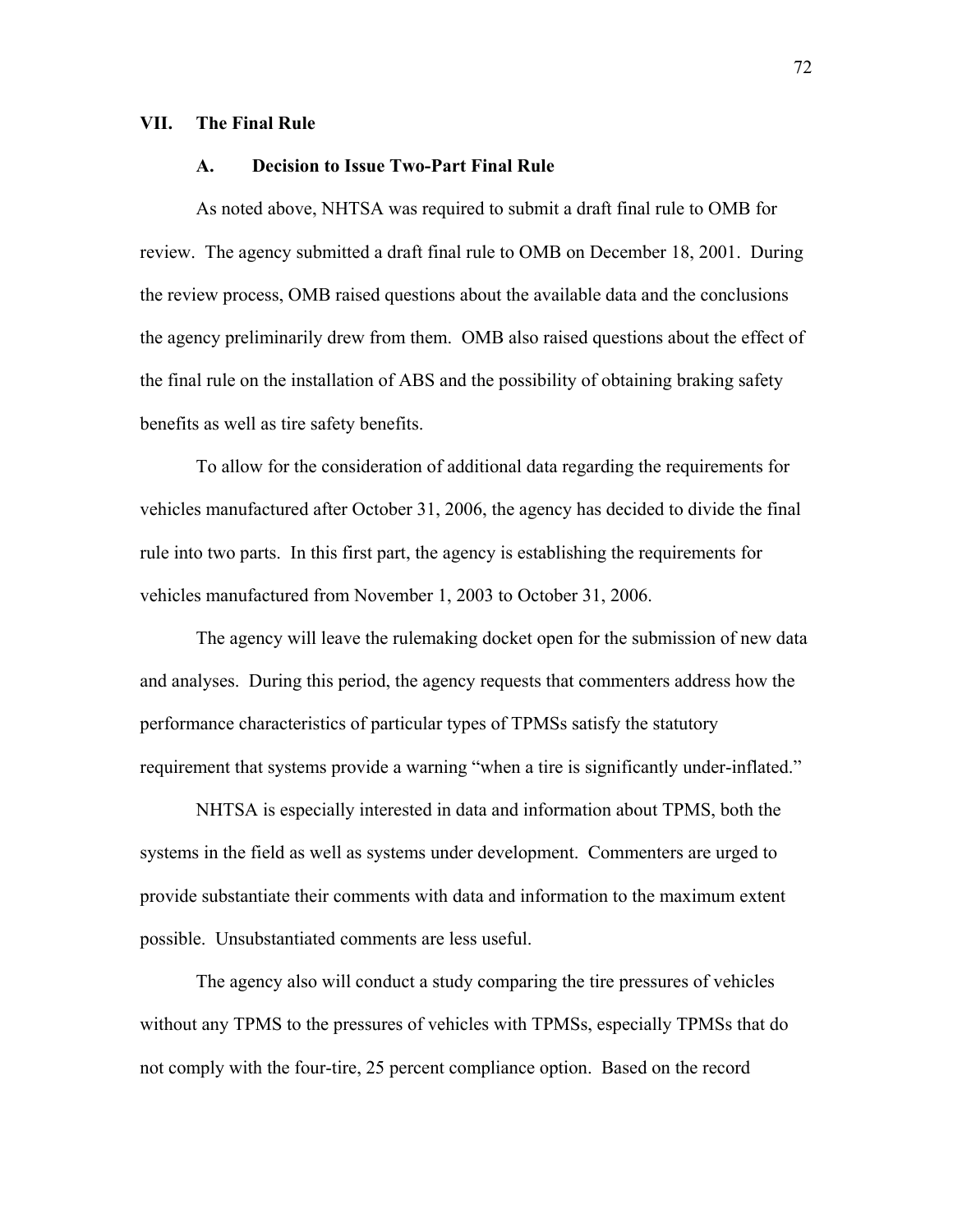compiled to this date, the results of that study, and any other new information submitted to the agency, NHTSA will issue the second part of this rule. The second part will be issued by March 1, 2005, and will apply to vehicles that are manufactured after October 31, 2006.

Based on the record now before the agency, NHTSA tentatively believes that the four-tire, 25 percent option would best meet the mandate in the TREAD Act. However, it is possible that the new information may be sufficient to justify a continuation of the requirements in the first part of this rule, or some other alternative.

# **B.** Part One of the Final Rule – November 2003 through October 2006

## **1. Summary**

 $\overline{a}$ 

The first part of this final rule establishes requirements for vehicles manufactured between November 1, 2003, and October 31, 2006, subject to a phase-in schedule.<sup>52</sup> The final rule requires passenger cars, multipurpose passenger vehicles, trucks, and buses with a GVWR of 4,536 kilograms (10,000 pounds) or less, except those vehicles with dual wheels on an axle, to be equipped with a TPMS to alert the driver that one or more of the vehicle's tires are significantly under-inflated.

For these vehicles, the first part of the final rule provides two compliance options.<sup>53</sup> Under the first compliance option, a vehicle's TPMS must warn the driver when the pressure in one or more of the vehicle's tires, up to a total of four tires, is 25 percent or more below the vehicle manufacturer's recommended cold inflation pressure

<span id="page-72-0"></span> $52$  Under the phase-in, 10 percent of a manufacturer's affected vehicles will have to comply with one of the two compliance options the first year (vehicles manufactured between November 1, 2003 and October 31, 2004); 35 percent will have to comply the second year (between November 1, 2004 and October 21, 2005); and 65 percent will have to comply the third year (between November 1, 2005 and October 31, 2006).

<span id="page-72-1"></span> $53$  The agency is requiring manufacturers to irrevocably select the option to which they will certify each vehicle.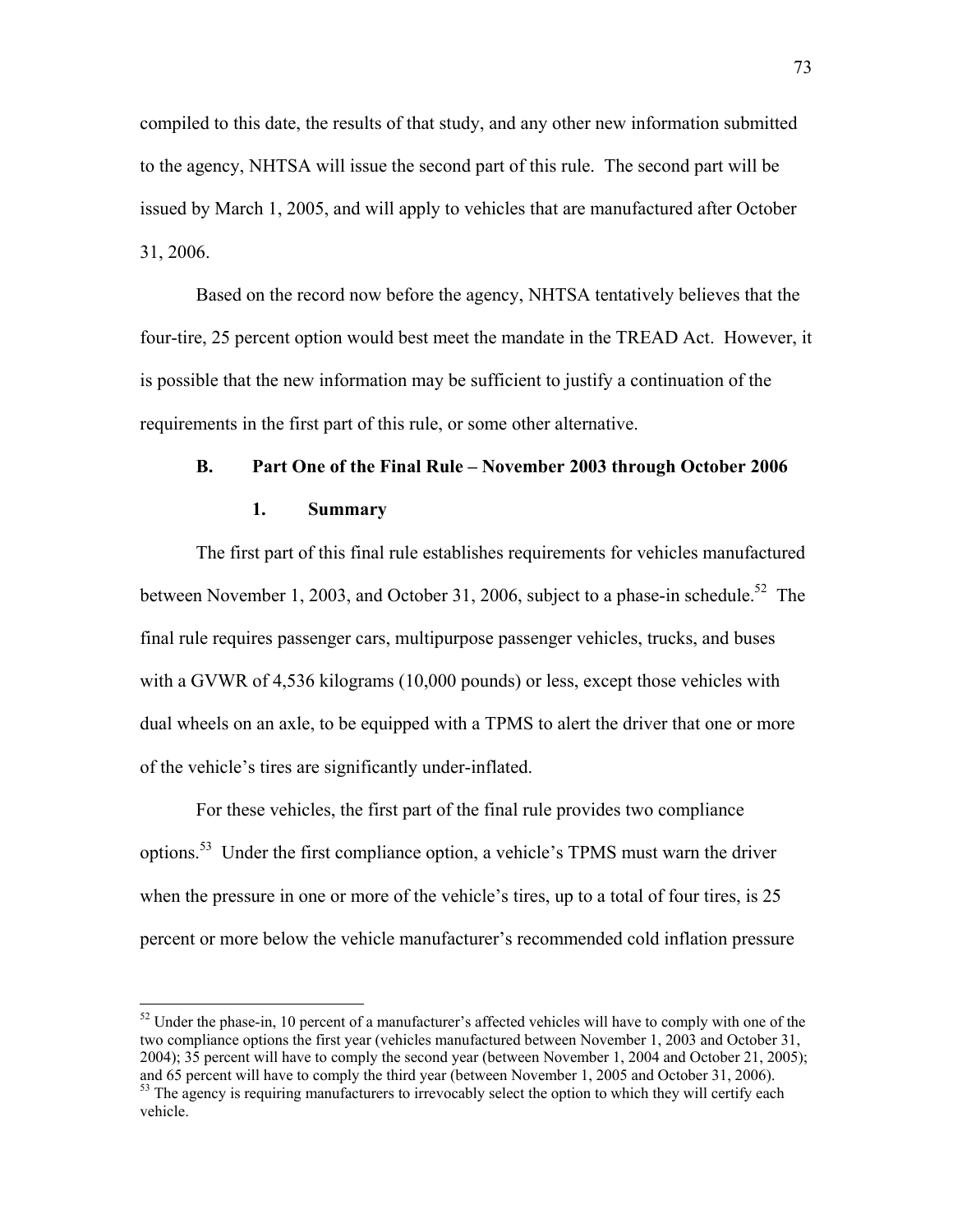for the tires, or a minimum level of pressure specified in the standard, whichever pressure is higher. Under the second compliance option, a vehicle's TPMS must warn the driver when the pressure in any one of the vehicle's tires is 30 percent or more below the vehicle manufacturer's recommended cold inflation pressure for the tires, or a minimum level of pressure specified in the standard, whichever pressure is higher.<sup>54</sup>

Vehicles certified to either compliance option will be required to provide written information in the owner's manual explaining the purpose of the low tire pressure warning telltale, the potential consequences of significantly under-inflated tires, the meaning of the telltale when it is illuminated, and what actions drivers should take when the telltale is illuminated. Vehicles certified to the one-tire, 30 percent option will be required to provide additional information on the inherent limitations of current indirect TPMSs.

Under both compliance options, the TPMS must include a low tire pressurewarning telltale (yellow). Under the four-tire, 25 percent option, the telltale must remain illuminated as long as any of the vehicle's tires remains significantly under-inflated, and the key locking system is in the "On" ("Run") position. The telltale can be deactivated automatically only when all of the vehicle's tires cease to be significantly under-inflated, or manually in accordance with the vehicle manufacturer's instructions.

 The one-tire, 30 percent option requires that the telltale remain illuminated as long as one of the vehicle's tires remains significantly under-inflated, and the key locking system is in the "On" ("Run") position. The telltale can be deactivated automatically

<span id="page-73-0"></span><sup>&</sup>lt;sup>54</sup> As noted above, the minimum levels of pressure are the same for both compliance options.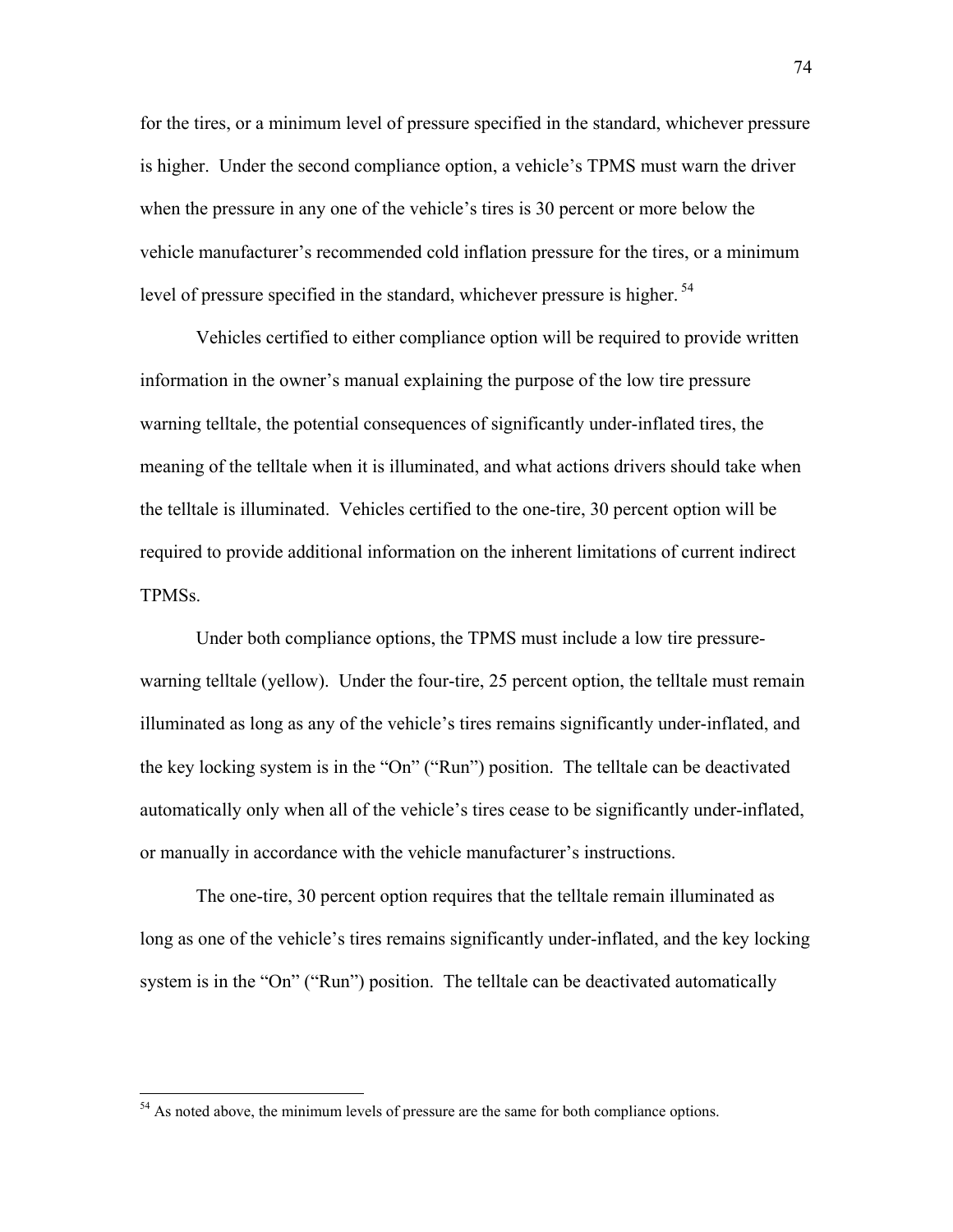only when that tire ceases to be significantly under-inflated, or manually in accordance with the vehicle manufacturer's instructions.<sup>55</sup>

 Both compliance options require that the low tire pressure-warning telltale perform a bulb-check at vehicle start-up.

Under both compliance options, each TPMS must be compatible with all replacement or optional tires (but not rims) of the size(s) recommended for use on the vehicle by the vehicle manufacturer. The TPMS is not required to monitor the spare tire, either when it is stowed or when it is installed on the vehicle. The TPMS also does not have to indicate a system malfunction.

In response to comments regarding the need to manually reset indirect TPMSs after adding pressure to the tires, the agency is permitting the warning telltale to be deactivated manually, in accordance with the vehicle manufacturer's instructions.

In response to comments regarding variations in rim designs, the agency is requiring TPMSs to be compatible with all replacement or optional tires, but not rims, of the size(s) recommended for use on the vehicle by the vehicle manufacturer.

In response to BTS survey data indicating that 65 percent of people would be less concerned to either a great extent or a very great extent with routinely maintaining their tire pressure if their vehicle were equipped with a TPMS, the agency is requiring the low tire pressure warning telltale to perform a bulb-check during vehicle start-up.

In response to comments, the agency is also making minor changes to the required written instructions, and requiring vehicles certified to the one-tire, 30 percent option to provide additional information on the inherent limitations of current indirect TPMSs.

<span id="page-74-0"></span><sup>&</sup>lt;sup>55</sup> Since indirect TPMSs do not actually monitor tire pressure, they must be told when the vehicle's tires have been re-inflated. Thus, indirect TPMSs require the driver to push a reset button after re-inflating the vehicle's tires.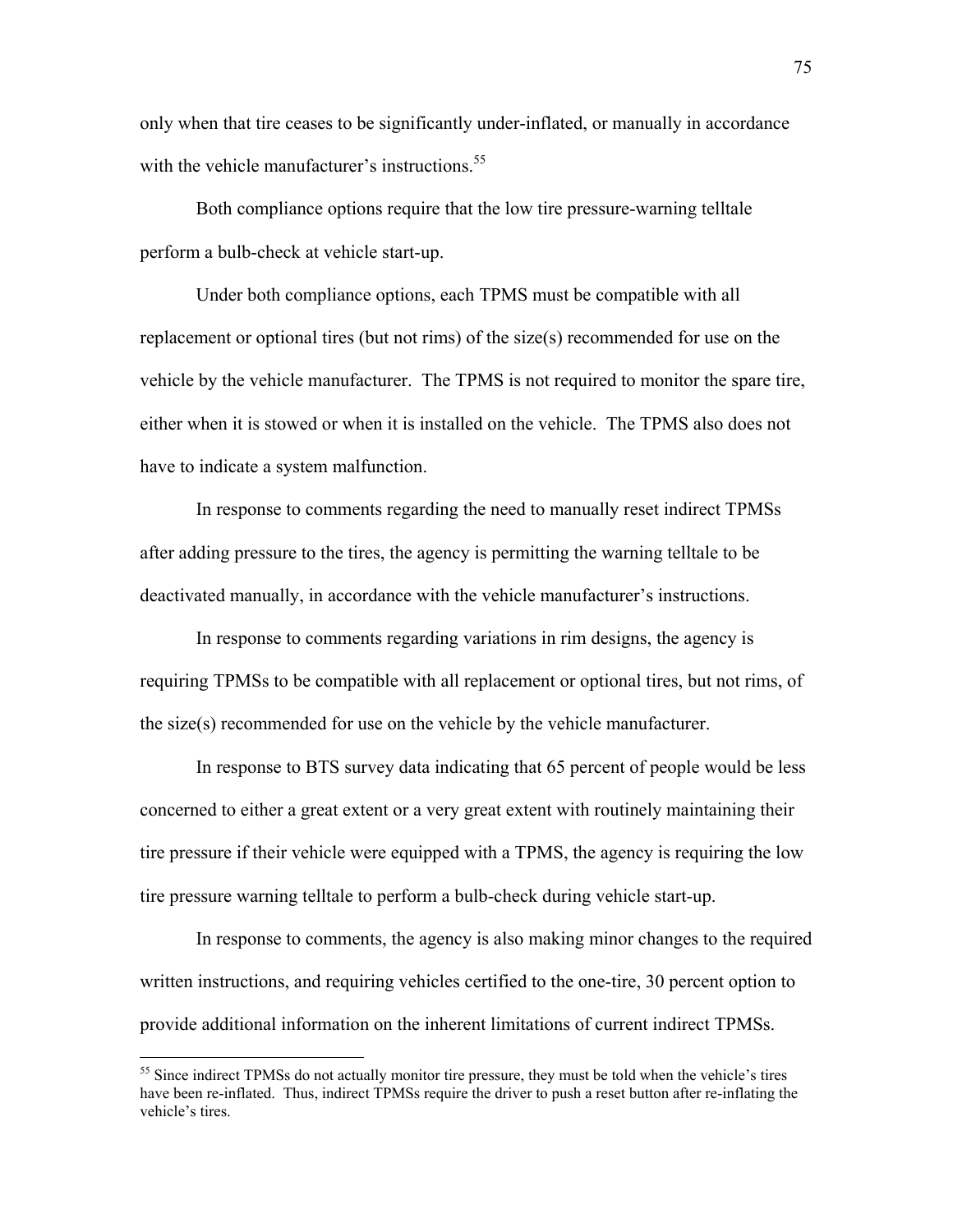#### **2. Congressional Intent**

Section 13 of the TREAD Act simply mandates "a rulemaking for a regulation to require a warning system in new motor vehicles to indicate to the operator when a tire is significantly under inflated." None of the sources of legislative history commonly recognized as being legally authoritative, such as the House and Senate Reports or the Congressional Record, shed any light on the type of TPMS that Congress intended to mandate with this amendment.<sup>56</sup>

In the absence of any legally authoritative sources, the Alliance turned in its comments to statements made by Congressman Markey, the sponsor of the TPMS amendment, as quoted in an unofficial transcript of the House Committee on Energy and Commerce markup of the bill that became the TREAD Act.<sup>57</sup> In explaining and arguing for his amendment, Congressman Markey referred to a TPMS on an existing vehicle model. That TPMS was an indirect TPMS. Based on the Congressman's having mentioned an indirect TPMS in the course of his remarks, the Alliance argued that the Congressman must have intended that current indirect TPMSs be allowed under the rulemaking mandated by the TPMS amendment.

While the Alliance's interpretation of Congressman Markey's statements during markup is not inconsistent with those statements, it goes well beyond anything that the Congressman directly said in them. Further, that interpretation is contrary to Congressman Markey's statements at the February 28, 2002 House Committee on Energy and Commerce hearing. In those later statements, Congressman Markey said that the intent of his TPMS amendment was to require TPMSs that provide warnings in all

1

<span id="page-75-0"></span><sup>&</sup>lt;sup>56</sup> The agency also notes that the issue of direct vs. indirect TPMSs was not before Congress when the bill that became the TREAD Act was being considered.

<span id="page-75-1"></span> $57$  This sort of legislative history is not entitled to much, if any, weight.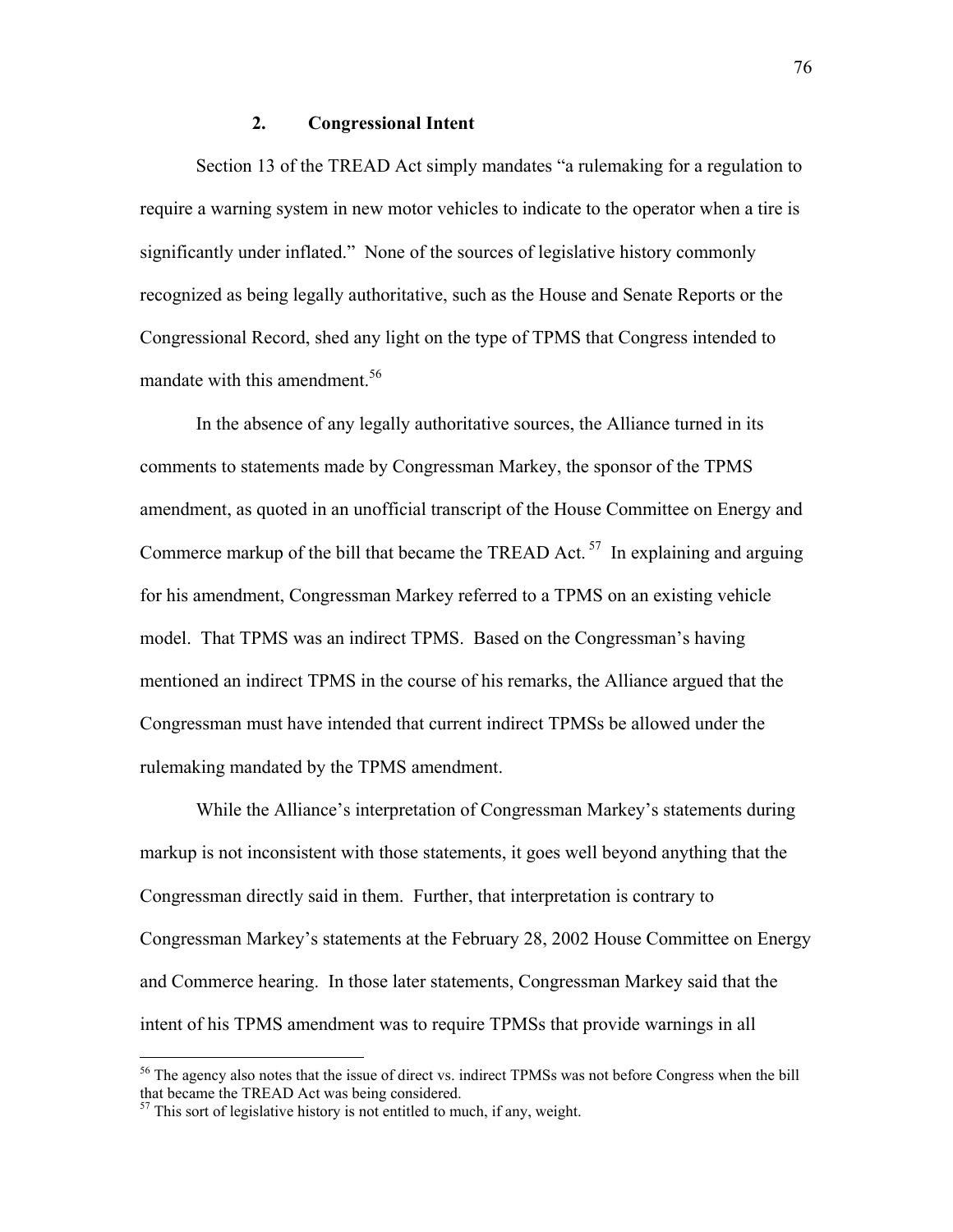instances of under-inflation, thus suggesting a preference for direct TPMSs, which can provide such warnings, over current indirect TPMSs, which cannot. While those statements at the hearing likewise do not constitute any legally authoritative legislative history of the TREAD Act, they do suggest that the Alliance's interpretation of Congressman Markey's earlier statements is not persuasive.

#### **3. Vehicles Covered**

The final rule requires TPMSs on passenger cars, multipurpose passenger vehicles, trucks, and buses with a GVWR of 4,536 kilograms (10,000 pounds) or less, except those vehicles with dual wheels on an axle. It does not require TPMSs on motorcycles, trailers, low-speed vehicles, medium vehicles, or heavy vehicles.

NHTSA is not requiring TPMSs on motorcycles because, unlike the types of vehicles that are subject to the final rule, some motorcycles still use tubed tires. In order for a direct TPMS to work with tubed tires, the pressure sensor would not only have to be inside the tire, but also inside the tube itself. The agency is not aware of any TPMSs that are made to work with tubed tires. The agency requested comments on this issue but received none.

Advocates recommended that the agency open rulemaking to set regulatory requirements for retreaded and recapped medium  $(10,001 - 26,000$  pounds GVWR) and heavy (over 26,000 pounds) vehicle tires. Advocates stated that there is a "serious, pervasive problem of tire underinflation among medium and heavy vehicles, especially given the high percentage of trucks and buses above 10,000 pounds gross vehicle weight which use re-treaded tires." However, Advocates did not provide any data to support this statement.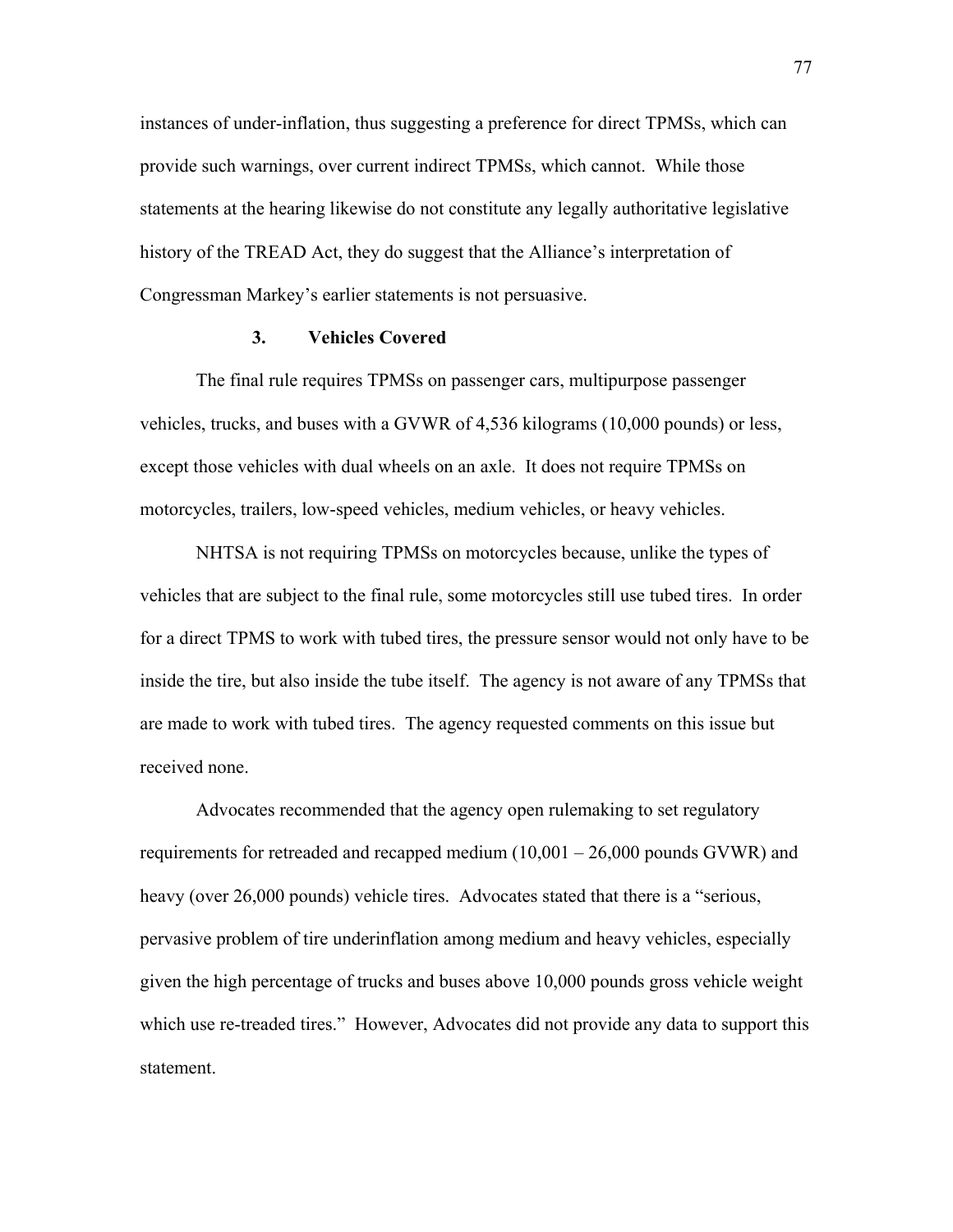As discussed in the NPRM, NHTSA is not requiring TPMSs on medium (10,001 - 26,000 lbs. GVWR) and heavy (greater than 26,001 lbs. GVWR) vehicles at this time for two reasons. First, this rulemaking is required by the TREAD Act, which required a final rule to be issued in one year and was passed in response to problems with certain Firestone tires. Since those tires were used on light vehicles, and the time frame was so tight, the agency has limited its study of under-inflation to light vehicles.

Second, the issues associated with under-inflated tires on medium and heavy vehicles are different from and more complex than the issues associated with underinflated tires on light vehicles. For example, medium and heavy vehicles are equipped with tires that are much larger and have much higher pressure levels than the tires used on light vehicles. In addition, medium and heavy vehicles are generally equipped with more axles and tires than light vehicles. Since the TREAD Act imposed a one-year deadline on this rulemaking, the agency did not have the time to study and analyze those issues sufficiently.

 The Alliance recommended that the agency limit the applicability of the standard to vehicles having a GVWR of 3,856 kilograms (8,500 pounds or less). The Alliance stated that the majority of vehicles above 8,500 pounds GVWR are used commercially. The Alliance argued that such vehicles are maintained on a regular basis and do not need a TPMS to assist in maintaining proper inflation pressure in the vehicles' tires.

NHTSA is aware of at least two non-commercial vehicle models – the Chevrolet Suburban and Ford Excursion, both SUVs – that have a GVWR between 8,500 and 10,000 pounds. In addition, 15-passenger vans are typically in this weight rating range. If the agency adopted the Alliance's recommendation, these vehicles would be excluded

78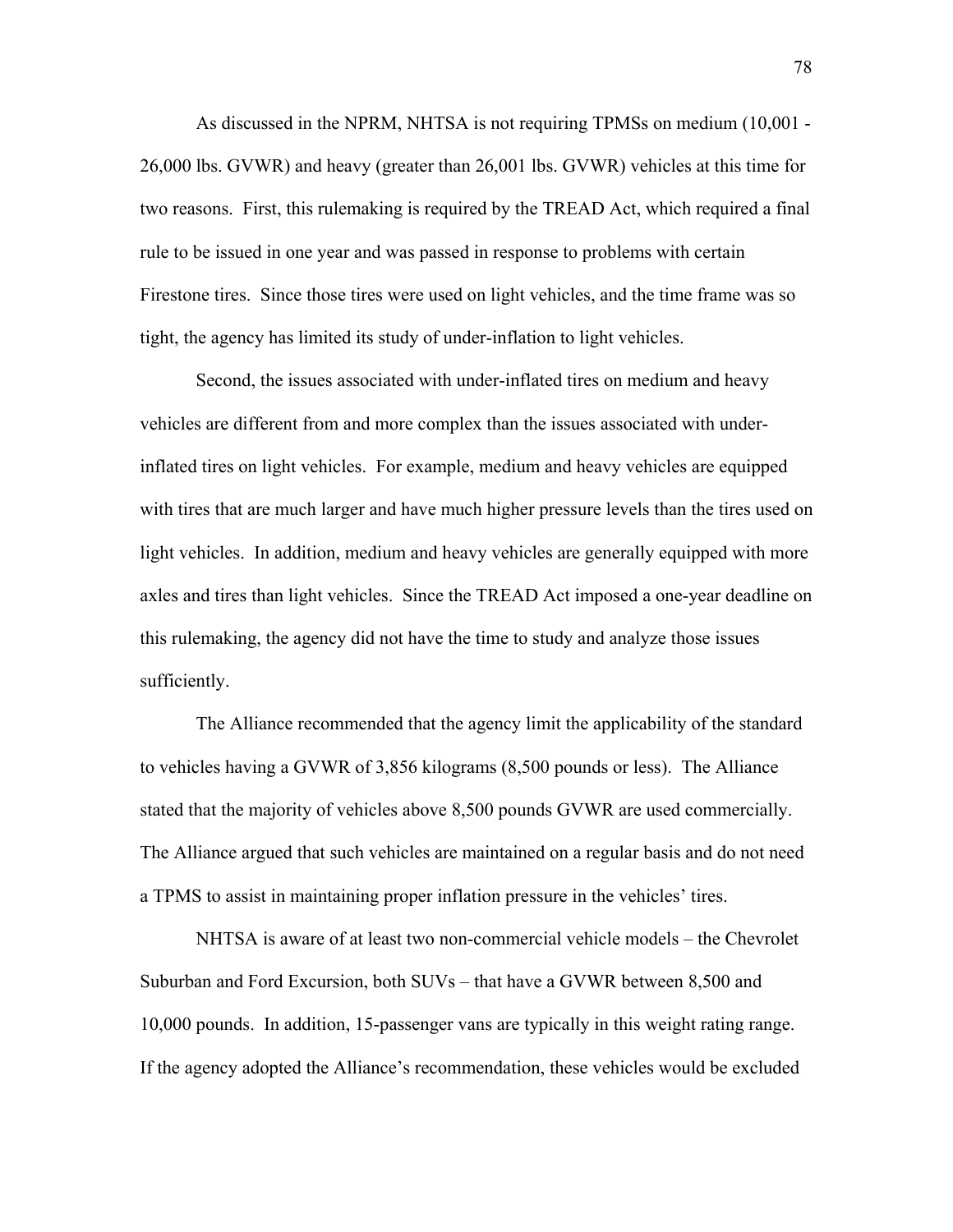from the standard. These vehicles are as subject to under-inflated tires as other light SUVs and vans. Thus, the agency is not adopting the Alliance's suggestion.

However, to address the Alliance's concern about the standard's applicability to commercial vehicles, the agency is excluding from the standard trucks, buses, and multipurpose passenger vehicles that have a GVWR under 10,000 pounds and dual wheels on an axle. This includes vehicles such as step vans, tow trucks, and some large pick-up trucks. The agency notes that these vehicles are normally used in a commercial capacity, and, as the Alliance argued, commercial vehicles normally undergo maintenance on a regular basis. Thus, these vehicles are less likely to experience significantly under-inflated tires. Moreover, since these vehicles have more wheels on an axle, they are less likely to experience the adverse effects on vehicle handling and other safety problems associated with significantly under-inflated tires.

 The Alliance also recommended that the agency explicitly exclude incomplete vehicles from the standard.<sup>58</sup> Normally, the first-stage vehicle manufacturer is responsible for certifying that all vehicle systems that are not directly modified by subsequent-stage manufacturers meet all Federal motor vehicle safety standards. The Alliance stated that, in the case of direct TPMSs, the first-stage manufacturer will be unable to guarantee that, even if physically undisturbed, a non-defective TPMS will function as required after vehicle modifications (such as adding metal hardware to the vehicle or lengthening its wheelbase) are made by subsequent-stage manufacturers.

<span id="page-78-0"></span><sup>&</sup>lt;sup>58</sup> 49 CFR Part 568.3 defines "incomplete vehicle" as "an assemblage consisting, as a minimum, of frame and chassis structure, power train, steering system, suspension system, and braking system, to the extent that those systems are to be part of the completed vehicle, that requires further manufacturing operations, other than the addition of readily attachable components, such as mirrors or tire and rim assemblies, or minor finishing operations such as painting, to become a completed vehicle."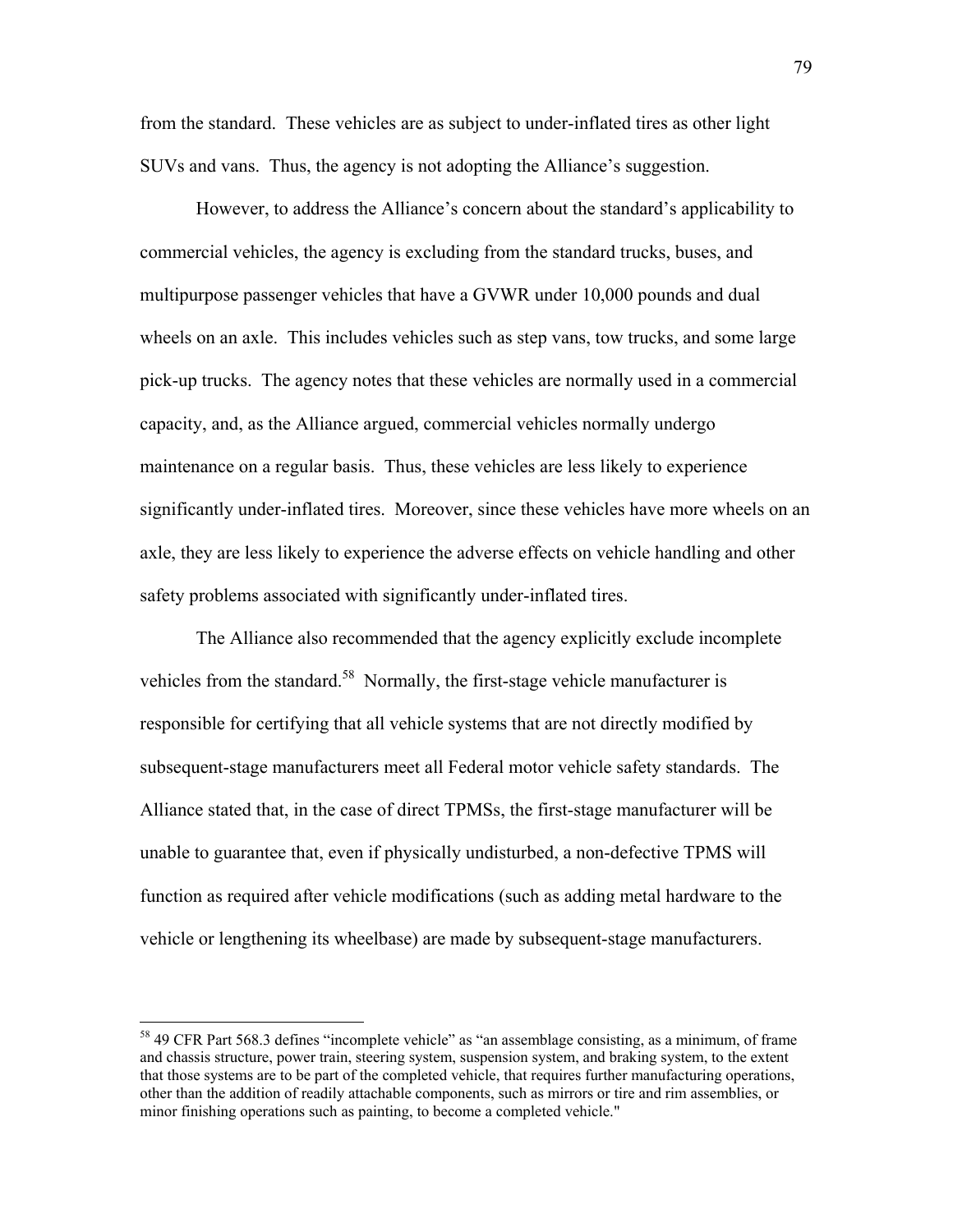The agency notes that many incomplete vehicles are manufactured into custom vans and recreational vehicles. The agency believes that these vehicles should be equipped with the same or similar safety systems as passenger cars, multipurpose passenger vehicles, trucks, and buses. In particular, the agency believes that these types of vehicles should be equipped with a TPMS, as they are just as likely to experience significantly under-inflated tires as other light vehicles. In addition, the agency notes that if subsequent-stage manufacturers modify the TPMS on a vehicle, they will be responsible for certifying that the vehicle meets the standard. Therefore, the agency is not adopting the Alliance's suggested exclusion of incomplete vehicles.

# **4. Phase-In Options and Requirements**

# **a. Alternatives Considered**

For purposes of this first part of the final rule, the agency considered four alternatives, three of which are discussed above in section V.A., "Alternative Long-Term Requirements Analyzed in Making Preliminary Determination." The fourth alternative considered by the agency is the one-tire, 30 percent alternative suggested by OMB. This alternative would require a vehicle's TPMS to warn the driver when the pressure in any one of the vehicle's tires is 30 percent or more below the placard pressure, or a minimum level of pressure specified in the standard, whichever pressure is higher. The benefits and costs of the one-tire, 30 percent alternative are discussed above in section VI.C. ìAnalysis of a Fourth Alternative Long-Term Requirement: One-Tire, 30 Percent Under-Inflation Detection."

While the agency ultimately considered four alternatives, in the NPRM the agency proposed only two alternative versions of a standard for TPMSs and requested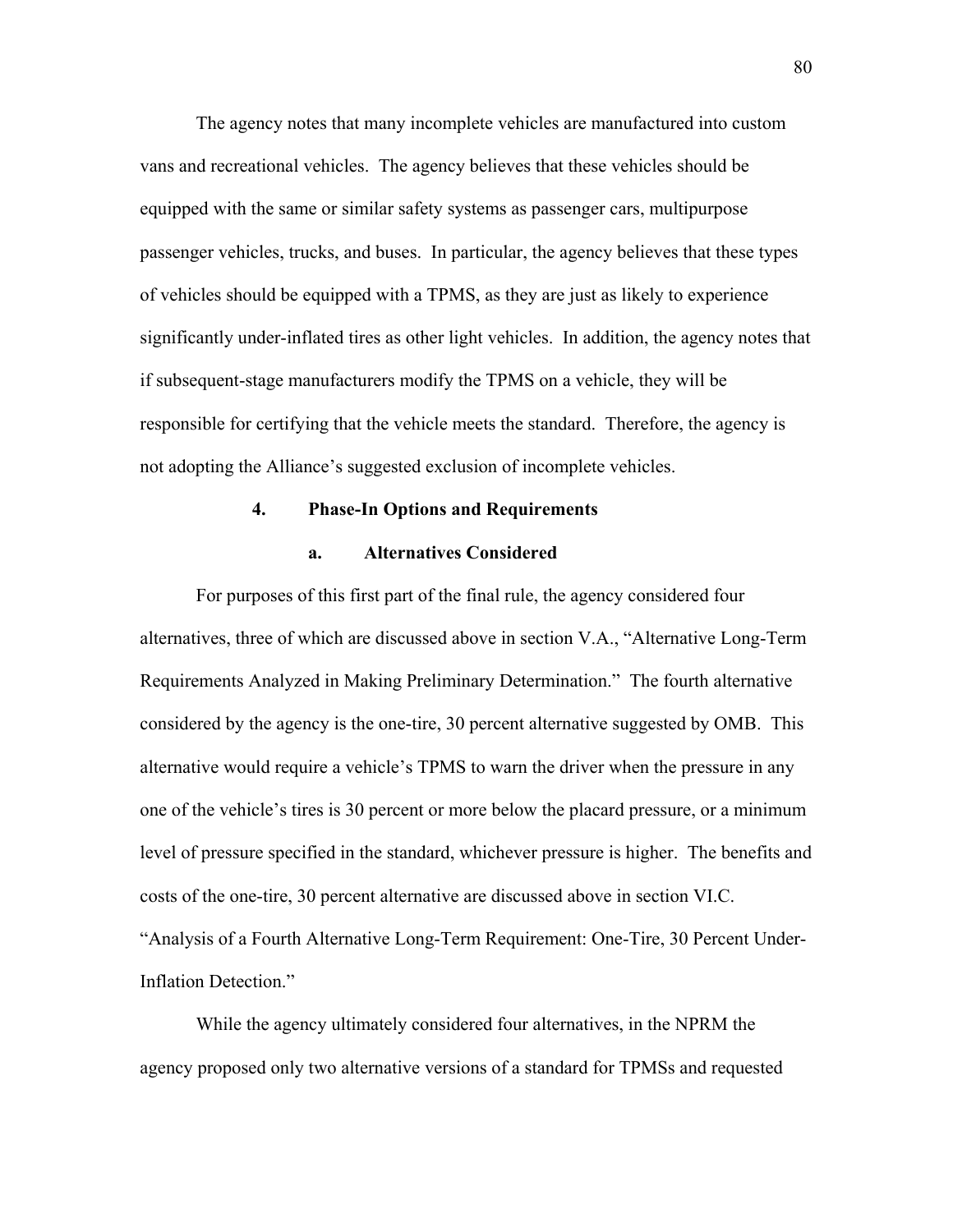comments on them. The two alternatives were the four-tire, 20 percent alternative and the three-tire, 25 percent alternative.

To simplify the agency's analysis and discussion of the comments, NHTSA is separately addressing below the two most significant aspects of these two alternatives, i.e., the definition of the term "significantly under-inflated" and the number of tires the TPMS should monitor.

In the NPRM, the agency provided two alternate definitions of the term "significantly under-inflated," and then used that term in specifying performance requirements for the low tire pressure warning telltale, while not specifying any performance requirements for the TPMS itself. After reviewing this approach to drafting and organizing the regulatory text, the agency decided to adopt a simpler, more direct approach. Instead of defining the term "significantly under-inflated" in the final rule, the agency is specifying performance requirements, including the threshold level of underinflation that must trigger a warning, for two compliance options: the four-tire, 25 percent option and the one-tire, 30 percent option.

#### **i. Threshold Level of Under-Inflation**

As explained above in section II.D, "Summary of Public Comments on Notice," RMA recommended that the agency define "significantly under-inflated" as any inflation pressure that is less than the pressure needed to carry the actual vehicle load on the tire per tire industry standards (or any pressure required to carry the maximum vehicle load on the tire if the actual load is unknown), or the minimum activation pressure specified in the standard, whichever is higher. RMA also recommended that the agency change the minimum activation pressures for P-metric standard load tires from 20 to 22 psi and for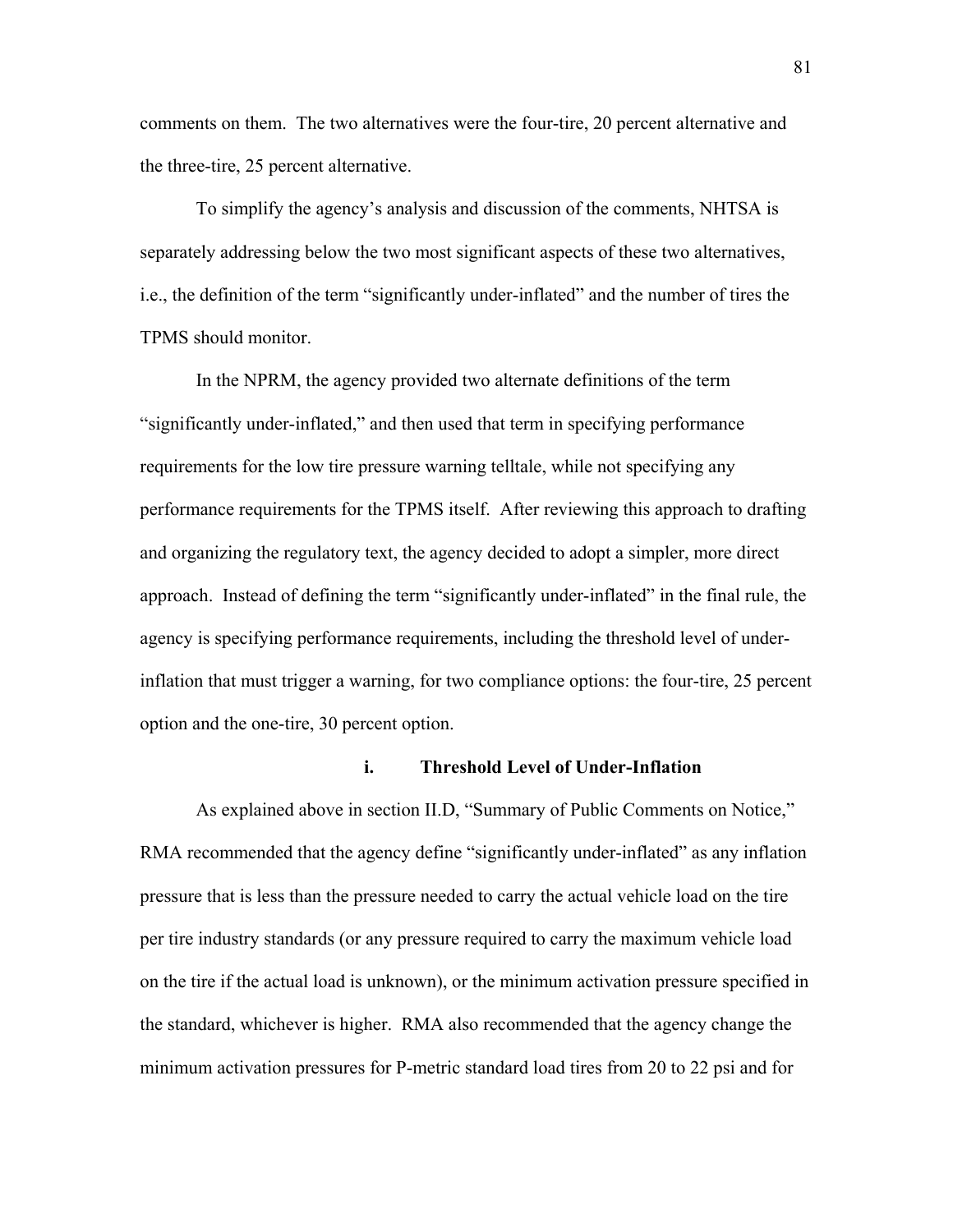P-metric extra load tires from 23 to 22 psi. RMA also recommended that the agency change the "Maximum Pressure" heading in Table 1 to "Maximum or Rated Pressure" because light truck tires are not subject to maximum permissible inflation pressure labeling requirements. RMA recommended that the agency change the rated pressure for Load Range E tires from 87 to 80 psi. Finally, RMA, supported by RIGAC, recommended that the agency adopt a requirement in the agency's separate rulemaking to upgrade Standard No. 109, "New Pneumatic Tires," that "a tire for a particular vehicle must have sufficient inflation and load reserve, such that an inflation pressure 20 or 25 percent less than the vehicle manufacturer's recommended inflation pressure is sufficient for the vehicle maximum load on the tire, as defined by  $FMVSS-110.^{59}$ 

 The ITRA recommended that the agency consider only direct TPMSs. The ITRA stated that indirect TPMSs have too many limitations, including the inability to detect when all four of a vehicle's tires are significantly under-inflated. The ITRA claimed that although direct TPMSs are more expensive than indirect TPMSs, their benefits outweigh their costs.

The Alliance recommended that the agency define "significantly under-inflated" as any inflation pressure 20 percent below a tire's load carrying limit, as determined by a tire industry standardizing body (such as the Tire and Rim Association) or the minimum activation pressure specified in the standard, whichever is higher. The Alliance agreed with the agency's minimum activation pressure of 20 psi for P-metric standard load tires.

The Alliance also stated that a 25 percent differential from placard pressure would be inadequate to allow the use of indirect TPMSs. The Alliance claimed that a minimum

<span id="page-81-0"></span><sup>&</sup>lt;sup>59</sup> Standard No. 110 specifies requirements for tire selection to prevent tire overloading.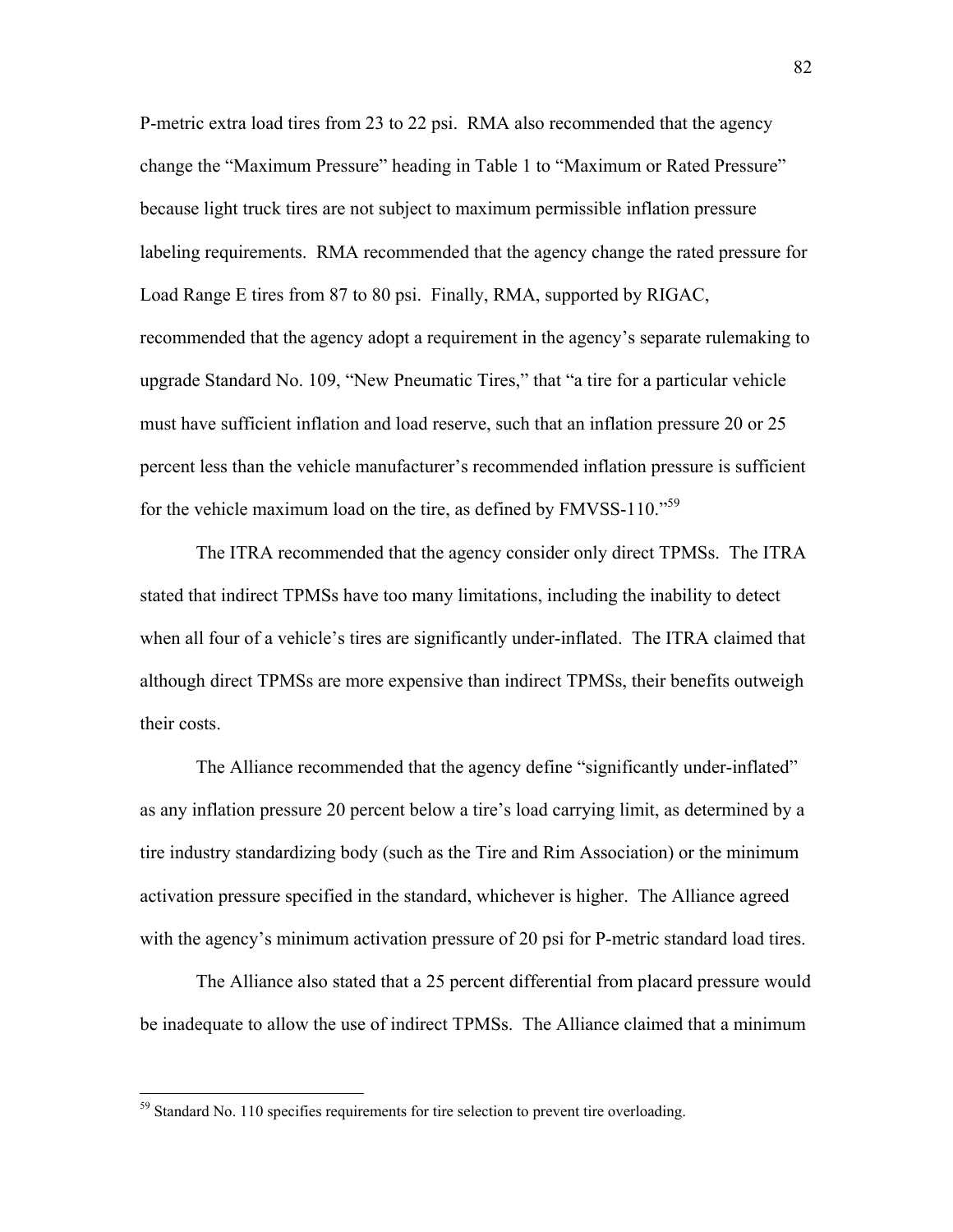of 30 percent differential is necessary to ensure accuracy with an indirect TPMS and avoid excessive nuisance warnings.

The AIAM recommended that the agency define "significantly under-inflated" as any pressure more than 30 percent below the placard pressure. Alternatively, the AIAM suggested that the agency use the load carrying limit of the tire as defined by a tire industry standardizing body as the baseline for determining the warning threshold.

TRW stated that indirect TPMSs that are currently on the market could be improved to detect a 25 percent differential in inflation pressure. TRW stated this could be accomplished by adding the equivalent of two direct pressure sensors and a receiver to an indirect TPMS.

Advocates supported the definition of "significantly under-inflated" contained in the first alternative, i.e., any pressure 20 percent or more below the placard pressure, or the minimum activation pressure specified in the standard, whichever is higher.

 The agency notes that both RMA and the Alliance recommend that the agency tie the definition of "significantly under-inflated" to the load carrying capacity of the tire rather than the placard pressure. NHTSA declines to adopt this recommendation for two reasons.

First, the placard pressure provided by the vehicle manufacturer assumes loading at GVWR and also takes into consideration ride, handling, and other factors for safe vehicle operation. Some manufacturers also include a certain amount of reserve load capacity in the event that the tire is overloaded. Therefore, when tire pressure is down to 25 percent below the placard pressure, it is not necessarily below the pressure that is needed to safely carry the weight of the vehicle. Moreover, the agency notes that the

83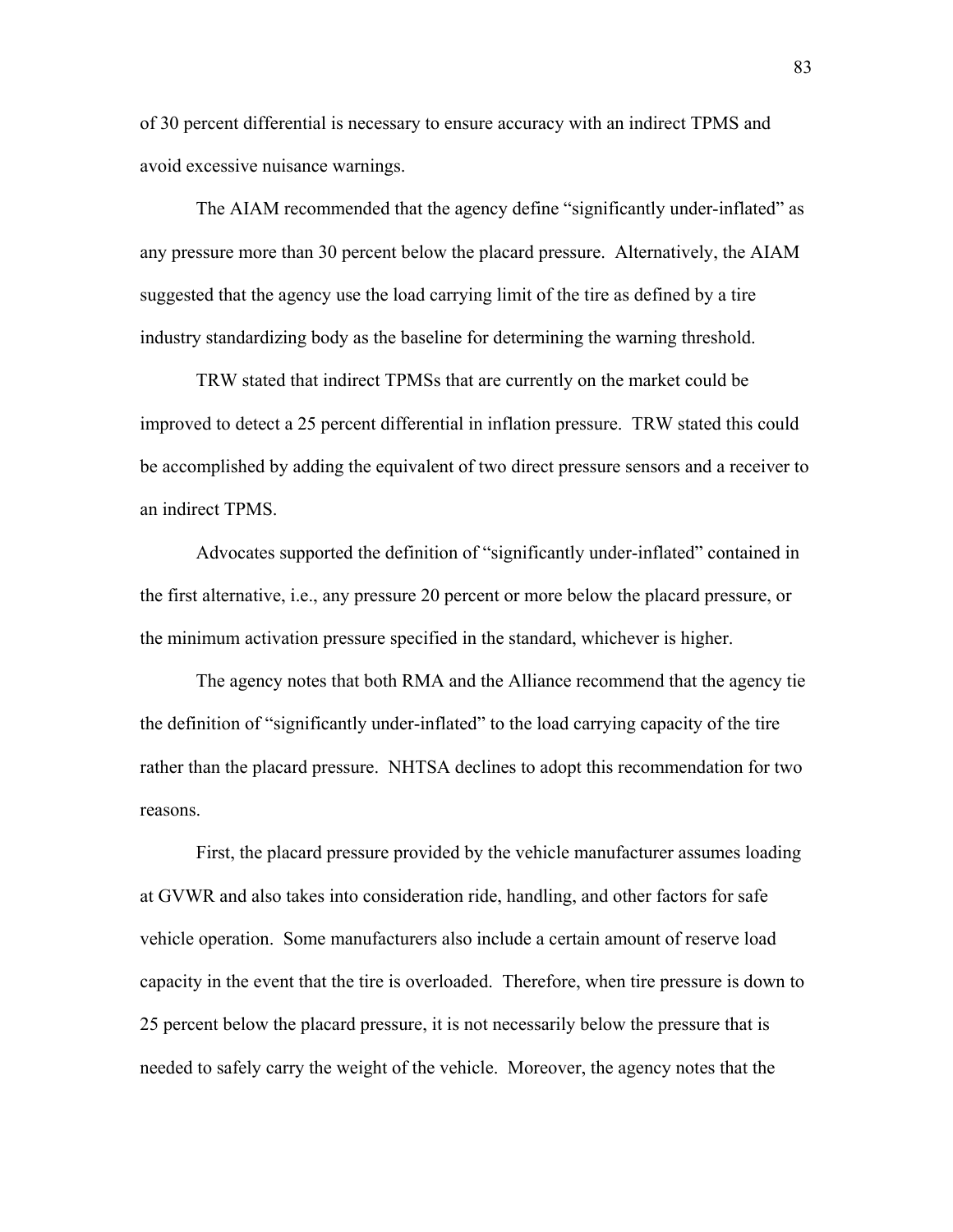calculations in the Tire and Rim Association (T&RA) tables are based on the volume of air in the tire, and do not consider differing performance capabilities of different tire materials or manufacturing quality.<sup>60</sup>

Second, consumers are currently not familiar with using the T&RA tables to determine the correct tire inflation pressure for their vehicles. However, they do have some familiarity with using the vehicle's placard pressure to maintain proper inflation pressures. It would be counter-productive to introduce a new frame of reference for consumers to use at this time unless there are compelling reasons to do so.

The agency agrees with the Alliance's statement that most current indirect TPMSs are not able to detect a 25 percent differential from placard pressure. Of the indirect TPMSs evaluated by the VRTC, only one was capable of activating the warning telltale at pressures at least 25 percent below the placard pressure.<sup>61</sup>

The agency believes that, as the technology matures, manufacturers will be able to improve the performance of indirect TPMSs. TRW, which manufactures both direct and indirect TPMSs, stated that the indirect TPMSs currently on the market could be improved to detect a 25 percent differential from placard pressure. However, TRW was not certain that these improvements could be developed and implemented by the 2003 effective date of the final rule. Sumitomo's comments indicated that indirect TPMSs would be able to detect a 25 percent differential in inflation pressure. Toyota stated that its next generation of indirect TPMSs would be able to detect a 20 percent differential in tire pressure by monitoring the resonance frequency as well as the dynamic radius

<span id="page-83-0"></span><sup>&</sup>lt;sup>60</sup> These tables, contained in the T&RA yearbook, establish the load carrying capacity of a tire at a specific inflation pressure.

<span id="page-83-1"></span> $<sup>61</sup>$  The indirect TPMS is manufactured by Continental Teves for the BMW M3. In the testing, it was able to</sup> detect when one, two (only if diagonally opposite each other) or three tires were significantly underinflated.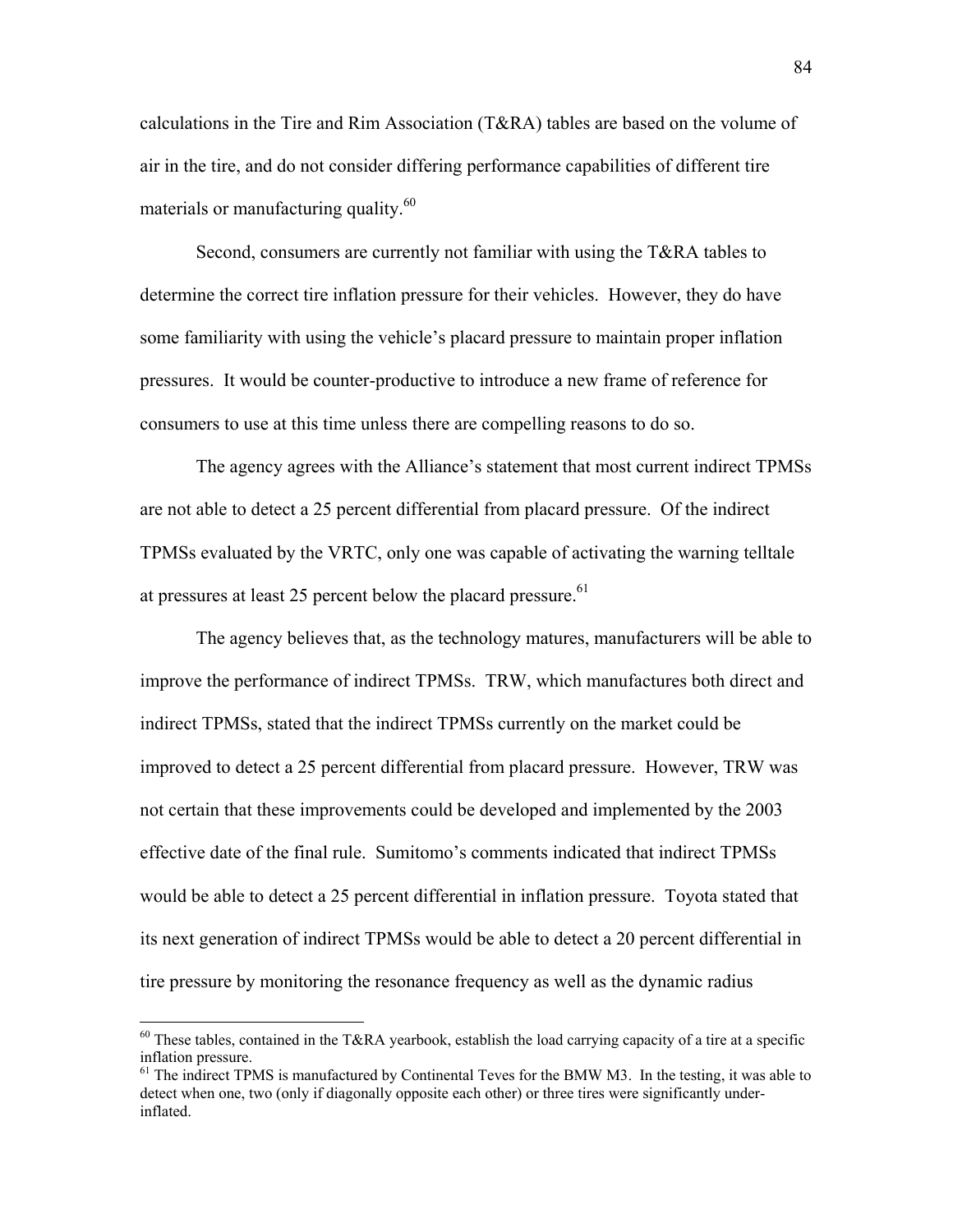changes of the tires. Again, however, Toyota did not have a timetable for the introduction of this next generation of indirect TPMSs.

Nevertheless, the fact remains that current indirect TPMSs are not capable of meeting a four-tire, 25 percent requirement. Accordingly, the agency is providing two compliance options in the first part of the final rule.<sup>62</sup>

These options will permit manufacturers to continue to use current indirect TPMSs while they continue to improve those systems. The agency notes that, for vehicles already equipped with ABS, the installation of a current indirect TPMS is the least expensive way of complying with the TPMS standard. Consumers will benefit from the resulting cost savings. The choice of compliance options will also give manufacturers the flexibility needed to innovate and improve the performance of the indirect TPMSs.

NHTSA notes that in some cases, 30 percent below placard pressure will be less than 20 psi, the minimum activation pressure specified for P-metric tires in Table 1. For example, if a tire's placard pressure were 27 psi, 30 percent below that would be about 19 psi. This final rule requires the TPMS to activate the low tire pressure telltale at 20 psi, not 19 psi. The agency has established the minimum activation pressures for the reasons given below. This final rule requires the telltale to be activated at the higher of the pressure that is 30 (or 25) percent below the placard pressure or the minimum activation pressure in Table 1, *whichever pressure is higher*. Thus, if a vehicle's tires have a

<span id="page-84-0"></span> $62$  As noted above, the first part of this final rule covers vehicles manufactured from November 1, 2003 to October 31, 2006. During this period, the rule's requirements will be phased in according to the following schedule: 10 percent of a manufacturer's affected vehicles the first year, 35 percent the second year, and 65 percent the third year. Beginning November 1, 2006, all affected vehicles will have to be equipped with a TPMS. These vehicles will have to comply with the requirements in the second part of this final rule. The agency will issue the second part of this final rule by March 1, 2005.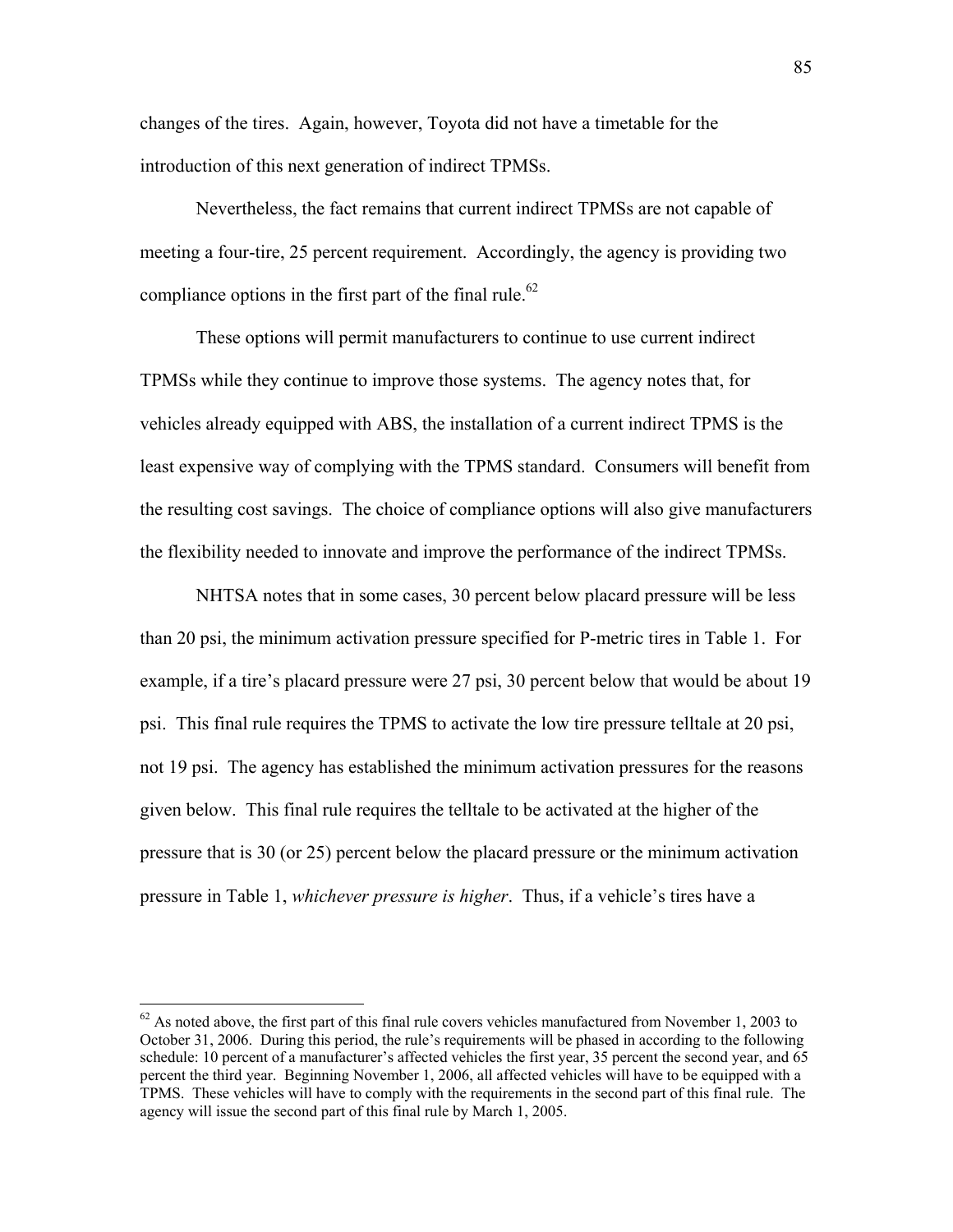placard pressure below 28 psi, and the manufacturer chooses to comply with the one-tire, 30 percent option, the telltale must be activated at 20 psi.

The agency is not adopting RMA's suggestion to change the minimum activation pressures for P-metric standard load tires from 20 to 22 psi and for P-metric extra load tires from 23 to 22 psi. As noted in the NPRM, the agency recently tested a variety of Standard Load P-metric tires at 20 psi with 100 percent load at 75 mph for 90 minutes on a dynamometer. None of the tires failed. This leads the agency to believe that warnings provided at or above that level will give drivers sufficient time to check and re-inflate their vehicles' tires before the tires fail. Moreover, in a different TREAD Act rulemaking, the agency proposed to upgrade its tire standard.<sup>63</sup> Part of this upgrade would require tires to be tested at 20 psi under load and speed conditions. All tires would be required to pass this test after completing the proposed endurance test. The agency believes these proposed tests would ensure that tires are capable of operating safely for at least 90 minutes at the minimum activation pressures specified in Table 1 of this final rule. Finally, RMA provided no reason for this change. The agency notes that until 2001, the T&RA tables listed 20 psi as the minimum acceptable pressure for Standard Load P-metric tires. The agency does not know why this minimum pressure was changed to 22 psi in the 2001 T&RA tables.

The agency is adopting RMA's suggestion to change the "Maximum Pressure" heading in Table 1 to "Maximum or Rated Pressure" because light truck tires do not have maximum permissible inflation pressure labeling requirements. The agency is also adopting RMA's suggestion to change the rated pressure for Load Range E tires from 87

<u>.</u>

<span id="page-85-0"></span> $63$  Docket No. NHTSA-2000-8011. The NPRM was published at 67 FR 10049, March 5, 2002.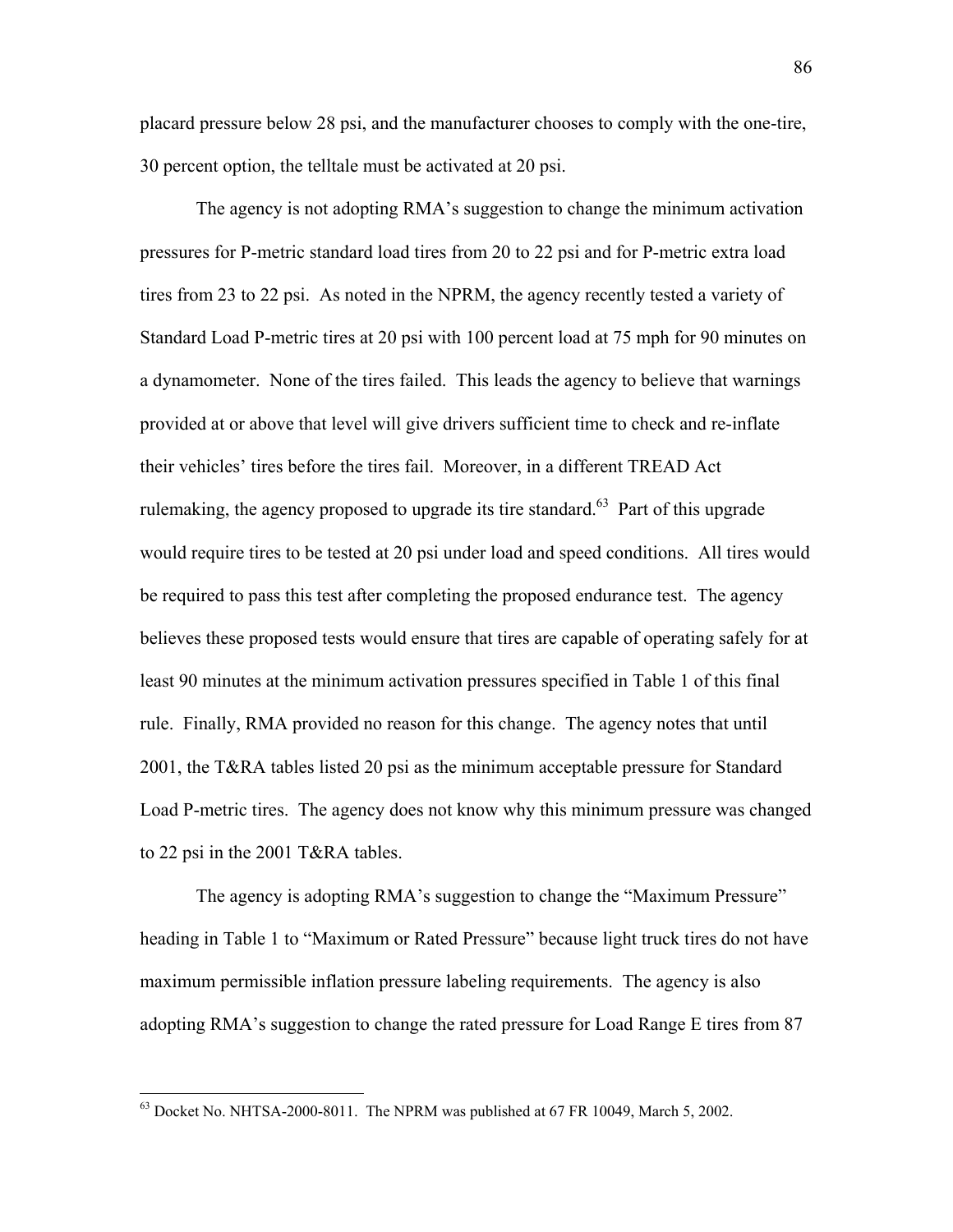to 80 psi. The agency is also changing the corresponding kPa value from 600 to 550, and the corresponding minimum activation pressure from 350 to 320 kPa (51 to 46 psi).

The minimum activation pressures are set forth in the following table:  $64$ 

| Tire Type                               | Maximum or Rated Inflation Pressure |                     | <b>Minimum Activation Pressure</b> |                |
|-----------------------------------------|-------------------------------------|---------------------|------------------------------------|----------------|
|                                         | (kPa)                               | (psi)               | (kPa)                              | (psi)          |
| $P$ -metric $-$<br><b>Standard Load</b> | 240,<br>$300$ , or<br>350           | 35,<br>44, or<br>51 | 140<br>140<br>140                  | 20<br>20<br>20 |
| P-metric - Extra<br>Load                | $280$ or<br>340                     | 41 or<br>49         | 160<br>160                         | 23<br>23       |
| Load Range C                            | 350                                 | 51                  | 200                                | 29             |
| Load Range D                            | 450                                 | 65                  | 260                                | 38             |
| Load Range E                            | 550                                 | 80                  | 320                                | 46             |

Table 1 - Low Tire Pressure Warning Telltale - Minimum Activation Pressure

Moreover, as noted above, part of the Standard No. 109 upgrade would require tires to be tested at 20 psi under load and speed conditions. All tires would be required to pass this test after completing the proposed endurance test. The agency believes these proposed tests, in effect, would require tires to have a reserve load.

## **ii. Number of Tires Monitored**

As noted above, in the NPRM the agency proposed two alternatives: the four-tire, 20 percent alternative and the three-tire, 25 percent alternative. The agency specified only three tires in the three-tire, 25 percent alternative because currently available indirect TPMSs are not able to detect when all four of a vehicle's tires became significantly under-inflated.

<span id="page-86-0"></span><sup>&</sup>lt;sup>64</sup> NHTSA notes that 1 psi equals 6.9 kPa. The agency has rounded the English conversions to the nearest psi.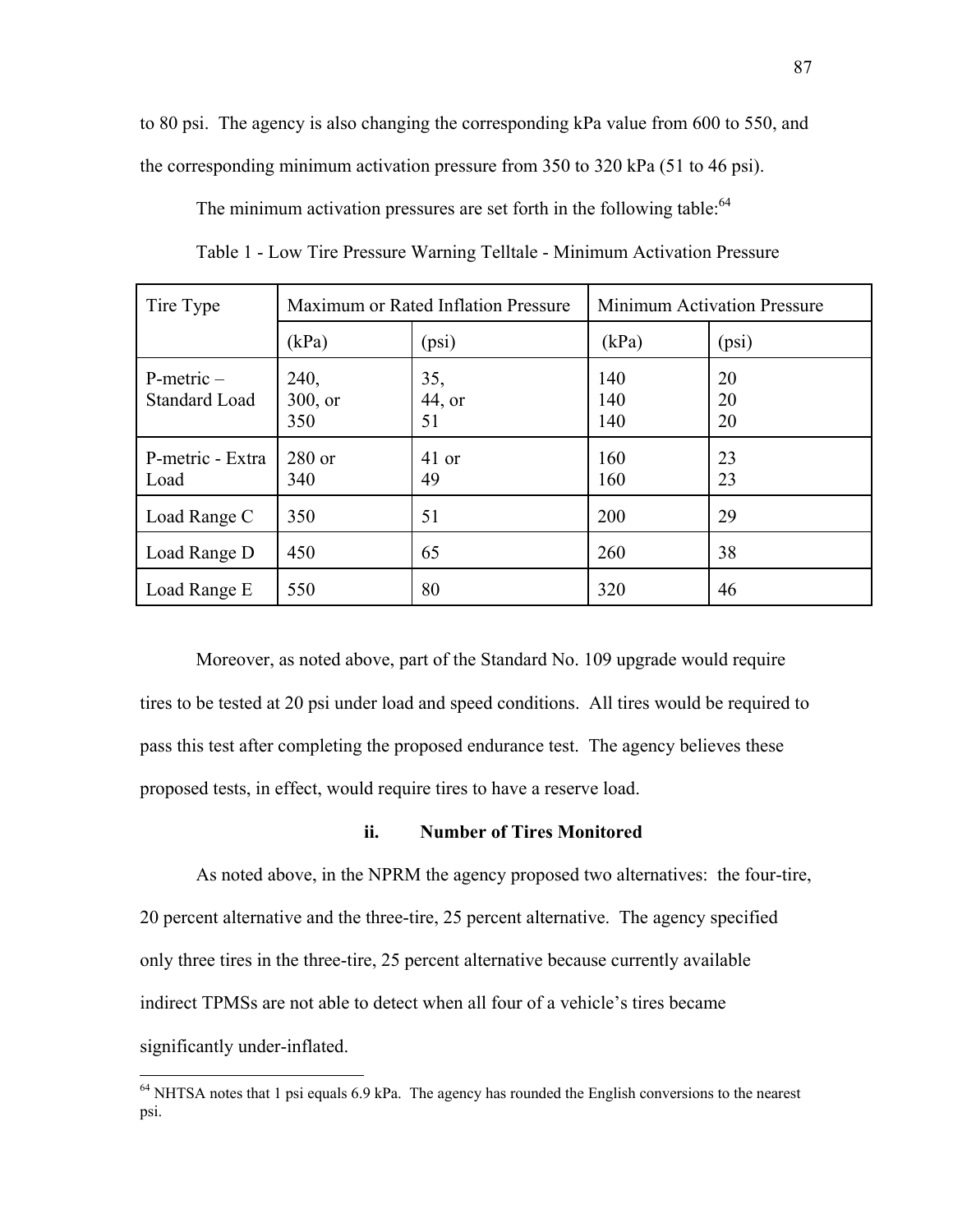Advocates, ITRA, and RMA recommended that the agency require TPMSs to detect when all four of a vehicle's tires become significantly under-inflated. RMA argued that it is very likely that all four tires will lose air pressure at a similar rate and become significantly under-inflated within a six-month period.<sup>65</sup> RMA stated that drivers would rely heavily on TPMSs for tire pressure maintenance, which will make this scenario even more likely.

The Alliance and AIAM recommended that the agency require TPMSs to detect significant under-inflation in only one of a vehicle's tires. The Alliance argued that TPMSs are not meant to replace the normal tire maintenance that would detect pressure losses due to natural leakage and permeation. Rather, TPMSs are designed to detect a relatively slow leak due to a serviceable condition, such as a nail through the tread or a leaky valve stem. Since such leaks rarely affect more than one tire simultaneously, the Alliance argued, it is sufficient to require TPMSs to detect only one significantly underinflated tire.

The Alliance also claimed that if the agency required that more than one significantly under-inflated tire be detected simultaneously, manufacturers would not be able to use an indirect TPMS. The Alliance stated that indirect TPMSs look at wheel speed to calculate relative differences in the size of the rolling radii of the four wheels. However, due to load variances, steering effects, and variations in tire characteristics, differences in wheel speed must be compared between tires on opposite sides of the vehicle for the algorithm to reliably identify a relative pressure difference.

<span id="page-87-0"></span><sup>&</sup>lt;sup>65</sup> RMA states that normal air pressure loss is approximately 1 to 2 psi per month.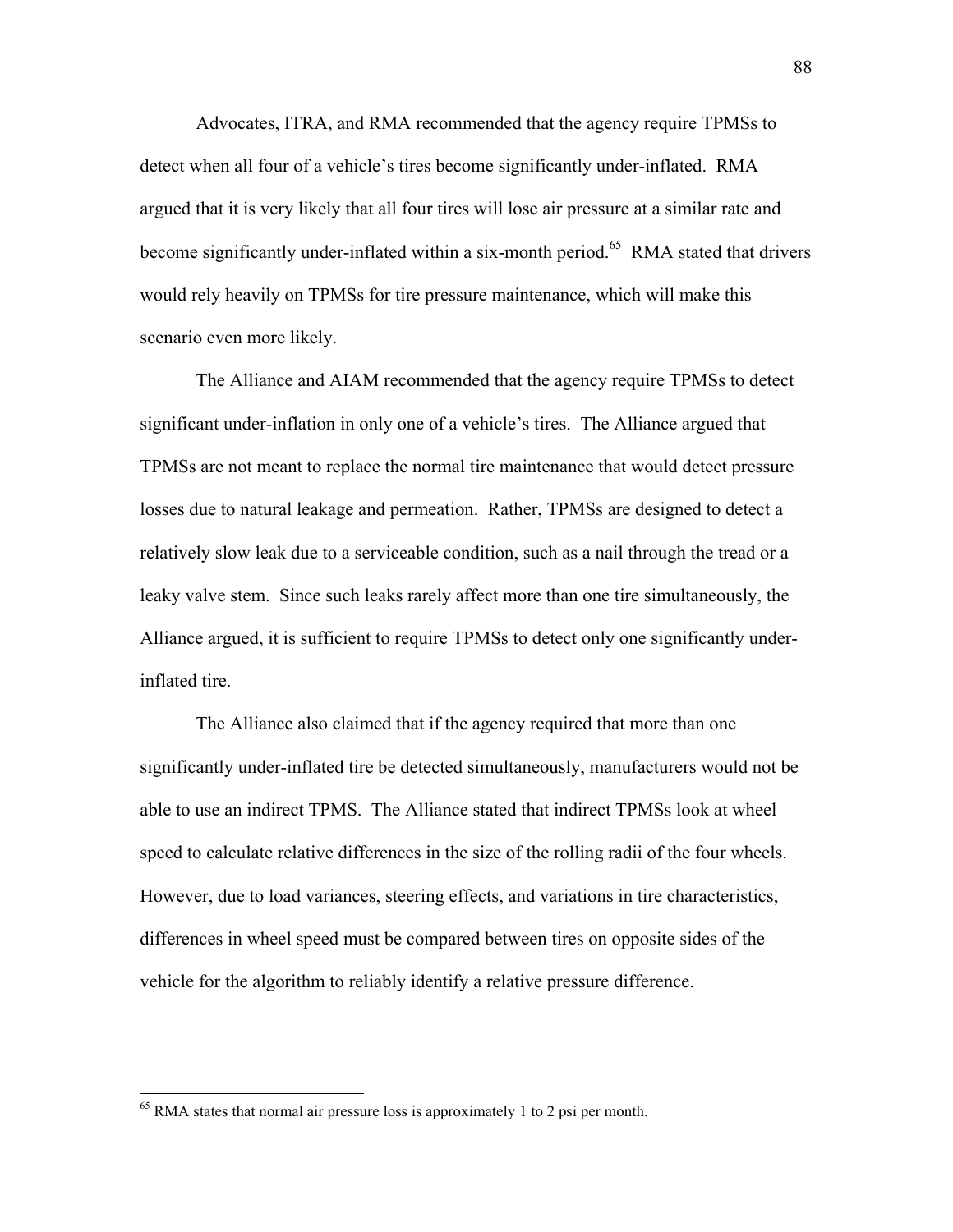TRW stated that current indirect TPMSs could be improved to be able to detect more than one significantly under-inflated tire. TRW stated that this could be accomplished by adding a direct sensor to two wheels, one on each side of the vehicle.

NHTSA agrees with the Alliance's comment that TPMSs should not replace normal tire maintenance. The agency also accepts the Alliance's comment that most current indirect TPMSs would have difficulty detecting when more than one of a vehicle's tires is significantly under-inflated. As noted above, while the VRTC found that indirect TPMSs did warn the driver when one tire, two tires located diagonally from each other, and three tires were significantly under-inflated, the indirect TPMSs did not warn the driver when all four of a vehicle's tires, or two tires on the same axle or the same side of the vehicle, were significantly under-inflated.

However, the agency also believes that TPMSs should do more than detect a relatively slow leak due to a serviceable condition. There are other reasonably foreseeable circumstances in which significant under-inflation may occur. Further, the agency believes that many drivers will rely on the TPMS to prompt them to do inflation pressure maintenance. As noted above, data from the July 2001 BTS omnibus survey indicated that 65 percent of drivers would be less concerned with routinely maintaining their tire pressure if their vehicle were equipped with a TPMS.

 The agency has data indicating that tires typically lose about 1 psi per month due to natural leakage and permeation. Although all four of a vehicle's tires probably will not lose pressure at exactly the same rate, they will lose some pressure. Thus, it is likely that all four of a vehicle's tires will be somewhat under-inflated at any time.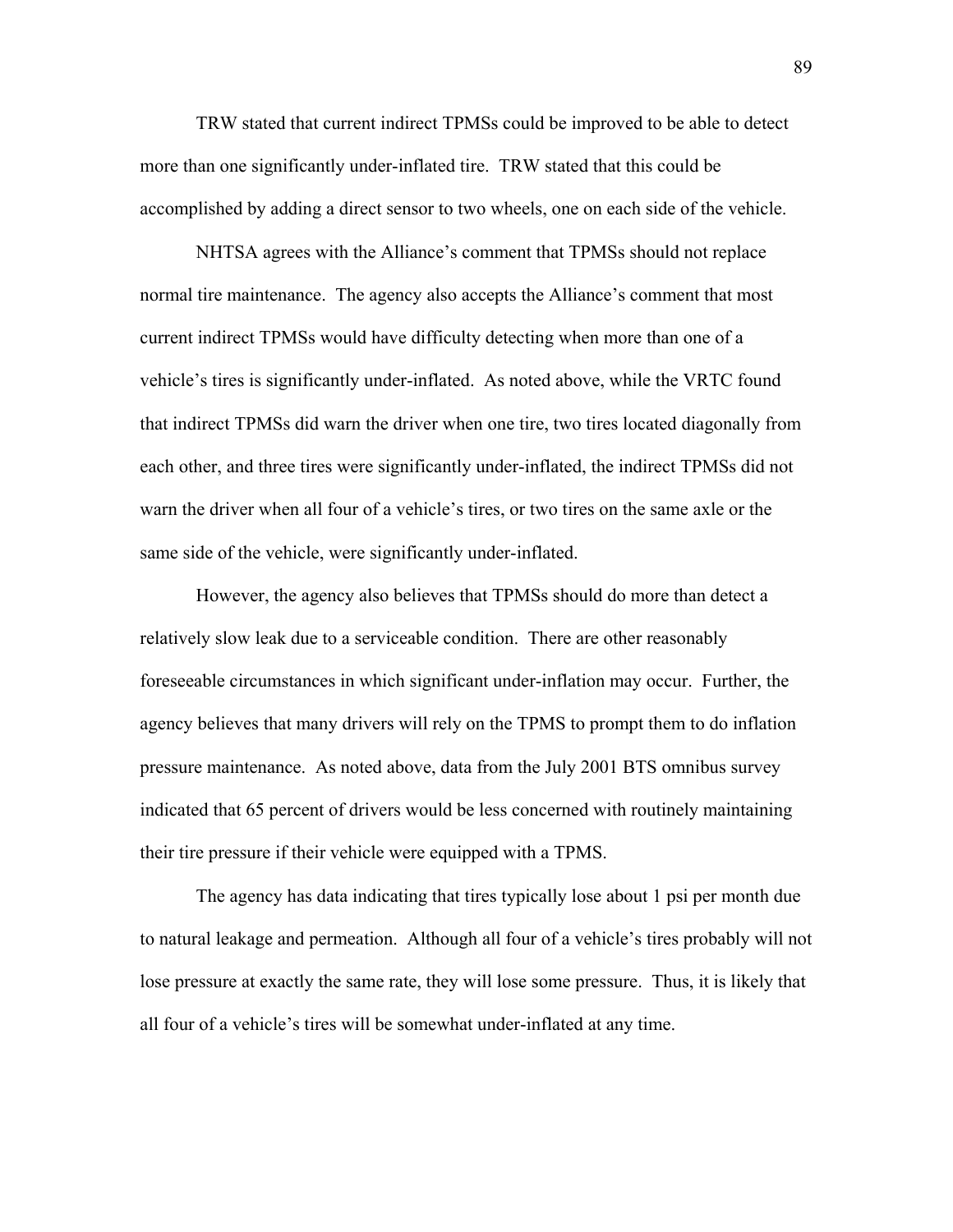According to data from the February 2001 NCSA survey detailed above, 12 percent of passenger cars and 15.3 percent of light trucks with P-metric tires had at least two tires under-inflated by at least 25 percent; 5 percent of passenger cars and 7.2 percent of light trucks had at least three tires under-inflated by at least 25 percent; and 2.8 percent of passenger cars and 3.9 percent of light trucks had at least four tires under-inflated by at least 25 percent. If the agency adopted the Alliance's one-tire, 30 percent recommendation permanently, drivers of some vehicles, e.g., those equipped with current indirect TPMSs, would not be alerted to some of these potentially dangerous conditions. While these percentages are small, when applied to the entire light vehicle fleet (over 200,000,000 vehicles), these percentages translate into about 7,000,000 vehicles having all four tires significantly under-inflated at any time.

If the agency adopted the Alliance's recommendation permanently, TPMSs would only be required to detect when one of a vehicle's tires became under-inflated by 30 percent or more below placard pressure. As a result, TPMSs would not be required to detect many situations involving significant under-inflation in the real world. Consequently, the agency tentatively believes that, in the long-term, the four-tire, 25 percent option would best meet the mandate in the TREAD Act and best serve the American public.

However, as noted above in section VII.B.4.a.i., "Threshold Level of Under-Inflation," the agency wants to allow vehicle manufacturers to use current indirect TPMS in the short run, i.e., during the first part of this final rule, and to give them additional time to improve indirect TPMSs or develop hybrid TPMSs. The comments from TRW, Sumitomo, and Toyota indicate that current indirect TPMSs can be improved (whether by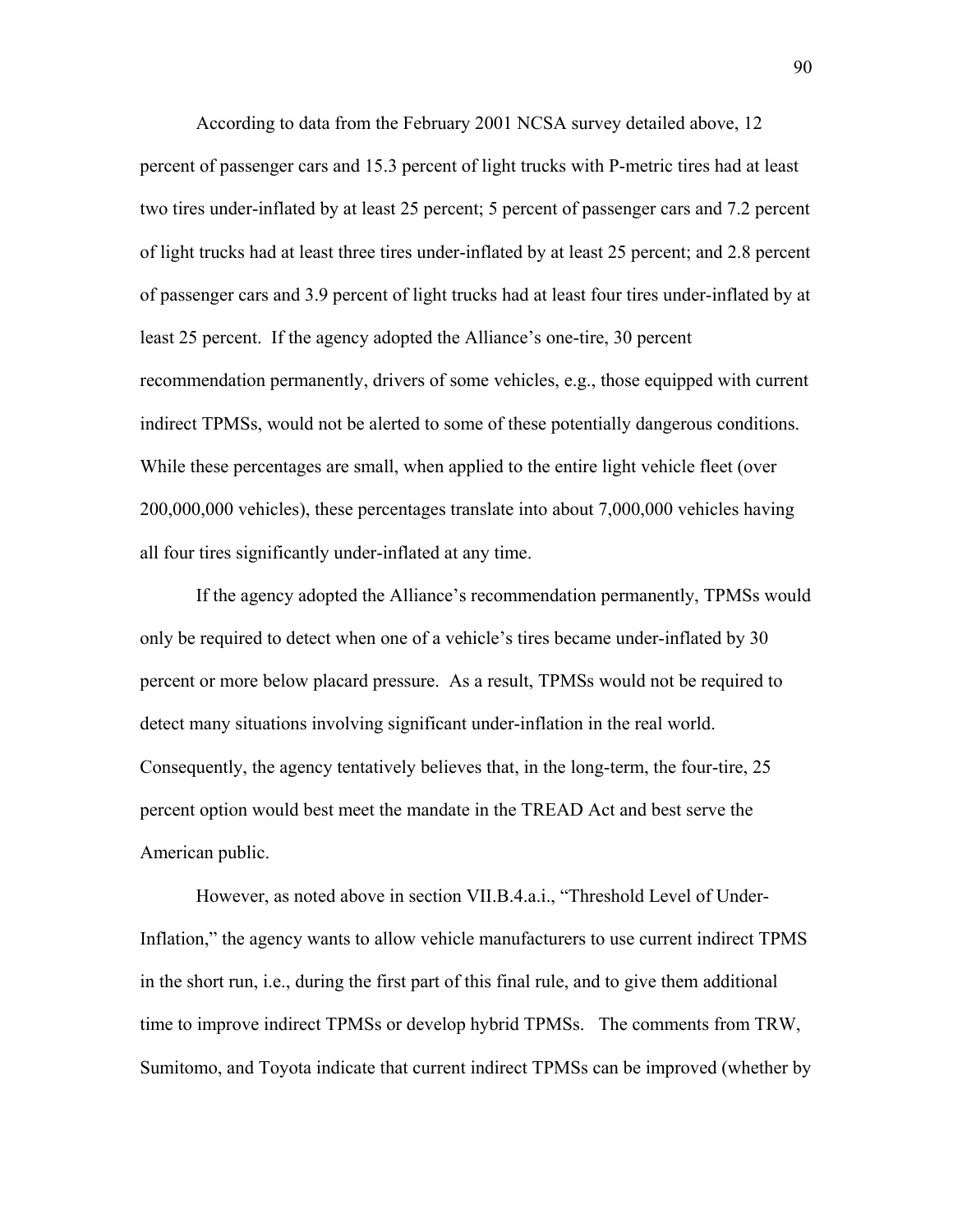monitoring the resonance frequency of tires or by creating hybrid systems) to detect more than one significantly under-inflated tire.

To reconcile the limitations of current indirect TPMSs with the agency's belief that such systems can and should be improved to enhance safety, NHTSA has decided to give manufacturers two compliance options during the first part of this final rule period, i.e., from November 1, 2003 through October 31, 2006.<sup>66</sup>

## **b. Option One: Four Tires, 25 Percent Under-Inflation**

Under the first compliance option, a vehicle's TPMS must warn the driver when the pressure in one or more of the vehicle's tires, up to a total of four tires, is 25 percent or more below the vehicle manufacturer's recommended cold inflation pressure for the tires, or a minimum level of pressure specified in the standard, whichever pressure is higher. Vehicles certified to this compliance option also will have to comply with the remainder of the performance requirements, discussed below in section VII.B.5., "Other Requirements," with the exception of the special written instructions for vehicles certified to the one-tire, 30 percent compliance option.

This compliance option is limited to light vehicles manufactured between November 1, 2003, and October 31, 2006. Light vehicles manufactured after October 31, 2006 will be subject to the requirements of the second part of this final rule, which the agency will publish by March 1, 2005. The remainder of the performance requirements, except for the special written instructions required for vehicles certified to the one-tire, 30 percent compliance option, will apply to light vehicles manufactured on or after November 1, 2003.

<span id="page-90-0"></span><sup>&</sup>lt;sup>66</sup> The agency is requiring manufacturers to irrevocably select the option to which they will certify their vehicles.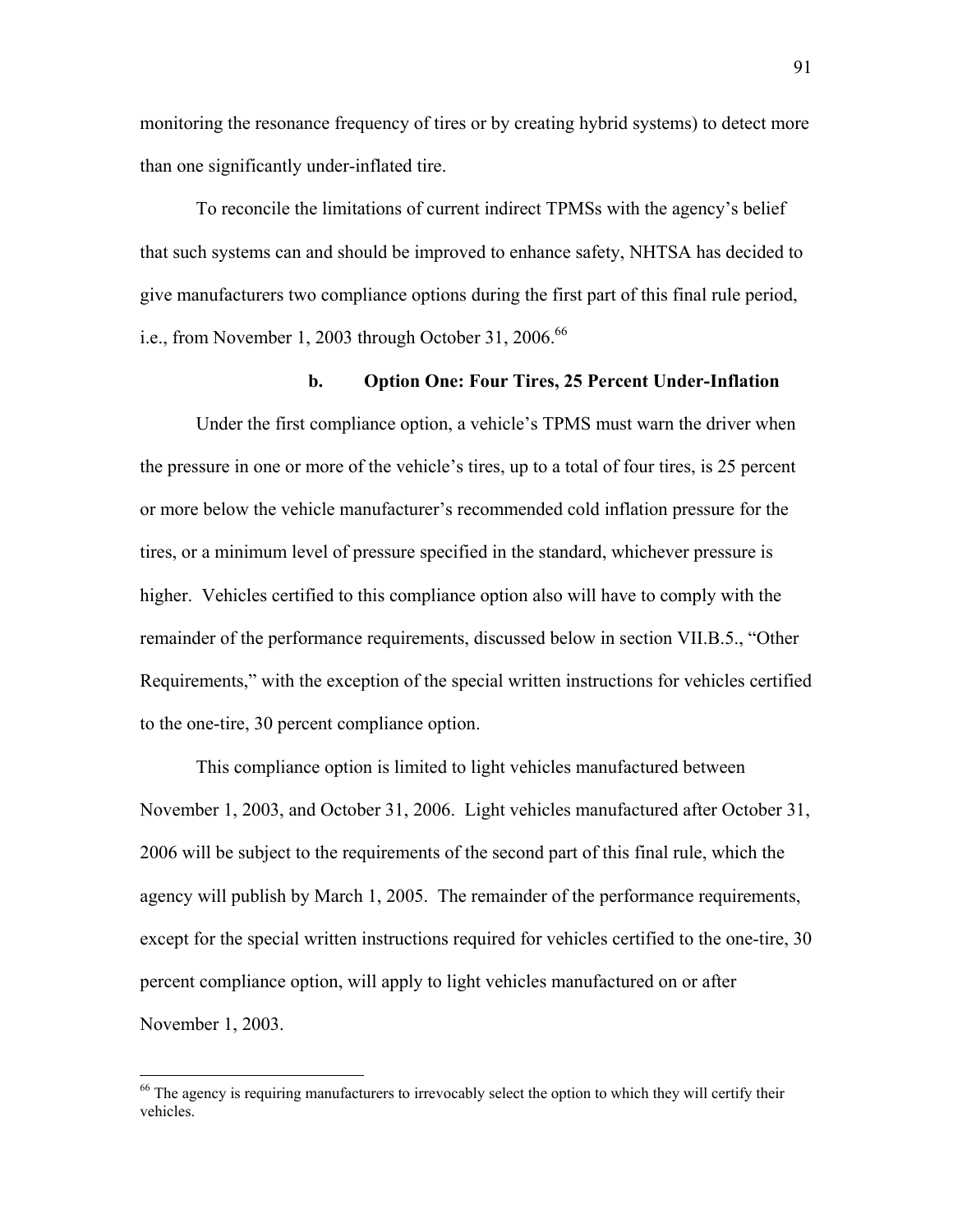#### **c. Option Two: One Tire, 30 Percent Under-Inflation**

Under the second compliance option, a vehicle's TPMS must warn the driver when the pressure in any one of the vehicle's tires is 30 percent or more below the vehicle manufacturer's recommended cold inflation pressure for the tires, or a minimum level of pressure specified in the standard, whichever pressure is higher.  $67$  Vehicles certified to this compliance option also will have to comply with the remainder of the performance requirements, discussed below in section VII.B.5. "Other Requirements," including the special written instructions for vehicles certified to the one-tire, 30 percent compliance option.

This compliance option also is limited to light vehicles manufactured between November 1, 2003, and October 31, 2006. Light vehicles manufactured after October 31, 2006 will be subject to the requirements of the second part of this final rule, which the agency will publish by March 1, 2005. The remainder of the performance requirements, except for the special written instructions requirement, will apply to light vehicles manufactured on or after November 1, 2003.

#### **d. Special Written Instructions for Option Two TPMSs**

In the NPRM, the agency proposed that the vehicle owner's manual provide an image of the TPMS warning telltale and the following information, in English:

When the TPMS warning light is lit, one of your tires is significantly under-inflated. You should stop and check your tires as soon as possible, and inflate them to the proper pressure as indicated on the vehicle's tire inflation placard. Driving on an under-inflated tire causes the tire to overheat and can eventually lead to tire failure. Under-inflation also reduces fuel efficiency and tire tread life, and may affect the vehicle's handling and stopping ability.

<span id="page-91-0"></span> $67$  As noted above, the minimum levels of pressure are the same for both compliance options.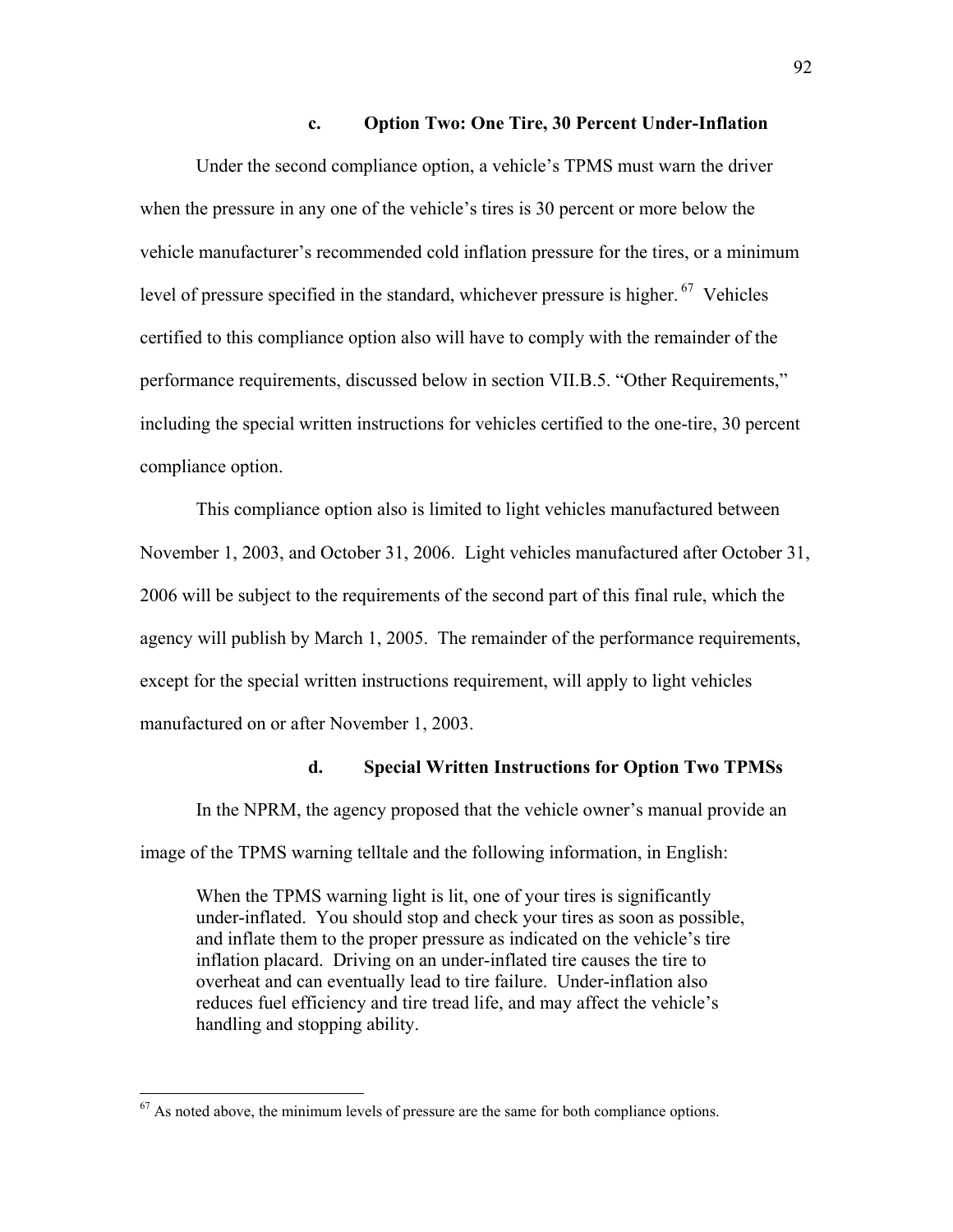The agency also proposed to allow each vehicle manufacturer, at its discretion, to provide additional information about the significance of the low tire pressure warning telltale and description of corrective action that should be undertaken.

The Alliance stated that it was not opposed to the language the agency proposed. However, the Alliance recommended that the agency include additional language addressing inherent system limitations, owner/driver responsibility, and replacement tires and rims. The Alliance did not recommend any specific language.

NHTSA is accepting this Alliance comment. The agency notes that indirect TPMSs have several limitations, including the inability to detect when all four tires, and other combinations of tires, are significantly under-inflated. In addition, the agency notes that data from the July 2001 BTS omnibus survey indicate that 65 percent of drivers would be less concerned to a great extent or a very great extent with routinely maintaining their tire pressure if their vehicle were equipped with a TPMS. This substantial shift in reliance from routine maintenance to TPMS concerns the agency, given the performance limitations of indirect TPMSs. To avoid the creation of a false sense of security, therefore, the agency is requiring vehicle manufacturers to provide additional information on the inherent limitations of TPMSs, if the vehicle is certified to the one-tire, 30 percent option. The additional information must immediately follow the general written instructions for all TPMSs, specified below, and read, in English, as follows:

Note: The TPMS on your vehicle will warn you when one of your tires is significantly under-inflated and when some combinations of your tires are significantly under-inflated. However, there are other combinations of significantly under-inflated tires for which your TPMS may not warn you. These other combinations are relatively common, accounting for approximately half the instances in which vehicles have significantly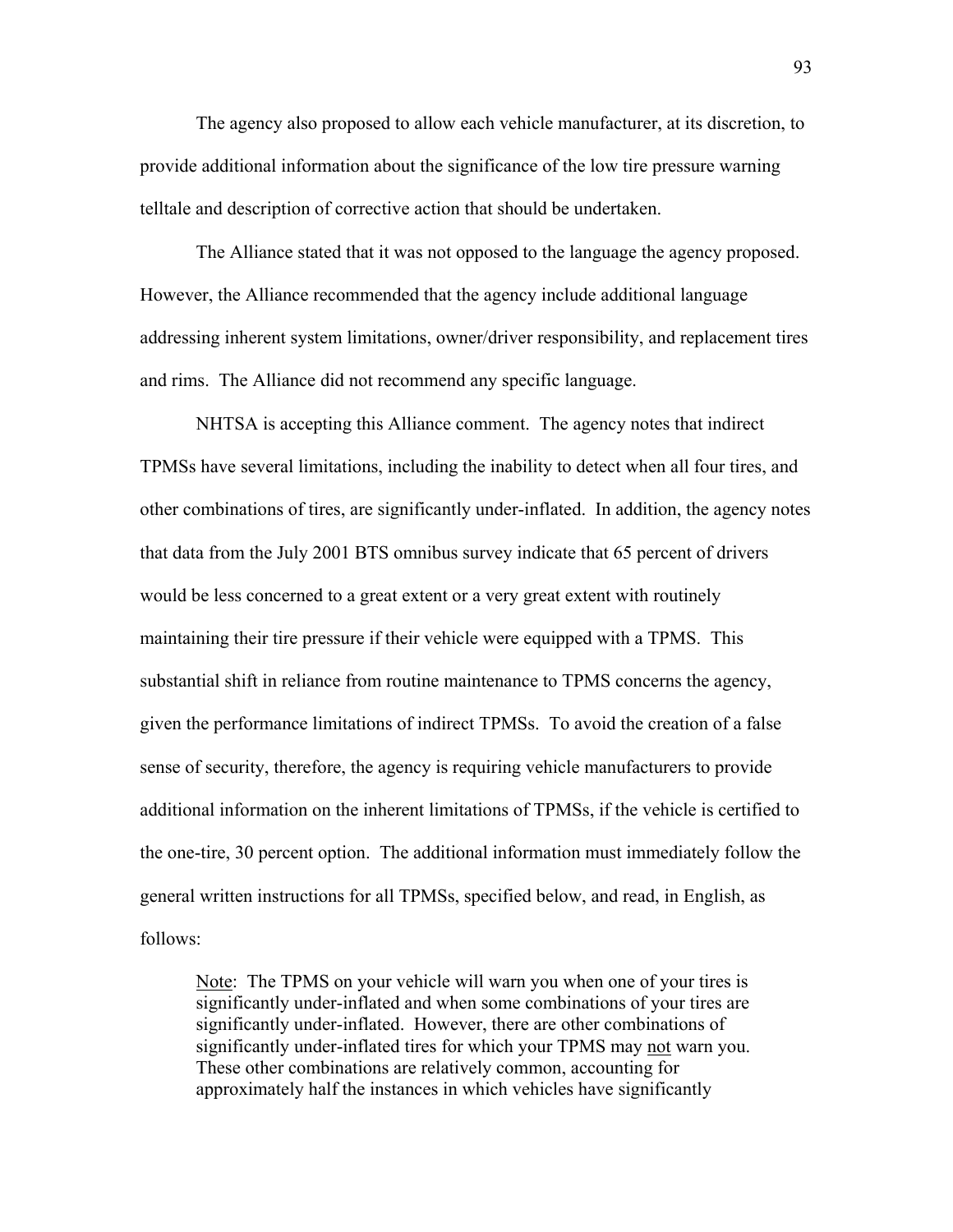under-inflated tires. For example, your system may not warn you when both tires on the same side or on the same axle of your vehicle are significantly under-inflated. It is particularly important, therefore, for you to check the tire pressure in all of your tires regularly and maintain proper pressure.

#### **5. Other Requirements**

#### **a. Time Frame for Telltale Illumination**

 NHTSA notes that in the NPRM the agency included this performance requirement in the requirements for the low tire pressure warning telltale. After reviewing this arrangement, however, the agency has decided that it was confusing. Thus, in the regulatory text of this final rule, the agency has shifted this performance requirement to the section of the regulatory text that specifies requirements for TPMSs.

 In the NPRM, the agency proposed that the warning telltale illuminate not more than ten minutes after a tire becomes significantly under-inflated.

 Advocates supported a much briefer time period, but did not specify a time period. Advocates stated that the agency had given no reason for a ten-minute time period. RMA stated that the earlier the driver is warned the better, but also did not specify a time period.

 The Alliance stated that a detection window of ten minutes likely would be problematical for indirect TPMSs, which require different detection times at different speeds. The Alliance recommended that the detection requirement be changed to a driving interval of ten miles (16 kilometers) instead of ten minutes to accommodate indirect TPMSs.

According to data from the tire industry, 85 percent of tire pressure losses are slow pressure losses, in which it takes anywhere from several minutes to several weeks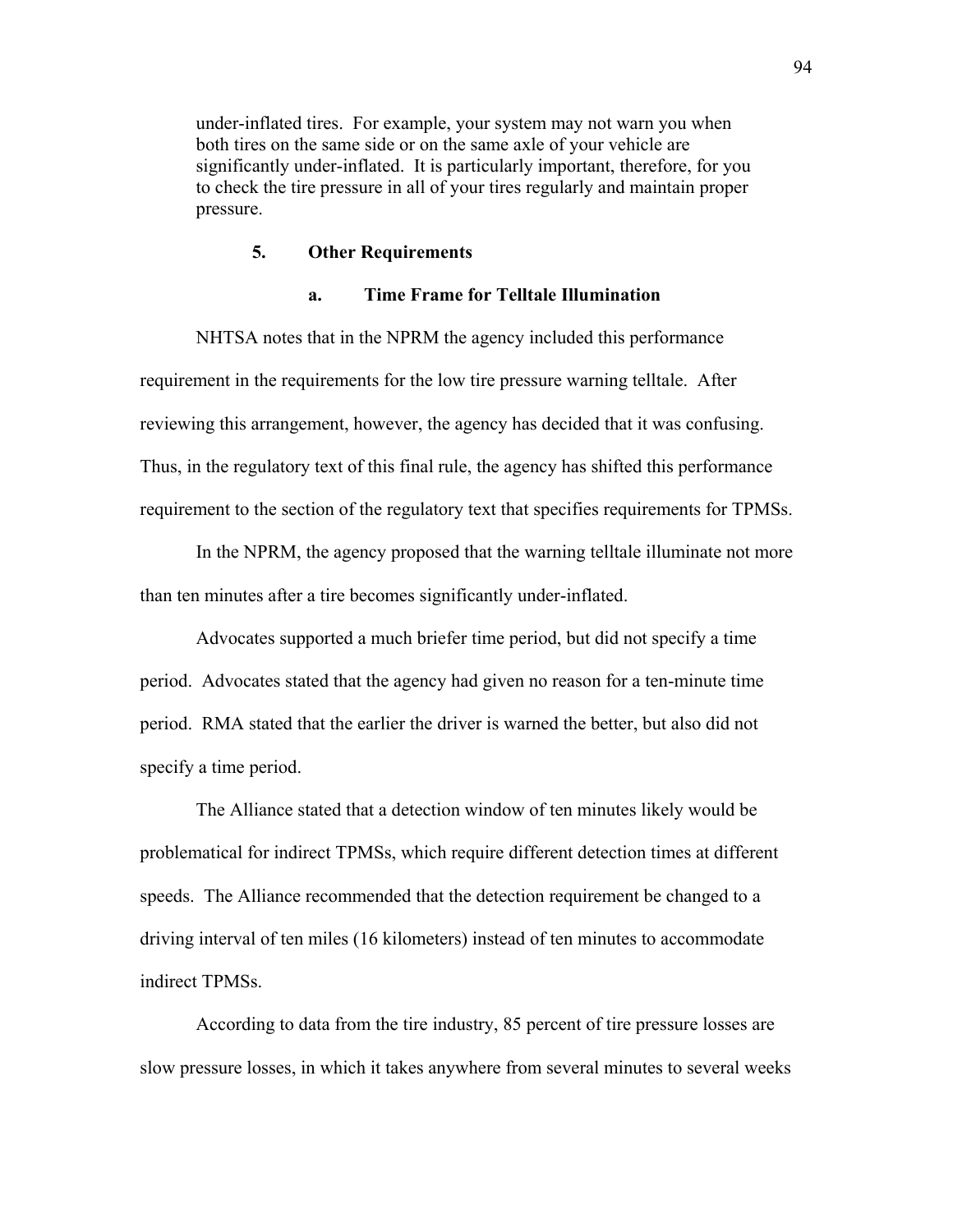for a tire to become significantly under-inflated. The other 15 percent of tire pressure losses are rapid pressure losses, which typically result from a tire being punctured (without the puncturing object becoming embedded in the tire) or ruptured. TPMSs are designed to alert the driver to slow pressure losses, not rapid pressure losses. In addition, as noted above, all of the tires that the agency tested for endurance at 20 psi for 90 minutes passed. Thus, the agency believes that ten minutes between the time that a tire becomes significantly under-inflated and the time that the TPMS illuminates the low tire pressure warning telltale will provide the driver ample time to take corrective action and avoid the possibility of serious tire degradation. Accordingly, the agency is not adopting Advocates' suggestion that the agency shorten the time frame for telltale activation.

 The agency notes that the test procedures proposed in the NPRM specified a test speed of 50 to 100 km/h. That means it would take a vehicle about 10 to 20 minutes to travel the 16 kilometers proposed by the Alliance. The agency also notes that in its survey of TPMSs, NHTSA's VRTC found that direct TPMSs could illuminate the warning telltale in less than one minute after a tire became significantly under-inflated (by 50 percent under placard pressure). The VRTC also found that indirect TPMSs took from less than a minute to over eight minutes. This leads the agency to believe that ten minutes is ample time for both direct and indirect TPMSs.

Thus, the agency is not adopting the Alliance's suggestion that the agency change the detection requirement to a driving interval of ten miles instead of ten minutes.

 Accordingly, for the four-tire, 25 percent option, this final rule requires that the TPMS illuminate the low tire pressure warning telltale not more than ten minutes after the inflation pressure in one or more tires, up to total of four tires, is 25 percent or more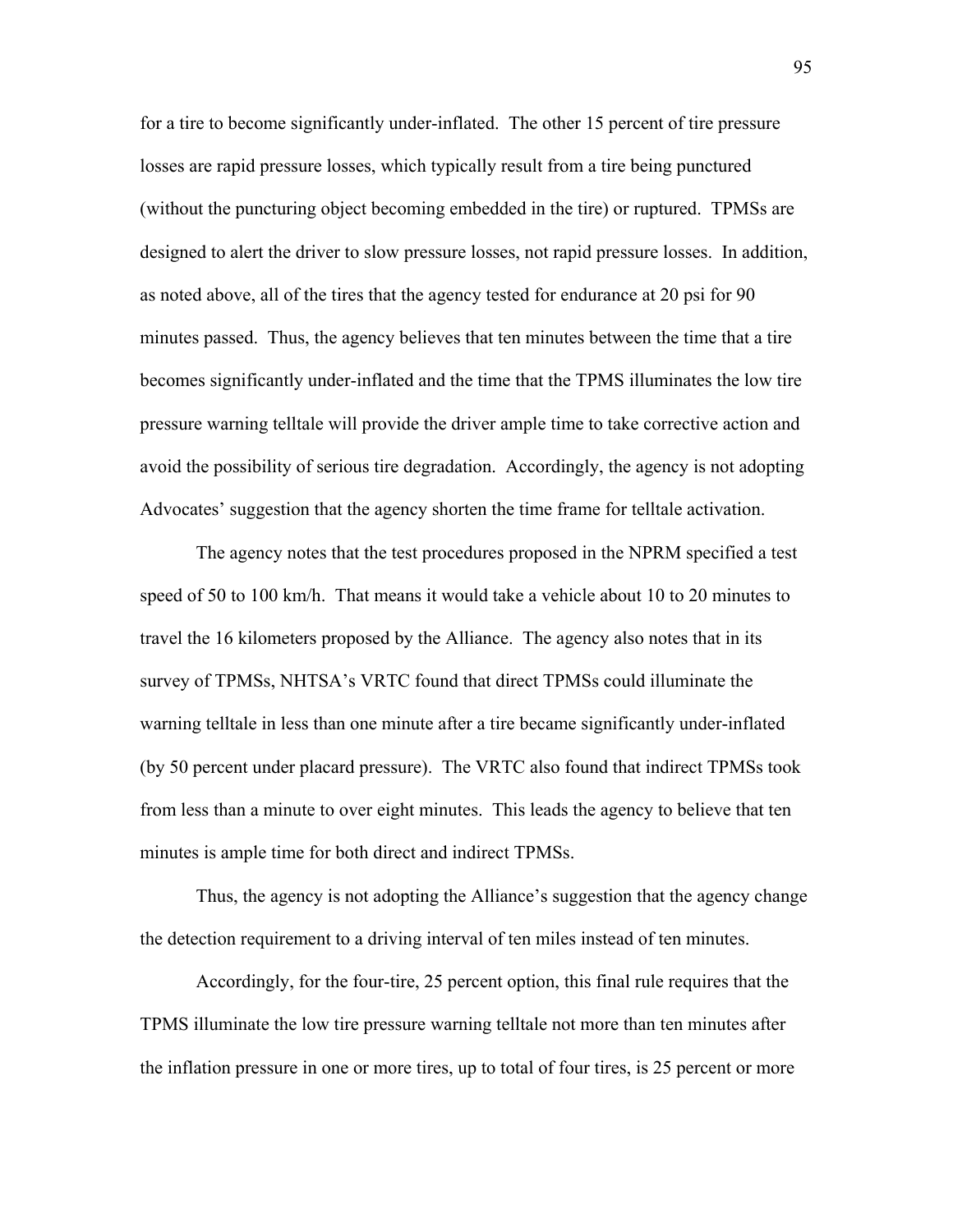below the placard pressure, or a minimum level of pressure specified in the standard, whichever pressure is higher. For the one-tire, 30 percent option, this final rule requires that the TPMS illuminate the low tire pressure warning telltale not more than ten minutes after the pressure in one tire is 30 percent or more below the placard pressure, or a minimum level of pressure specified in the standard, whichever pressure is higher.<sup>[68](#page-95-0)</sup>

#### **b. Duration of Warning**

 NHTSA notes that in the NPRM the agency included this performance requirement in the requirements for the low tire pressure warning telltale. After reviewing this arrangement, however, the agency has decided that it was confusing. Thus, in the regulatory text of this final rule, the agency has shifted this performance requirement to the requirements for TPMSs.

 In the NPRM, the agency proposed to require that the warning telltale be illuminated as long as any of the vehicle's tires remains significantly under-inflated, and the ignition switch is in the "On" ("Run") position, whether or not the engine is running. The agency also proposed that the telltale be deactivatable, manually or automatically, only when all of the vehicle's tires cease to be significantly under-inflated.

 Advocates and RMA supported this proposal. Advocates stated that if manual disengagement of the illuminated telltale were permitted, a driver could indefinitely defer inspecting and correcting a significantly under-inflated tire simply by manually disengaging the telltale.

 Johnson Controls, Inc. (JCI), a manufacturer of both direct and indirect TPMSs, was concerned that a strict reading of NHTSA's proposals may preclude a driver's ability to access other information when the significant under-inflation telltale is activated

<u>.</u>

<span id="page-95-0"></span><sup>&</sup>lt;sup>68</sup> As noted above, the minimum levels of pressure are the same for both options.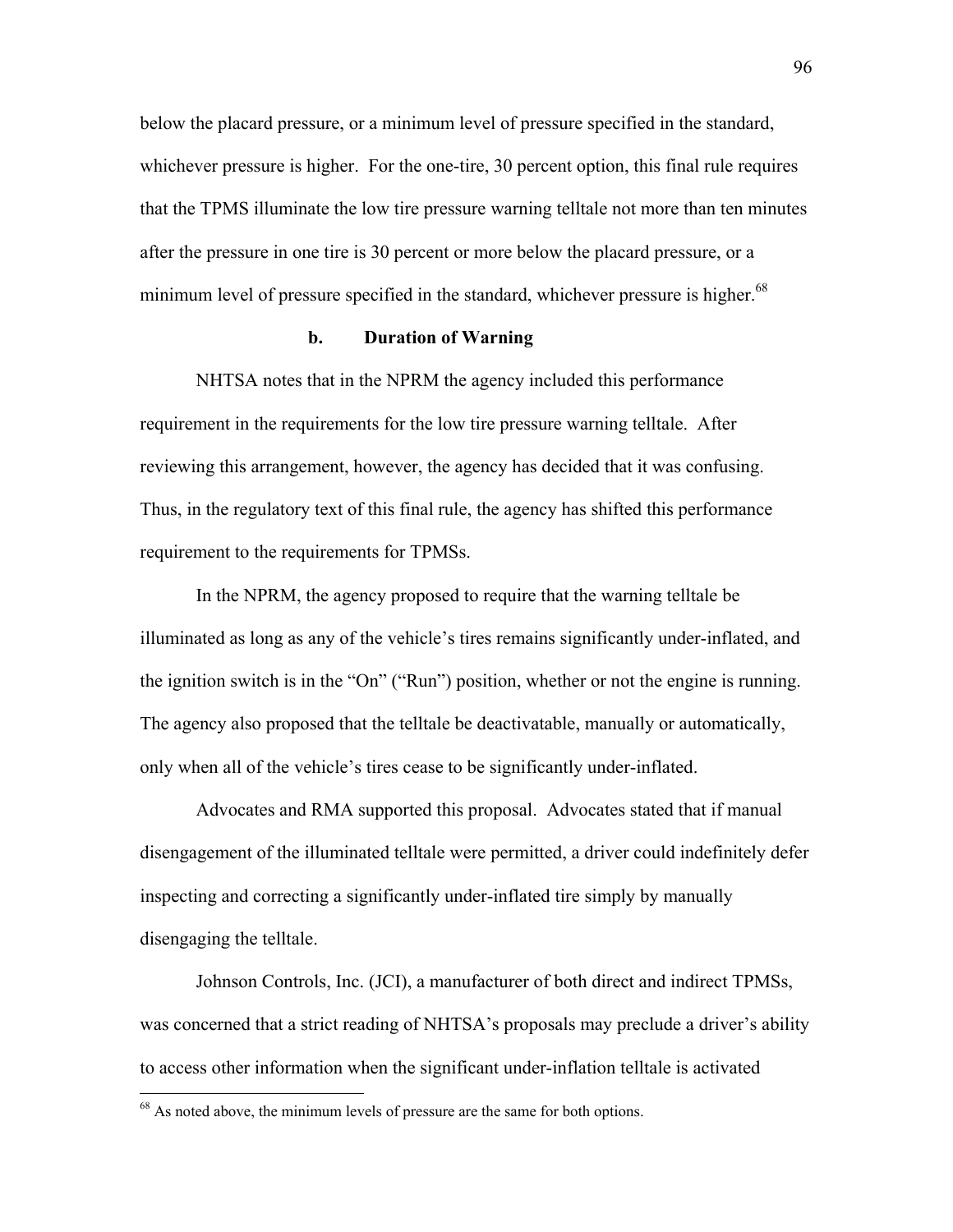within a multi-functional console display. JCI argued that the agency should allow sufficient flexibility to permit the vehicle occupant to check other information on a multifunctional display even in a significant under-inflation situation. According to JCI, with current center displays in vehicles that incorporate a TPMS feature, the owner is allowed to toggle between features on the display. For example, on certain current tire and nontire specific displays located in center consoles, the low pressure display will persist until the vehicle occupant chooses to view another display (e.g., a miles to empty display). In that circumstance, the new display will remain active for a period of 60 seconds and then the pressure warning will be redisplayed. In some instances, the redisplay will be accompanied by an audible warning. JCI argued that as long as alternative displays are selected by the vehicle occupant as a matter of conscious choice and are of sufficiently short duration, the cautionary function of the display will be preserved. Accordingly, JCI recommended amending Section 4.2.1(e) to read as follows:

S4.2.1(e) Can be deactivated, manually or automatically, only when all of the vehicle's tires cease to be significantly under-inflated, or when the vehicle occupant chooses to view another feature on the same display provided that the pressure cautionary message is automatically redisplayed not more than 60 seconds after the display is toggled to another feature.

 The Alliance stated that the requirement that the warning telltale be deactivated, manually or automatically, only when all of the vehicle's tires cease to be significantly under-inflated requires the vehicle to "know" that all the tires have ceased to be significantly under-inflated. This would prohibit the use of indirect TPMSs, which do not measure actual inflation pressure, and are therefore incapable of "knowing" when the tires are no longer significantly under-inflated. This is the reason indirect TPMSs come with a manual re-calibration capability  $-\overline{\text{because all}}$  indirect TPMSs must be "told" that repair, rotation, replacement, or re-inflation has occurred.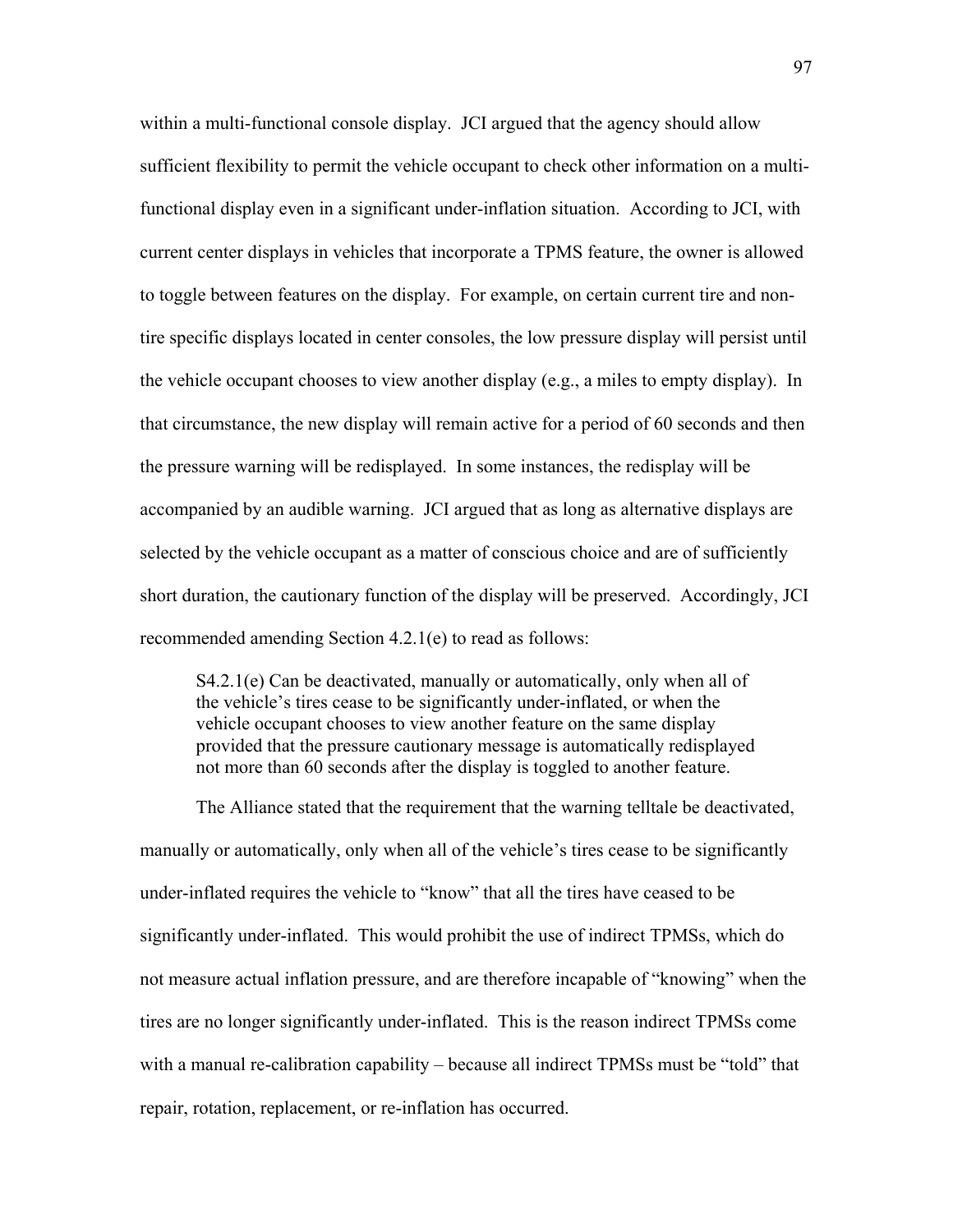The Alliance also noted that some vehicles have different placard pressures for the front and rear tires. For these vehicles, the TPMS warning cannot be fully automated. The driver or service agent must manually recalibrate the TPMS after rotating or correctly inflating the tires. For these reasons, the Alliance recommended amending Section 4.2.1(d) to read as follows:

S4.2.1(d) Remains activated (continuously or periodically) until automatically deactivated when all of the vehicle's tires cease to be significantly under-inflated or until manually deactivated in accordance with manufacturer's instructions.

NHTSA is not adopting JCI's suggestion because the agency does not believe the driver should be able to temporarily deactivate the warning telltale, even if the deactivation can only last for 60 seconds. The agency does not normally allow warning telltales to be temporarily deactivated by the driver. The agency also believes that the warning telltale should be separate from a reconfigurable display.

However, NHTSA is adopting the Alliance's suggestion that the agency allow the warning telltale to be manually extinguished in accordance with the vehicle manufacturer's instructions. The agency agrees with the Alliance's arguments. An indirect TPMS cannot "know" when a tire is no longer significantly under-inflated because it does not actually measure inflation pressure. An indirect TPMS must be told that the significantly under-inflated tire has been re-inflated. This is done with a manual reset button.

 The agency noted in the NPRM that a reset button may invite human error. For example, a driver may accidentally press the reset button when one or more of the vehicle's tires are under-inflated, but not significantly under-inflated. This would recalibrate the system so that the under-inflated condition would be accepted as a normal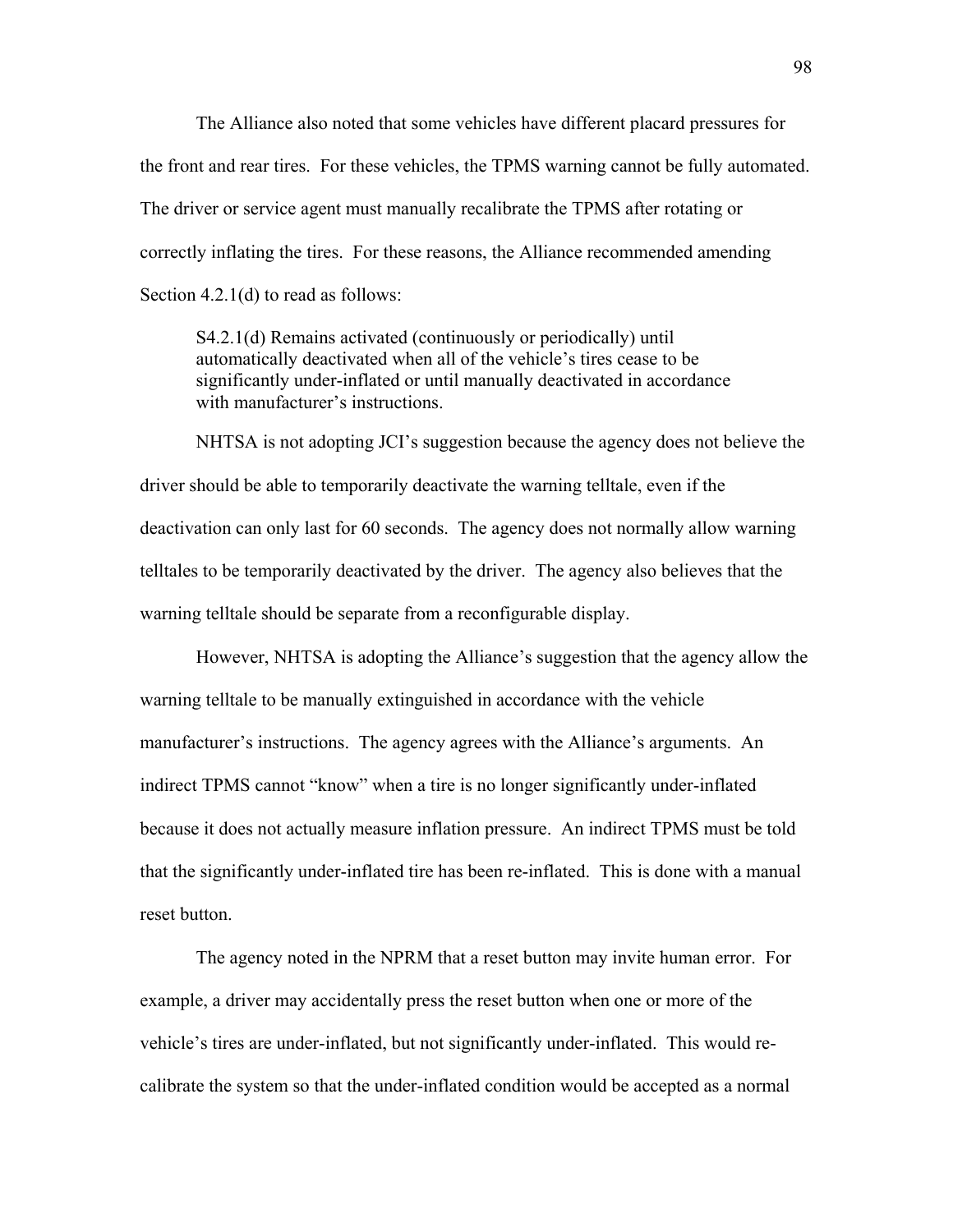variable. The indirect TPMS then would not be able to detect a significantly underinflated tire until one or more tires were 25 percent lower than it already was. This could also occur as a result of misuse, i.e., if the driver simply pressed the reset button when the warning telltale illuminated. The telltale would be extinguished without the driver having taken any corrective action.

While NHTSA is concerned by these potential problems, the agency notes that indirect TPMSs must have a reset button. Moreover, direct TPMSs need a reset button under certain circumstances. For example, some vehicle manufacturers specify more than one placard pressure for a vehicle's tires – one applicable when the vehicle is lightly loaded and another when the vehicle is at maximum load. If a manual reset were not allowed, then the direct system would not know that the applicable recommended inflation pressure had changed.

 In addition, these human error problems are no different from the driver simply ignoring the warning telltale if it is illuminated. The agency can attempt to prevent these problems only through driver education. Thus, the agency will allow the warning telltale to be deactivated manually in accordance with the vehicle manufacturer's instructions.

 Accordingly, the agency is adding paragraph S4.2.1(b) to the requirements for the four-tire, 25 percent option, to read as follows:

(b) Continue to illuminate the low tire pressure warning telltale as long as the pressure in any of the vehicle's tires is equal to or less than the pressure specified in (a), and the key locking system is in the  $\Omega$ <sup>"</sup>  $("Run")$  position, whether or not the engine is running, or until manually reset in accordance with the vehicle manufacturer's instructions.

 The requirement for the one-tire, 30 percent option is slightly different because under that option the TPMS only has to be able to detect when one tire is 30 percent or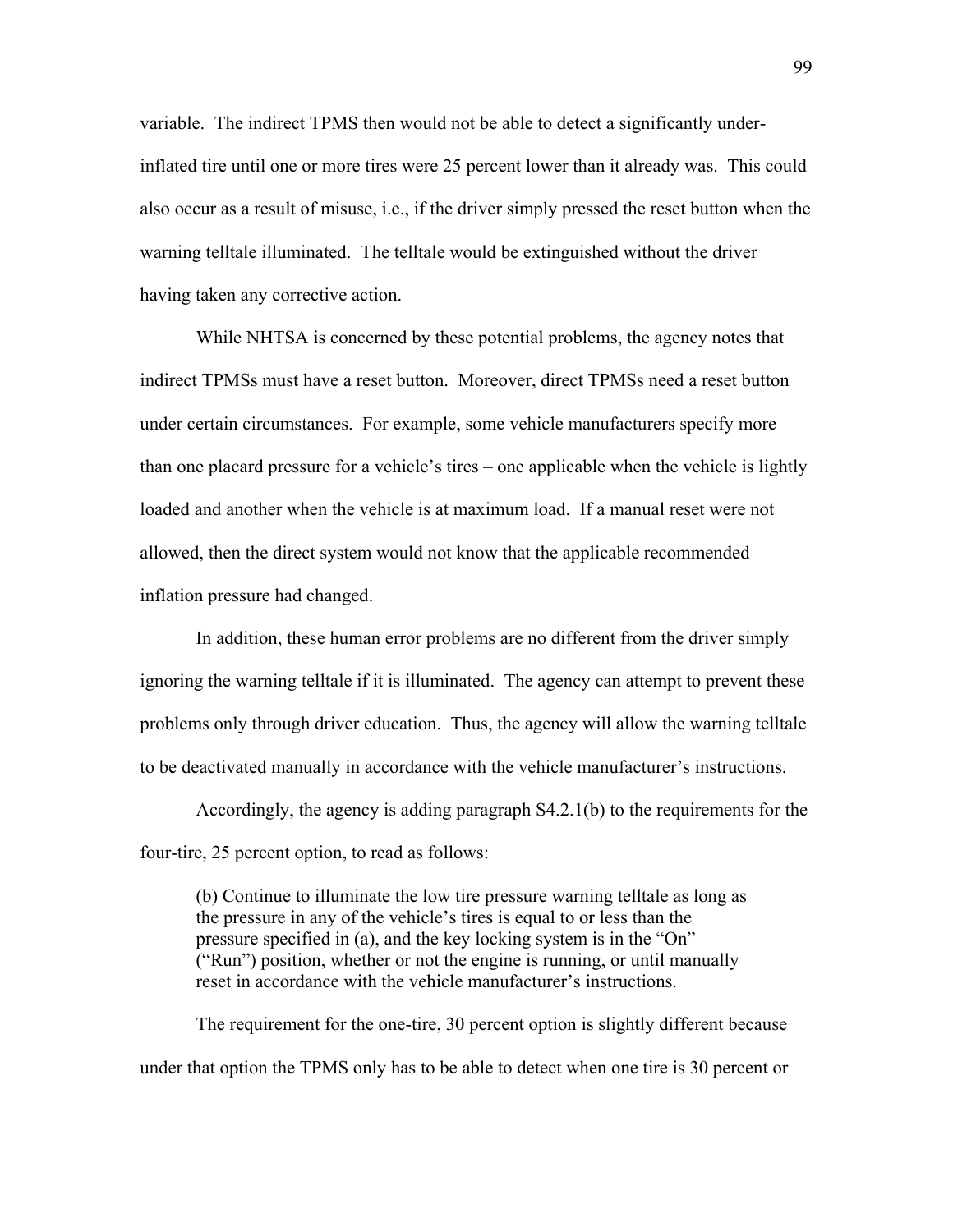more below the placard pressure. Accordingly, the agency is adding paragraph S4.2.2(b) to the requirements for the one-tire, 30 percent option, to read as follows:

(b) Continue to illuminate the low tire pressure warning telltale as long as the pressure in that tire is equal to or less than the pressure specified in (a), and the key locking system is in the "On" ("Run") position, whether or not the engine is running, or until manually reset in accordance with the vehicle manufacturer's instructions.

#### **c. Temporary Disablement**

The Alliance noted that TPMSs might be disabled, deliberately or by default, under certain conditions. For example, TPMSs could be disabled on four-wheel-drive applications whenever the vehicle is operated in "4WD Lo" mode, typically during offroad use, or under very poor road conditions. The Alliance noted that most manufacturers of four-wheel-drive vehicles recommend that the tires be deflated to a lower pressure during certain conditions of off-road use. A TPMS calibrated to a threshold appropriate for on-road use would otherwise provide an unnecessary warning under this special condition. The Alliance also stated that certain types of all-wheel-drive vehicles that selectively lock the differential under specific operating conditions typically disable the TPMS under these conditions. The Alliance concluded that such selective disablement is inconsequential to safety, as vehicles operating under such conditions are generally moving at relatively slow speeds where low tire pressure is not a significant safety concern.

The Alliance also stated that TPMSs may be temporarily disabled or reduced in detection sensitivity by default due to technical limits on system capability. For example, indirect TPMSs are not capable of operating normally on rough roads, or at very high speeds (i.e., above 75 mph) where the high centrifugal force prevents accurate detection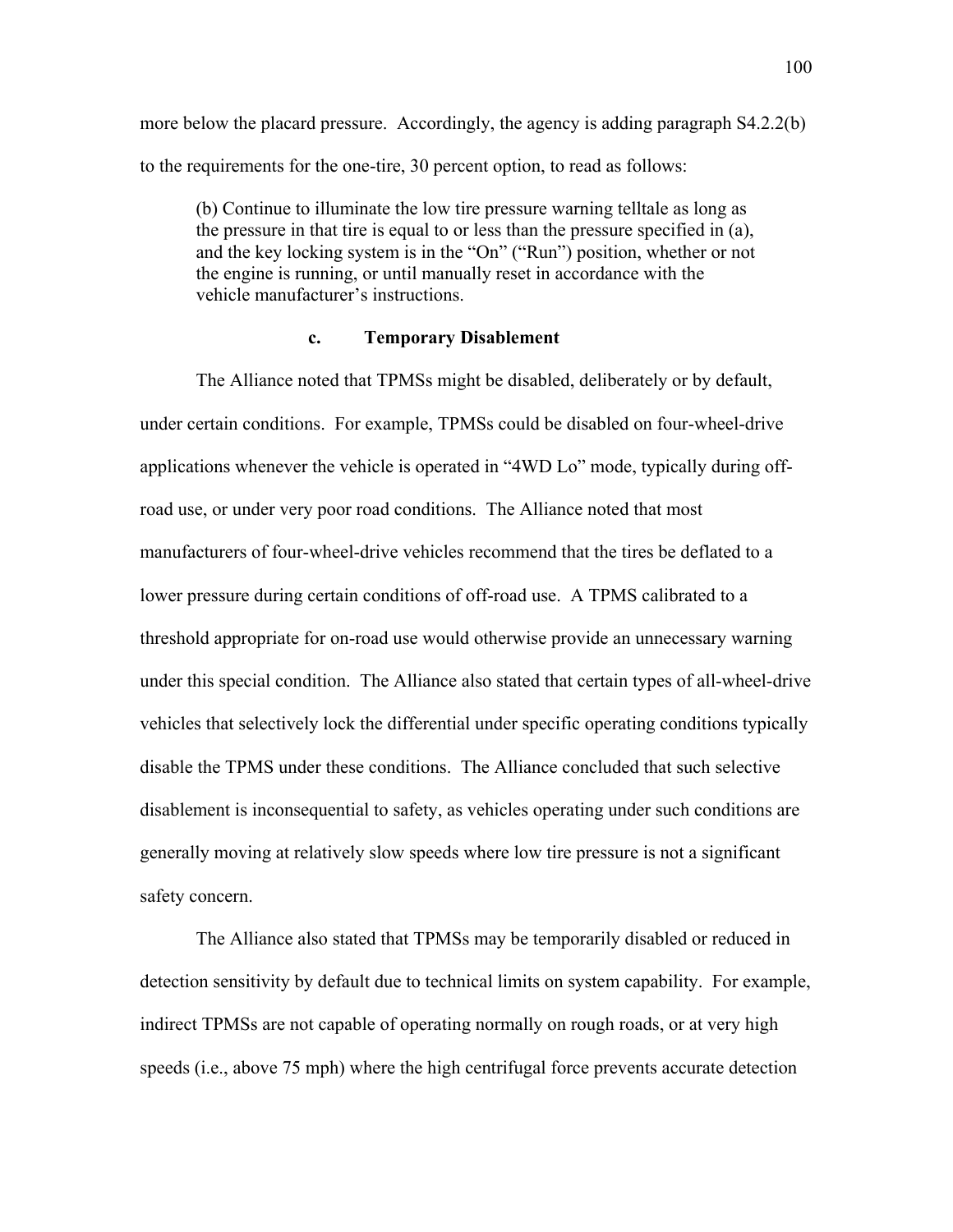of differences in rolling radius. Direct TPMSs are not capable of operating when radio frequency interference disrupts the transmission of sensor signals between the wheel sensors and the receiver, or when a tire without a sensor (such as a temporary spare) is installed on the vehicle.

NHTSA has decided to prohibit any control that automatically disables the TPMS under any condition. The agency normally does not allow safety systems to be disabled, and the Alliance has provided no good reason for allowing the TPMS to be disabled. If drivers lower their tire pressure before off-road driving, and the low tire pressure warning telltale illuminates, it will serve as a reminder to the drivers to re-inflate their tires before returning to the road. The agency does not believe that drivers will be inconvenienced if the telltale illuminates while they are driving off-road. Moreover, the Alliance indicated that drivers may also shift into "4WD-Lo" while driving on very poor road conditions. Since tire under-inflation plays a role in vehicle handling and stability, the agency believes that it is especially important that the TPMS be functioning when the vehicle is being driven on poor road conditions.

Finally, the agency notes that all technology has limitations, and there may be situations in which the TPMS may not function properly. The agency considered those situations in specifying the test conditions and procedures in this standard. The agency will not perform compliance tests under any conditions or procedures that would prevent TPMSs from functioning properly.

#### **d. System Calibration**

In the NPRM, the agency noted that most indirect TPMSs need time to calibrate the system, i.e., to "learn" the variables associated with distinct tire types under varying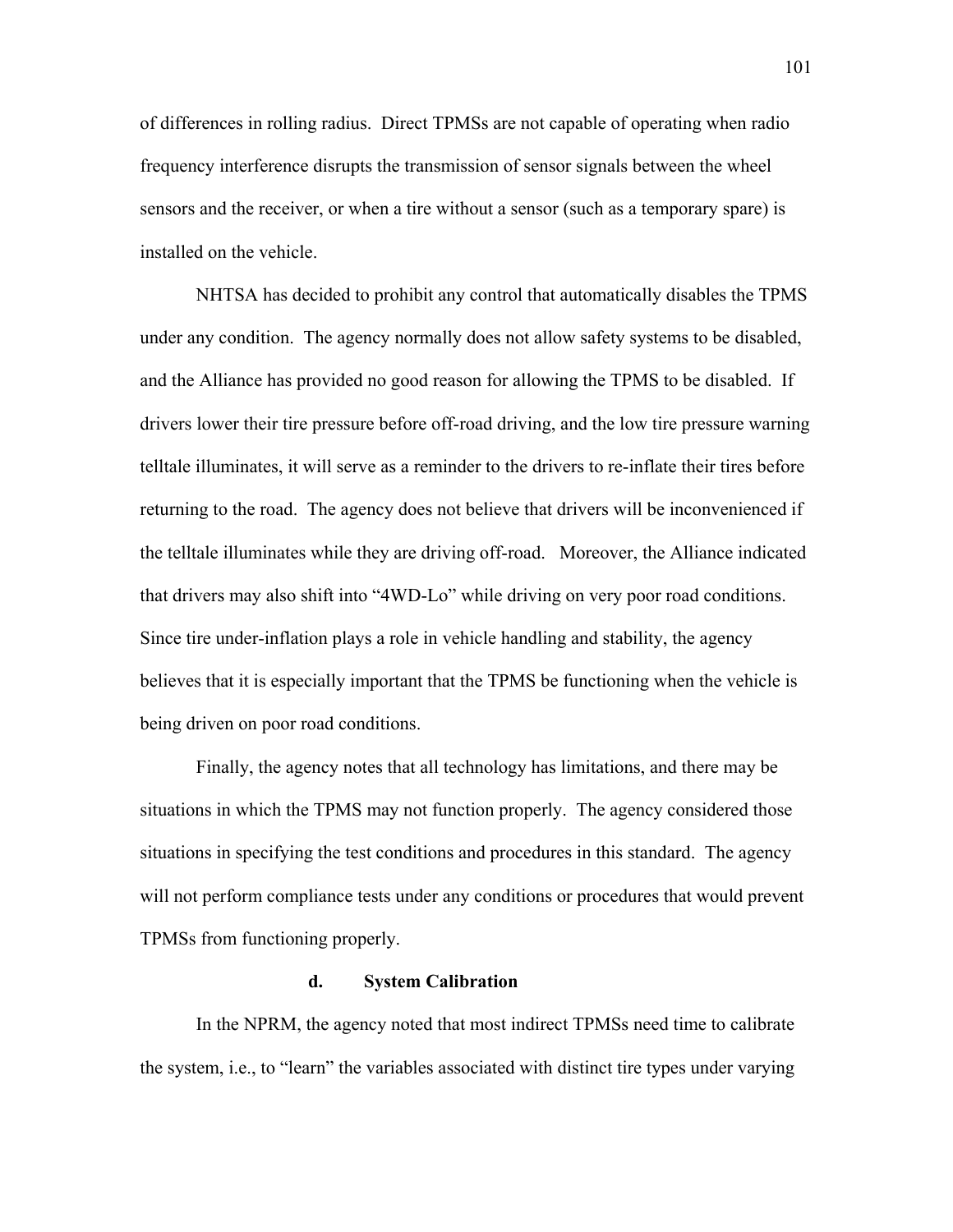driving conditions. In its survey of current TPMSs, the VRTC found that the four indirect TPMSs it evaluated took anywhere from several minutes to several hours to calibrate. This calibration is necessary when a vehicle is driven for the first time (i.e., when it is new), when the pressure in a tire is changed, and when the tires are rotated or replaced. During the calibration mode, an indirect TPMS's ability to monitor tire pressure is severely limited. Thus, if one or more tires became significantly underinflated while the system was calibrating, the driver might not be alerted.

The agency did not propose in the NPRM that the TPMS indicate to the driver that the system is in calibration mode. However, in the proposed test procedures, the agency specified that the vehicle be driven for 20 minutes to allow for system calibration. Thus, in effect, the agency required that TPMSs be able to calibrate within 20 minutes of driving.

The Alliance recommended that the agency allow manufacturers to provide, but not require, a calibration notification feature. The Alliance stated that recalibration generally takes place after the driver inflates the tires to the correct pressure. The driver then would be aware that calibration was taking place. The Alliance also argued that the likelihood of another significantly under-inflated tire occurring during the recalibration time frame is extremely low.

TRW recommended that the agency not require indirect TPMSs to indicate that they are in calibration mode. TRW stated that this feature would not be necessary with direct TPMSs because they do not require calibration.

The agency has decided not to require that the TPMS indicate when it is in calibration mode. The agency notes that calibration is necessary only for indirect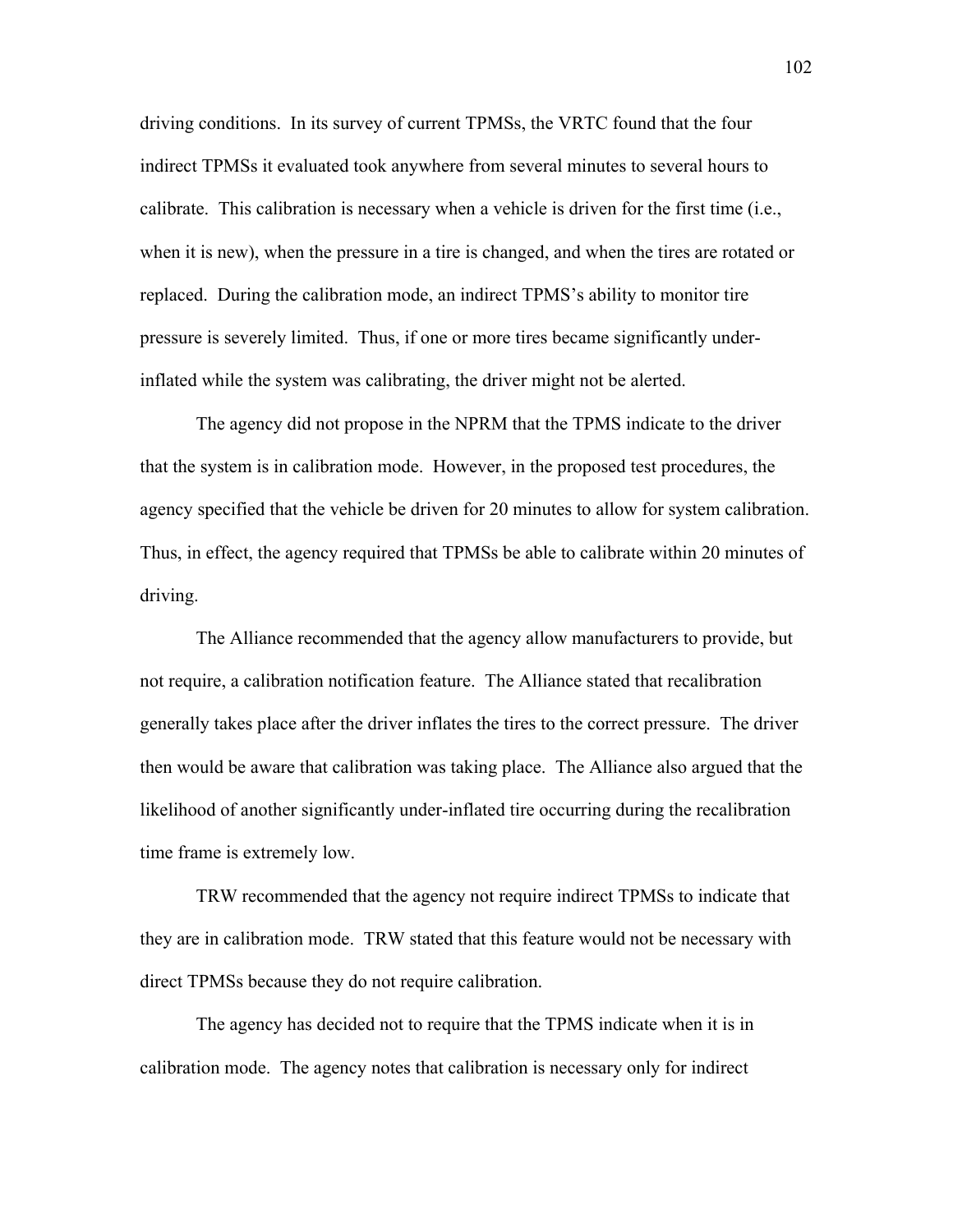TPMSs, and then it is necessary only when a vehicle is driven for the first time, when the pressure in a tire is changed, and when the tires are rotated or replaced. These are all times when significant under-inflation due to a slow leak should not be a problem. At these times, the tires either will be new or will have been checked. In addition, the agency notes that the driver is not able to take any action when given an indication of system calibration. For these reasons, the agency does not believe that a calibration indication feature would provide any safety benefits. However, if manufacturers wish to provide a calibration notification feature, they are free to do so. The agency is not prohibiting such a feature.

#### **e. Replacement Tires**

In the NPRM, the agency proposed to require that each TPMS be able to function properly when any of the vehicleís original tires or rims are replaced with any optional or replacement tire or rim of the size(s) recommended for use on the vehicle by the vehicle manufacturer.

RMA supported the agency's proposal. Advocates recommended that the agency require TPMSs to function properly with all replacement tires and rims, regardless of size.

The Alliance recommended that the agency require TPMSs to function properly only with those tires and rims offered as original or optional equipment by the vehicle manufacturer. The Alliance stated that there are a large number of replacement brands and types of tires and rims with different dynamic rolling radii, size variations, load variations, and temperature characteristics. The Alliance argued that since vehicle manufacturers do not control tire compliance for aftermarket tires and rims, they cannot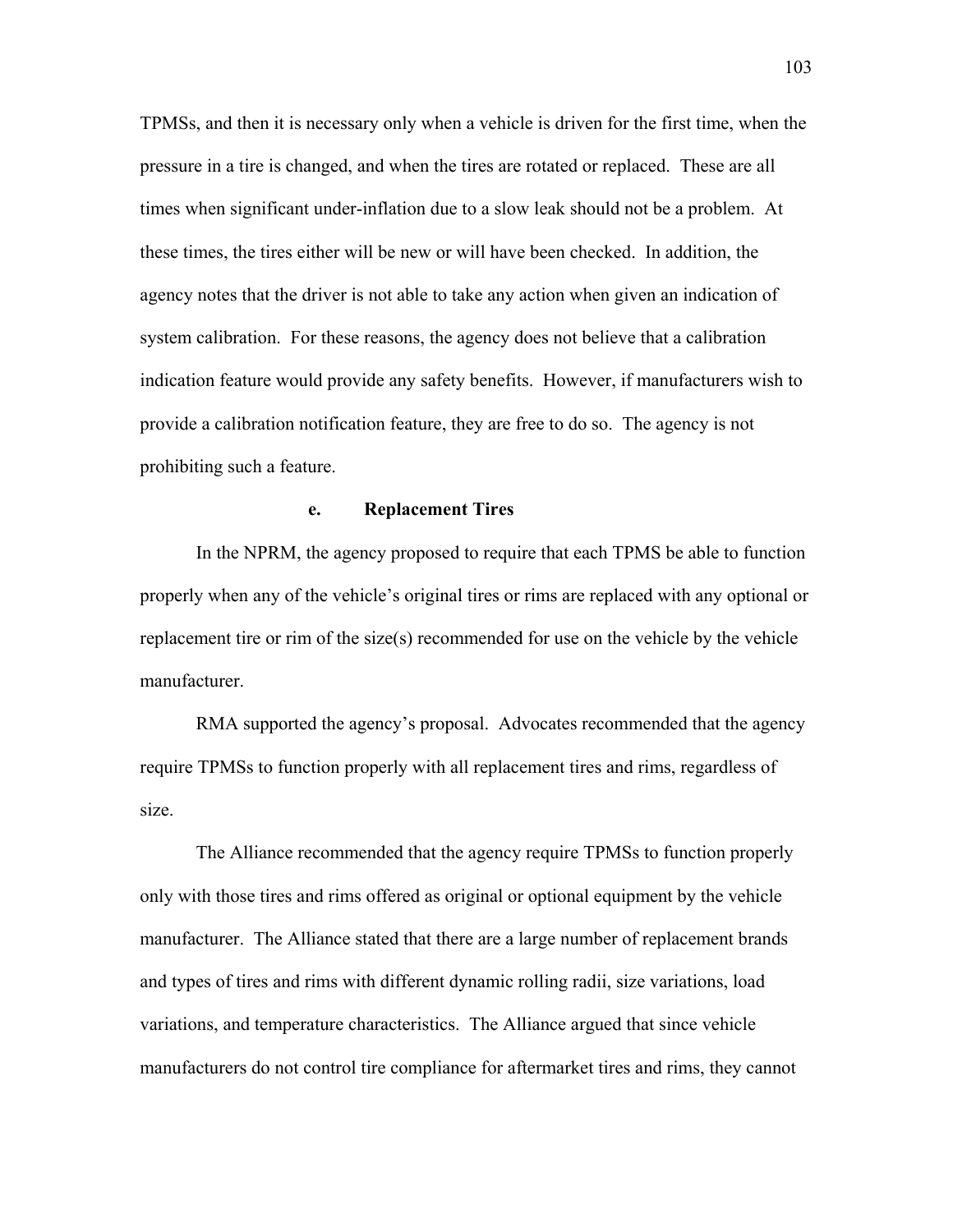guarantee that the TPMS will work, or will work with the same level of precision, in all cases.

JCI requested that the agency clarify that it was not requiring TPMSs to function when custom tires and rims not recommended by the vehicle manufacturer are installed on the vehicle. JCI stated that both indirect TPMSs (because of tire diameter changes and different tire pressure thresholds) and direct TPMSs (because of the potential inability to install and operate the transmitter) are compromised by such installations.

The Specialty Equipment Market Association (SEMA) claimed that the proposed rule would have a major effect on business that sell aftermarket tires and rims. SEMA was concerned that the rule could: (1) disallow aftermarket equipment that does not match the vehicle manufacturer's recommendations;  $(2)$  fail to require manufacturers to implement the TPMS in a manner that allows reprogramming by aftermarket installers; (3) fail to require that vehicle manufacturers design tire pressure sensors to be compatible with aftermarket tire and wheel combinations and standardized communication protocols to ensure that aftermarket sensors are compatible with OEM systems; (4) fail to direct consumers to inflate the tire to the pressure for the specific wheel and tire combination in use; and (5) render servicing by independent repair facilities more difficult.

In this final rule, the agency is requiring that each TPMS meet the requirements of the standard when any of the vehicle's original tires are replaced with any optional or replacement tire of the size(s) recommended for use on the vehicle by the vehicle manufacturer and installed on the original rims. This requirement is the same for TPMSs complying with the four-tire, 25 percent option or the one-tire, 30 percent option.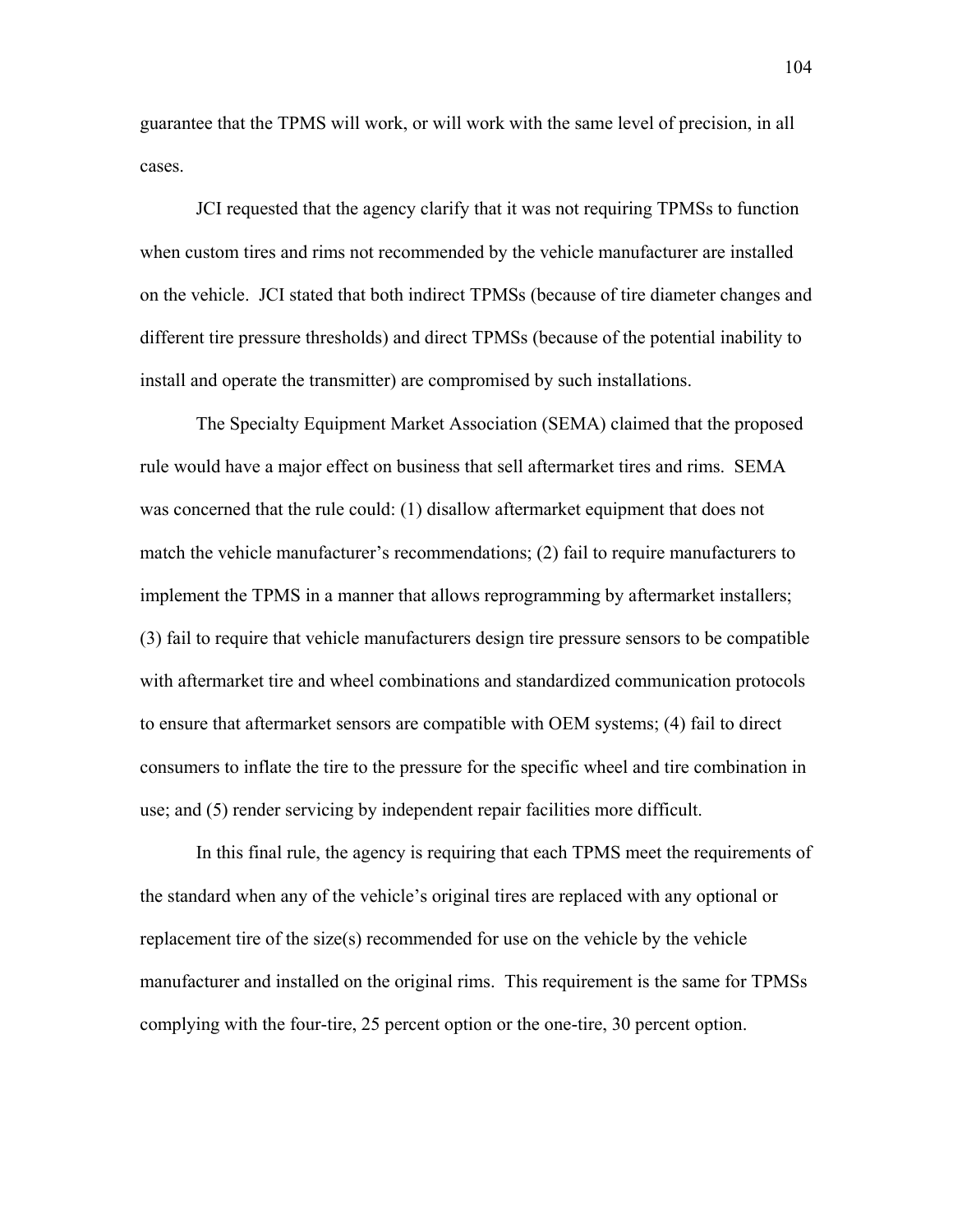The agency is not requiring that TPMSs meet the requirements of the standard when any of the vehicle's original rims are replaced with any optional or replacement rim of the size recommended for use on the vehicle by the vehicle manufacturer. The agency notes that since most direct TPMS sensors are mounted on the rim, the rim must be of a design that will accommodate the sensor. Some aftermarket rims may be the same size as the original rim, but have a design that will not accommodate a TPMS sensor. Thus, the agency does not believe that requiring TPMSs to work with all replacement rims of the same size recommended for use by the vehicle manufacturer is feasible.

However, the agency does believe that requiring TPMSs to work with all replacement tires of the same size recommended by the vehicle manufacturer is feasible. The agency notes that while tires may have different designs, they are basically designed to meet tire industry standards. The agency also notes that aftermarket direct TPMSs currently are available on the market. These TPMSs necessarily must be able to function regardless of the brand of tire. Moreover, RMA supported the agency's proposal to require TPMSs to work with all replacement tires of the same size or size recommended by the vehicle manufacturer. RMA did not state that this would be impossible due to differences in tire brands.

The agency emphasizes that this requirement only applies to replacement tires that are of a size recommended for use on the vehicle by the vehicle manufacturer. It does not apply to any tires of a size not recommended for use on the vehicle by the vehicle manufacturer. If a tire retailer or repair business installs these tires on a vehicle, neither this final rule nor the statute under which it is issued requires the vehicle's TPMS to continue to meet the requirements of the final rule.

105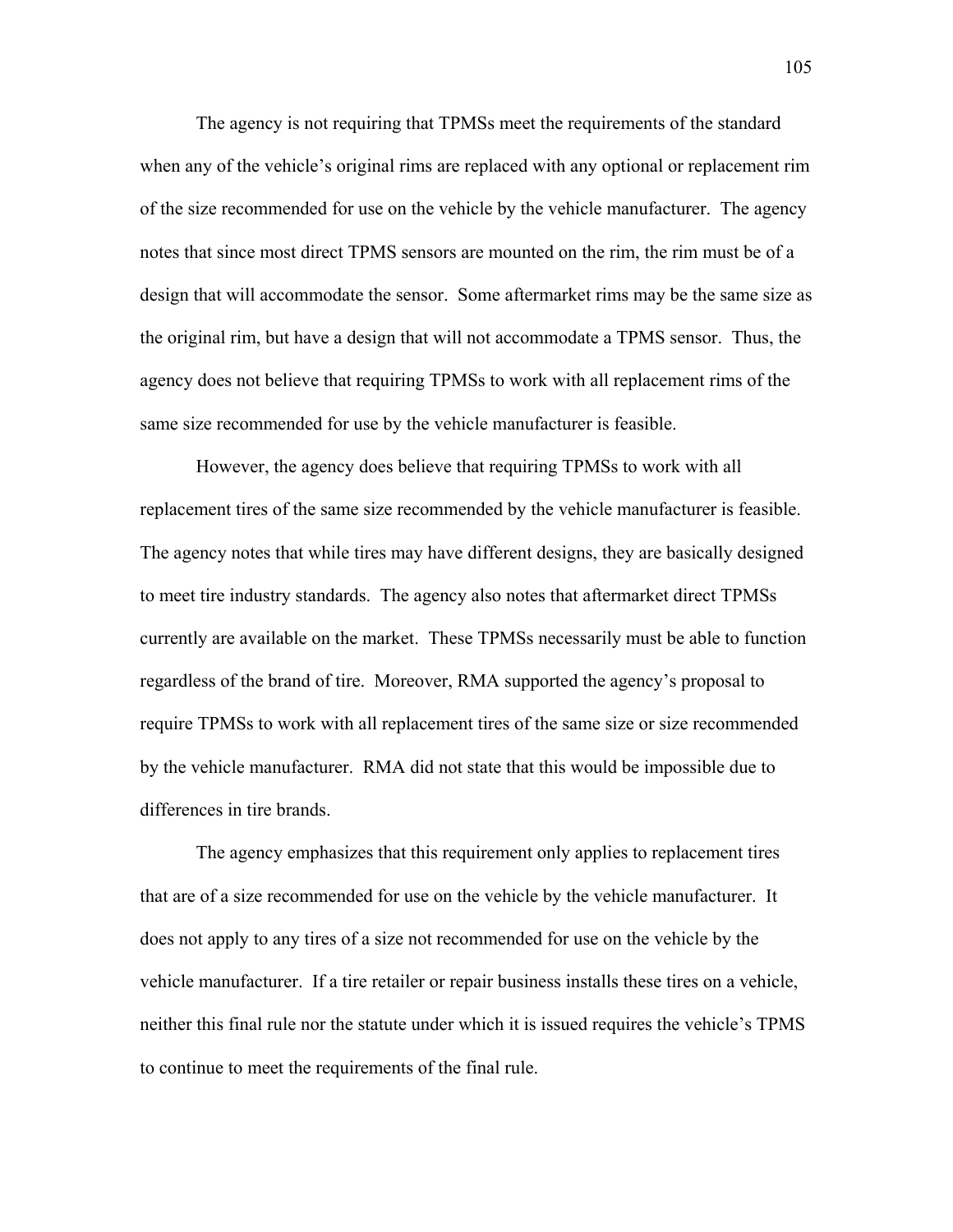NHTSA notes that 49 U.S.C. 30122 prohibits manufacturers, distributors, dealers, and motor vehicle repair businesses from knowingly making inoperative any part of a device or element of design installed on or in a motor vehicle or motor vehicle equipment in compliance with an applicable Federal motor vehicle safety standard. The agency has determined that if such a business installed on a vehicle aftermarket rims that are not identical to the original rims, or tires that are not of the same size recommended for use on the vehicle by the vehicle manufacturer, the business would not violate the make inoperative provision. However, if such a business knowingly renders a vehicle's TPMS inoperative while rotating the vehicle's tires or installing tires that are of the same size recommended for use on the vehicle by the vehicle manufacturer, and does not repair the TPMS, the business has violated the make inoperative provision.

#### **f. Monitoring of Spare Tire**

In the NPRM, the agency did not propose that the TPMS be required to monitor the pressure in the spare tire because NHTSA does not require vehicles to be equipped with a spare tire.

Advocates and RMA recommended that the agency require TPMSs to monitor a vehicle's spare tire. RMA argued that the spare tire should be monitored to ensure its functionality, if and when it is needed. Advocates stated, "Vehicle owners chronically neglect to maintain minimal air pressure in spare tires." However, Advocates did not provide any evidence to support its position.

The Alliance recommended that the agency require TPMSs to monitor only matching, full-size spare tires, and only when they are installed on the vehicle (i.e., not while they are stowed). The Alliance stated that temporary-use spare tires, including full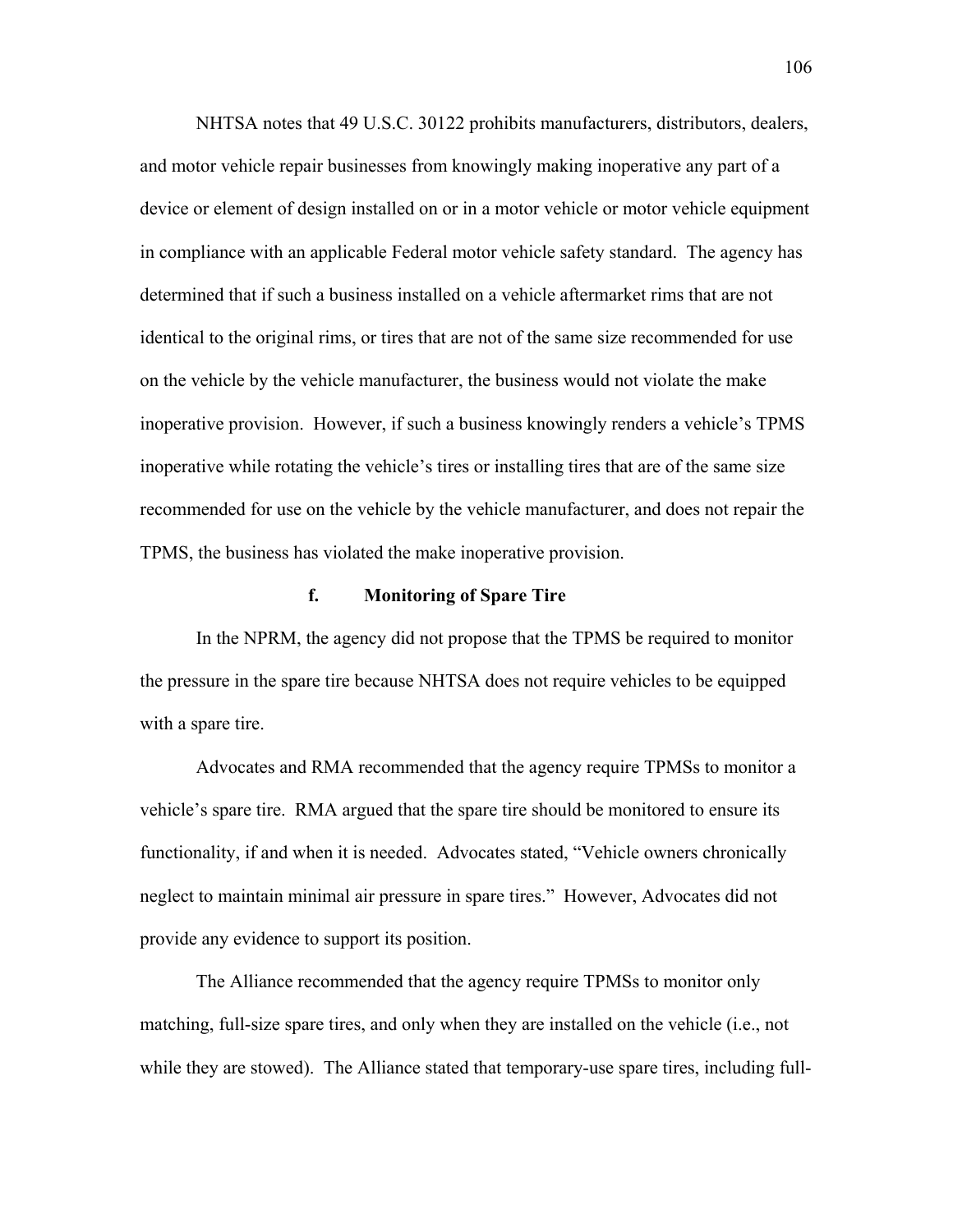size, non-matching and compact spare tires, are not intended to be part of the normal tire rotation cycle for the vehicle. Because these temporary-use spare tires degrade the esthetic appearance or have speed and distance limitations, vehicle owners normally replace them quickly. Thus, the Alliance recommended that the agency not require TPMSs to monitor temporary-use tires, whether stowed or installed on the vehicle. However, the Alliance recommended that the agency require the TPMS to monitor a matching, full-size spare tire when it is installed on the vehicle.

The agency has decided not to require TPMS to monitor the spare tire, either when the tire is stowed or when it is installed on the vehicle, for several reasons.

First, temporary-use tires are not intended to be used on the road for long periods of time. The agency also notes that compact spare tires pose problems for both direct and indirect TPMSs. A compact spare requires much a higher inflation pressure and a different warning threshold. A compact spare is also much smaller, and thus has a smaller rolling radius, than original tires. This could cause an indirect TPMS to give a false warning.

Second, drivers know when a temporary-use spare tire has been installed on the vehicle, and they know that the tire is intended for temporary-use only. The agency believes that most, if not all, drivers will have such spare tires replaced as quickly as possible. For these reasons, the agency is not requiring the TPMS to monitor temporaryuse spare tires, including compact spares and non-matching, full-size temporary tires.

Notwithstanding the Alliance's comment, the agency does not believe that matching, full-size spare tires need be monitored, even though such tires may be used in the tire rotation. The agency has no data indicating how many vehicles are provided with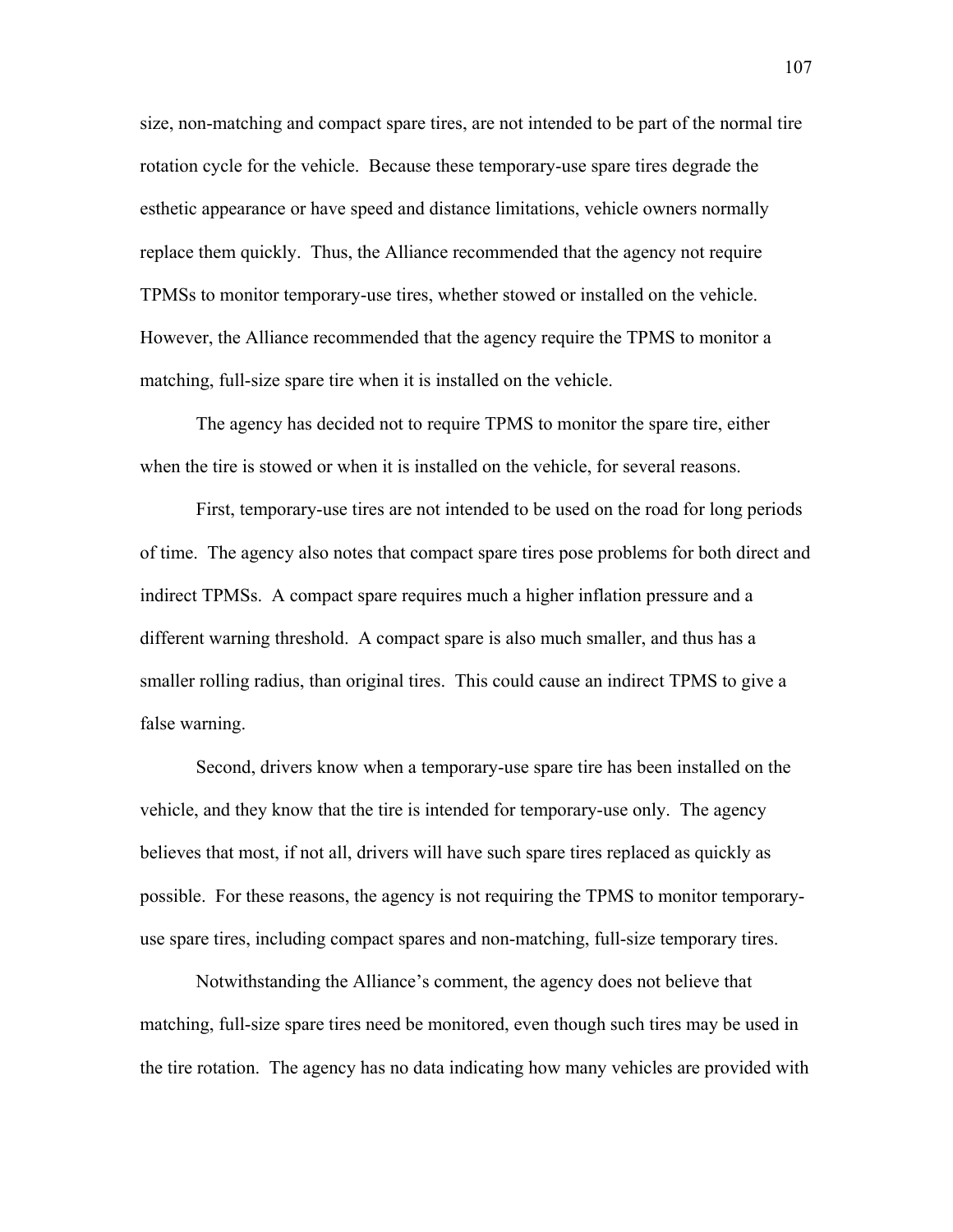a matching, full-size spare tire. In addition, the agency is concerned that requiring the TPMS to monitor the spare tire would add to the cost of the rule significantly because vehicle manufacturers would have to provide an additional pressure sensor (in the case of a direct TPMS) and a matching rim, with little, if any, safety benefit. Finally, the agency is concerned that requiring this would provide a disincentive to vehicle manufacturers to provide vehicles with matching, full-size spare tires.

#### **g. Temperature Compensation**

In the NPRM, the agency noted that when a vehicle is being driven, the temperature in its tires increases. The increased temperature causes increases in the inflation pressure of the tires. $69$  This phenomenon could impact the ability of a TPMS to measure or calculate the cold inflation pressure in a tire accurately. A temperature compensation feature in a TPMS compensates for the increased inflation due to temperature increases.

It is possible that, without temperature compensation, the low tire pressure warning telltale could be extinguished due to the increase in tire pressure experienced during normal driving. For instance, if a vehicle's tires became significantly underinflated overnight, while the vehicle's tires were cold, the low tire pressure warning telltale would be illuminated. However, if the driver did not re-inflate the vehicle's tires, the temperature of the tires, and thus the inflation pressure, would increase during normal driving. This could cause the telltale to be extinguished.

In addition, large fluctuations in the ambient temperature could result in the low tire pressure warning telltale's being activated on vehicles during ignition, and then

<span id="page-107-0"></span> $69$  The actual tire pressure increase due to heat appears to depend on several factors, including whether the tire is under-inflated to start with, the load on the tire, and how much braking has occurred recently. The agency believes that the maximum increase in tire pressure due to increased temperature is 4 psi.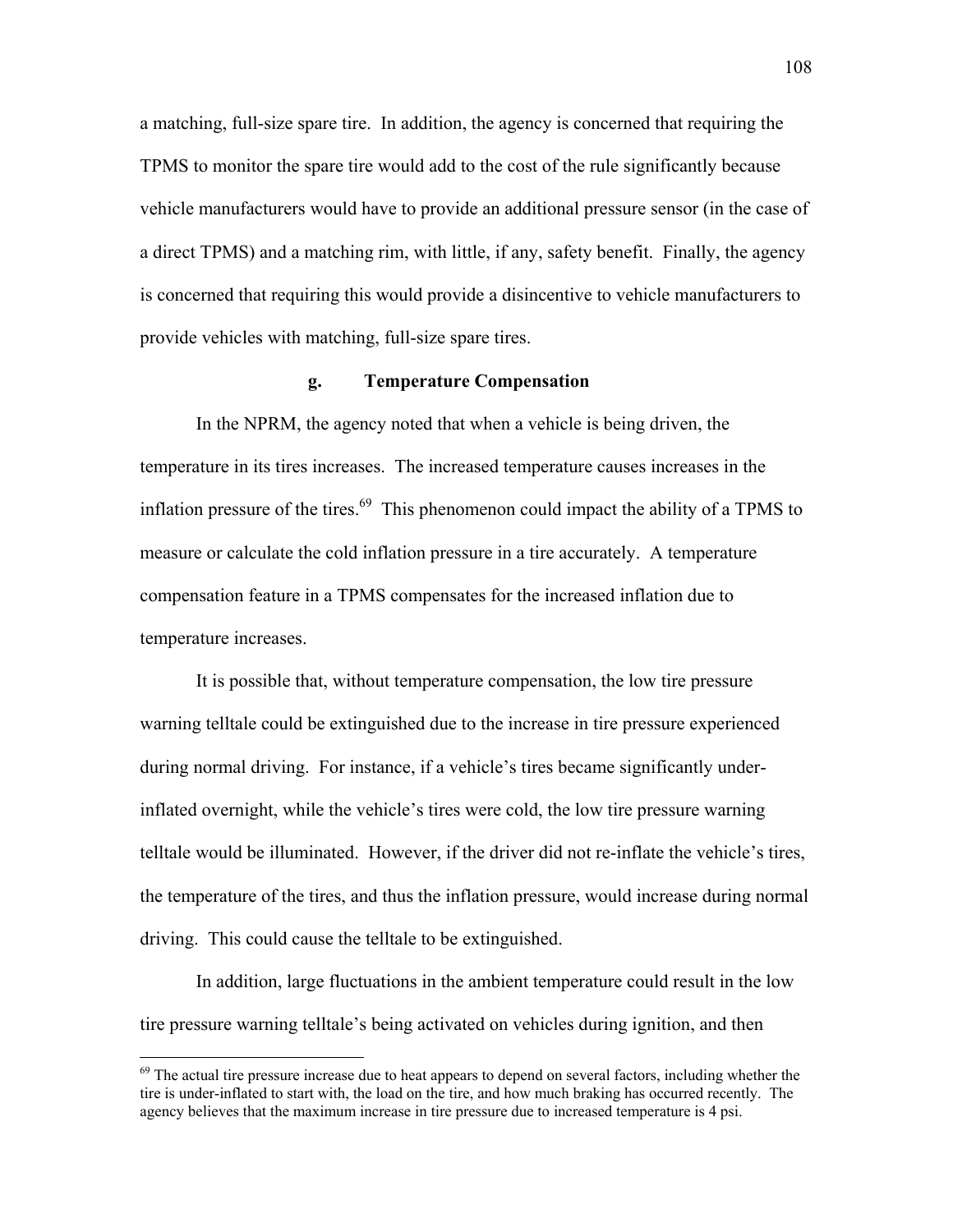automatically de-activated, if the vehicle has that capability, after the vehicle has been driven for a while and the temperature (and thus the pressure) in a tire increases.

NHTSA did not propose that TPMSs have a temperature compensation feature. The agency believed that such a feature would add to the cost of the proposed standard and that indirect TPMSs would not be able to meet such a requirement. NHTSA did, however, request comments on whether such a feature should be required.

The Alliance commented that indirect TPMSs do not require temperature compensation because temperature variances are accounted for naturally in the rolling radii of the tires. Moreover, increases in temperature, and thus in pressure, affect all of a vehicle's tires equally. Thus, the pressure in all four tires increases similarly and does not affect an indirect TPMS's calculation of tire pressure.

The Alliance also stated that direct TPMSs may employ temperature compensation to prevent nuisance warnings. The Alliance recommended that the agency not require temperature compensation because good engineering practices and concern for customer satisfaction (i.e., by preventing nuisance warnings) will compel this feature where needed, regardless of regulation.

Advocates and the EC recommended that the agency require temperature compensation. Advocates stated that temperature compensation is crucial not only to reliable operation of TPMSs in providing accurate detection and notification of low pressure conditions in tires, but also to ensure that TPMSs provide positive feedback and confidence among vehicle operators as meaningful indicators of incipient safety problems which require rapid attention. Advocates expressed concerned that without temperature compensation, the low tire pressure warning telltale would activate and de-activate with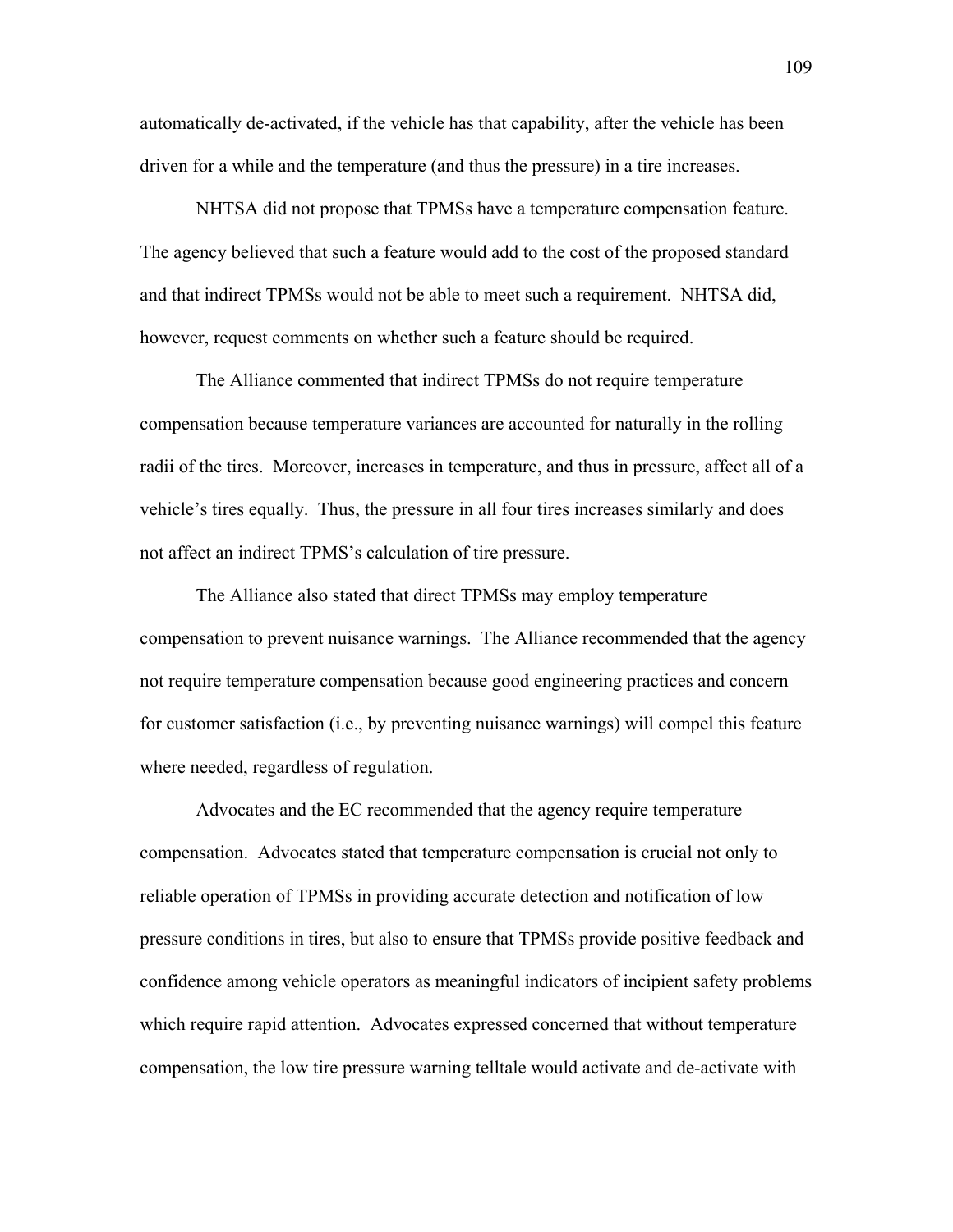temperature, and corresponding pressure, increases. Advocates believed this would encourage drivers to ignore the warning telltale. The EC suggested that temperature compensation might be necessary to ensure the reliability and accuracy of TPMSs.

NHTSA has decided not to address this in this new standard. As noted in the Alliance comments, indirect TPMSs do not need temperature compensation. For direct TPMSs, the agency believes that it is appropriate to allow flexibility to address issues like these, particularly in the early stages of a technology like TPMS. If real-world experience shows that the public is getting nuisance warnings, the agency will revisit this issue.

## **h. Low Tire Pressure Warning Telltale**

The performance requirements for the low tire pressure warning telltale discussed below are the same for both the four-tire, 25 percent option and the one-tire, 30 percent option.

## **i. Color**

 In the NPRM, the agency proposed to require that the color of the warning telltale be yellow. The agency received several comments on this issue.

 Advocates recommended that the agency require the color to be red. Advocates stated that a number of current lighted warning telltales providing status information to driver of vehicle operating systems (e.g., brake systems and engine oil) use red lamps. Advocates argued that, in most cases, an imminent safety hazard is not present when these warning lamps are illuminated, yet their color is red. Advocates also argued that the low tire pressure warning telltale would alert drivers about the existence of a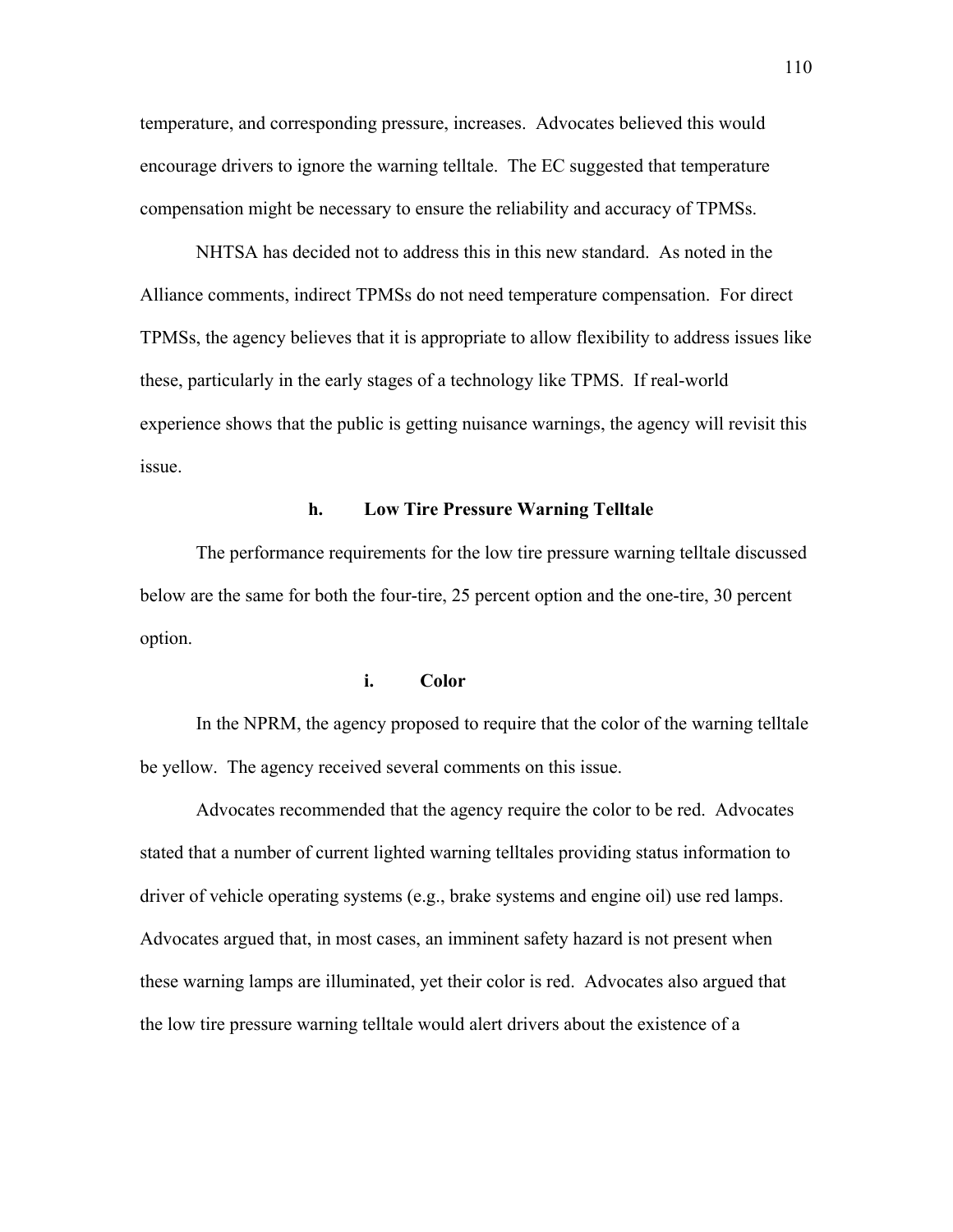potentially dangerous situation that needs rapid correction. Advocates stated that a red lamp would convey this urgency to drivers better than a yellow lamp.

 The Alliance agreed that yellow is the appropriate color for the warning telltale. However, the Alliance recommended that if a manufacturer chooses to imbed the warning telltale in a reconfigurable display, the telltale be excluded from the yellow color requirement. The Alliance argued that the changing appearance of the display would serve the purpose of drawing the driver's attention to the warning, which is otherwise accomplished by lighting a lamp.

The agency is not adopting Advocates' suggestion. The use of the color red for telltales is usually reserved for telltales warning of an imminent safety hazard. The brake systems warning telltale is required to be red because a failure in a vehicle's brake system results in an imminent safety hazard that requires immediate attention. The agency does not believe that a significantly under-inflated tire represents an imminent safety hazard. As noted above, the agency has tested a variety of tires at 20 psi, the minimum activation pressure for the warning telltale, for 90 minutes. None of the tires failed. In addition, as noted above, the agency will propose to test all Standard Load P-metric tires at 20 psi under load and speed conditions for 90 minutes after they undergo a stringent endurance test. This proposal was included in the agency's NPRM to upgrade its tire standard.<sup>70</sup> The agency believes that these tests will ensure that tires will be able to operate safely for at least 90 minutes at the minimum activation pressures specified in this standard. Moreover, the agency notes that since most Standard Load P-metric tires have a placard pressure of at least 30 psi, the warning telltale will have to illuminate at a pressure above the minimum activation pressure. Accordingly, the agency concludes that yellow is the

<u>.</u>

<span id="page-110-0"></span> $70$  Docket No. NHTSA-2000-8011. The NPRM was published at 67 FR 10049, March 5, 2002.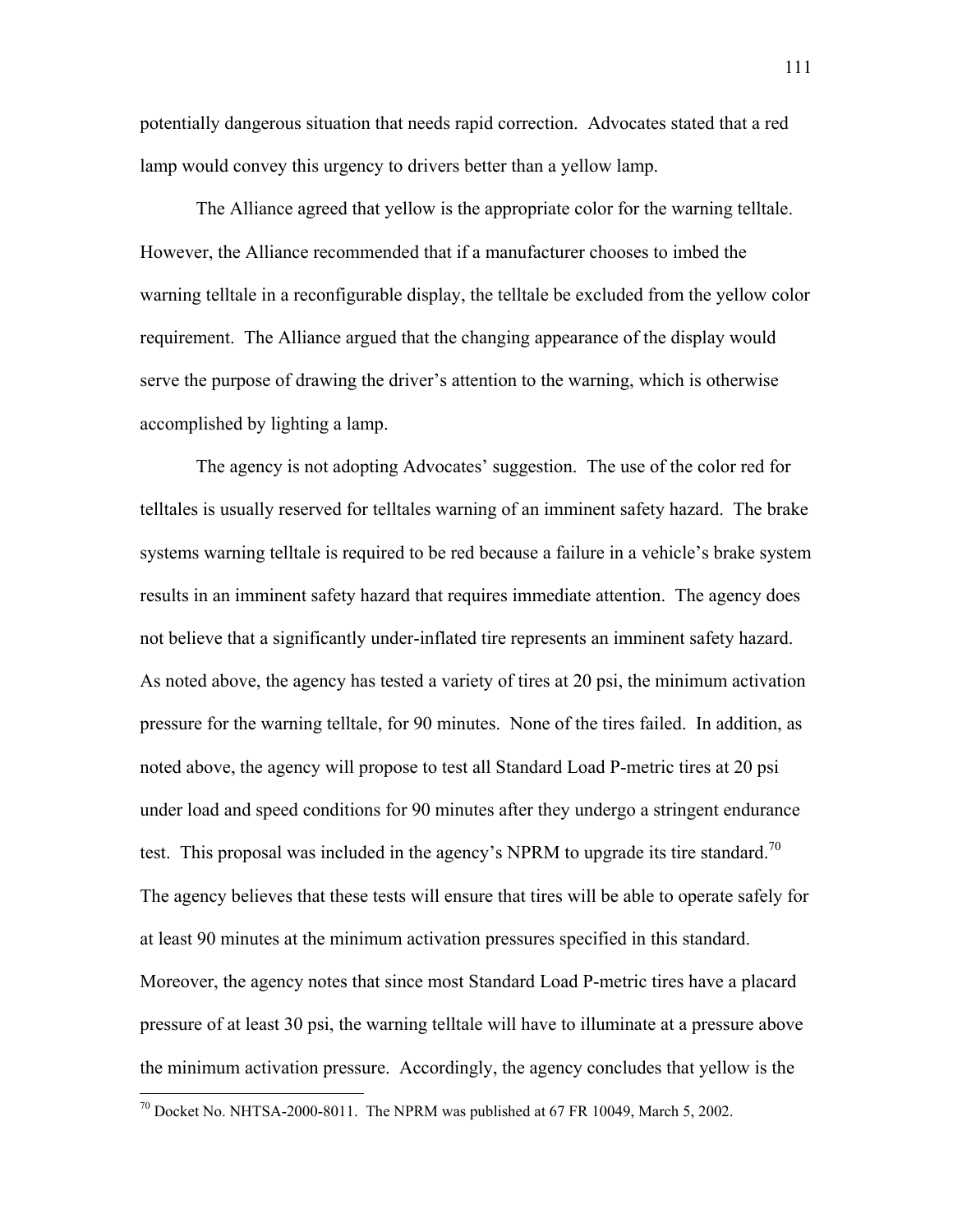appropriate color because it conveys the message that the driver can continue driving, but should check and adjust the tire pressure at the earliest opportunity.

NHTSA is also not adopting the Alliance's suggestion. The agency notes that reconfigurable displays can be reconfigured by the driver. The driver might reconfigure the display to not show the tire pressure for hours, days, or weeks at a time. Thus, if the low tire pressure warning telltale were imbedded in the reconfigurable display, the driver might not be alerted to the existence of a significantly under-inflated tire. The agency has no objection if manufacturers wish to use a reconfigurable display to display individual tire pressure. However, the agency does not believe the telltale itself should be imbedded in a reconfigurable display.<sup>71</sup> Thus, the agency is not adopting the Alliance's suggestion that the agency exclude reconfigurable displays from the color requirement.

## **ii. Symbol**

 In the NPRM, the agency proposed three symbols for the low tire pressure warning telltale. The first was an image of the vehicle with lamps located at the image's tires to indicate which tire is significantly under-inflated. The agency noted that such an image, with lamps around the image that illuminate when there is a problem (e.g., an incompletely closed door) in that area, is already built into the dashboard of some vehicles. Thus, the agency proposed that this image, with lamps at the image's tires to indicate which tire is significantly under-inflated, be required if a vehicle manufacturer provides a display that identifies which tire is significantly under-inflated.

<u>.</u>

<span id="page-111-0"></span> $71$  To prevent the telltale from being installed in a reconfigurable display, the agency is requiring that the telltale, once illuminated, remain illuminated until automatically extinguished when all of the vehicle's tires cease to be significantly under-inflated or until manually extinguished in accordance with the vehicle manufacturer's instructions.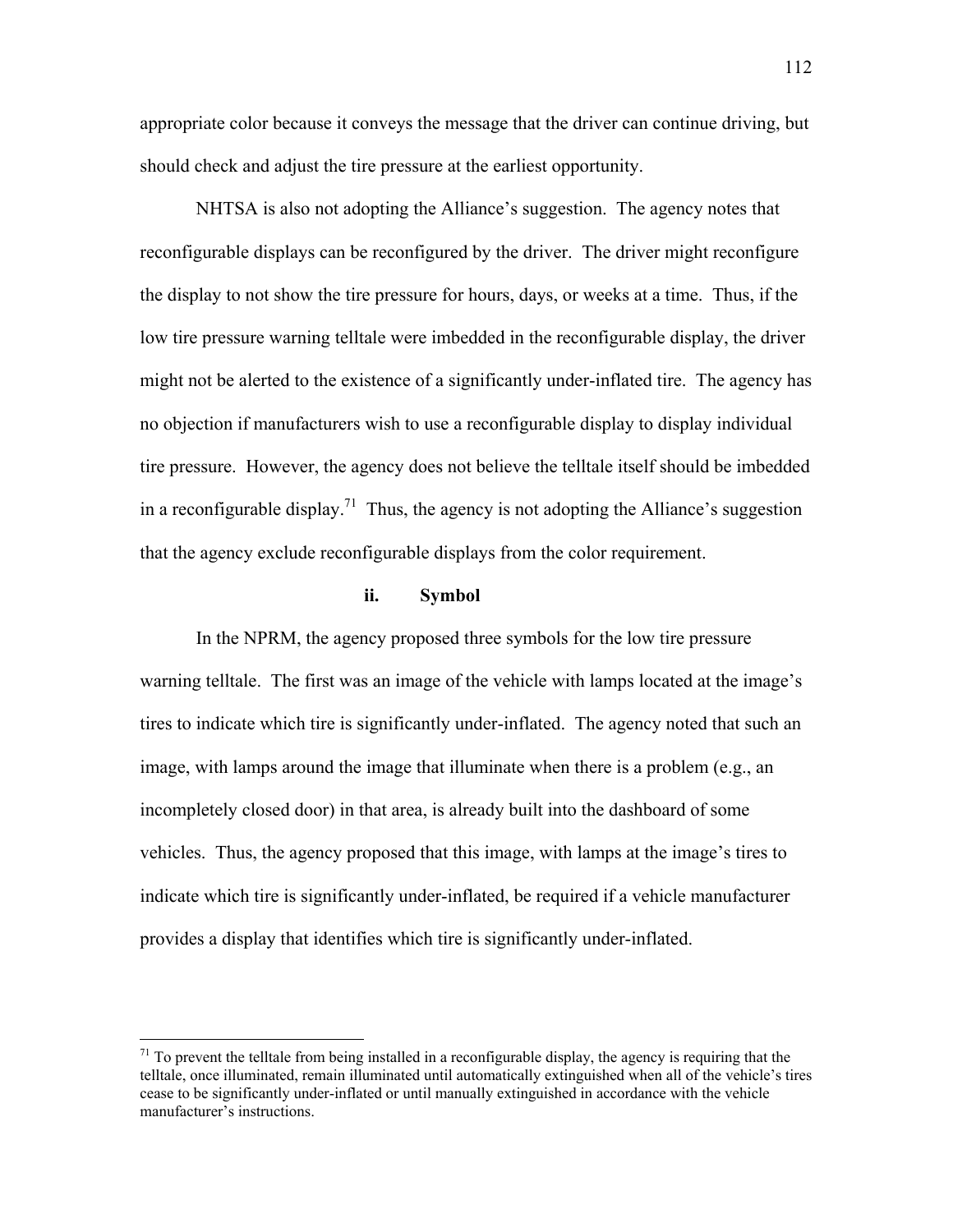The agency received no comments opposing the use of this image. Thus, the final rule requires the use of this image, with lamps at the image's tires to indicate which tire is significantly under-inflated, if a vehicle manufacturer provides a display that identifies which tire is significantly under-inflated.

 In addition to the vehicle image, the agency proposed a choice between two symbols for TPMSs that do not inform the driver which tire is significantly underinflated. The first was developed by the International Organization for Standardization (ISO). It is used to identify tire malfunctioning and is currently used in some vehicles with TPMSs. The second was a symbol of a low tire developed by the agency. All three symbols are set out below: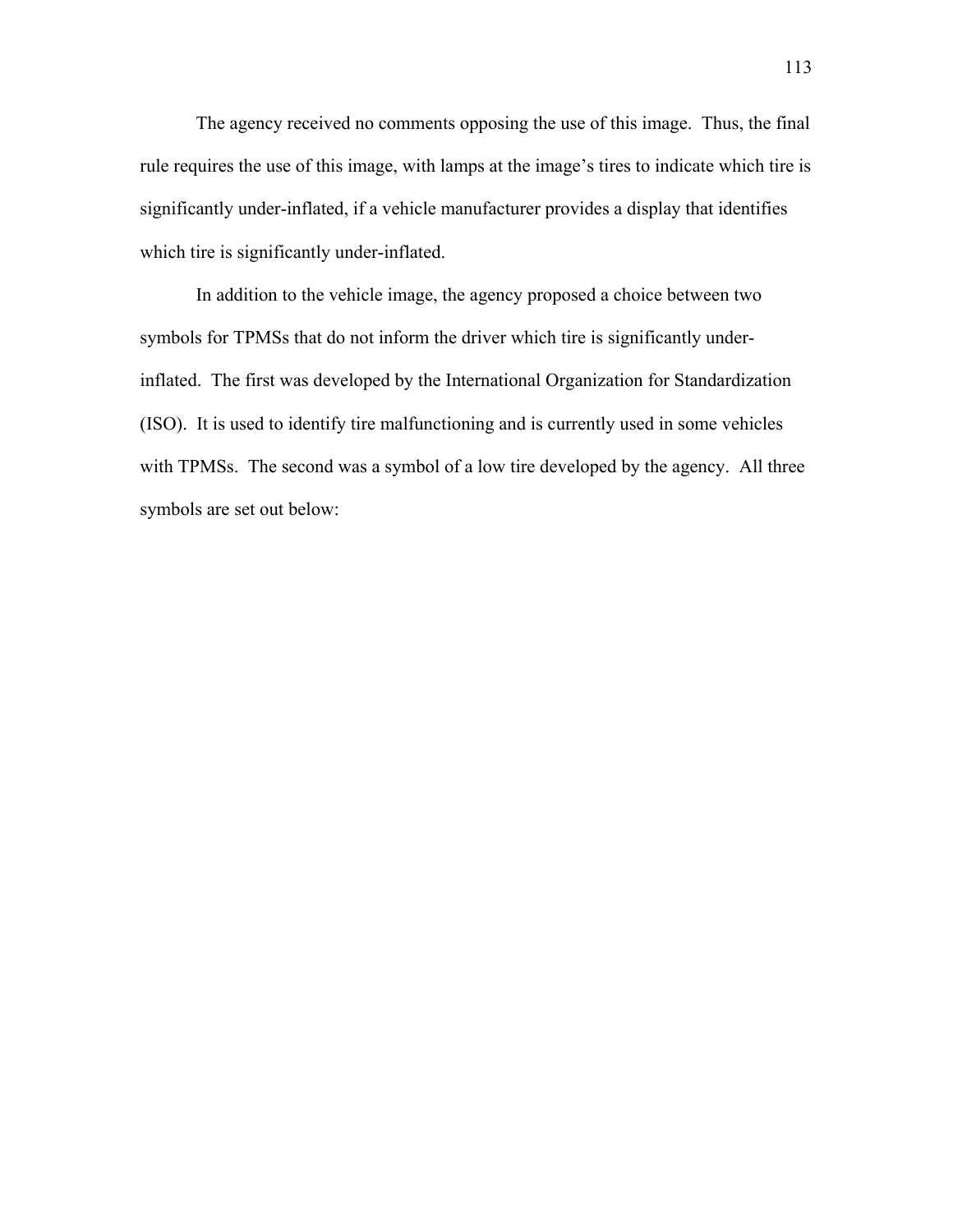

ISO Symbol



NHTSA Low Tire Symbol



Vehicle Symbol Indicating Which Tire Is Significantly Under-Inflated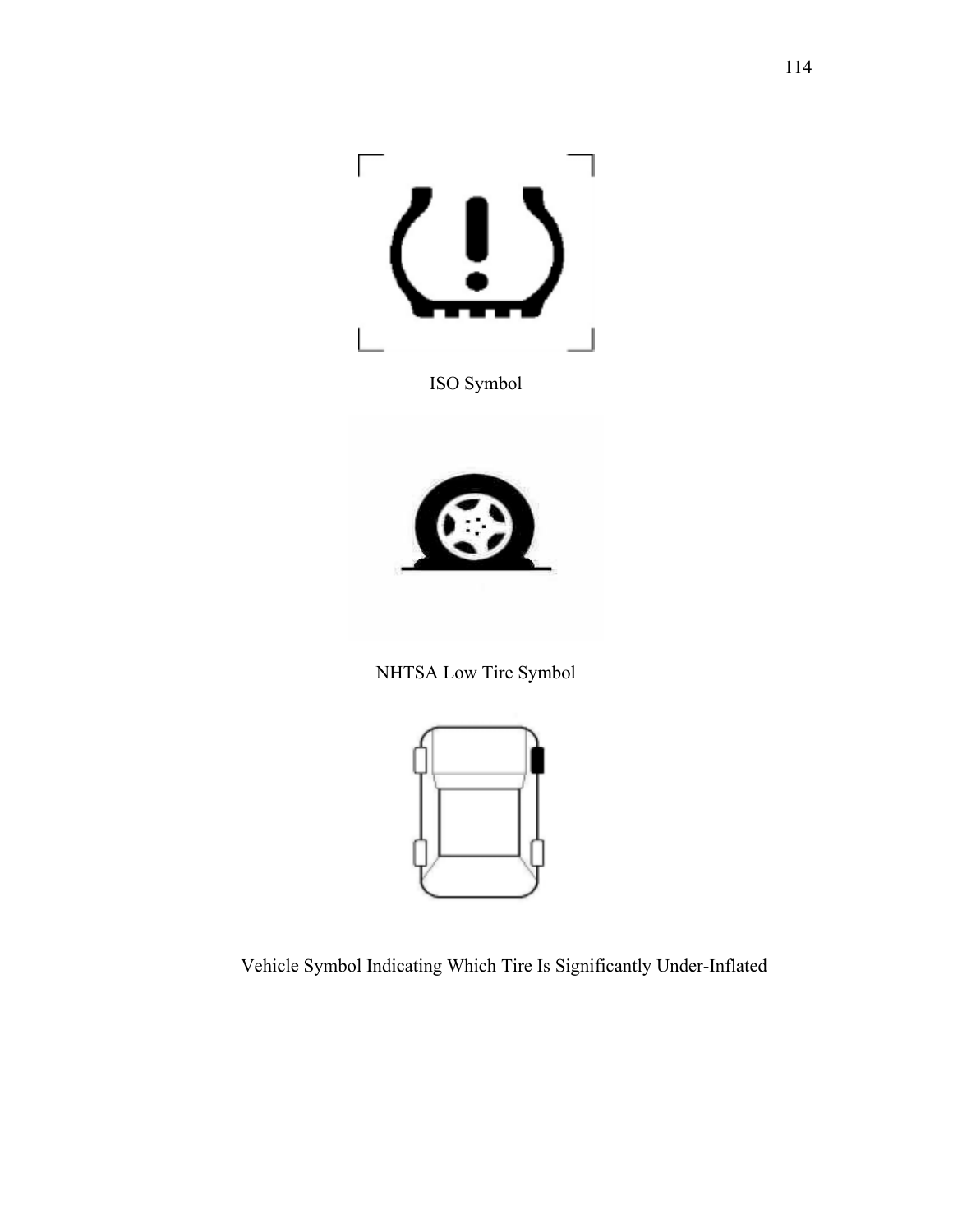Prior to issuing the NPRM, the agency conducted symbol comprehension tests to aid the agency in determining which symbol best conveyed a tire pressure problem to drivers. The agency asked 120 people to look at 15 symbols, including the ISO symbol and the low tire symbol developed by the agency, and fill in the blank in the following statement: "This image has just appeared on your vehicle's dashboard. It is a warning for  $\cdot$ <sup>22</sup>

 Results of this test indicated that the ISO symbol was the least understood among the 15 symbols, with a comprehension rate of only 38 percent. The low tire symbol developed by the agency had a comprehension rate of 100 percent.

 The agency received several comments on this issue. Advocates and ITRA recommended that NHTSA require the low tire symbol developed by the agency because it had high recognition value, while the ISO symbol had low recognition value.

 The Alliance recommended that the agency require the ISO symbol for several reasons. First, the Alliance argued that while the agency-developed low tire symbol is easier to recognize than the ISO symbol on paper, it is not easier to recognize when reduced to the size, and placed in the medium, that would be used for a dashboard display.<sup>72</sup> The Alliance claimed that on a dashboard display, the resolution of the low tire symbol would not allow for the flat portion of the tire to be seen. The ISO symbol, according to the Alliance, remains visible and recognizable, even when reduced and placed in a dashboard.

1

<span id="page-114-0"></span> $72$  In the symbol comprehension tests, the symbols were presented on paper as  $18x18$  mm images. The telltales in vehicle dashboards average about 8x8 mm.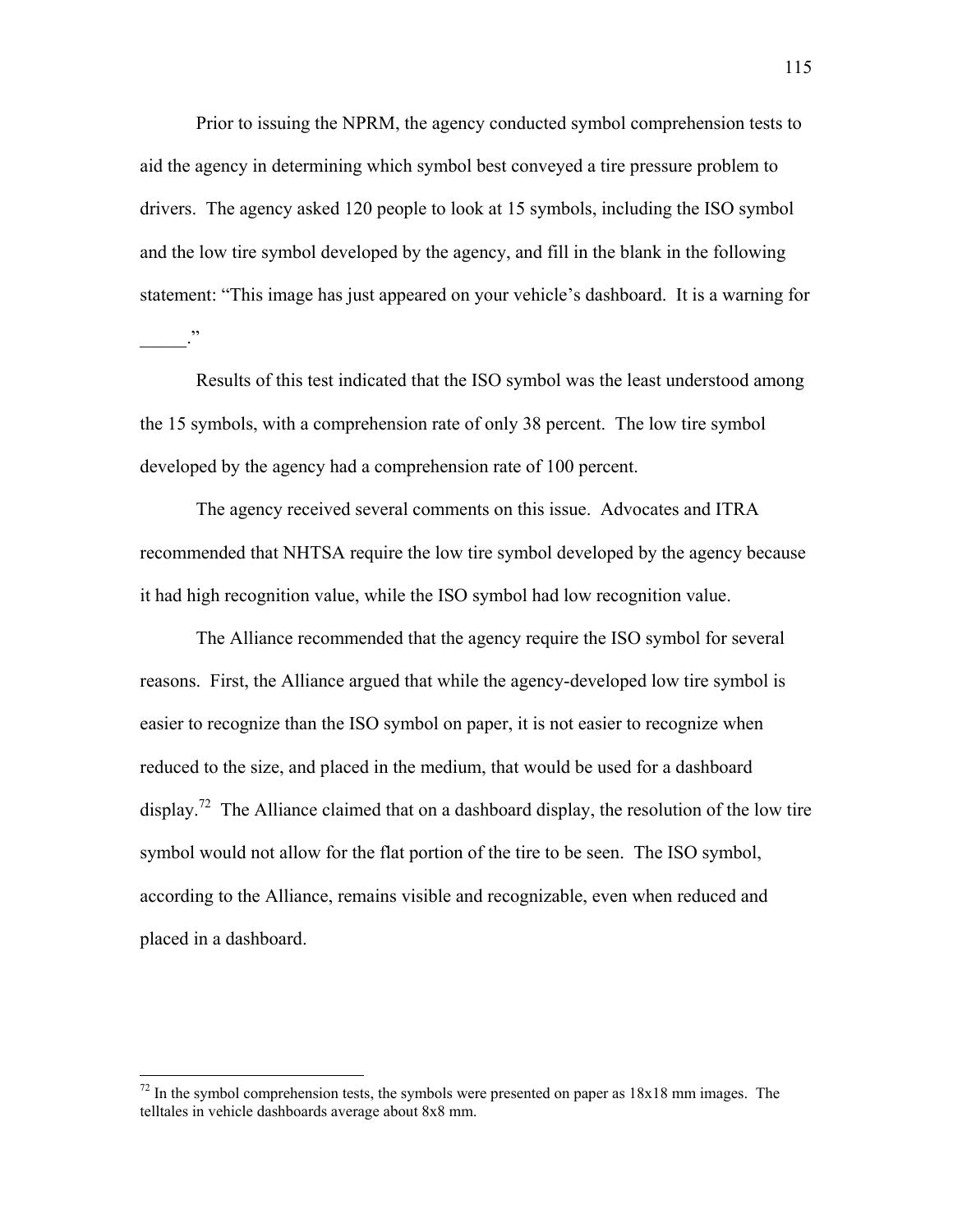Second, the Alliance argued that the low tire symbol falsely indicates that a tire is flat, rather than that pressure is low. The ISO symbol does not provide this misleading information.

 Third, the Alliance argued that while the ISO symbol initially may not be recognized as a low tire warning, the near-universal requirement for TPMSs will rapidly lead to widespread recognition of whatever symbol NHTSA ultimately decides to require.

 Finally, the Alliance argued that the ISO symbol has already been adopted as a voluntary standard and is in widespread use among those manufacturers currently offering TPMSs. Were NHTSA to require a unique symbol for the U.S. market, manufacturers who already use the ISO symbol would be required to re-tool their instrument clusters to accommodate the unique symbol. According to the Alliance, this would be expensive and time-consuming.

 ITRA recommended that the agency require an audible warning as well as a warning lamp. ITRA stated that many drivers ignore a warning lamp, especially on bright days.

The agency agrees with the Alliance's arguments. Although the NHTSAdeveloped low tire symbol had a high recognition rate on paper, its level of detail, and thus its recognition rate, might not be retained when reduced in size and translated from paper to a dashboard display. Moreover, the agency believes that when TPMSs are first introduced, no matter what symbol the agency requires, drivers will consult their owner's manual to determine exactly what the symbol means and what they should do when the telltale illuminates. Drivers then will associate that telltale with a significantly underinflated tire. Finally, the agency is interested in harmonizing its standards when it can do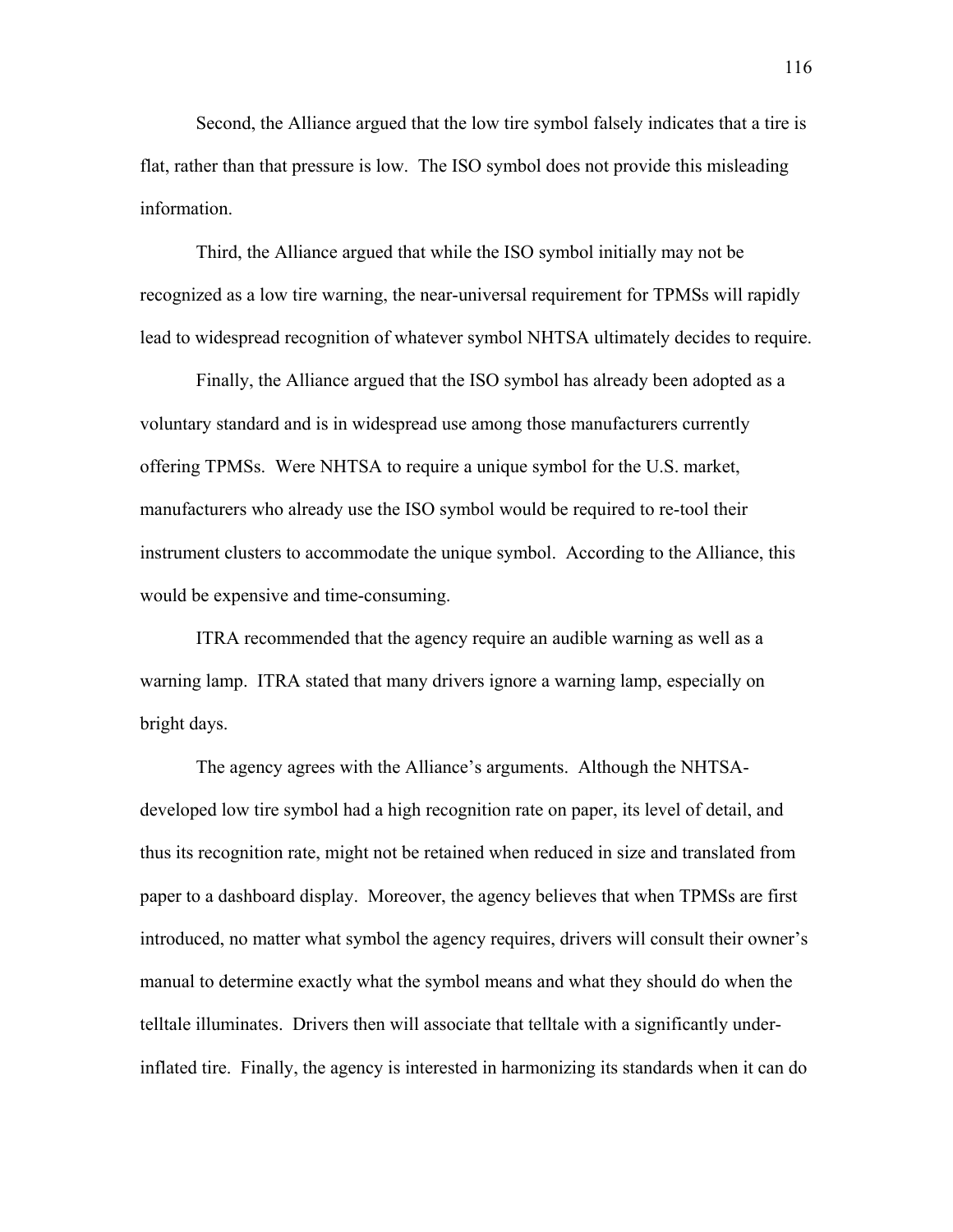so consistent with the interests of safety. Since the ISO symbol is currently being used by manufacturers in Europe and the U.S., and since it will likely be readily learned, the agency can easily harmonize this requirement. For these reasons, the agency is requiring the ISO symbol. The agency also has decided to allow the use of the words "Low Tire" with the ISO symbol so that drivers will become familiar with the low tire pressure warning telltale more rapidly.

 The agency is not requiring an audible warning in addition to the telltale lamp. The agency notes that although ITRA stated that many drivers ignore a warning lamp, it provided no such evidence. The agency believes that requiring an audible warning would increase the cost of TPMSs without providing any additional benefits.

## **iii. Self-Check**

In the NPRM, the agency did not propose that the TPMS conduct a self-check or a bulb-check at vehicle start-up. However, it did request comments on the desirability of requiring such a check.

Advocates strongly supported both a system-check and a bulb-check. Advocates stated that vehicle systems regularly provide a system readiness check or a bulb-check to provide an initial indication to the driver that the system is operational. Advocates recommended a system- and bulb-check which provides several seconds of separate notification to the driver after the vehicle is started instead of the fleeting notification which is usually supplied only when the ignition is first engaged.

RMA also supported both a system-check and a bulb-check. RMA argued that, with the broad installation of TPMSs, much of the motoring public will rely heavily on the systems for tire inflation maintenance. The frequency of routinely checking tire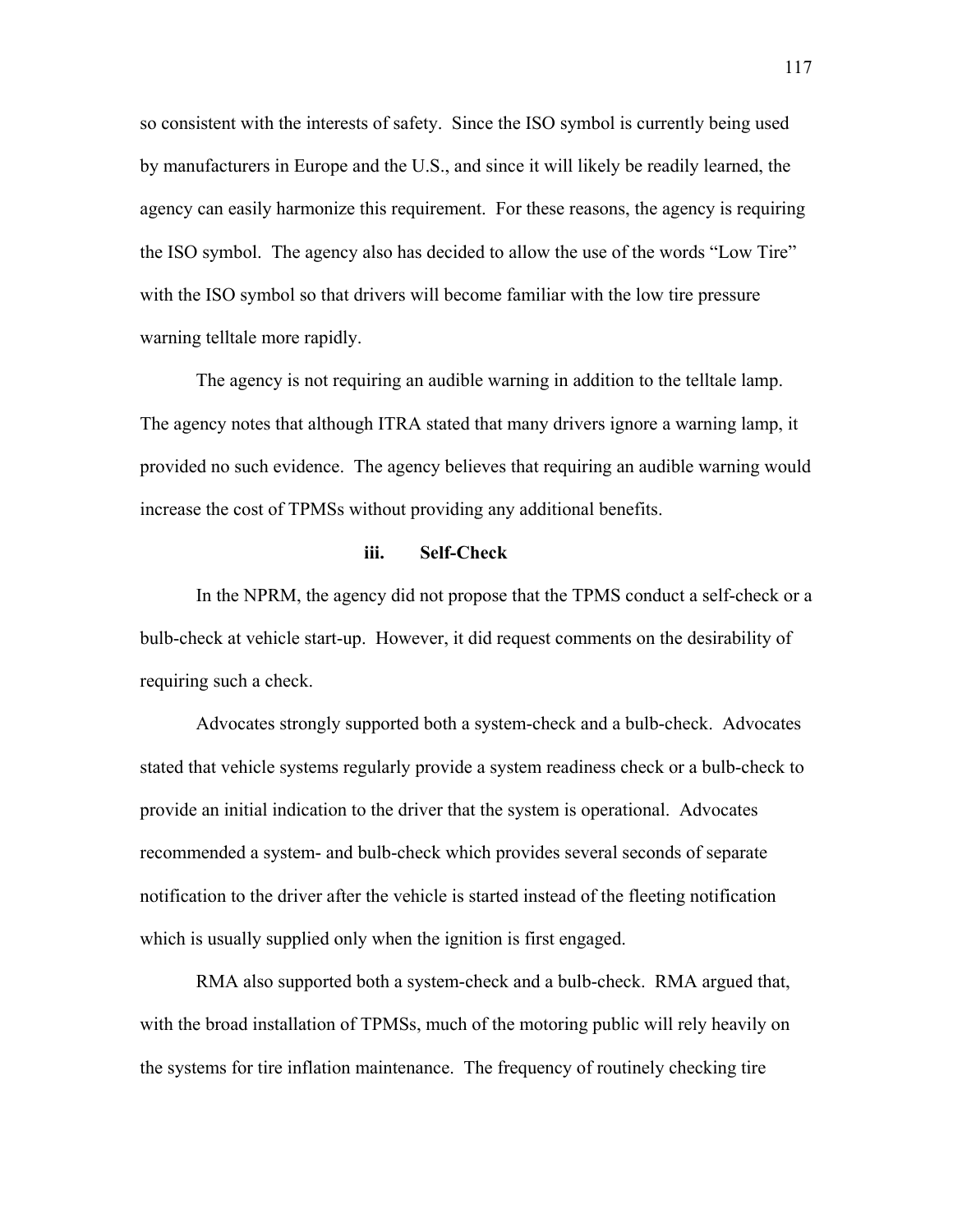pressure is expected to drop significantly. Accordingly, RMA recommended that TPMSs go through a self-diagnostic check, including a bulb-check, with each vehicle start-up to indicate to the driver that the system is operational.

TRW stated that both direct and indirect TPMSs could perform a bulb-check and a self-check. TRW stated that with direct TPMSs, each tire pressure sensor can be set to periodically transmit an indication that it is functioning. If a sensor is not transmitting, or a sensor's battery is low, the receiver can send a system-malfunction message to the vehicle's body control module and illuminate the TPMS telltale. If the telltale is not illuminated, the driver is being told that the TPMS is functioning properly and no tire is significantly under-inflated. TRW stated that, for indirect TPMSs, the ABS system already performs a system malfunction monitoring process. This includes both static and dynamic checks that are handled in a continuous monitoring process.

The Alliance recommended that the agency not require either a bulb-check or a self-check. The Alliance stated that vehicle manufacturers include serviceability provisions as a matter of normal design practice and do not need regulatory requirements in this regard.

After considering all the comments on this issue, the agency has decided to require a bulb-check, but not a self-check, at vehicle start-up. The agency believes that a bulb-check will add little, if any, cost to the TPMS and provide drivers with useful information, i.e., that the warning telltale bulb is functional.<sup>73</sup> Accordingly, the agency is adding a new section S4.3.3 as follows:

 $\overline{a}$ 

<span id="page-117-0"></span><sup>&</sup>lt;sup>73</sup> The agency did not quantify the cost of a bulb-check, but the agency notes that most of the TPMSs tested by the VRTC performed a bulb-check. Since the agency used these systems in estimating the costs of this rulemaking, the cost of a bulb-check likely was already included, e.g., in the cost of the control module.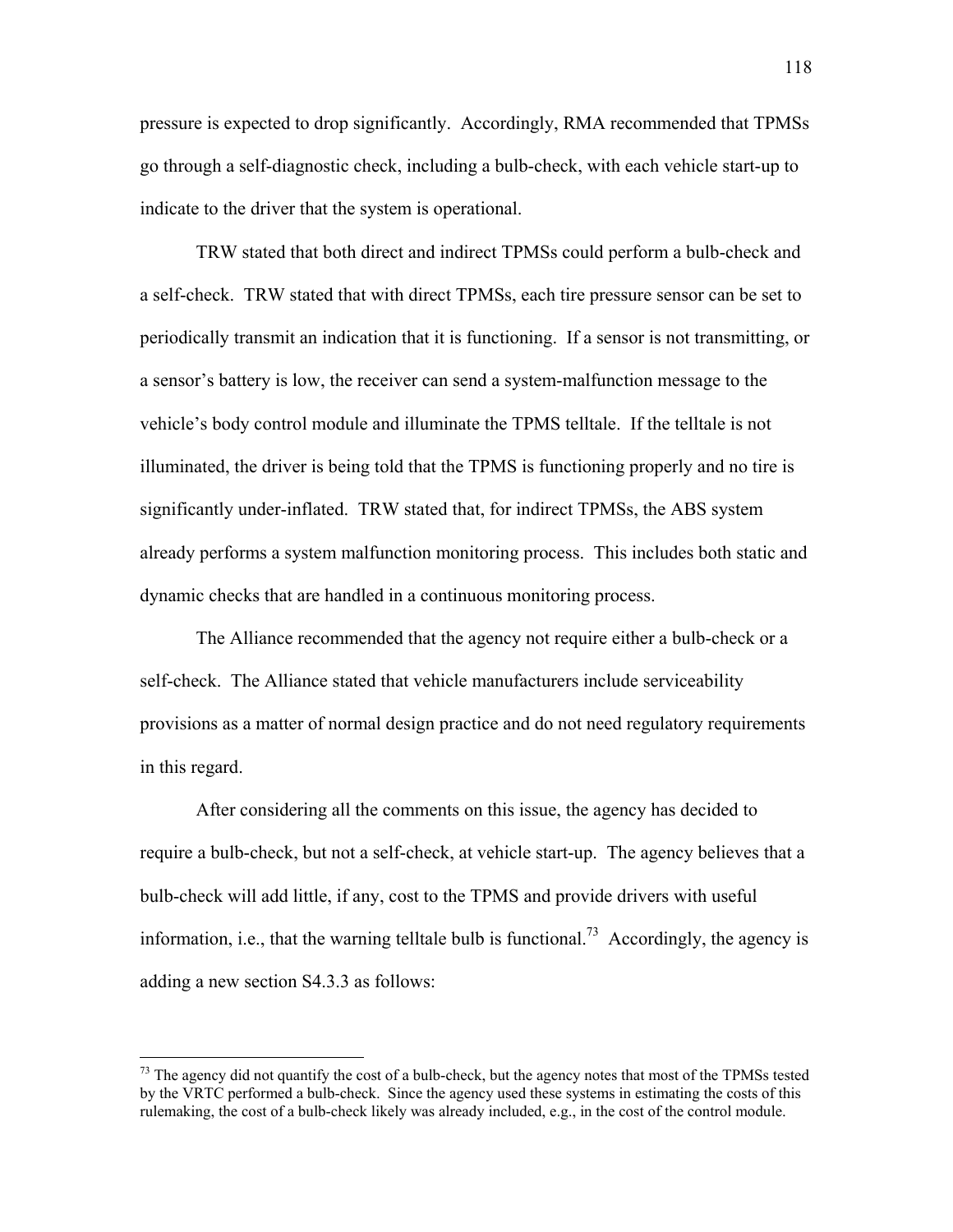S4.3.3 (a) Except as provided in paragraph (b) of this section, each low tire pressure warning telltale must be activated as a check of lamp function either when the key locking system is turned to the "On" ("Run") position when the engine is not running, or when the key locking system is in a position between "On" ("Run") and "Start" that is designated by the manufacturer as a check position.

(b) The low tire pressure warning telltale need not be activated when a starter interlock is in operation.

The agency has decided not to require that the TPMS perform a self-check. The

agency agrees with RMA's comment that drivers will rely on the TPMS for tire inflation

maintenance and check their tire pressure less often. However, NHTSA only requires a

self-check for air bag and brake systems, i.e., major safety systems. Moreover, the

agency is uncertain of the costs and benefits of requiring a self-check.<sup>74</sup> According to

TPMS manufacturer comments, the TPMSs in service to date have shown outstanding

reliability, so there appears to be little need for a requirement in this area.

# **i. General Written Instructions for All TPMSs**

In the NPRM, the agency proposed that the vehicle owner's manual provide an

image of the TPMS warning telltale and the following information, in English:

When the TPMS warning light is lit, one of your tires is significantly under-inflated. You should stop and check your tires as soon as possible, and inflate them to the proper pressure as indicated on the vehicle's tire inflation placard. Driving on an under-inflated tire causes the tire to overheat and can eventually lead to tire failure. Under-inflation also reduces fuel efficiency and tire tread life, and may affect the vehicle's handling and stopping ability.

The agency also proposed to allow each vehicle manufacturer, at its discretion, to

provide additional information about the significance of the low tire pressure warning

telltale and description of corrective action that should be undertaken.

 $\overline{a}$ 

<span id="page-118-0"></span> $74$  The cost of a self-check for air bag and brake systems was included in the cost of the electronic control units for those systems. The agency was unable to separately estimate the cost of a self-check for those systems. Similarly, in its tear-down study of TPMSs to estimate their costs, the agency was unable to separately estimate the cost of a self-check for TPMSs.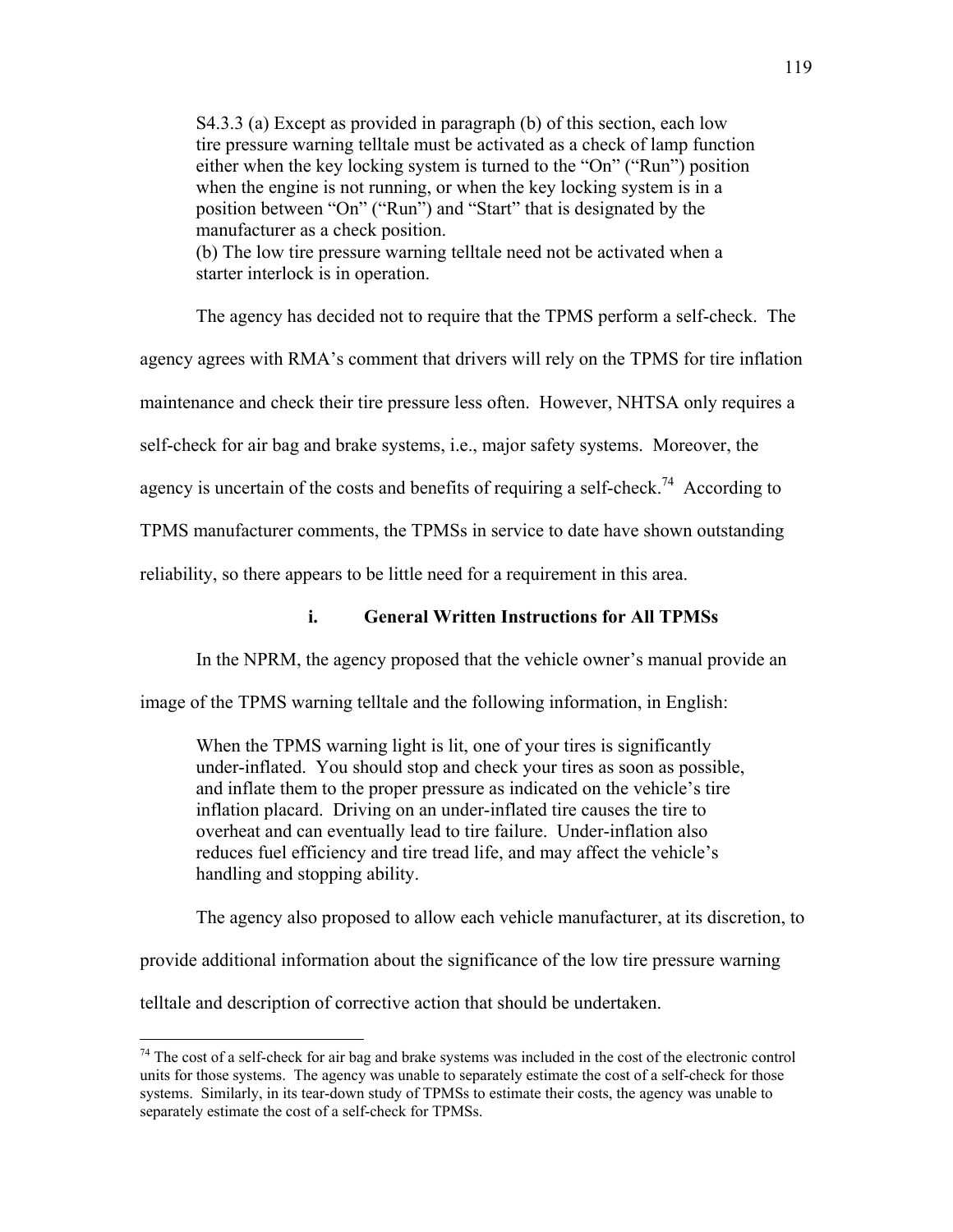The Alliance stated that it was not opposed to the language the agency proposed.

However, the Alliance recommended that the agency include additional language

addressing inherent system limitations, owner/driver responsibility, and replacement tires

and rims. The Alliance did not recommend any specific language.

Advocates recommended that the agency change the first sentence to read: "When

the TPMS warning light is lit, one *or more* of your tires *are seriously* under-inflated.î

Advocates also recommended that the agency remove the word "eventually" from the

third sentence to encourage drivers to take immediate action.

RMA recommended that the written instructions be revised to read as follows:

When the TPMS warning light is lit, one of your tires is significantly under-inflated. You should stop and check your tires as soon as possible, and inflate them to the proper pressure as indicated on the vehicle's tire inflation placard. If checking air pressure when the tire is hot from driving, never "bleed" or reduce air pressure, as it is normal for pressures to increase above recommended cold pressures. Driving on a significantly under-inflated tire causes the tire to overheat and can eventually lead to tire failure. Under-inflation also reduces fuel efficiency and tire tread life, and may affect the vehicle's handling and stopping ability. Each tire, including the spare, should be checked monthly when cold and set to the recommended inflation pressure as specified on the vehicle placard and owner's manual.

The agency is accepting Advocates' recommendation to add the words "or more" to the first sentence and remove the word "eventually" from the third sentence. The agency notes that activation of the low tire pressure warning telltale could signify that more than one tire is significantly under-inflated. The agency also notes that the word ìeventuallyî could lead drivers to believe that a significantly under-inflated tire is not a potentially dangerous condition.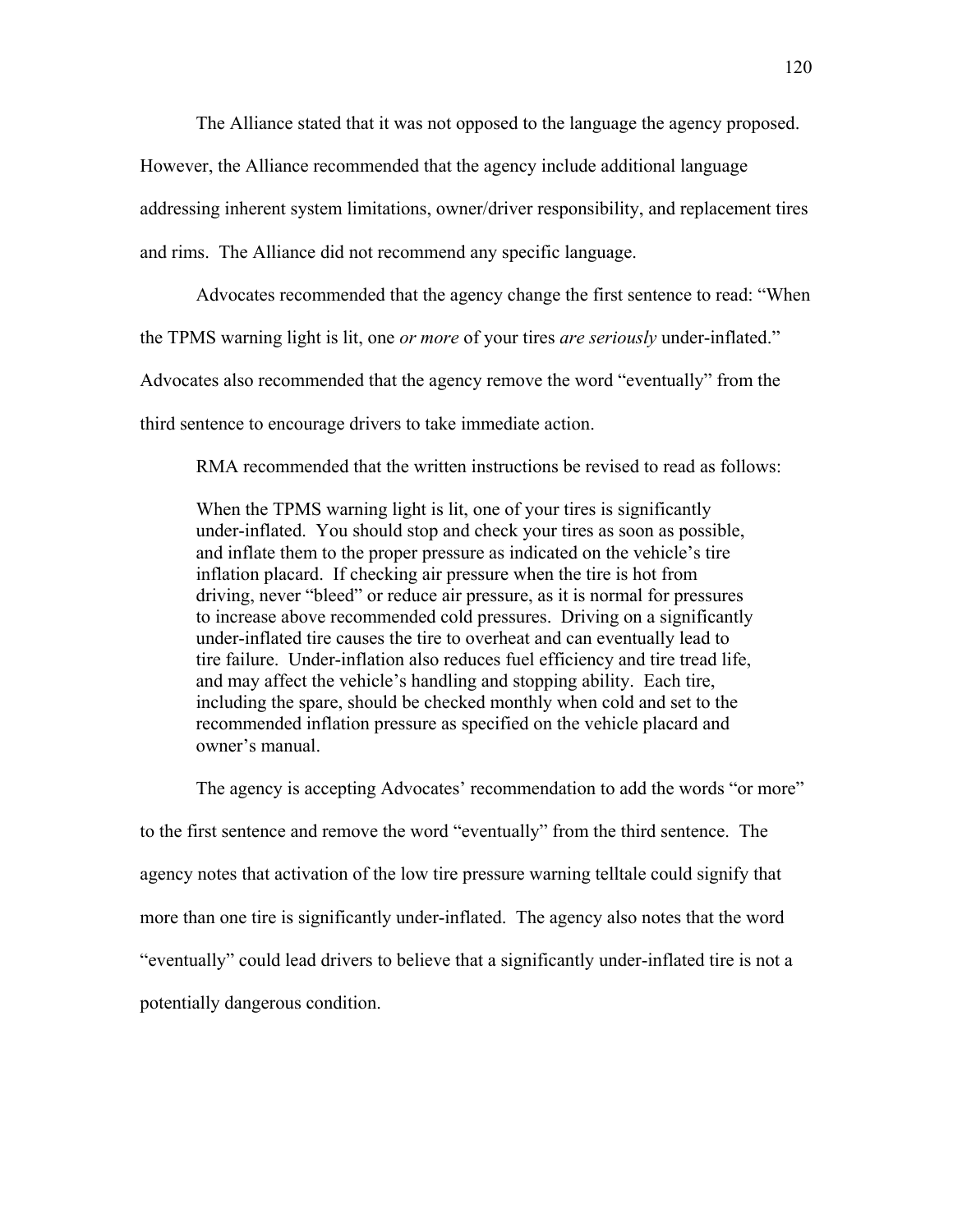The agency also is accepting the last sentence of RMA's recommended instructions. The agency has no objection to this information being added and believes it may be useful in encouraging drivers to check their tire pressure more often.

The agency is not adopting Advocates' recommendation to change the word "significantly" in the first sentence to "seriously." The standard does not define either term. However, Section 13 of the TREAD Act refers to "significant" rather than "serious" under-inflation. Moreover, in the NPRM the agency discussed "significant" rather than "serious" under-inflation. For the sake of consistency, the agency believes the phrase "significantly under-inflated" should be used in the written instructions. The agency also is not adopting the third sentence of RMA's recommended language. The agency notes that if the low tire pressure warning telltale is lit, then one or more of the vehicle's tires is significantly under-inflated. The agency does not believe that drivers will respond to the warning telltale by reducing air pressure. Thus, that sentence is unnecessary.

As noted above, the agency is accepting the Alliance's recommendation to add language concerning the inherent limitations of TPMSs. The agency specified the additional information vehicles certified to the one-tire, 30 percent compliance option must include in the owner's manual. That information must follow the general written instructions specified below.

As for the Alliance's recommendation for additional language on driver responsibility and replacement tires, the agency is allowing manufacturers, at their discretion, to add additional information regarding the particular TPMS installed in the vehicle. This should allow manufacturers to add information concerning the limitations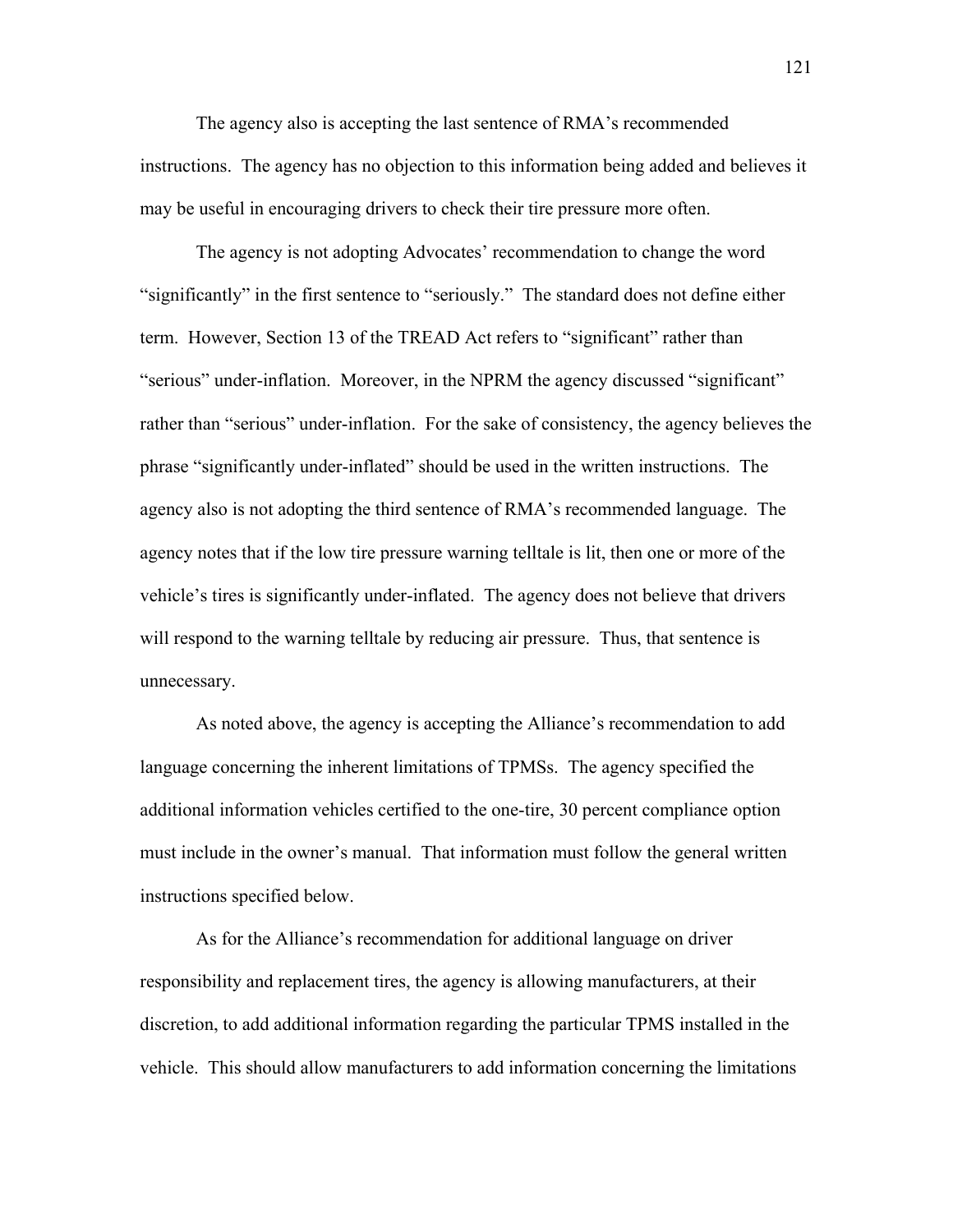of the particular TPMS, driver responsibility, replacement tires, whether the TPMS works with the vehicle's spare tire, and how to use the reset button, if one is provided. However, any additional language should be placed after the written instructions the agency is requiring. The written instructions specified by the agency should be placed in the owner's manual, in English, as specified below:

When the TPMS warning light is lit, one or more of your tires is significantly under-inflated. You should stop and check your tires as soon as possible, and inflate them to the proper pressure as indicated on the vehicle's tire information placard. Driving on a significantly underinflated tire causes the tire to overheat and can lead to tire failure. Underinflation also reduces fuel efficiency and tire tread life, and may affect the vehicle's handling and stopping ability. Each tire, including the spare, should be checked monthly when cold and set to the recommended inflation pressure as specified in the vehicle placard and owner's manual.

# **j. Test Conditions**

In the NPRM, the agency proposed that each vehicle be tested at its GVWR and its lightly loaded vehicle weight (LLVW), defined as unloaded vehicle weight plus up to 400 pounds (including test driver and instrumentation). The ambient temperature would be between 0 degrees C (32 degrees F) and 40 degrees C (104 degrees F). The test road surface would be dry and smooth. The vehicle would be tested at speeds between 50 km/h (31.1 mph) and 100 km/h (62.2 mph).

Advocates supported these proposed test conditions. RMA recommended that vehicles be tested at speeds up to 120 km/h (75 mph) to reflect real-world driving conditions. RMA argued that drivers typically travel on interstate highways at speeds of 75 mph and higher for extended periods of time. Thus, TPMSs should be tested to ensure that they function properly at highway speeds.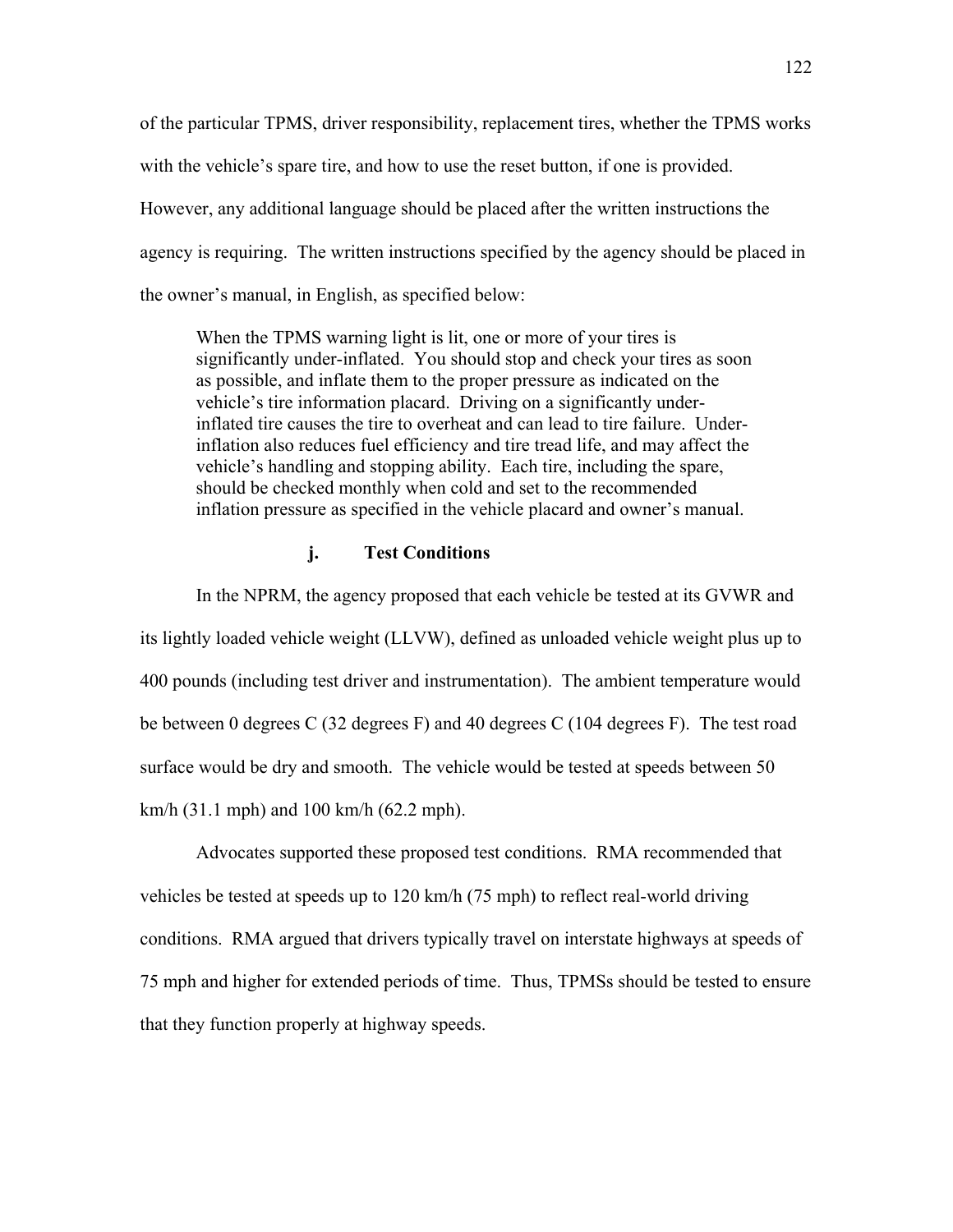The Alliance recommended several changes to the proposed test conditions. The Alliance recommended separate test conditions for direct and indirect TPMSs as follows:

#### **Test Conditions for Indirect TPMS:**

S5.1 Ambient temperature. The ambient temperature is between  $0^{\circ}$ C (32 $^{\circ}$ F) and 40°C (104°F). The ambient temperature during the test procedure must not change more than  $+/- 1.5$ °C ( $+/- 2.5$ °F).

S5.2 Road test surface.

S5.2.1 Test Surface Description. Tests are conducted on a dry, smooth level roadway.

S5.2.2 Radius of Curvature. Minimum radius of curvature of 1600 mm.

S5.2.3 Longitudinal Acceleration. Maximum longitudinal acceleration generated  $+/-$  0.05 g at the test speeds indicated.

S5.2.4 Gradient. The test surface has no more than a 1% gradient in the direction of testing and no more than a 2% gradient perpendicular to the direction of testing.

S5.2.5 Pavement Friction. The road test surface produces a peak friction of coefficient of 0.9 when measured using an American Society of Testing Materials (ASTM) E1136 standard reference test tire, in accordance with ASTM Method E 1337- 90, at a speed of 64.4 km/h (40 mph), without water delivery.

S5.3 Altitude. Tests are conducted at an altitude between 0 to 500 m (0 to 1640 ft) above sea level.

S5.4 Vehicle conditions.

S5.4.1 Test weight. The vehicle is tested at its lightly loaded vehicle weight and at its gross vehicle weight rating without exceeding any of its gross axle weight ratings.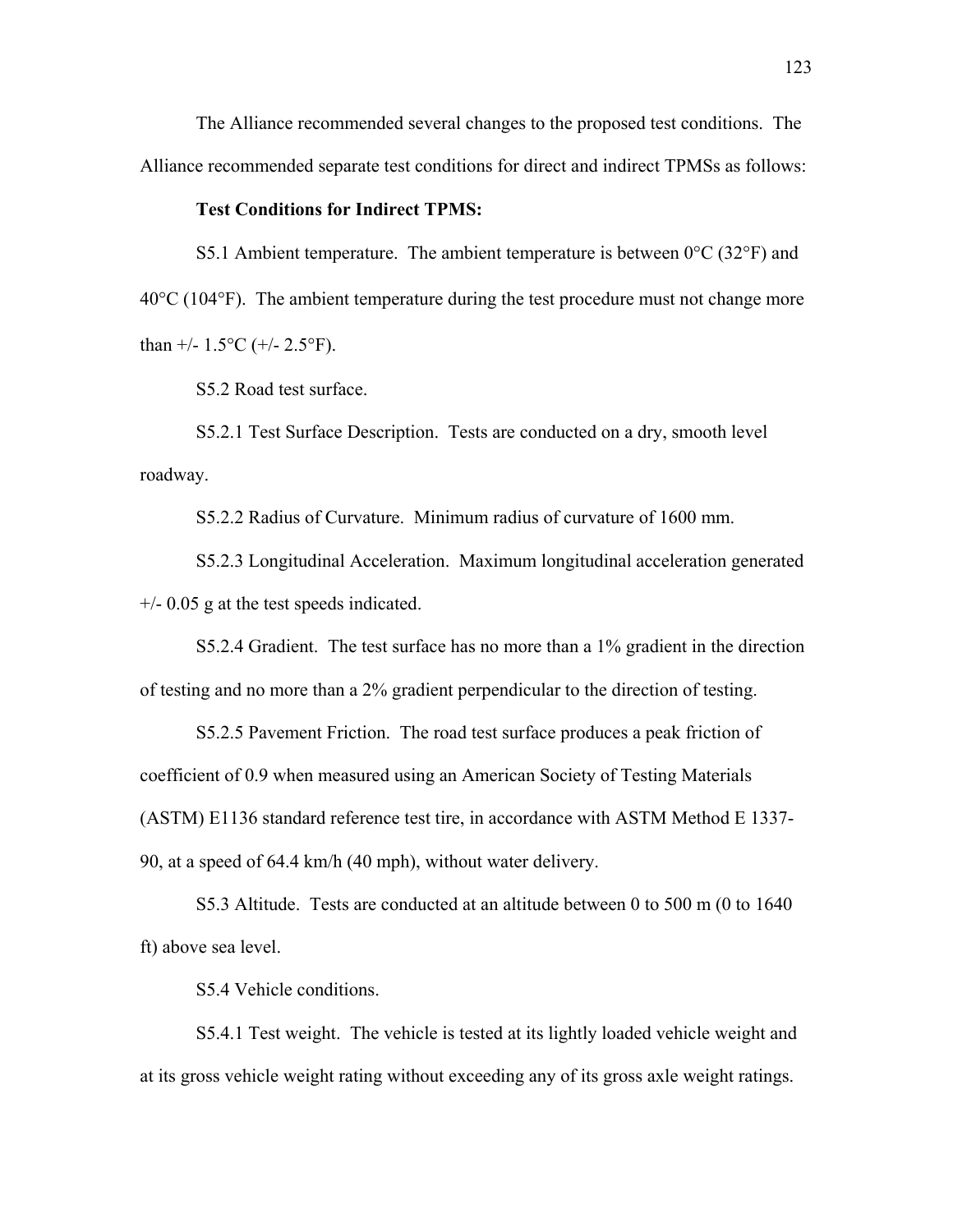The weights should also be evenly distributed between the left and right sides. The difference between the left and right side static corner weights should be less than 3% of the total vehicle weight.

S5.4.2 Vehicle speed. The vehicle is tested at a speed between 50 km/h (31.1 mph) and 100 km/h (62.2 mph).

#### **Test Conditions for Direct TPMSs:**

The Alliance's recommended test conditions for direct TPMSs are the same as those for indirect TPMSs, with the following additions:

S5.4 Barometric Pressure. Barometric Pressure will be recorded and the measured significantly under-inflated tire pressure threshold will be corrected using the following equation: P (adjusted threshold) = P (significantly under-inflated) = 1 Atmosphere – Barometric Pressure. Note: 1 atmosphere =  $101.3$ kpa (14.7 psi).

NHTSA is not adopting the additional conditions recommended by the Alliance. The agency notes that specifications regarding radius of curvature, longitudinal acceleration, gradient, and pavement friction are useful in braking tests, but have little relevance to the testing of TPMSs. The agency also notes that changes in altitude and barometric pressure should make little difference, if any, in the outcome of these tests. The agency also does not see the need to specify that the vehicle weights should be evenly distributed and that the difference between the left and right side static corner should be less than 3 percent of the total vehicle weight. NHTSA does not specify this for braking or any other tests that need a high degree of precision and specificity.

NHTSA also is not adopting RMA's recommended test speed. While passenger vehicles are regularly driven on interstate highways at speeds of 75 mph, those vehicles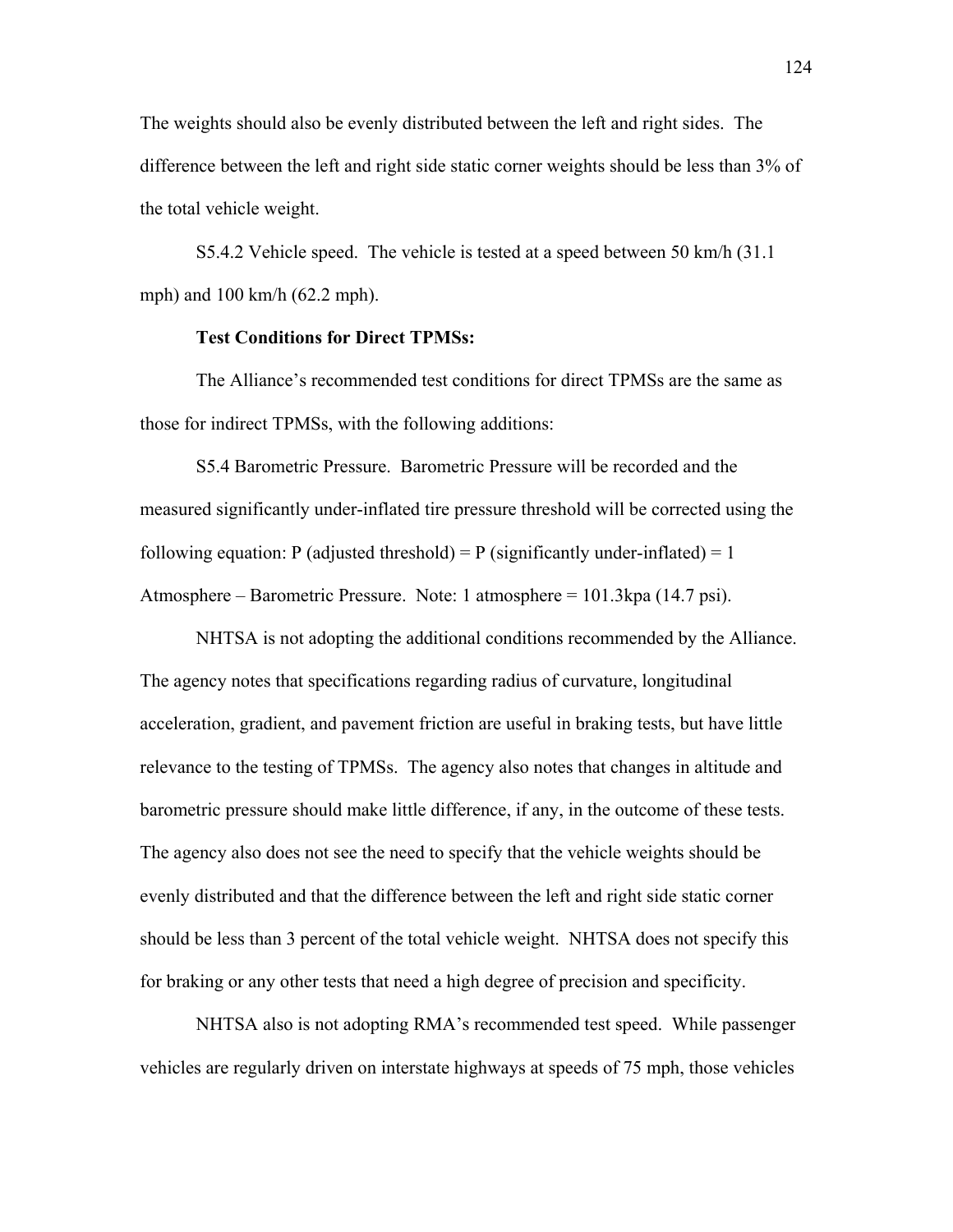are also regularly driven at even higher speeds. The point of the test speeds is not to test the speed capability of the vehicle. Instead, the test speeds must cover a sufficient variety of driving speeds to reflect real-world usage. The agency believes that the proposed test speeds do that.

NHTSA has decided to revise the definition of "lightly loaded vehicle weight" to make it consistent with Standard No. 135, "Passenger car brake systems." The definition now reads as follows:

*Lightly loaded vehicle weight* means unloaded vehicle weight plus the weight of a mass of 180 kg (396 pounds), including test driver and instrumentation.

These test conditions are the same for both the four-tire, 25 percent and one-tire, 30 percent compliance options.

## **k. Test Procedures**

In the NPRM, the agency proposed that the vehicle's tires be inflated to the placard pressure. Then the vehicle would be driven between 50 km/h (31.1 mph) and 100 km/h (62.2 mph) for up to 20 minutes. While driving at that speed, any combination of tires (from one to four for the first alternative and from one to three for the second) would be deflated until it was significantly under-inflated. Then the elapsed time between the time that the vehicle's tire or combination of tires became significantly under-inflated and the time the low tire pressure warning telltale was illuminated would be recorded. After the telltale illuminates, pressure would be added to the tire or combination of tires that was deflated such that the tire or each of the tires was one psi below the level of significant under-inflation. Then the warning telltale would be checked to see if it remained illuminated. If the telltale remained illuminated, a manual reset would be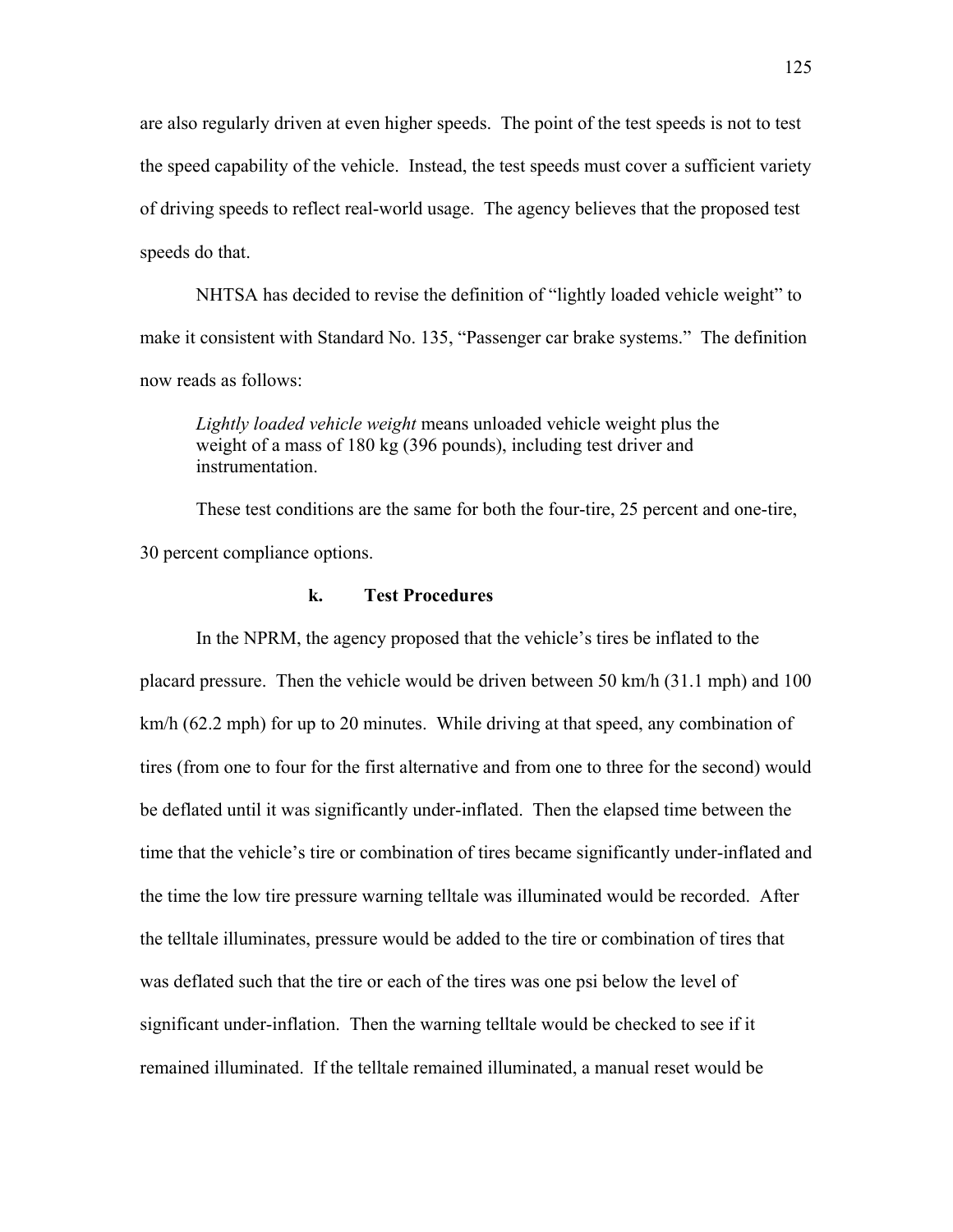attempted. These test procedures were to be repeated for each tire and rim combination recommended for the vehicle by the vehicle manufacturer.

 The Alliance claimed that the proposed test procedures would not allow for fair and adequate assessments of both direct and indirect TPMS performance. The Alliance recommended separate test procedures for indirect and direct TPMSs as follows:

## **Test Procedures for Indirect TPMSs:**

(a) Inflate the vehicle's tires to the vehicle manufacturer's recommended cold inflation pressure.

 (b) If applicable, initiate a TPMS reset and calibration using the specified vehicle manufacturer's instructions. Record all the tire pressure values.

 (c) While driving within the speed range specified in paragraph S5.4.2 of this standard, deflate any single tire at a rate of 10 kPa/min  $+/-$  5 kPa/min (1.5 psi/min  $+/-$  0.7 psi/min) until that tire is significantly under-inflated.

 (d) Continue to drive within the speed range specified in paragraph S5.4.2 of this standard. Monitor the tire pressures and adjust pressures (if necessary) to remain significantly under-inflated. Record the elapsed time and cumulative driving distance at a constant speed (maximum longitudinal acceleration  $\lt +/2$  0.05 g) and straight (lateral acceleration  $\lt +/-0.05$  g) until the low tire pressure warning telltale is illuminated or 10 miles of straight, constant speed driving has accumulated, whichever happens first.

 (e) Turn the ignition off and let the vehicle sit for 5 minutes. Turn the key back on to confirm that the warning telltale re-illuminates. If the warning telltale does not reilluminate, repeat step 6(d) to verify that the warning telltale does re-illuminate. This completes the test.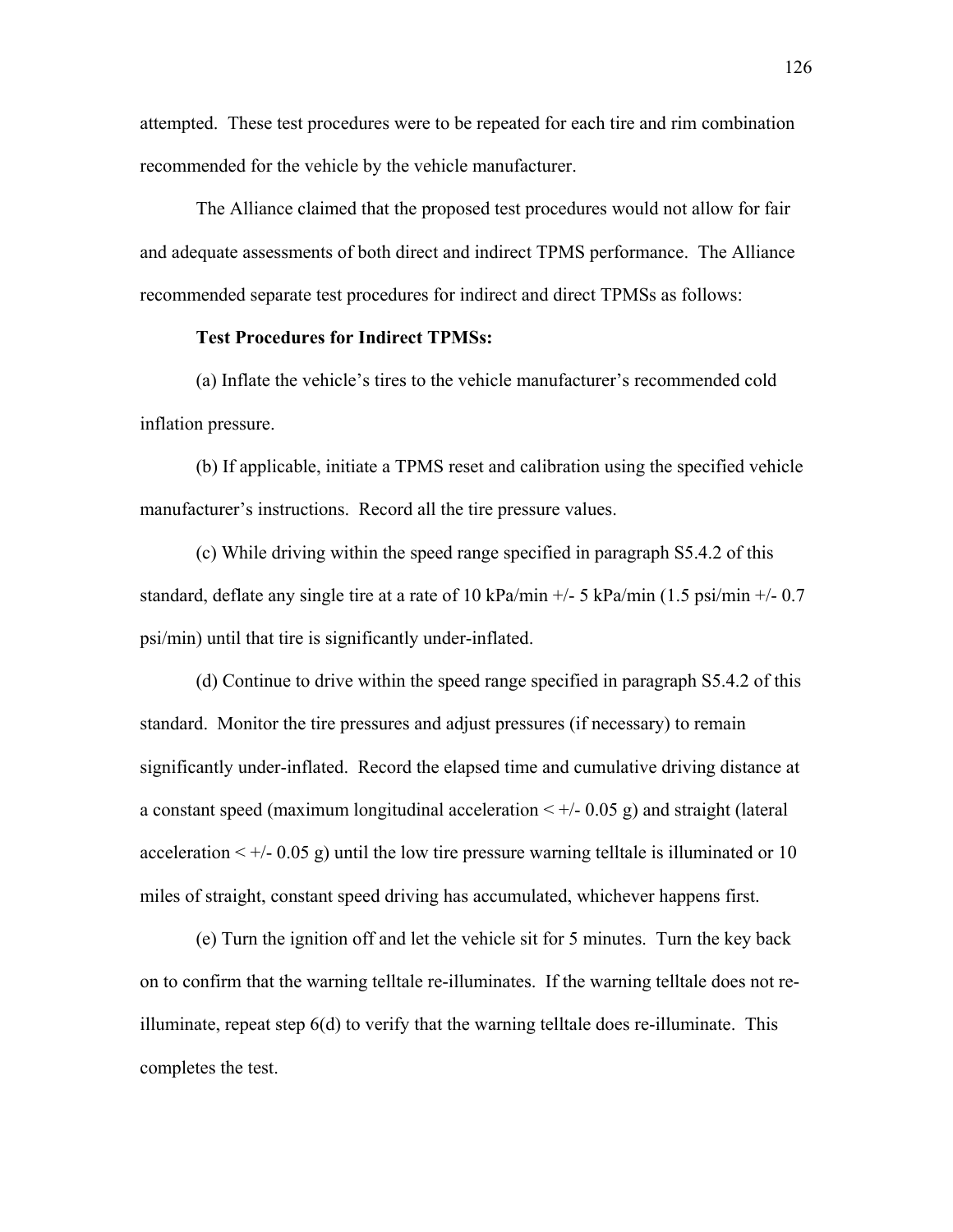(f) To test a single tire deflation at other tire locations on the vehicle using the same tire and rim combination:

 (1) Record all the tire pressure values and re-inflate the low tire to the matching tire on the opposite side of the same axle.

 $(2)$  Initiate a system reset of the warning telltale per the manufacturer's instructions.

(3) Repeat steps S6(b) through (e).

 (g) To test a single tire deflation using another tire and rim combination, which is recommended by the vehicle manufacturer, repeat steps 6(a) through (e).

# **Test Procedures for Direct TPMSs:**

(a) Inflate the vehicle's tires to the vehicle manufacturer's recommended cold inflation pressure.

 (b) If applicable, initiate a TPMS reset. Drive the vehicle to precondition the tires using the specified vehicle manufacturer's instructions. Record all the tire pressure values.

 (c) While driving within the speed range specified in paragraph S5.4.2 of this standard, deflate any tire or combination of tires at a rate of 10 kPa/min +/- 5 kPa/min  $(1.5 \text{ psi/min} +/- 0.7 \text{ psi/min})$  until the tire(s) is (are) significantly under-inflated to threshold P (adjusted threshold).

 (d) Continue to drive within the speed range specified in paragraph S5.4.2 of this standard. Monitor the tire pressures and adjust pressures (if necessary) to remain significantly under-inflated. Record the elapsed time and cumulative driving distance at a constant speed (maximum longitudinal acceleration  $\lt +/2$  0.05 g) and straight (lateral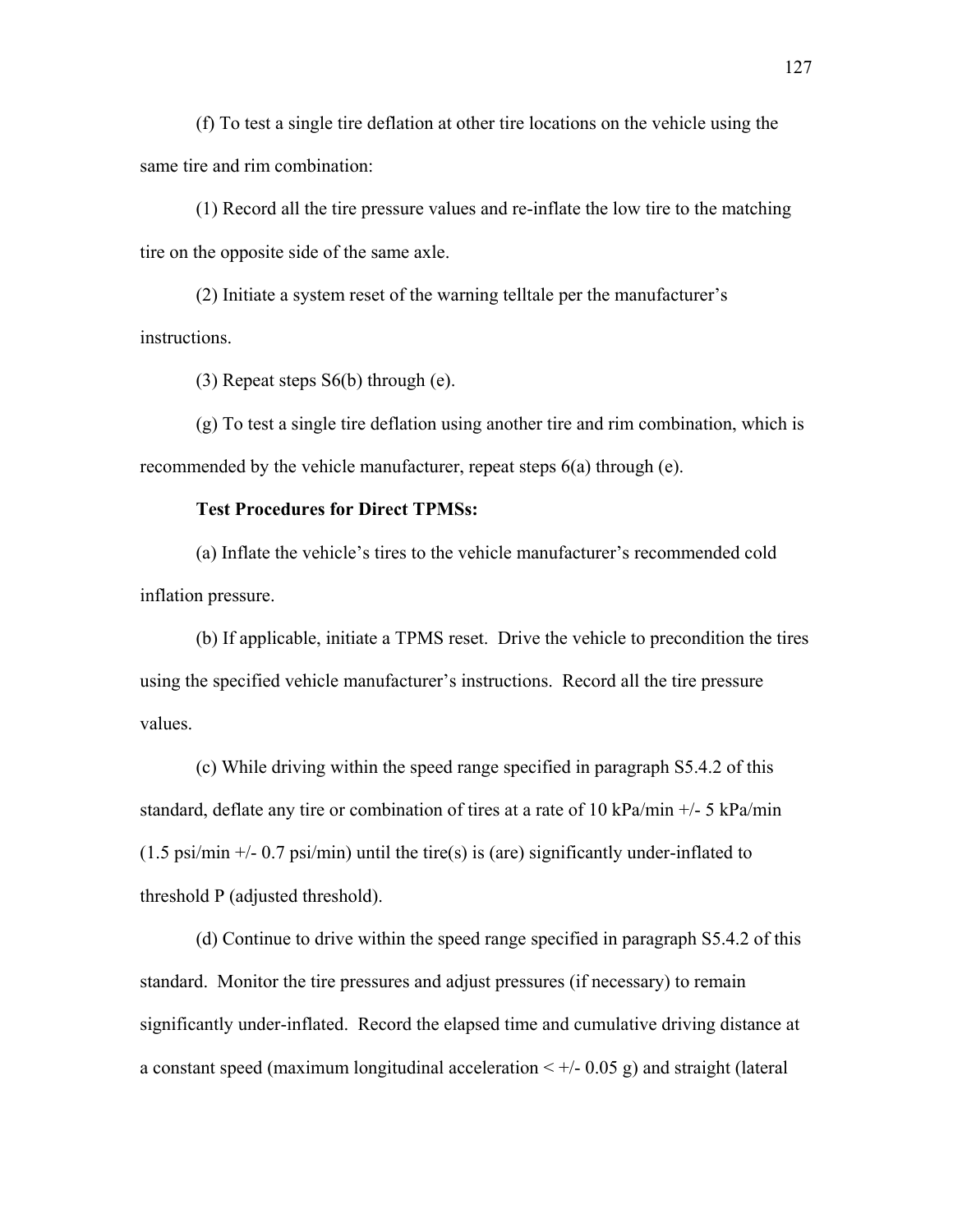acceleration  $\leq +/0.05$  g) until the low tire pressure warning telltale is illuminated or 10 miles of straight, constant speed driving has accumulated, whichever happens first.

 (e) Turn the ignition off and let the vehicle sit for 5 minutes. Turn the key back on to confirm that the warning telltale re-illuminates. If the warning telltale does not reilluminate, repeat step 6(d) to verify that the warning telltale does re-illuminate. This completes the test.

(f) To test other combinations of tire deflations for this tire and rim combination:

(1) Re-inflate the tires to the tire pressure value recorded in step S6(b).

 $(2)$  Initiate a system reset of the warning telltale per the manufacturer's instructions.

(3) Repeat steps S6(b) through (e).

 (g) To test a single tire deflation using another tire and rim combination, which is recommended by the vehicle manufacturer, reset the warning telltale per the manufacturer's instructions and repeat steps  $6(a)$  through (e).

NHTSA is not adopting the Alliance's recommended test procedures. The agency believes that the test procedures contained in this final rule adequately test both direct and indirect TPMSs under conditions similar to real-world conditions. The test procedures are as follows:

S6. *Test procedures*.

(a) Inflate the vehicle's tires to the vehicle manufacturer's recommended cold inflation pressure for the applicable vehicle load conditions specified in paragraph S5.3.1 of this standard. If the vehicle manufacturer has not recommended an inflation pressure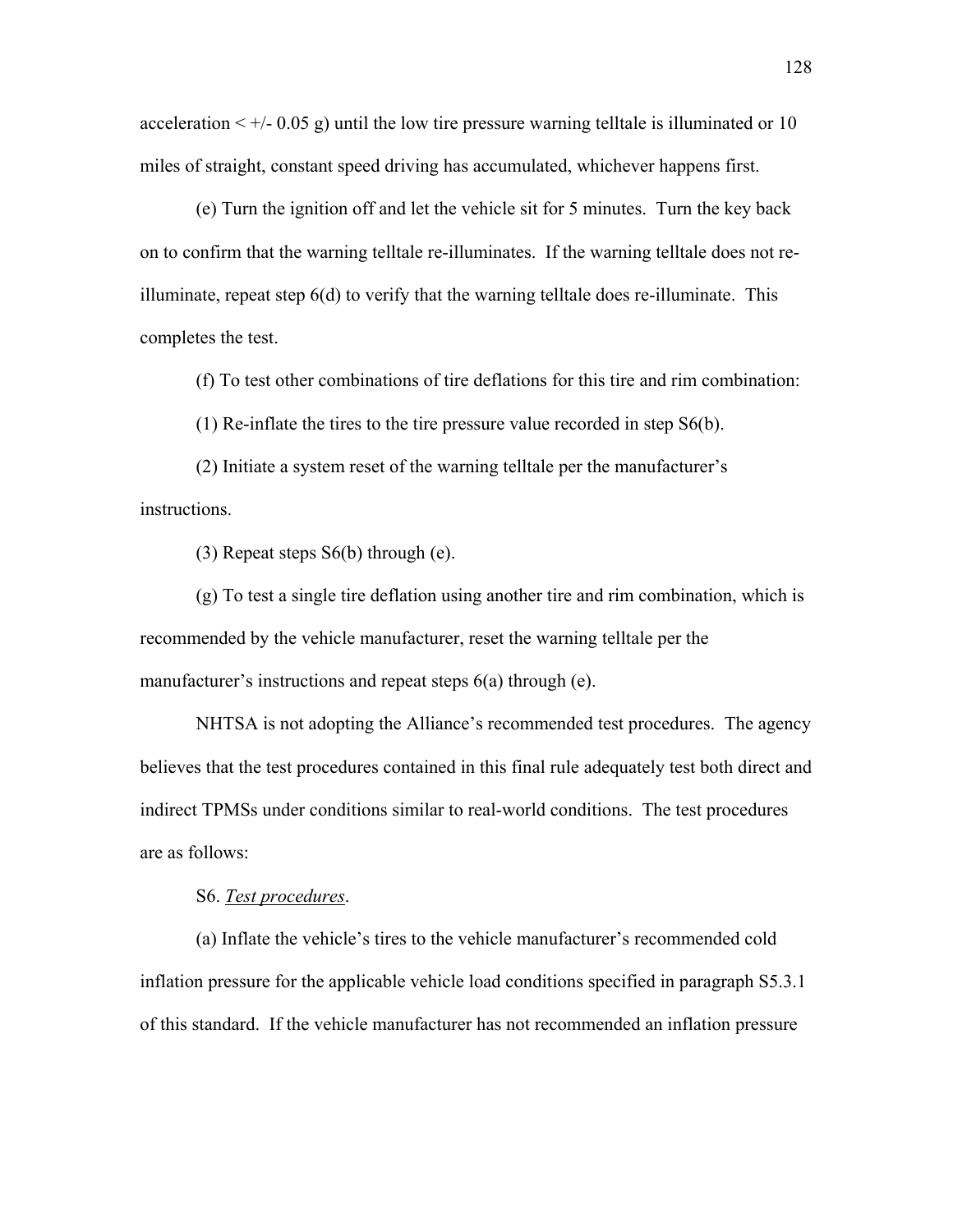for the lightly loaded condition, the inflation pressure specified by the vehicle manufacturer for the gross vehicle weight rating is used.

(b) With the vehicle stationary and the key locking system in the "Lock" or "Off" position, turn the key locking system to the "On" or "Run" position. The tire pressure monitoring system must perform a check of telltale lamp function as specified in paragraph S4.3.3 of this standard.

(c) If applicable, reset the tire pressure monitoring system in accordance with the instructions specified in the vehicle owner's manual.

(d) Drive the vehicle at any speed specified in paragraph S5.3.2 of this standard for 20 minutes

(e)(1) For vehicles complying with S4.2.1, stop the vehicle and deflate any combination of one to four tires until the deflated tire(s) is (are) at 7 kPa (1 psi) below the inflation pressure at which the low tire pressure monitoring system is required to activate the low tire pressure warning telltale for that vehicle.

(2) For vehicles complying with S4.2.2, stop the vehicle<sup>75</sup> and deflate any one tire until the deflated tire is at 7 kPa  $(1 \text{ psi})$  below the inflation pressure at which the low tire pressure monitoring system is required to activate the low tire pressure warning telltale for that vehicle.

(f) Drive the vehicle at any speed specified in paragraph S5.3.2 of this standard. Record the time from when the vehicle speed reaches 50 km/h until the time the low tire

 $\overline{a}$ 

<span id="page-128-0"></span><sup>&</sup>lt;sup>75</sup> Upon stopping the vehicle, the agency may deflate the tire(s) immediately or wait until the tire(s) cool to the ambient temperature, or any time in between, e.g., when the tire(s) reach their original cold inflation pressure. The agency recognizes that deflating the tires while they are still hot would be a less stringent test than if the tires were allowed to cool down before being deflated. All vehicles must comply when the tires are warm or cold.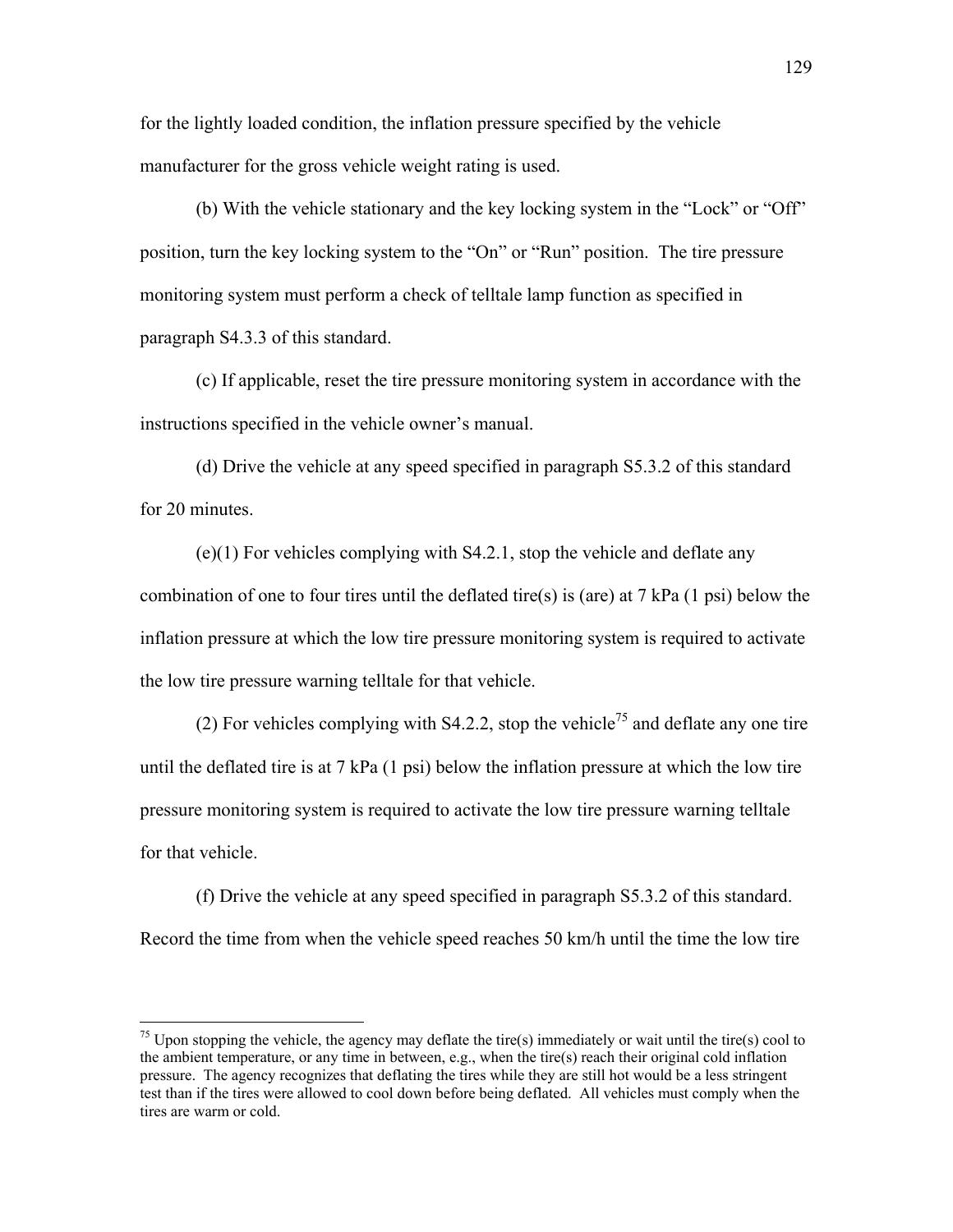pressure warning telltale illuminates. The telltale must illuminate within 10 minutes as required in paragraph S4.2.1(a) or S4.2.2(a) of this standard.

 $(g)$  Stop the vehicle and turn the key locking system to the "Off" or "Lock" position. After a 5-minute period, turn the vehicle's key locking system to the "On" or "Run" position. The telltale must remain illuminated.

(h) Keep the vehicle stationary for a period of one hour.

 $(i)$  Inflate all of the vehicle's tires to the vehicle manufacturer's recommended cold inflation pressure. If the vehicle's tire pressure monitoring system has a manual reset feature, reset the system in accordance with the instructions specified in the vehicle owner's manual.

 (j) Drive the vehicle at any speed specified in paragraph S5.3.2 of this standard. The telltale must extinguish as specified in paragraph S4.2.1(b) or S4.2.2(b).

 (k)(1) For vehicles complying with S4.2.1, if additional combinations of tires are tested, repeat the test procedures in paragraphs S6(a) through (j).

 (2) For vehicles complying with S4.2.2, if the other individual tires are tested, repeat the test procedures in paragraphs S6(a) through (j).

 (l) Utilizing the existing vehicle rims, repeat the test procedures in paragraphs S6(a) through (k) for each tire size recommended for the vehicle by the vehicle manufacturer. Note: If a different rim size is required, OEM rim and tire assemblies appropriate for the tire pressure monitoring system are used for testing.

 The test procedures recommended by the Alliance are similar to the procedures the agency is specifying in this final rule. The agency notes that separate test procedures for the two compliance options are necessary because the performance requirements are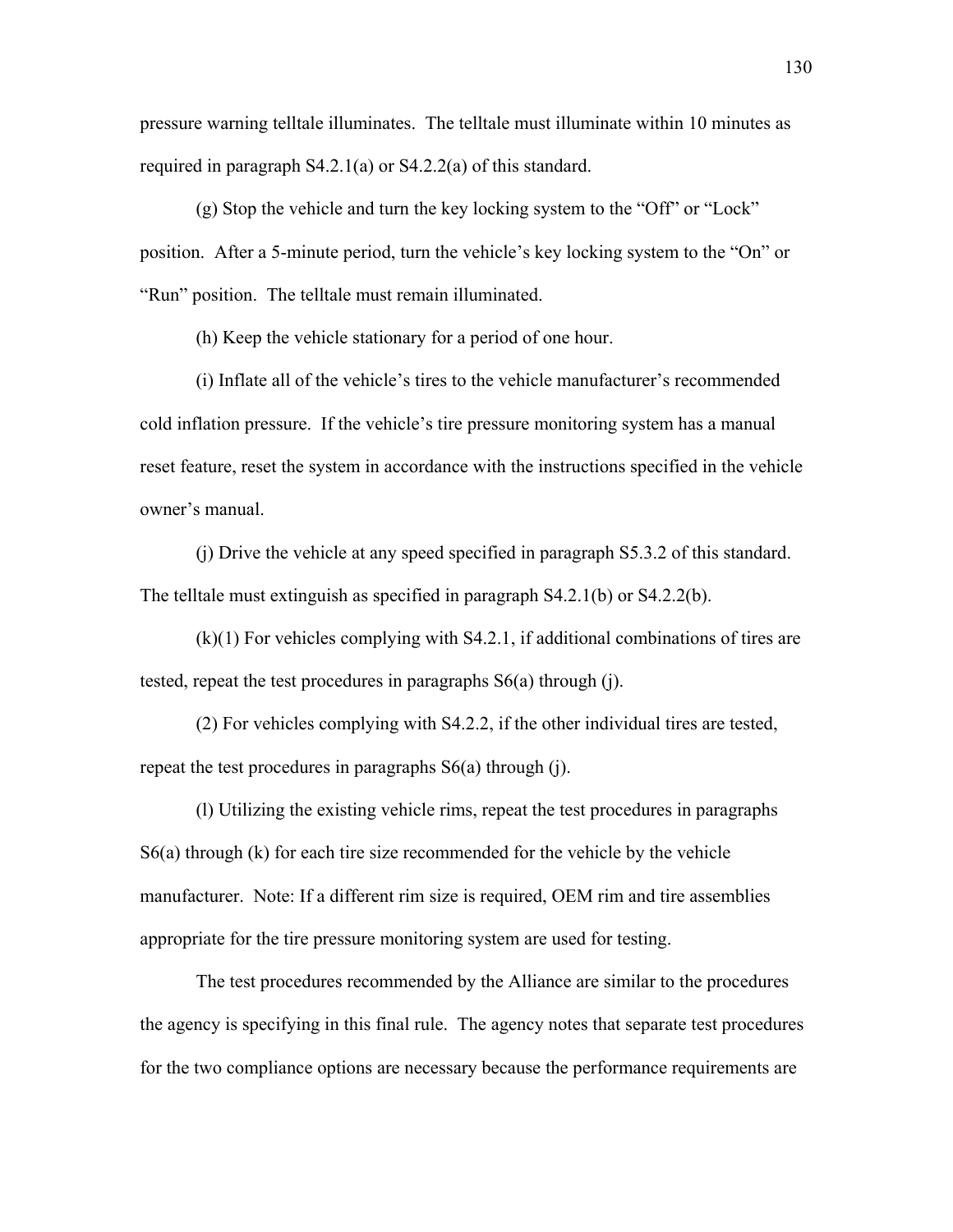different for each option. For example, the agency must be able to test multiple combinations of under-inflated tires, including all four tires, when testing vehicles that are certified to the four-tire, 25 percent option.

#### **6. Lead Time**

In the NPRM, the agency noted that the TREAD Act requires that the agency publish this final rule by November 1, 2001, and that the final rule take effect not more than two years after the final rule. The agency was concerned that TPMS manufacturers would not have the production capacity to supply TPMSs to equip 16 million vehicles annually, and that vehicle manufacturers would not have adequate time to develop TPMSs for all their vehicle applications. Thus, the agency indicated that it would consider a phase-in with a compliance schedule of 35 percent for the first year (2003), 65 percent the second year, and 100 percent in the third year.

No commenter opposed a phase-in of the TPMS requirements for light vehicles.

The Alliance stated that the phase-in proposed by the agency is too aggressive to allow for orderly and cost-effective implementation of the requirements. The Alliance stated that the agency phase-in would jeopardize vehicle development programs, which allow for sufficient "prove-out" and implementation of new technology. The Alliance argued that TPMS technology is still relatively new and needs to be properly proved-out to avoid customer complaints and/or recalls.

For these reasons, the Alliance recommended a four-year phase-in as follows: 15 percent of a manufacturer's affected products to be equipped with a semi- or fullycompliant TPMS in the first year; 35 percent in the second year; and 70 percent in the third year; and, in the final year, 100 percent of a manufacturer's affected products to be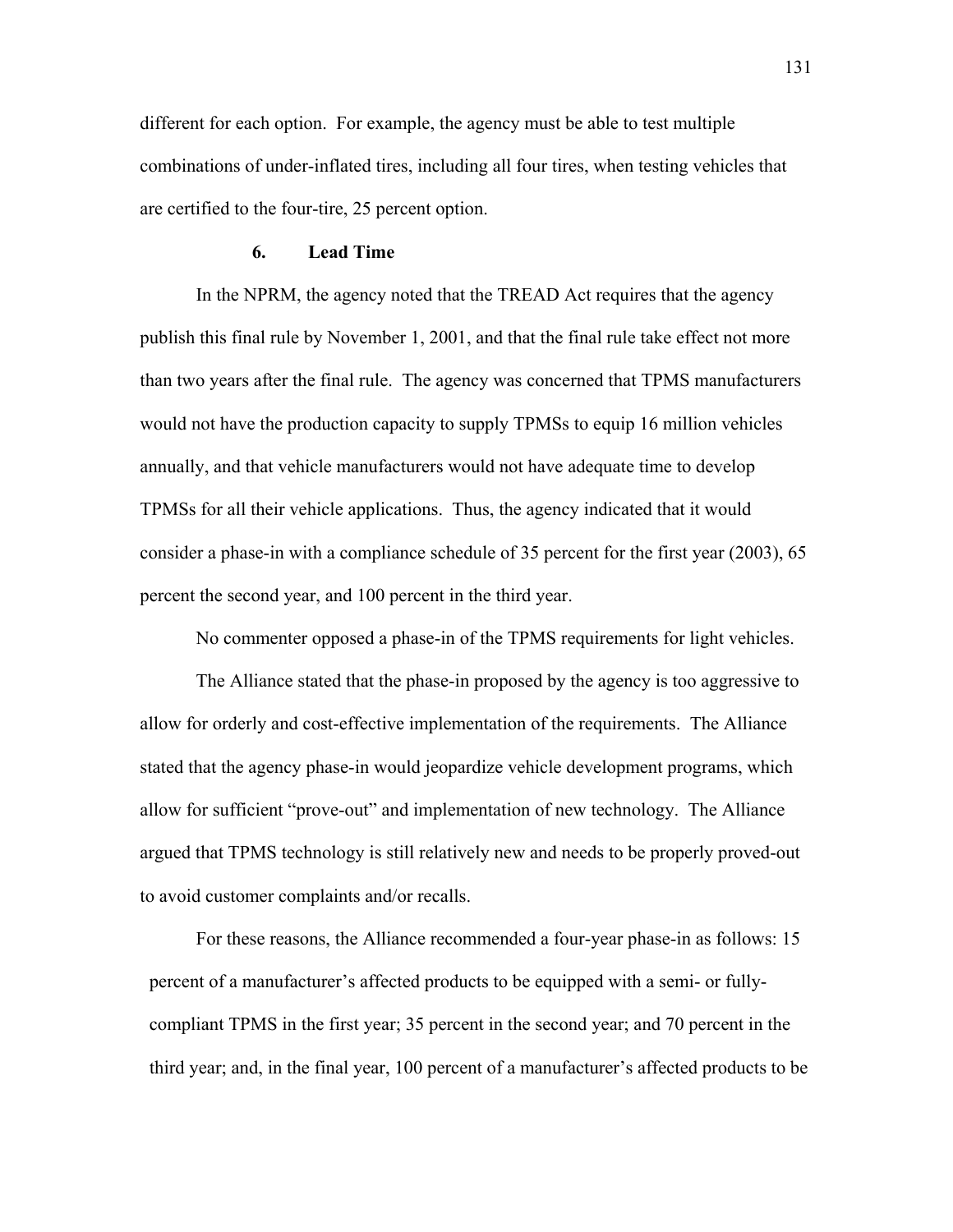equipped with a fully-compliant TPMS. The Alliance noted that a semi-compliant TPMS is one that meets all but specified interface requirements, and would only be allowed during the phase-in period but not in the final year of the phase-in. The Alliance claimed that allowing semi-compliant TPMSs during the phase-in would reduce the cost of compliance considerably, as cluster and display alterations are very expensive and require a long lead time to implement. Delaying these interface requirements would allow manufacturers who have already designed and/or implemented TPMSs to receive credit for those systems before and during the phase-in.

The agency agrees with the Alliance's comments about the pace of the phase-in. TPMS technology is still relatively new. While it has been used on a few high-end models for several years, it has not been widely implemented. Moreover, the agency remains concerned that TPMS manufacturers will not be able to produce enough systems and parts to supply 16 million vehicles annually.

Accordingly, the agency is implementing a four-year phase-in period as follows: 10 percent of a vehicle manufacturer's affected vehicles must be equipped with a TPMS that complies with either the four-tire, 25 percent or the one-tire, 30 percent option in the first year (i.e., November 1, 2003 to October 31, 2004); 35 percent in the second year (i.e., November 1, 2004 to October 31, 2005); 65 percent in the third year (i.e., November 1, 2005 to October 31, 2006). After October 31, 2006, 100 percent of a vehicle manufacturer's affected vehicles must be equipped with a TPMS that complies with the requirements set forth in the second part of this final rule. As noted above, the agency will publish the second part of this final rule by March 1, 2005, in order to give manufacturers sufficient lead time.

132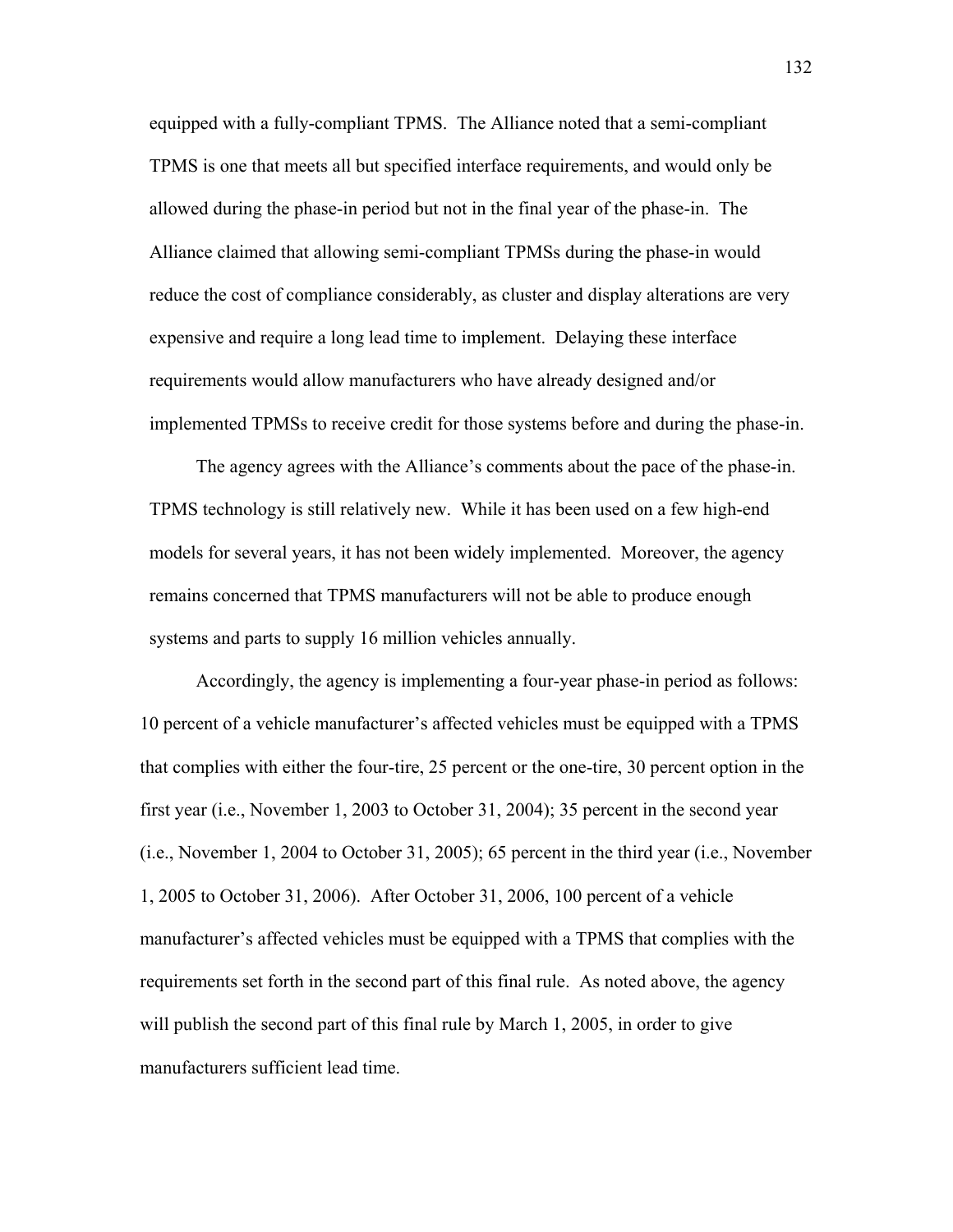The agency believes this phase-in period allows for a sufficient prove-out of TPMS technology before widespread implementation in the first two years, followed by the last two years of aggressive implementation. The agency notes that the final rule requires fewer vehicles to comply in the first year of the phase-in (10 percent) than the Alliance recommended (15 percent). NHTSA is lowering the number of vehicles that will have to comply because the agency was unable to meet the statutory deadline of November 1, 2001.

NHTSA also notes that since the agency is permitting manufacturers to comply with the one-tire, 30 percent option until at least October 31, 2006, manufacturers will be able to comply with current indirect TPMSs while working to improve the performance of indirect TPMSs.

The agency is allowing carry-forward credits, but only for vehicles that are manufactured during the phase-in and comply with the four-tire, 25 percent option of the first part of this final rule. Vehicles that comply with the one-tire, 30 percent option cannot be counted for purposes of carry-forward credits.

While the agency is not adopting the Alliance's particular recommendation to allow semi-compliant TPMSs during the phase-in, it has decided to allow compliance with an alternative set of requirements during that period. The agency believes the addition of the one-tire, 30 percent option to the first part of this final rule will provide ample time for manufacturers to complete any development needed to enable them to install either direct, improved indirect, or hybrid TPMSs in their vehicles by the time the second part of this final rule takes effect on November 1, 2006.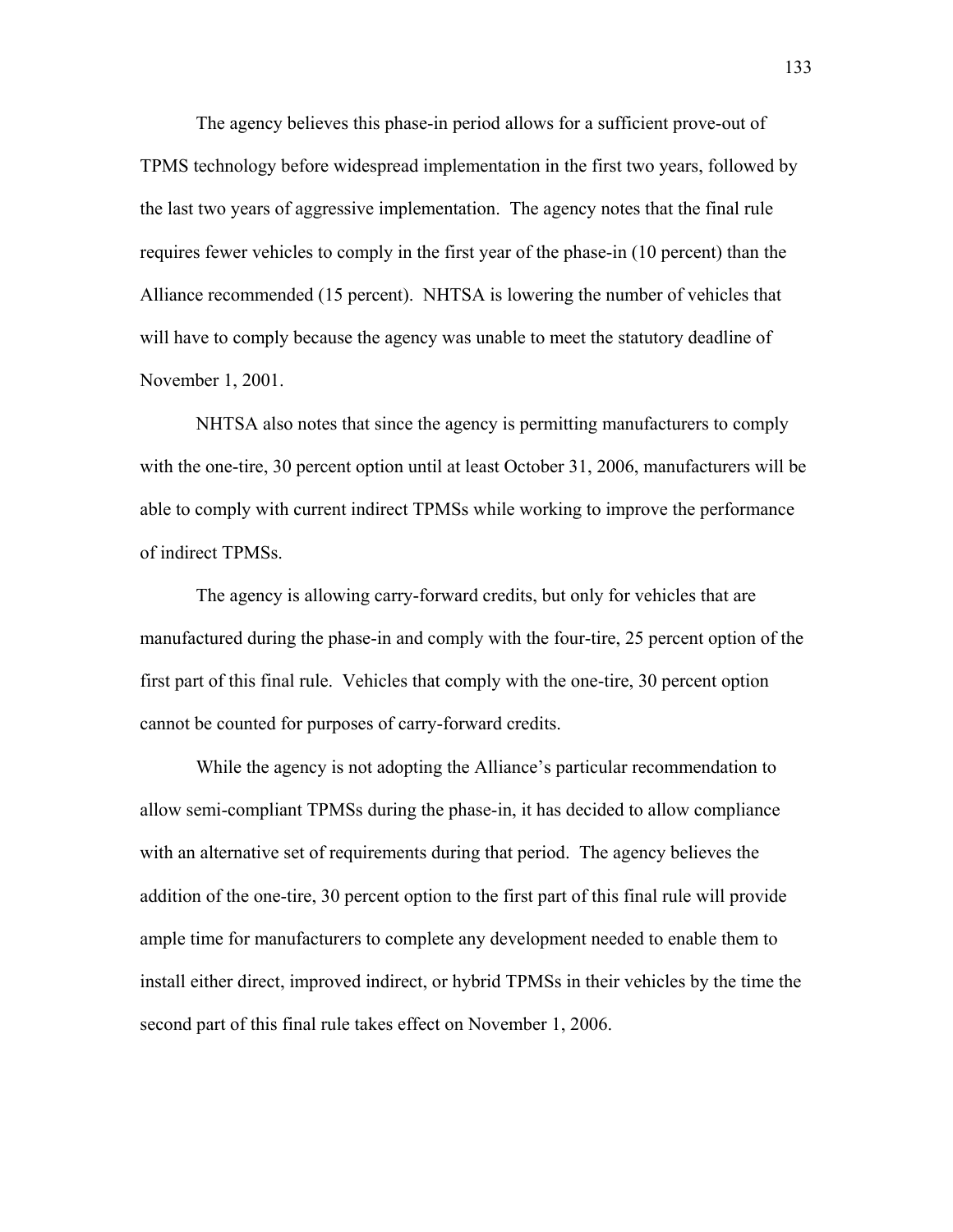The agency is adopting VSC's suggestion that the agency give small volume manufacturers until the end of the phase-in period to comply with the TPMS requirements. The agency has done this in the past when implementing a major rule.

As with previous phase-ins, NHTSA is adopting reporting requirements to monitor the implementation of the phase-in. The agency is including the reporting requirements in 49 CFR Part 590, which currently specifies back door latch, hinge, and lock phase-in reporting requirements. Since the phase-in currently addressed by Part 590 was completed December 31, 1999, the agency is replacing the existing language with regulatory text addressing the phase-in of Standard No. 138's requirements for TPMS.

# **C. Study of Effects of TPMSs That Do Not Meet a Four-Tire, 25 Percent Under-Inflation Requirement**

To help provide additional data on the performance and effectiveness of TPMSs, NHTSA plans to conduct a study comparing the tire pressures of vehicles without a TPMS to the tire pressures of vehicles equipped with a TPMS that does not meet a fourtire, 25 percent compliance option. The agency will arrange for a peer review of the study methodology and of the study results, including the safety significance of any differences in tire pressure between the two groups of vehicles. If sufficient data are available, the agency also will assess the performance and effectiveness of TPMSs that do meet a four-tire, 25 percent option. The study, which will be completed by March 1, 2004, has the following two purposes.

# **1. Effect on Tire Pressure**

The study will give the agency additional information regarding the extent to which vehicles equipped with a TPMS that does not meet a four-tire, 25 percent option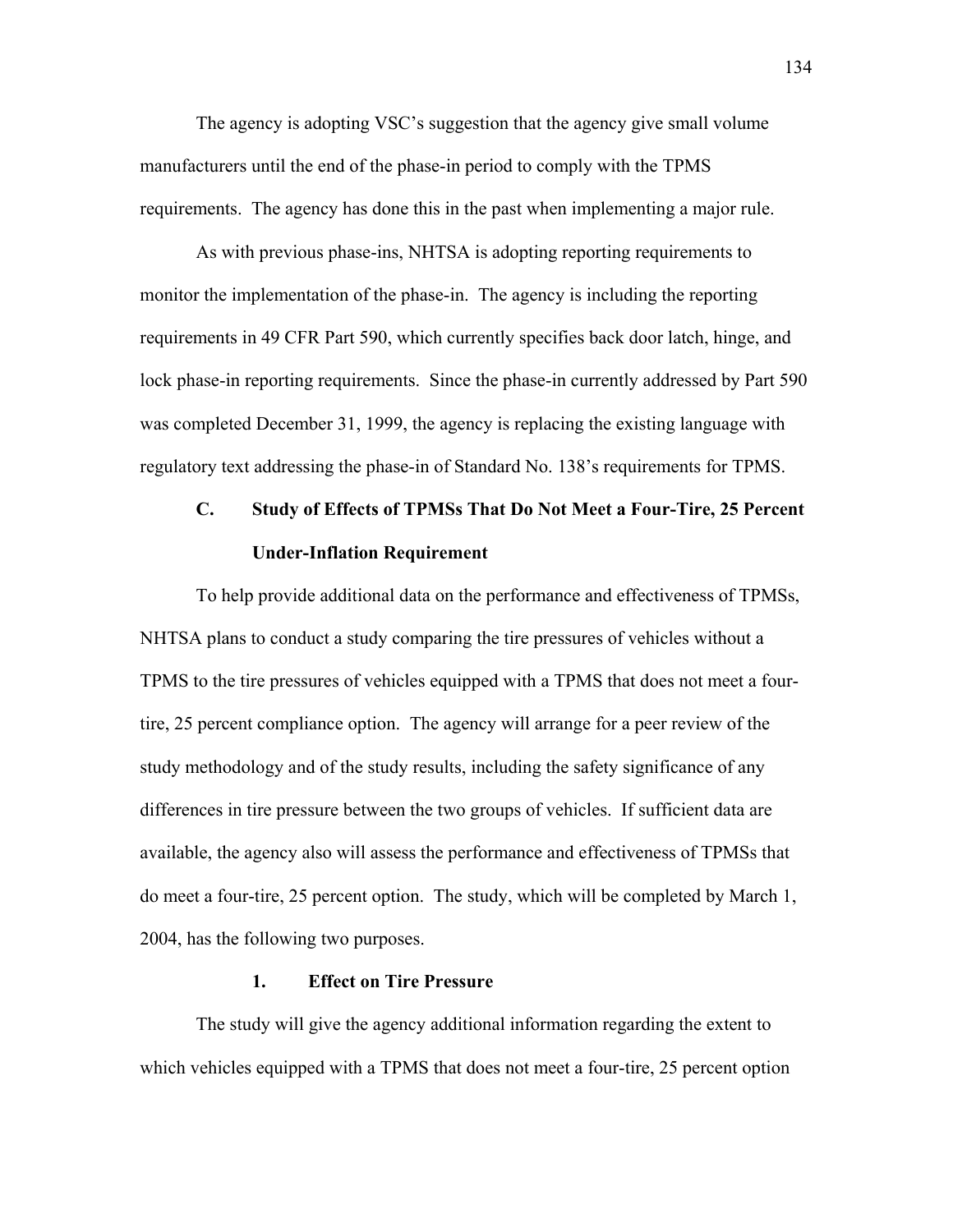have tire pressures closer to the vehicle's manufacturer's recommended inflation pressure than vehicles without a TPMS.

## **2. Effect on Number of Significantly Under-Inflated Tires**

The study also will give the agency additional information regarding the extent to which vehicles equipped with a TPMS that does not meet a four-tire, 25 percent option have fewer significantly under-inflated tires than vehicles without a TPMS.

## **D.** Part Two of the Final Rule – November 2006 and Thereafter

Based on the record compiled to this date, the results of the study, and any other new information (including, for example, information on the overall safety benefits of ABS) submitted to the agency, NHTSA will issue the second part of this final rule. The second part will be issued by March 1, 2005, to ensure vehicle manufacturers have sufficient lead time before November 1, 2006, when all new light vehicles must be equipped with a TPMS.

 Based on the record now before the agency, NHTSA tentatively believes that a four-tire, 25 percent requirement would best meet the TPMS mandate in the TREAD Act. Nevertheless, it is possible that the new information may be sufficient to justify a continuation of the requirements in the first part of this final rule, or even some other alternative.

#### **VIII. Benefits**

Following is a summary of the benefits associated with this final rule. For a more detailed analysis, see the agency's Final Economic Assessment (FEA). A copy of the FEA has been placed in the docket. In the following discussion, the agency analyzes the benefits and costs of both the four-tire, 25 percent and one-tire, 30 percent options.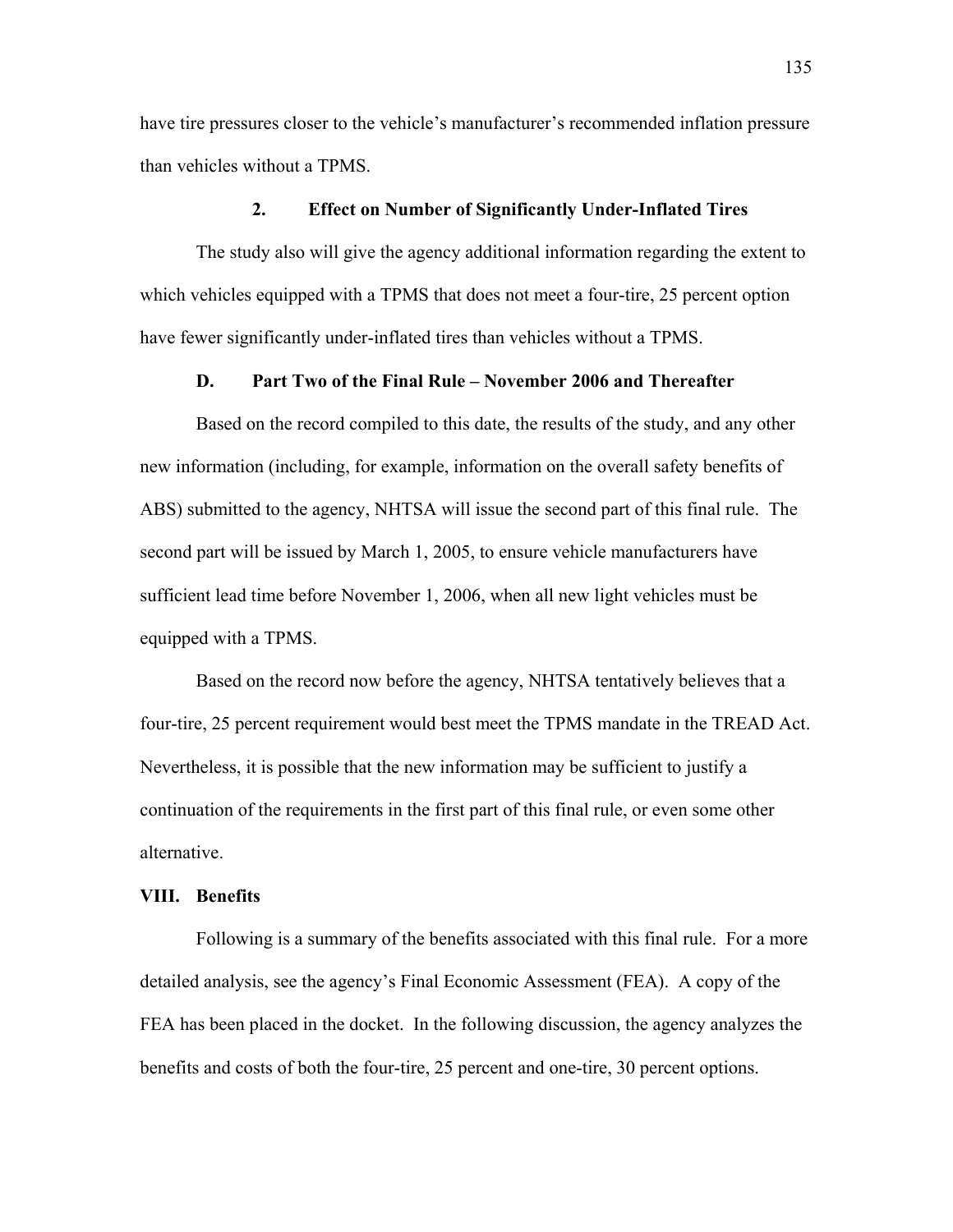For purposes of this analysis, the agency assumes that 95 percent of drivers will respond to a low tire pressure warning by re-inflating their tires to the placard pressure. OMB questioned this assumption in its return letter. NHTSA has little hard evidence supporting this assumption. As discussed in the FEA, a recent study indicated that 97 percent of respondents stated they would respond to a dashboard warning light informing them that their tire pressure was low.<sup>76</sup> However, the agency has some concerns, such as the sample of respondents and the question format, with this study. The agency has attempted to find other studies with data on response rates to similar warning lights, but has been unable to do so.

However, as part of the new study to be completed by March 1, 2004, the agency plans to ask owners of vehicles equipped with a TPMS whether their low tire pressure telltale has ever illuminated, and, if so, how they reacted to it. This should provide useful data for the agency's decision on the requirements for the second part of this final rule.

Under-inflation affects many different types of crashes. These include crashes which result from:

- (1) skidding and/or losing control of the vehicle in a curve, such as a highway off-ramp, or in a lane-change maneuver;
- (2) hydroplaning on a wet surface, which can cause increases in stopping distance and skidding or loss of control;
- (3) increases in stopping distance; and
- (4) flat tires and blowouts.

 $\overline{a}$ 

<span id="page-135-0"></span> $76$  "Examining the Need for Cycloid's Pump: An Analysis of Attitudes and a Study of Tire Pressure and Temperature Relationships," University of Pittsburgh, Departments of Mechanical and Industrial Engineering, December 7, 2001. A copy of this study has been placed in the docket. (Docket No. NHTSA-2000-8572-209.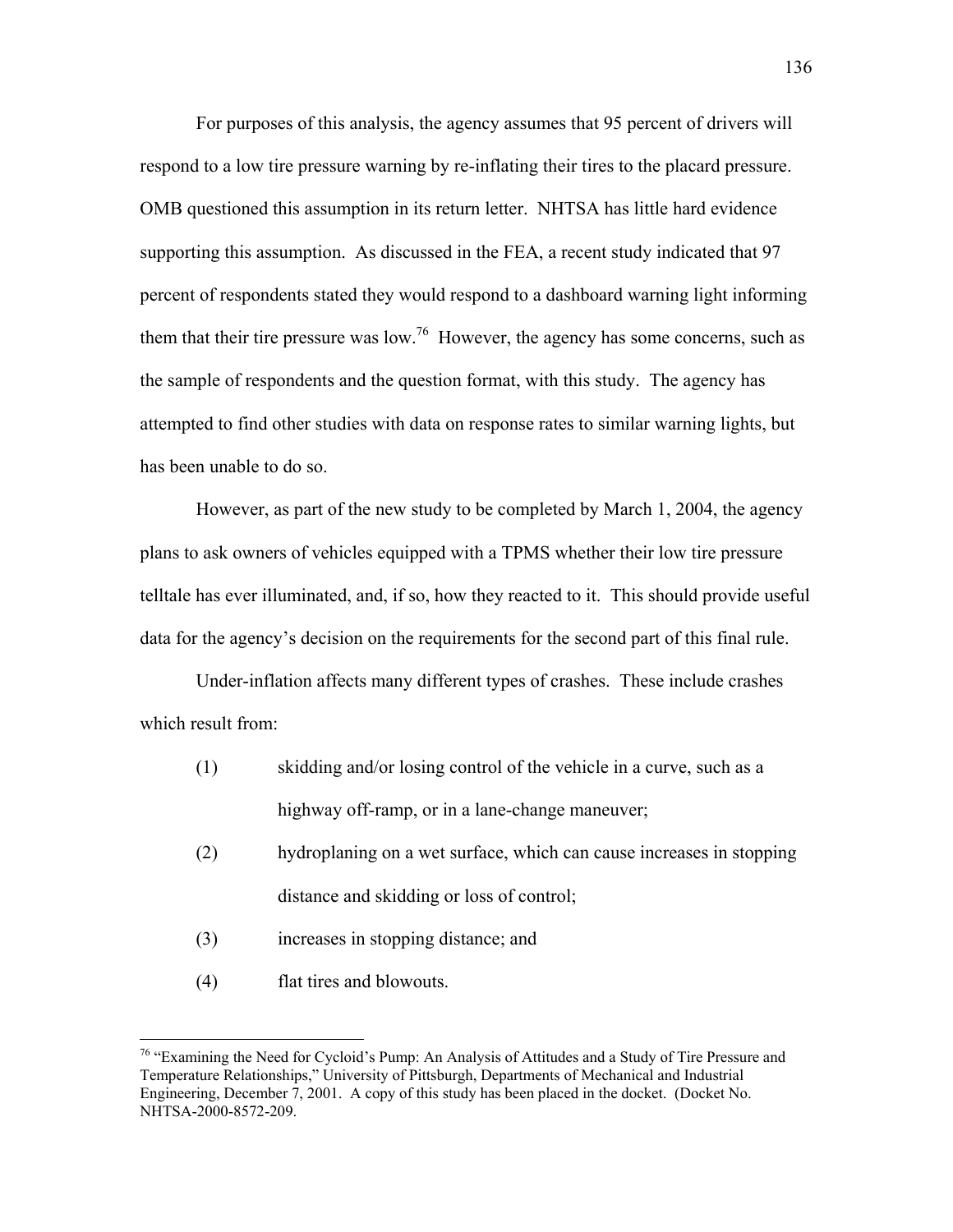#### (5) overloading the vehicle.

The agency was able to identify target populations for skidding and loss of control crashes, stopping distance (which involves any vehicle that brakes during a crash sequence), flat tires, and blowouts. The agency was not able to identify, from crash files and other reports, a target population for crashes caused by hydroplaning and overloading the vehicle.

### **A. Tire Safety Benefits**

## **1. Skidding/Loss of Control**

Under-inflation reduces tire stiffness, which causes the tire to generate lower cornering force. When a tire is under-inflated, the vehicle requires a greater steering angle to generate the same cornering force in a curve or in a lane-change maneuver. This can result in skidding or loss of control of the vehicle in a tight curve or a quick lanechange maneuver.

The agency estimates that if all light vehicles meet the four-tire, 25 percent compliance option, 46 fatalities will be prevented and 4,345 injuries will be prevented or reduced in severity per year due to reductions in these types of crashes. If all light vehicles meet the one-tire, 30 percent compliance option, 30 fatalities will be prevented and 2,817 injuries will be prevented or reduced in severity per year due to reductions in these types of crashes.

### **2. Stopping Distance**

As explained in greater detail above in section III.D.1., "Reduced Vehicle Safety – Tire Failures and Increases in Stopping Distance," tires are designed to maximize their performance capabilities at a specific inflation pressure. When a tire is under-inflated,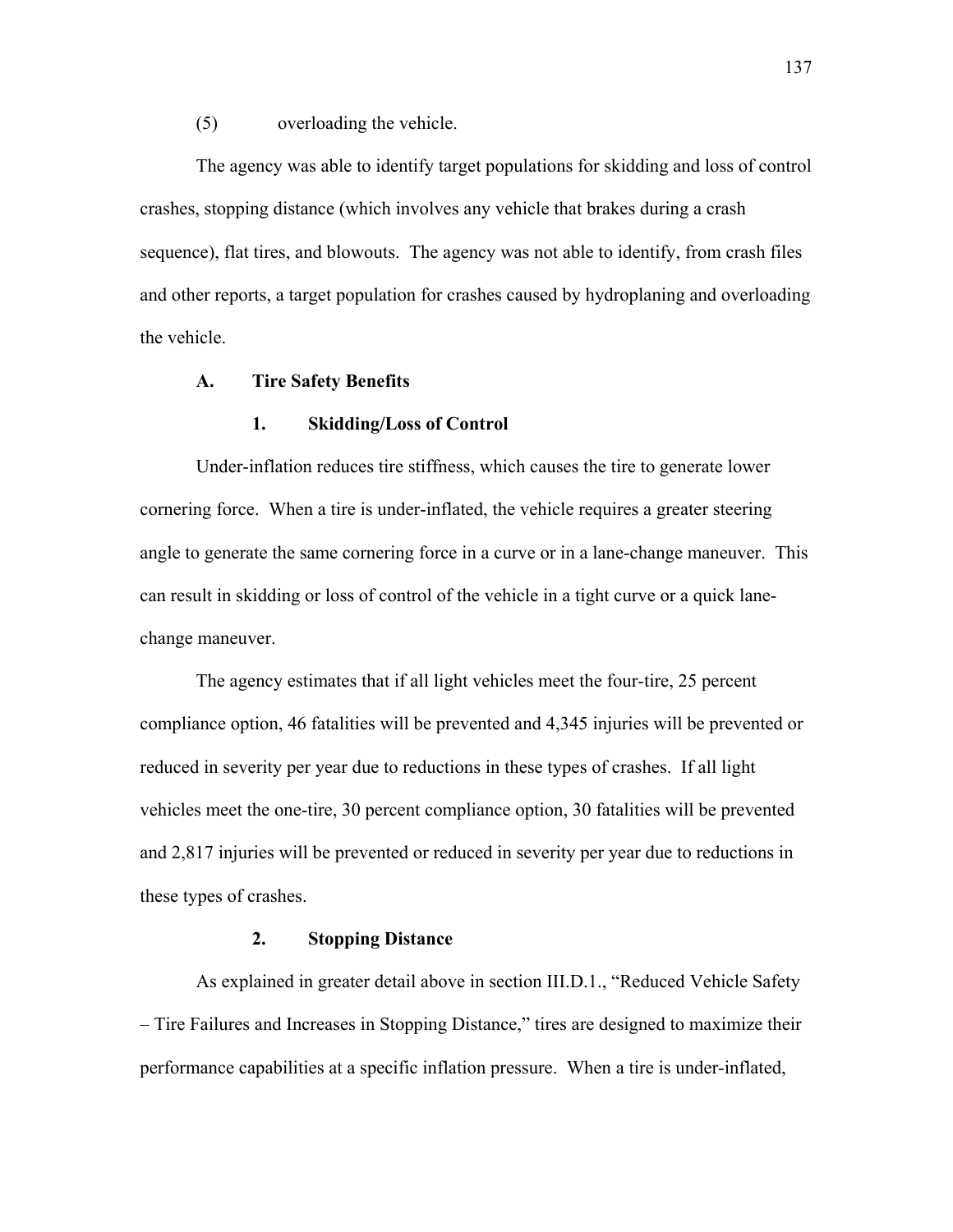the shape of its footprint and the pressure it exerts on the road surface are both altered. This degrades the tire's ability to transmit braking force to the road surface, and increases a vehicle's stopping distance, especially on wet surfaces.

Decreasing stopping distance is beneficial in several ways. Some crashes can be completely avoided. Other crashes will still occur, but at a lower impact speed because the vehicle is able to decelerate more quickly.<sup>[77](#page-137-0)</sup>

The agency estimates that if all light vehicles meet the four-tire, 25 percent compliance option, 39 fatalities will be prevented and 3,410 injuries will be prevented or reduced in severity per year due to reductions in vehicles' stopping distances. If all light vehicles meet the one-tire, 30 percent compliance option, 17 fatalities will be prevented and 1,562 injuries will be prevented or reduced in severity per year due to reductions in vehicles' stopping distances.

## **3. Flat Tires and Blowouts**

1

Under-inflation, along with high speed and overloading, can cause tire blowouts. A blowout in one of the front tires can cause the vehicle to veer off the road or into oncoming traffic. A blowout in one of the rear tires can cause spinning and loss of control of the vehicle.

 The agency estimates that if all light vehicles meet the four-tire, 25 percent compliance option, 39 fatalities will be prevented and 967 injuries will be prevented or reduced in severity per year due to reductions in crashes involving blowouts and flat tires.

<span id="page-137-0"></span> $77$  The FEA divides the benefits from reductions in stopping distance into fatalities and injuries reduced as a result of reductions in crashes on dry surfaces and on wet surfaces. As noted above, under-inflated tires have a greater impact on stopping distance when a vehicle is on a wet surface than when a vehicle is on a dry surface. However, most crashes occur on dry surfaces. Thus, the agency estimates that more fatalities and injuries will be reduced as a result of reductions in crashes that occur on dry surfaces than crashes that occur on wet surfaces.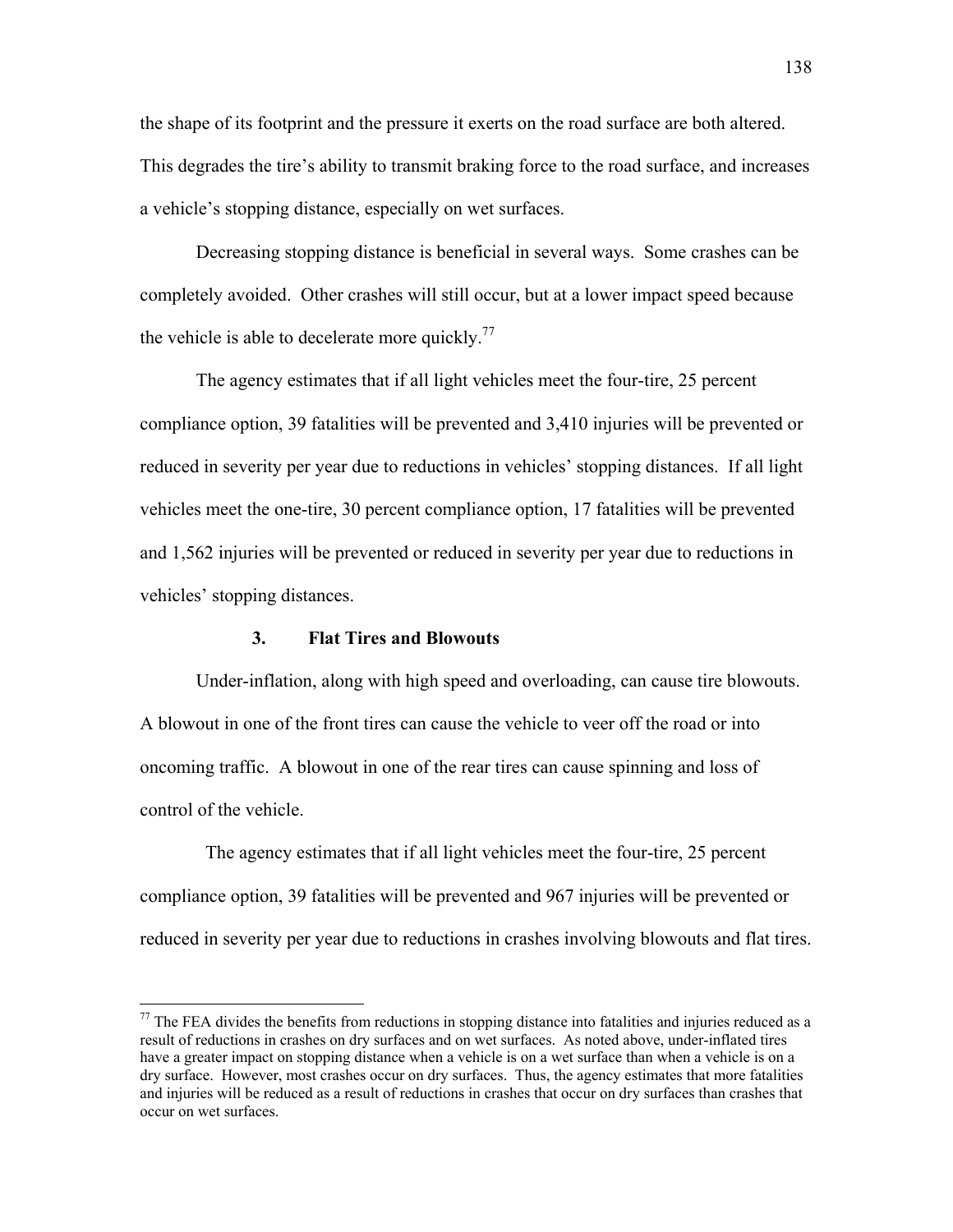If all light vehicles meet the one-tire, 30 percent compliance option, 32 fatalities will be prevented and 797 injuries will be prevented or reduced in severity per year due to reductions in crashes involving blowouts and flat tires.

#### **4. Unquantified Benefits**

The agency cannot quantify the benefits from a reduction in crashes associated with hydroplaning and overloading vehicles. The primary reason that the agency has been unable to quantify these benefits is the lack of crash data indicating tire pressure and how often these conditions are the cause or contributing factors in a crash. The agency does not collect tire pressure in its crash investigations. NHTSA also has not been able to quantify the benefits associated with reductions in property damage and travel delays that will result from fewer crashes or reductions in the severity of crashes.

## **B. Non-Tire Safety Benefits**

In its return letter, OMB stated that issuing a final rule that allowed current indirect TPMSs to comply would encourage vehicle manufacturers to install ABS on additional vehicles. OMB recommended that NHTSA consider the potential safety benefits of additional vehicles being equipped with ABS.

However, as noted above in section VI., "Response to Issues Raised in OMB Return Letter About Preliminary Determination," there is no reliable basis for concluding that permitting current indirect TPMSs to comply would lead to a significant increase in installation of ABS in light vehicles. Moreover, there is no statistically reliable basis for concluding that ABS reduces fatalities in light vehicles. Thus, the agency does not believe that, even if vehicle manufacturers install ABS on additional vehicles, additional safety benefits would be experienced.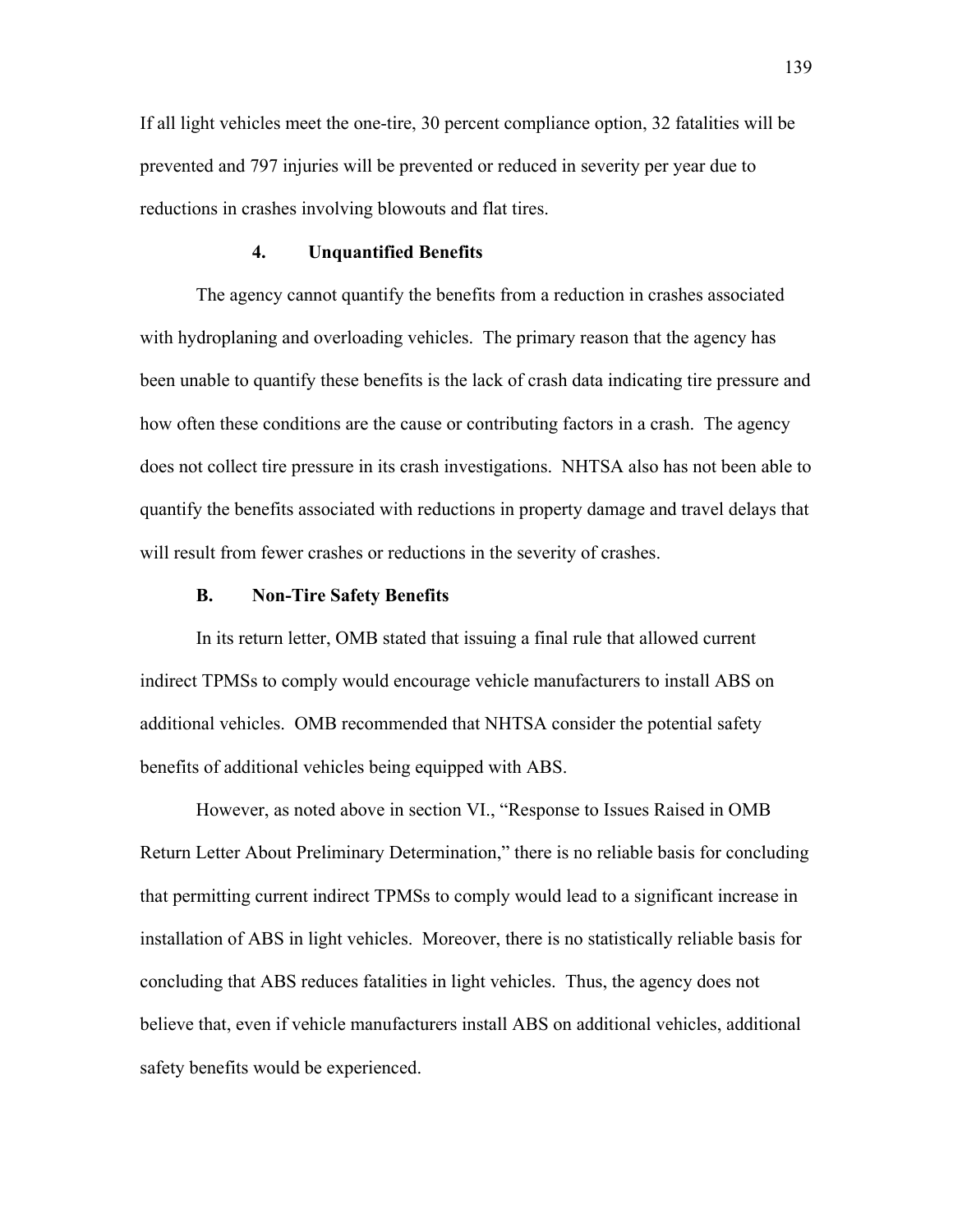## **C. Total Quantified Safety Benefits**

The agency estimates that the total quantified safety benefits from reductions in crashes due to skidding/loss of control, stopping distance, and flat tires and blowouts, therefore, will be 124 fatalities prevented and 8,722 injuries prevented or reduced in severity each year, if all light vehicles meet the four-tire, 25 percent compliance option; and 79 fatalities prevented and 5,176 injuries prevented or reduced in severity each year, if all light vehicles meet the one-tire, 30 percent compliance option.

## **D. Economic Benefits**

#### **1. Fuel Economy**

Correct tire pressure improves a vehicle's fuel economy. Recent data provided by Goodyear indicate that a vehicle's fuel efficiency is reduced by one percent for every 2.96 psi that its tires are below the placard pressure. The agency estimates that if all light vehicles meet the four-tire, 25 percent compliance option, vehicles' higher fuel economy will translate into an average discounted value of \$16.43 per vehicle over the lifetime of the vehicle. If all light vehicles meet the one-tire, 30 percent compliance option, vehiclesí higher fuel economy will translate into an average discounted value of \$2.06 per vehicle over the lifetime of the vehicle.

#### **2. Tread Life**

Correct tire pressure also increases a tire's tread life. Data from Goodyear indicate that for every 1 psi drop in tire pressure, tread life decreases by 1.78 percent. NHTSA estimates that if all light vehicles meet the four-tire, 25 percent compliance option, average tread life will increase by 1,143 miles. If all light vehicles meet the onetire, 30 percent compliance option, average tread life will increase by 15 miles. This will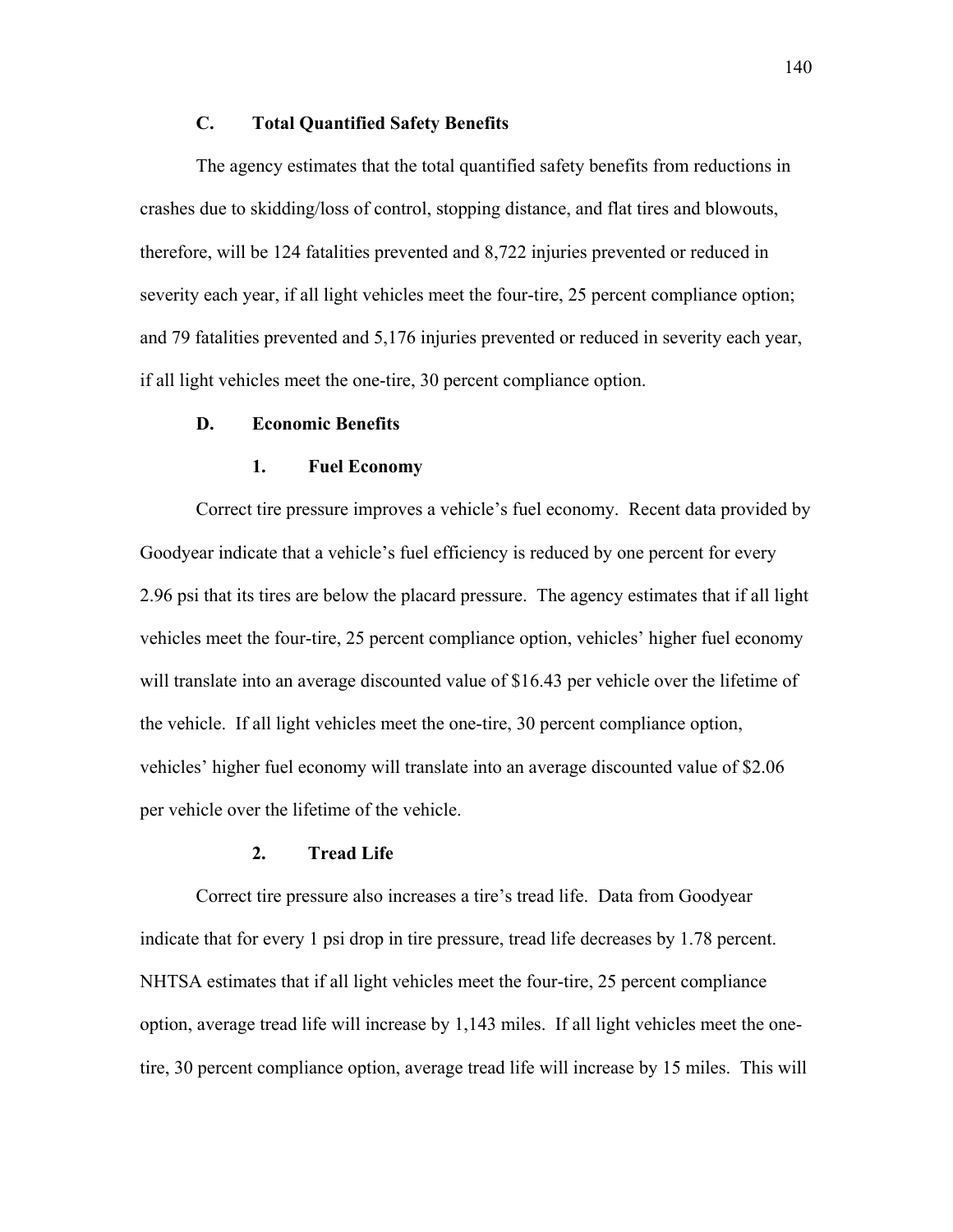delay new tire purchases. The agency estimates that the average discounted value of these delays in tire purchases will be \$5.09, if all light vehicles meet the four-tire, 25 percent compliance option; and \$0.65 if all light vehicles meet the one-tire, 30 percent compliance option.

# **IX. Costs**

## **A. Indirect TPMSs**

NHTSA estimates that the cost of an indirect TPMS that will meet the one-tire, 30 percent compliance option will be \$13.29 per vehicle, if the vehicle already has a fourwheel, four-channel (four wheel-speed sensors) ABS. In the 2000 model year, about 67 percent of all new light vehicles were equipped with a four-wheel ABS. However, about 31 percent of these vehicles only had a three-channel system. A three-channel system has one wheel speed sensor for each front wheel and one for the rear axle. Thus, in order to meet the requirement that the TPMS be able to detect when any tire is significantly under-inflated, a vehicle with a three-channel ABS must be redesigned from having one wheel speed sensor for the rear axle to a wheel speed sensor for each rear wheel. The agency estimates that this will cost \$25 per vehicle. Accordingly, the agency estimates that the average cost of providing an indirect TPMS to a vehicle already equipped with ABS will be \$21.13 (\$13.29 + \$25 \* .3135) per vehicle.

 For vehicles not currently equipped with ABS, manufacturers would have to install either four wheel speed sensors at a cost of \$130 per vehicle, or ABS at a cost of \$240 per vehicle, in addition to an indirect TPMS. Thus, the average cost of providing an indirect TPMS to a vehicle not already equipped with ABS will be  $$143.29$  ( $$130 +$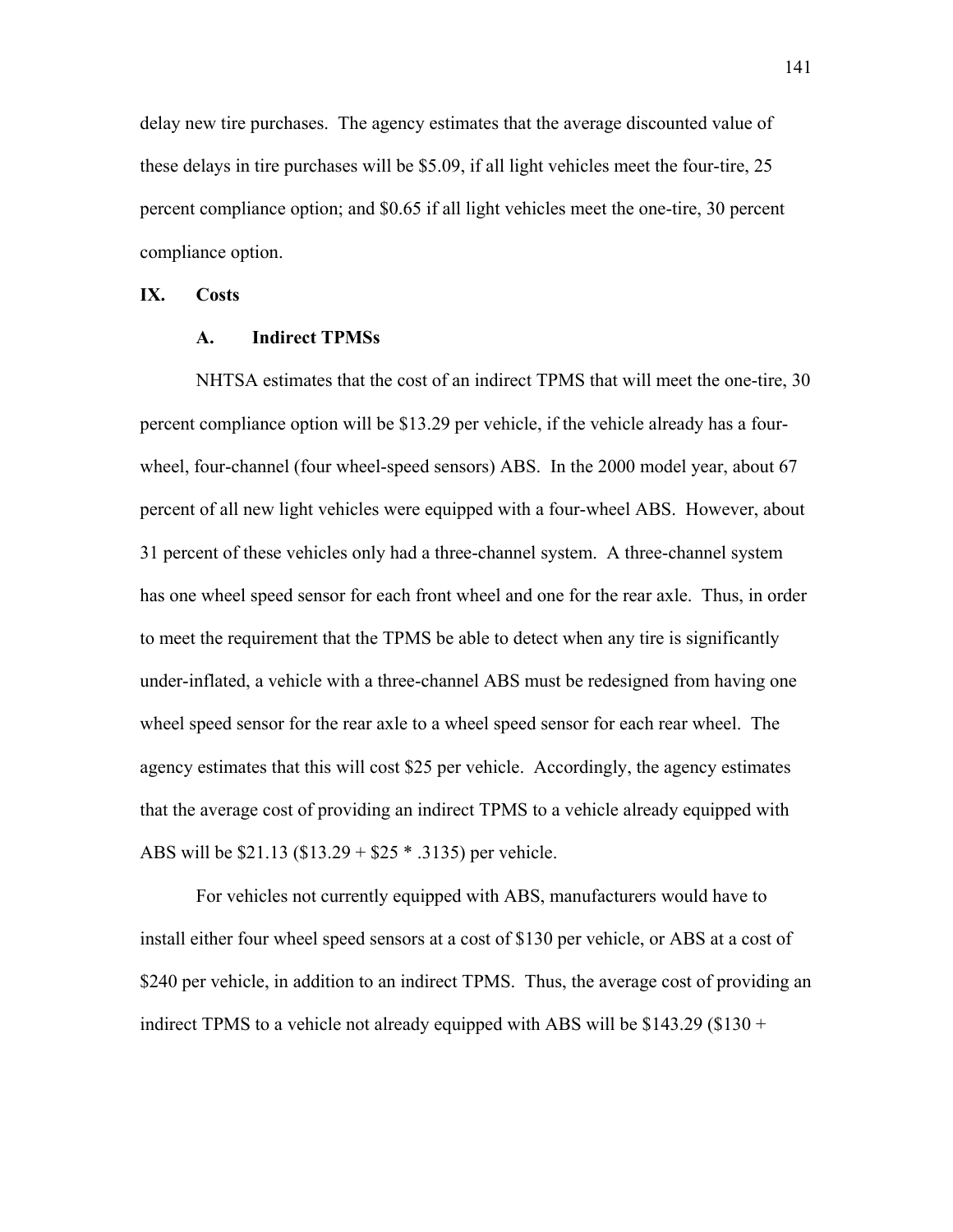\$13.29) if the manufacturer installs four-wheel speed sensors, or  $$253.29$  (\$240 + \$13.29) per vehicle if the manufacturer installs ABS.

#### **B. Direct TPMSs**

NHTSA estimates that the cost of a direct TPMS that will meet the four-tire, 25 percent compliance option will be \$70.35 per vehicle, if the manufacturer chooses to install an individual tire pressure display. This includes \$7.50 for each tire pressure sensor (\$30 per vehicle), \$19 for the control module, \$3.85 for an individual tire pressure display, \$6 for four valves, and \$11.50 for the combination of an instrument panel telltale, assembly, and miscellaneous wiring. The agency assumes that about one percent of vehicles currently comply. Thus, the agency estimates that the incremental cost will be \$69.65 per vehicle (\$70.35 \* 99 percent) if manufacturers install an individual tire pressure display.<sup>78</sup> If manufacturers install only a warning telltale, the agency estimates that the incremental cost will be \$65.84 (\$70.35 - \$3.85 (the cost of a individual tire pressure display) \* 99 percent).

#### **C. Hybrid TPMSs**

 $\overline{a}$ 

 A hybrid TPMS consists of an indirect TPMS for vehicles equipped with an ABS and two direct pressure sensors and a radio frequency receiver. As noted above, insofar as NHTSA is aware, no manufacturer is currently planning to produce a hybrid TPMS. If a manufacturer were to produce a hybrid TPMS, the agency believes that such a system would be able to detect when one to four tires are 25 percent or more below placard. TRW estimated that the cost of such a system would be about 60 percent of the cost of a direct TPMS. Since the hybrid TPMS would not be able to tell drivers the inflation

<span id="page-141-0"></span> $78$  The agency estimates that one percent of vehicles are currently equipped with a TPMS that complies with the requirements of the standard.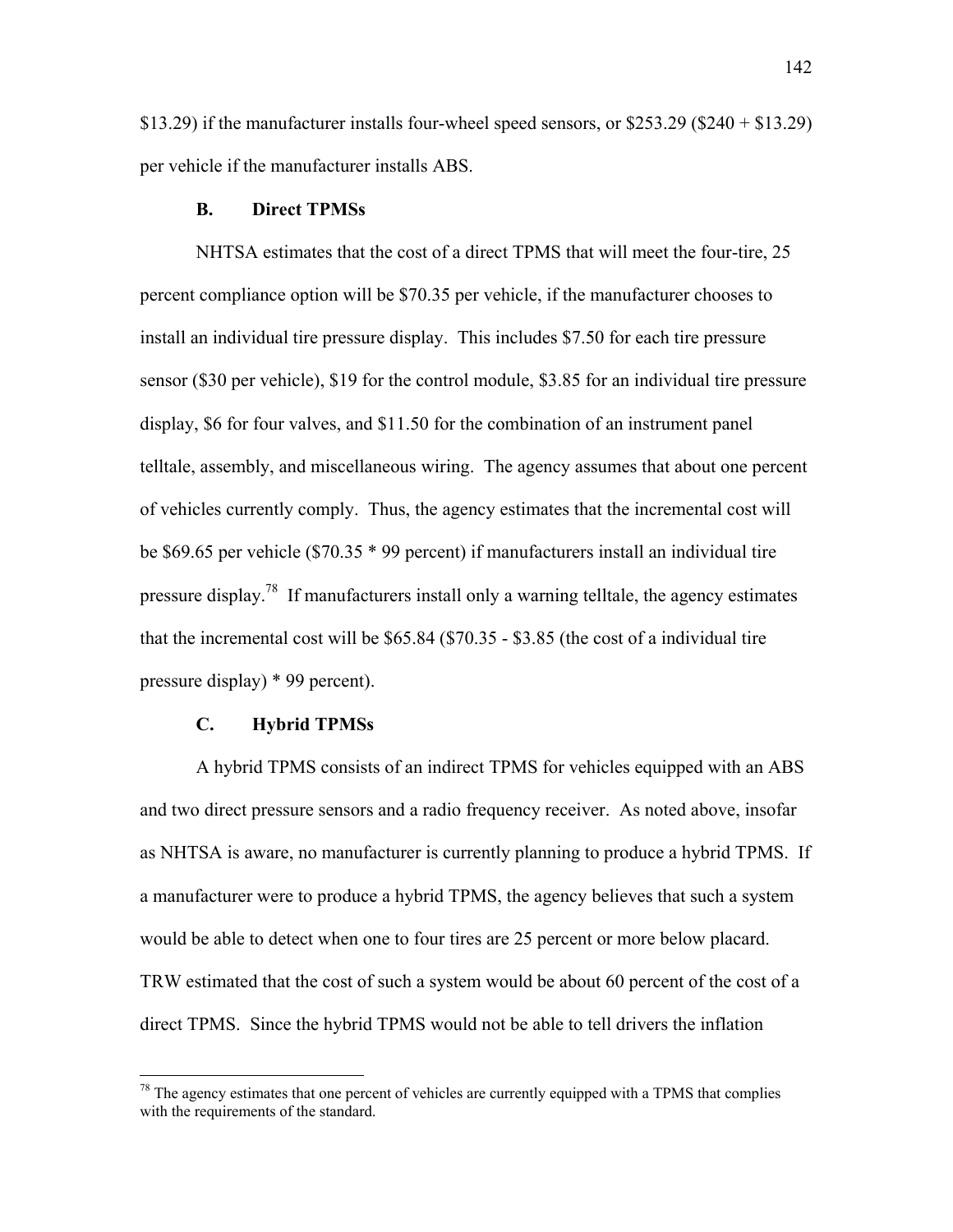pressure in all four tires, the agency assumes that this type of TPMS would not be accompanied by a display system that would allow the driver to see the pressure for each tire.

 Consequently, the agency estimates that the cost of a hybrid TPMS that would meet the four-tire, 25 percent compliance option would be \$39.90 (\$70.35 - \$3.85 (the cost of an individual tire pressure display) \* .60).

## **D. Vehicle Cost**

If all light vehicles meet the four-tire, 25 percent compliance option, the agency assumes that manufacturers will install hybrid TPMSs on the 67 percent of vehicles that are currently equipped with an ABS and direct TPMSs on the 33 percent of vehicles that are not so equipped. Thus, the agency estimates that the average incremental cost if all vehicles meet the four-tire, 25 percent compliance option will be \$48.19 per vehicle  $[$39.90 \times .67 + $66.50 \times .33] \times .99$  (to account for one percent current compliance)). Since approximately 16 million vehicles are produced for sale in the U.S. each year, the total annual vehicle cost will be about \$771 million per year.

If all light vehicles meet the one-tire, 30 percent compliance option, the agency assumes that manufacturers will install an indirect TPMS on vehicles currently equipped with ABS (about 67 percent of new light vehicles), and a direct TPMS on vehicles not equipped with ABS (about 33 percent of new light vehicles). The agency also assumes that about five percent of vehicles currently meet the one-tire, 30 percent compliance option. Thus, the average incremental cost if all vehicles meet the one-tire, 30 percent compliance option will be \$33.34 [(\$21.13  $*$  .67) + (\$66.50<sup>79</sup>  $*$  .33)  $*$  .95]. Since

 $\overline{a}$ 

<span id="page-142-0"></span> $79$  \$66.50 is the cost of a direct TPMS with only a warning telltale.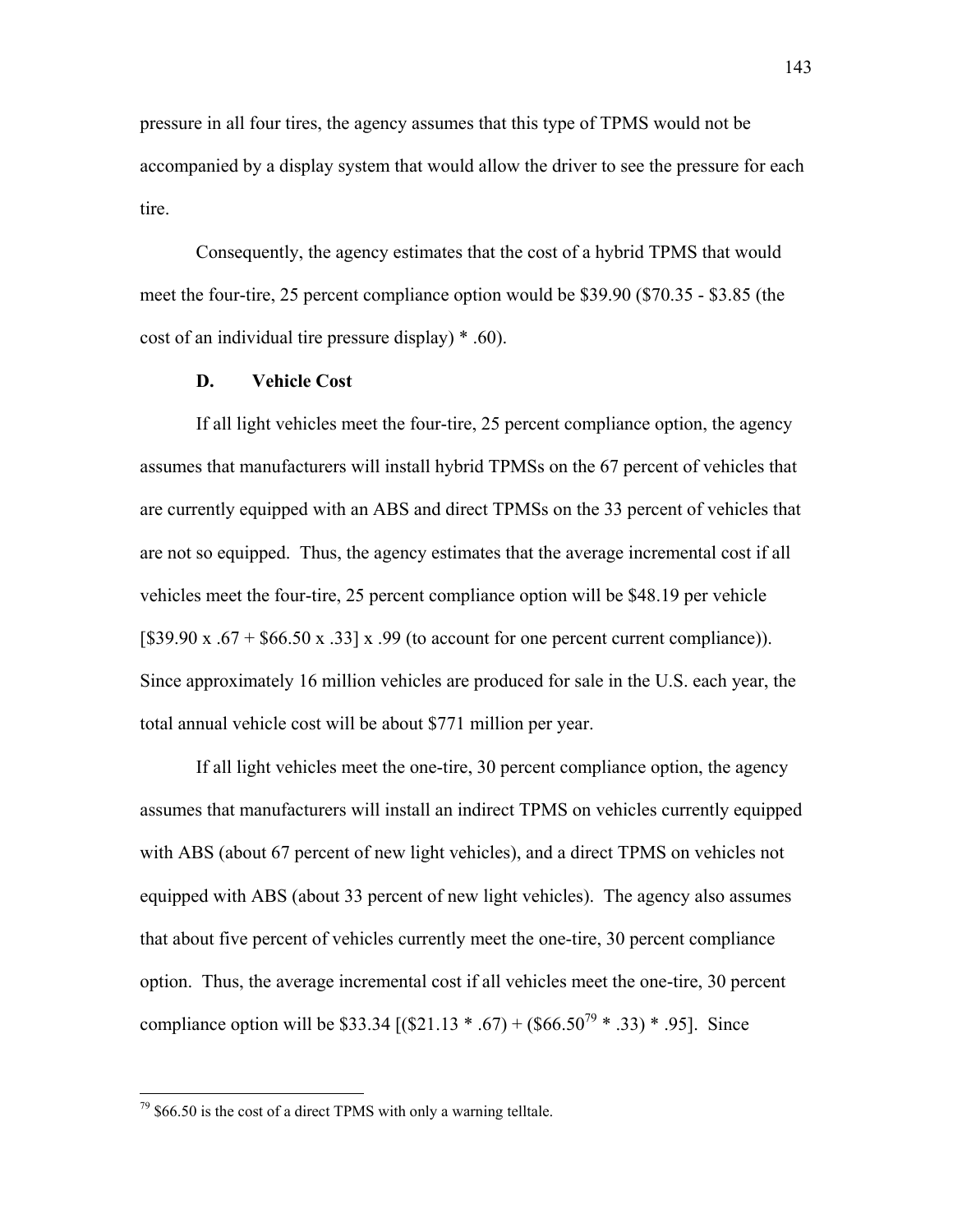approximately 16 million vehicles are produced for sale in the U.S. each year, the total annual vehicle cost will be about \$533 million per year.

#### **E. Maintenance Costs**

Each pressure sensor in direct TPMSs needs a battery. Currently, these batteries last five to ten years. Thus, they will have to be replaced to keep the system functioning over the full life of a vehicle. At this time, all tire pressure sensors are enclosed packages that do not open so that the battery can be replaced. Thus, when the battery is depleted, the entire sensor must be replaced.

To estimate the present discounted value of this cost, the agency is making the following assumptions. First, the agency assumes that the pressure sensors will be replaced the second time the vehicle's tires are changed, in the 90,000 to 100,000 mile range. The agency multiplied the cost of the sensor (\$7.50 each, or \$30 for the vehicle) by three to account for typical aftermarket markups. After applying discount factors, the agency estimates that the maintenance costs for direct TPMSs will be \$40.91 per vehicle. For hybrid TPMSs, with direct pressure sensors in two wheels, the agency estimates the average maintenance costs will be half the maintenance costs of direct TPMSs, or \$20.45.

Thus, the agency estimates that if all light vehicles meet the four-tire, 25 percent compliance option, the present discounted value of the maintenance costs will be \$27.20  $(\$20.45 \times .67 + \$40.91 \times .33)$  per vehicle. Since approximately 16 million vehicles are produced for sale in the Unites States each year, the total annual maintenance costs will be about \$435 million.

NHTSA notes that the maintenance costs associated with direct and hybrid TPMSs may decrease significantly in the future if manufacturers are able to mass

144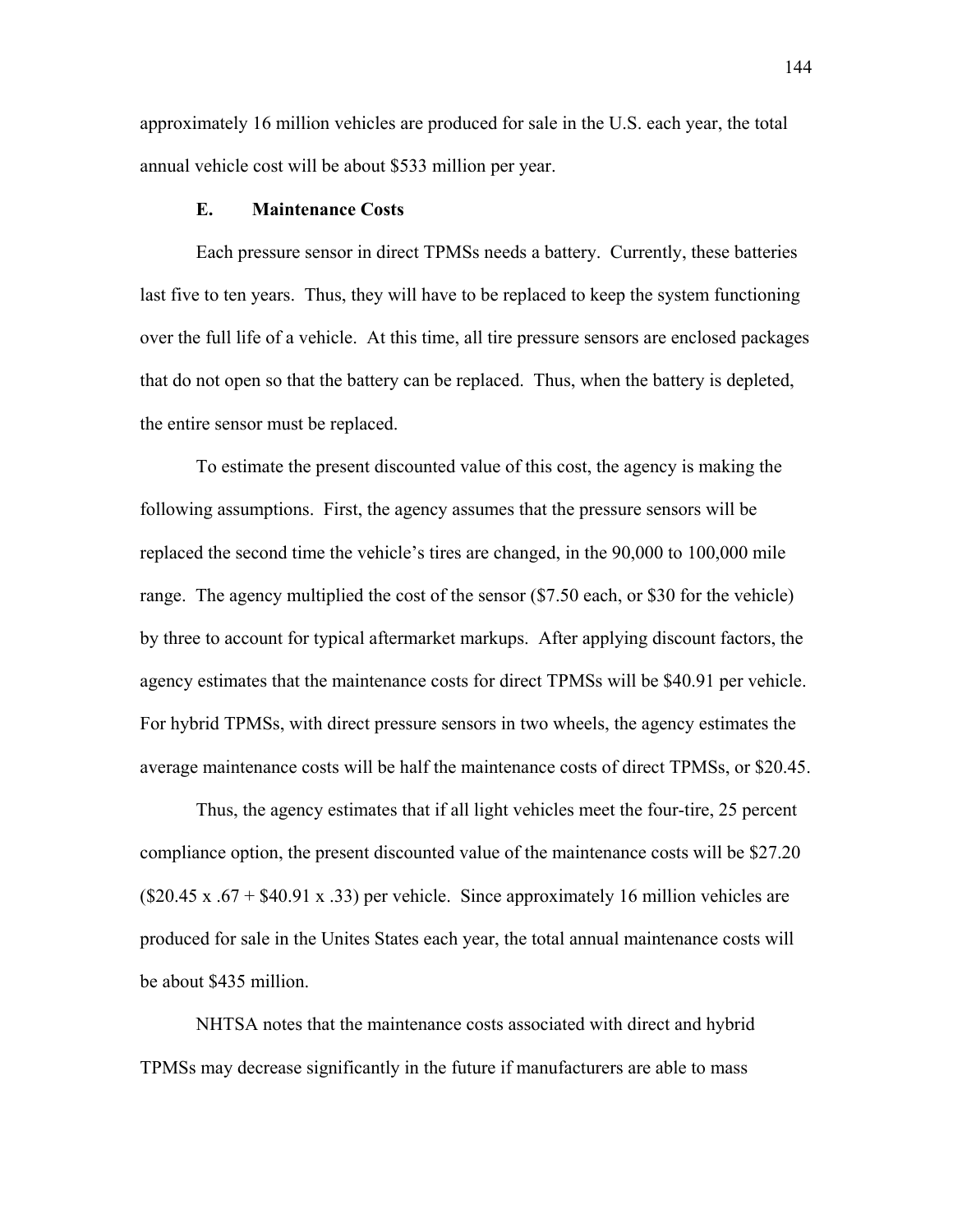produce a pressure sensor that does not require a battery. One TPMS manufacturer, IQmobil Electronics of Germany, commented that it has developed a "batteryless" transponder chip" that "costs half as much as the battery transmitter it replaces."

Indirect TPMSs do not need a battery, and are assumed to have no maintenance costs for purposes of this analysis. If all light vehicles meet the one-tire, 30 percent compliance option, the agency assumes that manufacturers will install an indirect TPMS on vehicles currently equipped with ABS (about 67 percent of new light vehicles), and a direct TPMS on vehicles not equipped with ABS (about 33 percent of new light vehicles). Thus, the agency estimates that if all light vehicles meet the one-tire, 30 percent compliance option, the present discounted value of the maintenance costs will be \$13.50 (\$40.91 \* .33) per vehicle.

# **F. Testing Costs**

The agency estimates that the man-hours required to complete the necessary compliance testing will be 6 hours for a manager, 30 hours for a test engineer, and 30 hours for a technician/driver. The agency estimates that the labor costs will be \$75 per hour for a manager, \$53 per hour for a test engineer, and \$31 per hour for a technician/driver. Thus, the agency estimates that the total costs will be \$2,970 per vehicle model under both compliance options.

# **G. Unquantified Costs**

The agency anticipates that there may be other maintenance costs for both direct and indirect TPMS. For example, with indirect TPMSs, there may be problems with wheel speed sensors and component failures. With direct TPMSs, the pressure sensors may be broken off when tires are changed. The agency requested comments on this issue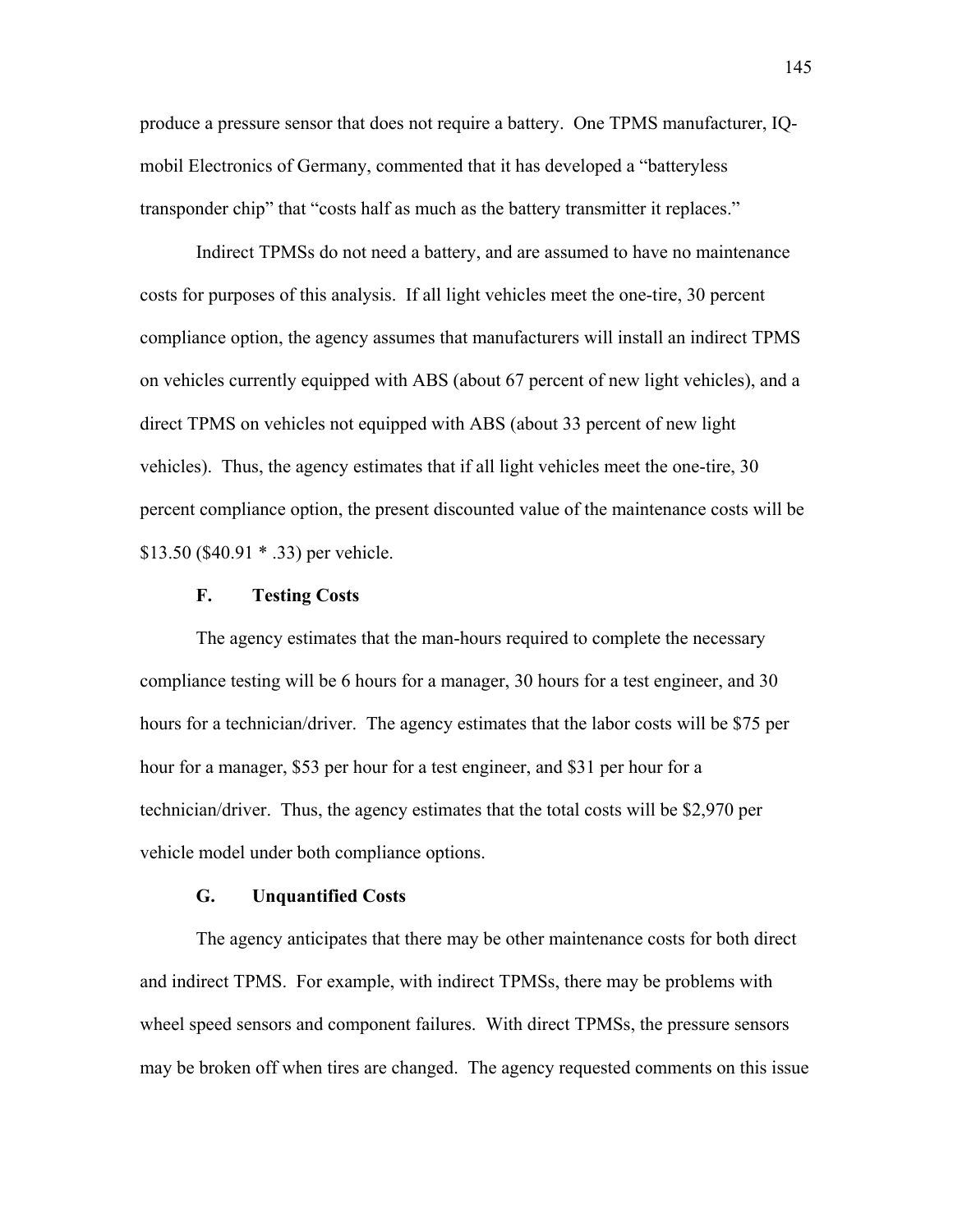in the NPRM, but received none. Without estimates of these maintenance problems and costs, the agency is unable to quantify their impact.

The agency also notes that in order to benefit from the TPMS, drivers must respond to a warning by re-inflating their tires. To accomplish this, most drivers will either make a separate trip to a service station or take additional time to inflate their tires when they are at a service station for fuel. The process of checking and re-inflating tires is relatively simple, and probably would take from three to five minutes. The time it would take to make a separate trip to a service station would vary depending on the driver's proximity to a station at the time he or she was notified.

It is likely that drivers who take the time to re-inflate their tires would consider this extra time to be fairly trivial. Since the action is voluntary, by definition, they would consider it to be worth the potential benefits they will derive from properly inflated tires. However, when tallied across the entire driving population, the total effort involved in terms of man-hours may be significant. NHTSA has no data to indicate what portion of drivers would make a separate trip or wait to re-inflate their tires when they next visited a service station. Thus, the agency has not been able to quantify this cost.

#### **H. ABS Costs**

As noted above, the agency estimates that the average cost of equipping a vehicle with ABS is \$240.

# **I. Net Costs and Costs Per Equivalent Life Saved**

The agency estimates that if all light vehicles meet the four-tire, 25 percent compliance option, the net cost [vehicle cost + maintenance costs – (fuel savings + tread life savings)] will be \$53.87 [\$48.19 + \$27.20 – (\$16.43 + \$5.09)]. As noted above, the

146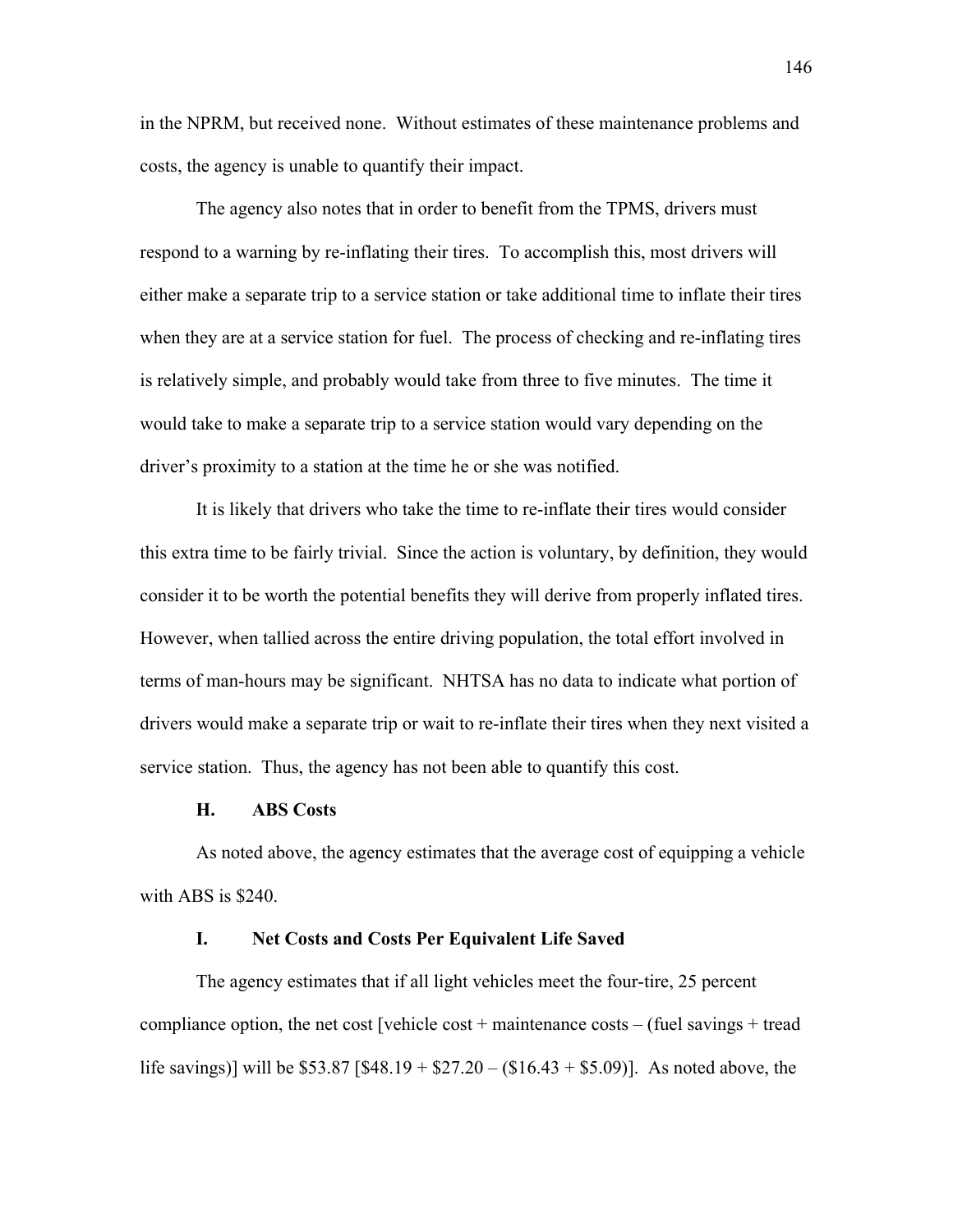agency estimates the total annual cost will be about \$771 million. The agency estimates the total annual net cost will be about \$862 million  $[$771$  million  $+ $435$  million  $- ($263$ million  $+$  \$81 million)]. NHTSA estimates that the net cost per equivalent life saved will be about \$4.3 million.

The agency estimates that if all light vehicles meet the one-tire, 30 percent compliance option, the net cost will be  $$44.13$  [ $$33.34 + $13.50 - ($2.06 + $0.65)$ ]. The agency estimates that the total annual cost will be about \$533 million per year, and the total annual net cost will be about \$706 million  $[$533$  million  $+ $216$  million  $- ($33$ million + \$10 million)]. NHTSA estimates that the net cost per equivalent life saved will be about \$5.8 million.

# **X. Rulemaking Analyses and Notices**

### **A. Executive Order 12866 and DOT Regulatory Policies and Procedures**

Executive Order 12866, "Regulatory Planning and Review" (58 FR 51735, October 4, 1993), provides for making determinations whether a regulatory action is ìsignificantî and therefore subject to OMB review and to the requirements of the Executive Order. The Order defines a "significant regulatory action" as one that is likely to result in a rule that may:

 (1) Have an annual effect on the economy of \$100 million or more or adversely affect in a material way the economy, a sector of the economy, productivity, competition, jobs, the environment, public health or safety, or State, local, or Tribal governments or communities;

 (2) Create a serious inconsistency or otherwise interfere with an action taken or planned by another agency;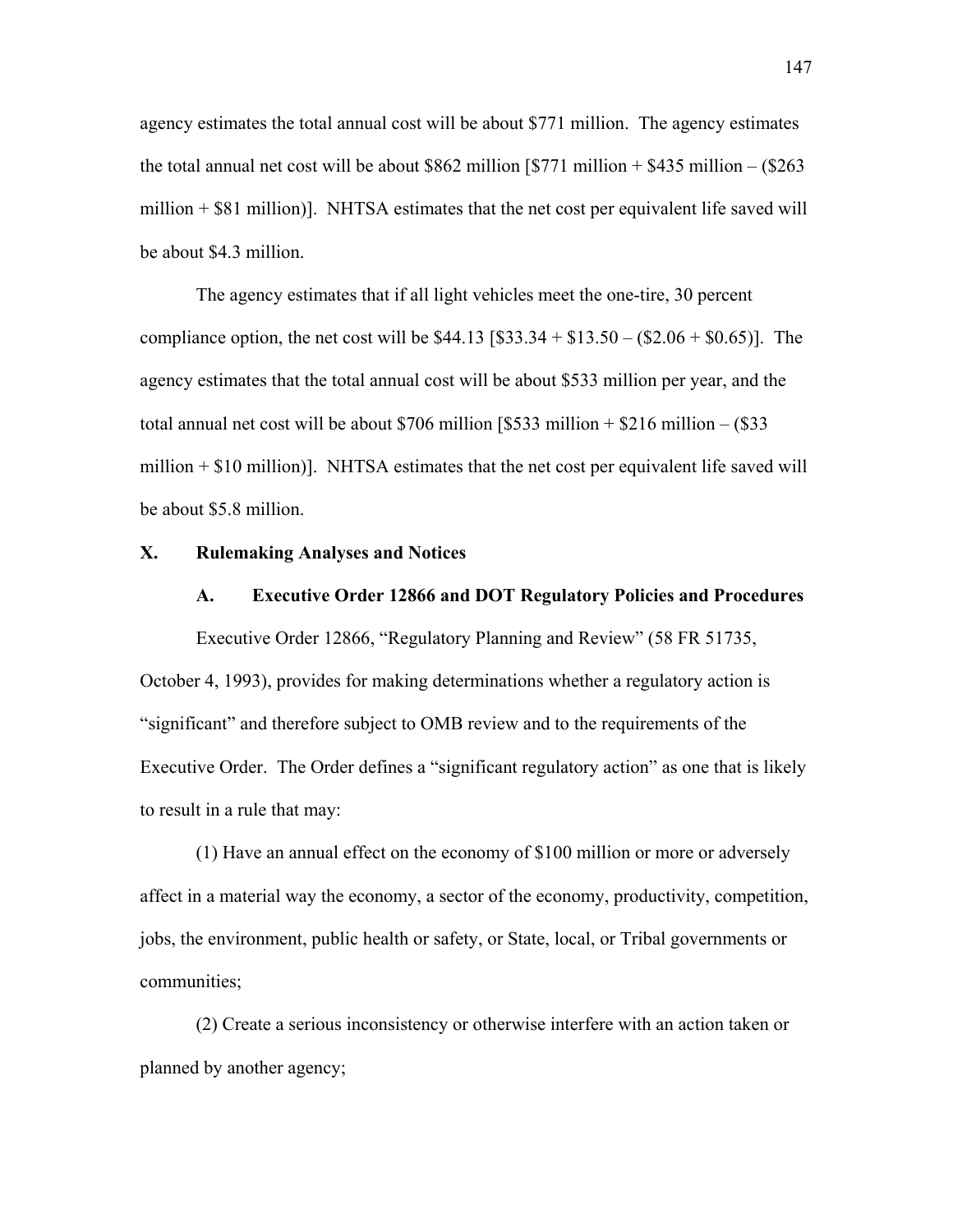(3) Materially alter the budgetary impact of entitlements, grants, user fees, or loan programs or the rights and obligations of recipients thereof; or

(4) Raise novel legal or policy issues arising out of legal mandates, the President's priorities, or the principles set forth in the Executive Order.

This final rule is economically significant. Accordingly, it was reviewed under Executive Order 12866. The rule is also significant within the meaning of the Department of Transportation's Regulatory Policies and Procedures. The agency has estimated that, under the first compliance option, compliance with this rule will cost \$771 million per year, and under the second compliance option, compliance with this rule will cost \$533 million, since approximately 16 million vehicles are produced for the United States market each year. Thus, this rule will have greater than a \$100 million effect.

Because this rule is significant, the agency has prepared a Final Economic Assessment (FEA). The Assessment is summarized above in section VIII., "Benefits," and section IX., "Costs." The FEA is available in the docket and has been placed on the agency's website along with the final rule itself.

# **B. Regulatory Flexibility Act**

 Pursuant to the Regulatory Flexibility Act (5 U.S.C. 601 et seq., as amended by the Small Business Regulatory Enforcement Fairness Act (SBREFA) of 1996), whenever an agency is required to publish a notice of rulemaking for any proposed or final rule, it must prepare and make available for public comment a regulatory flexibility analysis that describes the effect of the rule on small entities (i.e., small businesses, small organizations, and small governmental jurisdictions). The Small Business Administration's regulations at 13 CFR Part 121 define a small business, in part, as a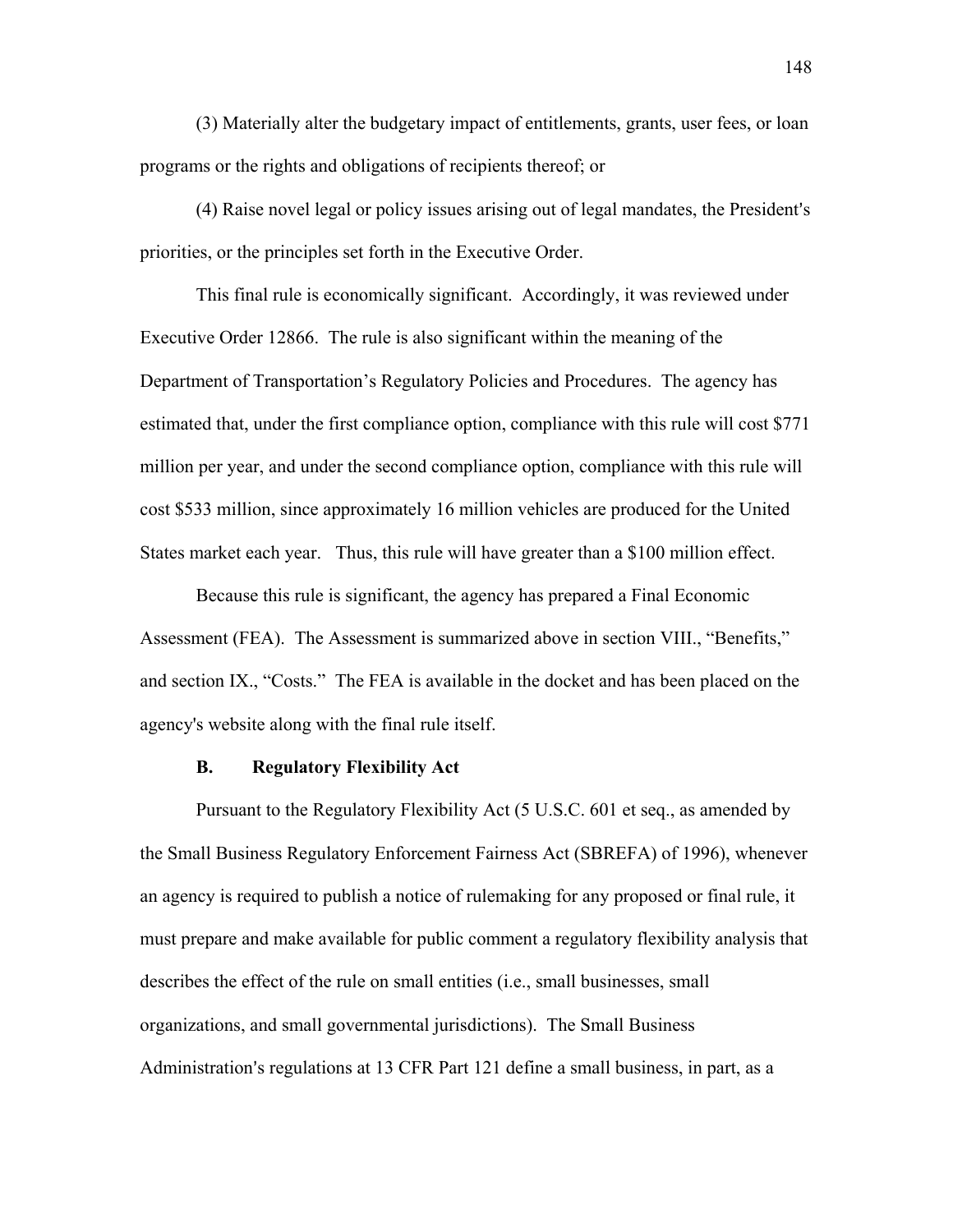business entity "which operates primarily within the United States." (13 CFR) 121.105(a)). No regulatory flexibility analysis is required if the head of an agency certifies the rule will not have a significant economic impact on a substantial number of small entities. SBREFA amended the Regulatory Flexibility Act to require Federal agencies to provide a statement of the factual basis for certifying that a rule will not have a significant economic impact on a substantial number of small entities.

NHTSA has considered the effects of this final rule under the Regulatory Flexibility Act. I certify that this final rule will not have a significant economic impact on a substantial number of small entities. The rationale for this certification is that currently there are only four small motor vehicle manufacturers (i.e., only four with fewer than 1,000 employees) in the United States that will have to comply with this final rule. These manufacturers will have to rely on suppliers to provide the TPMS hardware, and then they will have to integrate the TPMS into their vehicles.

There are a few small manufacturers that manufacture recreational vehicles that will have to comply with this final rule. However, most of these manufacturers use van chassis supplied by the larger manufacturers, e.g., GM, Ford, or DaimlerChrysler, and could use the TPMSs supplied with the chassis. These manufacturers should not have to test the TPMS for compliance with this final rule since they should be able to rely upon the chassis manufacturer's incomplete vehicle documentation.

The agency has eliminated the most significant potential impact on small businesses by deciding not to require TPMSs to function when the vehicle's original rims are replaced with aftermarket wheels and rims that are not identical to the original wheels and rims.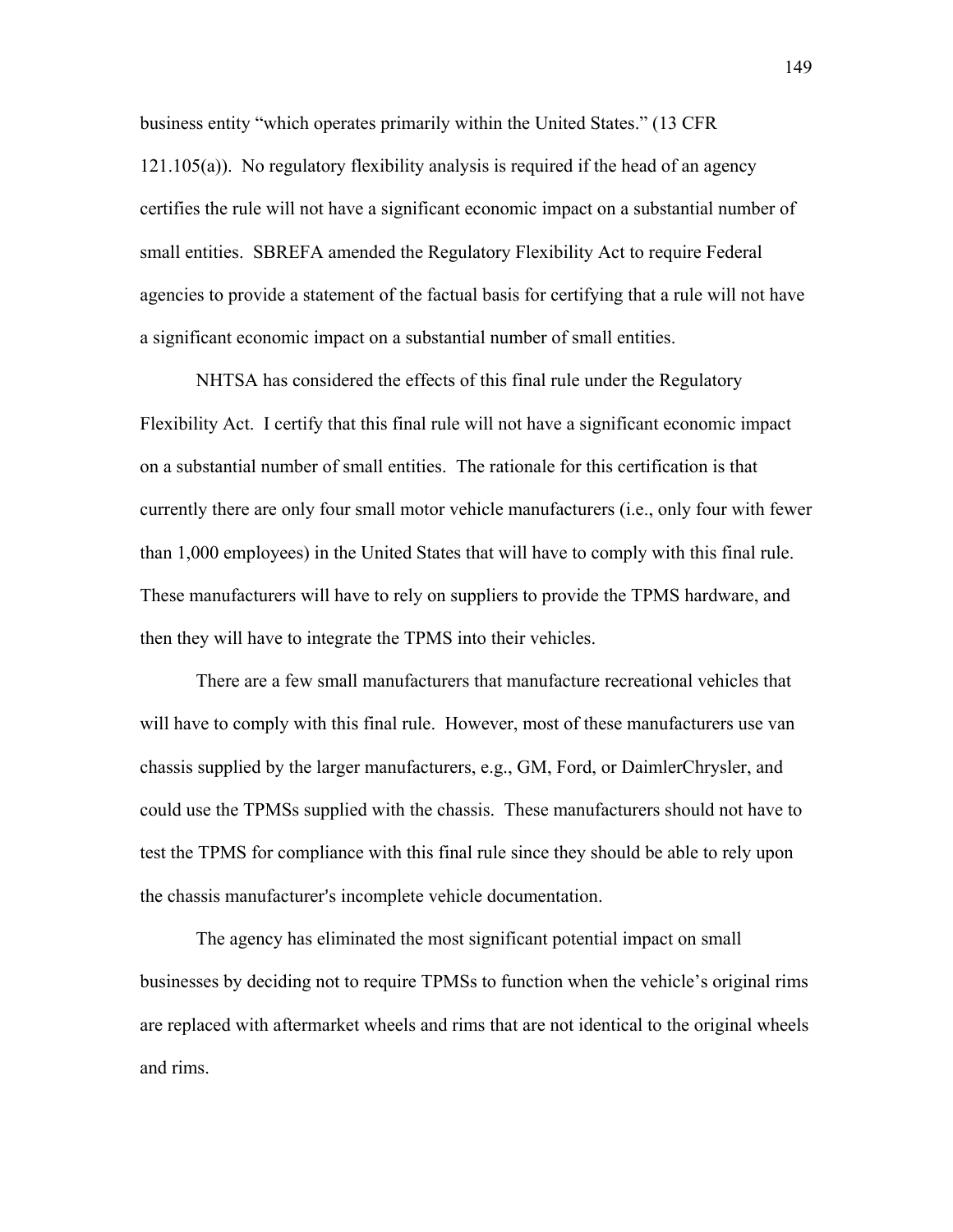# **C. National Environmental Policy Act**

NHTSA has analyzed this rulemaking action for the purposes of the National Environmental Policy Act. The agency has determined that implementation of this rule will not have any significant impact on the quality of the human environment.

# **D. Executive Order 13132 (Federalism)**

Executive Order 13132 requires NHTSA to develop an accountable process to ensure "meaningful and timely input by State and local officials in the development of regulatory policies that have federalism implications." "Policies that have federalism implications" is defined in the Executive Order to include regulations that have "substantial direct effects on the States, on the relationship between the national government and the States, or on the distribution of power and responsibilities among the various levels of government." Under Executive Order 13132, the agency may not issue a regulation with Federalism implications, that imposes substantial direct compliance costs, and that is not required by statute, unless the Federal government provides the funds necessary to pay the direct compliance costs incurred by State and local governments, the agency consults with State and local governments, or the agency consults with State and local officials early in the process of developing the regulation. NHTSA also may not issue a regulation with Federalism implications and that preempts State law unless the agency consults with State and local officials early in the process of developing the regulation.

The agency has analyzed this final rule in accordance with the principles and criteria set forth in Executive Order 13132 and has determined that it will not have sufficient federalism implications to warrant consultation with State and local officials or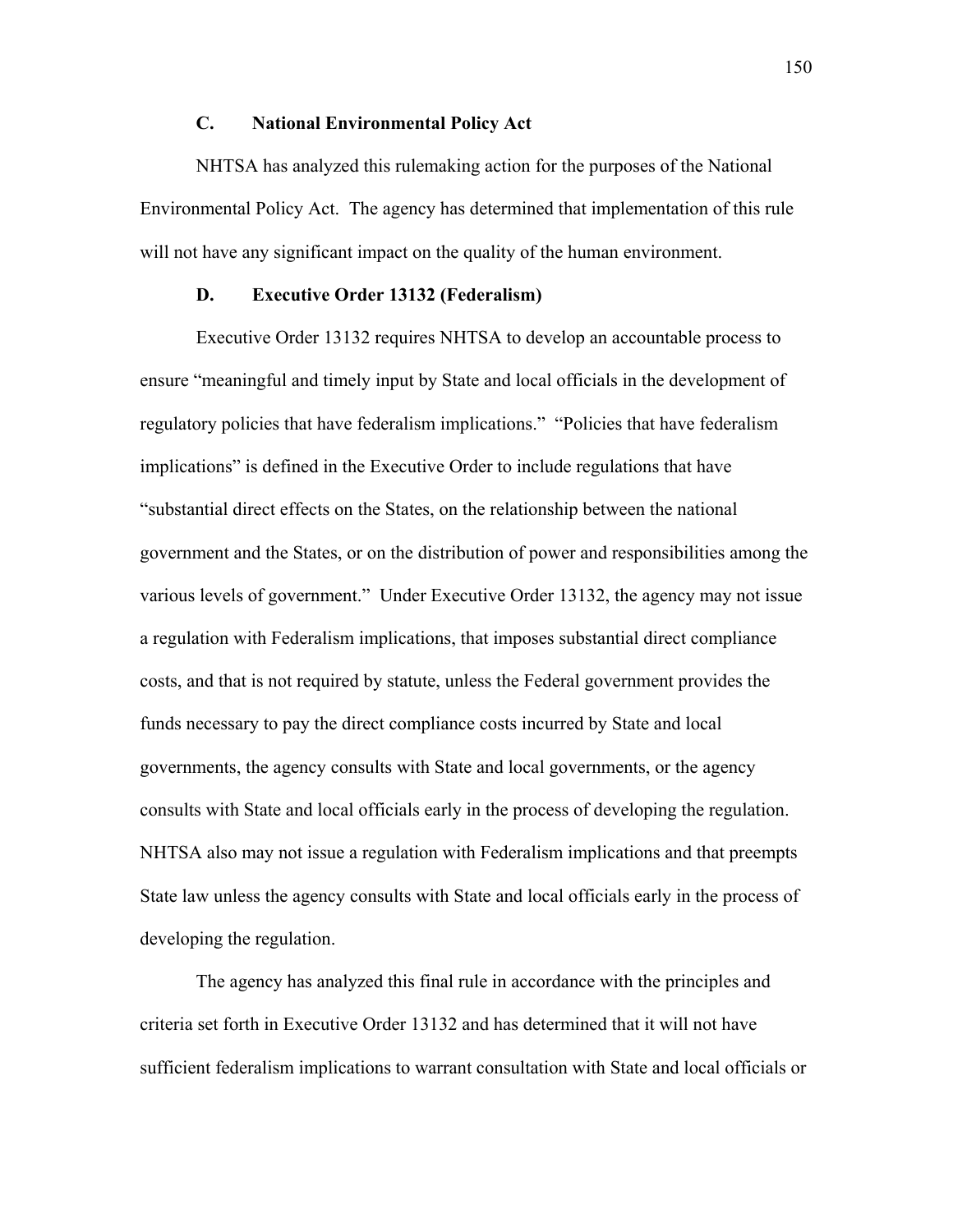the preparation of a federalism summary impact statement. The final rule will not have any substantial effects on the States, or on the current Federal-State relationship, or on the current distribution of power and responsibilities among the various local officials. While the agency is providing compliance options, it is not seeking to give each of those options pre-emptive effect.

# **E. Civil Justice Reform**

This final rule will not have any retroactive effect. Under 49 U.S.C. 30103, whenever a Federal motor vehicle safety standard is in effect, a State may not adopt or maintain a safety standard applicable to the same aspect of performance which is not identical to the Federal standard, except to the extent that the state requirement imposes a higher level of performance and applies only to vehicles procured for the State's use. 49 U.S.C. 30161 sets forth a procedure for judicial review of final rules establishing, amending, or revoking Federal motor vehicle safety standards. That section does not require submission of a petition for reconsideration or other administrative proceedings before parties may file suit in court.

# **F. Paperwork Reduction Act**

Under the Paperwork Reduction Act of 1995 (PRA), a person is not required to respond to a collection of information by a Federal agency unless the collection displays a valid OMB control number. The Department of Transportation is submitting the following information collection request to OMB for review and clearance under the PRA.

Agency: National Highway Traffic Safety Administration (NHTSA).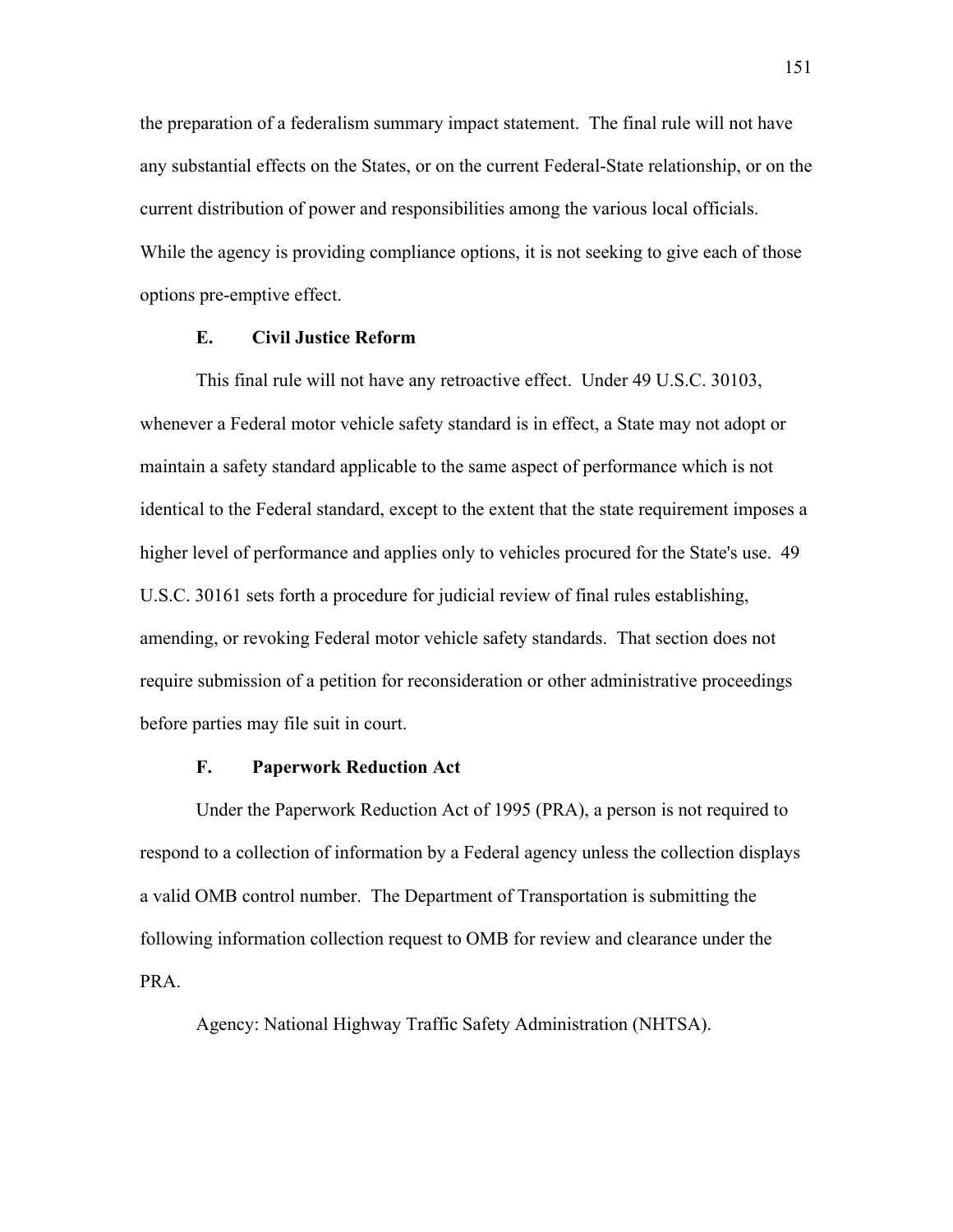Title: Phase-In Production Reporting Requirements for Tire Pressure Monitoring Systems.

Type of Request: Routine.

OMB Clearance Number: 2127-New.

Form Number: This collection of information will not use any standard forms.

Affected Public: The respondents are manufacturers of passenger cars, multipurpose passenger vehicles, trucks, and buses having a gross vehicle weight rating of 10,000 pounds or less. The agency estimates that there are about 21 such manufacturers.

Estimate of the Total Annual Reporting and Recordkeeping Burden Resulting from the Collection of Information: NHTSA estimates that the total annual hour burden is 42 hours.

Estimated Costs: NHTSA estimates that the total annual cost burden, in U.S. dollars, will be \$0. No additional resources will be expended by vehicle manufacturers to gather annual production information because they already compile this data for their own uses.

Summary of Collection of Information: This collection will require manufacturers of passenger cars, multipurpose passenger vehicles, trucks, and buses with a gross vehicle weight rating of 10,000 pounds or less, except those vehicles with dual wheels on an axle, to provide motor vehicle production data for the following three years: November 1, 2003 to October 31, 2004; November 1, 2004 to October 31, 2005; and November 1, 2005 to October 31, 2006.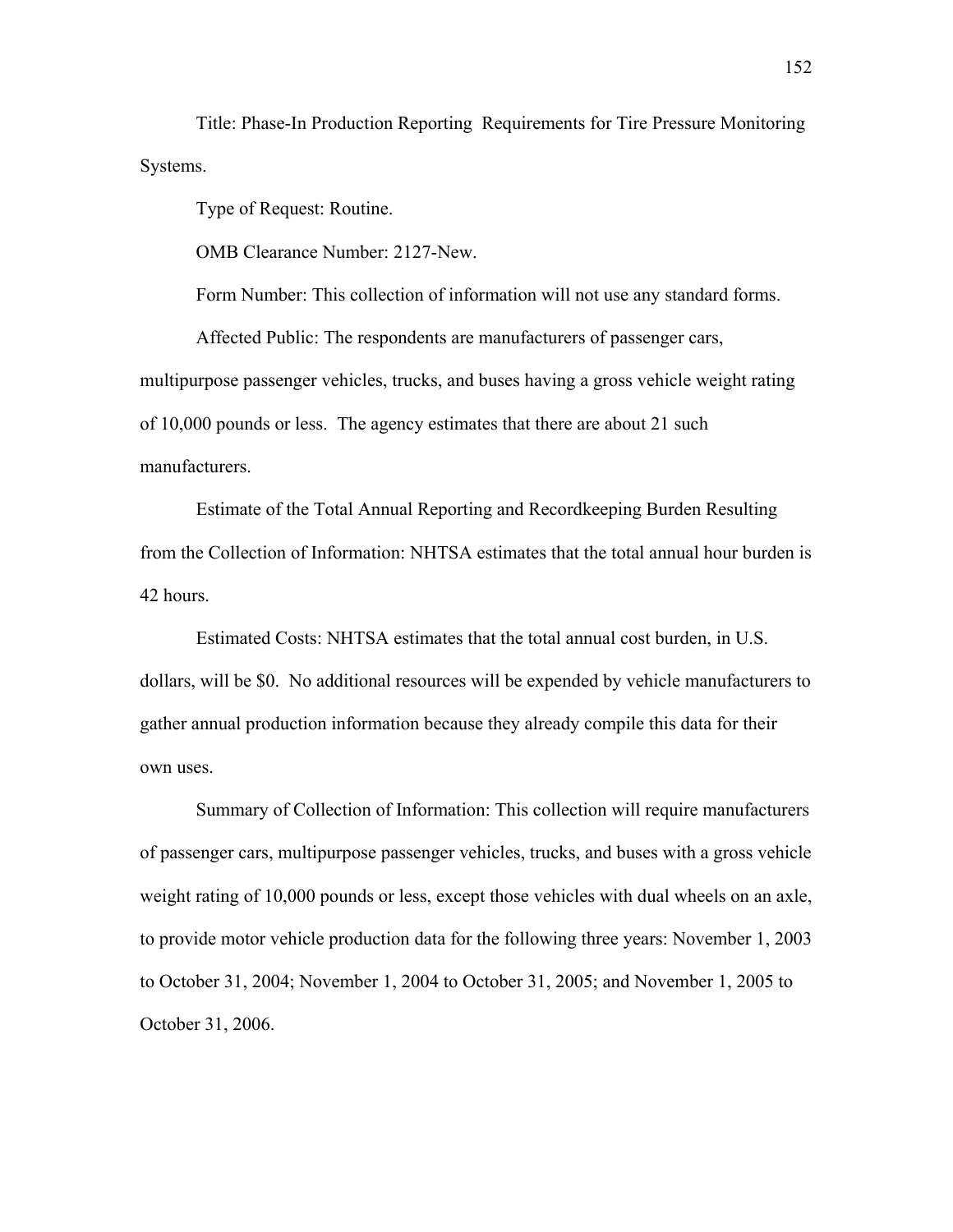Description of the Need for the Information and the Proposed Use of the Information: The purpose of the reporting requirements will be to aid NHTSA in determining whether a manufacturer has complied with the requirements of Federal Motor Vehicle Safety Standard No. 138, Tire pressure monitoring systems, during the phase-in of those requirements. NHTSA requests comments on the agency's estimates of the total annual hour and cost burdens resulting from this collection of information. These comments must be received on or before **[date that is 60 days after the date of publication]**.

#### **G. National Technology Transfer and Advancement Act**

 Section 12(d) of the National Technology Transfer and Advancement Act of 1995 (NTTAA), Public Law 104-113, section  $12(d)$  (15 U.S.C. 272) directs NHTSA to use voluntary consensus standards in its regulatory activities unless doing so would be inconsistent with applicable law or otherwise impractical. Voluntary consensus standards are technical standards (e.g., materials specifications, test methods, sampling procedures, and business practices) that are developed or adopted by voluntary consensus standards bodies, such as the Society of Automotive Engineers (SAE). The NTTAA directs NHTSA to provide Congress, through OMB, explanations when the agency decides not to use available and applicable voluntary consensus standards. The NTTAA does not apply to symbols.

There are no voluntary consensus standards available at this time. However, NHTSA will consider any such standards when they become available.

### **H. Unfunded Mandates Reform Act**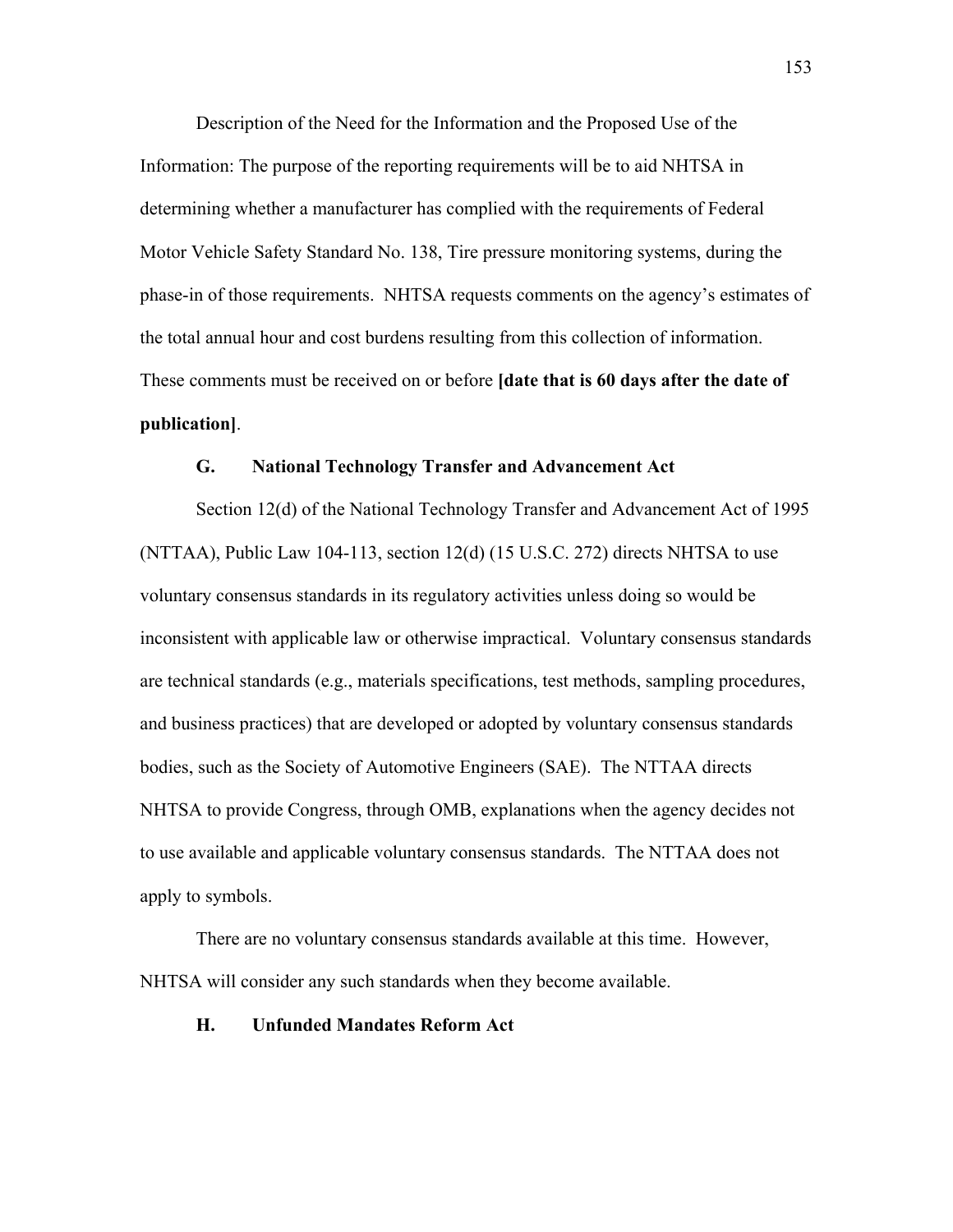Section 202 of the Unfunded Mandates Reform Act of 1995 (UMRA) requires Federal agencies to prepare a written assessment of the costs, benefits, and other effects of proposed or final rules that include a Federal mandate likely to result in the expenditure by State, local, or tribal governments, in the aggregate, or by the private sector, of more than \$100 million in any one year (adjusted for inflation with base year of 1995). Before promulgating a rule for which a written statement is needed, section 205 of the UMRA generally requires NHTSA to identify and consider a reasonable number of regulatory alternatives and adopt the least costly, most cost-effective, or least burdensome alternative that achieves the objectives of the rule. The provisions of section 205 do not apply when they are inconsistent with applicable law. Moreover, section 205 allows NHTSA to adopt an alternative other than the least costly, most cost-effective, or least burdensome alternative if the agency publishes with the final rule an explanation why that alternative was not adopted.

This final rule will not result in the expenditure by State, local, or tribal governments, in the aggregate, of more than \$100 million annually, but it will result in the expenditure of that magnitude by vehicle manufacturers and/or their suppliers. In the NPRM, the agency requested comments on two alternatives for achieving the purposes of the TREAD Act mandate. In the final rule, the agency has chosen two compliance options that will provide the manufacturers with broad flexibility to minimize their costs of compliance with the Standard during the phase-in period.

# **I. Regulation Identifier Number (RIN)**

 The Department of Transportation assigns a regulation identifier number (RIN) to each regulatory action listed in the Unified Agenda of Federal Regulations. The

154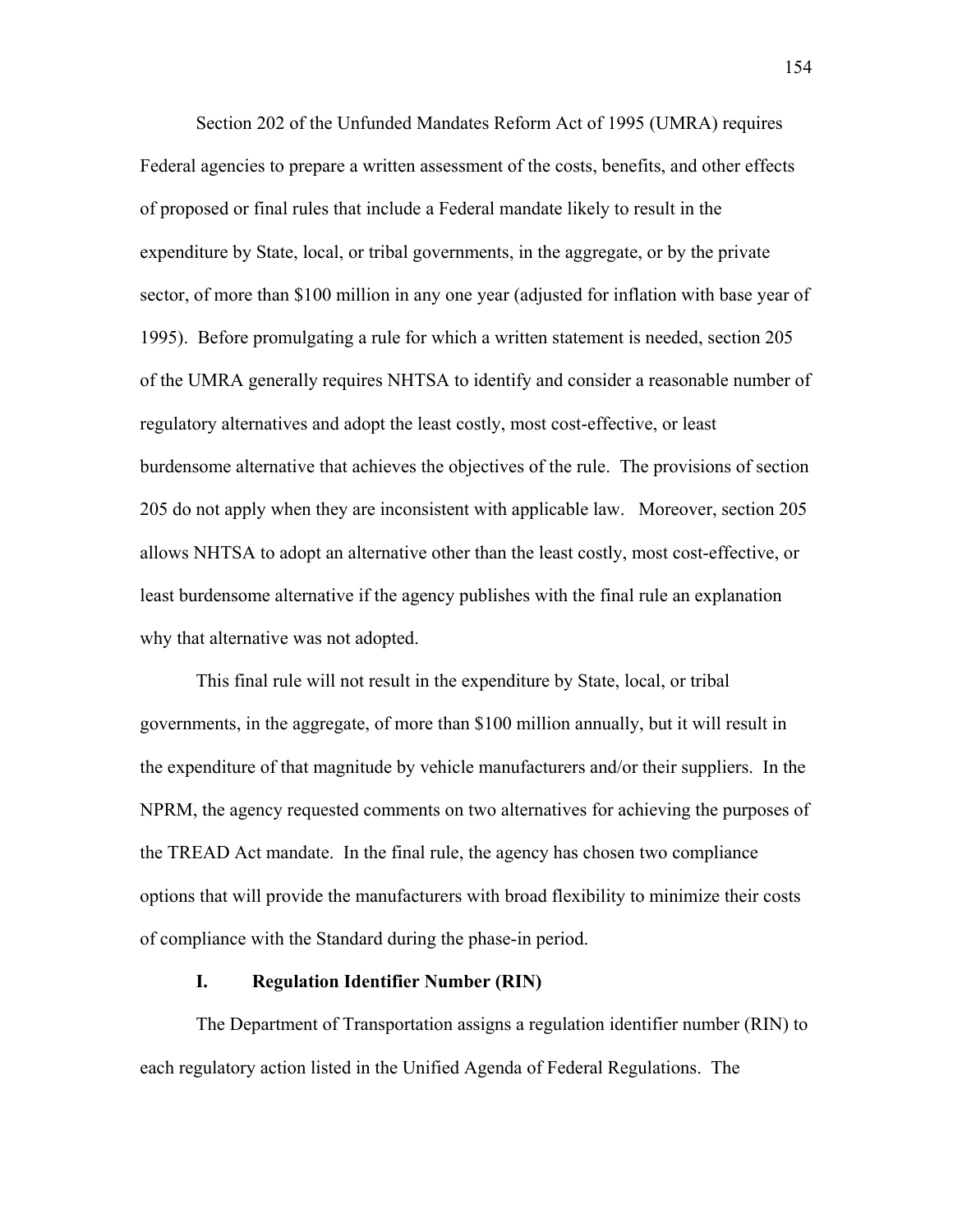Regulatory Information Service Center publishes the Unified Agenda in April and October of each year. You may use the RIN contained in the heading at the beginning of this document to find this action in the Unified Agenda.

# **List of Subjects in 49 CFR Part 571**

Imports, Motor vehicle safety, Reporting and recordkeeping requirements, Tires.

In consideration of the foregoing, NHTSA is amending 49 CFR part 571 as follows:

PART 571 - FEDERAL MOTOR VEHICLE SAFETY STANDARDS

1. The authority citation for Part 571 continues to read as follows:

Authority: 49 U.S.C. 322, 30111, 30115, 30117, and 30166; delegation of authority at 49 CFR 1.50.

2. In section 571.101, paragraph S5.2.3 is revised, and, in Table 2, two new entries are added at the end of the table, to read as follows:

# '**571.101 Standard No. 101; Controls and displays.**

\* \* \* \* \*

S5.2.3 Except for the Low Tire Pressure Telltale (that does not identify which tire has low pressure), any display located within the passenger compartment and listed in column 1 of Table 2 that has a symbol designated in column 4 of that table shall be identified by either the symbol designated in column 4 (or symbol substantially similar in form to that shown in column 4) or the word or abbreviation shown in column 3. The Low Tire Pressure Telltale (that does not identify which tire has low tire pressure) shall be identified by either the symbol designated in column 4, or the symbol and the words designated in column 4 and column 3, respectively. Additional words or symbols may be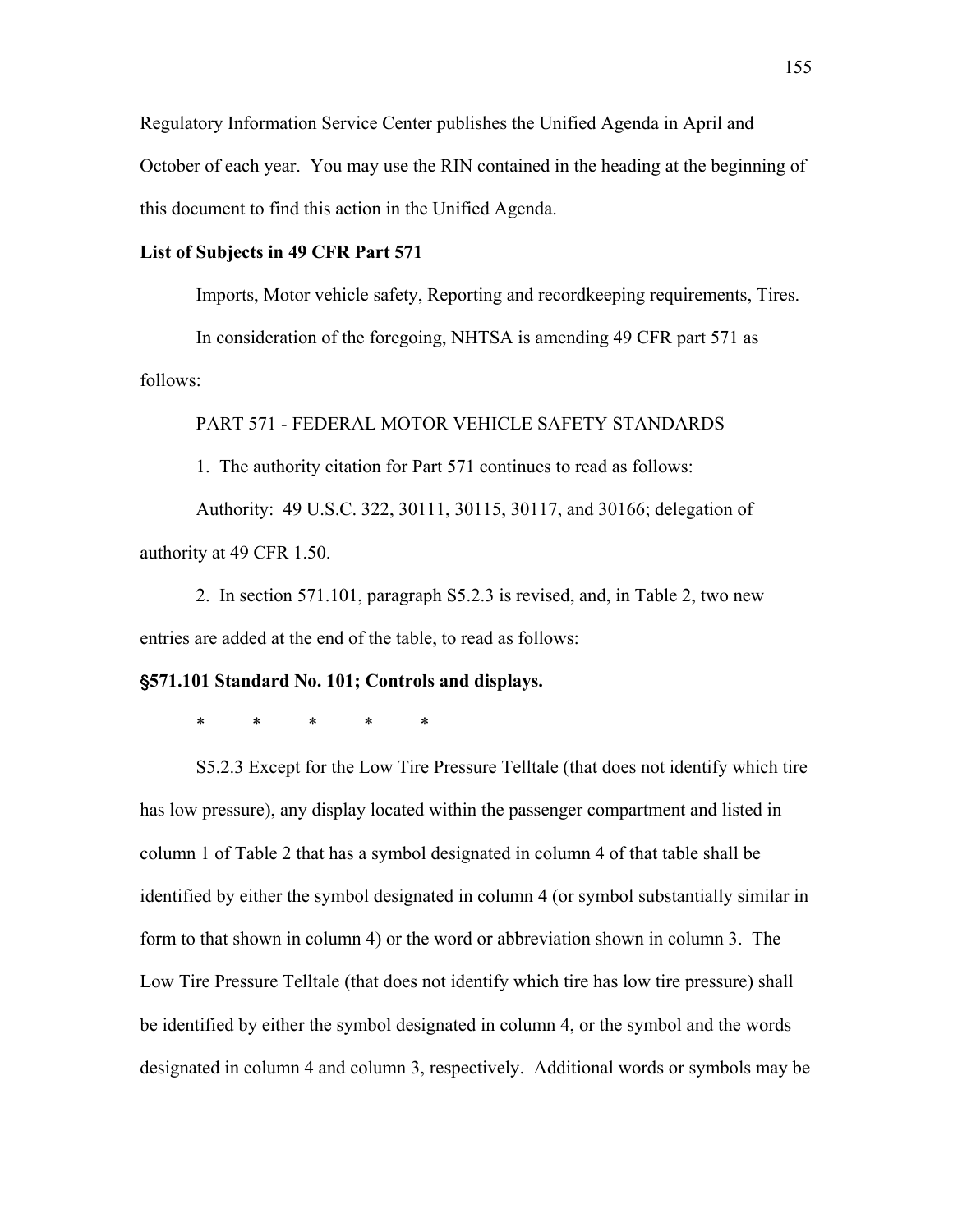used at the manufacturer's discretion for the purpose of clarity. Any telltales used in conjunction with a gauge need not be identified. The identification required or permitted by this section shall be placed on or adjacent to the display that it identifies. The identification of any display shall, under the conditions of S6, be visible to the driver and appear to the driver perceptually upright.

\* \* \* \* \*

# Table 2

# Identification and Illustration of Displays

| Column 1 | Column 2       | Column 3                                | Column 4              | Column 5            |
|----------|----------------|-----------------------------------------|-----------------------|---------------------|
| Display  | Telltale Color | Identifying<br>Words or<br>Abbreviation | Identifying<br>Symbol | <i>Illumination</i> |

| $\ast$ | $*$ * | $\star$ | $\ast$ |
|--------|-------|---------|--------|
|        |       |         |        |

| Low Tire       | Yellow | Low Tire.         | Yes |
|----------------|--------|-------------------|-----|
| Pressure       |        | Also see          |     |
| Telltale (that |        | <b>FMVSS 138.</b> |     |
| does not       |        |                   |     |
| identify       |        |                   |     |
| which tire     |        |                   |     |
| has low        |        |                   |     |
| pressure)      |        |                   |     |
| Low Tire       | Yellow |                   | Yes |
| Pressure       |        |                   |     |
| Telltale (that |        |                   |     |
| identifies     |        |                   |     |
| which tire     |        |                   |     |
| has low        |        |                   |     |
| pressure)      |        |                   |     |
|                |        |                   |     |
|                |        |                   |     |
|                |        |                   |     |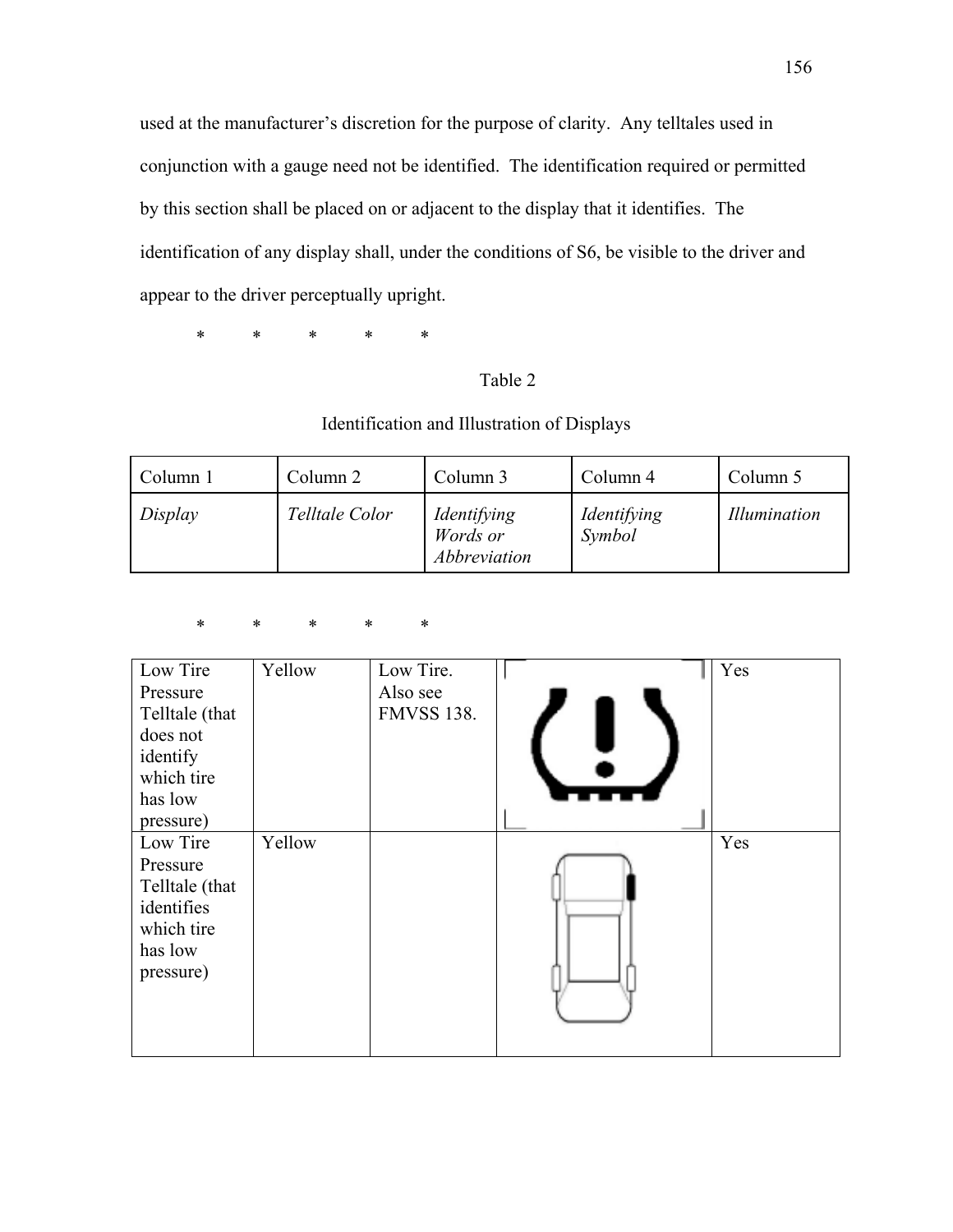3. Section 571.138 is added to read as follows:

## ' **571.138 Standard No. 138; Tire pressure monitoring systems.**

S1. *Purpose and scope*. This standard specifies performance requirements for tire pressure monitoring systems to prevent significant under-inflation of tires and the resulting safety problems.

S2. *Application*. This standard applies to passenger cars, multipurpose passenger vehicles, trucks, and buses that have a gross vehicle weight rating of 4,536 kilograms (10,000 pounds) or less, except those vehicles with dual wheels on an axle, according to the phase-in schedule specified in S7 of this standard.

S3. *Definitions*. The following definitions apply to this standard:

*Lightly loaded vehicle weight* means unloaded vehicle weight plus the weight of a mass of 180 kg (396 pounds), including test driver and instrumentation.

*Tire pressure monitoring system* means a system that detects when one or more of a vehicle's tires are under-inflated and illuminates a low tire pressure warning telltale.

S4. *Requirements*.

S4.1 *General*. To the extent provided in S7.1 through S7.3, each vehicle must be equipped with a tire pressure monitoring system that meets the requirements specified in S4 under the test procedures specified in S6 of this standard. Prior to November 1, 2006, each tire pressure monitoring system must conform, at the manufacturer's option, to either S4.2.1 or S4.2.2 of this standard. The manufacturer must select the option by the time it certifies the vehicle and may not thereafter select a different option for the vehicle.

S4.2 *Tire pressure monitoring systems: vehicles manufactured after October 31, 2003 and before November 1, 2006*.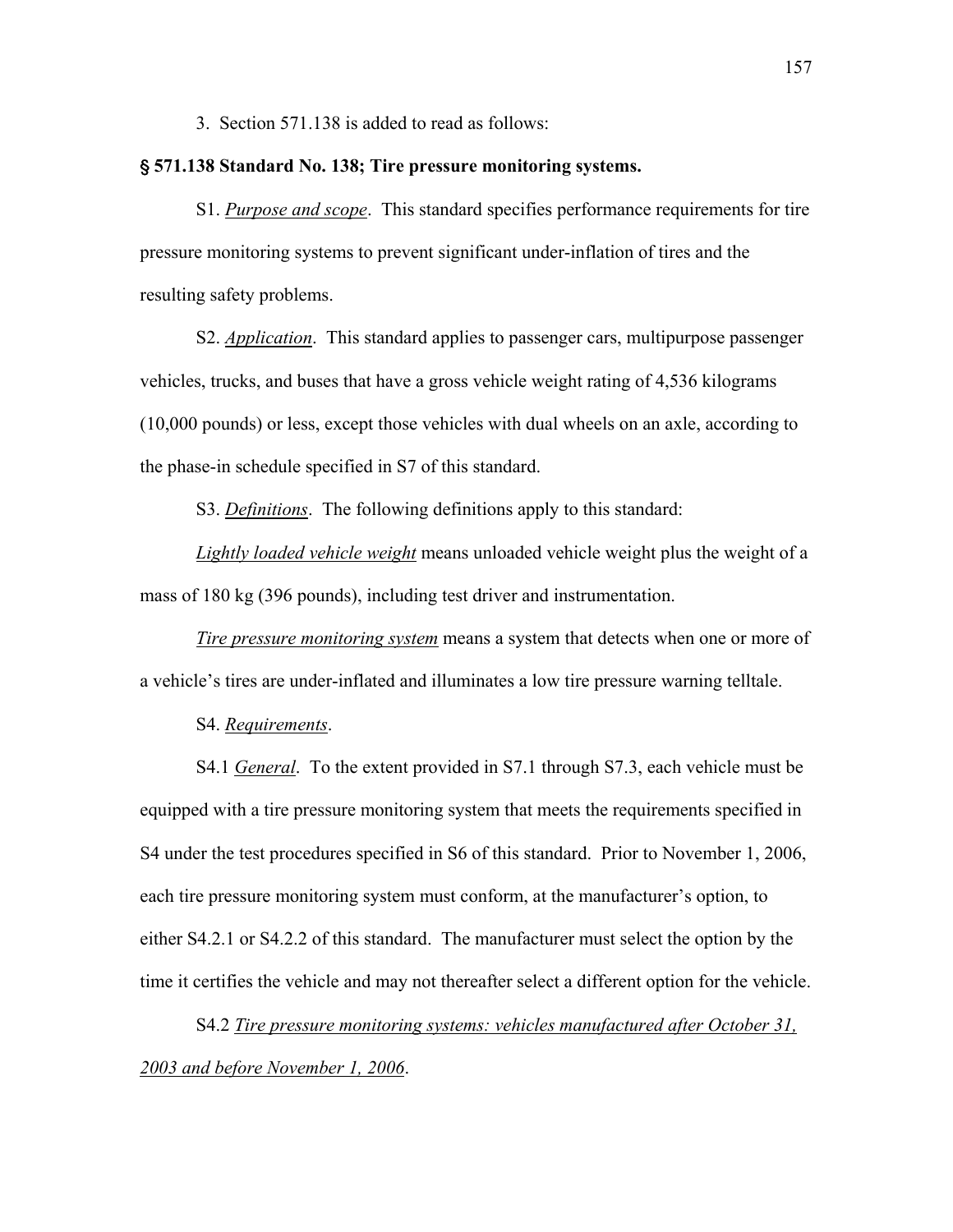S4.2.1 *Option 1: Four tires; 25 percent under-inflation*. The tire pressure monitoring system must:

(a) Illuminate a low tire pressure warning telltale not more than 10 minutes after the inflation pressure in one or more of the vehicle's tires, up to a total of four tires, is equal to or less than either the pressure 25 percent below the vehicle manufacturer's recommended cold inflation pressure, or the pressure specified in the  $3<sup>rd</sup>$  column of Table 1 of this standard for the corresponding type of tire, whichever is higher;

 (b) Continue to illuminate the low tire pressure warning telltale as long as the pressure in any of the vehicle's tires is equal to or less than the pressure specified in (a), and the key locking system is in the "On" ("Run") position, whether or not the engine is running, or until manually reset in accordance with the vehicle manufacturer's instructions.

S4.2.2 *Option 2: One tire; 30 percent under-inflation*. The tire pressure monitoring system must:

(a) Illuminate a low tire pressure warning telltale not more than 10 minutes after the inflation pressure in one of the vehicle's tires is equal to or less than either the pressure 30 percent below the vehicle manufacturer's recommended cold inflation pressure, or the pressure specified in the 3<sup>rd</sup> column of Table 1 of this standard for the corresponding type of tire, whichever is higher;

(b) Continue to illuminate the low tire pressure warning telltale as long as the pressure in that tire is equal to or less than the pressure specified in (a), and the key locking system is in the "On" ("Run") position, whether or not the engine is running, or until manually reset in accordance with the vehicle manufacturer's instructions.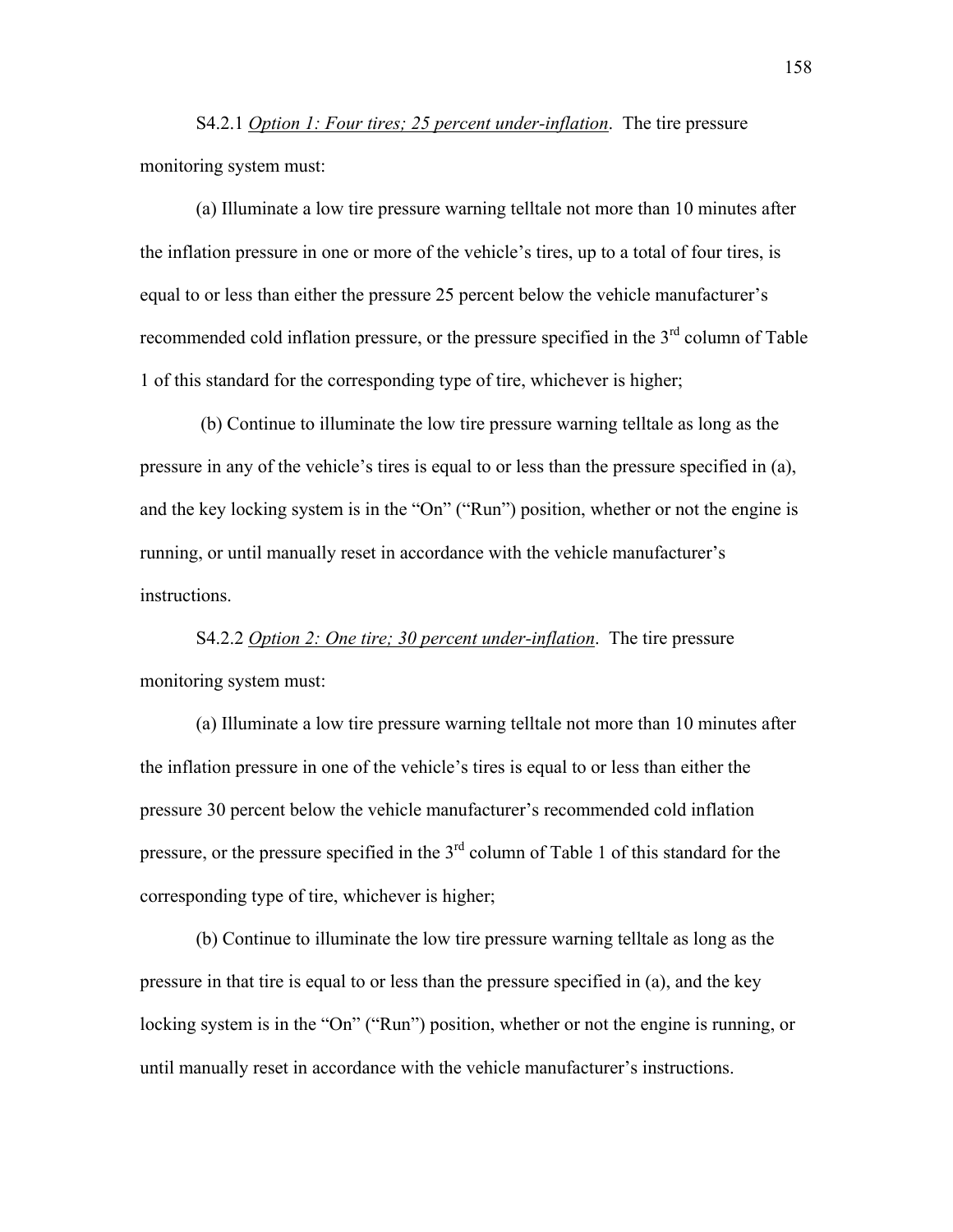S4.3 *Low tire pressure warning telltale*.

S4.3.1 Each tire pressure monitoring system must include a low tire pressure warning telltale that:

(a) Is mounted inside the occupant compartment in front of and in clear view of the driver;

(b) Is identified by one of the symbols shown for the "Low Tire Pressure Telltale" in Table 2 of Standard No.  $101$  (§ 571.101); and

(c) Is illuminated under the conditions specified in S4.2.1 or S4.2.2.

S4.3.2 In the case of a telltale that identifies which tire(s) is (are) under-inflated, each tire in the symbol for that telltale must illuminate when the tire it represents is under-inflated to the extent specified in either S4.2.1 or S4.2.2.

S4.3.3 (a) Except as provided in paragraph (b) of this section, each low tire pressure warning telltale must be activated as a check of lamp function either when the key locking system is turned to the "On" ("Run") position when the engine is not running, or when the key locking system is in a position between "On" ("Run") and "Start" that is designated by the manufacturer as a check position.

(b) The low tire pressure warning telltale need not be activated when a starter interlock is in operation.

S4.4 *Replacement tires*. Each tire pressure monitoring system must continue to meet the requirements of this standard when the vehicle's original tires are replaced with tires of any optional or replacement size(s) recommended for the vehicle by the vehicle manufacturer.

S4.5 *Written instructions*.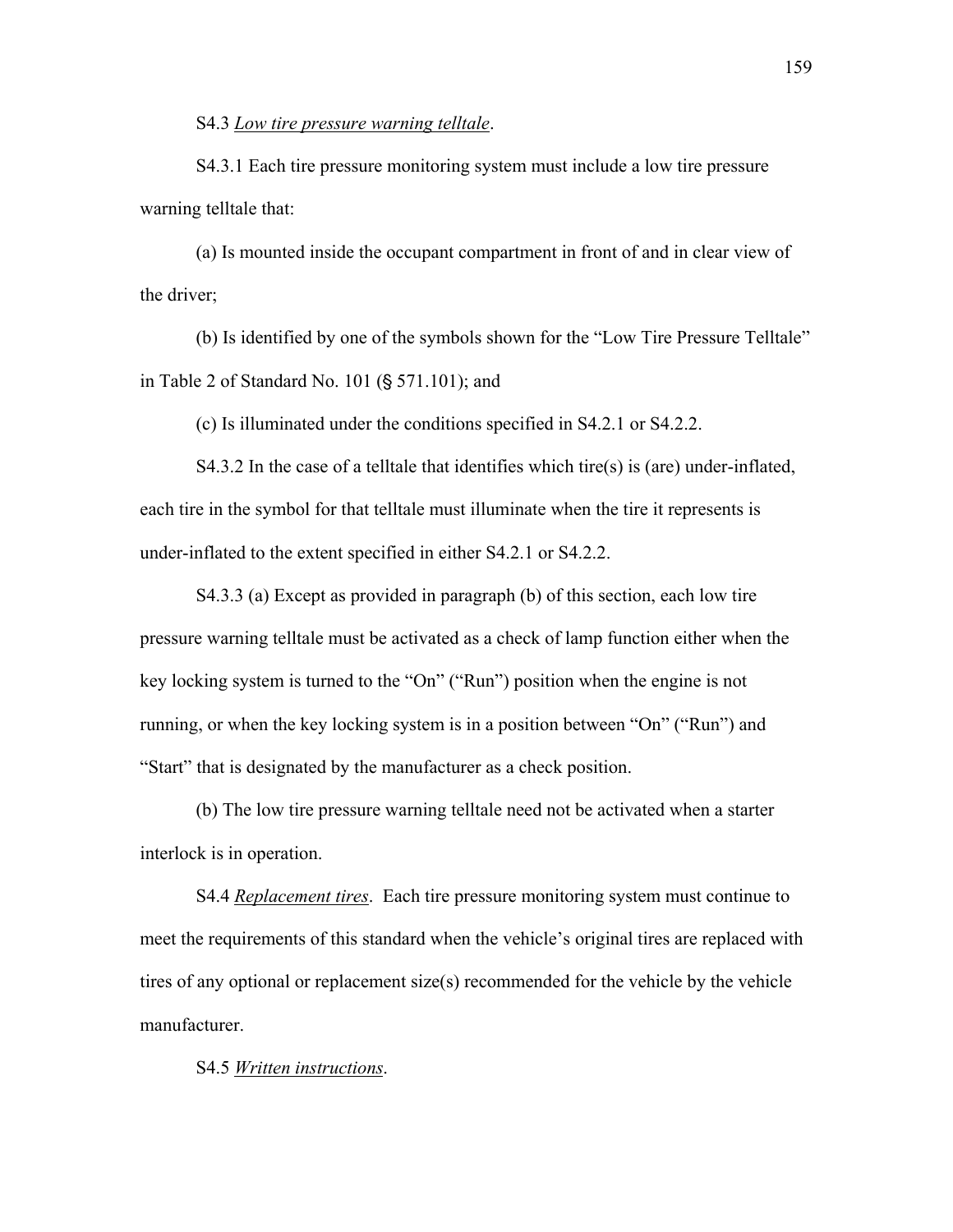S4.5.1 *Vehicles certified to Option 1: Four tires; 25 percent under-inflation*. The owner's manual in each vehicle certified as complying with S4.2.1 must provide an image of the Low Tire Pressure Telltale symbol with the following statement, in English: ìWhen the tire pressure monitoring system warning light is lit, one or more of your tires is significantly under-inflated. You should stop and check your tires as soon as possible, and inflate them to the proper pressure as indicated on the vehicle's tire information placard. Driving on a significantly under-inflated tire causes the tire to overheat and can lead to tire failure. Under-inflation also reduces fuel efficiency and tire tread life, and may affect the vehicle's handling and stopping ability. Each tire, including the spare, should be checked monthly when cold and set to the recommended inflation pressure as specified in the vehicle placard and owner's manual." Each vehicle manufacturer may, at its discretion, provide additional information about the significance of the low tire pressure warning telltale illuminating, description of corrective action to be undertaken, whether the tire pressure monitoring system functions with the vehicle's spare tire, and how to use the reset button, if one is provided.

S4.5.2 *Vehicles manufactured after October 31, 2003 and before November 1,*  2006, and certified to Option 2: One tire; 30 percent under-inflation. The owner's manual in each vehicle certified as complying with S4.2.2 must comply with S4.5.1 and provide the following statement, in English:

ìNote: The tire pressure monitoring system on your vehicle will warn you when one of your tires is significantly under-inflated and when some combinations of your tires are significantly under-inflated. However, there are other combinations of significantly under-inflated tires for which your tire pressure monitoring system may not warn you.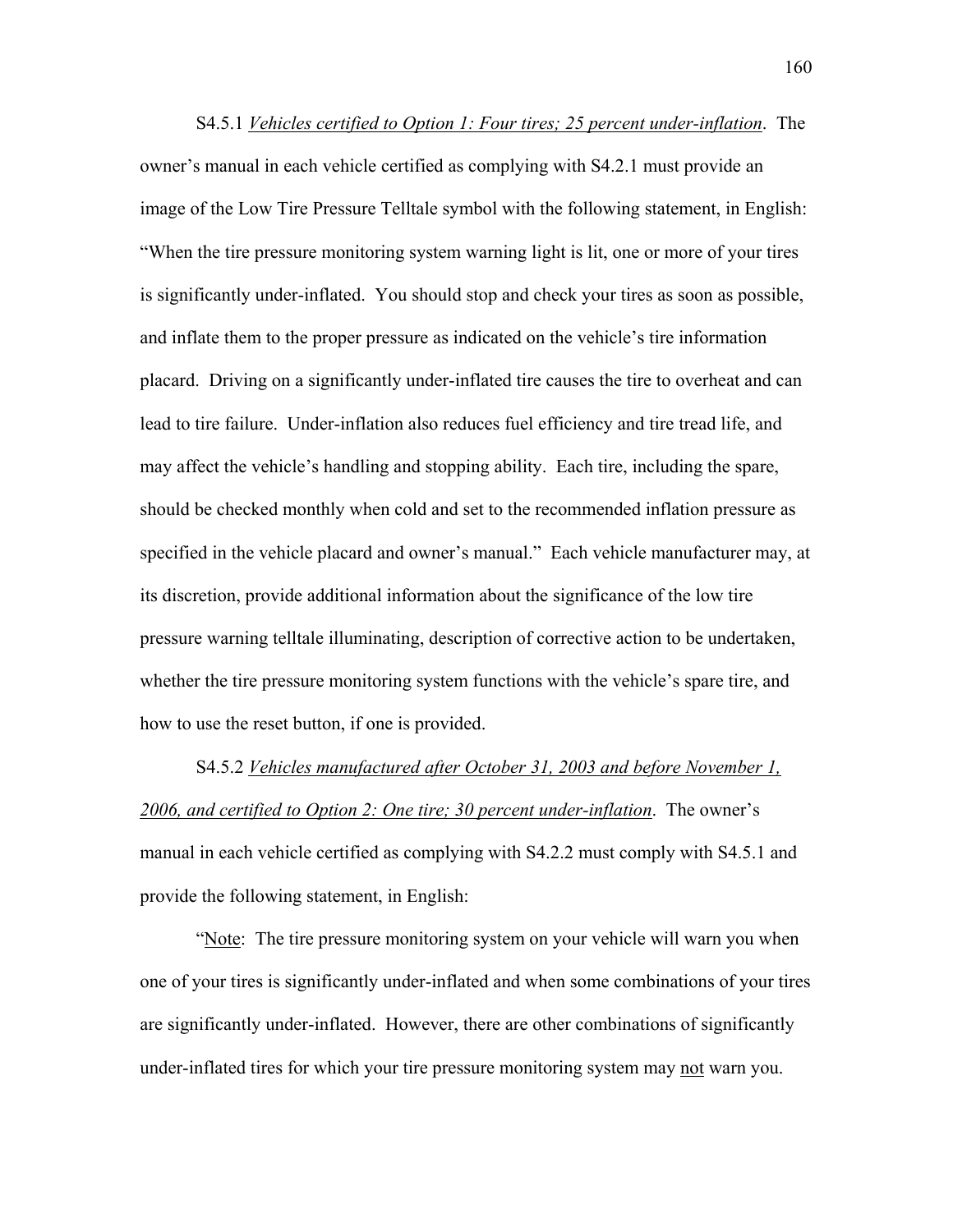These other combinations are relatively common, accounting for approximately half the instances in which vehicles have significantly under-inflated tires. For example, your system may not warn you when both tires on the same side or on the same axle of your vehicle are significantly under-inflated. It is particularly important, therefore, for you to check the tire pressure in all of your tires regularly and maintain proper pressure."

S5. *Test conditions*.

S5.1 *Ambient temperature*. The ambient temperature is between  $0^{\circ}C(32^{\circ}F)$  and  $40^{\circ}$ C (104 $^{\circ}$ F).

S5.2 *Road test surface*. Road tests are conducted on a dry, smooth roadway.

S5.3 *Vehicle conditions*.

S5.3.1 *Test weight*. The vehicle is tested at its lightly loaded vehicle weight and at its gross vehicle weight rating without exceeding any of its gross axle weight ratings.

S5.3.2 *Vehicle speed*. The vehicle is tested at a speed between 50 km/h (31.1 mph) and 100 km/h (62.2 mph).

S6. *Test procedures*.

(a) Inflate the vehicle's tires to the vehicle manufacturer's recommended cold inflation pressure for the applicable vehicle load conditions specified in paragraph S5.3.1 of this standard. If the vehicle manufacturer has not recommended an inflation pressure for the lightly loaded condition, the inflation pressure specified by the vehicle manufacturer for the gross vehicle weight rating is used.

(b) With the vehicle stationary and the key locking system in the "Lock" or "Off" position, turn the key locking system to the "On" or "Run" position. The tire pressure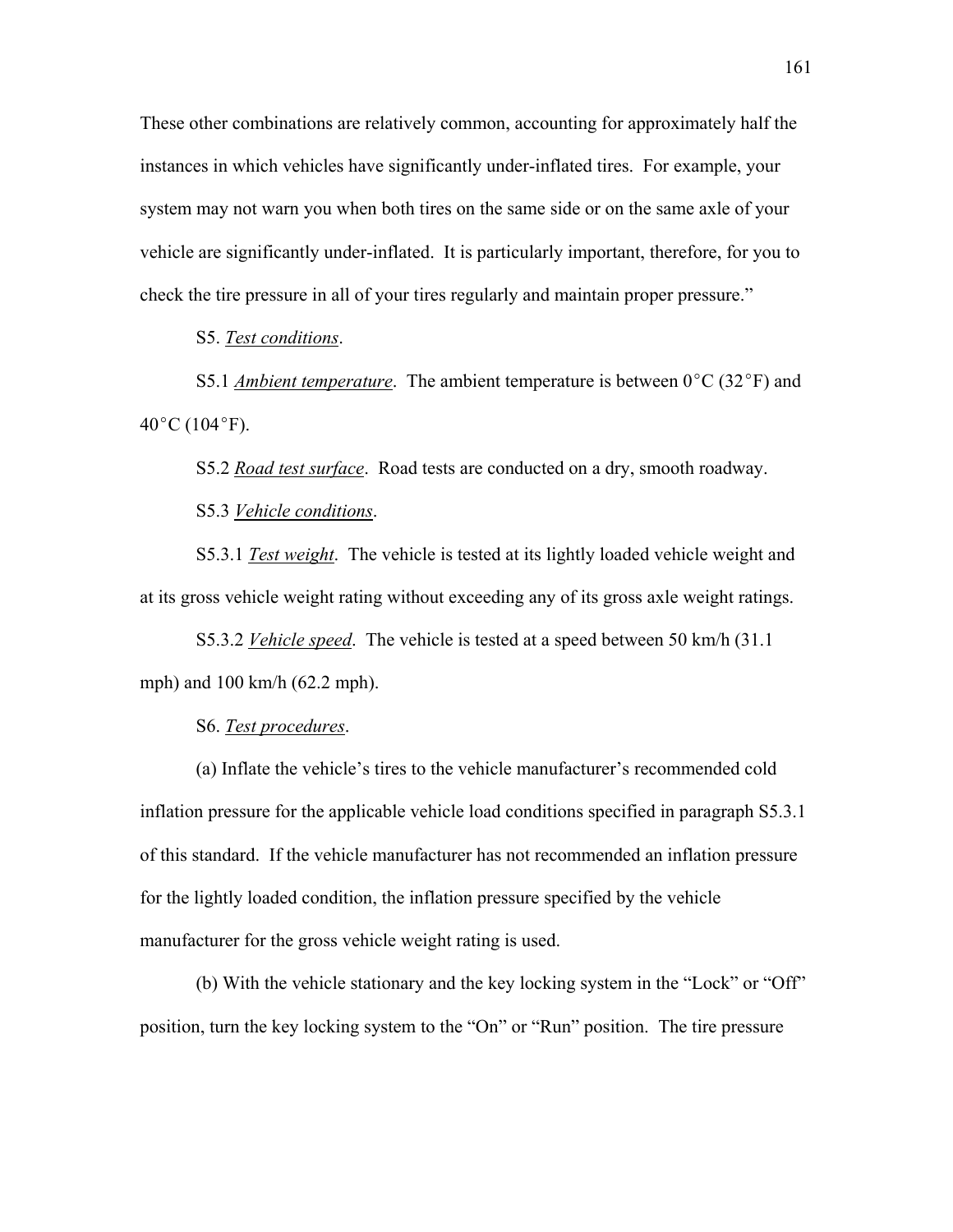monitoring system must perform a check of telltale lamp function as specified in paragraph S4.3.3 of this standard.

(c) If applicable, reset the tire pressure monitoring system in accordance with the instructions specified in the vehicle owner's manual.

(d) Drive the vehicle at any speed specified in paragraph S5.3.2 of this standard for 20 minutes.

(e)(1) For vehicles complying with S4.2.1, stop the vehicle and deflate any combination of one to four tires until the deflated tire(s) is (are) at 7 kPa (1 psi) below the inflation pressure at which the low tire pressure monitoring system is required to activate the low tire pressure warning telltale for that vehicle.

(2) For vehicles complying with S4.2.2, stop the vehicle and deflate any one tire until the deflated tire is at 7 kPa  $(1 \text{ psi})$  below the inflation pressure at which the low tire pressure monitoring system is required to activate the low tire pressure warning telltale for that vehicle.

(f) Drive the vehicle at any speed specified in paragraph S5.3.2 of this standard. Record the time from when the vehicle speed reaches 50 km/h until the time the low tire pressure warning telltale illuminates. The telltale must illuminate within 10 minutes as required in paragraph S4.2.1(a) or S4.2.2(a) of this standard.

 $(g)$  Stop the vehicle and turn the key locking system to the "Off" or "Lock" position. After a 5 minute period, turn the vehicle's key locking system to the "On" or "Run" position. The telltale must remain illuminated.

(h) Keep the vehicle stationary for a period of one hour.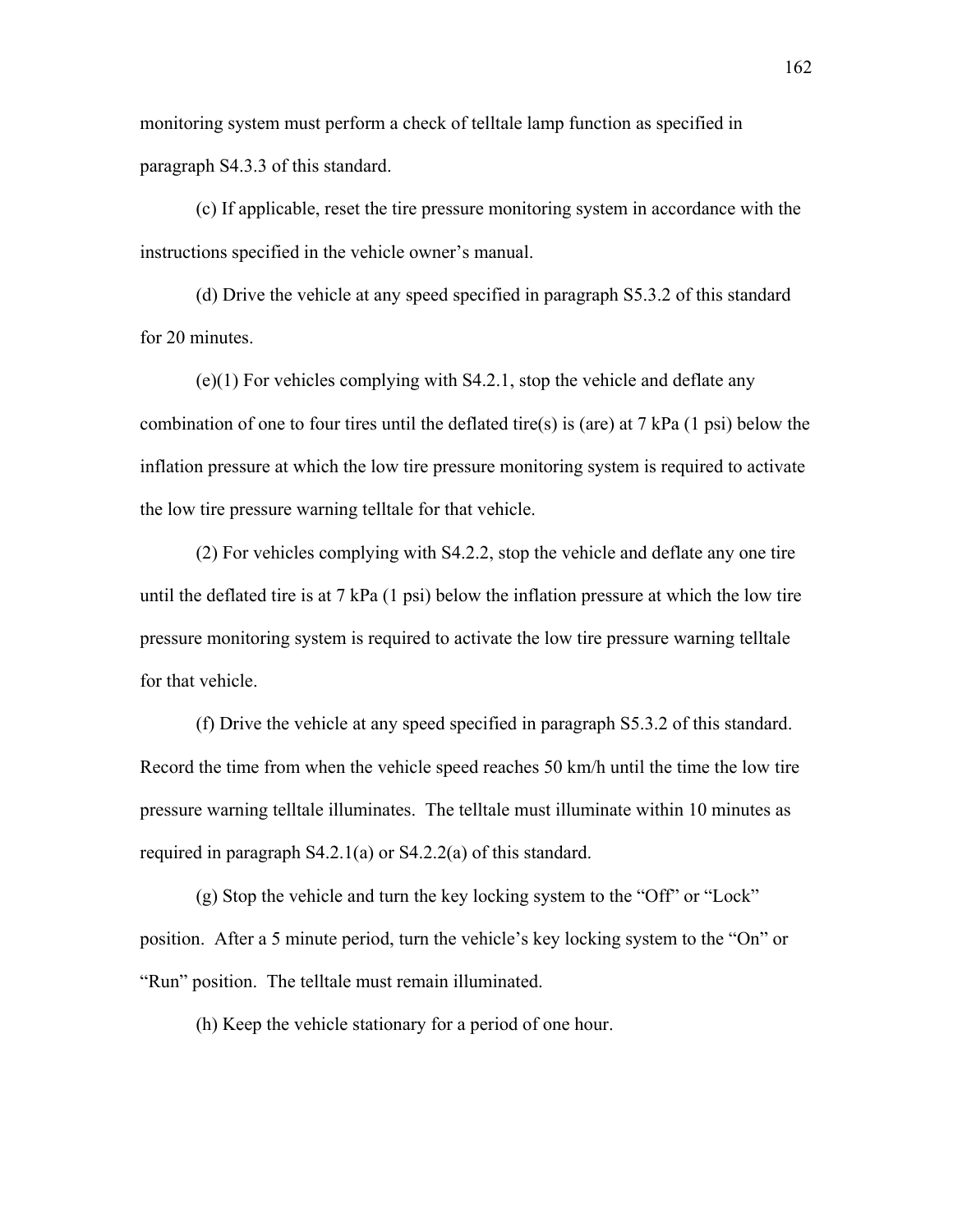$(i)$  Inflate all of the vehicle's tires to the vehicle manufacturer's recommended cold inflation pressure. If the vehicle's tire pressure monitoring system has a manual reset feature, reset the system in accordance with the instructions specified in the vehicle owner's manual.

 (j) Drive the vehicle at any speed specified in paragraph S5.3.2 of this standard. The telltale must extinguish as specified in paragraph S4.2.1(b) or S4.2.2(b).

 (k)(1) For vehicles complying with S4.2.1, if additional combinations of tires are tested, repeat the test procedures in paragraphs S6(a) through (j).

 (2) For vehicles complying with S4.2.2, if the other individual tires are tested, repeat the test procedures in paragraphs S6(a) through (j).

 (l) Utilizing the existing vehicle rims, repeat the test procedures in paragraphs  $S6(a)$  through (k) for each tire size recommended for the vehicle by the vehicle manufacturer. Note: If a different rim size is required, OEM rim and tire assemblies appropriate for the tire pressure monitoring system are used for testing.

S7. *Phase-In Schedule*.

 S7.1 Vehicles manufactured on or after November 1, 2003, and before November 1, 2004. For vehicles manufactured on or after November 1, 2003, and before November 1, 2004, the number of vehicles complying with this standard must not be less than 10 percent of:

(a) The manufacturer's average annual production of vehicles manufactured on or after November 1, 2000, and before November 1, 2003; or

(b) The manufacturer's production on or after November 1, 2003, and before November 1, 2004.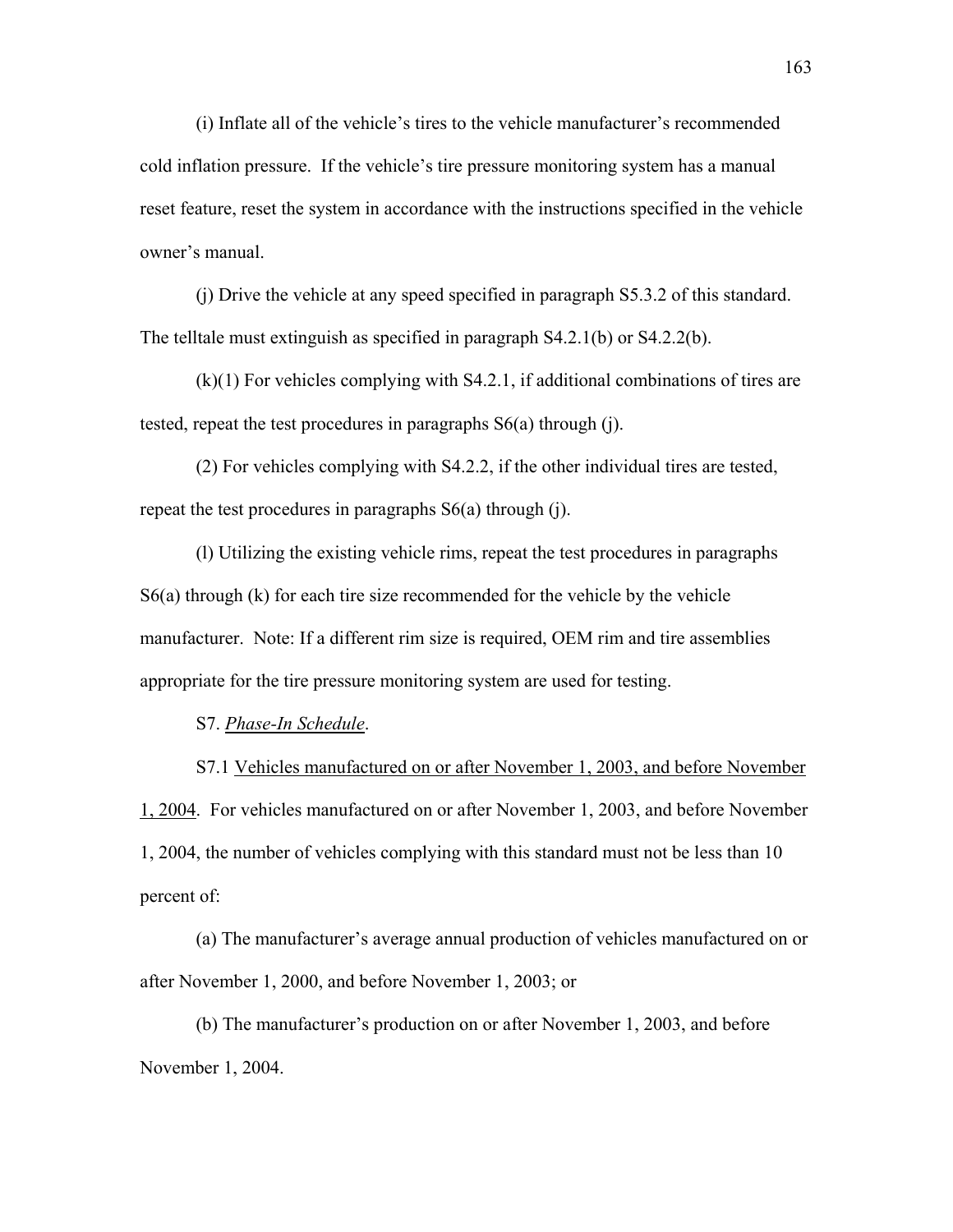S7.2 Vehicles manufactured on or after November 1, 2004, and before November 1, 2005. For vehicles manufactured on or after November 1, 2004, and before November 1, 2005, the number of vehicles complying with this standard must not be less than 35 percent of:

(a) The manufacturer's average annual production of vehicles manufactured on or after November 1, 2001, and before November 1, 2004; or

(b) The manufacturer's production on or after November 1, 2004, and before November 1, 2005.

 S7.3 Vehicles manufactured on or after November 1, 2005, and before November 1, 2006. For vehicles manufactured on or after November 1, 2005, and before November 1, 2006, the number of vehicles complying with this standard must not be less than 65 percent of:

(a) The manufacturer's average annual production of vehicles manufactured on or after November 1, 2002, and before November 1, 2005; or

(b) The manufacturer's production on or after November 1, 2005, and before November 1, 2006.

S7.4 Calculation of complying vehicles.

 (a) For purposes of complying with S7.1, a manufacturer may count a vehicle if it: (1) Is manufactured on or after November 1, 2003, but before November 1, 2004; (2) Complies with S4.2.1 or S4.2.2 of this standard.

 (b) For purposes of complying with S7.2, a manufacturer may count a vehicle if it:

(1)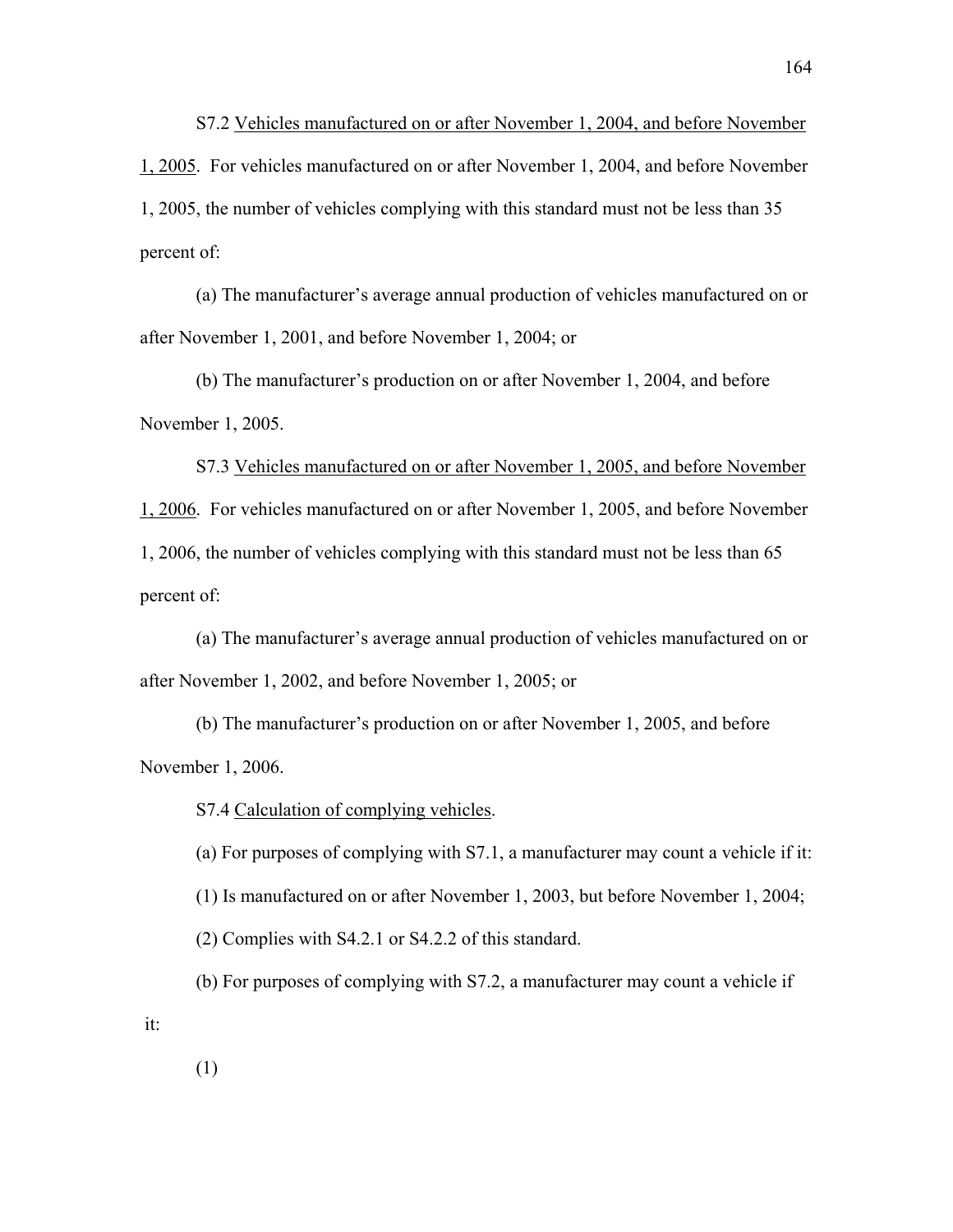(i) Is manufactured on or after November 1, 2003, but before November 1, 2005;

(ii) Is not counted toward compliance with S7.1; and

(iii) Complies with S4.2.1 of this standard, or

(2)

(i) Is manufactured on or after November 1, 2004, but before November 1, 2005;

and

(ii) Complies with S4.2.2 of this standard.

(c) For purposes of complying with S7.3, a manufacturer may count a vehicle if it:

(i) Is manufactured on or after November 1, 2003, but before November 1, 2006;

(ii) Is not counted toward compliance with S7.1 or S7.2; and

(iii) Complies with S4.2.1 of this standard, or

(2)

(i) Is manufactured on or after November 1, 2005, but before November 1, 2006;

and

(ii) Complies with S4.2.2 of this standard.

S7.5 Vehicles produced by more than one manufacturer.

 S7.5.1 For the purpose of calculating average annual production of vehicles for each manufacturer and the number of vehicles manufactured by each manufacturer under S7.1 through S7.3, a vehicle produced by more than one manufacturer must be attributed to a single manufacturer as follows, subject to 7.5.2:

(a) A vehicle that is imported must be attributed to the importer.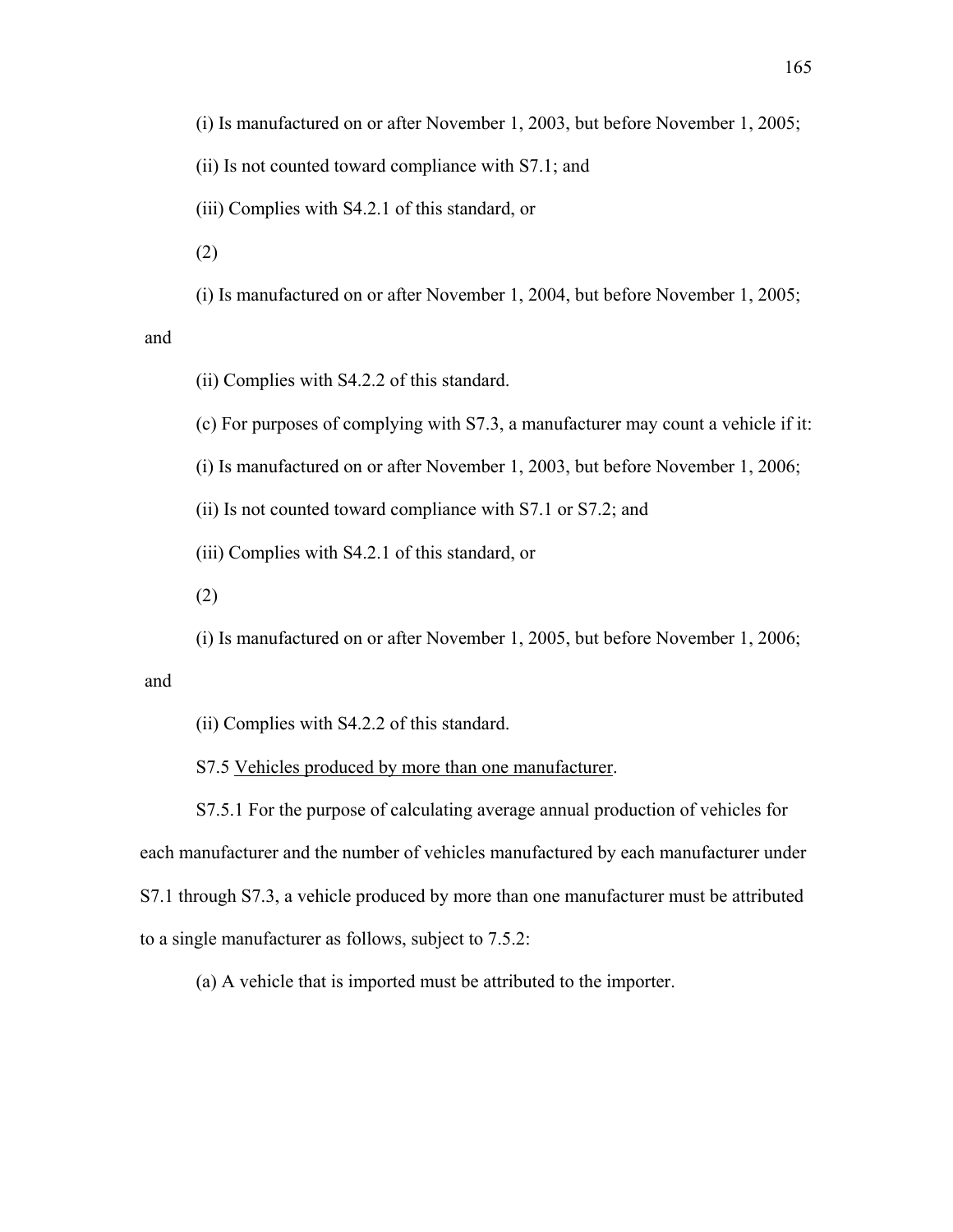(b) A vehicle manufactured in the United States by more than one manufacturer, one of which also markets the vehicle, must be attributed to the manufacturer that markets the vehicle.

 S7.5.2 A vehicle produced by more than one manufacturer must be attributed to any one of the vehicle's manufacturers specified by an express written contract, reported to the National Highway Traffic Safety Administration under 49 CFR Part 590, between the manufacturer so specified and the manufacturer to which the vehicle would otherwise be attributed under S7.5.1.

S7.6 Small volume manufacturers. Vehicles manufactured during any of the three years of the November 1, 2003 to October 31, 2006 phase-in by a manufacturer that produces fewer than 5,000 vehicles worldwide during that year are not required to comply with the standard.

# **Tables to** ' **571.138**

| Tire Type                               | Maximum or Rated Inflation Pressure |                     | <b>Minimum Activation Pressure</b> |                |
|-----------------------------------------|-------------------------------------|---------------------|------------------------------------|----------------|
|                                         | (kPa)                               | (psi)               | (kPa)                              | (psi)          |
| $P$ -metric $-$<br><b>Standard Load</b> | 240,<br>$300$ , or<br>350           | 35,<br>44, or<br>51 | 140<br>140<br>140                  | 20<br>20<br>20 |
| P-metric - Extra<br>Load                | $280$ or<br>340                     | 41 or<br>49         | 160<br>160                         | 23<br>23       |
| Load Range C                            | 350                                 | 51                  | 200                                | 29             |
| Load Range D                            | 450                                 | 65                  | 260                                | 38             |
| Load Range E                            | 550                                 | 80                  | 320                                | 46             |

Table 1 - Low Tire Pressure Warning Telltale - Minimum Activation Pressure

4. Part 590 is revised to read as follows: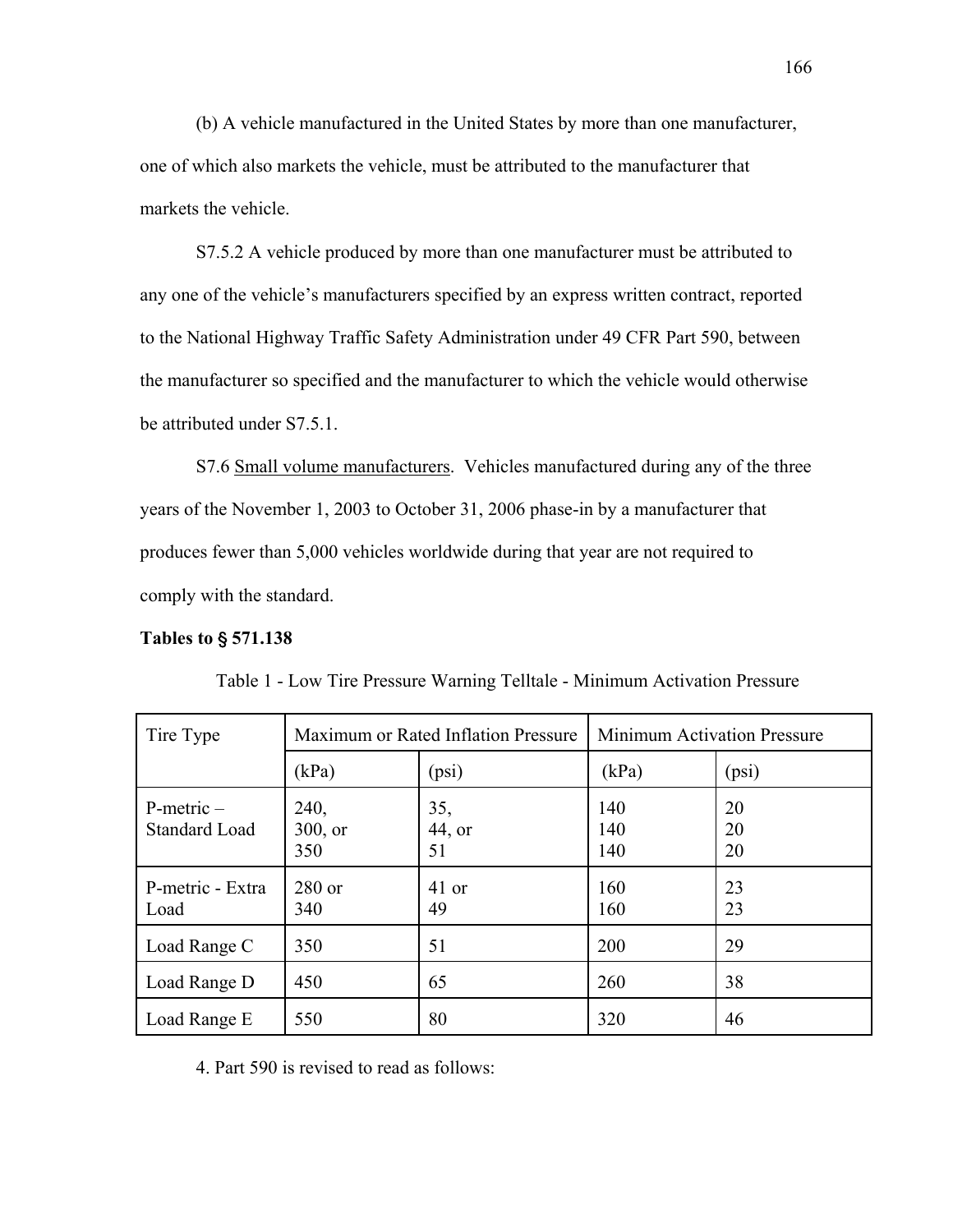# PART 590 – TIRE PRESSURE MONITORING SYSTEM PHASE-IN REPORTING

# REQUIREMENTS

Sec.

- 590.1 Scope.
- 590.2 Purpose.
- 590.3 Applicability.
- 590.4 Definitions.
- 590.5 Response to inquiries.
- 590.6 Reporting requirements.
- 590.7 Records.
- 590.8 Petition to extend period to file report.

Authority: 49 U.S.C. 322, 30111, 30115, 30117, and 30166; delegation of authority at 49 CFR 1.50.

# **ß 590.1 Scope.**

This part establishes requirements for manufacturers of passenger cars, multipurpose passenger vehicles, trucks, and buses with a gross vehicle weight rating of 4,536 kilograms (10,000 pounds) or less, except those vehicles with dual wheels on an axle, to submit a report, and maintain records related to the report, concerning the number of such vehicles that meet the requirements of Standard No. 138, *Tire pressure monitoring systems* (49 CFR 571.138).

# **ß 590.2 Purpose.**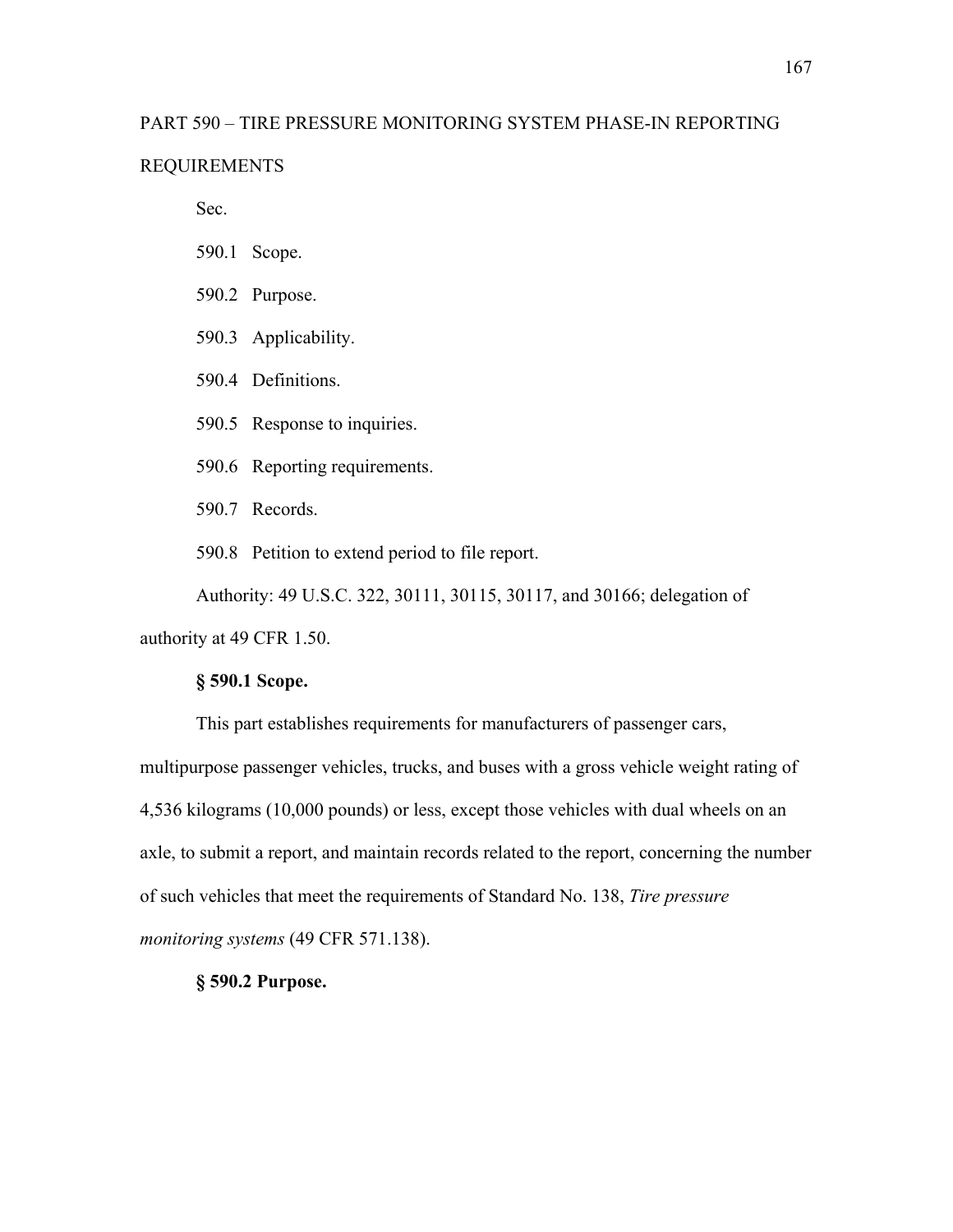The purpose of these reporting requirements is to assist the National Highway Traffic Safety Administration in determining whether a manufacturer has complied with Standard No. 138 (49 CFR 571.138).

# **ß 590.3 Applicability.**

This part applies to manufacturers of passenger cars, multipurpose passenger vehicles, trucks, and buses with a gross vehicle weight rating of 4,536 kilograms (10,000 pounds) or less, except those vehicles with dual wheels on an axle.

### **ß 590.4 Definitions.**

(a) All terms defined in 49 U.S.C. 30102 are used in their statutory meaning.

(b) *Bus, gross vehicle weight rating, multipurpose passenger vehicle, passenger car, and trucks* are used as defined in 49 CFR 571.3.

(c) *Production year* means the 12-month period between November 1 of one year and October 31 of the following year, inclusive.

#### **ß 590.5 Response to inquiries.**

At any time during the production years ending October 31, 2004, October 31, 2005, and October 31, 2006, each manufacturer must, upon request from the Office of Vehicle Safety Compliance, provide information identifying the vehicles (by make, model, and vehicle identification number) that have been certified as complying with Standard No. 138. The manufacturer's designation of a vehicle as a certified vehicle is irrevocable.

# **ß 590.6 Reporting requirements.**

(a) *General reporting requirements*. Within 60 days after the end of the production years ending October 31, 2004, October 31, 2005, and October 31, 2006, each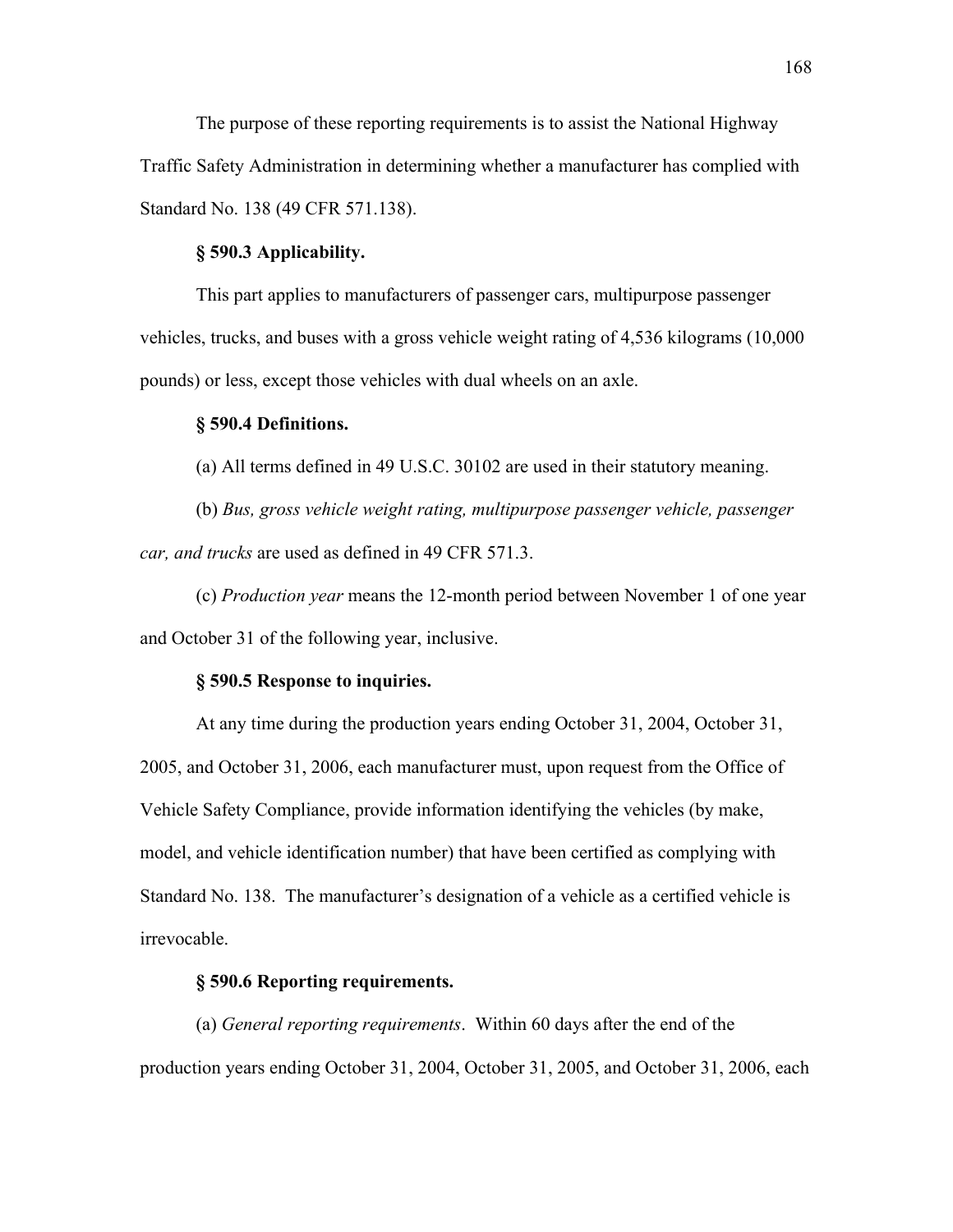manufacturer must submit a report to the National Highway Traffic Safety Administration concerning its compliance with Standard No. 138 (49 CFR 571.138) for its passenger cars, multipurpose passenger vehicles, trucks, and buses with a gross vehicle weight rating of less than 4,536 kilograms (10,000 pounds) produced in that year. Each report must  $-$ 

(1) Identify the manufacturer;

(2) State the full name, title, and address of the official responsible for preparing the report;

(3) Identify the production year being reported on;

(4) Contain a statement regarding whether or not the manufacturer complied with the requirements of Standard No. 138 (49 CFR 571.138) for the period covered by the report and the basis for that statement;

(5) Provide the information specified in paragraph (b) of this section;

(6) Be written in the English language; and

(7) Be submitted to: Administrator, National Highway Traffic Safety Administration, 400 Seventh Street, S.W., Washington, D.C. 20590.

(b) *Report content*.

(1) *Basis for statement of compliance*. Each manufacturer must provide the number of passenger cars, multipurpose passenger vehicles, trucks, and buses with a gross vehicle weight rating of 4,536 kilograms (10,000 pounds) or less, except those vehicles with dual wheels on an axle, manufactured for sale in the United States for each of the three previous production years, or, at the manufacturer's option, for the current production year. A new manufacturer that has not previously manufactured these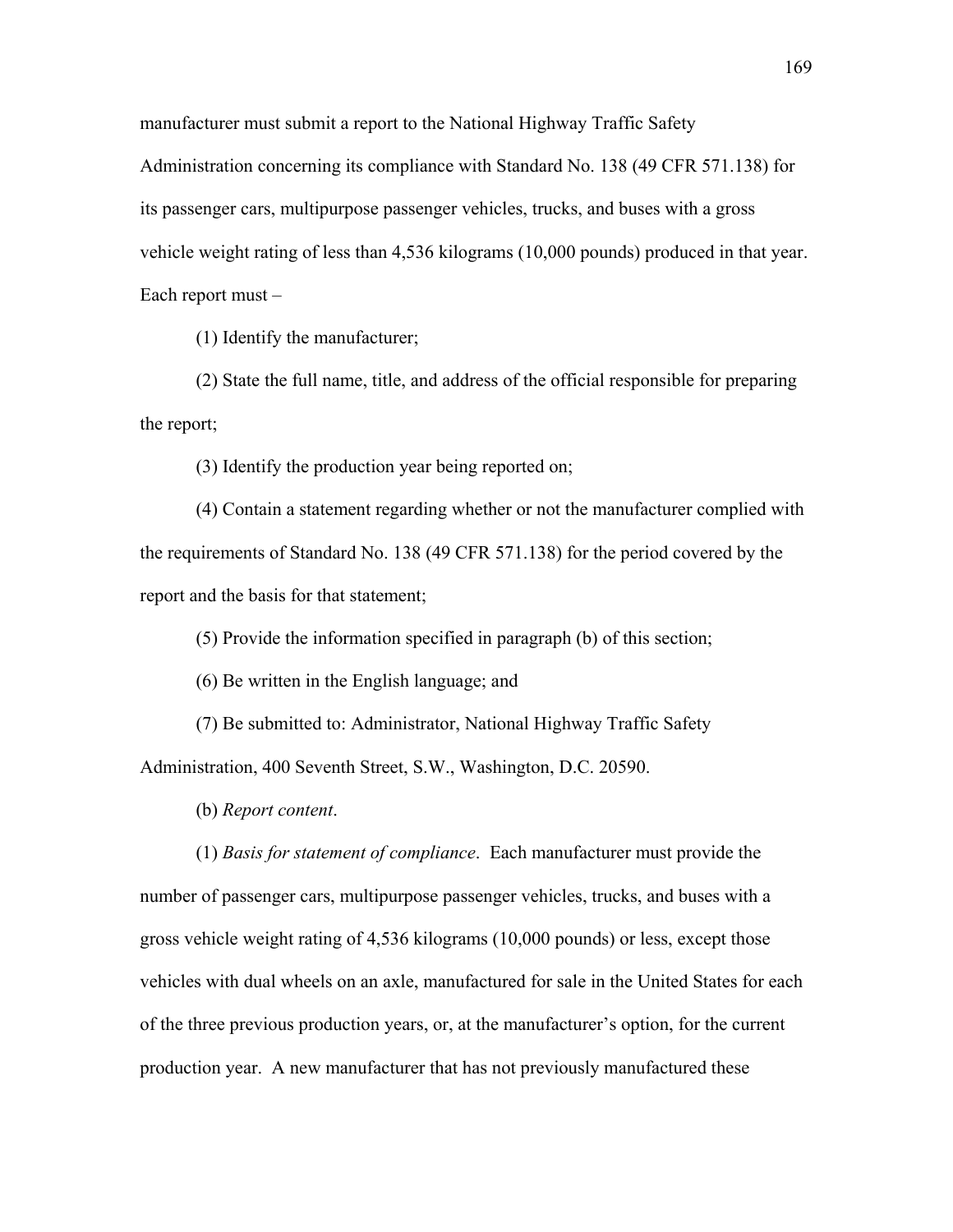vehicles for sale in the United States must report the number of such vehicles manufactured during the current production year.

(2) *Production*. Each manufacturer must report for the production year for which the report is filed: the number of passenger cars, multipurpose passenger vehicles, trucks, and buses with a gross vehicle weight rating of 4,536 kilograms (10,000 pounds) or less that meet Standard No. 138 (49 CFR 571.138).

(3) *Vehicles produced by more than one manufacturer*. Each manufacturer whose reporting of information is affected by one or more of the express written contracts permitted by S7.5(c)(3) of Standard No. 138 (49 CFR 571.138) must:

(i) Report the existence of each contract, including the names of all parties to the contract, and explain how the contract affects the report being submitted.

(ii) Report the actual number of vehicles covered by each contract.

#### **ß 590.7 Records.**

 Each manufacturer must maintain records of the Vehicle Identification Number for each vehicle for which information is reported under  $\S 590.6(b)(2)$  until December 31, 2008.

# **ß 590.8 Petition to extend period to file report.**

 A manufacturer may petition for extension of time to submit a report under this Part. A petition will be granted only if the petitioner shows good cause for the extension and if the extension is consistent with the public interest. The petition must be received not later than 15 days before expiration of the time stated in  $\S$  590.6(a). The filing of a petition does not automatically extend the time for filing a report. The petition must be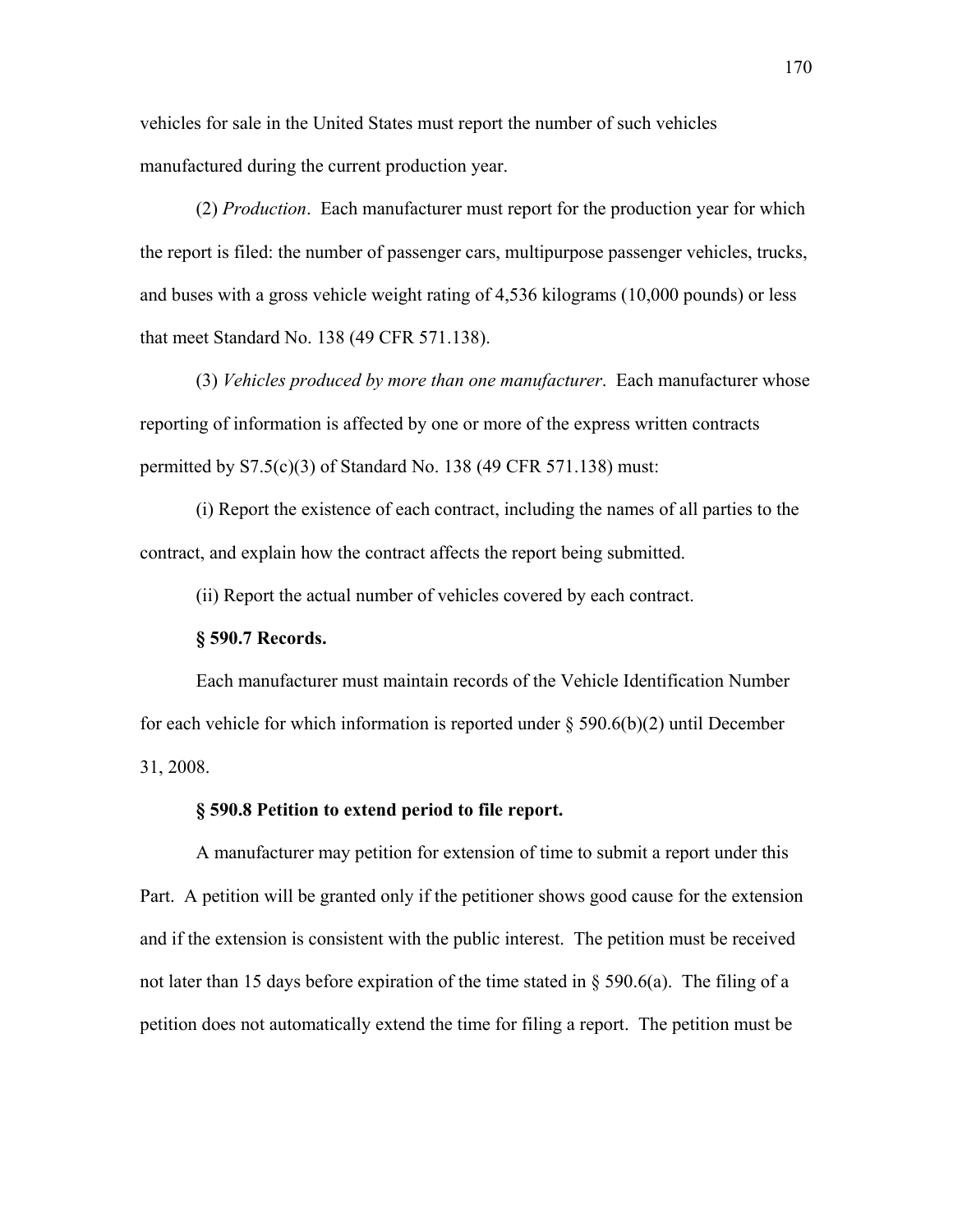submitted to: Administrator, National Highway Traffic Safety Administration, 400

Seventh Street, S.W., Washington, D.C. 20590.